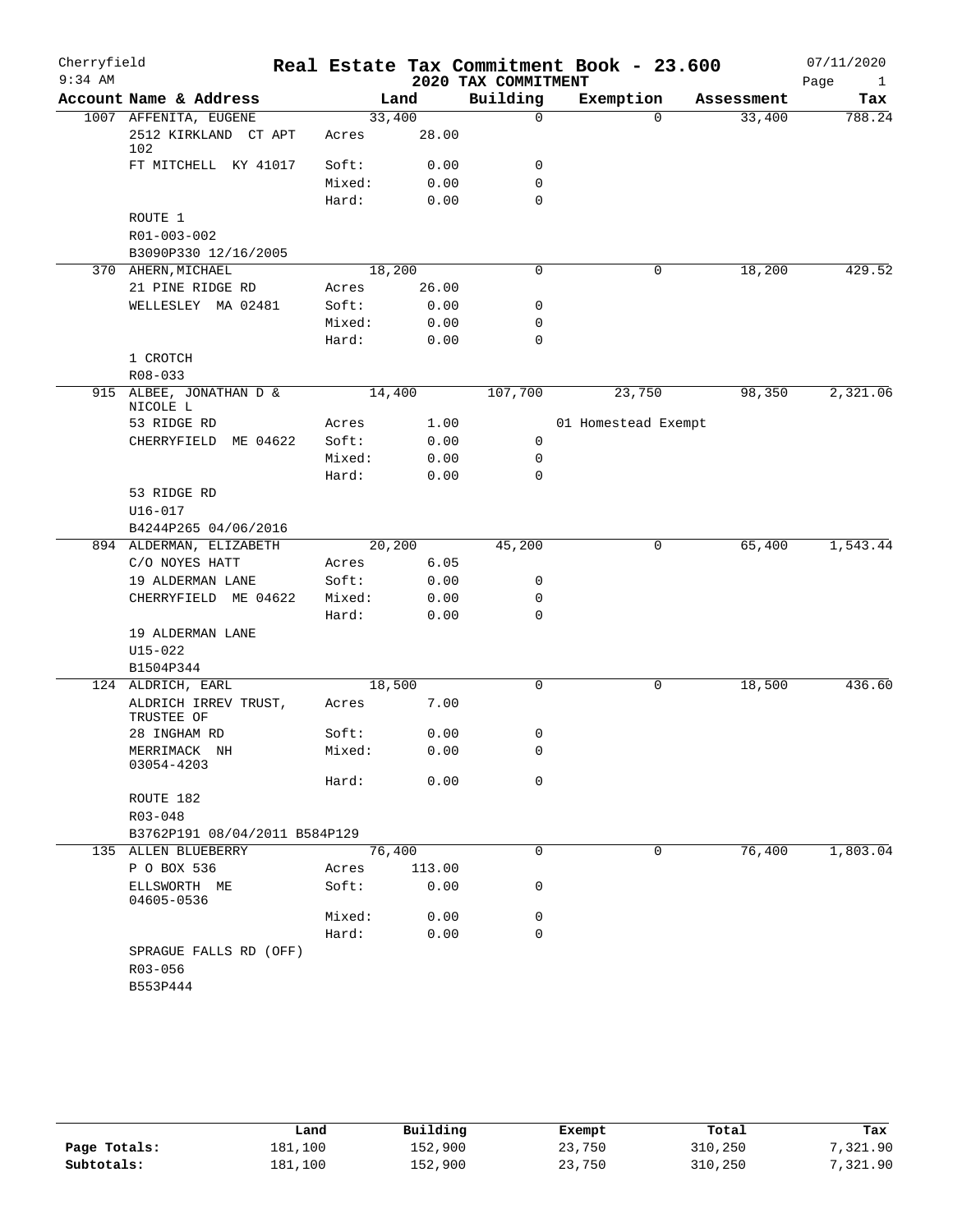| Cherryfield<br>$9:34$ AM |                                        |                |              | 2020 TAX COMMITMENT | Real Estate Tax Commitment Book - 23.600 |            | 07/11/2020<br>Page<br>2 |
|--------------------------|----------------------------------------|----------------|--------------|---------------------|------------------------------------------|------------|-------------------------|
|                          | Account Name & Address                 |                | Land         | Building            | Exemption                                | Assessment | Tax                     |
|                          | 561 ALLEY, HEIDI                       |                | 17,400       | 26,900              | $\Omega$                                 | 44,300     | 1,045.48                |
|                          | PO BOX 58                              | Acres          | 0.45         |                     |                                          |            |                         |
|                          | ADDISON ME 04606                       | Soft:          | 0.00         | 0                   |                                          |            |                         |
|                          |                                        | Mixed:         | 0.00         | 0                   |                                          |            |                         |
|                          |                                        | Hard:          | 0.00         | 0                   |                                          |            |                         |
|                          | 22 PADDY LANE                          |                |              |                     |                                          |            |                         |
|                          | $U04 - 022$                            |                |              |                     |                                          |            |                         |
|                          | B4136P218 03/19/2015                   |                |              |                     |                                          |            |                         |
|                          | 1083 ALLEY, WAYNE D & ADDIE<br>R       |                | 17,900       | 56,200              | 0                                        | 74,100     | 1,748.76                |
|                          | 445 NORTH MAIN ST                      | Acres          | 2.00         |                     |                                          |            |                         |
|                          | CHERRYFIELD ME 04622                   | Soft:          | 0.00         | 0                   |                                          |            |                         |
|                          |                                        | Mixed:         | 0.00         | 0                   |                                          |            |                         |
|                          |                                        | Hard:          | 0.00         | $\mathbf 0$         |                                          |            |                         |
|                          | 445 NORTH MAIN ST                      |                |              |                     |                                          |            |                         |
|                          | R07-015-001                            |                |              |                     |                                          |            |                         |
|                          | B3751P282 06/30/2011                   |                |              |                     |                                          |            |                         |
|                          | 228 ALSOP, ALEXANDRA                   |                | 19,800       | $\mathbf 0$         | 0                                        | 19,800     | 467.28                  |
|                          | 269 BACKBAY ROAD                       | Acres          | 36.00        |                     |                                          |            |                         |
|                          | MILBRIDGE ME 04658                     | Soft:          | 0.00         | 0                   |                                          |            |                         |
|                          |                                        | Mixed:         | 0.00         | 0                   |                                          |            |                         |
|                          |                                        | Hard:          | 0.00         | 0                   |                                          |            |                         |
|                          | WILLEY DISTRICT RD                     |                |              |                     |                                          |            |                         |
|                          | (OFF)                                  |                |              |                     |                                          |            |                         |
|                          | R05-026                                |                |              |                     |                                          |            |                         |
|                          | B3544P249 07/02/2009                   |                |              |                     |                                          |            |                         |
|                          | 231 ALSOP, ALEXANDRA                   |                | 1,000        | 0                   | 0                                        | 1,000      | 23.60                   |
|                          | 269 BACKBAY ROAD<br>MILBRIDGE ME 04658 | Acres<br>Soft: | 2.00<br>0.00 | 0                   |                                          |            |                         |
|                          |                                        | Mixed:         | 0.00         | 0                   |                                          |            |                         |
|                          |                                        | Hard:          | 0.00         | 0                   |                                          |            |                         |
|                          | WILLEY DISTRICT RD                     |                |              |                     |                                          |            |                         |
|                          | (OFF)                                  |                |              |                     |                                          |            |                         |
|                          | R05-027                                |                |              |                     |                                          |            |                         |
|                          | B3544P249 07/02/2009                   |                |              |                     |                                          |            |                         |
|                          | 1039 ALSOP, ALEXANDRA                  |                | 30,600       | $\mathbf 0$         | 0                                        | 30,600     | 722.16                  |
|                          | 269 BACKBAY ROAD                       | Acres          | 41.20        |                     |                                          |            |                         |
|                          | MILBRIDGE ME 04658                     | Soft:          | 0.00         | 0                   |                                          |            |                         |
|                          |                                        | Mixed:         | 0.00         | 0                   |                                          |            |                         |
|                          |                                        | Hard:          | 0.00         | 0                   |                                          |            |                         |
|                          | WILLEY DISTRICT RD                     |                |              |                     |                                          |            |                         |
|                          | R05-025-001                            |                |              |                     |                                          |            |                         |
|                          | B3438P74 08/05/2008                    |                |              |                     |                                          |            |                         |
| 5                        | AMERICAN ADVISORS GROUP                |                | 41,000       | 299,900             | 0                                        | 340,900    | 8,045.24                |
|                          | 3800 W CHAPMAN AVE 3RD<br>FLOOR        | Acres          | 8.00         |                     |                                          |            |                         |
|                          | ORANGE CA 92868                        | Soft:          | 0.00         | 0                   |                                          |            |                         |
|                          |                                        | Mixed:         | 0.00         | 0                   |                                          |            |                         |
|                          |                                        | Hard:          | 0.00         | 0                   |                                          |            |                         |
|                          | 540 MILBRIDGE RD                       |                |              |                     |                                          |            |                         |
|                          | R01-001-005                            |                |              |                     |                                          |            |                         |
|                          | B4636P46 01/13/2020                    |                |              |                     |                                          |            |                         |

|              | Land    | Building | Exempt | Total   | Tax         |
|--------------|---------|----------|--------|---------|-------------|
| Page Totals: | 127.700 | 383,000  |        | 510,700 | 12,052.52   |
| Subtotals:   | 308,800 | 535,900  | 23,750 | 820,950 | 19, 374. 42 |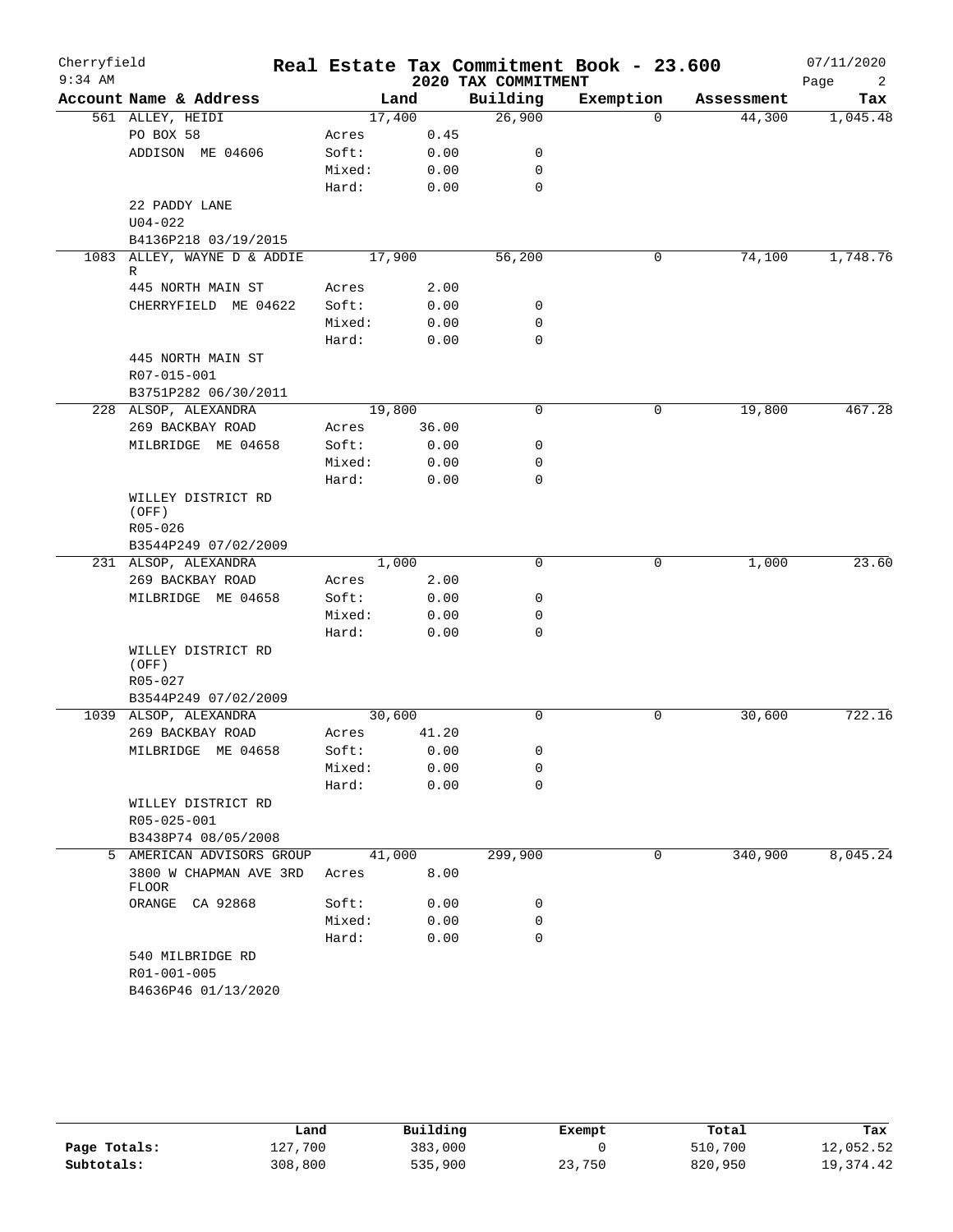| Cherryfield<br>$9:34$ AM |                        |         |          | 2020 TAX COMMITMENT | Real Estate Tax Commitment Book - 23.600 |   |            | 07/11/2020<br>3 |
|--------------------------|------------------------|---------|----------|---------------------|------------------------------------------|---|------------|-----------------|
|                          | Account Name & Address |         | Land     | Building            | Exemption                                |   | Assessment | Page<br>Tax     |
|                          | 747 AMERICAN LEGION    |         | 11,900   | 77,100              | 89,000                                   |   | 0          | 0.00            |
|                          | P.O. Box 81            | Acres   | 0.28     |                     | 49 Vet.Organization                      |   |            |                 |
|                          | CHERRYFIELD ME 04622   | Soft:   | 0.00     | 0                   |                                          |   |            |                 |
|                          |                        | Mixed:  | 0.00     | 0                   |                                          |   |            |                 |
|                          |                        | Hard:   | 0.00     | 0                   |                                          |   |            |                 |
|                          | MAIN ST                |         |          |                     |                                          |   |            |                 |
|                          | U12-002                |         |          |                     |                                          |   |            |                 |
| 579                      | AMES, BURLEIGH W &     |         | 24,900   | 74,600              | 23,750                                   |   | 75,750     | 1,787.70        |
|                          | JANICE M               |         |          |                     |                                          |   |            |                 |
|                          | 97 SCHOOL ST           | Acres   | 4.11     |                     | 01 Homestead Exempt                      |   |            |                 |
|                          | CHERRYFIELD ME 04622   | Soft:   | 0.00     | 0                   |                                          |   |            |                 |
|                          |                        | Mixed:  | 0.00     | 0                   |                                          |   |            |                 |
|                          |                        | Hard:   | 0.00     | 0                   |                                          |   |            |                 |
|                          | 97 SCHOOL ST           |         |          |                     |                                          |   |            |                 |
|                          | $U05 - 011$            |         |          |                     |                                          |   |            |                 |
|                          | B1617P220              |         |          |                     |                                          |   |            |                 |
|                          | 663 AMES, ROGER C &    |         | 24,000   | 86,800              |                                          | 0 | 110,800    | 2,614.88        |
|                          | MARGRETA               |         |          |                     |                                          |   |            |                 |
|                          | 113 N HIGHLAND AVE     | Acres   | 2.54     |                     |                                          |   |            |                 |
|                          | AKRON OH 44303         | Soft:   | 0.00     | 0                   |                                          |   |            |                 |
|                          |                        | Mixed:  | 0.00     | 0                   |                                          |   |            |                 |
|                          |                        | Hard:   | 0.00     | 0                   |                                          |   |            |                 |
|                          | 112 NORTH ST           |         |          |                     |                                          |   |            |                 |
|                          | $U07 - 022$            |         |          |                     |                                          |   |            |                 |
|                          | B4585P1 08/22/2019     |         |          |                     |                                          |   |            |                 |
| 89                       | AMORE LLC              |         | 32,600   | $\mathbf 0$         |                                          | 0 | 32,600     | 769.36          |
|                          | P O BOX 586            | Acres   | 20.00    |                     |                                          |   |            |                 |
|                          |                        |         |          | 0                   |                                          |   |            |                 |
|                          | MILBRIDGE ME 04658     | Soft:   | 0.00     |                     |                                          |   |            |                 |
|                          |                        | Mixed:  | 0.00     | 0                   |                                          |   |            |                 |
|                          |                        | Hard:   | 0.00     | $\mathbf 0$         |                                          |   |            |                 |
|                          | UNIONVILLE RD (OFF)    |         |          |                     |                                          |   |            |                 |
|                          | R03-014                |         |          |                     |                                          |   |            |                 |
|                          | B3587P71 11/12/2009    |         |          |                     |                                          |   |            |                 |
|                          | 580 AMORE LLC          |         | 27,800   | 0                   |                                          | 0 | 27,800     | 656.08          |
|                          | P O BOX 586            | Acres   | 40.00    |                     |                                          |   |            |                 |
|                          | MILBRIDGE ME 04658     | Soft:   | 0.00     | 0                   |                                          |   |            |                 |
|                          |                        | Mixed:  | 0.00     | 0                   |                                          |   |            |                 |
|                          |                        | Hard:   | 0.00     | 0                   |                                          |   |            |                 |
|                          | UNIONVILLE ROAD        |         |          |                     |                                          |   |            |                 |
|                          | R03-015-001            |         |          |                     |                                          |   |            |                 |
|                          | B3391P293 03/21/2008   |         |          |                     |                                          |   |            |                 |
| 1109                     | ANDERSON, AMANDA       |         | 23,200   | 0                   |                                          | 0 | 23,200     | 547.52          |
|                          | 1338 MASONS BAY RD     | Acres   | 1.18     |                     |                                          |   |            |                 |
|                          | JONESPORT ME 04649     | Soft:   | 0.00     | 0                   |                                          |   |            |                 |
|                          |                        | Mixed:  | 0.00     | 0                   |                                          |   |            |                 |
|                          |                        | Hard:   | 0.00     | 0                   |                                          |   |            |                 |
|                          | 17 BARBER LANE         |         |          |                     |                                          |   |            |                 |
|                          | $U02 - 014 - 001$      |         |          |                     |                                          |   |            |                 |
|                          | B3616P286 03/11/2010   |         |          |                     |                                          |   |            |                 |
|                          | 850 ANDERSON, DAVID    |         | 8,800    | 0                   |                                          | 0 | 8,800      | 207.68          |
|                          | C/O VICTORIA TONER     | Acres   | 1.15     |                     |                                          |   |            |                 |
|                          | PO BOX 895             | Soft:   | 0.00     | 0                   |                                          |   |            |                 |
|                          | EATONVILLE WA 98328    | Mixed:  | 0.00     | 0                   |                                          |   |            |                 |
|                          |                        | Hard:   | 0.00     | 0                   |                                          |   |            |                 |
|                          | ROUTE 193              |         |          |                     |                                          |   |            |                 |
|                          | $U14 - 022$            |         |          |                     |                                          |   |            |                 |
|                          | B4180P86 08/24/2015    |         |          |                     |                                          |   |            |                 |
|                          |                        |         |          |                     |                                          |   |            |                 |
|                          |                        |         |          |                     |                                          |   |            |                 |
|                          |                        | Land    | Building |                     | Exempt                                   |   | Total      | Tax             |
| Page Totals:             |                        | 153,200 | 238,500  |                     | 112,750                                  |   | 278,950    | 6,583.22        |
| Subtotals:               |                        | 462,000 | 774,400  |                     | 136,500                                  |   | 1,099,900  | 25,957.64       |
|                          |                        |         |          |                     |                                          |   |            |                 |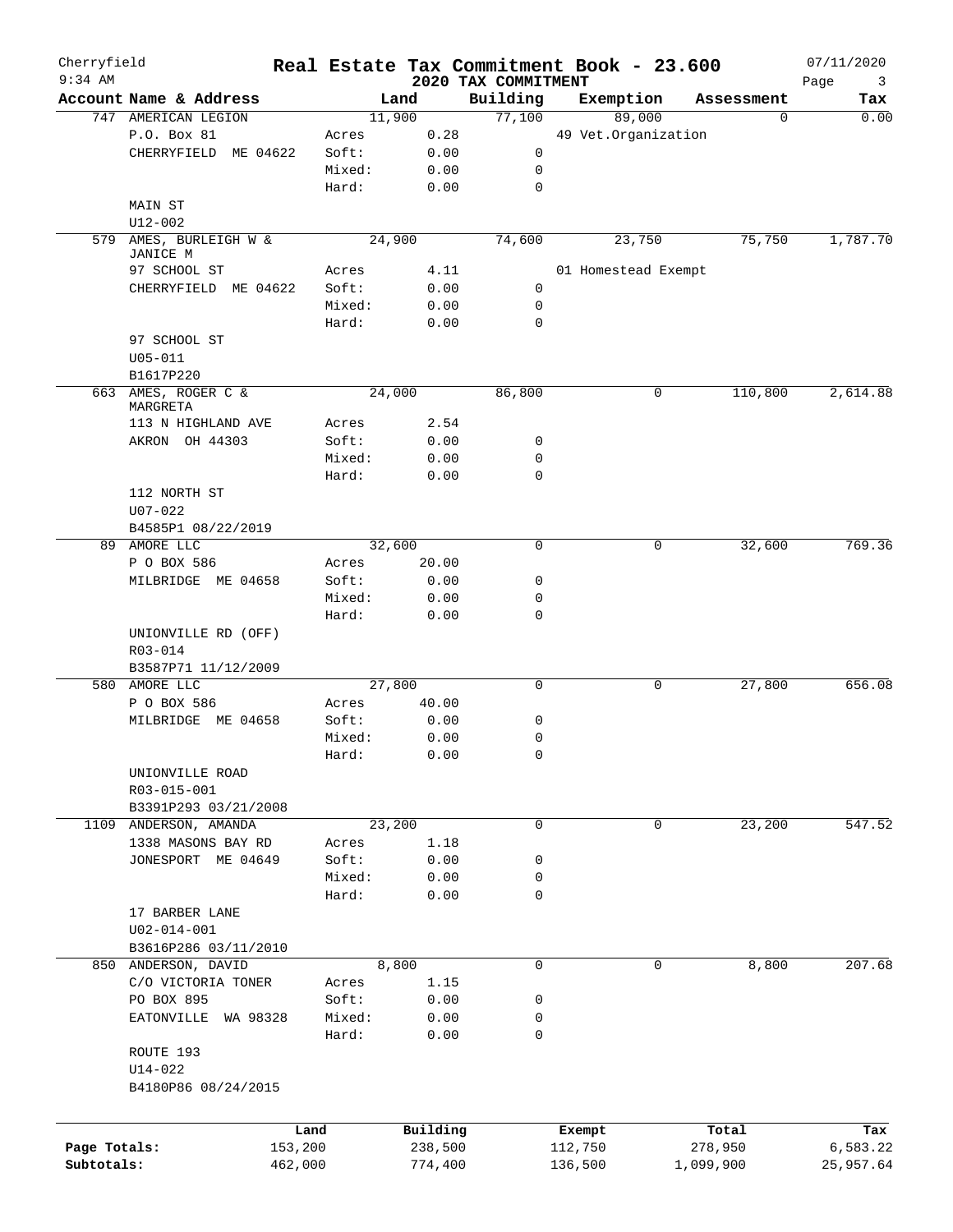| Cherryfield<br>$9:34$ AM |                                  |         |        |           |                                 | Real Estate Tax Commitment Book - 23.600 |            | 07/11/2020       |
|--------------------------|----------------------------------|---------|--------|-----------|---------------------------------|------------------------------------------|------------|------------------|
|                          | Account Name & Address           |         |        | Land      | 2020 TAX COMMITMENT<br>Building | Exemption                                | Assessment | Page<br>4<br>Tax |
|                          | 816 ANDERSON, GEORGE D           |         |        | 24,100    | 109,400                         | $\Omega$                                 | 133,500    | 3,150.60         |
|                          | 129 MAIN ST                      |         | Acres  | 2.67      |                                 |                                          |            |                  |
|                          | CHERRYFIELD<br>ME 04622          |         | Soft:  | 0.00      | 0                               |                                          |            |                  |
|                          |                                  |         | Mixed: | 0.00      | 0                               |                                          |            |                  |
|                          |                                  |         | Hard:  | 0.00      | $\mathbf 0$                     |                                          |            |                  |
|                          | 129 MAIN ST                      |         |        |           |                                 |                                          |            |                  |
|                          | $U13 - 019$                      |         |        |           |                                 |                                          |            |                  |
|                          | B4492P150 08/30/2018             |         |        |           |                                 |                                          |            |                  |
|                          | 1011 ANDERSON, HAZEL             |         |        | 700       | $\mathbf 0$                     | 0                                        | 700        | 16.52            |
|                          | C/O MATT FAHEY                   |         | Acres  | 0.61      |                                 |                                          |            |                  |
|                          | 16 ACADIA LN                     |         | Soft:  | 0.00      | 0                               |                                          |            |                  |
|                          | CHERRYFIELD ME 04622             |         | Mixed: | 0.00      | 0                               |                                          |            |                  |
|                          |                                  |         | Hard:  | 0.00      | 0                               |                                          |            |                  |
|                          |                                  |         |        |           |                                 |                                          |            |                  |
|                          | BARBER LN                        |         |        |           |                                 |                                          |            |                  |
|                          | $U02 - 009 - 001$                |         |        |           |                                 |                                          |            |                  |
|                          | B699P231                         |         |        |           |                                 |                                          |            |                  |
|                          | 181 ANDERSON, HEIRS OF<br>MARVIN |         |        | 17,300    | 0                               | 0                                        | 17,300     | 408.28           |
|                          | 111 NORTH MAIN ST                |         | Acres  | 1.03      |                                 |                                          |            |                  |
|                          | CHERRYFIELD ME 04622             |         | Soft:  | 0.00      | 0                               |                                          |            |                  |
|                          |                                  |         | Mixed: | 0.00      | 0                               |                                          |            |                  |
|                          |                                  |         |        |           | 0                               |                                          |            |                  |
|                          |                                  |         | Hard:  | 0.00      |                                 |                                          |            |                  |
|                          | 111 NORTH MAIN ST                |         |        |           |                                 |                                          |            |                  |
|                          | $R04 - 029$                      |         |        |           |                                 |                                          |            |                  |
|                          | B1721P30                         |         |        |           |                                 |                                          |            |                  |
|                          | 888 ANDERSON, WARREN L           |         |        | 23,900    | 47,000                          | 23,750                                   | 47,150     | 1,112.74         |
|                          | 29 RIDGE RD                      |         | Acres  | 7.30      |                                 | 01 Homestead Exempt                      |            |                  |
|                          | CHERRYFIELD<br>ME 04622          |         | Soft:  | 0.00      | 0                               |                                          |            |                  |
|                          |                                  |         | Mixed: | 0.00      | 0                               |                                          |            |                  |
|                          |                                  |         | Hard:  | 0.00      | 0                               |                                          |            |                  |
|                          | 29 RIDGE RD                      |         |        |           |                                 |                                          |            |                  |
|                          | $U15 - 016$                      |         |        |           |                                 |                                          |            |                  |
|                          | B2617P269                        |         |        |           |                                 |                                          |            |                  |
|                          | 498 ANDERSON, DAVID & GAIL       |         |        | 29,100    | 9,100                           | 0                                        | 38,200     | 901.52           |
|                          | 21-1 BARBER LANE                 |         | Acres  | 11.37     |                                 |                                          |            |                  |
|                          | CHERRYFIELD ME 04622             |         | Soft:  | 0.00      | 0                               |                                          |            |                  |
|                          |                                  |         | Mixed: | 0.00      | $\mathbf 0$                     |                                          |            |                  |
|                          |                                  |         | Hard:  | 0.00      | 0                               |                                          |            |                  |
|                          | BARBER LANE                      |         |        |           |                                 |                                          |            |                  |
|                          | $U02 - 014$                      |         |        |           |                                 |                                          |            |                  |
|                          | B1438P98                         |         |        |           |                                 |                                          |            |                  |
|                          | 494 ANDERSON, DAVID & GAIL       |         |        | 9,600     | $\mathbf 0$                     | $\mathbf 0$                              | 9,600      | 226.56           |
|                          | 21-1 BARBER LN                   |         | Acres  | 0.22      |                                 |                                          |            |                  |
|                          | CHERRYFIELD ME 04622             |         | Soft:  | 0.00      | 0                               |                                          |            |                  |
|                          |                                  |         | Mixed: | 0.00      | 0                               |                                          |            |                  |
|                          |                                  |         | Hard:  | 0.00      | 0                               |                                          |            |                  |
|                          | 28 BARBER LANE                   |         |        |           |                                 |                                          |            |                  |
|                          | $U02 - 010$                      |         |        |           |                                 |                                          |            |                  |
|                          | 496 ANDERSON, DAVID & GAIL       |         |        | 23,500    | 71,000                          | 23,750                                   | 70,750     | 1,669.70         |
|                          | 21-1 BARBER LANE                 |         | Acres  | 1.68      |                                 | 01 Homestead Exempt                      |            |                  |
|                          | CHERRYFIELD ME 04622             |         | Soft:  | 0.00      | 0                               |                                          |            |                  |
|                          |                                  |         | Mixed: | 0.00      | 0                               |                                          |            |                  |
|                          |                                  |         | Hard:  | 0.00      | 0                               |                                          |            |                  |
|                          | 21 BARBER LANE                   |         |        |           |                                 |                                          |            |                  |
|                          | $U02 - 012$                      |         |        |           |                                 |                                          |            |                  |
|                          | B1438P98 04/09/1987              |         |        |           |                                 |                                          |            |                  |
|                          |                                  |         |        |           |                                 |                                          |            |                  |
|                          |                                  | Land    |        | Building  |                                 | Exempt                                   | Total      | Tax              |
| Page Totals:             |                                  | 128,200 |        | 236,500   |                                 | 47,500                                   | 317,200    | 7,485.92         |
| Subtotals:               |                                  | 590,200 |        | 1,010,900 |                                 | 184,000                                  | 1,417,100  | 33, 443.56       |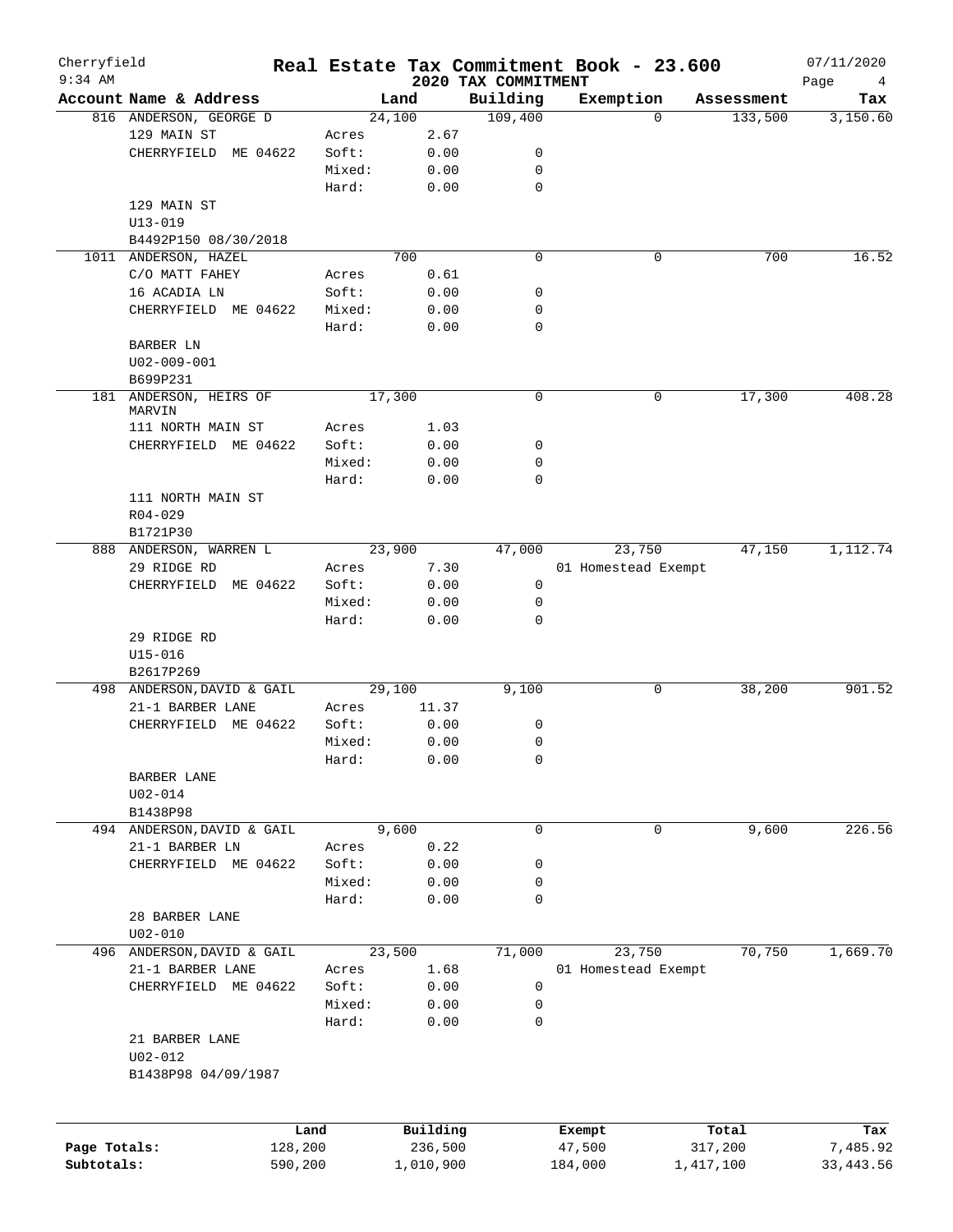| Cherryfield |                              |                 |              |                     | Real Estate Tax Commitment Book - 23.600 |            | 07/11/2020 |
|-------------|------------------------------|-----------------|--------------|---------------------|------------------------------------------|------------|------------|
| $9:34$ AM   |                              |                 |              | 2020 TAX COMMITMENT |                                          |            | Page<br>5  |
|             | Account Name & Address       |                 | Land         | Building            | Exemption                                | Assessment | Tax        |
|             | 288 ANDERSON, RONALD         |                 | 7,200        | 0                   | $\Omega$                                 | 7,200      | 169.92     |
|             | 31 RIDGE RD                  | Acres           | 6.00         |                     |                                          |            |            |
|             | CHERRYFIELD<br>ME 04622      | Soft:           | 0.00         | 0                   |                                          |            |            |
|             |                              | Mixed:          | 0.00         | 0                   |                                          |            |            |
|             |                              | Hard:           | 0.00         | $\mathbf 0$         |                                          |            |            |
|             | 31 RIDGE RD (OFF)<br>R05-073 |                 |              |                     |                                          |            |            |
|             | B1738P228                    |                 |              |                     |                                          |            |            |
| 1003        | ANDERSON, SARAH P            | 14,400          |              | 49,300              | 23,750                                   | 39,950     | 942.82     |
|             | 33 RIDGE RD                  | Acres           | 1.00         |                     | 01 Homestead Exempt                      |            |            |
|             | CHERRYFIELD<br>ME 04622      | Soft:           | 0.00         | $\mathbf 0$         |                                          |            |            |
|             |                              | Mixed:          | 0.00         | 0                   |                                          |            |            |
|             |                              | Hard:           | 0.00         | $\mathbf 0$         |                                          |            |            |
|             | 33 RIDGE RD                  |                 |              |                     |                                          |            |            |
|             | $U15 - 016 - 001$            |                 |              |                     |                                          |            |            |
|             | B1629P345                    |                 |              |                     |                                          |            |            |
|             | 62 ASLAM, DRU                | 23,100          |              | 29,500              | 0                                        | 52,600     | 1,241.36   |
|             | P.O. Box 504                 | Acres           | 1.00         |                     |                                          |            |            |
|             | BELGRADE ME 04917            | Soft:           | 0.00         | 0                   |                                          |            |            |
|             |                              | Mixed:          | 0.00         | 0                   |                                          |            |            |
|             |                              | Hard:           | 0.00         | $\mathbf 0$         |                                          |            |            |
|             | 301 MILBRIDGE RD             |                 |              |                     |                                          |            |            |
|             | R02-015                      |                 |              |                     |                                          |            |            |
|             | B3105P10 01/27/2006          |                 |              |                     |                                          |            |            |
|             | 1160 ATWATER III, FORREST B  |                 | 10,000       | 67,800              | 23,750                                   | 54,050     | 1,275.58   |
|             | 140 UNIONVILLE RD            | Acres           | 0.38         |                     | 01 Homestead Exempt                      |            |            |
|             | CHERRYFIELD ME 04622         | Soft:           | 0.00         | 0                   |                                          |            |            |
|             |                              | Mixed:<br>Hard: | 0.00<br>0.00 | 0<br>$\Omega$       |                                          |            |            |
|             | 140 UNIONVILLE RD            |                 |              |                     |                                          |            |            |
|             | R03-009-001                  |                 |              |                     |                                          |            |            |
|             | B4328P255 01/13/2017         |                 |              |                     |                                          |            |            |
|             | 84 ATWATER, FORREST B JR &   |                 | 14,500       | 60,900              | 23,750                                   | 51,650     | 1,218.94   |
|             | SANDRA J                     |                 |              |                     |                                          |            |            |
|             | 136 UNIONVILLE RD            | Acres           | 1.04         |                     | 01 Homestead Exempt                      |            |            |
|             | ME 04622<br>CHERRYFIELD      | Soft:           | 0.00         | 0                   |                                          |            |            |
|             |                              | Mixed:          | 0.00         | 0                   |                                          |            |            |
|             |                              | Hard:           | 0.00         | 0                   |                                          |            |            |
|             | 136 UNIONVILLE RD            |                 |              |                     |                                          |            |            |
|             | $R03 - 009$                  |                 |              |                     |                                          |            |            |
|             | B1374P248                    |                 |              |                     |                                          |            |            |
|             | 793 B C & D INC<br>Е         | 12,200          |              | 0                   | 0                                        | 12,200     | 287.92     |
|             | 50 CHURCH ST                 | Acres           | 12.20        |                     |                                          |            |            |
|             | CHERRYFIELD ME 04622         | Soft:           | 0.00         | 0                   |                                          |            |            |
|             |                              | Mixed:          | 0.00         | 0                   |                                          |            |            |
|             |                              | Hard:           | 0.00         | $\Omega$            |                                          |            |            |
|             | 47 CHURCH RD                 |                 |              |                     |                                          |            |            |
|             | U12-044-002                  |                 |              |                     |                                          |            |            |
|             | B1812P100                    |                 |              |                     |                                          |            |            |

|              | Land    | Building  | Exempt  | Total     | Tax       |
|--------------|---------|-----------|---------|-----------|-----------|
| Page Totals: | 81,400  | 207,500   | 71,250  | 217,650   | 5,136.54  |
| Subtotals:   | 671,600 | 1,218,400 | 255,250 | l,634,750 | 38,580.10 |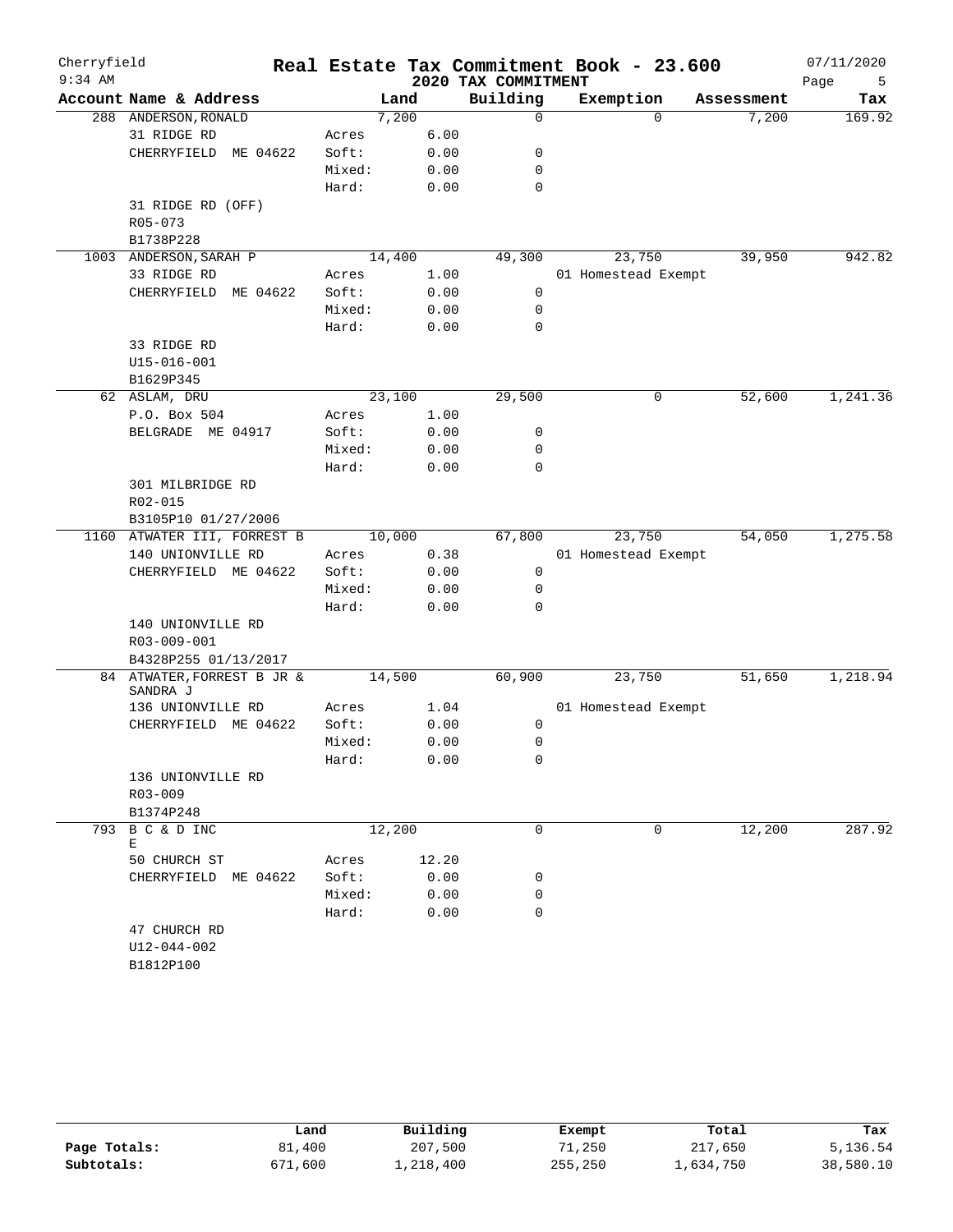| Cherryfield |                                     |                 |              |                     | Real Estate Tax Commitment Book - 23.600 |            | 07/11/2020  |
|-------------|-------------------------------------|-----------------|--------------|---------------------|------------------------------------------|------------|-------------|
| $9:34$ AM   |                                     |                 |              | 2020 TAX COMMITMENT |                                          |            | Page<br>- 6 |
|             | Account Name & Address              |                 | Land         | Building            | Exemption                                | Assessment | Tax         |
|             | 704 BABIARZ, DENNIS L &<br>ALICIA C | 22,100          |              | 81,000              | 23,750                                   | 79,350     | 1,872.66    |
|             | 58 POWERS ROAD                      | Acres           | 0.89         |                     | 01 Homestead Exempt                      |            |             |
|             | CARIBOU ME 04736                    | Soft:           | 0.00         | 0                   |                                          |            |             |
|             |                                     | Mixed:          | 0.00         | $\mathbf 0$         |                                          |            |             |
|             |                                     | Hard:           | 0.00         | 0                   |                                          |            |             |
|             | 20 PARK ST                          |                 |              |                     |                                          |            |             |
|             | U11-006                             |                 |              |                     |                                          |            |             |
|             | B4247P257 04/20/2016 B1929P213      |                 |              |                     |                                          |            |             |
|             | 419 BABSON, ANNE P & STEVEN<br>Ν    | 23,200          |              | 0                   | 0                                        | 23,200     | 547.52      |
|             | PO BOX 261                          | Acres           | 44.96        |                     |                                          |            |             |
|             | ESSEX MA 01929                      | Soft:           | 0.00         | 0                   |                                          |            |             |
|             |                                     | Mixed:          | 0.00         | 0                   |                                          |            |             |
|             |                                     | Hard:           | 0.00         | 0                   |                                          |            |             |
|             | EAST FORK ROAD                      |                 |              |                     |                                          |            |             |
|             | R09-001-040                         |                 |              |                     |                                          |            |             |
|             | B4495P282 09/10/2018                |                 |              |                     |                                          |            |             |
|             | 659 BACKMAN, LEAH                   | 21,300          |              | 59,800              | 23,750                                   | 57,350     | 1,353.46    |
|             | LOAN CARE - ESCROW DEPT Acres       |                 | 0.80         |                     | 01 Homestead Exempt                      |            |             |
|             | P O BOX 43070                       | Soft:           | 0.00         | 0                   |                                          |            |             |
|             | JACKSONVILLE FL 32203               | Mixed:          | 0.00         | 0                   |                                          |            |             |
|             |                                     | Hard:           | 0.00         | 0                   |                                          |            |             |
|             | 145 NORTH ST                        |                 |              |                     |                                          |            |             |
|             | $U07 - 018$                         |                 |              |                     |                                          |            |             |
|             | B1333P7                             |                 |              |                     |                                          |            |             |
|             | 1078 BACKMAN, MELISSA               | 17,300          |              | 57,700              | 23,750                                   | 51,250     | 1,209.50    |
|             | 25 PEAKED HILL CIRCLE               | Acres           | 1.00         |                     | 01 Homestead Exempt                      |            |             |
|             | CHERRYFIELD ME 04622                | Soft:           | 0.00         | 0                   |                                          |            |             |
|             |                                     | Mixed:<br>Hard: | 0.00<br>0.00 | 0<br>0              |                                          |            |             |
|             | 25 PEAKED HILL CIRCLE               |                 |              |                     |                                          |            |             |
|             | R06-003-004                         |                 |              |                     |                                          |            |             |
|             | B4243P206 04/01/2016                |                 |              |                     |                                          |            |             |
|             | 948 BAGLEY, MARIANNE                | 17,100          |              | 30,100              | 23,750                                   | 23,450     | 553.42      |
|             | 291 RIDGE RD                        | Acres           | 0.96         |                     | 01 Homestead Exempt                      |            |             |
|             | CHERRYFIELD ME 04622                | Soft:           | 0.00         | 0                   |                                          |            |             |
|             |                                     | Mixed:          | 0.00         | 0                   |                                          |            |             |
|             |                                     | Hard:           | 0.00         | 0                   |                                          |            |             |
|             | 291 RIDGE RD                        |                 |              |                     |                                          |            |             |
|             | $U18 - 008$                         |                 |              |                     |                                          |            |             |
|             | B3564P173 09/01/2009                |                 |              |                     |                                          |            |             |
|             | 825 BAILEY, JEFFREY D &<br>VICKI L  | 18,400          |              | 35,300              | 23,750                                   | 29,950     | 706.82      |
|             | 89 MAIN ST                          | Acres           | 0.53         |                     | 01 Homestead Exempt                      |            |             |
|             | CHERRYFIELD ME 04622                | Soft:           | 0.00         | 0                   |                                          |            |             |
|             |                                     | Mixed:          | 0.00         | 0                   |                                          |            |             |
|             |                                     | Hard:           | 0.00         | 0                   |                                          |            |             |
|             | 89 MAIN ST                          |                 |              |                     |                                          |            |             |
|             | $U13 - 027$                         |                 |              |                     |                                          |            |             |
|             | B2316P160                           |                 |              |                     |                                          |            |             |
|             |                                     |                 |              |                     |                                          |            |             |

|              | Land    | Building  | Exempt  | Total     | Tax       |
|--------------|---------|-----------|---------|-----------|-----------|
| Page Totals: | 119,400 | 263,900   | 118,750 | 264,550   | 6,243.38  |
| Subtotals:   | 791,000 | 1,482,300 | 374,000 | 1,899,300 | 44,823.48 |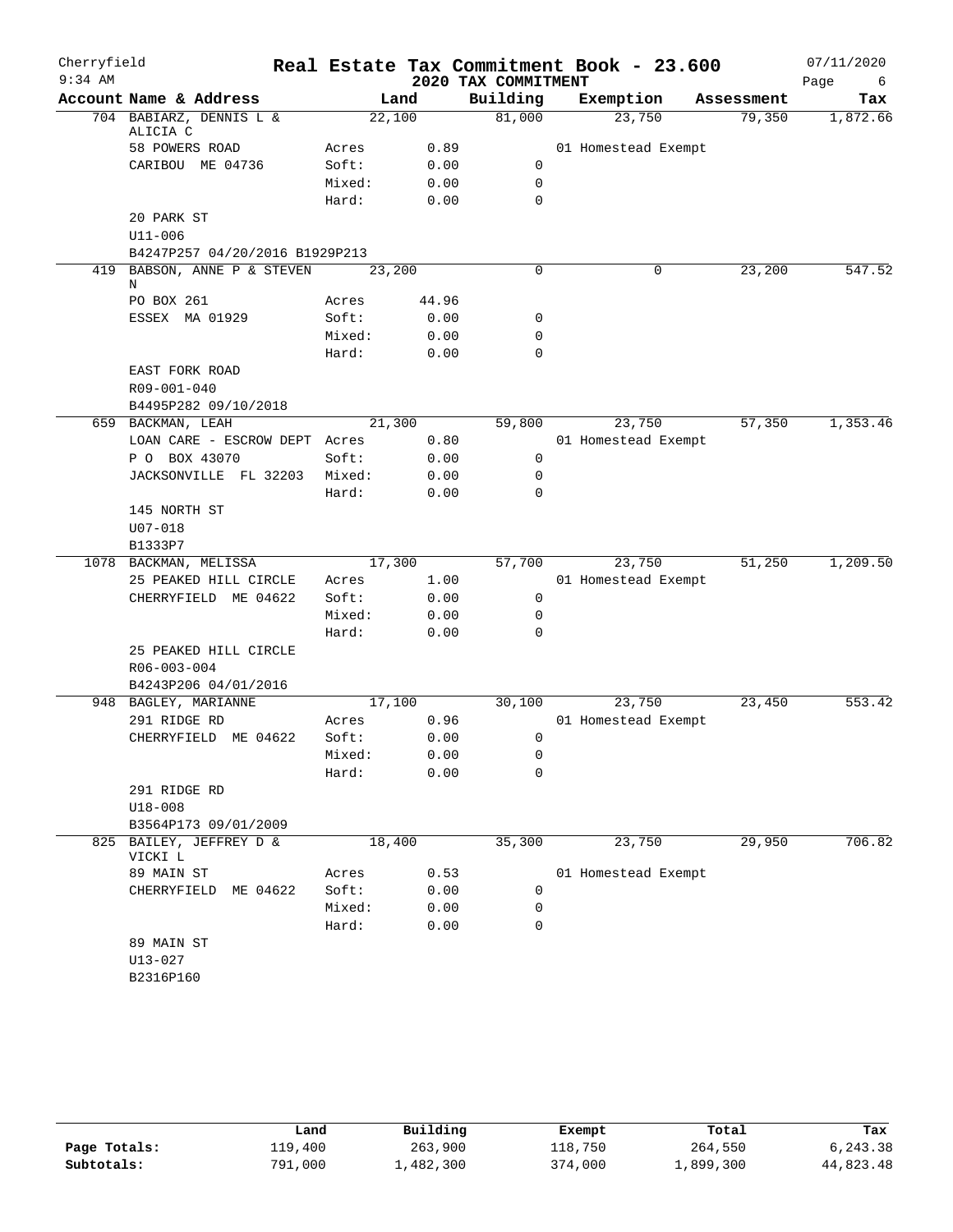| Cherryfield<br>$9:34$ AM |                                        |                 |                | 2020 TAX COMMITMENT | Real Estate Tax Commitment Book - 23.600 |            | 07/11/2020<br>Page<br>7 |
|--------------------------|----------------------------------------|-----------------|----------------|---------------------|------------------------------------------|------------|-------------------------|
|                          | Account Name & Address                 |                 | Land           | Building            | Exemption                                | Assessment | Tax                     |
|                          | 121 BALL, C GEOFFREY                   |                 | 47,300         | 24,900              | $\Omega$                                 | 72,200     | 1,703.92                |
|                          | BALL, DONNA C & SAMUEL<br>& DANIEL     | Acres           | 40.00          |                     |                                          |            |                         |
|                          | 201 CARMEN HILL RD                     | Soft:           | 0.00           | 0                   |                                          |            |                         |
|                          | NEW MILFORD CT 06776                   | Mixed:<br>Hard: | 0.00<br>0.00   | $\mathbf 0$<br>0    |                                          |            |                         |
|                          | 755 BLACKSWOODS RD                     |                 |                |                     |                                          |            |                         |
|                          | $R03 - 045$                            |                 |                |                     |                                          |            |                         |
|                          | B3243P208 01/30/2007                   |                 |                |                     |                                          |            |                         |
|                          | 482 BAMFORD JR, GEORGE E               |                 | 19,600         | 35,100              | 29,450                                   | 25,250     | 595.90                  |
|                          | PERRY, SHARON L                        | Acres           | 0.64           |                     | 01 Homestead Exempt                      |            |                         |
|                          | 223 MILBRIDGE RD                       | Soft:           | 0.00           |                     | 0 22 WW2 Widow Res                       |            |                         |
|                          | CHERRYFIELD ME 04622                   | Mixed:<br>Hard: | 0.00<br>0.00   | 0<br>0              |                                          |            |                         |
|                          | 223 MILBRIDGE RD                       |                 |                |                     |                                          |            |                         |
|                          | $U01 - 011 - 002$                      |                 |                |                     |                                          |            |                         |
|                          | B4457P67 05/04/2018 B2116P57           |                 |                |                     |                                          |            |                         |
|                          | 532 BARBEE, LORI K                     |                 | 66,100         | 99,600              | 23,750                                   | 141,950    | 3,350.02                |
|                          | BARBEE, KELLY J                        | Acres           | 84.25          |                     | 01 Homestead Exempt                      |            |                         |
|                          | 75 MILBRIDGE RD                        | Soft:           | 0.00           | 0                   |                                          |            |                         |
|                          | CHERRYFIELD ME 04622                   | Mixed:          | 0.00           | 0                   |                                          |            |                         |
|                          |                                        | Hard:           | 0.00           | 0                   |                                          |            |                         |
|                          | 75 MILBRIDGE RD                        |                 |                |                     |                                          |            |                         |
|                          | $U03 - 025$                            |                 |                |                     |                                          |            |                         |
|                          | B3808P244 01/03/2012                   |                 |                |                     | 0                                        |            |                         |
|                          | 865 BARTLETT, DIANE M<br>23 HORIZON LN |                 | 18,400<br>2.87 | 93,700              |                                          | 112,100    | 2,645.56                |
|                          | DEXTER ME 04930                        | Acres<br>Soft:  | 0.00           | 0                   |                                          |            |                         |
|                          |                                        | Mixed:          | 0.00           | 0                   |                                          |            |                         |
|                          |                                        | Hard:           | 0.00           | 0                   |                                          |            |                         |
|                          | 42 WILLEY DISTRICT RD<br>$U14 - 036$   |                 |                |                     |                                          |            |                         |
|                          | B3780P193 09/30/2011                   |                 |                |                     |                                          |            |                         |
|                          | 930 BARTLETT, LILLIAN J                |                 | 11,600         | 38,700              | 23,750                                   | 26,550     | 626.58                  |
|                          | 183 RIDGE ROAD                         | Acres           | 0.25           |                     | 01 Homestead Exempt                      |            |                         |
|                          | CHERRYFIELD ME 04622                   | Soft:           | 0.00           | 0                   |                                          |            |                         |
|                          |                                        | Mixed:          | 0.00           | 0                   |                                          |            |                         |
|                          |                                        | Hard:           | 0.00           | 0                   |                                          |            |                         |
|                          | 183 RIDGE RD                           |                 |                |                     |                                          |            |                         |
|                          | $U17 - 011$                            |                 |                |                     |                                          |            |                         |
|                          | B2246P234                              |                 |                |                     |                                          |            |                         |
|                          | 648 BATTAGLIA, CONCETTA                |                 | 82,300         | 80,500              | 23,750                                   | 139,050    | 3,281.58                |
|                          | P O BOX 215                            | Acres           | 131.25         |                     | 01 Homestead Exempt                      |            |                         |
|                          | CHERRYFIELD ME 04622                   | Soft:<br>Mixed: | 0.00           | 0<br>0              |                                          |            |                         |
|                          |                                        | Hard:           | 0.00<br>0.00   | 0                   |                                          |            |                         |
|                          | 53 BIG ROCK LANE                       |                 |                |                     |                                          |            |                         |
|                          | $U07 - 008$                            |                 |                |                     |                                          |            |                         |
|                          | B2826P334                              |                 |                |                     |                                          |            |                         |
|                          | 75 BATTAGLIA, JOSEPH &                 |                 | 8,700          | $\mathbf 0$         | 0                                        | 8,700      | 205.32                  |
|                          | CONCETTA                               |                 |                |                     |                                          |            |                         |
|                          | P O BOX 215                            | Acres           | 8.60           |                     |                                          |            |                         |
|                          | CHERRYFIELD ME 04622                   | Soft:           | 0.00           | 0                   |                                          |            |                         |
|                          |                                        | Mixed:          | 0.00           | 0                   |                                          |            |                         |
|                          |                                        | Hard:           | 0.00           | 0                   |                                          |            |                         |
|                          | BLACKSWOODS RD                         |                 |                |                     |                                          |            |                         |
|                          | R03-002                                |                 |                |                     |                                          |            |                         |
|                          | B2949P315 11/19/2004                   |                 |                |                     |                                          |            |                         |
|                          |                                        | Land            | Building       |                     | Exempt                                   | Total      | Tax                     |
| Page Totals:             | 254,000                                |                 | 372,500        |                     | 100,700                                  | 525,800    | 12,408.88               |
| Subtotals:               | 1,045,000                              |                 | 1,854,800      |                     | 474,700                                  | 2,425,100  | 57, 232.36              |
|                          |                                        |                 |                |                     |                                          |            |                         |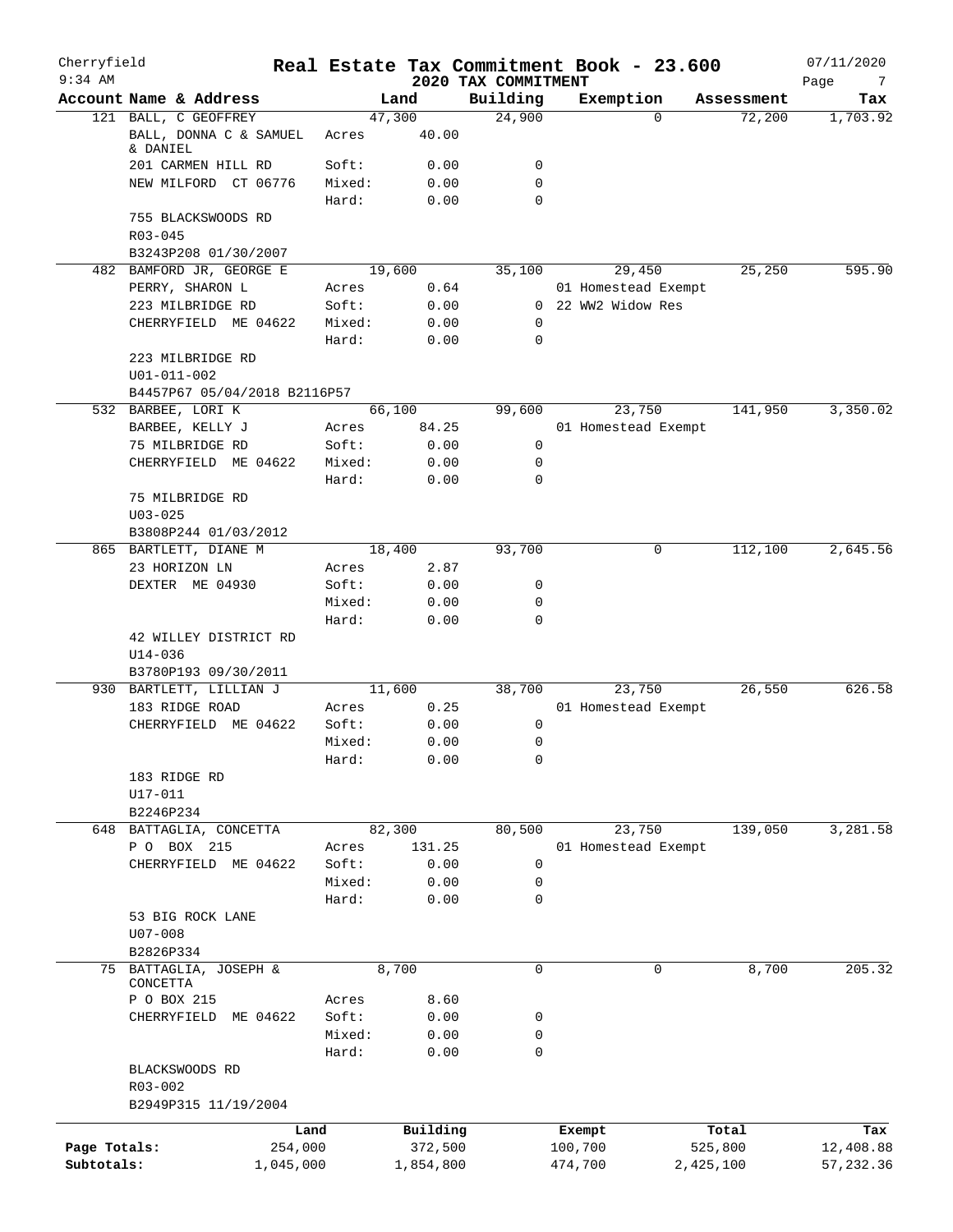| Cherryfield<br>$9:34$ AM |                         |        |        |          | Real Estate Tax Commitment Book - 23.600 |           |                     |            | 07/11/2020       |
|--------------------------|-------------------------|--------|--------|----------|------------------------------------------|-----------|---------------------|------------|------------------|
|                          | Account Name & Address  |        | Land   |          | 2020 TAX COMMITMENT<br>Building          | Exemption |                     | Assessment | Page<br>8<br>Tax |
|                          | 765 BAUGHMAN, URSA      |        | 14,600 |          | 95,100                                   |           | 23,750              | 85,950     | 2,028.42         |
|                          | 13 MAIN ST              | Acres  |        | 0.26     |                                          |           | 01 Homestead Exempt |            |                  |
|                          | CHERRYFIELD ME 04622    | Soft:  |        | 0.00     | 0                                        |           |                     |            |                  |
|                          |                         |        |        |          |                                          |           |                     |            |                  |
|                          |                         | Mixed: |        | 0.00     | 0                                        |           |                     |            |                  |
|                          |                         | Hard:  |        | 0.00     | $\mathbf 0$                              |           |                     |            |                  |
|                          | 13 MAIN ST              |        |        |          |                                          |           |                     |            |                  |
|                          | $U12 - 018$             |        |        |          |                                          |           |                     |            |                  |
|                          | B3668P306 09/16/2010    |        |        |          |                                          |           |                     |            |                  |
|                          | 623 BAYRD JR, CHARLES E |        | 9,000  |          | $\mathbf 0$                              |           | 0                   | 9,000      | 212.40           |
|                          | DONALD A BAYRD; RENA    | Acres  |        | 1.25     |                                          |           |                     |            |                  |
|                          | HELEN KING              |        |        |          |                                          |           |                     |            |                  |
|                          | 48 TUNK RD              | Soft:  |        | 0.00     | 0                                        |           |                     |            |                  |
|                          | STEUBEN ME 04680        | Mixed: |        | 0.00     | $\mathbf 0$                              |           |                     |            |                  |
|                          |                         | Hard:  |        | 0.00     | $\mathbf 0$                              |           |                     |            |                  |
|                          | 97 STILLWATER RD        |        |        |          |                                          |           |                     |            |                  |
|                          | $U06 - 015$             |        |        |          |                                          |           |                     |            |                  |
|                          | B3011P157 05/23/2005    |        |        |          |                                          |           |                     |            |                  |
|                          | 628 BAYRD, DONALD A     |        | 15,400 |          | 38,000                                   |           | 0                   | 53,400     | 1,260.24         |
|                          | CHARLES E BAYRD JR;     | Acres  |        | 0.70     |                                          |           |                     |            |                  |
|                          | RENA HELEN KING         |        |        |          |                                          |           |                     |            |                  |
|                          | 48 TUNK RD              | Soft:  |        | 0.00     | 0                                        |           |                     |            |                  |
|                          | STSEUBEN ME 04680       | Mixed: |        | 0.00     | 0                                        |           |                     |            |                  |
|                          |                         | Hard:  |        | 0.00     | $\mathbf 0$                              |           |                     |            |                  |
|                          | 95 STILLWATER RD        |        |        |          |                                          |           |                     |            |                  |
|                          | $U06 - 019$             |        |        |          |                                          |           |                     |            |                  |
|                          | B3011P157               |        |        |          |                                          |           |                     |            |                  |
|                          | 772 BAYRD, ROBERTA      |        | 20,300 |          | 103,800                                  |           | 23,750              | 100,350    | 2,368.26         |
|                          | P O BOX 53              | Acres  |        | 0.70     |                                          |           | 01 Homestead Exempt |            |                  |
|                          | CHERRYFIELD ME 04622    | Soft:  |        | 0.00     | 0                                        |           |                     |            |                  |
|                          |                         |        |        |          |                                          |           |                     |            |                  |
|                          |                         | Mixed: |        | 0.00     | $\mathbf 0$                              |           |                     |            |                  |
|                          |                         | Hard:  |        | 0.00     | $\mathbf 0$                              |           |                     |            |                  |
|                          | 20 CAMPBELL HILL        |        |        |          |                                          |           |                     |            |                  |
|                          | $U12 - 025$             |        |        |          |                                          |           |                     |            |                  |
|                          | B3240P1 01/18/2007      |        |        |          |                                          |           |                     |            |                  |
|                          | 754 BCD INC             |        | 24,300 |          | 16,300                                   |           | 0                   | 40,600     | 958.16           |
|                          | 37 CHURCH ST            | Acres  |        | 4.00     |                                          |           |                     |            |                  |
|                          | CHERRYFIELD ME 04622    | Soft:  |        | 0.00     | 0                                        |           |                     |            |                  |
|                          |                         | Mixed: |        | 0.00     | 0                                        |           |                     |            |                  |
|                          |                         | Hard:  |        | 0.00     | 0                                        |           |                     |            |                  |
|                          | 37 CHURCH ST            |        |        |          |                                          |           |                     |            |                  |
|                          | $U12 - 009$             |        |        |          |                                          |           |                     |            |                  |
|                          | B1812P100               |        |        |          |                                          |           |                     |            |                  |
|                          | 1074 BEAL JR, GEORGE    |        | 14,400 |          | 50,500                                   |           | 23,750              | 41,150     | 971.14           |
|                          | 19 PEAKED HILL CIR      | Acres  |        | 1.00     |                                          |           | 01 Homestead Exempt |            |                  |
|                          | CHERRYFIELD ME 04622    | Soft:  |        | 0.00     | 0                                        |           |                     |            |                  |
|                          |                         | Mixed: |        | 0.00     | $\mathbf 0$                              |           |                     |            |                  |
|                          |                         |        |        |          |                                          |           |                     |            |                  |
|                          |                         | Hard:  |        | 0.00     | $\mathbf 0$                              |           |                     |            |                  |
|                          | 19 PEAKED HILL CIRCLE   |        |        |          |                                          |           |                     |            |                  |
|                          | R06-003-001             |        |        |          |                                          |           |                     |            |                  |
|                          | B2611P268               |        |        |          |                                          |           |                     |            |                  |
|                          | 1166 BEAL, BILLIE JEAN  |        |        | 0        | 12,900                                   |           | 12,900              | 0          | 0.00             |
|                          | 25 BARREN WAY           |        |        |          |                                          |           | 01 Homestead Exempt |            |                  |
|                          | CHERRYFIELD ME 04622    |        |        |          |                                          |           |                     |            |                  |
|                          | 25 BARREN WAY           |        |        |          |                                          |           |                     |            |                  |
|                          | U18-006-001-005         |        |        |          |                                          |           |                     |            |                  |
|                          |                         | Land   |        | Building |                                          | Exempt    |                     | Total      |                  |
| Page Totals:             |                         | 98,000 |        | 316,600  |                                          | 84,150    |                     | 330,450    | Tax<br>7,798.62  |
|                          |                         |        |        |          |                                          |           |                     |            |                  |

**Subtotals:** 1,143,000 2,171,400 558,850 2,755,550 65,030.98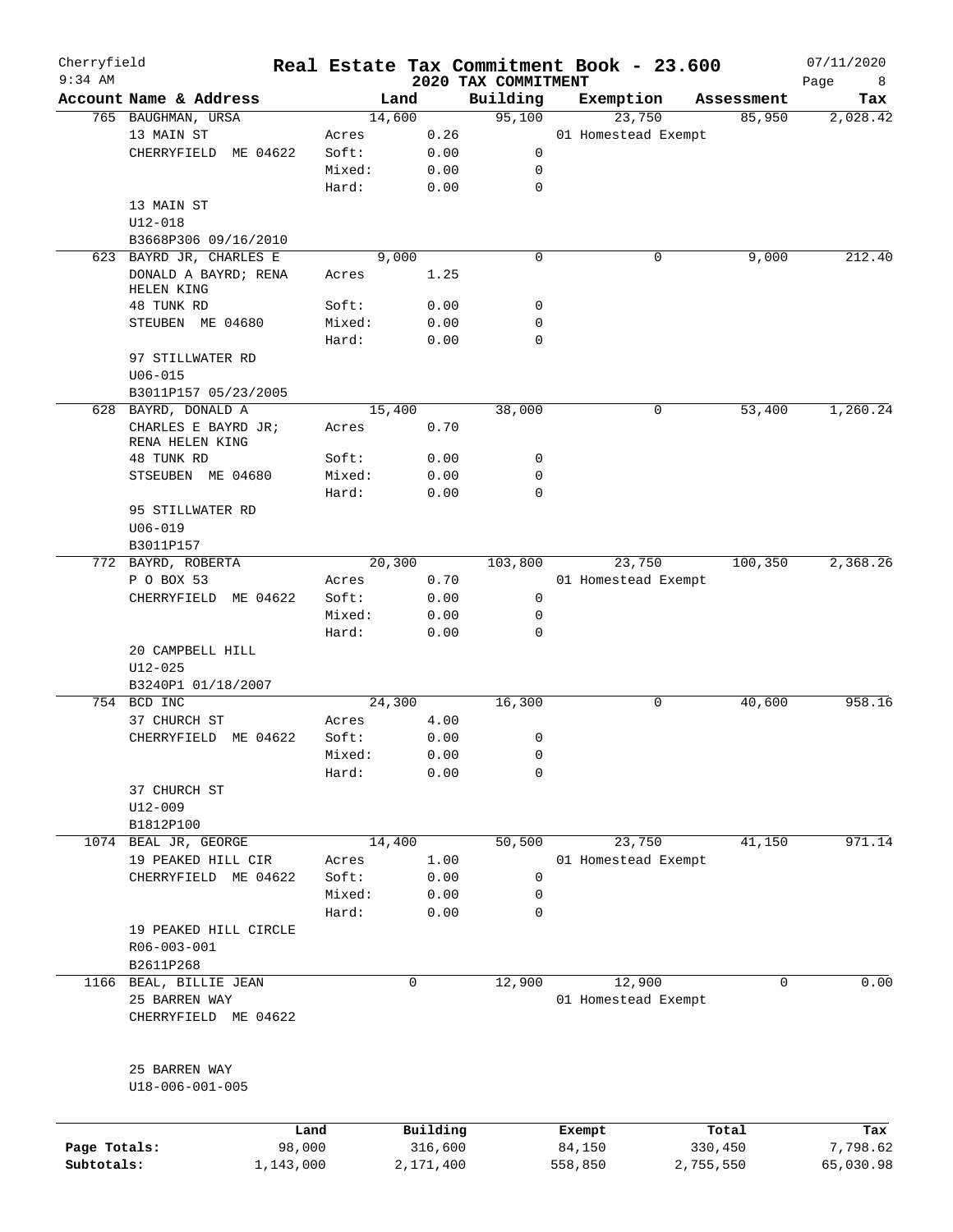| Cherryfield<br>$9:34$ AM |                             |        |           | 2020 TAX COMMITMENT | Real Estate Tax Commitment Book - 23.600 |            | 07/11/2020<br>Page<br>9 |
|--------------------------|-----------------------------|--------|-----------|---------------------|------------------------------------------|------------|-------------------------|
|                          | Account Name & Address      |        | Land      | Building            | Exemption                                | Assessment | Tax                     |
|                          | 937 BEAL, DAREN W           |        | 25,400    | 75,600              | 23,750                                   | 77,250     | 1,823.10                |
|                          | 34 MORSE LANE               | Acres  | 12.00     |                     | 01 Homestead Exempt                      |            |                         |
|                          | CHERRYFIELD ME 04622        | Soft:  | 0.00      | 0                   |                                          |            |                         |
|                          |                             | Mixed: | 0.00      | 0                   |                                          |            |                         |
|                          |                             | Hard:  | 0.00      | 0                   |                                          |            |                         |
|                          | 34 MORSE LANE               |        |           |                     |                                          |            |                         |
|                          | U17-018                     |        |           |                     |                                          |            |                         |
|                          | B3468P208 11/06/2008        |        |           |                     |                                          |            |                         |
|                          | 943 BEAL, FELICIA F         |        | 14,700    | 43,600              | 0                                        | 58,300     | 1,375.88                |
|                          |                             |        |           |                     |                                          |            |                         |
|                          | PO BOX 152                  | Acres  | 0.60      |                     |                                          |            |                         |
|                          | MILBRIDGE ME 04658          | Soft:  | 0.00      | 0                   |                                          |            |                         |
|                          |                             | Mixed: | 0.00      | 0                   |                                          |            |                         |
|                          |                             | Hard:  | 0.00      | 0                   |                                          |            |                         |
|                          | 296 RIDGE RD                |        |           |                     |                                          |            |                         |
|                          | $U18 - 004$                 |        |           |                     |                                          |            |                         |
|                          | B3987P304 08/26/2013        |        |           |                     |                                          |            |                         |
|                          | 626 BEAL, JONATHAN S & LISA |        | 3,900     | 0                   | 0                                        | 3,900      | 92.04                   |
|                          | Е                           |        |           |                     |                                          |            |                         |
|                          | 118 STILLWATER RD           | Acres  | 5.46      |                     |                                          |            |                         |
|                          | CHERRYFIELD ME 04622        | Soft:  | 0.00      | 0                   |                                          |            |                         |
|                          |                             | Mixed: | 0.00      | 0                   |                                          |            |                         |
|                          |                             | Hard:  | 0.00      | 0                   |                                          |            |                         |
|                          | STILLWATER RD               |        |           |                     |                                          |            |                         |
|                          | $U06 - 017$                 |        |           |                     |                                          |            |                         |
|                          | B4412P89 10/31/2017         |        |           |                     |                                          |            |                         |
| 1120                     | BEAL, JONATHAN S & LISA     |        | 15,600    | 120,000             | 23,750                                   | 111,850    | 2,639.66                |
|                          | Е                           |        |           |                     |                                          |            |                         |
|                          | 118 STILLWATER RD           | Acres  | 2.24      |                     | 01 Homestead Exempt                      |            |                         |
|                          | CHERRYFIELD ME 04622        | Soft:  | 0.00      | 0                   |                                          |            |                         |
|                          |                             | Mixed: | 0.00      | 0                   |                                          |            |                         |
|                          |                             | Hard:  | 0.00      | $\Omega$            |                                          |            |                         |
|                          | 118 STILLWATER RD           |        |           |                     |                                          |            |                         |
|                          | $U06 - 017 - 001$           |        |           |                     |                                          |            |                         |
|                          | B2165P129                   |        |           |                     |                                          |            |                         |
|                          | 252 BEAL, LOWELL            |        | 14,600    | 43,200              | 0                                        | 57,800     | 1,364.08                |
|                          | 317 WILLEY DISTRICT RD      | Acres  | 1.26      |                     |                                          |            |                         |
|                          | CHERRYFIELD ME 04622        | Soft:  | 0.00      | 0                   |                                          |            |                         |
|                          |                             | Mixed: | 0.00      | 0                   |                                          |            |                         |
|                          |                             | Hard:  | 0.00      | 0                   |                                          |            |                         |
|                          | 317 WILLEY DISTRICT RD      |        |           |                     |                                          |            |                         |
|                          | $R05 - 045$                 |        |           |                     |                                          |            |                         |
|                          | B2530P230                   |        |           |                     |                                          |            |                         |
|                          | 753 BEAL, ROBERT            |        | 23,300    | 53,100              | 23,750                                   | 52,650     | 1,242.54                |
|                          | 28 CHURCH ST                | Acres  | 1.31      |                     | 01 Homestead Exempt                      |            |                         |
|                          | CHERRYFIELD ME 04622        | Soft:  | 0.00      | 0                   |                                          |            |                         |
|                          |                             | Mixed: | 0.00      | 0                   |                                          |            |                         |
|                          |                             | Hard:  | 0.00      | 0                   |                                          |            |                         |
|                          | 28 CHURCH ST                |        |           |                     |                                          |            |                         |
|                          | $U12 - 008$                 |        |           |                     |                                          |            |                         |
|                          | B3676P200 10/05/2010        |        |           |                     |                                          |            |                         |
| 470                      | BEAL, RYAN M                |        | 80,500    | 131,300             | 23,750                                   | 188,050    | 4,437.98                |
|                          | WOODWARD, LAURA             | Acres  | 23.00     |                     | 01 Homestead Exempt                      |            |                         |
|                          | 218 MILBRIDGE RD            | Soft:  | 0.00      | 0                   |                                          |            |                         |
|                          | CHERRYFIELD ME 04622        | Mixed: | 0.00      | 0                   |                                          |            |                         |
|                          |                             | Hard:  | 0.00      | 0                   |                                          |            |                         |
|                          | 218 MILBRIDGE RD            |        |           |                     |                                          |            |                         |
|                          | $U01 - 002$                 |        |           |                     |                                          |            |                         |
|                          | B4268P12 06/30/2016         |        |           |                     |                                          |            |                         |
|                          |                             |        |           |                     |                                          |            |                         |
|                          | Land                        |        | Building  |                     | Exempt                                   | Total      | Tax                     |
| Page Totals:             | 178,000                     |        | 466,800   |                     | 95,000                                   | 549,800    | 12,975.28               |
| Subtotals:               | 1,321,000                   |        | 2,638,200 |                     | 653,850                                  | 3,305,350  | 78,006.26               |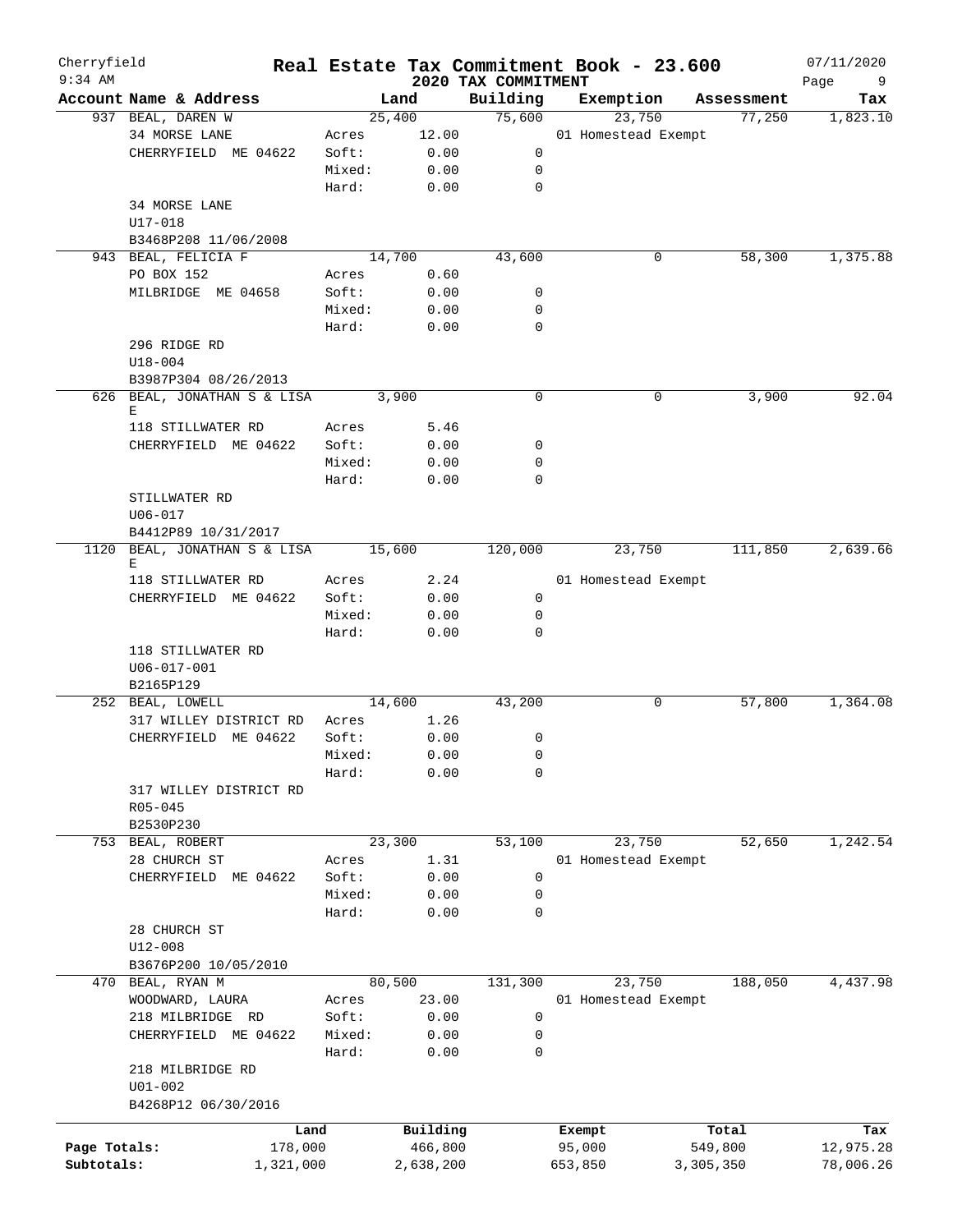| Cherryfield<br>$9:34$ AM |                                                 |           |        |              |                                 | Real Estate Tax Commitment Book - 23.600 |            | 07/11/2020        |
|--------------------------|-------------------------------------------------|-----------|--------|--------------|---------------------------------|------------------------------------------|------------|-------------------|
|                          | Account Name & Address                          |           | Land   |              | 2020 TAX COMMITMENT<br>Building |                                          | Assessment | Page<br>10<br>Tax |
|                          | 1137 BEAL, SALLY J                              |           | 17,700 |              | 89,700                          | Exemption<br>23,750                      | 83,650     | 1,974.14          |
|                          | P O BOX 31                                      | Acres     |        | 1.70         |                                 | 01 Homestead Exempt                      |            |                   |
|                          | CHERRYFIELD ME 04622                            | Soft:     |        | 0.00         | 0                               |                                          |            |                   |
|                          |                                                 |           | Mixed: | 0.00         | 0                               |                                          |            |                   |
|                          |                                                 |           |        |              |                                 |                                          |            |                   |
|                          |                                                 | Hard:     |        | 0.00         | $\mathbf 0$                     |                                          |            |                   |
|                          | 80 NORTH ST                                     |           |        |              |                                 |                                          |            |                   |
|                          | U05-007-001                                     |           |        |              |                                 |                                          |            |                   |
|                          | B2252P52                                        |           |        |              |                                 |                                          |            |                   |
|                          | 1004 BEAL, SHAWN A                              |           | 17,300 |              | 68,700                          | 23,750                                   | 62,250     | 1,469.10          |
|                          | C/O NATION STAR<br>MORTGAGE                     | Acres     |        | 1.00         |                                 | 01 Homestead Exempt                      |            |                   |
|                          | PO BOX 650783                                   | Soft:     |        | 0.00         | 0                               |                                          |            |                   |
|                          | DALLAS TX 75265-0783                            | Hard:     | Mixed: | 0.00<br>0.00 | 0<br>$\mathbf 0$                |                                          |            |                   |
|                          | 445 RIDGE RD                                    |           |        |              |                                 |                                          |            |                   |
|                          | $U19 - 008 - 003$                               |           |        |              |                                 |                                          |            |                   |
|                          | B2823P212                                       |           |        |              |                                 |                                          |            |                   |
|                          | 1143 BEAL, SPENCER & MONA                       |           |        | 0            | 18,400                          | 0                                        | 18,400     | 434.24            |
|                          | 460 EAST SIDE RD                                |           |        |              |                                 |                                          |            |                   |
|                          | ADDISON ME 04606                                |           |        |              |                                 |                                          |            |                   |
|                          | SCHOODIC LAKE                                   |           |        |              |                                 |                                          |            |                   |
|                          | R06-007-B1                                      |           |        |              |                                 |                                          |            |                   |
|                          | 770 BEAL, TROY D & SEANA M                      |           | 16,500 |              | 101,900                         | 23,750                                   | 94,650     | 2,233.74          |
|                          | P O BOX 533                                     | Acres     |        | 0.38         |                                 | 01 Homestead Exempt                      |            |                   |
|                          | MILBRIDGE ME 04658                              | Soft:     |        | 0.00         | 0                               |                                          |            |                   |
|                          |                                                 |           | Mixed: | 0.00         | 0                               |                                          |            |                   |
|                          |                                                 | Hard:     |        |              | $\mathbf 0$                     |                                          |            |                   |
|                          |                                                 |           |        | 0.00         |                                 |                                          |            |                   |
|                          | 12 CAMPBELL HILL                                |           |        |              |                                 |                                          |            |                   |
|                          | $U12 - 023$                                     |           |        |              |                                 |                                          |            |                   |
|                          | B3572P266 09/24/2009<br>37 BEAL, DWAIN & JOANNE |           |        |              | $\mathbf 0$                     | 0                                        |            | 212.40            |
|                          |                                                 |           | 9,000  | 6.60         |                                 |                                          | 9,000      |                   |
|                          | 332 NO MAIN ST                                  | Acres     |        |              | 0                               |                                          |            |                   |
|                          | MILBRIDGE ME 04658                              | Soft:     |        | 0.00         |                                 |                                          |            |                   |
|                          |                                                 |           | Mixed: | 0.00         | 0                               |                                          |            |                   |
|                          |                                                 | Hard:     |        | 0.00         | 0                               |                                          |            |                   |
|                          | MILBRIDGE RD                                    |           |        |              |                                 |                                          |            |                   |
|                          | R01-025                                         |           |        |              |                                 |                                          |            |                   |
|                          | 469 BEEBE, LISA                                 |           | 18,600 |              | 45,200                          | 0                                        | 63,800     | 1,505.68          |
|                          | PO BOX 293                                      | Acres     |        | 2.10         |                                 |                                          |            |                   |
|                          | CHERRYFIELD<br>ME 04622                         | Soft:     |        | 0.00         | 0                               |                                          |            |                   |
|                          |                                                 |           | Mixed: | 0.00         | 0                               |                                          |            |                   |
|                          |                                                 | Hard:     |        | 0.00         | $\mathbf 0$                     |                                          |            |                   |
|                          | 754 BLACKSWOODS RD                              |           |        |              |                                 |                                          |            |                   |
|                          | R03-044-001                                     |           |        |              |                                 |                                          |            |                   |
|                          | B3284P158 05/14/2007                            |           |        |              |                                 |                                          |            |                   |
|                          | 222 BEERS, TRACY D (HEIRS                       |           | 7,700  |              | $\mathbf 0$                     | 0                                        | 7,700      | 181.72            |
|                          | OF)                                             |           |        |              |                                 |                                          |            |                   |
|                          | C/O PATRICIA S HANCOCK                          | Acres     |        | 0.79         |                                 |                                          |            |                   |
|                          | 16521 WARWICK BLVD APT<br>19                    | Soft:     |        | 0.00         | 0                               |                                          |            |                   |
|                          | NEWPORT NEWS VA 23608                           |           | Mixed: | 0.00         | $\mathbf 0$                     |                                          |            |                   |
|                          |                                                 | Hard:     |        | 0.00         | $\mathbf 0$                     |                                          |            |                   |
|                          |                                                 |           |        |              |                                 |                                          |            |                   |
|                          | WILLEY DISTRICT RD                              |           |        |              |                                 |                                          |            |                   |
|                          | R05-021<br>B474P386                             |           |        |              |                                 |                                          |            |                   |
|                          |                                                 |           |        |              |                                 |                                          |            |                   |
|                          |                                                 | Land      |        | Building     |                                 | Exempt                                   | Total      | Tax               |
| Page Totals:             |                                                 | 86,800    |        | 323,900      |                                 | 71,250                                   | 339,450    | 8,011.02          |
| Subtotals:               |                                                 | 1,407,800 |        | 2,962,100    |                                 | 725,100                                  | 3,644,800  | 86,017.28         |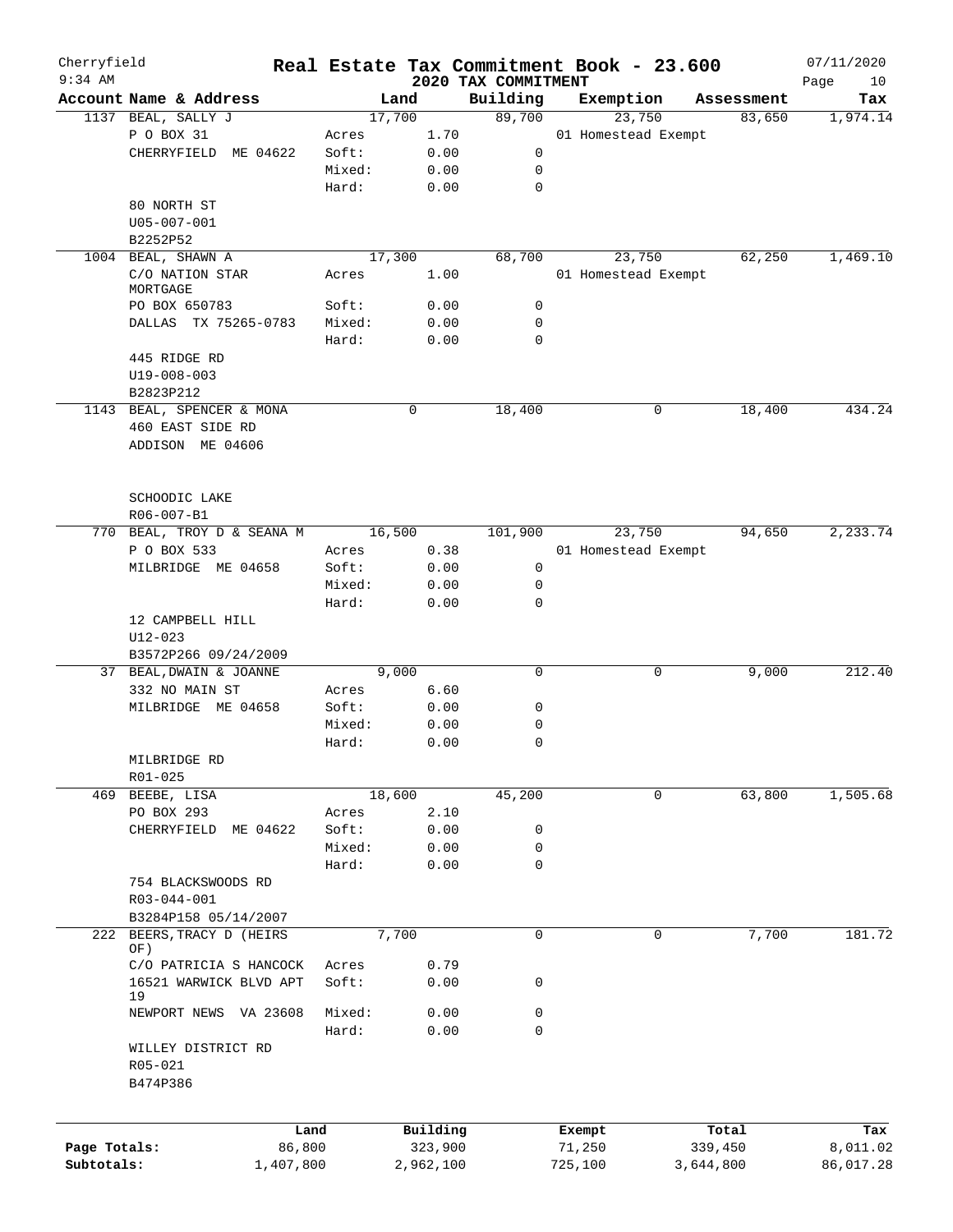| Cherryfield<br>$9:34$ AM |                                                     |        |       | 2020 TAX COMMITMENT | Real Estate Tax Commitment Book - 23.600 |            | 07/11/2020<br>Page<br>11 |
|--------------------------|-----------------------------------------------------|--------|-------|---------------------|------------------------------------------|------------|--------------------------|
|                          | Account Name & Address                              |        | Land  | Building            | Exemption                                | Assessment | Tax                      |
|                          | 447 BELLEFLEUR, STEPHEN &                           | 15,700 |       | $\mathbf 0$         | $\Omega$                                 | 15,700     | 370.52                   |
|                          | SUSAN B<br>65 FARMHOLME RD                          | Acres  | 11.20 |                     |                                          |            |                          |
|                          | STONINGTON CT 06378                                 | Soft:  | 0.00  | 0                   |                                          |            |                          |
|                          |                                                     | Mixed: | 0.00  | 0                   |                                          |            |                          |
|                          |                                                     | Hard:  | 0.00  | 0                   |                                          |            |                          |
|                          | NORTH MAIN ST                                       |        |       |                     |                                          |            |                          |
|                          | R10-002-022                                         |        |       |                     |                                          |            |                          |
|                          | B1671P79                                            |        |       |                     |                                          |            |                          |
|                          | 975 BENZAIA, NADINE M                               | 15,000 |       | 30,100              | 0                                        | 45,100     | 1,064.36                 |
|                          | CRISALL, SANTA                                      | Acres  | 2.00  |                     |                                          |            |                          |
|                          | 43 WARWICK RD                                       | Soft:  | 0.00  | 0                   |                                          |            |                          |
|                          | NORTHFIELD MA 01360                                 | Mixed: | 0.00  | 0                   |                                          |            |                          |
|                          |                                                     | Hard:  | 0.00  | $\mathbf 0$         |                                          |            |                          |
|                          | 22 HUNTER LANE                                      |        |       |                     |                                          |            |                          |
|                          | $U08 - 006 - 001$                                   |        |       |                     |                                          |            |                          |
|                          | B3338P267 10/02/2007                                |        |       |                     |                                          |            |                          |
|                          | 542 BENZAIA, NADINE M                               |        | 7,700 | 0                   | 0                                        | 7,700      | 181.72                   |
|                          | CRISALL, SANTA                                      |        | 2.00  |                     |                                          |            |                          |
|                          | 43 WARWICK RD                                       | Acres  |       | 0                   |                                          |            |                          |
|                          |                                                     | Soft:  | 0.00  | 0                   |                                          |            |                          |
|                          | NORTHFIELD MA 01360                                 | Mixed: | 0.00  | 0                   |                                          |            |                          |
|                          |                                                     | Hard:  | 0.00  |                     |                                          |            |                          |
|                          | BLACKSWOODS RD                                      |        |       |                     |                                          |            |                          |
|                          | $U08 - 006 - 002$                                   |        |       |                     |                                          |            |                          |
|                          | B3338P267 09/26/2007                                | 18,500 |       | $\mathbf 0$         | 0                                        | 18,500     | 436.60                   |
|                          | 1153 BERNABEO, AARON JOSSEPH                        |        |       |                     |                                          |            |                          |
|                          | 3 WARREN AVE                                        | Acres  | 18.00 |                     |                                          |            |                          |
|                          | MIDDLEBORO MA 02346                                 | Soft:  | 0.00  | 0                   |                                          |            |                          |
|                          |                                                     | Mixed: | 0.00  | 0                   |                                          |            |                          |
|                          |                                                     | Hard:  | 0.00  | 0                   |                                          |            |                          |
|                          | RIDGE                                               |        |       |                     |                                          |            |                          |
|                          | U19-013-001                                         |        |       |                     |                                          |            |                          |
|                          | B4399P160 09/25/2017                                |        |       |                     |                                          |            |                          |
|                          | 462 BIGWOOD, JAMES B -<br>TRUSTEE                   | 16,200 |       | $\mathbf 0$         | 0                                        | 16,200     | 382.32                   |
|                          | JAMES B BIGWOOD LIVING<br>TRUST                     | Acres  | 45.60 |                     |                                          |            |                          |
|                          | P O BOX 342                                         | Soft:  | 0.00  | 0                   |                                          |            |                          |
|                          | WINCHENDON MA 01475                                 | Mixed: | 0.00  | 0                   |                                          |            |                          |
|                          |                                                     | Hard:  | 0.00  | $\Omega$            |                                          |            |                          |
|                          | CROTCH                                              |        |       |                     |                                          |            |                          |
|                          | R10-012                                             |        |       |                     |                                          |            |                          |
|                          | B3401P163                                           |        |       |                     |                                          |            |                          |
|                          | 104 BIRDSALL, CHARLES W &<br>KATHLEEN M             | 31,800 |       | $\mathbf 0$         | $\Omega$                                 | 31,800     | 750.48                   |
|                          | 1166 US HIGHWAY 1 SUITE Acres<br>Α                  |        | 15.00 |                     |                                          |            |                          |
|                          | HANCOCK ME 04640                                    | Soft:  | 0.00  | 0                   |                                          |            |                          |
|                          |                                                     | Mixed: | 0.00  | 0                   |                                          |            |                          |
|                          |                                                     | Hard:  | 0.00  | $\Omega$            |                                          |            |                          |
|                          | OFF ROUTE 182<br>R03-028-001<br>B3249P21 02/12/2007 |        |       |                     |                                          |            |                          |

|              | Land      | Building  | Exempt  | Total     | Tax       |
|--------------|-----------|-----------|---------|-----------|-----------|
| Page Totals: | 104,900   | 30,100    |         | 135,000   | 3,186.00  |
| Subtotals:   | 1,512,700 | 2,992,200 | 725,100 | 3,779,800 | 89,203.28 |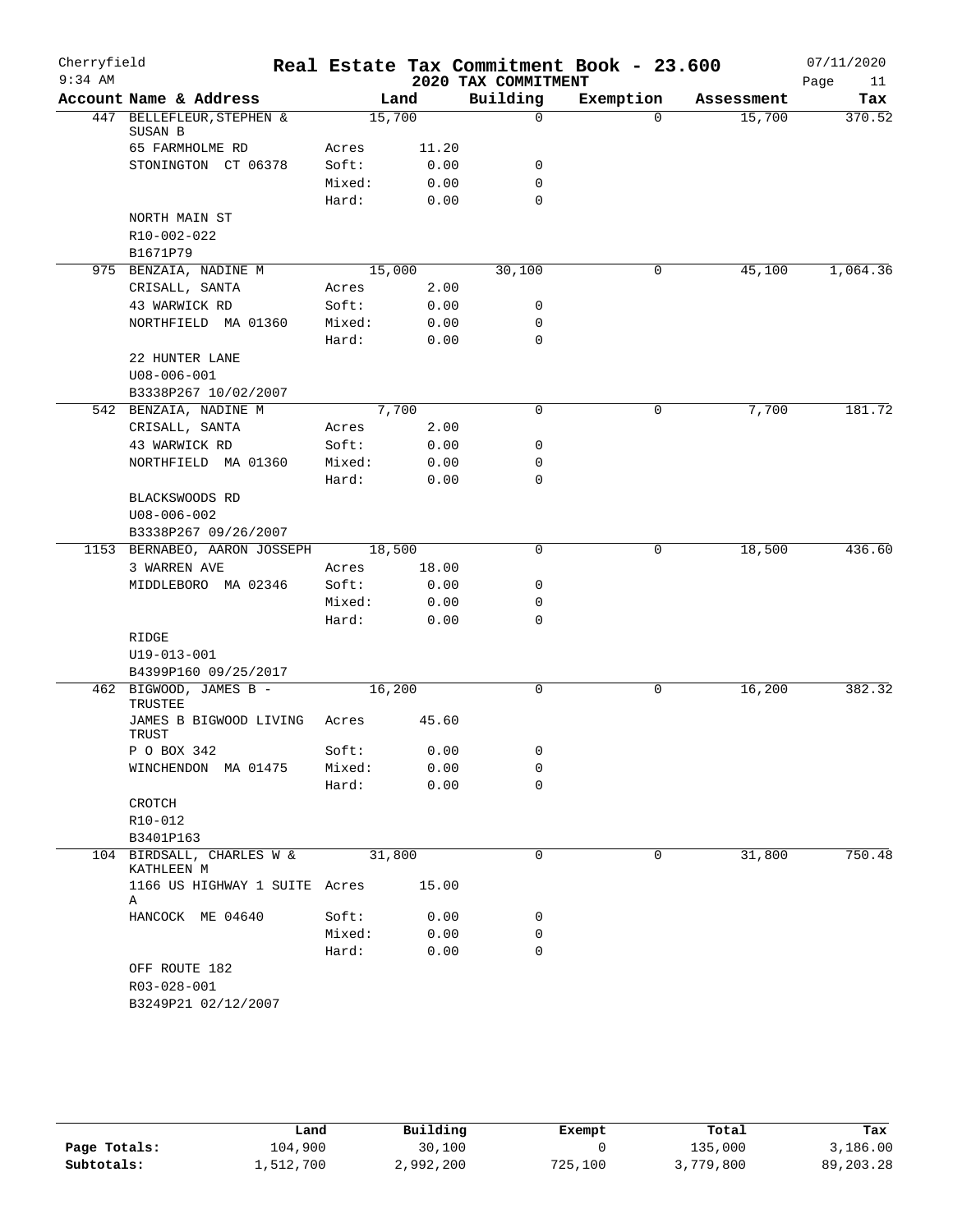| Cherryfield  |                                 |           |        |           |                                 | Real Estate Tax Commitment Book - 23.600 |            | 07/11/2020        |
|--------------|---------------------------------|-----------|--------|-----------|---------------------------------|------------------------------------------|------------|-------------------|
| $9:34$ AM    | Account Name & Address          |           |        | Land      | 2020 TAX COMMITMENT<br>Building | Exemption                                | Assessment | Page<br>12<br>Tax |
|              | 1180 BISHOP, CYNTHIA F          |           | 13,900 |           | 0                               | $\Omega$                                 | 13,900     | 328.04            |
|              | 15125 WILLOWDALE RD             |           | Acres  | 5.00      |                                 |                                          |            |                   |
|              | TAMPA FL 33625                  |           | Soft:  | 0.00      | 0                               |                                          |            |                   |
|              |                                 |           | Mixed: | 0.00      | 0                               |                                          |            |                   |
|              |                                 |           | Hard:  | 0.00      | 0                               |                                          |            |                   |
|              |                                 |           |        |           |                                 |                                          |            |                   |
|              | SPRAGUE FALLS RD                |           |        |           |                                 |                                          |            |                   |
|              | R03-053-003                     |           |        |           |                                 |                                          |            |                   |
|              | B2839P61<br>BISHOP, JEFFREY A & |           | 18,300 |           | 50,400                          |                                          | 68,700     |                   |
| 1005         | SARAH R                         |           |        |           |                                 | 0                                        |            | 1,621.32          |
|              | 185 MAIN STREET                 |           | Acres  | 2.65      |                                 |                                          |            |                   |
|              | CHERRYFIELD ME 04622            |           | Soft:  | 0.00      | 0                               |                                          |            |                   |
|              |                                 |           | Mixed: | 0.00      | 0                               |                                          |            |                   |
|              |                                 |           | Hard:  | 0.00      | 0                               |                                          |            |                   |
|              | 185 MAIN STREET                 |           |        |           |                                 |                                          |            |                   |
|              | $U14 - 025 - 001$               |           |        |           |                                 |                                          |            |                   |
|              | B4311P1 11/08/2016              |           |        |           |                                 |                                          |            |                   |
|              | 77 BISHOP, JEFFREY T &          |           |        |           |                                 |                                          | 62,150     |                   |
|              | ALYSSA B                        |           | 21,400 |           | 64,500                          | 23,750                                   |            | 1,466.74          |
|              | 315 BLACKSWOODS RD              |           | Acres  | 5.10      |                                 | 01 Homestead Exempt                      |            |                   |
|              | CHERRYFIELD ME 04622            |           | Soft:  | 0.00      | 0                               |                                          |            |                   |
|              |                                 |           | Mixed: | 0.00      | 0                               |                                          |            |                   |
|              |                                 |           | Hard:  | 0.00      | $\Omega$                        |                                          |            |                   |
|              | 315 BLACKSWOODS RD              |           |        |           |                                 |                                          |            |                   |
|              |                                 |           |        |           |                                 |                                          |            |                   |
|              | $R03 - 004$                     |           |        |           |                                 |                                          |            |                   |
|              | B4347P146 03/30/2017            |           |        |           |                                 |                                          |            | 1,774.72          |
|              | 197 BISHOP, JUANITA             |           | 37,000 |           | 38,200                          | 0                                        | 75,200     |                   |
|              | 250 NORTH MAIN ST               |           | Acres  | 27.00     |                                 |                                          |            |                   |
|              | CHERRYFIELD ME 06422            |           | Soft:  | 0.00      | 0                               |                                          |            |                   |
|              |                                 |           | Mixed: | 0.00      | 0                               |                                          |            |                   |
|              |                                 |           | Hard:  | 0.00      | 0                               |                                          |            |                   |
|              | 250 NORTH MAIN ST               |           |        |           |                                 |                                          |            |                   |
|              | $R04 - 043$                     |           |        |           |                                 |                                          |            |                   |
|              | B4096P159 09/22/2014            |           |        |           |                                 |                                          |            |                   |
|              | 872 BISSONNETTE, WILLIAM P      |           | 28,900 |           | 46,000                          | 23,750                                   | 51,150     | 1,207.14          |
|              | BISSONNETTE, SUZANNE S          |           | Acres  | 13.00     |                                 | 01 Homestead Exempt                      |            |                   |
|              | 240 Main St                     |           | Soft:  | 0.00      | 0                               |                                          |            |                   |
|              | Cherryfield ME 04622 Mixed:     |           |        | 0.00      | 0                               |                                          |            |                   |
|              |                                 |           | Hard:  | 0.00      | 0                               |                                          |            |                   |
|              | 240 MAIN ST                     |           |        |           |                                 |                                          |            |                   |
|              | $U15 - 002$                     |           |        |           |                                 |                                          |            |                   |
|              | B3595P15 12/14/2009             |           |        |           |                                 |                                          |            |                   |
|              | 1035 BLACK, CHELSEA MARIE       |           | 25,100 |           | 90,300                          | 23,750                                   | 91,650     | 2,162.94          |
|              | JEWETT, AARON HOLLIS            |           | Acres  | 14.40     |                                 | 01 Homestead Exempt                      |            |                   |
|              | 475 WILLEY DISTRICT RD          |           | Soft:  | 0.00      | 0                               |                                          |            |                   |
|              | CHERRYFIELD ME 04622            |           | Mixed: | 0.00      | 0                               |                                          |            |                   |
|              |                                 |           | Hard:  | 0.00      | 0                               |                                          |            |                   |
|              | 475 WILLEY DISTRICT RD          |           |        |           |                                 |                                          |            |                   |
|              | R05-036-002                     |           |        |           |                                 |                                          |            |                   |
|              | B4524P22 12/28/2018             |           |        |           |                                 |                                          |            |                   |
|              | 208 BLACKBURN, CHRISTINE L      |           | 14,800 |           | 59,900                          | 23,750                                   | 50,950     | 1,202.42          |
|              | 570 CHERRYFIELD STRETCH Acres   |           |        | 1.30      |                                 | 01 Homestead Exempt                      |            |                   |
|              | CHERRYFIELD ME 04622            |           | Soft:  | 0.00      | 0                               |                                          |            |                   |
|              |                                 |           | Mixed: | 0.00      | 0                               |                                          |            |                   |
|              |                                 |           | Hard:  | 0.00      | 0                               |                                          |            |                   |
|              | 570 CHERRYFIELD STRETCH         |           |        |           |                                 |                                          |            |                   |
|              | R05-008                         |           |        |           |                                 |                                          |            |                   |
|              | B2468P79                        |           |        |           |                                 |                                          |            |                   |
|              |                                 |           |        |           |                                 |                                          |            |                   |
|              |                                 | Land      |        | Building  |                                 | Exempt                                   | Total      | Tax               |
| Page Totals: |                                 | 159,400   |        | 349,300   |                                 | 95,000                                   | 413,700    | 9,763.32          |
| Subtotals:   |                                 | 1,672,100 |        | 3,341,500 |                                 | 820,100                                  | 4,193,500  | 98,966.60         |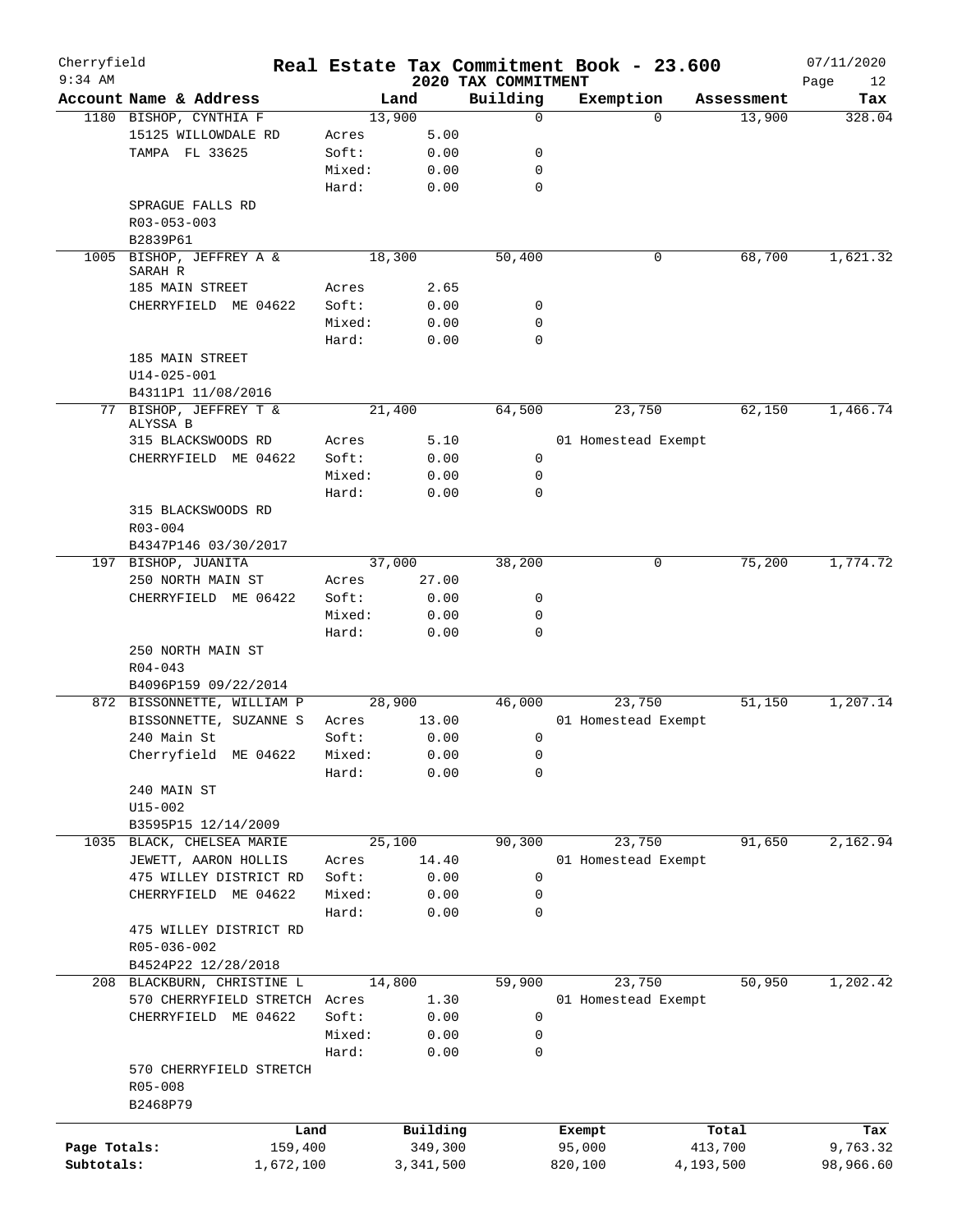| Cherryfield<br>$9:34$ AM   |                         |        |           | 2020 TAX COMMITMENT | Real Estate Tax Commitment Book - 23.600 |            | 07/11/2020        |
|----------------------------|-------------------------|--------|-----------|---------------------|------------------------------------------|------------|-------------------|
|                            | Account Name & Address  |        | Land      | Building            | Exemption                                | Assessment | Page<br>13<br>Tax |
|                            | 174 BLACKBURN, JEROME   |        | 36,400    | 0                   | $\Omega$                                 | 36,400     | 859.04            |
|                            | 1 MILL RIVER RD         | Acres  | 13.00     |                     |                                          |            |                   |
|                            | HARRINGTON ME 04643     | Soft:  | 0.00      | 0                   |                                          |            |                   |
|                            |                         | Mixed: | 0.00      | 0                   |                                          |            |                   |
|                            |                         |        |           | 0                   |                                          |            |                   |
|                            |                         | Hard:  | 0.00      |                     |                                          |            |                   |
|                            | R04-024                 |        |           |                     |                                          |            |                   |
|                            | B4583P155 08/19/2019    |        |           |                     |                                          |            |                   |
| 827                        | BLACKBURN, JEROME R     |        | 21,000    | 12,600              | 0                                        | 33,600     | 792.96            |
|                            | 1 MILL RIVER RD         | Acres  | 0.77      |                     |                                          |            |                   |
|                            | HARRINGTON ME 04643     | Soft:  | 0.00      | 0                   |                                          |            |                   |
|                            |                         | Mixed: | 0.00      | 0                   |                                          |            |                   |
|                            |                         | Hard:  | 0.00      | $\mathbf 0$         |                                          |            |                   |
|                            | 83 MAIN ST              |        |           |                     |                                          |            |                   |
|                            | $U13 - 029$             |        |           |                     |                                          |            |                   |
|                            | B4345P151 03/23/2017    |        |           |                     |                                          |            |                   |
|                            | 798 BLACKBURN, JEROME R |        | 1,400     | 0                   | 0                                        | 1,400      | 33.04             |
|                            | 1 MILL RIVER RD         | Acres  | 0.06      |                     |                                          |            |                   |
|                            | HARRINGTON ME 04643     | Soft:  | 0.00      | 0                   |                                          |            |                   |
|                            |                         | Mixed: | 0.00      | 0                   |                                          |            |                   |
|                            |                         | Hard:  | 0.00      | 0                   |                                          |            |                   |
|                            | MAIN ST                 |        |           |                     |                                          |            |                   |
|                            | $U13 - 002$             |        |           |                     |                                          |            |                   |
|                            | B4345P151 03/23/2017    |        |           |                     |                                          |            |                   |
|                            | 200 BLACKBURN, JERRY    |        | 1,100     | 0                   | 0                                        | 1,100      | 25.96             |
|                            | 1 MILL RIVER RD         | Acres  | 0.24      |                     |                                          |            |                   |
|                            | HARRINGTON ME 04643     | Soft:  | 0.00      | 0                   |                                          |            |                   |
|                            |                         | Mixed: | 0.00      | 0                   |                                          |            |                   |
|                            |                         | Hard:  | 0.00      | 0                   |                                          |            |                   |
|                            | $R05 - 001$             |        |           |                     |                                          |            |                   |
|                            | B3406P262 05/05/2008    |        |           |                     |                                          |            |                   |
|                            | 1087 BLACKBURN, JERRY   |        | 15,600    | 22,900              | 0                                        | 38,500     | 908.60            |
|                            | 1 MILL RIVER RD         | Acres  | 3.00      |                     |                                          |            |                   |
|                            | HARRINGTON ME 04643     | Soft:  | 0.00      | 0                   |                                          |            |                   |
|                            |                         | Mixed: | 0.00      | 0                   |                                          |            |                   |
|                            |                         | Hard:  | 0.00      | 0                   |                                          |            |                   |
|                            | 37 TENAN LANE           |        |           |                     |                                          |            |                   |
|                            | R05-053-003             |        |           |                     |                                          |            |                   |
|                            | B3644P272               |        |           |                     |                                          |            |                   |
|                            | 304 BLACKBURN, JERRY    |        | 19,000    | 54,300              | 0                                        | 73,300     | 1,729.88          |
|                            | 1 MILL RIVER RD         | Acres  | 3.90      |                     |                                          |            |                   |
|                            | HARRINGTON ME 04643     | Soft:  | 0.00      | 0                   |                                          |            |                   |
|                            |                         | Mixed: | 0.00      | 0                   |                                          |            |                   |
|                            |                         | Hard:  | 0.00      | $\mathbf 0$         |                                          |            |                   |
|                            | 288 NORTH MAIN ST       |        |           |                     |                                          |            |                   |
|                            | R07-002                 |        |           |                     |                                          |            |                   |
|                            | B4570P130 07/11/2019    |        |           |                     |                                          |            |                   |
|                            |                         |        |           |                     |                                          |            | 748.12            |
|                            | 226 BLACKBURN, JERRY    |        | 20,700    | 11,000              | 0                                        | 31,700     |                   |
|                            | 1 MILL RIVER RD         | Acres  | 6.80      |                     |                                          |            |                   |
|                            | HARRINGTON ME 04643     | Soft:  | 0.00      | 0                   |                                          |            |                   |
|                            |                         | Mixed: | 0.00      | 0                   |                                          |            |                   |
|                            |                         | Hard:  | 0.00      | $\mathbf 0$         |                                          |            |                   |
|                            | 611 WILLEY DISTRICT RD  |        |           |                     |                                          |            |                   |
|                            | R05-024                 |        |           |                     |                                          |            |                   |
|                            | B3398P306 04/14/2008    |        |           |                     |                                          |            |                   |
|                            |                         |        |           |                     |                                          |            |                   |
|                            |                         | Land   | Building  |                     | Exempt<br>0                              | Total      | Tax               |
| Page Totals:<br>Subtotals: | 115,200                 |        | 100,800   |                     |                                          | 216,000    | 5,097.60          |
|                            | 1,787,300               |        | 3,442,300 |                     | 820,100                                  | 4,409,500  | 104,064.20        |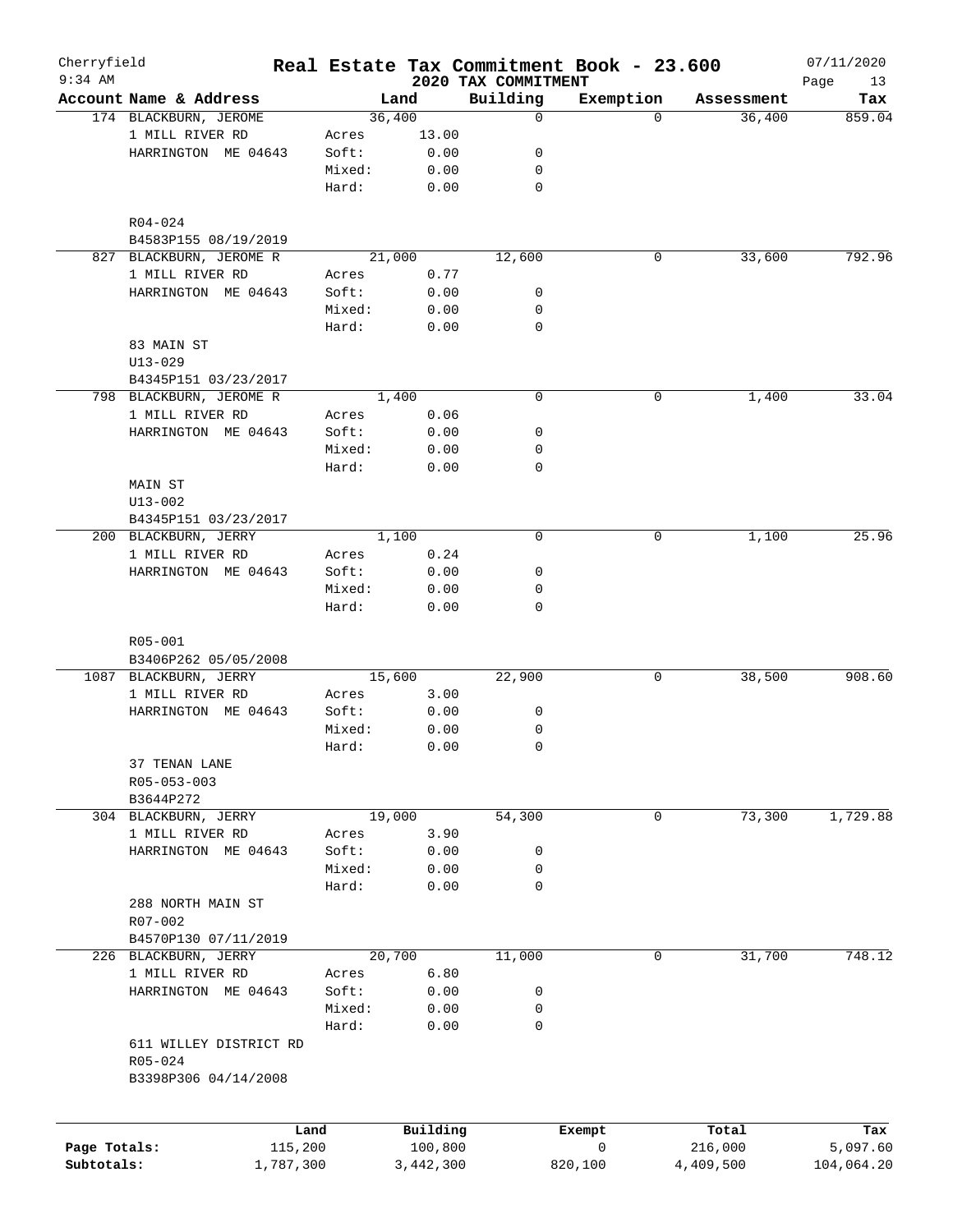| Cherryfield<br>$9:34$ AM |                                                              |         |           |                                 | Real Estate Tax Commitment Book - 23.600 |                      | 07/11/2020      |
|--------------------------|--------------------------------------------------------------|---------|-----------|---------------------------------|------------------------------------------|----------------------|-----------------|
|                          | Account Name & Address                                       |         | Land      | 2020 TAX COMMITMENT<br>Building |                                          |                      | Page<br>14      |
|                          | 790 BLACKBURN, JERRY                                         |         | 23,500    | 42,600                          | Exemption<br>$\Omega$                    | Assessment<br>66,100 | Tax<br>1,559.96 |
|                          | 1 MILL RIVER RD                                              | Acres   | 1.32      |                                 |                                          |                      |                 |
|                          | HARRINGTON ME 04643                                          | Soft:   | 0.00      | 0                               |                                          |                      |                 |
|                          |                                                              | Mixed:  |           | 0                               |                                          |                      |                 |
|                          |                                                              |         | 0.00      |                                 |                                          |                      |                 |
|                          |                                                              | Hard:   | 0.00      | $\mathbf 0$                     |                                          |                      |                 |
|                          | 44 MAIN ST                                                   |         |           |                                 |                                          |                      |                 |
|                          | $U12 - 042$                                                  |         |           |                                 |                                          |                      |                 |
|                          | B4304P210 10/19/2016                                         |         |           |                                 |                                          |                      |                 |
|                          | 1132 BLACKBURN, JERRY                                        |         | 19,600    | 8,500                           | 0                                        | 28,100               | 663.16          |
|                          | 1 MILL RIVER RD                                              | Acres   | 13.00     |                                 |                                          |                      |                 |
|                          | HARRINGTON ME 04643                                          | Soft:   | 0.00      | 0                               |                                          |                      |                 |
|                          |                                                              | Mixed:  | 0.00      | 0                               |                                          |                      |                 |
|                          |                                                              | Hard:   | 0.00      | $\mathbf 0$                     |                                          |                      |                 |
|                          | 347 WILLEY DISTRICT RD                                       |         |           |                                 |                                          |                      |                 |
|                          | R05-041                                                      |         |           |                                 |                                          |                      |                 |
|                          | B3980P190 08/01/2013 B1631P123 04/06/1990                    |         |           |                                 |                                          |                      |                 |
|                          | 1075 BLACKBURN, JERRY J                                      |         | 16,900    | 37,800                          | 0                                        | 54,700               | 1,290.92        |
|                          | 1 MILL RIVER RD                                              | Acres   | 1.28      |                                 |                                          |                      |                 |
|                          | HARRINGTON ME 04643                                          | Soft:   | 0.00      | 0                               |                                          |                      |                 |
|                          |                                                              | Mixed:  | 0.00      | 0                               |                                          |                      |                 |
|                          |                                                              | Hard:   | 0.00      | $\mathbf 0$                     |                                          |                      |                 |
|                          | 23 PEAKED HILL CIRCLE                                        |         |           |                                 |                                          |                      |                 |
|                          | R06-003-002                                                  |         |           |                                 |                                          |                      |                 |
|                          | B3787P278 10/21/2011                                         |         |           |                                 |                                          |                      |                 |
|                          | 1077 BLACKBURN, JERRY J                                      |         | 14,600    | 35,200                          | 0                                        | 49,800               | 1,175.28        |
|                          | 1 MILL RIVER RD                                              | Acres   | 1.35      |                                 |                                          |                      |                 |
|                          | HARRINGTON ME 04643                                          | Soft:   | 0.00      | 0                               |                                          |                      |                 |
|                          |                                                              | Mixed:  | 0.00      | 0                               |                                          |                      |                 |
|                          |                                                              | Hard:   | 0.00      | $\mathbf 0$                     |                                          |                      |                 |
|                          | 21 PEAKED HILL CIRCLE<br>R06-003-003<br>B3603P214 01/15/2010 |         |           |                                 |                                          |                      |                 |
|                          | 98 BLADEN, ASHBY DAVIDSON                                    |         | 22,500    | 22,400                          | 23,750                                   | 21,150               | 499.14          |
|                          | P O BOX 477                                                  | Acres   | 15.00     |                                 | 01 Homestead Exempt                      |                      |                 |
|                          | CHERRYFIELD ME 04622                                         | Soft:   | 0.00      | 0                               |                                          |                      |                 |
|                          |                                                              | Mixed:  | 0.00      | 0                               |                                          |                      |                 |
|                          |                                                              | Hard:   | 0.00      | 0                               |                                          |                      |                 |
|                          | 466 BLACKSWOODS RD                                           |         |           |                                 |                                          |                      |                 |
|                          |                                                              |         |           |                                 |                                          |                      |                 |
|                          | $R03 - 023$                                                  |         |           |                                 |                                          |                      |                 |
|                          | B3689P180 11/13/2010                                         |         |           |                                 |                                          |                      |                 |
|                          | 1024 BLADEN, ASHBY DAVIDSON                                  |         | 6,700     | 0                               | 0                                        | 6,700                | 158.12          |
|                          | P O BOX 477                                                  | Acres   | 0.60      |                                 |                                          |                      |                 |
|                          | CHERRYFIELD<br>ME 04622                                      | Soft:   | 0.00      | 0                               |                                          |                      |                 |
|                          |                                                              | Mixed:  | 0.00      | 0                               |                                          |                      |                 |
|                          |                                                              | Hard:   | 0.00      | 0                               |                                          |                      |                 |
|                          | BLACKSWOODS RD                                               |         |           |                                 |                                          |                      |                 |
|                          | R03-024                                                      |         |           |                                 |                                          |                      |                 |
|                          | B3689P180 11/13/2010                                         |         |           |                                 |                                          |                      |                 |
|                          | 58 BLUETREE LAND HOLDINGS                                    |         | 14,400    | 0                               | 0                                        | 14,400               | 339.84          |
|                          | <b>LLC</b><br>C/O WAGNER FOREST MGT<br>LTD                   | Acres   | 95.00     |                                 |                                          |                      |                 |
|                          | PO BOX 150                                                   | Soft:   | 0.00      | 0                               |                                          |                      |                 |
|                          | LYME NH 03768                                                | Mixed:  | 95.00     | 14,350                          |                                          |                      |                 |
|                          |                                                              |         |           | 0                               |                                          |                      |                 |
|                          |                                                              | Hard:   | 0.00      |                                 |                                          |                      |                 |
|                          | ROUTE 1 (OFF)                                                |         |           |                                 |                                          |                      |                 |
|                          | R02-012                                                      |         |           |                                 |                                          |                      |                 |
|                          | B4471P112 07/02/2018                                         |         |           |                                 |                                          |                      |                 |
|                          |                                                              | Land    | Building  |                                 | Exempt                                   | Total                | Tax             |
| Page Totals:             |                                                              | 118,200 | 146,500   |                                 | 23,750                                   | 240,950              | 5,686.42        |
| Subtotals:               | 1,905,500                                                    |         | 3,588,800 |                                 | 843,850                                  | 4,650,450            | 109,750.62      |
|                          |                                                              |         |           |                                 |                                          |                      |                 |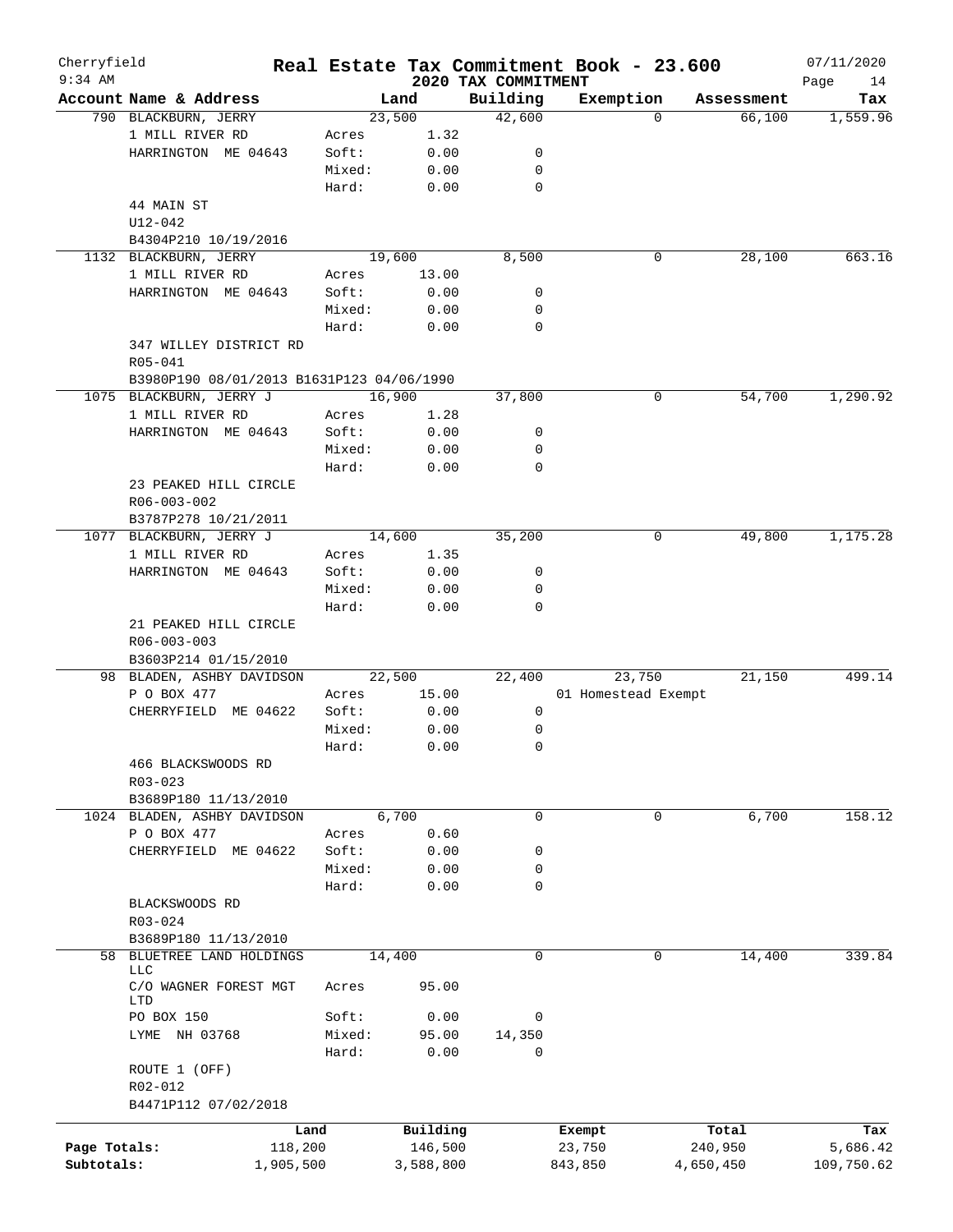| Cherryfield<br>$9:34$ AM |                                                                |           |                 |              |                                 | Real Estate Tax Commitment Book - 23.600 |            | 07/11/2020        |
|--------------------------|----------------------------------------------------------------|-----------|-----------------|--------------|---------------------------------|------------------------------------------|------------|-------------------|
|                          | Account Name & Address                                         |           |                 | Land         | 2020 TAX COMMITMENT<br>Building | Exemption                                | Assessment | Page<br>15<br>Tax |
| 1041                     | BLUETREE LAND HOLDINGS                                         |           | 14,600          |              | 0                               | $\Omega$                                 | 14,600     | 344.56            |
|                          | <b>LLC</b><br>WAGNER FOREST<br>MANAGEMENT                      |           | Acres           | 96.65        |                                 |                                          |            |                   |
|                          | PO BOX 150                                                     |           | Soft:           | 0.00         | 0                               |                                          |            |                   |
|                          | LYME NH 03768                                                  |           | Mixed:          | 96.65        | 14,599                          |                                          |            |                   |
|                          |                                                                |           | Hard:           | 0.00         | 0                               |                                          |            |                   |
|                          | ROUTE 1 (OFF)                                                  |           |                 |              |                                 |                                          |            |                   |
|                          | R01-002-007<br>B4471P112 07/02/2018                            |           |                 |              |                                 |                                          |            |                   |
|                          | 187 BOROWSKI, EDWARD                                           |           | 31,200          |              | 22,900                          | 0                                        | 54,100     | 1,276.76          |
|                          | 5480 N BENTLEY DR                                              |           | Acres           | 25.00        |                                 |                                          |            |                   |
|                          | RIMROCK AZ 86335                                               |           | Soft:           | 0.00         | 0                               |                                          |            |                   |
|                          |                                                                |           | Mixed:          | 0.00         | 0                               |                                          |            |                   |
|                          | 30 BUTLER RD                                                   |           | Hard:           | 0.00         | 0                               |                                          |            |                   |
|                          | $R04 - 035$                                                    |           |                 |              |                                 |                                          |            |                   |
|                          | B777P220                                                       |           |                 |              |                                 |                                          |            |                   |
|                          | 167 BOWMAN, TIMOTHY L                                          |           | 34,100          |              | 10,800                          | 0                                        | 44,900     | 1,059.64          |
|                          | 359 MAPLE ST                                                   |           | Acres           | 29.00        |                                 |                                          |            |                   |
|                          | FARMINGDALE ME 04344                                           |           | Soft:           | 0.00         | 0                               |                                          |            |                   |
|                          |                                                                |           | Mixed:<br>Hard: | 0.00<br>0.00 | 0<br>0                          |                                          |            |                   |
|                          | 130 STILLWATER RD                                              |           |                 |              |                                 |                                          |            |                   |
|                          | R04-018-001                                                    |           |                 |              |                                 |                                          |            |                   |
|                          | B4113P105 11/26/2014                                           |           |                 |              |                                 |                                          |            |                   |
|                          | 718 BRACE FAMILY REAL PROP<br>TRUST                            |           |                 | 1,500        | 0                               | 0                                        | 1,500      | 35.40             |
|                          | C/O ANN L MALIN,<br>TRUSTEE                                    |           | Acres           | 0.27         |                                 |                                          |            |                   |
|                          | P O BOX 249                                                    |           | Soft:           | 0.00         | 0                               |                                          |            |                   |
|                          | CENTER BARNSTEAD<br>03225                                      | ΝH        | Mixed:          | 0.00         | 0                               |                                          |            |                   |
|                          |                                                                |           | Hard:           | 0.00         | 0                               |                                          |            |                   |
|                          | 46 CAMPBELL HILL<br>$U11 - 019$                                |           |                 |              |                                 |                                          |            |                   |
|                          | B4218P227 12/31/2015                                           |           |                 |              |                                 |                                          |            |                   |
| 780                      | BRACE FAMILY REAL PROP<br>TRUST                                |           | 13,100          |              | 0                               | 0                                        | 13,100     | 309.16            |
|                          | C/O ANN L MALIN,<br>TRUSTEE                                    |           | Acres           | 3.60         |                                 |                                          |            |                   |
|                          | P O BOX 249                                                    |           | Soft:           | 0.00         | 0                               |                                          |            |                   |
|                          | CENTER BARNSTEAD<br>03225                                      | ΝH        | Mixed:          | 0.00         | 0                               |                                          |            |                   |
|                          |                                                                |           | Hard:           | 0.00         | 0                               |                                          |            |                   |
|                          | CAMPBELL HILL                                                  |           |                 |              |                                 |                                          |            |                   |
|                          | $U12 - 032$                                                    |           |                 |              |                                 |                                          |            |                   |
|                          | B4218P227 12/31/2015                                           |           |                 |              |                                 |                                          |            |                   |
|                          | 778 BRACE FAMILY REAL PROP<br><b>TRUST</b><br>C/O ANN L MALIN, |           | 25,700          | 3.29         | 246,700                         | 0                                        | 272,400    | 6,428.64          |
|                          | TRUSTEE                                                        |           | Acres           |              |                                 |                                          |            |                   |
|                          | P O BOX 249<br>CENTER BARNSTEAD NH                             |           | Soft:<br>Mixed: | 0.00<br>0.00 | 0<br>$\mathbf 0$                |                                          |            |                   |
|                          | 03225                                                          |           |                 |              |                                 |                                          |            |                   |
|                          | 38 CAMPBELL HILL<br>$U12 - 030$                                |           | Hard:           | 0.00         | 0                               |                                          |            |                   |
|                          | B4218P227 12/31/2015                                           |           |                 |              |                                 |                                          |            |                   |
|                          |                                                                | Land      |                 | Building     |                                 | Exempt                                   | Total      | Tax               |
| Page Totals:             |                                                                | 120,200   |                 | 280,400      |                                 | 0                                        | 400,600    | 9,454.16          |
| Subtotals:               |                                                                | 2,025,700 |                 | 3,869,200    |                                 | 843,850                                  | 5,051,050  | 119,204.78        |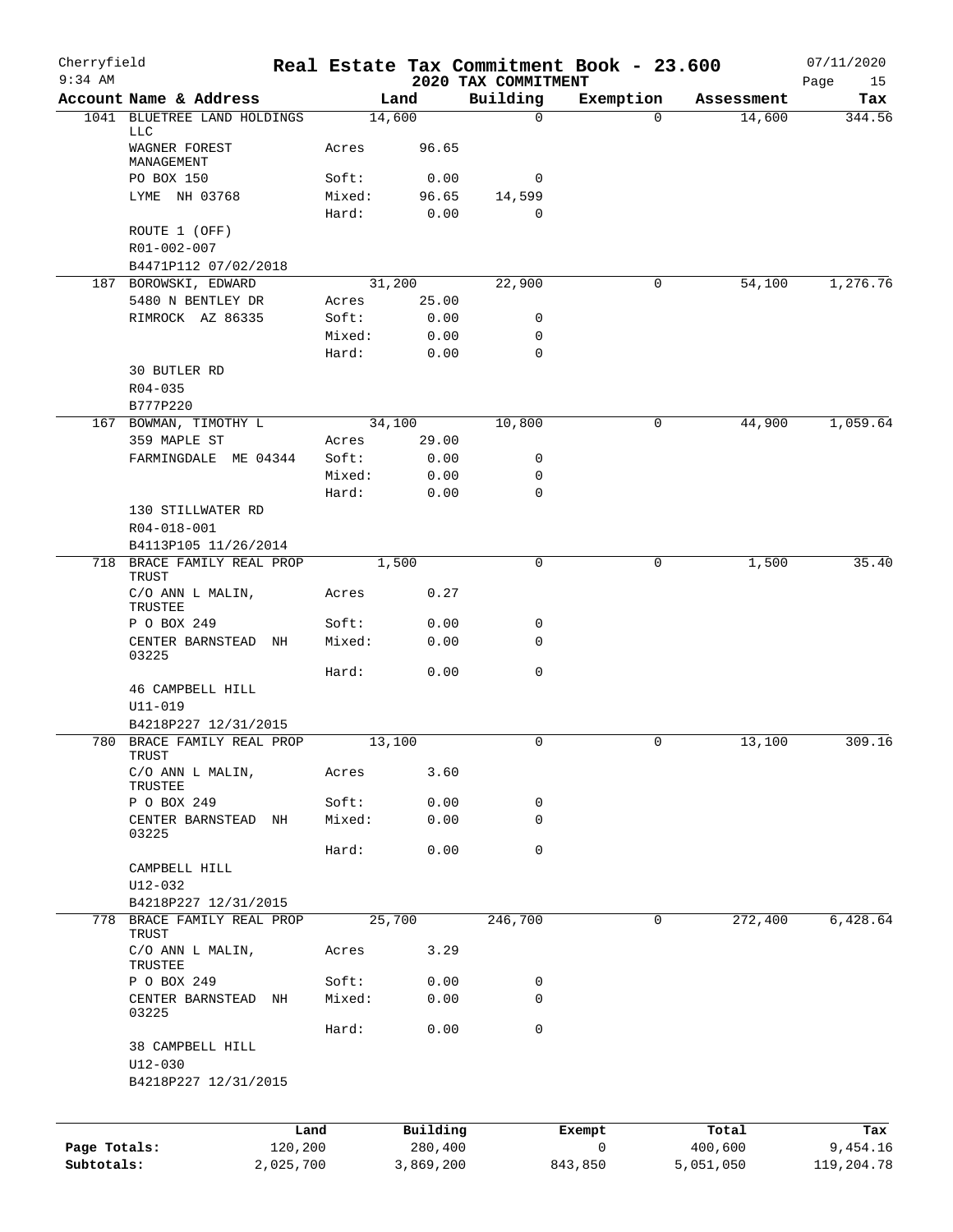| Cherryfield<br>$9:34$ AM |                                     |        |        | 2020 TAX COMMITMENT | Real Estate Tax Commitment Book - 23.600 |            | 07/11/2020<br>Page<br>16 |
|--------------------------|-------------------------------------|--------|--------|---------------------|------------------------------------------|------------|--------------------------|
|                          | Account Name & Address              |        | Land   | Building            | Exemption                                | Assessment | Tax                      |
|                          | 779 BRACE FAMILY REAL PROP<br>TRUST | 22,800 |        | 53,100              | $\Omega$                                 | 75,900     | 1,791.24                 |
|                          | C/O ANN L MALIN,<br>TRUSTEE         | Acres  | 0.96   |                     |                                          |            |                          |
|                          | P O BOX 249                         | Soft:  | 0.00   | 0                   |                                          |            |                          |
|                          | CENTER BARNSTEAD NH<br>03225        | Mixed: | 0.00   | 0                   |                                          |            |                          |
|                          |                                     | Hard:  | 0.00   | 0                   |                                          |            |                          |
|                          | 46 CAMPBELL HILL<br>U12-031         |        |        |                     |                                          |            |                          |
|                          | B4218P227 12/31/2015                |        |        |                     |                                          |            |                          |
|                          | 720 BRACE FAMILY REAL PROP<br>TRUST | 11,900 |        | $\mathbf 0$         | 0                                        | 11,900     | 280.84                   |
|                          | C/O ANN L MALIN,<br>TRUSTEE         | Acres  | 1.53   |                     |                                          |            |                          |
|                          | P O BOX 249                         | Soft:  | 0.00   | 0                   |                                          |            |                          |
|                          | CENTER BARNSTEAD NH<br>03225        | Mixed: | 0.00   | 0                   |                                          |            |                          |
|                          |                                     | Hard:  | 0.00   | $\mathbf 0$         |                                          |            |                          |
|                          | 38 CAMPBELL HILL<br>U11-021         |        |        |                     |                                          |            |                          |
|                          | B4218P227 12/31/2015                |        |        |                     |                                          |            |                          |
|                          | 740 BRACE, GEORGE A                 |        | 7,500  | 6,000               | 0                                        | 13,500     | 318.60                   |
|                          | P O BOX 400                         | Acres  | 0.40   |                     |                                          |            |                          |
|                          | MILBRIDGE ME 04658                  | Soft:  | 0.00   | 0                   |                                          |            |                          |
|                          |                                     | Mixed: | 0.00   | 0                   |                                          |            |                          |
|                          | 33 PARK ST<br>U11-041<br>B2210P65   | Hard:  | 0.00   | $\mathbf 0$         |                                          |            |                          |
|                          | 340 BRADBURY, DONALD F              | 59,600 |        | 0                   | 0                                        | 59,600     | 1,406.56                 |
|                          | 56 RAVEN LANE                       | Acres  | 76.00  |                     |                                          |            |                          |
|                          | ROQUE BLUFFS ME 04654               | Soft:  | 0.00   | 0                   |                                          |            |                          |
|                          |                                     | Mixed: | 0.00   | 0                   |                                          |            |                          |
|                          | SPRAGUE FALLS RD<br>R08-013         | Hard:  | 0.00   | 0                   |                                          |            |                          |
|                          | B3708P28 01/14/2011                 |        |        |                     |                                          |            |                          |
|                          | 751 BRADBURY, DONALD F              | 23,500 |        | 23,700              | 0                                        | 47,200     | 1,113.92                 |
|                          | 56 RAVEN LANE                       | Acres  | 1.63   |                     |                                          |            |                          |
|                          | ROQUE BLUFFS ME 04654               | Soft:  | 0.00   | 0                   |                                          |            |                          |
|                          |                                     | Mixed: | 0.00   | $\mathbf 0$         |                                          |            |                          |
|                          |                                     | Hard:  | 0.00   | 0                   |                                          |            |                          |
|                          | 18 CHURCH ST<br>$U12 - 006$         |        |        |                     |                                          |            |                          |
|                          | B3739P57 05/18/2011                 |        |        |                     |                                          |            |                          |
|                          | 883 BRADLEY, JUDITH L               |        | 17,500 | 46,200              | 23,750                                   | 39,950     | 942.82                   |
|                          | 8 RIDGE RD                          | Acres  | 1.30   |                     | 01 Homestead Exempt                      |            |                          |
|                          | CHERRYFIELD ME 04622                | Soft:  | 0.00   | 0                   |                                          |            |                          |
|                          |                                     | Mixed: | 0.00   | 0                   |                                          |            |                          |
|                          |                                     | Hard:  | 0.00   | 0                   |                                          |            |                          |
|                          | 8 RIDGE RD                          |        |        |                     |                                          |            |                          |
|                          | $U15 - 011$                         |        |        |                     |                                          |            |                          |
|                          | B2444P3                             |        |        |                     |                                          |            |                          |
|                          |                                     |        |        |                     |                                          |            |                          |

|              | Land      | Building | Exempt  | Total     | Tax        |
|--------------|-----------|----------|---------|-----------|------------|
| Page Totals: | 142,800   | 129,000  | 23,750  | 248,050   | 5,853.98   |
| Subtotals:   | 2,168,500 | ,998,200 | 867,600 | 5,299,100 | 125,058.76 |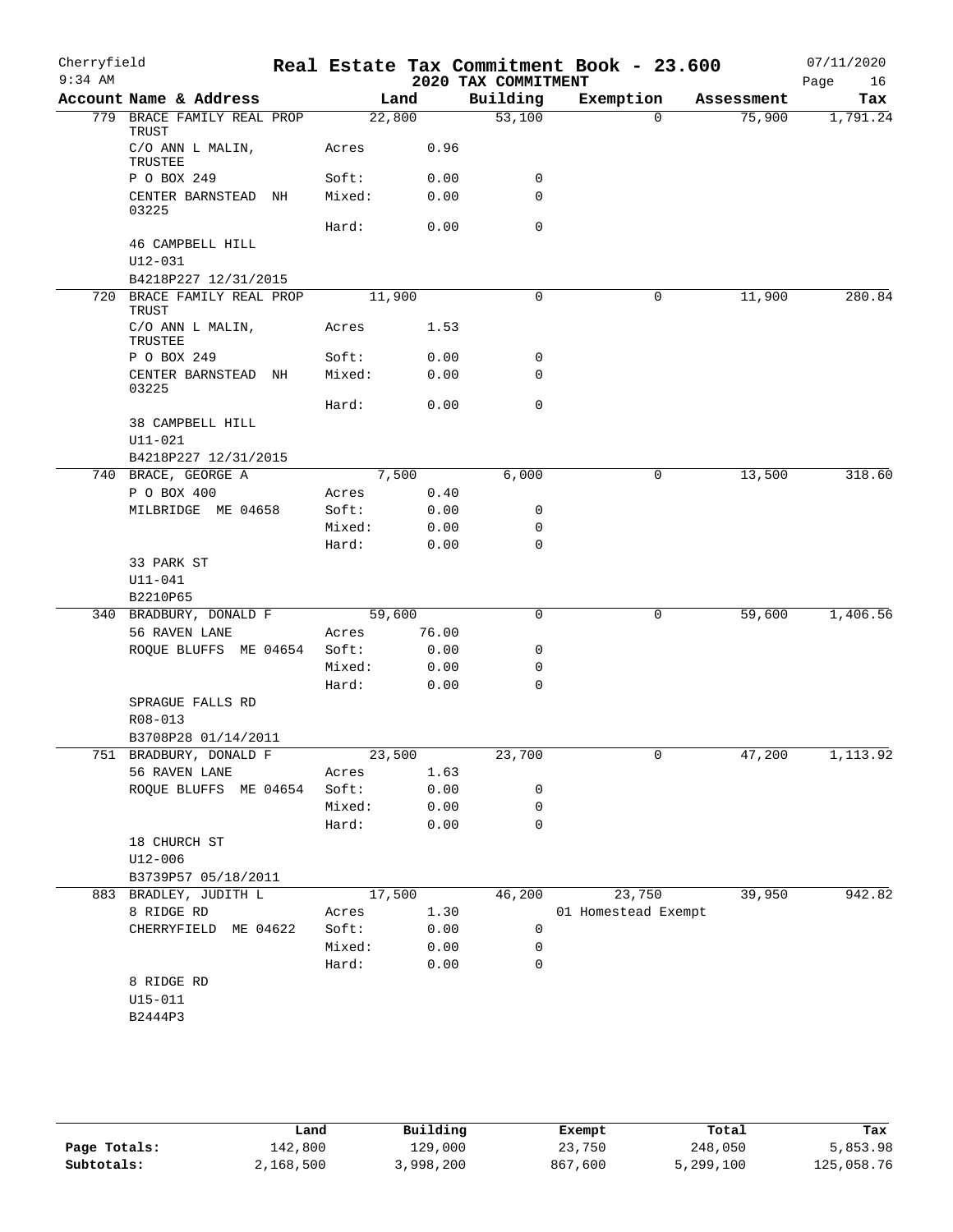| Cherryfield<br>$9:34$ AM |                                                 |                |               | 2020 TAX COMMITMENT | Real Estate Tax Commitment Book - 23.600 |            | 07/11/2020<br>17<br>Page |
|--------------------------|-------------------------------------------------|----------------|---------------|---------------------|------------------------------------------|------------|--------------------------|
|                          | Account Name & Address                          |                | Land          | Building            | Exemption                                | Assessment | Tax                      |
|                          | 446 BRADLEY, STEVEN &                           |                | 34,600        | 0                   | $\Omega$                                 | 34,600     | 816.56                   |
|                          | DARLENE<br>10086 SO RIVIERA PT                  |                | 40.00         |                     |                                          |            |                          |
|                          | HOMOSASSA FL 34448                              | Acres<br>Soft: | 0.00          | 0                   |                                          |            |                          |
|                          |                                                 | Mixed:         | 0.00          | 0                   |                                          |            |                          |
|                          |                                                 | Hard:          | 0.00          | 0                   |                                          |            |                          |
|                          | NORTH MAIN ST                                   |                |               |                     |                                          |            |                          |
|                          | R10-002-021                                     |                |               |                     |                                          |            |                          |
|                          | B2848P15                                        |                |               |                     |                                          |            |                          |
|                          | 234 BRAGDON, DWAYNE &                           |                | 19,600        | 34,200              | 23,750                                   | 30,050     | 709.18                   |
|                          | STEPHANIE                                       |                |               |                     |                                          |            |                          |
|                          | 595 WILLEY DISTRICT RD                          | Acres          | 10.00         |                     | 01 Homestead Exempt                      |            |                          |
|                          | CHERRYFIELD ME 04622                            | Soft:          | 0.00          | 0                   |                                          |            |                          |
|                          |                                                 | Mixed:         | 0.00          | 0                   |                                          |            |                          |
|                          |                                                 | Hard:          | 0.00          | $\mathbf 0$         |                                          |            |                          |
|                          | 595 WILLEY DISTRICT RD                          |                |               |                     |                                          |            |                          |
|                          | $R05 - 029$                                     |                |               |                     |                                          |            |                          |
|                          | B4025P116 12/31/2013<br>1080 BRENNAN, MATTHEW D |                |               | 51,500              | 0                                        | 78,900     | 1,862.04                 |
|                          | 6215 MONTEZUMA RD                               |                | 27,400        |                     |                                          |            |                          |
|                          | MONTEZUMA CO 80435                              | Acres<br>Soft: | 98.00         |                     |                                          |            |                          |
|                          |                                                 | Mixed:         | 32.00         | 4,104<br>0          |                                          |            |                          |
|                          |                                                 | Hard:          | 0.00<br>48.00 | 5,563               |                                          |            |                          |
|                          | 860 NORTH MAIN ST                               |                |               |                     |                                          |            |                          |
|                          |                                                 |                |               |                     |                                          |            |                          |
|                          | R10-002-009+010<br>B4564P37 06/24/2019          |                |               |                     |                                          |            |                          |
| 807                      | BRICKER, JAY G & BARBARA                        |                | 14,900        | 0                   | 0                                        | 14,900     | 351.64                   |
|                          | Α                                               |                |               |                     |                                          |            |                          |
|                          | PO BOX 207                                      | Acres          | 9.80          |                     |                                          |            |                          |
|                          | GOULDSBORO ME 04607                             | Soft:          | 0.00          | 0                   |                                          |            |                          |
|                          |                                                 | Mixed:         | 0.00          | 0                   |                                          |            |                          |
|                          |                                                 | Hard:          | 0.00          | 0                   |                                          |            |                          |
|                          | WILLEY DISTRICT RD                              |                |               |                     |                                          |            |                          |
|                          | $U13 - 010 - 002$                               |                |               |                     |                                          |            |                          |
|                          | 1084 BROOKS, BILLIE JO                          |                | 20,800        | 60,800              | 23,750                                   | 57,850     | 1,365.26                 |
|                          | 50 CHURCH ST                                    | Acres          | 2.00          |                     | 01 Homestead Exempt                      |            |                          |
|                          | CHERRYFIELD ME 04622                            | Soft:          | 0.00          | 0                   |                                          |            |                          |
|                          |                                                 | Mixed:         | 0.00          | 0                   |                                          |            |                          |
|                          |                                                 | Hard:          | 0.00          | 0                   |                                          |            |                          |
|                          | 50 CHURCH STREET                                |                |               |                     |                                          |            |                          |
|                          | $U12 - 009 - 001$                               |                |               |                     |                                          |            |                          |
|                          | B3773P54 09/07/2011                             |                |               |                     |                                          |            |                          |
|                          | 319 BROOKS, GARY A                              |                | 19,600        | 89,700              | 23,750                                   | 85,550     | 2,018.98                 |
|                          | SANTERRE, PATRICIA A                            | Acres          | 5.00          |                     | 01 Homestead Exempt                      |            |                          |
|                          | 409 NORTH MAIN ST                               | Soft:          | 0.00          | 0                   |                                          |            |                          |
|                          | CHERRYFIELD ME 04622                            | Mixed:         | 0.00          | 0                   |                                          |            |                          |
|                          |                                                 | Hard:          | 0.00          | 0                   |                                          |            |                          |
|                          | 409 NORTH MAIN ST                               |                |               |                     |                                          |            |                          |
|                          | R07-013                                         |                |               |                     |                                          |            |                          |
|                          | B2898P306 06/11/2004                            |                |               |                     |                                          |            |                          |
|                          | 315 BROOKS, KEVIN E                             |                | 20,300        | 59,300              | 23,750                                   | 55,850     | 1,318.06                 |
|                          | 356 NORTH MAIN ST                               | Acres          | 6.10          |                     | 01 Homestead Exempt                      |            |                          |
|                          | CHERRYFIELD ME 04622                            | Soft:          | 0.00          | 0                   |                                          |            |                          |
|                          |                                                 | Mixed:         | 0.00          | 0                   |                                          |            |                          |
|                          |                                                 | Hard:          | 0.00          | 0                   |                                          |            |                          |
|                          | 356 NORTH MAIN ST                               |                |               |                     |                                          |            |                          |
|                          | R07-009                                         |                |               |                     |                                          |            |                          |
|                          | B3203P323                                       |                |               |                     |                                          |            |                          |
|                          |                                                 | Land           | Building      |                     | Exempt                                   | Total      | Tax                      |
| Page Totals:             | 157,200                                         |                | 295,500       |                     | 95,000                                   | 357,700    | 8,441.72                 |
| Subtotals:               | 2,325,700                                       |                | 4,293,700     |                     | 962,600                                  | 5,656,800  | 133,500.48               |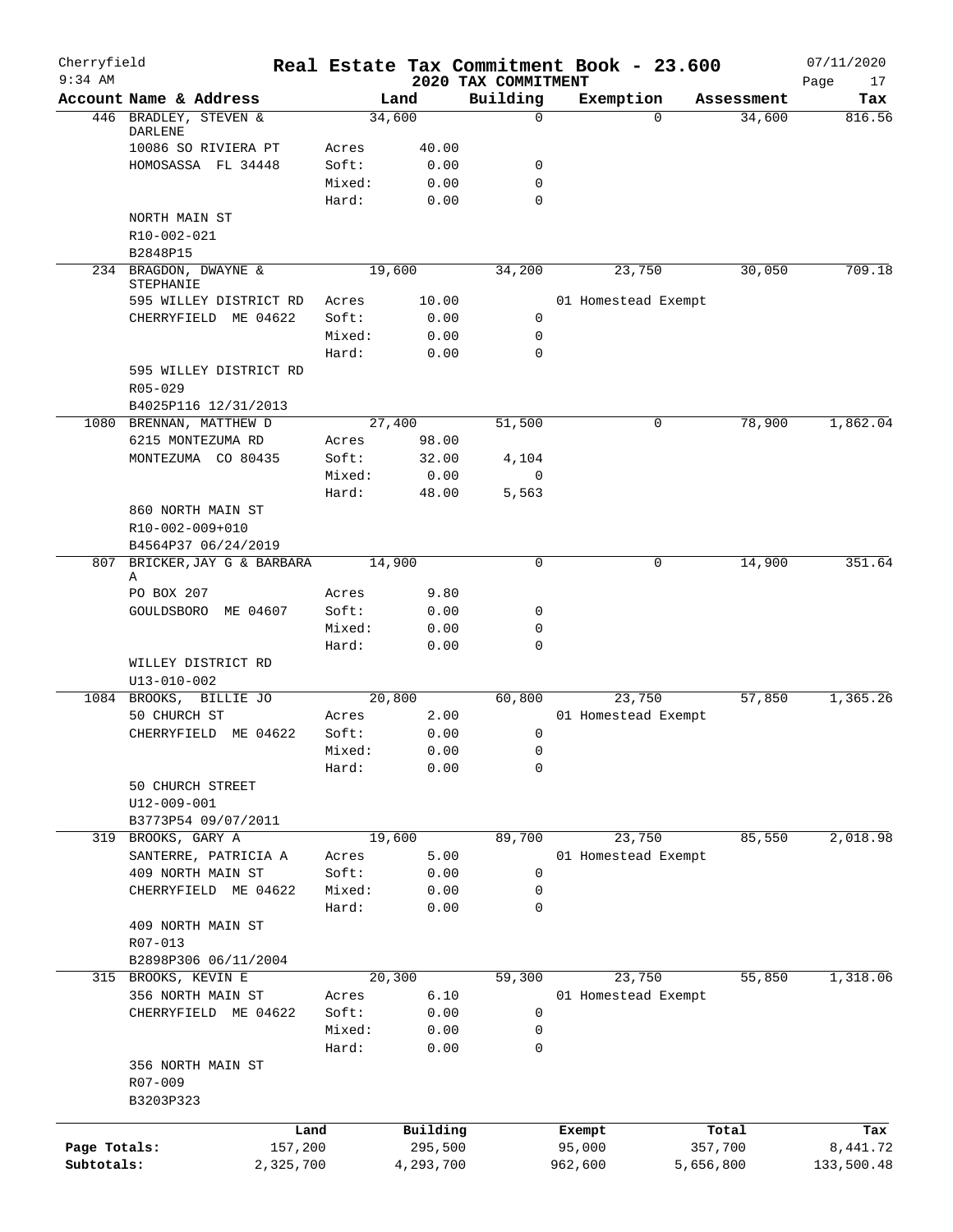| Cherryfield |                                     |        |       |                     | Real Estate Tax Commitment Book - 23.600 |            | 07/11/2020 |
|-------------|-------------------------------------|--------|-------|---------------------|------------------------------------------|------------|------------|
| $9:34$ AM   |                                     |        |       | 2020 TAX COMMITMENT |                                          |            | Page<br>18 |
|             | Account Name & Address              |        | Land  | Building            | Exemption                                | Assessment | Tax        |
|             | 947 BROOKS, PATRICK D               | 25,100 |       | $\mathbf 0$         | $\Omega$                                 | 25,100     | 592.36     |
|             | 424 Indian River Road               | Acres  | 30.00 |                     |                                          |            |            |
|             | Addison ME 04606                    | Soft:  | 0.00  | 0                   |                                          |            |            |
|             |                                     | Mixed: | 0.00  | 0                   |                                          |            |            |
|             |                                     | Hard:  | 0.00  | $\mathbf 0$         |                                          |            |            |
|             | RIDGE RD                            |        |       |                     |                                          |            |            |
|             | U18-007                             |        |       |                     |                                          |            |            |
|             | B2407P75                            |        |       |                     |                                          |            |            |
|             | 408 BROOKS, RICHARD L               | 20,900 |       | $\mathbf 0$         | 0                                        | 20,900     | 493.24     |
|             | MACDONALD, GLORIA M                 | Acres  | 40.35 |                     |                                          |            |            |
|             | 24 WESTWOOD CR                      | Soft:  | 0.00  | 0                   |                                          |            |            |
|             | MERIDEN CT 06450                    | Mixed: | 0.00  | 0                   |                                          |            |            |
|             |                                     | Hard:  | 0.00  | 0                   |                                          |            |            |
|             | 1300 LANE RD                        |        |       |                     |                                          |            |            |
|             | R09-001-028                         |        |       |                     |                                          |            |            |
|             | B1452P115                           |        |       |                     |                                          |            |            |
| 323         | BROWN, DAVID A &<br>CYNTHIA         | 69,700 |       | 69,500              | 23,750                                   | 115,450    | 2,724.62   |
|             | 252 NORTH MAIN ST                   | Acres  | 83.00 |                     | 01 Homestead Exempt                      |            |            |
|             | CHERRYFIELD ME 04622                | Soft:  | 0.00  | 0                   |                                          |            |            |
|             |                                     | Mixed: | 0.00  | 0                   |                                          |            |            |
|             |                                     | Hard:  | 0.00  | 0                   |                                          |            |            |
|             | 524 NORTH MAIN ST                   |        |       |                     |                                          |            |            |
|             | R07-016                             |        |       |                     |                                          |            |            |
|             | B1604P138                           |        |       |                     |                                          |            |            |
|             | 413 BROWN, JOHN W &<br>BERNADETTE E | 21,200 |       | $\mathbf 0$         | 0                                        | 21,200     | 500.32     |
|             | 64 MILL ROAD                        | Acres  | 41.16 |                     |                                          |            |            |
|             | DEDHAM ME 04429                     | Soft:  | 0.00  | 0                   |                                          |            |            |
|             |                                     | Mixed: | 0.00  | 0                   |                                          |            |            |
|             |                                     | Hard:  | 0.00  | $\mathbf 0$         |                                          |            |            |
|             | 61 SALMON RUN                       |        |       |                     |                                          |            |            |
|             | R09-001-033                         |        |       |                     |                                          |            |            |
|             | B3262P313 03/09/2007                |        |       |                     |                                          |            |            |
|             | 796 BROWN, LAWRENCE &               | 19,900 |       | 32,700              | 29,450                                   | 23,150     | 546.34     |
|             | CHERYL                              |        |       |                     |                                          |            |            |
|             | 14 SPRUCE HILL LANE                 | Acres  | 1.72  |                     | 01 Homestead Exempt                      |            |            |
|             | CHERRYFIELD ME 04622                | Soft:  | 0.00  |                     | 0 12 WW2 Veteran Res                     |            |            |
|             |                                     | Mixed: | 0.00  | 0<br>0              |                                          |            |            |
|             |                                     | Hard:  | 0.00  |                     |                                          |            |            |
|             | 14 SPRUCE HILL LANE                 |        |       |                     |                                          |            |            |
|             | U12-046-002<br>B1294P117            |        |       |                     |                                          |            |            |
|             | BROWN, STEPHEN W &                  | 26,300 |       | 66,500              | 23,750                                   | 69,050     | 1,629.58   |
| 1141        | TRICIA C                            |        |       |                     |                                          |            |            |
|             | 433 MILBRIDGE RD                    | Acres  | 8.00  |                     | 01 Homestead Exempt                      |            |            |
|             | CHERRYFIELD ME 04622                | Soft:  | 0.00  | 0                   |                                          |            |            |
|             |                                     | Mixed: | 0.00  | 0                   |                                          |            |            |
|             |                                     | Hard:  | 0.00  | 0                   |                                          |            |            |
|             | 433 MILBRIDGE RD                    |        |       |                     |                                          |            |            |
|             | R01-002-009                         |        |       |                     |                                          |            |            |
|             | B2248P139                           |        |       |                     |                                          |            |            |
|             |                                     |        |       |                     |                                          |            |            |

|              | Land      | Building  | Exempt    | Total     | Tax        |
|--------------|-----------|-----------|-----------|-----------|------------|
| Page Totals: | 183,100   | 168,700   | 76,950    | 274,850   | 6,486.46   |
| Subtotals:   | 2,508,800 | 4,462,400 | 1,039,550 | 5,931,650 | 139,986.94 |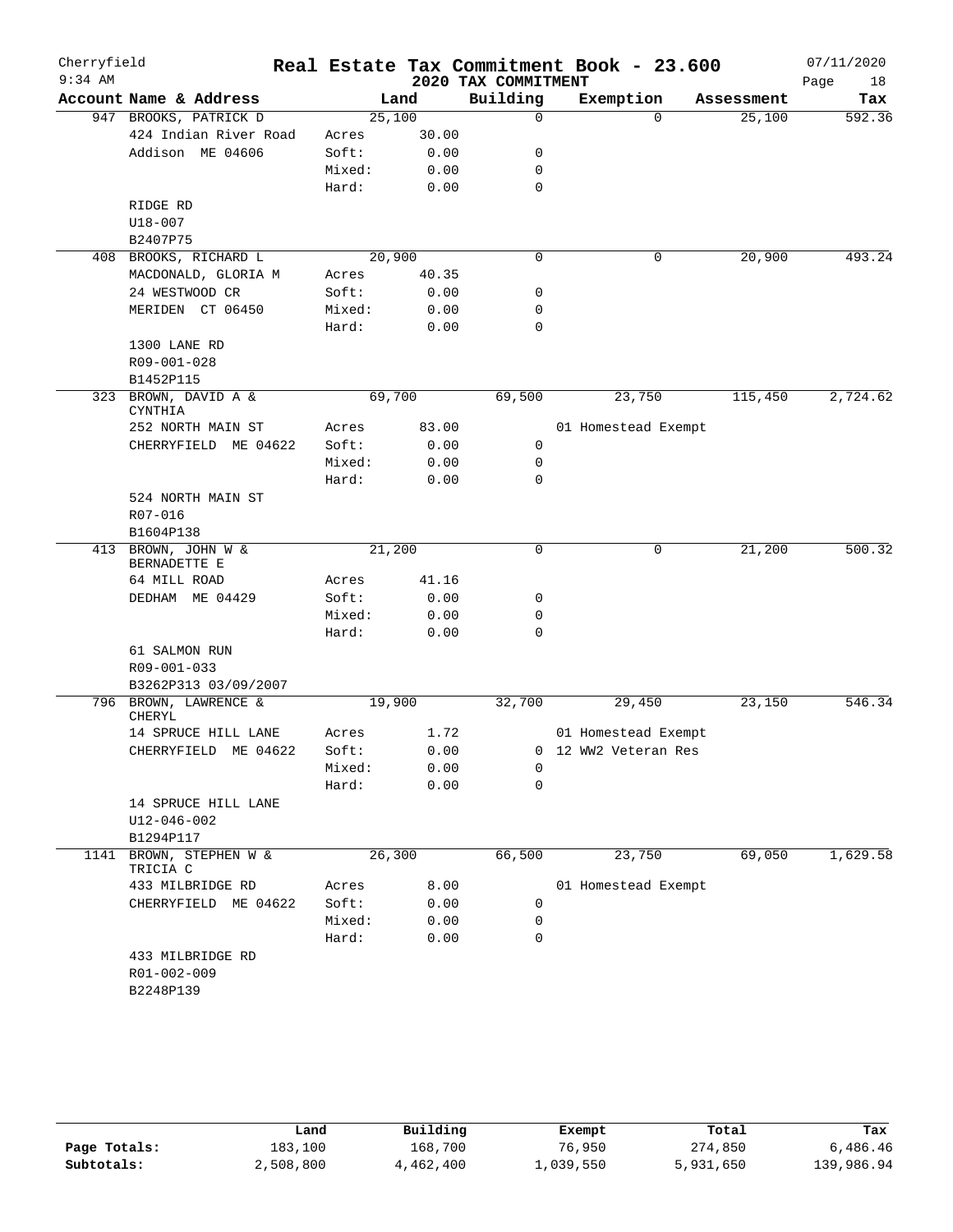| Cherryfield<br>$9:34$ AM |                              |                |           | 2020 TAX COMMITMENT | Real Estate Tax Commitment Book - 23.600 |                       | 07/11/2020        |
|--------------------------|------------------------------|----------------|-----------|---------------------|------------------------------------------|-----------------------|-------------------|
|                          | Account Name & Address       |                | Land      | Building            | Exemption                                | Assessment            | Page<br>19<br>Tax |
|                          | 320 BROWN, FRED N & NANCY A  |                | 30,800    | 0                   |                                          | 30,800<br>$\Omega$    | 726.88            |
|                          | 8 MEADOW WAY                 | Acres          | 35.00     |                     |                                          |                       |                   |
|                          | NORTON MA 02766              | Soft:          | 0.00      | 0                   |                                          |                       |                   |
|                          |                              | Mixed:         | 0.00      | 0                   |                                          |                       |                   |
|                          |                              | Hard:          | 0.00      | $\mathbf 0$         |                                          |                       |                   |
|                          | NORTH MAIN ST                |                |           |                     |                                          |                       |                   |
|                          | R07-014-001                  |                |           |                     |                                          |                       |                   |
|                          | B1604P140                    |                |           |                     |                                          |                       |                   |
|                          | 294 BROWN, MICHAEL           |                | 20,700    | 71,000              | 23,750                                   | 67,950                | 1,603.62          |
|                          | 498 RIDGE RD                 | Acres          | 7.80      |                     | 01 Homestead Exempt                      |                       |                   |
|                          | CHERRYFIELD ME 04622         | Soft:          | 0.00      | 0                   |                                          |                       |                   |
|                          |                              | Mixed:         | 0.00      | 0                   |                                          |                       |                   |
|                          |                              | Hard:          | 0.00      | 0                   |                                          |                       |                   |
|                          | 498 RIDGE RD                 |                |           |                     |                                          |                       |                   |
|                          | $R06 - 005$                  |                |           |                     |                                          |                       |                   |
|                          | 287 BRYANT, BONITA RUTH      |                | 35,800    | 0                   |                                          | 35,800<br>0           | 844.88            |
|                          | 2805A SOUTH WOODROW ST       |                | 51.80     |                     |                                          |                       |                   |
|                          |                              | Acres<br>Soft: |           | 0                   |                                          |                       |                   |
|                          | ARLINGTON VA 22206           |                | 0.00      |                     |                                          |                       |                   |
|                          |                              | Mixed:         | 0.00      | 0                   |                                          |                       |                   |
|                          |                              | Hard:          | 0.00      | 0                   |                                          |                       |                   |
|                          | TENAN LANE                   |                |           |                     |                                          |                       |                   |
|                          | R05-072                      |                |           |                     |                                          |                       |                   |
|                          | B2834P297                    |                |           |                     |                                          |                       |                   |
| 1126                     | BUCZACZ, WALTER A &          |                | 14,000    | 3,400               |                                          | 0<br>17,400           | 410.64            |
|                          | MICHELLE A                   |                | 14.20     |                     |                                          |                       |                   |
|                          | 25 WINTER ST                 | Acres          |           |                     |                                          |                       |                   |
|                          | SACO ME 04072                | Soft:          | 0.00      | 0                   |                                          |                       |                   |
|                          |                              | Mixed:         | 0.00      | 0                   |                                          |                       |                   |
|                          |                              | Hard:          | 0.00      | $\mathbf 0$         |                                          |                       |                   |
|                          | 260 SPRAGUE FALLS RD         |                |           |                     |                                          |                       |                   |
|                          | R03-065-001                  |                |           |                     |                                          |                       |                   |
|                          | B3697P120 12/10/2010         |                |           |                     |                                          |                       |                   |
|                          | 333 BUDZIAK, JENNIFER KERR   |                | 11,100    | 0                   |                                          | 0<br>11,100           | 261.96            |
|                          | 1008 FORDHAM WAY             | Acres          | 5.15      |                     |                                          |                       |                   |
|                          | WESTMONT IL 60559-2625 Soft: |                | 0.00      | 0                   |                                          |                       |                   |
|                          |                              | Mixed:         | 0.00      | 0                   |                                          |                       |                   |
|                          |                              | Hard:          | 0.00      | 0                   |                                          |                       |                   |
|                          | SPRAGUE FALLS RD             |                |           |                     |                                          |                       |                   |
|                          | $R08 - 007$                  |                |           |                     |                                          |                       |                   |
|                          | B792P169                     |                |           |                     |                                          |                       |                   |
|                          | 331 BUDZIAK, JENNIFER KERR   |                | 4,700     | 0                   |                                          | 4,700<br>0            | 110.92            |
|                          | 1008 Fordham Way             | Acres          | 1.72      |                     |                                          |                       |                   |
|                          | Westmont IL 60559-2625       | Soft:          | 0.00      | 0                   |                                          |                       |                   |
|                          |                              | Mixed:         | 0.00      | 0                   |                                          |                       |                   |
|                          |                              | Hard:          | 0.00      | 0                   |                                          |                       |                   |
|                          | SPRAGUE FALLS RD             |                |           |                     |                                          |                       |                   |
|                          | $R08 - 005$                  |                |           |                     |                                          |                       |                   |
|                          | B809P29                      |                |           |                     |                                          |                       |                   |
|                          | 269 BULL, JONATHON S         |                | 24,500    | 4,000               |                                          | $\mathbf 0$<br>28,500 | 672.60            |
|                          | 84 GARDEN TERR               | Acres          | 32.00     |                     |                                          |                       |                   |
|                          | COLUMBIA FALLS ME<br>04623   | Soft:          | 0.00      | $\mathsf 0$         |                                          |                       |                   |
|                          |                              | Mixed:         | 28.50     | 4,305               |                                          |                       |                   |
|                          |                              | Hard:          | 0.00      | $\mathbf 0$         |                                          |                       |                   |
|                          | WILLEY DISTRICT RD           |                |           |                     |                                          |                       |                   |
|                          | (OFF)                        |                |           |                     |                                          |                       |                   |
|                          | R05-059                      |                |           |                     |                                          |                       |                   |
|                          | B1567P234                    |                |           |                     |                                          |                       |                   |
|                          |                              |                |           |                     |                                          |                       |                   |
|                          | Land                         |                | Building  |                     | Exempt                                   | Total                 | Tax               |
| Page Totals:             | 141,600                      |                | 78,400    |                     | 23,750                                   | 196,250               | 4,631.50          |
| Subtotals:               | 2,650,400                    |                | 4,540,800 |                     | 1,063,300                                | 6,127,900             | 144,618.44        |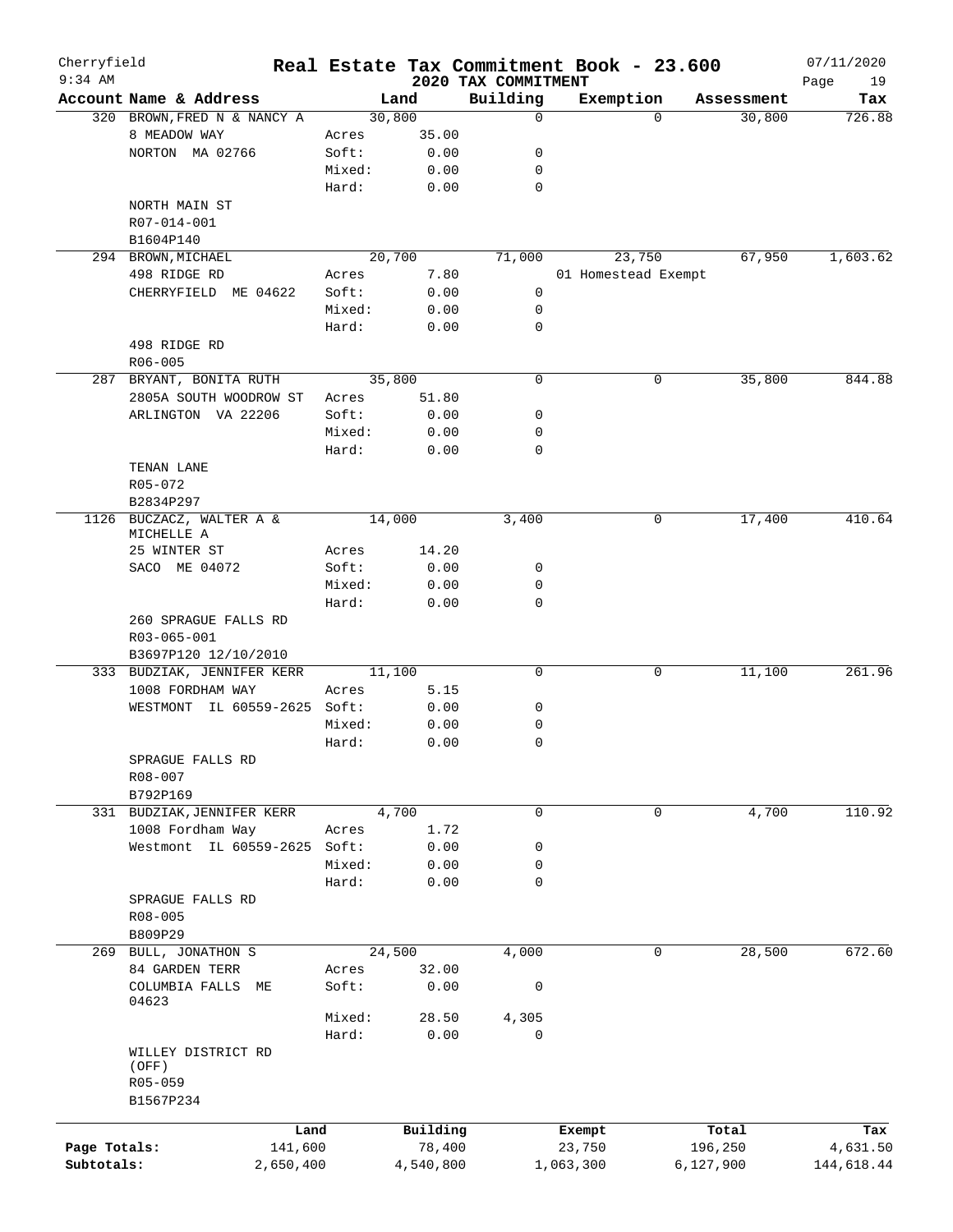| Cherryfield<br>$9:34$ AM |                                           |        |           |                                 | Real Estate Tax Commitment Book - 23.600 |             | 07/11/2020        |
|--------------------------|-------------------------------------------|--------|-----------|---------------------------------|------------------------------------------|-------------|-------------------|
|                          | Account Name & Address                    |        | Land      | 2020 TAX COMMITMENT<br>Building | Exemption                                | Assessment  | Page<br>20<br>Tax |
|                          | 172 BURGIN, PHILLIP R                     |        | 0         | 12,000                          | $\Omega$                                 | 12,000      | 283.20            |
|                          | P O BOX 33                                |        |           |                                 |                                          |             |                   |
|                          | 2 CHANDLER WAY                            |        |           |                                 |                                          |             |                   |
|                          | CHERRYFIELD ME 04622                      |        |           |                                 |                                          |             |                   |
|                          |                                           |        |           |                                 |                                          |             |                   |
|                          | 2 CHANDLER WAY<br>U08-001-001-MBHM        |        |           |                                 |                                          |             |                   |
|                          | 314 BURNETT, RICHARD M &                  |        | 114,300   | 36,200                          | 0                                        | 150,500     | 3,551.80          |
|                          | CYNTHIA B                                 |        |           |                                 |                                          |             |                   |
|                          | 417 WEST SHORE RD                         | Acres  | 165.50    |                                 |                                          |             |                   |
|                          | SORRENTO ME 04677                         | Soft:  | 0.00      | 0                               |                                          |             |                   |
|                          |                                           | Mixed: | 0.00      | 0                               |                                          |             |                   |
|                          |                                           | Hard:  | 0.00      | $\mathbf 0$                     |                                          |             |                   |
|                          | <b>BUTLER RD</b>                          |        |           |                                 |                                          |             |                   |
|                          | R07-008                                   |        |           |                                 |                                          |             |                   |
|                          | B4334P108 02/06/2017 B4059P183 05/27/2014 |        |           |                                 |                                          |             |                   |
|                          | 800 BURNHAM, LINDA T                      |        | 24,800    | 56,800                          | 0                                        | 81,600      | 1,925.76          |
|                          | 5 WESTVIEW LANE                           | Acres  | 2.47      |                                 |                                          |             |                   |
|                          | BRUNSWICK ME 04011                        | Soft:  | 0.00      | 0                               |                                          |             |                   |
|                          |                                           | Mixed: | 0.00      | $\mathbf 0$                     |                                          |             |                   |
|                          |                                           | Hard:  | 0.00      | $\Omega$                        |                                          |             |                   |
|                          | 114 MAIN ST                               |        |           |                                 |                                          |             |                   |
|                          | $U13 - 004$                               |        |           |                                 |                                          |             |                   |
|                          | B3804P32 12/16/2011                       |        |           |                                 |                                          |             |                   |
|                          | 236 BURT, CORY                            |        | 20,800    | 33,100                          | 23,750                                   | 30,150      | 711.54            |
|                          | 589 WILLEY DISTRICT RD                    | Acres  | 6.10      |                                 | 01 Homestead Exempt                      |             |                   |
|                          | CHERRYFIELD ME 04622                      | Soft:  | 0.00      | $\mathbf 0$                     |                                          |             |                   |
|                          |                                           | Mixed: | 0.00      | $\mathbf 0$                     |                                          |             |                   |
|                          |                                           | Hard:  | 0.00      | 0                               |                                          |             |                   |
|                          | 589 WILLEY DISTRICT RD                    |        |           |                                 |                                          |             |                   |
|                          | R05-031                                   |        |           |                                 |                                          |             |                   |
|                          | B3563P285 08/28/2009                      |        |           |                                 |                                          |             | 784.70            |
|                          | 634 BUSH, DONALD A & LESLIE<br>Α          |        | 13,800    | 43,200                          | 23,750                                   | 33,250      |                   |
|                          | CAMDEN NATIONAL BANK                      | Acres  | 0.48      |                                 | 01 Homestead Exempt                      |             |                   |
|                          | PO BOX 429<br>66 MAIN                     | Soft:  | 0.00      | 0                               |                                          |             |                   |
|                          | <b>STREET</b>                             |        |           |                                 |                                          |             |                   |
|                          | ELLSWORTH ME 04605                        | Mixed: | 0.00      | 0                               |                                          |             |                   |
|                          |                                           | Hard:  | 0.00      | $\mathbf 0$                     |                                          |             |                   |
|                          | 71 STILLWATER RD                          |        |           |                                 |                                          |             |                   |
|                          | $U06 - 023 - 002$                         |        |           |                                 |                                          |             |                   |
|                          | B3592P119 12/02/2009                      |        |           |                                 |                                          |             |                   |
|                          | 484 BUSSELL, SUSANNE E                    |        | 20,400    | 33,200                          | 23,750                                   | 29,850      | 704.46            |
|                          | BUSSELL TRUST, SUSANNE<br>Е               | Acres  | 1.39      |                                 | 01 Homestead Exempt                      |             |                   |
|                          | 130 MILBRIDGE RD                          | Soft:  | 0.00      | 0                               |                                          |             |                   |
|                          | CHERRYFIELD ME 04622                      | Mixed: | 0.00      | $\mathbf 0$                     |                                          |             |                   |
|                          |                                           | Hard:  | 0.00      | $\mathbf 0$                     |                                          |             |                   |
|                          | 130 MILBRIDGE RD                          |        |           |                                 |                                          |             |                   |
|                          | $U02 - 001$                               |        |           |                                 |                                          |             |                   |
|                          | B3851P17 06/08/2012                       |        |           |                                 |                                          |             |                   |
|                          | 1164 BUTLER, RAMONA                       |        | 0         | 22,900                          | 22,900                                   | $\mathbf 0$ | 0.00              |
|                          | 112 BUTLER RD                             |        |           |                                 | 01 Homestead Exempt                      |             |                   |
|                          | CHERRYFIELD ME 04622                      |        |           |                                 |                                          |             |                   |
|                          | 112 BUTLER RD                             |        |           |                                 |                                          |             |                   |
|                          | $R04 - 036 - T$                           |        |           |                                 |                                          |             |                   |
|                          |                                           | Land   | Building  |                                 | Exempt                                   | Total       | Tax               |
| Page Totals:             | 194,100                                   |        | 237,400   |                                 | 94,150                                   | 337,350     | 7,961.46          |
| Subtotals:               | 2,844,500                                 |        | 4,778,200 |                                 | 1,157,450                                | 6,465,250   | 152,579.90        |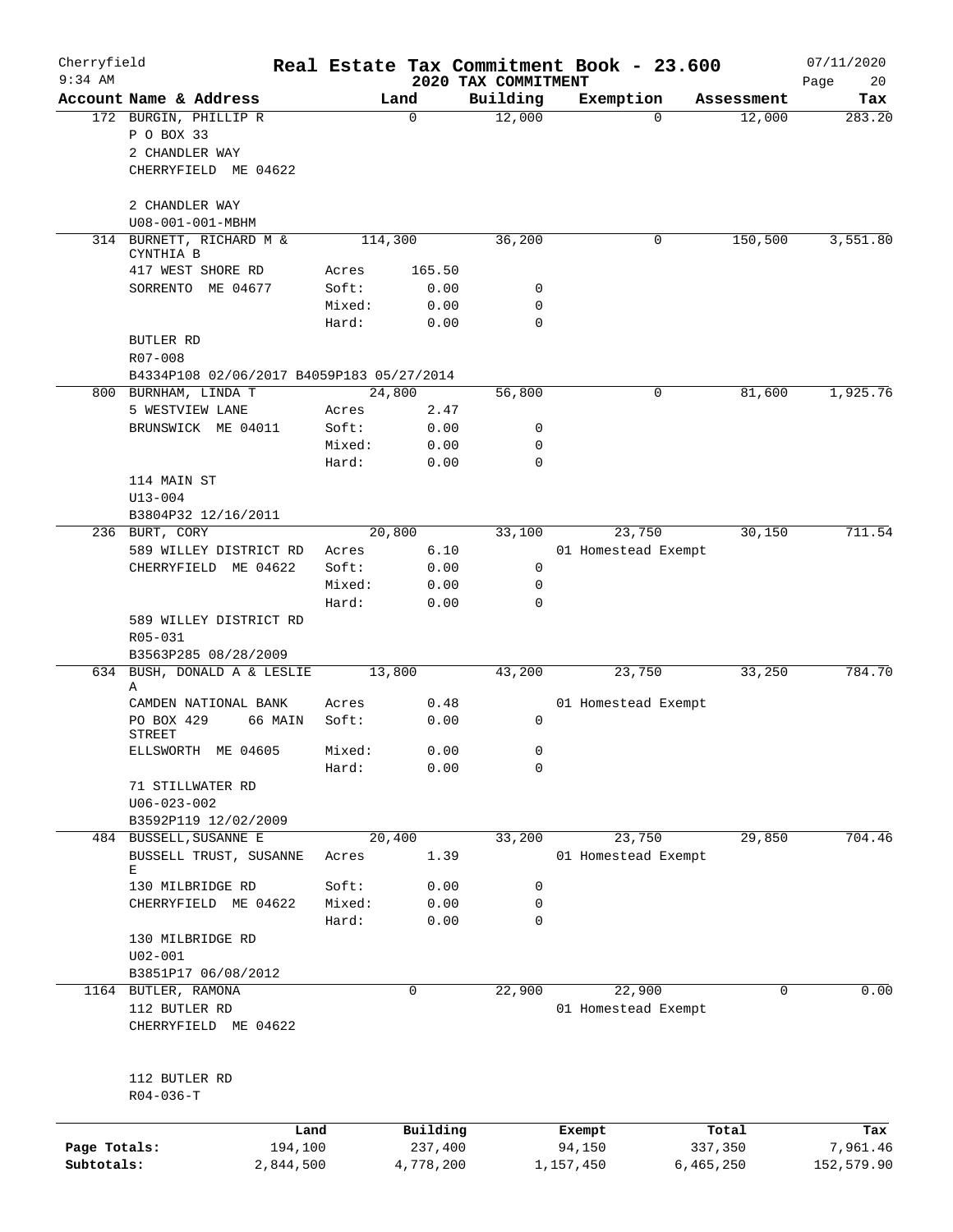| Cherryfield<br>$9:34$ AM |                           |           |         | 2020 TAX COMMITMENT | Real Estate Tax Commitment Book - 23.600 |          |            | 07/11/2020<br>Page<br>21 |
|--------------------------|---------------------------|-----------|---------|---------------------|------------------------------------------|----------|------------|--------------------------|
|                          | Account Name & Address    |           | Land    | Building            | Exemption                                |          | Assessment | Tax                      |
|                          | 300 C & D CORPORATION     | 46,100    |         | 0                   |                                          | $\Omega$ | 46,100     | 1,087.96                 |
|                          | C/O JASPER WYMAN & SON    | Acres     | 76.00   |                     |                                          |          |            |                          |
|                          | PO BOX 100                | Soft:     | 0.00    | 0                   |                                          |          |            |                          |
|                          | MILBRIDGE ME 04658        | Mixed:    | 0.00    | 0                   |                                          |          |            |                          |
|                          |                           | Hard:     | 0.00    | 0                   |                                          |          |            |                          |
|                          | RIDGE RD                  |           |         |                     |                                          |          |            |                          |
|                          | R06-011                   |           |         |                     |                                          |          |            |                          |
|                          | B1512P280                 |           |         |                     |                                          |          |            |                          |
|                          | 295 C & D CORPORATION     | 4,687,800 |         | 7,700               |                                          | 0        | 4,695,500  | 110,813.80               |
|                          | C/O JASPER WYMAN & SON    | Acres     | 6817.00 |                     |                                          |          |            |                          |
|                          | PO BOX 100                | Soft:     | 0.00    | 0                   |                                          |          |            |                          |
|                          | MILBRIDGE ME 04658        | Mixed:    | 0.00    | 0                   |                                          |          |            |                          |
|                          |                           | Hard:     | 0.00    | 0                   |                                          |          |            |                          |
|                          | 568 RIDGE RD              |           |         |                     |                                          |          |            |                          |
|                          | R06-007                   |           |         |                     |                                          |          |            |                          |
| 301                      | C & D CORPORATION         | 19,600    |         | $\mathbf 0$         | $\mathbf 0$                              |          | 19,600     | 462.56                   |
|                          | C/O JASPER WYMAN & SON    | Acres     | 24.00   |                     |                                          |          |            |                          |
|                          | PO BOX 100                | Soft:     | 0.00    | 0                   |                                          |          |            |                          |
|                          | MILBRIDGE ME 04658        | Mixed:    | 0.00    | 0                   |                                          |          |            |                          |
|                          |                           | Hard:     | 0.00    | 0                   |                                          |          |            |                          |
|                          | RIDGE RD                  |           |         |                     |                                          |          |            |                          |
|                          | R06-012                   |           |         |                     |                                          |          |            |                          |
|                          | B1512P280                 |           |         |                     |                                          |          |            |                          |
| 302                      | C & D CORPORATION         | 14,400    |         | 0                   |                                          | 0        | 14,400     | 339.84                   |
|                          | C/O JASPER WYMAN & SON    | Acres     | 16.00   |                     |                                          |          |            |                          |
|                          | PO BOX 100                | Soft:     | 0.00    | 0                   |                                          |          |            |                          |
|                          | MILBRIDGE ME 04658        | Mixed:    | 0.00    | 0                   |                                          |          |            |                          |
|                          |                           | Hard:     | 0.00    | $\mathbf 0$         |                                          |          |            |                          |
|                          | RIDGE RD                  |           |         |                     |                                          |          |            |                          |
|                          | R06-013                   |           |         |                     |                                          |          |            |                          |
| 540                      | CALER, AARON              | 26,700    |         | 61,700              | 23,750                                   |          | 64,650     | 1,525.74                 |
|                          | 86 BLACKSWOODS RD         | Acres     | 6.30    |                     | 01 Homestead Exempt                      |          |            |                          |
|                          | CHERRYFIELD ME 04622      | Soft:     | 0.00    | 0                   |                                          |          |            |                          |
|                          |                           | Mixed:    | 0.00    | 0                   |                                          |          |            |                          |
|                          |                           | Hard:     | 0.00    | 0                   |                                          |          |            |                          |
|                          | 86 BLACKSWOODS RD         |           |         |                     |                                          |          |            |                          |
|                          | $U04 - 004$               |           |         |                     |                                          |          |            |                          |
|                          | B4045P156 03/25/2014      |           |         |                     |                                          |          |            |                          |
|                          | 851 CALER, CAROLE B (L/E) | 17,700    |         | 76,300              | 23,750                                   |          | 70,250     | 1,657.90                 |
|                          | CALER, LEMONT W           | Acres     | 1.64    |                     | 01 Homestead Exempt                      |          |            |                          |
|                          | 195 MAIN ST               | Soft:     | 0.00    | $\mathbf 0$         |                                          |          |            |                          |
|                          |                           | Mixed:    |         | 0                   |                                          |          |            |                          |
|                          | CHERRYFIELD<br>ME 04622-0 |           | 0.00    |                     |                                          |          |            |                          |
|                          |                           | Hard:     | 0.00    | 0                   |                                          |          |            |                          |
|                          | 195 MAIN ST               |           |         |                     |                                          |          |            |                          |
|                          | $U14 - 023$               |           |         |                     |                                          |          |            |                          |
|                          | B4539P317 03/20/2019      |           |         |                     |                                          |          |            |                          |
|                          | 658 CALER, EARL           | 13,100    |         | 46,200              | 29,450                                   |          | 29,850     | 704.46                   |
|                          | P O BOX 124               | Acres     | 0.72    |                     | 12 WW2 Veteran Res                       |          |            |                          |
|                          | CHERRYFIELD<br>ME 04622   | Soft:     | 0.00    |                     | 0 01 Homestead Exempt                    |          |            |                          |
|                          |                           | Mixed:    | 0.00    | 0                   |                                          |          |            |                          |
|                          |                           | Hard:     | 0.00    | 0                   |                                          |          |            |                          |
|                          | 163 BLACKSWOODS RD        |           |         |                     |                                          |          |            |                          |
|                          | U07-017                   |           |         |                     |                                          |          |            |                          |
|                          | B753P99                   |           |         |                     |                                          |          |            |                          |
|                          |                           |           |         |                     |                                          |          |            |                          |
|                          |                           |           |         |                     |                                          |          |            |                          |
|                          |                           |           |         |                     |                                          |          |            |                          |
|                          |                           |           |         |                     |                                          |          |            |                          |

|              | Land      | Building  | Exempt    | Total      | Tax        |
|--------------|-----------|-----------|-----------|------------|------------|
| Page Totals: | 4,825,400 | 191,900   | 76,950    | 4,940,350  | 116,592.26 |
| Subtotals:   | 7,669,900 | 4,970,100 | 1,234,400 | 11,405,600 | 269,172.16 |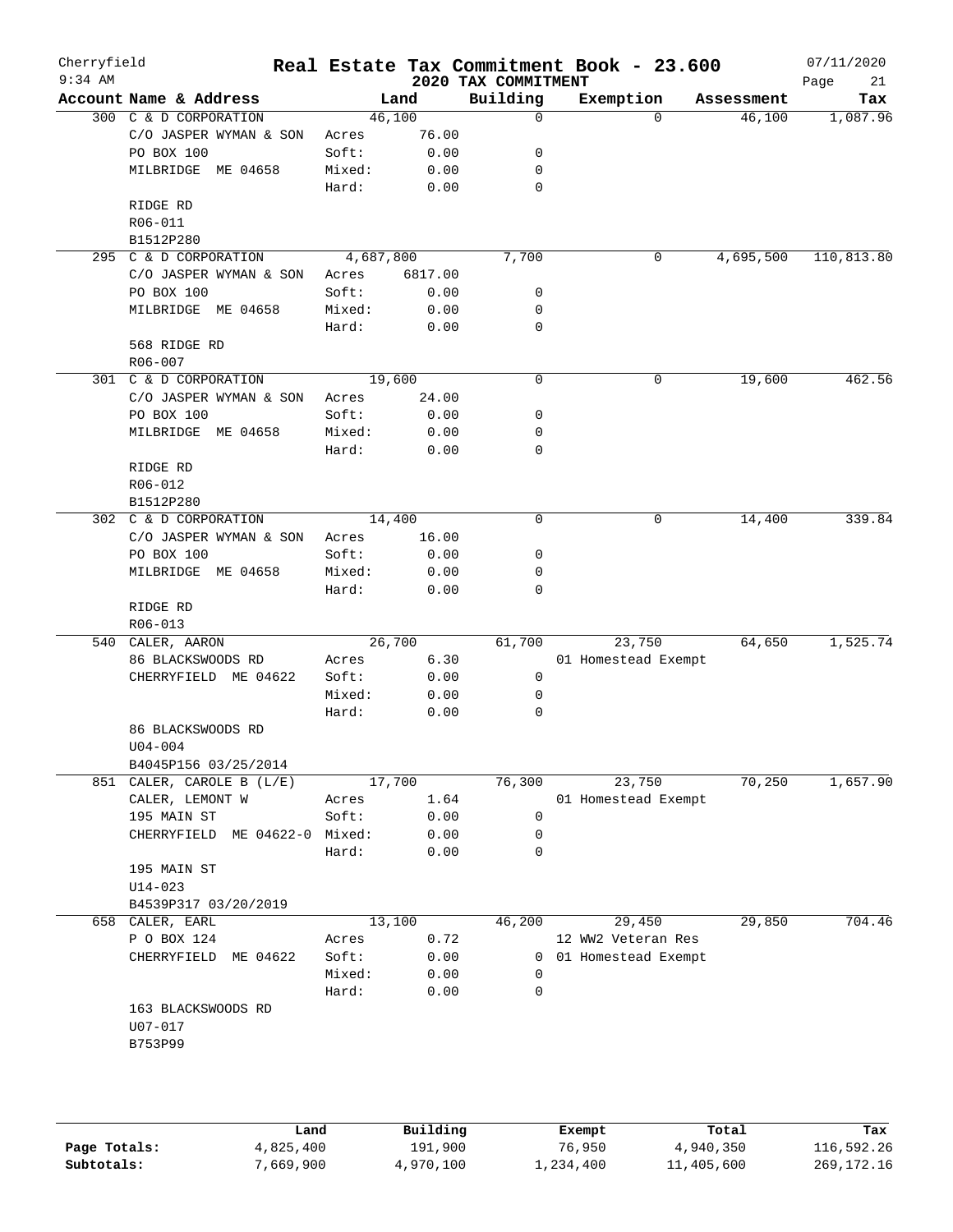| Cherryfield |                                                   |                |              |                     | Real Estate Tax Commitment Book - 23.600 |            | 07/11/2020 |
|-------------|---------------------------------------------------|----------------|--------------|---------------------|------------------------------------------|------------|------------|
| $9:34$ AM   |                                                   |                |              | 2020 TAX COMMITMENT |                                          |            | Page<br>22 |
|             | Account Name & Address                            |                | Land         | Building            | Exemption                                | Assessment | Tax        |
|             | 664 CALER, RANDOLPH A &<br>LORIE M                | 23,300         |              | 61,100              | 23,750                                   | 60,650     | 1,431.34   |
|             | 149 BLACKSWOODS RD                                | Acres          | 1.31         |                     | 01 Homestead Exempt                      |            |            |
|             | CHERRYFIELD ME 04622                              | Soft:          | 0.00         | 0                   |                                          |            |            |
|             |                                                   | Mixed:         | 0.00         | $\mathbf 0$         |                                          |            |            |
|             |                                                   | Hard:          | 0.00         | $\Omega$            |                                          |            |            |
|             | 149 BLACKSWOODS RD                                |                |              |                     |                                          |            |            |
|             | U07-023-001                                       |                |              |                     |                                          |            |            |
|             | B1812P152                                         |                |              |                     |                                          |            |            |
|             | 599 CAMDEN NATIONAL BANK                          | 22,600         |              | 68,100              | 29,450                                   | 61,250     | 1,445.50   |
|             | MCDEVITT, SHIRLEY &<br>FRANCIS F                  | Acres          | 0.94         |                     | 01 Homestead Exempt                      |            |            |
|             | P O BOX 429                                       | Soft:          | 0.00         |                     | 0 14 WW2 Veteran Non                     |            |            |
|             | 66 MAIN STREET                                    | Mixed:         | 0.00         | 0                   |                                          |            |            |
|             | ELLSWORTH ME 04605                                | Hard:          | 0.00         | 0                   |                                          |            |            |
|             | 53 SCHOOL ST                                      |                |              |                     |                                          |            |            |
|             | $U05 - 031$                                       |                |              |                     |                                          |            |            |
|             | B3650P45 07/16/2010                               |                |              |                     |                                          |            |            |
|             | 406 CAMPBELL, BRYAN &<br>NICHOLE                  | 24,800         |              | 24,700              | 0                                        | 49,500     | 1,168.20   |
|             | PO BOX 333                                        | Acres          | 43.95        |                     |                                          |            |            |
|             | MONMOUTH ME 04259                                 | Soft:          | 0.00         | 0                   |                                          |            |            |
|             |                                                   | Mixed:         | 0.00         | 0<br>$\mathbf 0$    |                                          |            |            |
|             | 1244 LANE RD                                      | Hard:          | 0.00         |                     |                                          |            |            |
|             | R09-001-026                                       |                |              |                     |                                          |            |            |
|             | B4554P204 05/20/2019                              |                |              |                     |                                          |            |            |
|             | 70 CAMPBELL, KEVIN J &                            |                | 7,800        | 0                   | 0                                        | 7,800      | 184.08     |
|             | TRACEY A                                          |                |              |                     |                                          |            |            |
|             | 516 KANSAS RD                                     | Acres          | 4.02         |                     |                                          |            |            |
|             | MILBRIDGE ME 04658                                | Soft:          | 0.00         | 0                   |                                          |            |            |
|             |                                                   | Mixed:         | 0.00         | 0                   |                                          |            |            |
|             |                                                   | Hard:          | 0.00         | $\Omega$            |                                          |            |            |
|             | PARK ST                                           |                |              |                     |                                          |            |            |
|             | R02-023                                           |                |              |                     |                                          |            |            |
|             | B4387P233 08/24/2017<br>550 CANTRELL, WILLIAM A & | 13,900         |              | 0                   | 0                                        | 13,900     | 328.04     |
|             | CARLA S                                           |                |              |                     |                                          |            |            |
|             | 75 MOUNTAIN MEADOWS DR                            | Acres          | 10.00        |                     |                                          |            |            |
|             | CLEVELAND GA 30528                                | Soft:          | 0.00         | 0                   |                                          |            |            |
|             |                                                   | Mixed:         | 0.00         | 0                   |                                          |            |            |
|             |                                                   | Hard:          | 0.00         | $\mathbf 0$         |                                          |            |            |
|             | CANTRELL LN                                       |                |              |                     |                                          |            |            |
|             | $U08 - 004 - 002$                                 |                |              |                     |                                          |            |            |
|             | B4258P133 06/01/2016                              |                |              |                     |                                          |            |            |
|             | 278 CAPLIN, JOAN                                  | 23,200         |              | 46,000              | 0                                        | 69,200     | 1,633.12   |
|             | P O BOX 552<br>ONSET MA 02558                     | Acres<br>Soft: | 7.20<br>0.00 | 0                   |                                          |            |            |
|             |                                                   | Mixed:         | 0.00         | 0                   |                                          |            |            |
|             |                                                   | Hard:          | 0.00         | 0                   |                                          |            |            |
|             | 232 TENAN LANE                                    |                |              |                     |                                          |            |            |
|             | $R05 - 065$                                       |                |              |                     |                                          |            |            |
|             | B3157P296 06/21/2006                              |                |              |                     |                                          |            |            |
|             |                                                   |                |              |                     |                                          |            |            |

|              | Land      | Building  | Exempt    | Total      | Tax        |
|--------------|-----------|-----------|-----------|------------|------------|
| Page Totals: | 115,600   | 199,900   | 53,200    | 262,300    | 6.190.28   |
| Subtotals:   | 7,785,500 | 5,170,000 | 1,287,600 | 11,667,900 | 275,362.44 |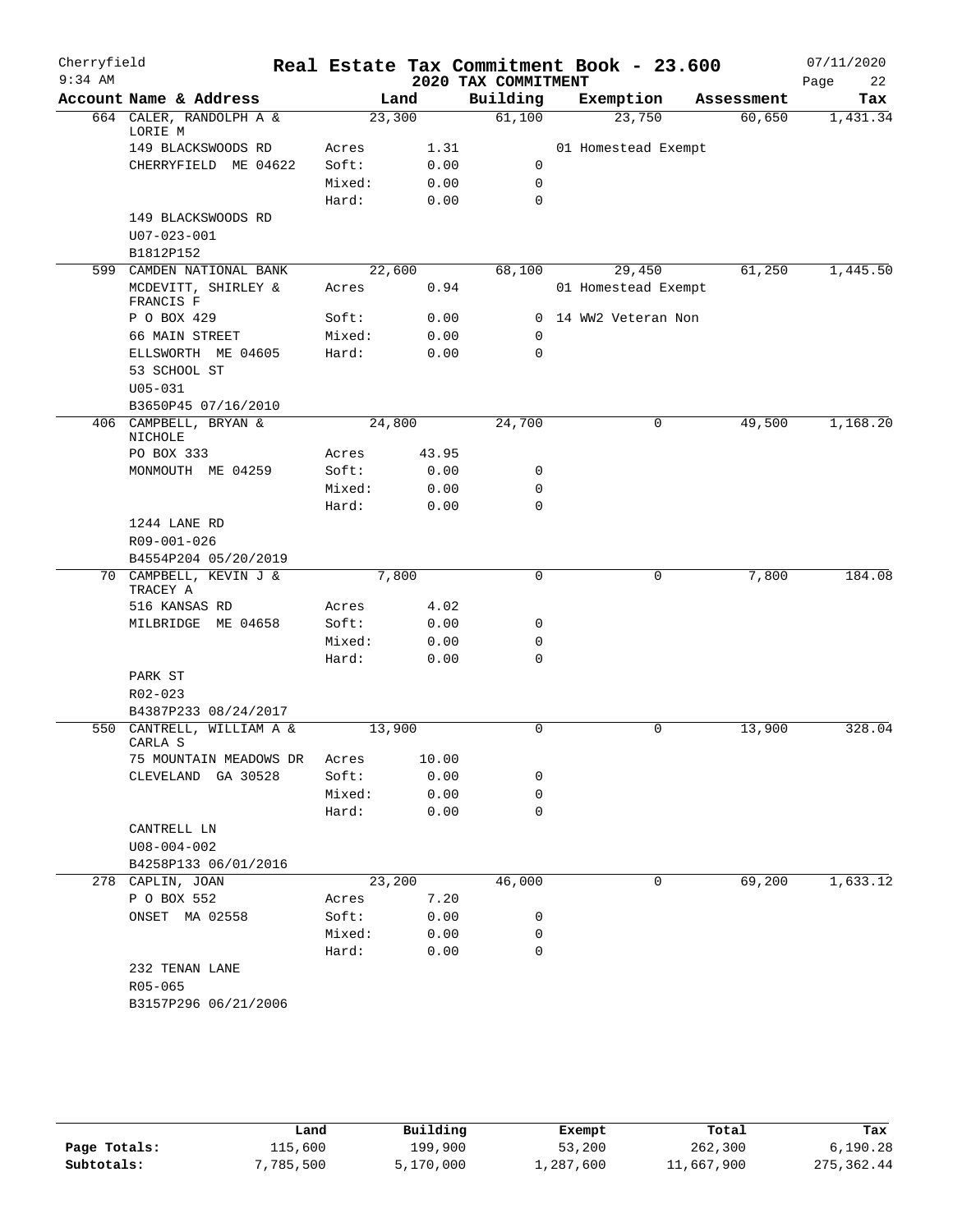| Cherryfield |                                       |        |        |       | Real Estate Tax Commitment Book - 23.600 |                     |          |            | 07/11/2020 |
|-------------|---------------------------------------|--------|--------|-------|------------------------------------------|---------------------|----------|------------|------------|
| $9:34$ AM   |                                       |        |        |       | 2020 TAX COMMITMENT                      |                     |          |            | Page<br>23 |
|             | Account Name & Address                |        | Land   |       | Building                                 | Exemption           |          | Assessment | Tax        |
|             | 120 CAREY, MARY L                     |        | 19,200 |       | 125,600                                  |                     | $\Omega$ | 144,800    | 3, 417.28  |
|             | 105 OBER RD                           | Acres  |        | 2.60  |                                          |                     |          |            |            |
|             | SURRY ME 04684                        | Soft:  |        | 0.00  | 0                                        |                     |          |            |            |
|             |                                       | Mixed: |        | 0.00  | 0                                        |                     |          |            |            |
|             |                                       | Hard:  |        | 0.00  | 0                                        |                     |          |            |            |
|             | 756 BLACKSWOODS RD                    |        |        |       |                                          |                     |          |            |            |
|             | R03-044                               |        |        |       |                                          |                     |          |            |            |
|             | B4462P318 05/30/2018                  |        | 17,800 |       | 46,600                                   |                     | 23,750   | 40,650     | 959.34     |
|             | 956 CARLSON, TRACEY L<br>354 RIDGE RD | Acres  |        | 1.80  |                                          | 01 Homestead Exempt |          |            |            |
|             | CHERRYFIELD ME 04622                  | Soft:  |        | 0.00  | 0                                        |                     |          |            |            |
|             |                                       | Mixed: |        | 0.00  | 0                                        |                     |          |            |            |
|             |                                       | Hard:  |        | 0.00  | 0                                        |                     |          |            |            |
|             | 354 RIDGE RD                          |        |        |       |                                          |                     |          |            |            |
|             | $U19 - 001$                           |        |        |       |                                          |                     |          |            |            |
|             | B4333P284 B2820P328                   |        |        |       |                                          |                     |          |            |            |
|             | 643 CARNEY, JAMES E                   |        | 23,500 |       | 97,200                                   |                     | 23,750   | 96,950     | 2,288.02   |
|             | 126 BLACKSWOODS ROAD                  | Acres  |        | 1.33  |                                          | 01 Homestead Exempt |          |            |            |
|             | CHERRYFIELD ME 04622                  | Soft:  |        | 0.00  | 0                                        |                     |          |            |            |
|             |                                       | Mixed: |        | 0.00  | 0                                        |                     |          |            |            |
|             |                                       | Hard:  |        | 0.00  | 0                                        |                     |          |            |            |
|             | 126 BLACKSWOODS RD                    |        |        |       |                                          |                     |          |            |            |
|             | $U07 - 003$                           |        |        |       |                                          |                     |          |            |            |
|             | B4111P18 11/17/2014                   |        |        |       |                                          |                     |          |            |            |
| 123         | CARR, RICHARD A                       |        | 10,900 |       | $\mathbf 0$                              |                     | 0        | 10,900     | 257.24     |
|             | CARR REVOCABLE TRUST<br>2003, R A     | Acres  |        | 2.90  |                                          |                     |          |            |            |
|             | P O BOX 538                           | Soft:  |        | 0.00  | 0                                        |                     |          |            |            |
|             | PORTSMOUTH NH 03801-2                 | Mixed: |        | 0.00  | 0                                        |                     |          |            |            |
|             |                                       | Hard:  |        | 0.00  | 0                                        |                     |          |            |            |
|             | BLACKSWOODS RD                        |        |        |       |                                          |                     |          |            |            |
|             | R03-047                               |        |        |       |                                          |                     |          |            |            |
|             | B3978P43 07/25/2013                   |        |        |       |                                          |                     |          |            |            |
|             | 1049 CARTER, LEOLA K                  |        | 51,200 |       | 340,200                                  |                     | 23,750   | 367,650    | 8,676.54   |
|             | LEOLA K CARTER LIVING<br>TRUST        | Acres  |        | 16.00 |                                          | 01 Homestead Exempt |          |            |            |
|             | P O BOX 190                           | Soft:  |        | 0.00  | 0                                        |                     |          |            |            |
|             | MILBRIDGE ME 04658                    | Mixed: |        | 0.00  | 0                                        |                     |          |            |            |
|             | 452 MILBRIDGE RD                      | Hard:  |        | 0.00  | 0                                        |                     |          |            |            |
|             | R01-001-006                           |        |        |       |                                          |                     |          |            |            |
|             | B3543P85 06/30/2009                   |        |        |       |                                          |                     |          |            |            |
|             | 3 CARTER, LEOLA K                     |        | 6,800  |       | $\Omega$                                 |                     | $\Omega$ | 6,800      | 160.48     |
|             | CARTER LIVING TRUST,<br>LEOLA K       | Acres  |        | 10.00 |                                          |                     |          |            |            |
|             | PO BOX 190                            | Soft:  |        | 0.00  | 0                                        |                     |          |            |            |
|             | MILBRIDGE ME 04658                    | Mixed: |        | 0.00  | 0                                        |                     |          |            |            |
|             |                                       | Hard:  |        | 0.00  | 0                                        |                     |          |            |            |
|             | MILBRIDGE RD                          |        |        |       |                                          |                     |          |            |            |
|             | R01-001-002                           |        |        |       |                                          |                     |          |            |            |
|             | B3978P31 07/25/2013                   |        |        |       |                                          |                     |          |            |            |

|              | Land      | Building  | Exempt    | Total      | Tax        |
|--------------|-----------|-----------|-----------|------------|------------|
| Page Totals: | 129,400   | 609,600   | 71,250    | 667,750    | 15,758.90  |
| Subtotals:   | 7,914,900 | 5,779,600 | 1,358,850 | 12,335,650 | 291,121.34 |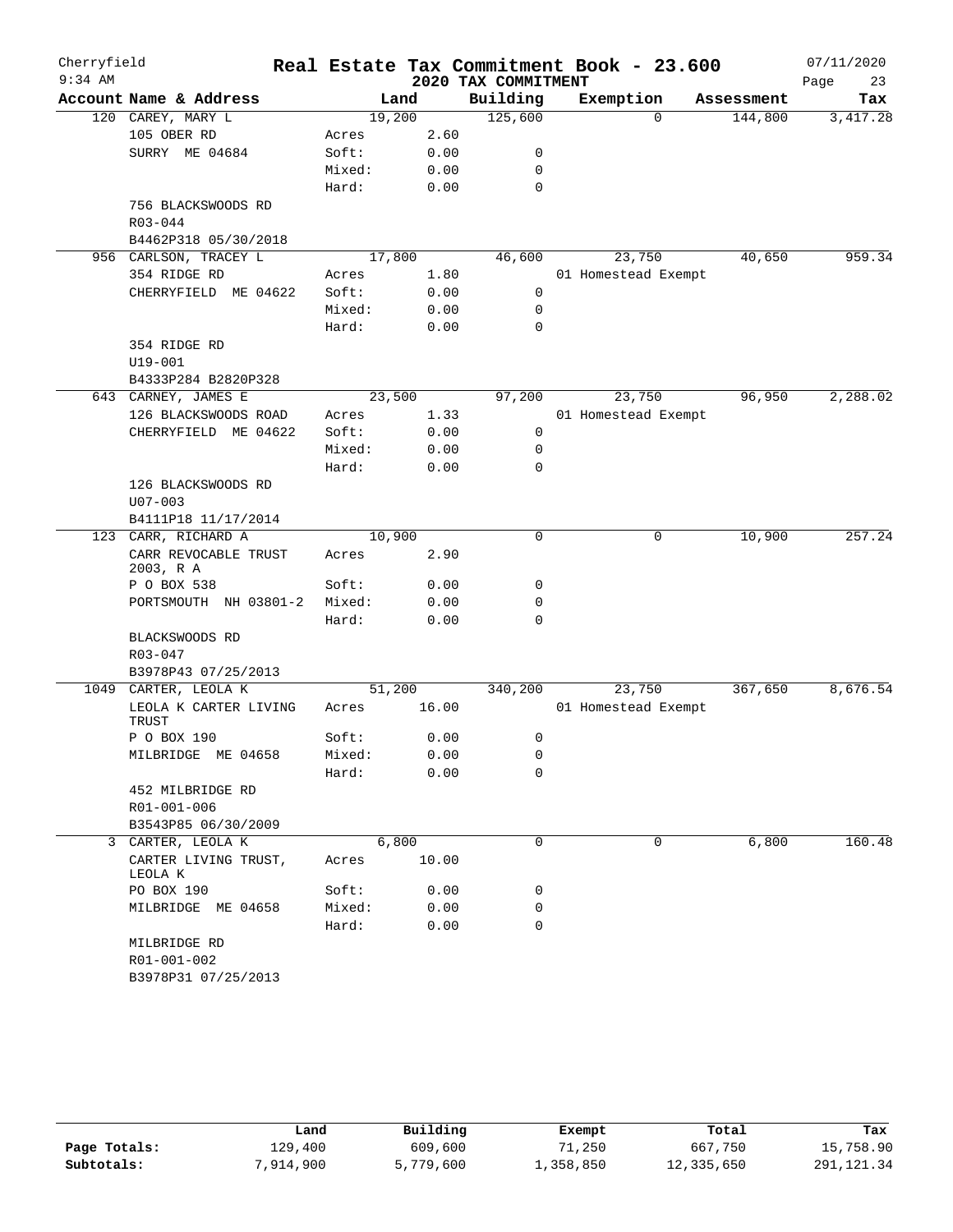| Cherryfield<br>$9:34$ AM |                                          |           |        |           | 2020 TAX COMMITMENT |             | Real Estate Tax Commitment Book - 23.600 |            | 07/11/2020<br>24<br>Page |
|--------------------------|------------------------------------------|-----------|--------|-----------|---------------------|-------------|------------------------------------------|------------|--------------------------|
|                          | Account Name & Address                   |           |        | Land      | Building            |             | Exemption                                | Assessment | Tax                      |
|                          | 576 CASAVANT, THERESA J                  |           | 21,700 |           | 22,100              |             | 23,750                                   | 20,050     | 473.18                   |
|                          | 90 NORTH STREET                          |           | Acres  | 1.06      |                     |             | 01 Homestead Exempt                      |            |                          |
|                          | CHERRYFIELD ME 04622                     |           | Soft:  | 0.00      |                     | $\mathbf 0$ |                                          |            |                          |
|                          |                                          |           | Mixed: | 0.00      |                     | 0           |                                          |            |                          |
|                          |                                          |           | Hard:  | 0.00      |                     | 0           |                                          |            |                          |
|                          | 90 NORTH ST                              |           |        |           |                     |             |                                          |            |                          |
|                          | $U05 - 008$                              |           |        |           |                     |             |                                          |            |                          |
|                          | B4596P4 09/23/2019                       |           |        |           |                     |             |                                          |            |                          |
|                          | 1093 CASEY, JODY & JOSHUA                |           |        | 0         | 10,600              |             | 0                                        | 10,600     | 250.16                   |
|                          | 13 BARREN WAY                            |           |        |           |                     |             |                                          |            |                          |
|                          | CHERRYFIELD ME 04622                     |           |        |           |                     |             |                                          |            |                          |
|                          | 13 BARREN WAY                            |           |        |           |                     |             |                                          |            |                          |
|                          | U18-006-001-003                          |           |        |           |                     |             |                                          |            |                          |
|                          | 398 CEARLEY, CAROLINE A &<br>LEE T       |           | 81,600 |           |                     | 0           | 0                                        | 81,600     | 1,925.76                 |
|                          | 382 HAWKIN ROAD                          |           | Acres  | 237.90    |                     |             |                                          |            |                          |
|                          | SOUTHAMPTON NJ 08088                     |           | Soft:  | 0.00      |                     | 0           |                                          |            |                          |
|                          |                                          |           | Mixed: | 0.00      |                     | 0           |                                          |            |                          |
|                          |                                          |           | Hard:  | 0.00      |                     | 0           |                                          |            |                          |
|                          | 1219 LANE RD                             |           |        |           |                     |             |                                          |            |                          |
|                          | R09-001-018                              |           |        |           |                     |             |                                          |            |                          |
|                          | B1457P170                                |           |        |           |                     |             |                                          |            |                          |
|                          | 376 CHAMPAGNE, DANIEL L                  |           | 23,600 |           | 31,300              |             | 0                                        | 54,900     | 1,295.64                 |
|                          | 989 ELM ST                               |           | Acres  | 40.60     |                     |             |                                          |            |                          |
|                          | PLYMOUTH ME 04969                        |           | Soft:  | 0.00      |                     | 0           |                                          |            |                          |
|                          |                                          |           | Mixed: | 0.00      |                     | 0           |                                          |            |                          |
|                          |                                          |           | Hard:  | 0.00      |                     | $\Omega$    |                                          |            |                          |
|                          | CROTCH                                   |           |        |           |                     |             |                                          |            |                          |
|                          | R08-038                                  |           |        |           |                     |             |                                          |            |                          |
|                          | B1470P114                                |           |        |           |                     |             |                                          |            |                          |
|                          | 1135 CHANDLER, DEVISEES OF               |           | 21,400 |           | 67,400              |             | 23,750                                   | 65,050     | 1,535.18                 |
|                          | SUSAN J<br>PO BOX 33                     |           | Acres  | 6.00      |                     |             | 01 Homestead Exempt                      |            |                          |
|                          | CHERRYFIELD ME 04622                     |           | Soft:  | 0.00      |                     | 0           |                                          |            |                          |
|                          |                                          |           | Mixed: | 0.00      |                     | 0           |                                          |            |                          |
|                          |                                          |           | Hard:  | 0.00      |                     | 0           |                                          |            |                          |
|                          | CHANDLER WAY                             |           |        |           |                     |             |                                          |            |                          |
|                          | $U08 - 001 - 001$                        |           |        |           |                     |             |                                          |            |                          |
|                          | B3623P74 04/06/2010 B3164P134 07/07/2006 |           |        |           |                     |             |                                          |            |                          |
| 1150                     | CHANDLER, MARK O &                       |           | 17,600 |           | 85,100              |             | 23,750                                   | 78,950     | 1,863.22                 |
|                          | MELANIE A                                |           |        |           |                     |             |                                          |            |                          |
|                          | 62 UNIONVILLE RD                         |           | Acres  | 1.49      |                     |             | 01 Homestead Exempt                      |            |                          |
|                          | CHERRYFIELD ME 04622                     |           | Soft:  | 0.00      |                     | 0           |                                          |            |                          |
|                          |                                          |           | Mixed: | 0.00      |                     | 0           |                                          |            |                          |
|                          |                                          |           | Hard:  | 0.00      |                     | 0           |                                          |            |                          |
|                          | 62 UNIONVILLE RD                         |           |        |           |                     |             |                                          |            |                          |
|                          | R03-005-004                              |           |        |           |                     |             |                                          |            |                          |
|                          | B3795P193 11/14/2011 B2506P94            |           |        |           |                     |             |                                          |            |                          |
|                          | 369 CHANG, HUI CHEN                      |           | 16,000 |           |                     | 0           | 0                                        | 16,000     | 377.60                   |
|                          | 90 HAMILTON ST                           |           | Acres  | 34.00     |                     |             |                                          |            |                          |
|                          | CAMBRIDGE MA 02139                       |           | Soft:  | 0.00      |                     | 0           |                                          |            |                          |
|                          |                                          |           | Mixed: | 0.00      |                     | 0           |                                          |            |                          |
|                          |                                          |           | Hard:  | 0.00      |                     | 0           |                                          |            |                          |
|                          | CROTCH                                   |           |        |           |                     |             |                                          |            |                          |
|                          | R08-032                                  |           |        |           |                     |             |                                          |            |                          |
|                          | B4340P25 03/03/2017                      |           |        |           |                     |             |                                          |            |                          |
|                          |                                          | Land      |        | Building  |                     |             | Exempt                                   | Total      | Tax                      |
| Page Totals:             |                                          | 181,900   |        | 216,500   |                     |             | 71,250                                   | 327,150    | 7,720.74                 |
| Subtotals:               |                                          | 8,096,800 |        | 5,996,100 |                     |             | 1,430,100                                | 12,662,800 | 298,842.08               |
|                          |                                          |           |        |           |                     |             |                                          |            |                          |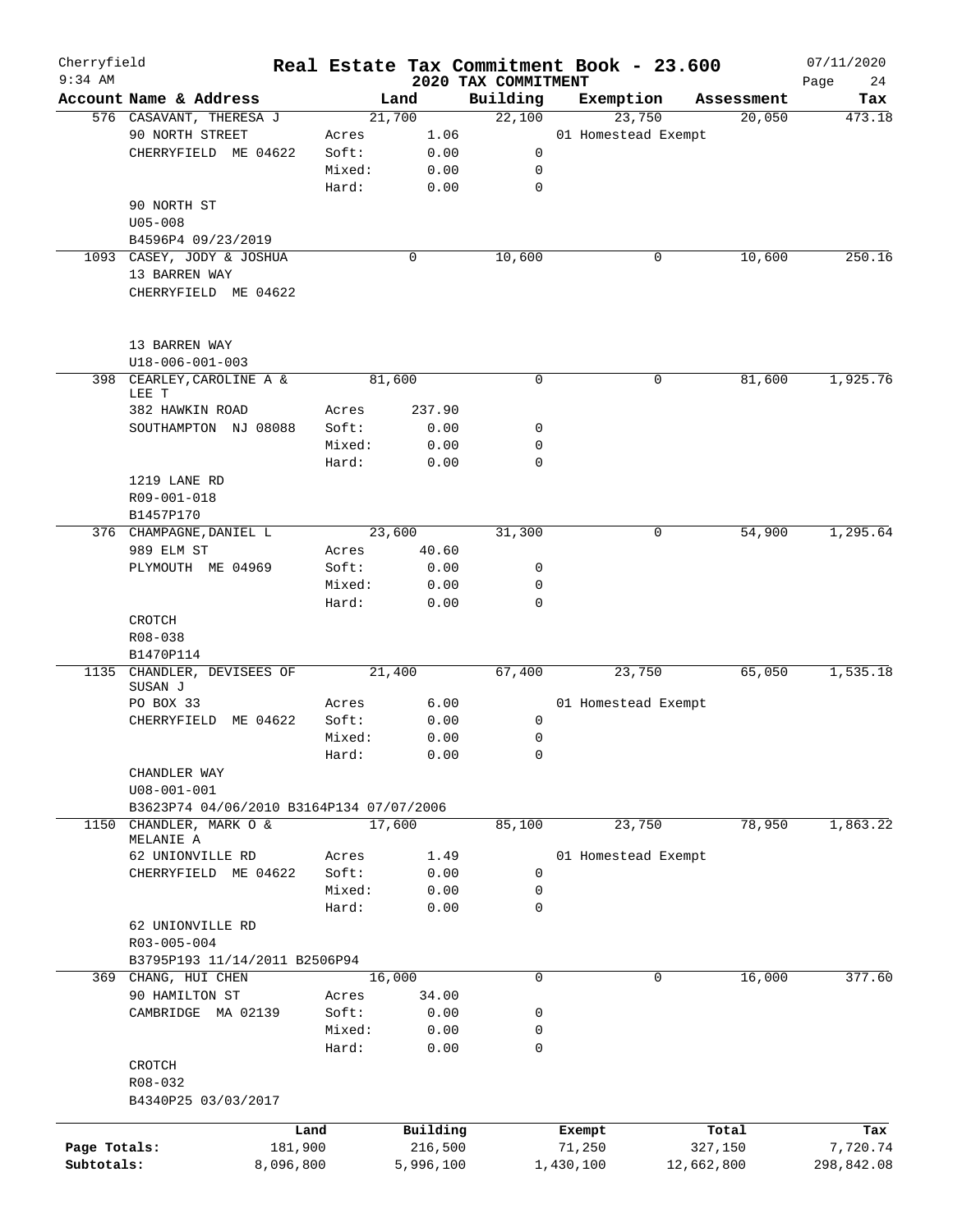| Cherryfield<br>$9:34$ AM |                                          |                 |             |              | 2020 TAX COMMITMENT | Real Estate Tax Commitment Book - 23.600 |            | 07/11/2020        |
|--------------------------|------------------------------------------|-----------------|-------------|--------------|---------------------|------------------------------------------|------------|-------------------|
|                          | Account Name & Address                   |                 | Land        |              | Building            | Exemption                                | Assessment | Page<br>25<br>Tax |
|                          | 656 CHAPLONEY, DAVID                     |                 | 8,900       |              | $\mathbf 0$         | $\Omega$                                 | 8,900      | 210.04            |
|                          | CHAPLONEY, WILLIAM                       | Acres           |             | 1.46         |                     |                                          |            |                   |
|                          | 10 White Pigeon Rd                       | Soft:           |             | 0.00         | 0                   |                                          |            |                   |
|                          | Gouldsboro ME 04607                      | Mixed:          |             | 0.00         | 0                   |                                          |            |                   |
|                          |                                          | Hard:           |             | 0.00         | $\mathbf 0$         |                                          |            |                   |
|                          | BLACKSWOODS RD                           |                 |             |              |                     |                                          |            |                   |
|                          | $U07 - 015$                              |                 |             |              |                     |                                          |            |                   |
|                          | B3070P101 10/17/2005                     |                 |             |              |                     |                                          |            |                   |
| 1169                     | CHARTIER, RICHARD P &                    |                 | 4,700       |              | $\mathbf 0$         | 0                                        | 4,700      | 110.92            |
|                          | MONICA                                   |                 |             |              |                     |                                          |            |                   |
|                          | 36 PLATT ST                              | Acres           | 35.20       |              |                     |                                          |            |                   |
|                          | BRISTOL RI 02809                         | Soft:           |             | 0.00         | 0                   |                                          |            |                   |
|                          |                                          | Mixed:          | 30.00       |              | 4,532               |                                          |            |                   |
|                          |                                          | Hard:           |             | 0.00         | 0                   |                                          |            |                   |
|                          | SHARON LANE                              |                 |             |              |                     |                                          |            |                   |
|                          | R09-001-049-1                            |                 |             |              |                     |                                          |            |                   |
|                          | B2266P28                                 |                 |             |              |                     |                                          |            |                   |
|                          | 782 CHASE, LYNN                          |                 | 5,500       |              | 70,700              | 0                                        | 76,200     | 1,798.32          |
|                          | P O BOX 1303                             | Acres           |             | 0.10         |                     |                                          |            |                   |
|                          | KENNEBUNKPORT<br>ME 04046 Soft:          |                 |             | 0.00         | 0                   |                                          |            |                   |
|                          |                                          | Mixed:          |             | 0.00         | $\mathbf 0$         |                                          |            |                   |
|                          |                                          | Hard:           |             | 0.00         | $\mathbf 0$         |                                          |            |                   |
|                          | 4 MAIN ST                                |                 |             |              |                     |                                          |            |                   |
|                          | $U12 - 034$                              |                 |             |              |                     |                                          |            |                   |
|                          | B3649P174 07/14/2010                     |                 |             |              |                     |                                          |            |                   |
|                          | 781 CHASE, LYNN E                        |                 | 3,900       |              | 48,000              | 0                                        | 51,900     | 1,224.84          |
|                          | PO BOX 41                                | Acres           | 0.05        |              |                     |                                          |            |                   |
|                          | CHERRYFIELD ME 04622                     | Soft:           |             | 0.00         | 0<br>0              |                                          |            |                   |
|                          |                                          | Mixed:<br>Hard: |             | 0.00<br>0.00 | $\mathbf 0$         |                                          |            |                   |
|                          | 2 MAIN ST                                |                 |             |              |                     |                                          |            |                   |
|                          | U12-033                                  |                 |             |              |                     |                                          |            |                   |
|                          | B3789P141 10/28/2011                     |                 |             |              |                     |                                          |            |                   |
|                          | 61 CHECKER, PAULA                        |                 | 6,100       |              | $\mathbf 0$         | 0                                        | 6,100      | 143.96            |
|                          | KANSAS RD                                | Acres           |             | 2.75         |                     |                                          |            |                   |
|                          | MILBRIDGE<br>ME 04658                    | Soft:           |             | 0.00         | 0                   |                                          |            |                   |
|                          |                                          | Mixed:          |             | 0.00         | $\mathbf 0$         |                                          |            |                   |
|                          |                                          | Hard:           |             | 0.00         | 0                   |                                          |            |                   |
|                          | KANSAS RD                                |                 |             |              |                     |                                          |            |                   |
|                          | R02-014                                  |                 |             |              |                     |                                          |            |                   |
|                          | B932P177                                 |                 |             |              |                     |                                          |            |                   |
|                          | 69 CHECKER, PAULA                        |                 | 64,100      |              | $\mathbf 0$         | $\mathbf 0$                              | 64,100     | 1,512.76          |
|                          | 569 KANSAS RD                            | Acres           |             | 9.90         |                     |                                          |            |                   |
|                          | MILBRIDGE ME 04658                       | Soft:           |             | 0.00         | 0                   |                                          |            |                   |
|                          |                                          | Mixed:          |             | 0.00         | 0                   |                                          |            |                   |
|                          |                                          | Hard:           |             | 0.00         | $\mathbf 0$         |                                          |            |                   |
|                          | PARK ST                                  |                 |             |              |                     |                                          |            |                   |
|                          | R02-022                                  |                 |             |              |                     |                                          |            |                   |
|                          | B2165P94                                 |                 |             |              |                     |                                          |            |                   |
|                          | 1034 CHEENEY, SAMUEL S                   |                 | 46,400      |              | 1,500               | $\mathbf 0$                              | 47,900     | 1,130.44          |
|                          | 269 BACKBAY ROAD                         | Acres           | 73.42       |              |                     |                                          |            |                   |
|                          | MILBRIDGE ME 04658                       | Soft:           |             | 0.00         | 0                   |                                          |            |                   |
|                          |                                          | Mixed:          |             | 0.00         | 0                   |                                          |            |                   |
|                          |                                          | Hard:           |             | 0.00         | $\mathbf 0$         |                                          |            |                   |
|                          | WILLEY DISTRICT RD                       |                 |             |              |                     |                                          |            |                   |
|                          | R05-032-001                              |                 |             |              |                     |                                          |            |                   |
|                          | B3735P97 04/11/2011 B3392P100 03/24/2008 |                 |             |              |                     |                                          |            |                   |
|                          |                                          |                 |             |              |                     |                                          |            |                   |
|                          |                                          | Land            | Building    |              |                     | Exempt                                   | Total      | Tax               |
| Page Totals:             | 139,600                                  |                 | 120,200     |              |                     | 0                                        | 259,800    | 6,131.28          |
| Subtotals:               | 8,236,400                                |                 | 6, 116, 300 |              |                     | 1,430,100                                | 12,922,600 | 304,973.36        |
|                          |                                          |                 |             |              |                     |                                          |            |                   |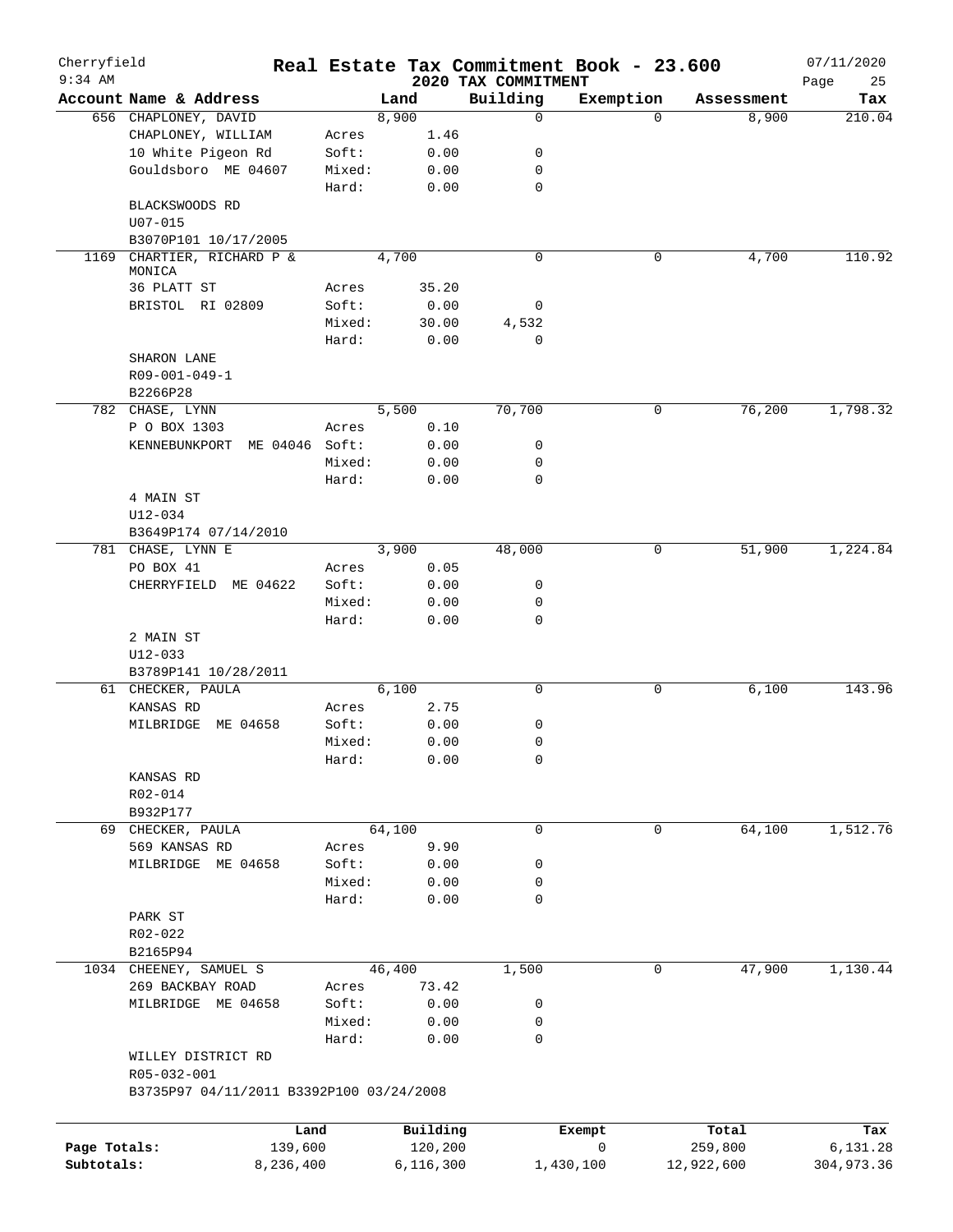| Cherryfield<br>$9:34$ AM |                                           |        |              | 2020 TAX COMMITMENT | Real Estate Tax Commitment Book - 23.600 |            | 07/11/2020<br>26<br>Page |
|--------------------------|-------------------------------------------|--------|--------------|---------------------|------------------------------------------|------------|--------------------------|
|                          | Account Name & Address                    |        | Land         | Building            | Exemption                                | Assessment | Tax                      |
|                          | 1151 CHELSAES BLUEBERRY                   |        | 8,700        | 0                   | $\Omega$                                 | 8,700      | 205.32                   |
|                          | TRUST                                     |        |              |                     |                                          |            |                          |
|                          | KEYES, CHRISTOPHER                        | Acres  | 1.00         |                     |                                          |            |                          |
|                          | PO BOX 485                                | Soft:  | 0.00         | 0                   |                                          |            |                          |
|                          | CRESCENT GA 31304-0485 Mixed:             | Hard:  | 0.00<br>0.00 | 0<br>$\Omega$       |                                          |            |                          |
|                          | NORTH MAIN ST                             |        |              |                     |                                          |            |                          |
|                          | R10-002-019-001                           |        |              |                     |                                          |            |                          |
|                          | B2598P44                                  |        |              |                     |                                          |            |                          |
|                          | 1124 CHEN, TSAI S                         |        | 13,900       | $\Omega$            | 0                                        | 13,900     | 328.04                   |
|                          | 6 PROSPERE LN                             | Acres  | 10.00        |                     |                                          |            |                          |
|                          | BROOKLIN ME 04616                         | Soft:  | 0.00         | 0                   |                                          |            |                          |
|                          |                                           | Mixed: | 0.00         | 0                   |                                          |            |                          |
|                          |                                           | Hard:  | 0.00         | $\Omega$            |                                          |            |                          |
|                          | OFF ROUTE 182                             |        |              |                     |                                          |            |                          |
|                          | R03-028-001-001                           |        |              |                     |                                          |            |                          |
|                          | B3366P292 01/07/2008 B3345P182 10/23/2007 |        |              |                     |                                          |            |                          |
|                          | 746 CHERRYFIELD ACADEMY,<br>TRUSTEES OF   |        | 16,500       | 356,500             | 373,000                                  | $\Omega$   | 0.00                     |
|                          | P.O. Box 465                              | Acres  | 0.87         |                     | 48 Literary                              |            |                          |
|                          | CHERRYFIELD ME 04622                      | Soft:  | 0.00         | 0                   |                                          |            |                          |
|                          |                                           | Mixed: | 0.00         | 0                   |                                          |            |                          |
|                          |                                           | Hard:  | 0.00         | 0                   |                                          |            |                          |
|                          | MAIN ST                                   |        |              |                     |                                          |            |                          |
|                          | U12-001                                   |        |              |                     |                                          |            |                          |
|                          | B2487P315                                 |        |              |                     |                                          |            |                          |
|                          | 833 CHERRYFIELD FOODS INC                 |        | 26,200       | 91,300              | 0                                        | 117,500    | 2,773.00                 |
|                          | DIV OXFORD FROZEN FOODS Acres             |        | 2.36         |                     |                                          |            |                          |
|                          | 320 RIDGE ROAD                            | Soft:  | 0.00         | 0                   |                                          |            |                          |
|                          | CHERRYFIELD ME 04622                      | Mixed: | 0.00         | 0                   |                                          |            |                          |
|                          |                                           | Hard:  | 0.00         | $\mathbf 0$         |                                          |            |                          |
|                          | 42 STILLWATER RD                          |        |              |                     |                                          |            |                          |
|                          | $U14 - 005$                               |        |              |                     |                                          |            |                          |
|                          | B1688P338                                 |        |              |                     |                                          |            |                          |
|                          | 839 CHERRYFIELD FOODS INC                 |        | 10,300       | 7,800               | 0                                        | 18,100     | 427.16                   |
|                          | DIV OXFORD FROZEN FOODS Acres             |        | 0.41         |                     |                                          |            |                          |
|                          | 320 RIDGE ROAD                            | Soft:  | 0.00<br>0.00 | 0                   |                                          |            |                          |
|                          | CHERRYFIELD ME 04622 Mixed:               |        |              | $\mathsf 0$<br>0    |                                          |            |                          |
|                          | 7 STILLWATER RD                           | Hard:  | 0.00         |                     |                                          |            |                          |
|                          | $U14 - 012$                               |        |              |                     |                                          |            |                          |
|                          | B1688P338                                 |        |              |                     |                                          |            |                          |
|                          | 838 CHERRYFIELD FOODS INC                 |        | 18,900       | 643,000             | 0                                        | 661,900    | 15,620.84                |
|                          | DIV OXFORD FROZEN FOODS Acres             |        | 0.67         |                     |                                          |            |                          |
|                          | 320 RIDGE ROAD                            | Soft:  | 0.00         | 0                   |                                          |            |                          |
|                          | CHERRYFIELD ME 04622                      | Mixed: | 0.00         | 0                   |                                          |            |                          |
|                          |                                           | Hard:  | 0.00         | 0                   |                                          |            |                          |
|                          | 19 STILLWATER RD                          |        |              |                     |                                          |            |                          |
|                          | $U14 - 011$                               |        |              |                     |                                          |            |                          |
|                          | B1688P338                                 |        |              |                     |                                          |            |                          |
|                          | 946 CHERRYFIELD FOODS INC                 |        | 98,200       | 510,900             | 0                                        | 609,100    | 14, 374. 76              |
|                          | DIV OXFORD FROZEN FOODS Acres             |        | 90.00        |                     |                                          |            |                          |
|                          | 320 RIDGE ROAD                            | Soft:  | 0.00         | 0                   |                                          |            |                          |
|                          | CHERRYFIELD ME 04622                      | Mixed: | 0.00         | 0                   |                                          |            |                          |
|                          |                                           | Hard:  | 0.00         | 0                   |                                          |            |                          |
|                          | 320 RIDGE RD                              |        |              |                     |                                          |            |                          |
|                          | U18-006-002                               |        |              |                     |                                          |            |                          |
|                          | B1688P338                                 |        |              |                     |                                          |            |                          |
|                          | Land                                      |        | Building     |                     | Exempt                                   | Total      | Tax                      |
| Page Totals:             | 192,700                                   |        | 1,609,500    |                     | 373,000                                  | 1,429,200  | 33,729.12                |
| Subtotals:               | 8,429,100                                 |        | 7,725,800    |                     | 1,803,100                                | 14,351,800 | 338,702.48               |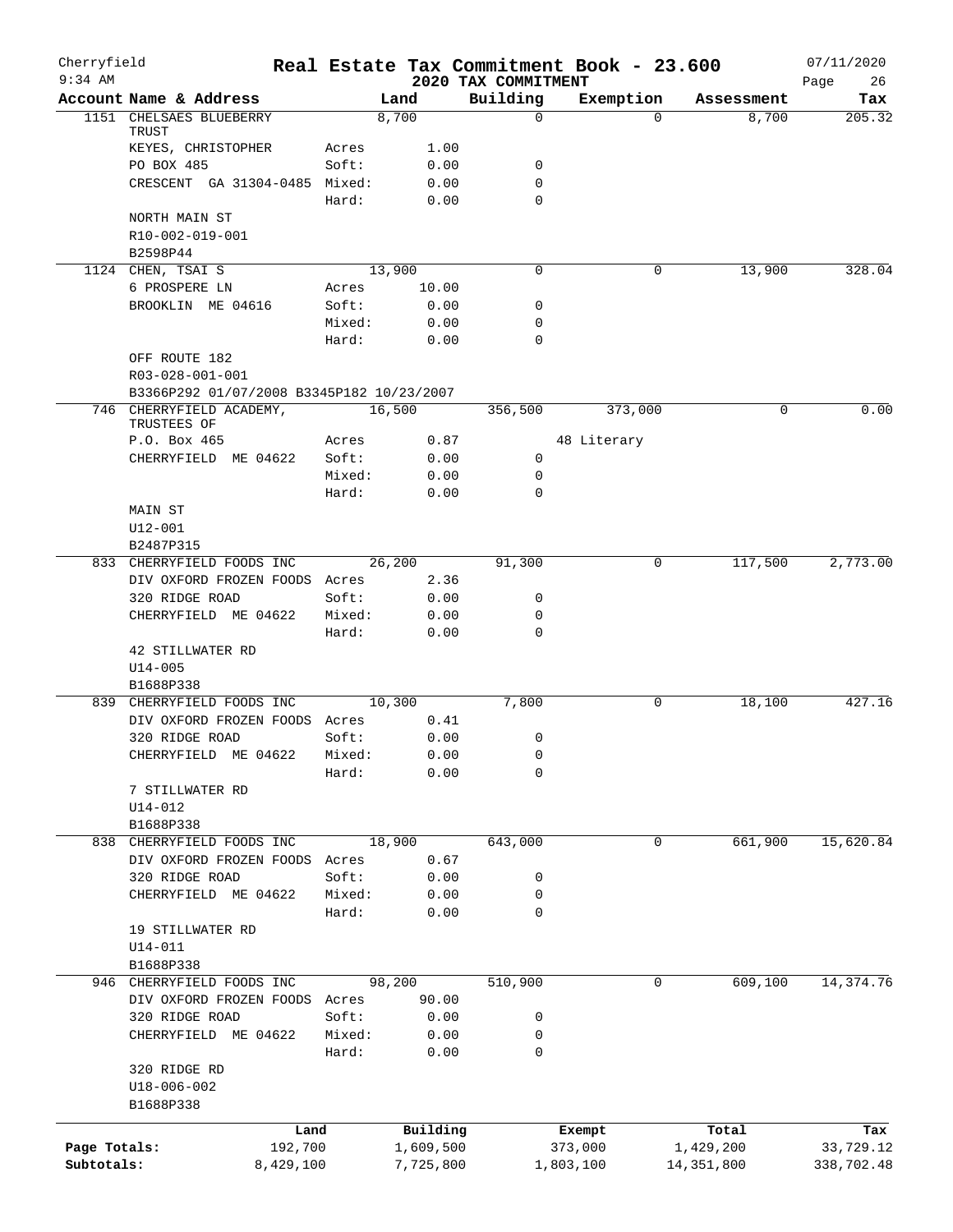| Cherryfield  |                                         |           |        |        |           |                     | Real Estate Tax Commitment Book - 23.600 |          |             | 07/11/2020  |
|--------------|-----------------------------------------|-----------|--------|--------|-----------|---------------------|------------------------------------------|----------|-------------|-------------|
| $9:34$ AM    |                                         |           |        |        |           | 2020 TAX COMMITMENT |                                          |          |             | 27<br>Page  |
|              | Account Name & Address                  |           |        | Land   |           | Building            | Exemption                                |          | Assessment  | Tax         |
|              | 842 CHERRYFIELD FOODS INC               |           |        | 5,300  |           | $\mathbf 0$         |                                          | $\Omega$ | 5,300       | 125.08      |
|              | DIV OXFORD FROZEN FOODS                 |           | Acres  |        | 0.37      |                     |                                          |          |             |             |
|              | 320 RIDGE ROAD                          |           | Soft:  |        | 0.00      | 0                   |                                          |          |             |             |
|              | CHERRYFIELD ME 04622                    |           | Mixed: |        | 0.00      | 0                   |                                          |          |             |             |
|              |                                         |           | Hard:  |        | 0.00      | 0                   |                                          |          |             |             |
|              | STILLWATER RD                           |           |        |        |           |                     |                                          |          |             |             |
|              | $U14 - 015$                             |           |        |        |           |                     |                                          |          |             |             |
|              | B1688P338                               |           |        |        |           |                     |                                          |          |             |             |
| 858          | CHERRYFIELD FOODS INC                   |           |        | 1,400  |           | $\mathbf 0$         |                                          | 0        | 1,400       | 33.04       |
|              | DIV OXFORD FROZEN FOODS Acres           |           |        |        | 0.06      |                     |                                          |          |             |             |
|              | 320 RIDGE ROAD                          |           | Soft:  |        | 0.00      | 0                   |                                          |          |             |             |
|              | CHERRYFIELD ME 04622                    |           | Mixed: |        | 0.00      | 0                   |                                          |          |             |             |
|              |                                         |           | Hard:  |        | 0.00      | $\Omega$            |                                          |          |             |             |
|              | ROUTE 193                               |           |        |        |           |                     |                                          |          |             |             |
|              | $U14 - 029$                             |           |        |        |           |                     |                                          |          |             |             |
|              | B1688P338                               |           |        |        |           |                     |                                          |          |             |             |
| 835          | CHERRYFIELD FOODS INC                   |           |        | 62,800 |           | 541,600             |                                          | 0        | 604,400     | 14, 263.84  |
|              | DIV OXFORD FROZEN FOODS Acres           |           |        |        | 1.97      |                     |                                          |          |             |             |
|              | 320 RIDGE ROAD                          |           | Soft:  |        | 0.00      | 0                   |                                          |          |             |             |
|              | CHERRYFIELD ME 04622                    |           | Mixed: |        | 0.00      | 0                   |                                          |          |             |             |
|              |                                         |           | Hard:  |        | 0.00      | 0                   |                                          |          |             |             |
|              | 35 STILLWATER RD                        |           |        |        |           |                     |                                          |          |             |             |
|              | U14-007                                 |           |        |        |           |                     |                                          |          |             |             |
|              | B1688P338                               |           |        |        |           |                     |                                          |          |             |             |
| 640          | CHERRYFIELD FOODS INC                   |           |        | 9,600  |           | $\mathbf 0$         |                                          | 0        | 9,600       | 226.56      |
|              | DIV OXFORD FROZEN FOODS Acres           |           |        |        | 2.62      |                     |                                          |          |             |             |
|              | 320 RIDGE ROAD                          |           | Soft:  |        | 0.00      | 0                   |                                          |          |             |             |
|              | CHERRYFIELD ME 04622                    |           |        |        |           | 0                   |                                          |          |             |             |
|              |                                         |           | Mixed: |        | 0.00      | 0                   |                                          |          |             |             |
|              |                                         |           | Hard:  |        | 0.00      |                     |                                          |          |             |             |
|              | STILLWATER RD                           |           |        |        |           |                     |                                          |          |             |             |
|              | $U06 - 026$<br>B1688P338                |           |        |        |           |                     |                                          |          |             |             |
| 759          |                                         |           |        | 21,900 |           |                     |                                          |          | 0           | 0.00        |
|              | CHERRYFIELD FREE PUBLIC<br>LIBRARY ASSN |           |        |        |           | 103,300             | 125,200                                  |          |             |             |
|              | 35 MAIN ST                              |           | Acres  |        | 0.49      |                     | 48 Literary                              |          |             |             |
|              | CHERRYFIELD                             | ME 04622  | Soft:  |        | 0.00      | 0                   |                                          |          |             |             |
|              |                                         |           | Mixed: |        | 0.00      | 0                   |                                          |          |             |             |
|              |                                         |           | Hard:  |        | 0.00      | 0                   |                                          |          |             |             |
|              | 35 MAIN ST                              |           |        |        |           |                     |                                          |          |             |             |
|              | $U12 - 013$                             |           |        |        |           |                     |                                          |          |             |             |
|              | B3055P252 09/13/2005                    |           |        |        |           |                     |                                          |          |             |             |
| 641          | CHERRYFIELD PENTECOSTAL                 |           |        | 19,900 |           | 131,700             | 151,600                                  |          | 0           | 0.00        |
|              | <b>CHURCH</b>                           |           |        |        |           |                     |                                          |          |             |             |
|              | 98 BLACKSWOODS RD                       |           | Acres  |        | 4.39      |                     | 51 Churches                              |          |             |             |
|              | CHERRYFIELD ME 04622                    |           | Soft:  |        | 0.00      | 0                   |                                          |          |             |             |
|              |                                         |           | Mixed: |        | 0.00      | 0                   |                                          |          |             |             |
|              |                                         |           | Hard:  |        | 0.00      | 0                   |                                          |          |             |             |
|              | 98 BLACKSWOODS ROAD                     |           |        |        |           |                     |                                          |          |             |             |
|              | $U07 - 001$                             |           |        |        |           |                     |                                          |          |             |             |
| 610          | CHERRYFIELD PENTECOSTAL                 |           |        | 3,900  |           | 0                   |                                          | 3,900    | $\mathbf 0$ | 0.00        |
|              | CHURCH INC                              |           |        |        |           |                     |                                          |          |             |             |
|              | 8 Unionville Rd                         |           | Acres  |        | 0.45      |                     | 51 Churches                              |          |             |             |
|              | CHERRYFIELD ME 04622                    |           | Soft:  |        | 0.00      | 0                   |                                          |          |             |             |
|              |                                         |           | Mixed: |        | 0.00      | 0                   |                                          |          |             |             |
|              |                                         |           | Hard:  |        | 0.00      | 0                   |                                          |          |             |             |
|              | BLACKSWOODS RD                          |           |        |        |           |                     |                                          |          |             |             |
|              | $U05 - 041$                             |           |        |        |           |                     |                                          |          |             |             |
|              | B2974P349                               |           |        |        |           |                     |                                          |          |             |             |
|              |                                         |           |        |        |           |                     |                                          |          |             |             |
|              |                                         | Land      |        |        | Building  |                     | Exempt                                   |          | Total       | Tax         |
| Page Totals: |                                         | 124,800   |        |        | 776,600   |                     | 280,700                                  |          | 620,700     | 14,648.52   |
| Subtotals:   |                                         | 8,553,900 |        |        | 8,502,400 |                     | 2,083,800                                |          | 14,972,500  | 353, 351.00 |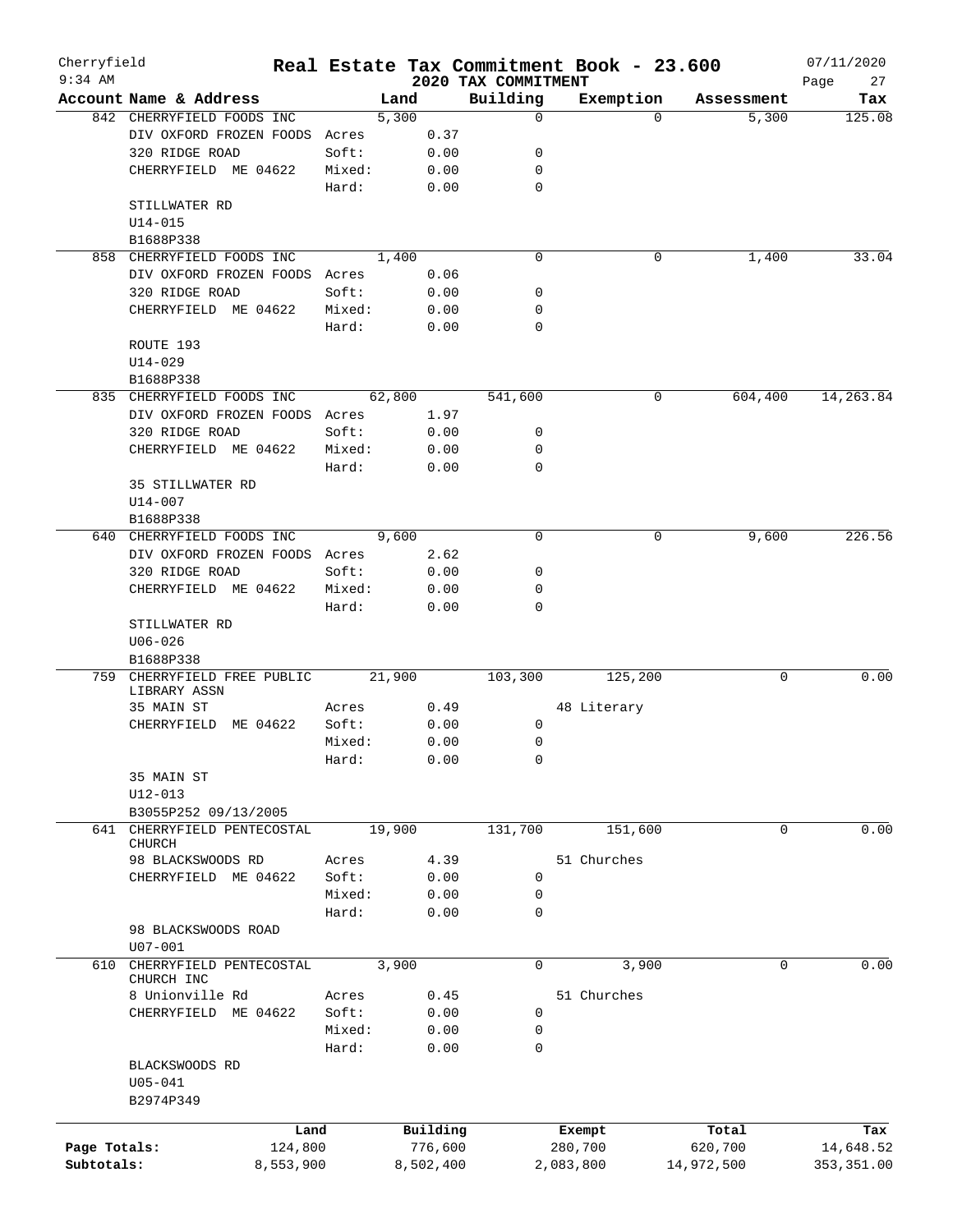| Cherryfield<br>$9:34$ AM |                                      |           |        |            | 2020 TAX COMMITMENT | Real Estate Tax Commitment Book - 23.600 |                    | 07/11/2020        |
|--------------------------|--------------------------------------|-----------|--------|------------|---------------------|------------------------------------------|--------------------|-------------------|
|                          | Account Name & Address               |           |        | Land       | Building            | Exemption                                | Assessment         | 28<br>Page<br>Tax |
|                          | 635 CHERRYFIELD PROPERTIES           |           |        | 30,500     | $\mathbf 0$         |                                          | 30,500<br>$\Omega$ | 719.80            |
|                          | <b>LLC</b><br>320 RIDGE ROAD         |           | Acres  | 41.00      |                     |                                          |                    |                   |
|                          | CHERRYFIELD ME 04622                 |           | Soft:  | 0.00       | 0                   |                                          |                    |                   |
|                          |                                      |           | Mixed: | 0.00       | 0                   |                                          |                    |                   |
|                          |                                      |           | Hard:  | 0.00       | $\Omega$            |                                          |                    |                   |
|                          | STILLWATER RD                        |           |        |            |                     |                                          |                    |                   |
|                          | $U06 - 024$                          |           |        |            |                     |                                          |                    |                   |
|                          | B3247P238 02/09/2007                 |           |        |            |                     |                                          |                    |                   |
|                          | 186 CHERRYFIELD PROPERTIES<br>LLC    |           |        | 104,200    | 50,900              |                                          | 0<br>155,100       | 3,660.36          |
|                          | 320 RIDGE ROAD                       |           | Acres  | 106.00     |                     |                                          |                    |                   |
|                          | CHERRYFIELD ME 04622                 |           | Soft:  | 0.00       | 0                   |                                          |                    |                   |
|                          |                                      |           | Mixed: | 0.00       | 0                   |                                          |                    |                   |
|                          |                                      |           | Hard:  | 0.00       | 0                   |                                          |                    |                   |
|                          | 40 BLUEBERRY CIRCLE                  |           |        |            |                     |                                          |                    |                   |
|                          | R04-034                              |           |        |            |                     |                                          |                    |                   |
|                          | B3247P238 02/09/2007                 |           |        |            |                     |                                          |                    |                   |
|                          | 582 CHERRYFIELD SCHOOL<br>DEPARTMENT |           |        | 41,000     | 1,478,400           | 1,519,400                                |                    | 0.00<br>0         |
|                          | PO BOX 58                            |           | Acres  | 8.00       |                     | 43 Municipal                             |                    |                   |
|                          | CHERRYFIELD ME 04622                 |           | Soft:  | 0.00       | $\mathbf 0$         |                                          |                    |                   |
|                          |                                      |           | Mixed: | 0.00       | 0                   |                                          |                    |                   |
|                          |                                      |           | Hard:  | 0.00       | 0                   |                                          |                    |                   |
|                          | 85 SCHOOL ST                         |           |        |            |                     |                                          |                    |                   |
|                          | $U05 - 014$                          |           |        |            |                     |                                          |                    |                   |
|                          | B4011P20 11/05/2013                  |           |        |            |                     |                                          |                    |                   |
|                          | 424 CHERRYFIELD, TOWN OF             |           |        | 30,700     | 15,900              | 46,600                                   |                    | 0.00<br>0         |
|                          |                                      |           | Acres  | 36.00      |                     | 43 Municipal                             |                    |                   |
|                          | CHERRYFIELD ME 04622                 |           | Soft:  | 0.00       | 0                   |                                          |                    |                   |
|                          |                                      |           | Mixed: | 0.00       | 0                   |                                          |                    |                   |
|                          |                                      |           | Hard:  | 0.00       | 0                   |                                          |                    |                   |
|                          | 727 NORTH MAIN ST                    |           |        |            |                     |                                          |                    |                   |
|                          | R10-001                              |           |        |            |                     |                                          |                    |                   |
|                          | 607 CHERRYFIELD, TOWN OF             |           |        | 18,100     | 264,500             | 282,600                                  |                    | 0.00<br>0         |
|                          | FIRE STATION                         |           | Acres  | 2.40       |                     | 43 Municipal                             |                    |                   |
|                          |                                      |           | Soft:  | 0.00       | 0                   |                                          |                    |                   |
|                          | CHERRYFIELD ME 04622                 |           | Mixed: | 0.00       | $\mathbf{0}$        |                                          |                    |                   |
|                          |                                      |           | Hard:  | 0.00       | 0                   |                                          |                    |                   |
|                          | ROUTE 182                            |           |        |            |                     |                                          |                    |                   |
|                          | $U04 - 001 - 002$                    |           |        |            |                     |                                          |                    |                   |
|                          | 791 CHERRYFIELD, TOWN OF             |           |        | 3,700      | $\Omega$            | 3,700                                    |                    | 0<br>0.00         |
|                          | FORMER NARR. SALMON<br>ASSOC.        |           | Acres  | 0.40       |                     | 43 Municipal                             |                    |                   |
|                          | PO BOX 58                            |           | Soft:  | 0.00       | 0                   |                                          |                    |                   |
|                          | CHERRYFIELD                          | ME 04622  | Mixed: | 0.00       | 0                   |                                          |                    |                   |
|                          |                                      |           | Hard:  | 0.00       | 0                   |                                          |                    |                   |
|                          | MAIN ST<br>$U12 - 043$               |           |        |            |                     |                                          |                    |                   |
|                          | B1227P81                             |           |        |            |                     |                                          |                    |                   |
| 719                      | CHERRYFIELD, TOWN OF                 |           |        | 29,400     | 586,600             | 616,000                                  |                    | 0.00<br>0         |
|                          | P O BOX                              |           | Acres  | 4.57       |                     | 43 Municipal                             |                    |                   |
|                          | CHERRYFIELD                          | ME 04662  | Soft:  | 0.00       | 0                   |                                          |                    |                   |
|                          |                                      |           | Mixed: | 0.00       | 0                   |                                          |                    |                   |
|                          |                                      |           | Hard:  | 0.00       | $\mathbf 0$         |                                          |                    |                   |
|                          | 12 MUNICIPAL WAY                     |           |        |            |                     |                                          |                    |                   |
|                          | $U11 - 020$                          |           |        |            |                     |                                          |                    |                   |
|                          | B2204P69                             |           |        |            |                     |                                          |                    |                   |
|                          |                                      |           |        |            |                     |                                          |                    |                   |
|                          |                                      | Land      |        | Building   |                     | Exempt                                   | Total              | Tax               |
| Page Totals:             |                                      | 257,600   |        | 2,396,300  |                     | 2,468,300                                | 185,600            | 4,380.16          |
| Subtotals:               |                                      | 8,811,500 |        | 10,898,700 |                     | 4,552,100                                | 15, 158, 100       | 357,731.16        |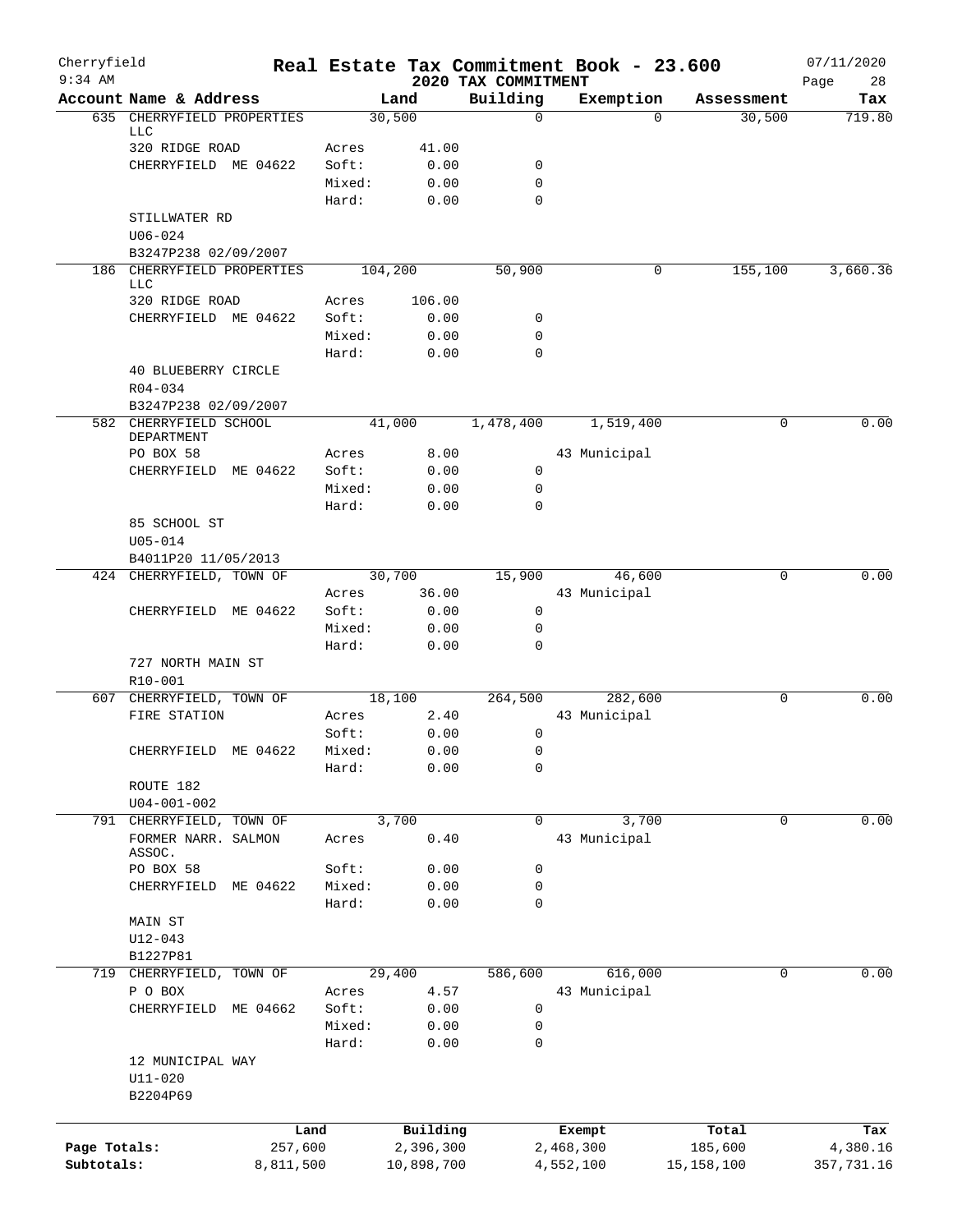| Cherryfield<br>$9:34$ AM |                             |        |              | 2020 TAX COMMITMENT | Real Estate Tax Commitment Book - 23.600 |            | 07/11/2020<br>29 |
|--------------------------|-----------------------------|--------|--------------|---------------------|------------------------------------------|------------|------------------|
|                          | Account Name & Address      |        | Land         | Building            | Exemption                                | Assessment | Page<br>Tax      |
|                          | 748 CHERRYFIELD, TOWN OF    | 17,400 |              | 26,500              | 43,900                                   | 0          | 0.00             |
|                          | FIRE STATION                | Acres  | 1.18         |                     | 43 Municipal                             |            |                  |
|                          |                             | Soft:  | 0.00         | 0                   |                                          |            |                  |
|                          | CHERRYFIELD ME 04622        | Mixed: | 0.00         | 0                   |                                          |            |                  |
|                          |                             | Hard:  | 0.00         | 0                   |                                          |            |                  |
|                          | MAIN ST                     |        |              |                     |                                          |            |                  |
|                          | $U12 - 003$                 |        |              |                     |                                          |            |                  |
|                          | 589 CHERRYFIELD-NARRAGUAGUS | 17,400 |              | 50,500              | 67,900                                   | 0          | 0.00             |
|                          | HIST SOC.                   |        |              |                     |                                          |            |                  |
|                          | C/O KATHY UPTON             | Acres  | 0.50         |                     | 48 Literary                              |            |                  |
|                          | PO BOX 122                  | Soft:  | 0.00         | 0                   |                                          |            |                  |
|                          | CHERRYFIELD ME 04622        | Mixed: | 0.00         | 0                   |                                          |            |                  |
|                          |                             | Hard:  | 0.00         | $\mathbf 0$         |                                          |            |                  |
|                          | 1 ELM ST                    |        |              |                     |                                          |            |                  |
|                          | $U05 - 021$                 |        |              |                     |                                          |            |                  |
|                          | B3177P36 08/10/2006         |        |              |                     |                                          |            |                  |
|                          | 23 CHEZ PEREZ LLC           | 11,800 |              | 8,200               | 0                                        | 20,000     | 472.00           |
|                          | 570 MILBRIDGE ROAD          | Acres  | 6.50         |                     |                                          |            |                  |
|                          | MILBRIDGE ME 04658          | Soft:  | 0.00         | 0                   |                                          |            |                  |
|                          |                             | Mixed: | 0.00         | 0                   |                                          |            |                  |
|                          |                             | Hard:  | 0.00         | 0                   |                                          |            |                  |
|                          | MILBRIDGE RD                |        |              |                     |                                          |            |                  |
|                          | R01-011                     |        |              |                     |                                          |            |                  |
|                          | B4041P261 03/11/2014        |        |              |                     |                                          |            |                  |
|                          | 819 CHU, CHRIS KA SIN       |        | 23,300       | 57,700              | 23,750                                   | 57,250     | 1,351.10         |
|                          | 113 MAIN ST                 | Acres  | 1.27         |                     | 01 Homestead Exempt                      |            |                  |
|                          | CHERRYFIELD ME 04622        | Soft:  | 0.00         | 0                   |                                          |            |                  |
|                          |                             | Mixed: | 0.00         | 0                   |                                          |            |                  |
|                          |                             | Hard:  | 0.00         | $\mathbf 0$         |                                          |            |                  |
|                          | 113 MAIN ST                 |        |              |                     |                                          |            |                  |
|                          | $U13 - 022$                 |        |              |                     |                                          |            |                  |
|                          | B3943P168 04/10/2013        |        |              |                     |                                          |            |                  |
|                          | 890 CHU-OUELLET, ALISON M   | 16,100 |              | 42,900              | 0                                        | 59,000     | 1,392.40         |
|                          | 113 MAIN STREET             | Acres  | 0.80         |                     |                                          |            |                  |
|                          | CHERRYFIELD ME 04622        | Soft:  | 0.00         | 0                   |                                          |            |                  |
|                          |                             | Mixed: | 0.00         | 0                   |                                          |            |                  |
|                          |                             | Hard:  | 0.00         | 0                   |                                          |            |                  |
|                          | 9 RIDGE RD                  |        |              |                     |                                          |            |                  |
|                          | U15-018                     |        |              |                     |                                          |            |                  |
|                          | B3332P1 09/18/2007          |        |              |                     |                                          |            |                  |
|                          | 22 CHURCH OF THE OPEN       | 18,600 |              | 155,200             | 173,800                                  | 0          | 0.00             |
|                          | <b>BIBLE</b>                |        |              |                     |                                          |            |                  |
|                          |                             | Acres  | 2.28         |                     | 51 Churches                              |            |                  |
|                          | CHERRYFIELD ME 04622        | Soft:  | 0.00         | 0                   |                                          |            |                  |
|                          |                             | Mixed: | 0.00         | 0                   |                                          |            |                  |
|                          |                             | Hard:  | 0.00         | $\mathbf 0$         |                                          |            |                  |
|                          | 559 MILBRIDGE RD            |        |              |                     |                                          |            |                  |
|                          | R01-010                     |        |              |                     |                                          |            |                  |
|                          | B1786P176                   |        |              |                     |                                          |            |                  |
|                          | 684 CIRONE, BRADFORD W &    | 16,700 |              | 104,000             | 23,750                                   | 96,950     | 2,288.02         |
|                          | ASHLEY W                    |        |              |                     |                                          |            |                  |
|                          | 361 NORTH MAIN ST           | Acres  | 5.00         |                     | 01 Homestead Exempt                      |            |                  |
|                          | CHERRYFIELD ME 04622        | Soft:  | 0.00         | 0                   |                                          |            |                  |
|                          |                             | Mixed: | 0.00         | 0                   |                                          |            |                  |
|                          |                             | Hard:  | 0.00         | 0                   |                                          |            |                  |
|                          | 361 NORTH MAIN ST           |        |              |                     |                                          |            |                  |
|                          | R07-010-001                 |        |              |                     |                                          |            |                  |
|                          | B4380P309 08/03/2017        |        |              |                     |                                          |            |                  |
|                          | Land                        |        | Building     |                     | Exempt                                   | Total      | Tax              |
| Page Totals:             | 121,300                     |        | 445,000      |                     | 333,100                                  | 233,200    | 5,503.52         |
| Subtotals:               | 8,932,800                   |        | 11, 343, 700 |                     | 4,885,200                                | 15,391,300 | 363, 234.68      |
|                          |                             |        |              |                     |                                          |            |                  |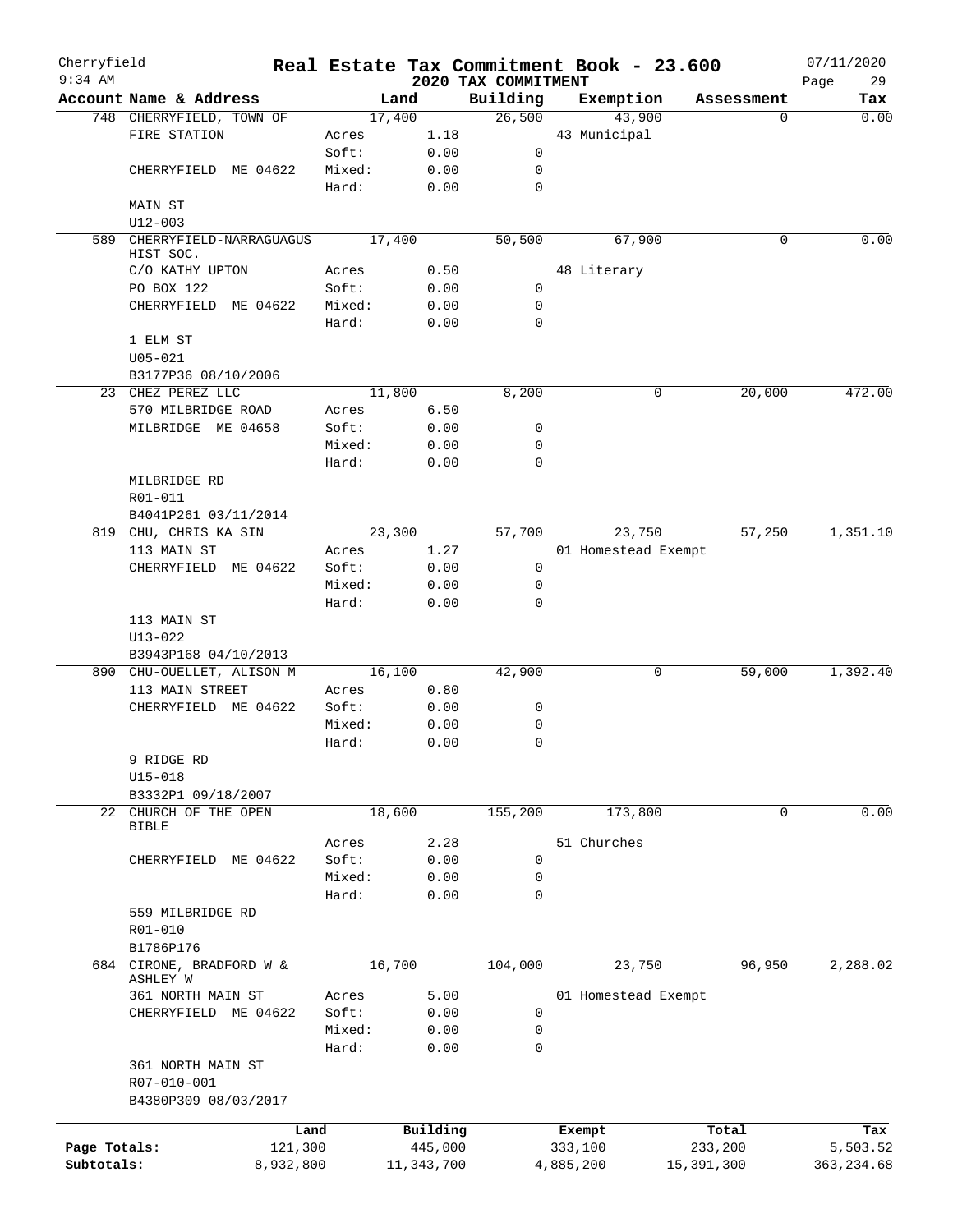| Cherryfield |                                        |        |       |                     | Real Estate Tax Commitment Book - 23.600 |            | 07/11/2020 |
|-------------|----------------------------------------|--------|-------|---------------------|------------------------------------------|------------|------------|
| $9:34$ AM   |                                        |        |       | 2020 TAX COMMITMENT |                                          |            | Page<br>30 |
|             | Account Name & Address                 |        | Land  | Building            | Exemption                                | Assessment | Tax        |
|             | 592 CIRONE, CATHERINE H &<br>TIMOTHY W | 24,700 |       | 48,800              | 23,750                                   | 49,750     | 1,174.10   |
|             | 128 RIVER RD                           | Acres  | 3.82  |                     | 01 Homestead Exempt                      |            |            |
|             | CHERRYFIELD ME 04622                   | Soft:  | 0.00  | 0                   |                                          |            |            |
|             |                                        | Mixed: | 0.00  | $\mathbf 0$         |                                          |            |            |
|             |                                        | Hard:  | 0.00  | $\mathbf 0$         |                                          |            |            |
|             | 128 RIVER RD                           |        |       |                     |                                          |            |            |
|             | $U05 - 024$                            |        |       |                     |                                          |            |            |
|             | B3955P145 05/23/2013                   |        |       |                     |                                          |            |            |
|             | 458 CLEAVES, R SLAID &<br><b>KAREN</b> | 12,700 |       | 1,400               | 0                                        | 14,100     | 332.76     |
|             | 901 LITTLE RANCHES RD                  | Acres  | 22.00 |                     |                                          |            |            |
|             | WIMBERLY TX 78676                      | Soft:  | 0.00  | 0                   |                                          |            |            |
|             |                                        | Mixed: | 0.00  | $\mathbf 0$         |                                          |            |            |
|             |                                        | Hard:  | 0.00  | $\mathbf 0$         |                                          |            |            |
|             | CROTCH                                 |        |       |                     |                                          |            |            |
|             | R10-010                                |        |       |                     |                                          |            |            |
|             | B3440P29 08/12/2008                    |        |       |                     |                                          |            |            |
| 457         | CLEAVES, R SLAID &<br>KAREN            | 22,600 |       | $\mathbf 0$         | 0                                        | 22,600     | 533.36     |
|             | 901 LITTLE RANCHES ROAD Acres          |        | 41.20 |                     |                                          |            |            |
|             | WIMBERLEY TX 78676                     | Soft:  | 0.00  | $\mathbf 0$         |                                          |            |            |
|             |                                        | Mixed: | 0.00  | $\mathbf 0$         |                                          |            |            |
|             |                                        | Hard:  | 0.00  | $\mathbf 0$         |                                          |            |            |
|             | CROTCH                                 |        |       |                     |                                          |            |            |
|             | R10-009                                |        |       |                     |                                          |            |            |
|             | B3706P66 01/06/2011                    |        |       |                     |                                          |            |            |
|             | 60 CLOSSON, CHRISTOPHER                | 30,700 |       | 57,400              | 29,450                                   | 58,650     | 1,384.14   |
|             | 268 MILBRIDGE RD                       | Acres  | 1.00  |                     | 01 Homestead Exempt                      |            |            |
|             | CHERRYFIELD ME 04622                   | Soft:  | 0.00  |                     | 0 12 WW2 Veteran Res                     |            |            |
|             |                                        | Mixed: | 0.00  | 0                   |                                          |            |            |
|             |                                        | Hard:  | 0.00  | $\mathbf 0$         |                                          |            |            |
|             | 268 MILBRIDGE RD<br>R02-013-001        |        |       |                     |                                          |            |            |
|             | B4493P128 09/04/2018                   |        |       |                     |                                          |            |            |
|             | 912 COLBETH, FULTON E &<br>NEDRA       | 17,400 |       | 79,800              | 23,750                                   | 73,450     | 1,733.42   |
|             | 27 BEALS AVE                           | Acres  | 1.13  |                     | 01 Homestead Exempt                      |            |            |
|             | ELLSWORTH ME 04605                     | Soft:  | 0.00  | 0                   |                                          |            |            |
|             |                                        | Mixed: | 0.00  | 0                   |                                          |            |            |
|             |                                        | Hard:  | 0.00  | $\mathbf 0$         |                                          |            |            |
|             | 93 RIDGE RD                            |        |       |                     |                                          |            |            |
|             | $U16 - 014$                            |        |       |                     |                                          |            |            |
|             | B3734P298 04/29/2011                   |        |       |                     |                                          |            |            |
|             | 916 COLLIER, RICHARD A                 | 16,500 |       | 97,300              | 29,450                                   | 84,350     | 1,990.66   |
|             | COLLIER, SANDRA M                      | Acres  | 2.08  |                     | 01 Homestead Exempt                      |            |            |
|             | 67 RIDGE RD                            | Soft:  | 0.00  | $\mathbf{0}$        | 14 WW2 Veteran Non                       |            |            |
|             | CHERRYFIELD<br>ME 04622                | Mixed: | 0.00  | 0                   |                                          |            |            |
|             |                                        | Hard:  | 0.00  | $\mathbf 0$         |                                          |            |            |
|             | 67 RIDGE RD                            |        |       |                     |                                          |            |            |
|             | $U16 - 017 - 001$                      |        |       |                     |                                          |            |            |
|             | B2885P51 06/07/2004                    |        |       |                     |                                          |            |            |

|              | Land      | Building   | Exempt    | Total      | Tax          |
|--------------|-----------|------------|-----------|------------|--------------|
| Page Totals: | 124,600   | 284,700    | 106,400   | 302,900    | 7,148.44     |
| Subtotals:   | 9,057,400 | 11,628,400 | 4,991,600 | 15,694,200 | 370, 383. 12 |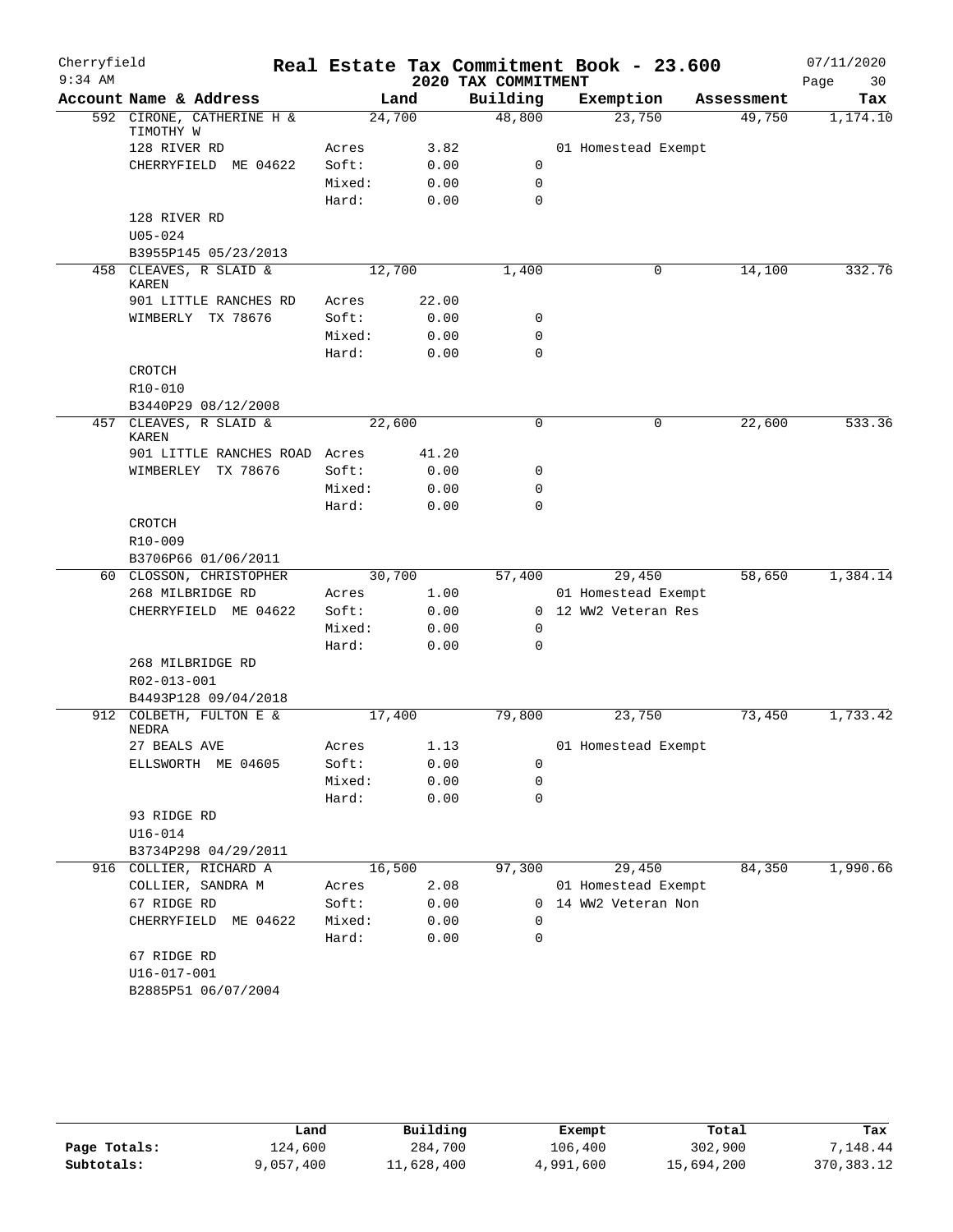| Cherryfield  |                                        |           |        |            |       |                                 | Real Estate Tax Commitment Book - 23.600 |            |            | 07/11/2020        |
|--------------|----------------------------------------|-----------|--------|------------|-------|---------------------------------|------------------------------------------|------------|------------|-------------------|
| $9:34$ AM    | Account Name & Address                 |           |        | Land       |       | 2020 TAX COMMITMENT<br>Building | Exemption                                |            | Assessment | Page<br>31<br>Tax |
|              | 1025 CONRY, KEVIN                      |           |        | 19,100     |       | $\mathbf 0$                     |                                          | $\Omega$   | 19,100     | 450.76            |
|              | 339 EASTSIDE RD                        |           | Acres  |            | 7.00  |                                 |                                          |            |            |                   |
|              | HANCOCK ME 04640                       |           | Soft:  |            | 0.00  | 0                               |                                          |            |            |                   |
|              |                                        |           | Mixed: |            | 0.00  | $\mathbf 0$                     |                                          |            |            |                   |
|              |                                        |           | Hard:  |            | 0.00  | $\mathbf 0$                     |                                          |            |            |                   |
|              |                                        |           |        |            |       |                                 |                                          |            |            |                   |
|              | OFF ROUTE 182                          |           |        |            |       |                                 |                                          |            |            |                   |
|              | R03-028-002                            |           |        |            |       |                                 |                                          |            |            |                   |
|              | B3249P26 02/12/2007                    |           |        |            |       |                                 |                                          |            |            |                   |
|              | 616 COOK, GLENN                        |           |        | 28,900     |       | 84,900                          |                                          | 0          | 113,800    | 2,685.68          |
|              | WATSON, LINDA                          |           | Acres  |            | 7.10  |                                 |                                          |            |            |                   |
|              | 37 NORTH ST                            |           | Soft:  |            | 0.00  | 0                               |                                          |            |            |                   |
|              | CHERRYFIELD ME 04622                   |           | Mixed: |            | 0.00  | $\mathbf 0$                     |                                          |            |            |                   |
|              |                                        |           | Hard:  |            | 0.00  | $\mathbf 0$                     |                                          |            |            |                   |
|              | 37 NORTH ST                            |           |        |            |       |                                 |                                          |            |            |                   |
|              | $U06 - 006$                            |           |        |            |       |                                 |                                          |            |            |                   |
|              | B4560P60 06/11/2019                    |           |        |            |       |                                 |                                          |            |            |                   |
| 680          | COPELIN, CARL B &                      |           |        | 17,700     |       | 90,600                          | 29,450                                   |            | 78,850     | 1,860.86          |
|              | COLLEEN A                              |           |        |            |       |                                 |                                          |            |            |                   |
|              | P O BOX 418                            |           | Acres  |            | 1.60  |                                 | 14 WW2 Veteran Non                       |            |            |                   |
|              | CHERRYFIELD ME 04622                   |           | Soft:  |            | 0.00  |                                 | 0 01 Homestead Exempt                    |            |            |                   |
|              |                                        |           | Mixed: |            | 0.00  | 0                               |                                          |            |            |                   |
|              |                                        |           | Hard:  |            | 0.00  | 0                               |                                          |            |            |                   |
|              | 182 PARK ST                            |           |        |            |       |                                 |                                          |            |            |                   |
|              | $U09 - 002$                            |           |        |            |       |                                 |                                          |            |            |                   |
|              | B1746P278                              |           |        |            |       |                                 |                                          |            |            |                   |
|              | 74 COTTON, DIXIE                       |           |        | 1,600      |       | $\mathbf 0$                     |                                          | 0          | 1,600      | 37.76             |
|              | 352 MILBRIDGE RD                       |           | Acres  |            | 5.70  |                                 |                                          |            |            |                   |
|              | CHERRYFIELD ME 04622                   |           | Soft:  |            | 0.00  | $\mathbf 0$                     |                                          |            |            |                   |
|              |                                        |           | Mixed: |            | 0.00  | 0                               |                                          |            |            |                   |
|              |                                        |           | Hard:  |            | 0.00  | 0                               |                                          |            |            |                   |
|              | BLACKSWOODS RD                         |           |        |            |       |                                 |                                          |            |            |                   |
|              | R03-001                                |           |        |            |       |                                 |                                          |            |            |                   |
|              |                                        |           |        | 65,300     |       | 0                               |                                          | 0          | 65,300     | 1,541.08          |
| 1031         | COTTON, TIMOTHY M &<br>DIXIE           |           |        |            |       |                                 |                                          |            |            |                   |
|              | 706 CARVELL ROAD                       |           | Acres  |            | 76.50 |                                 |                                          |            |            |                   |
|              | CHAPMAN ME 04757                       |           | Soft:  |            | 0.00  | 0                               |                                          |            |            |                   |
|              |                                        |           | Mixed: |            | 0.00  | 0                               |                                          |            |            |                   |
|              |                                        |           | Hard:  |            | 0.00  | $\mathbf 0$                     |                                          |            |            |                   |
|              |                                        |           |        |            |       |                                 |                                          |            |            |                   |
|              | MILBRIDGE RD                           |           |        |            |       |                                 |                                          |            |            |                   |
|              | R02-020-001                            |           |        |            |       |                                 |                                          |            |            |                   |
|              | B4200P98 10/22/2015 B873P96 02/18/1975 |           |        |            |       |                                 |                                          |            |            |                   |
|              | 65 COTTON, TIMOTHY M &<br>DIXIE        |           |        | 37,500     |       | 51,400                          | 23,750                                   |            | 65,150     | 1,537.54          |
|              | 352 MILBRIDGE RD                       |           | Acres  |            | 13.00 |                                 | 01 Homestead Exempt                      |            |            |                   |
|              |                                        |           |        |            |       |                                 |                                          |            |            |                   |
|              | CHERRYFIELD ME 04622                   |           | Soft:  |            | 0.00  | 0                               |                                          |            |            |                   |
|              |                                        |           | Mixed: |            | 0.00  | 0                               |                                          |            |            |                   |
|              |                                        |           | Hard:  |            | 0.00  | 0                               |                                          |            |            |                   |
|              | 352 MILBRIDGE RD                       |           |        |            |       |                                 |                                          |            |            |                   |
|              | R02-018                                |           |        |            |       |                                 |                                          |            |            |                   |
|              | B873P96                                |           |        |            |       |                                 |                                          |            |            |                   |
| 307          | COUTURE JR, JAMES N                    |           |        | 12,700     |       | 27,300                          |                                          | 0          | 40,000     | 944.00            |
|              | 11 NORTH ST                            |           | Acres  |            | 7.00  |                                 |                                          |            |            |                   |
|              | WARWICK RI 02886                       |           | Soft:  |            | 0.00  | 0                               |                                          |            |            |                   |
|              |                                        |           | Mixed: |            | 0.00  | 0                               |                                          |            |            |                   |
|              |                                        |           | Hard:  |            | 0.00  | $\mathbf 0$                     |                                          |            |            |                   |
|              | 322 NORTH MAIN ST                      |           |        |            |       |                                 |                                          |            |            |                   |
|              | R07-004-001                            |           |        |            |       |                                 |                                          |            |            |                   |
|              | B3736P217 05/05/2011                   |           |        |            |       |                                 |                                          |            |            |                   |
|              |                                        |           |        |            |       |                                 |                                          |            |            |                   |
|              |                                        | Land      |        | Building   |       |                                 | Exempt                                   |            | Total      | Tax               |
| Page Totals: |                                        | 182,800   |        | 254,200    |       |                                 | 53,200                                   |            | 383,800    | 9,057.68          |
| Subtotals:   |                                        | 9,240,200 |        | 11,882,600 |       |                                 | 5,044,800                                | 16,078,000 |            | 379,440.80        |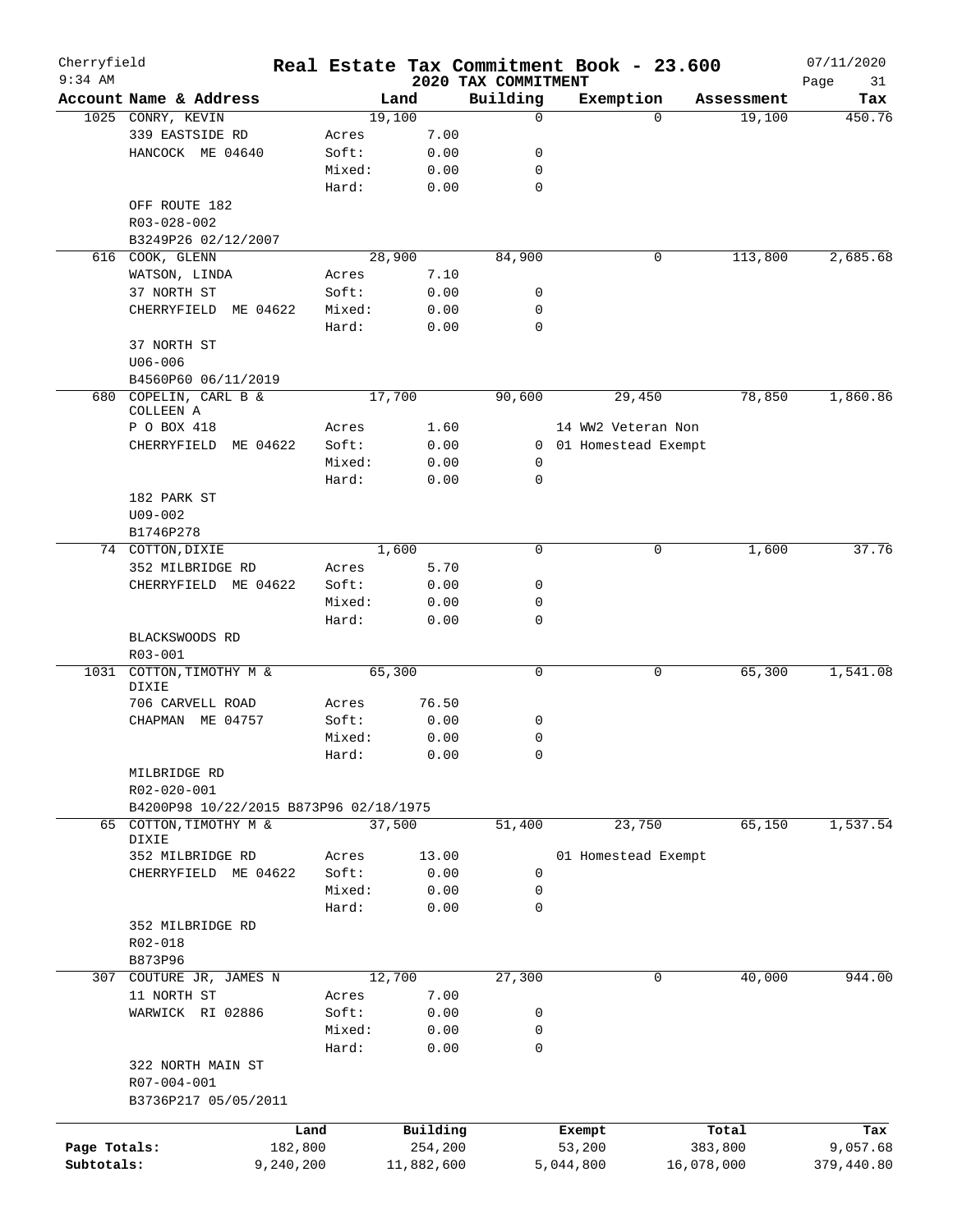| Cherryfield<br>$9:34$ AM |                            |        |            | 2020 TAX COMMITMENT | Real Estate Tax Commitment Book - 23.600 |            | 07/11/2020        |
|--------------------------|----------------------------|--------|------------|---------------------|------------------------------------------|------------|-------------------|
|                          | Account Name & Address     |        | Land       | Building            | Exemption                                | Assessment | Page<br>32<br>Tax |
|                          | 885 COWPERTHWAITE, RAYMOND |        | 12,200     | 53,000              | $\Omega$                                 | 65,200     | 1,538.72          |
|                          | 38 RIDGE RD                | Acres  | 0.48       |                     |                                          |            |                   |
|                          | CHERRYFIELD ME 04622       | Soft:  | 0.00       | 0                   |                                          |            |                   |
|                          |                            | Mixed: | 0.00       | 0                   |                                          |            |                   |
|                          |                            | Hard:  | 0.00       | 0                   |                                          |            |                   |
|                          | 38 RIDGE RD                |        |            |                     |                                          |            |                   |
|                          | $U15 - 013$                |        |            |                     |                                          |            |                   |
|                          | B4118P75 12/19/2014        |        |            |                     |                                          |            |                   |
|                          | 595 CRABTREE, DAVID O      |        | 20,900     | 86,700              | 23,750                                   | 83,850     | 1,978.86          |
|                          |                            |        |            |                     |                                          |            |                   |
|                          | BEEDY, ALISON B            | Acres  | 0.76       |                     | 01 Homestead Exempt                      |            |                   |
|                          | 2 ELM ST                   | Soft:  | 0.00       | 0                   |                                          |            |                   |
|                          | CHERRYFIELD ME 04622       | Mixed: | 0.00       | 0                   |                                          |            |                   |
|                          |                            | Hard:  | 0.00       | 0                   |                                          |            |                   |
|                          | 2 ELM ST                   |        |            |                     |                                          |            |                   |
|                          | $U05 - 027$                |        |            |                     |                                          |            |                   |
|                          | B4373P208                  |        |            |                     |                                          |            |                   |
|                          | 1133 CRABTREE, MICHAEL M   |        | 18,100     | 94,700              | 0                                        | 112,800    | 2,662.08          |
|                          | PATEL, REBECCA M           | Acres  | 12.00      |                     |                                          |            |                   |
|                          | 11 LANDING RD              | Soft:  | 0.00       | 0                   |                                          |            |                   |
|                          | WHITING ME 04691           | Mixed: | 0.00       | 0                   |                                          |            |                   |
|                          |                            | Hard:  | 0.00       | $\mathbf 0$         |                                          |            |                   |
|                          | 503 NORTH MAIN ST          |        |            |                     |                                          |            |                   |
|                          | R07-015-002                |        |            |                     |                                          |            |                   |
|                          | B2323P218                  |        |            |                     |                                          |            |                   |
| 855                      | CRABTREE, VICKI L          |        | 18,300     | 67,000              | 23,750                                   | 61,550     | 1,452.58          |
|                          | 171 MAIN ST                | Acres  | 2.75       |                     | 01 Homestead Exempt                      |            |                   |
|                          | CHERRYFIELD ME 04622       | Soft:  | 0.00       | 0                   |                                          |            |                   |
|                          |                            | Mixed: | 0.00       | 0                   |                                          |            |                   |
|                          |                            | Hard:  | 0.00       | 0                   |                                          |            |                   |
|                          | 171 MAIN ST                |        |            |                     |                                          |            |                   |
|                          | U14-027                    |        |            |                     |                                          |            |                   |
|                          | B3289P283 05/29/2007       |        |            |                     |                                          |            |                   |
|                          | 209 CRAFT, PAULINE M       |        | 23,100     | 73,300              | 0                                        | 96,400     | 2,275.04          |
|                          | c/o ROBERT CRAFT           | Acres  | 1.00       |                     |                                          |            |                   |
|                          | 108 JOHNSON DR             | Soft:  | 0.00       | 0                   |                                          |            |                   |
|                          | LUSBY MD 20657             | Mixed: | 0.00       | 0                   |                                          |            |                   |
|                          |                            | Hard:  | 0.00       | 0                   |                                          |            |                   |
|                          | 131 BLACKSWOODS RD         |        |            |                     |                                          |            |                   |
|                          | U07-024                    |        |            |                     |                                          |            |                   |
|                          | B1969P50                   |        |            |                     |                                          |            |                   |
| 869                      | CRAVEIRO, CHRISTINA        |        | 17,800     | 39,200              | 23,750                                   | 33,250     | 784.70            |
|                          | PO BOX 214                 | Acres  | 1.86       |                     | 01 Homestead Exempt                      |            |                   |
|                          | CHERRYFIELD ME 04622       | Soft:  | 0.00       | 0                   |                                          |            |                   |
|                          |                            | Mixed: | 0.00       | 0                   |                                          |            |                   |
|                          |                            | Hard:  | 0.00       | 0                   |                                          |            |                   |
|                          |                            |        |            |                     |                                          |            |                   |
|                          | 76 WILLEY DISTRICT RD      |        |            |                     |                                          |            |                   |
|                          | $U14 - 040$                |        |            |                     |                                          |            |                   |
|                          | B3915P94 12/24/2012        |        |            |                     |                                          |            |                   |
|                          | 870 CRAVEIRO, CHRISTINA    |        | 9,600      | $\mathbf 0$         | 0                                        | 9,600      | 226.56            |
|                          | PO BOX 214                 | Acres  | 2.54       |                     |                                          |            |                   |
|                          | CHERRYFIELD ME 04622       | Soft:  | 0.00       | 0                   |                                          |            |                   |
|                          |                            | Mixed: | 0.00       | 0                   |                                          |            |                   |
|                          |                            | Hard:  | 0.00       | 0                   |                                          |            |                   |
|                          | 76 WILLEY DISTRICT RD      |        |            |                     |                                          |            |                   |
|                          | $U14 - 041$                |        |            |                     |                                          |            |                   |
|                          | B3915P94 12/24/2012        |        |            |                     |                                          |            |                   |
|                          |                            |        |            |                     |                                          |            |                   |
|                          |                            |        |            |                     |                                          |            |                   |
|                          |                            | Land   | Building   |                     | Exempt                                   | Total      | Tax               |
| Page Totals:             | 120,000                    |        | 413,900    |                     | 71,250                                   | 462,650    | 10,918.54         |
| Subtotals:               | 9,360,200                  |        | 12,296,500 |                     | 5,116,050                                | 16,540,650 | 390, 359.34       |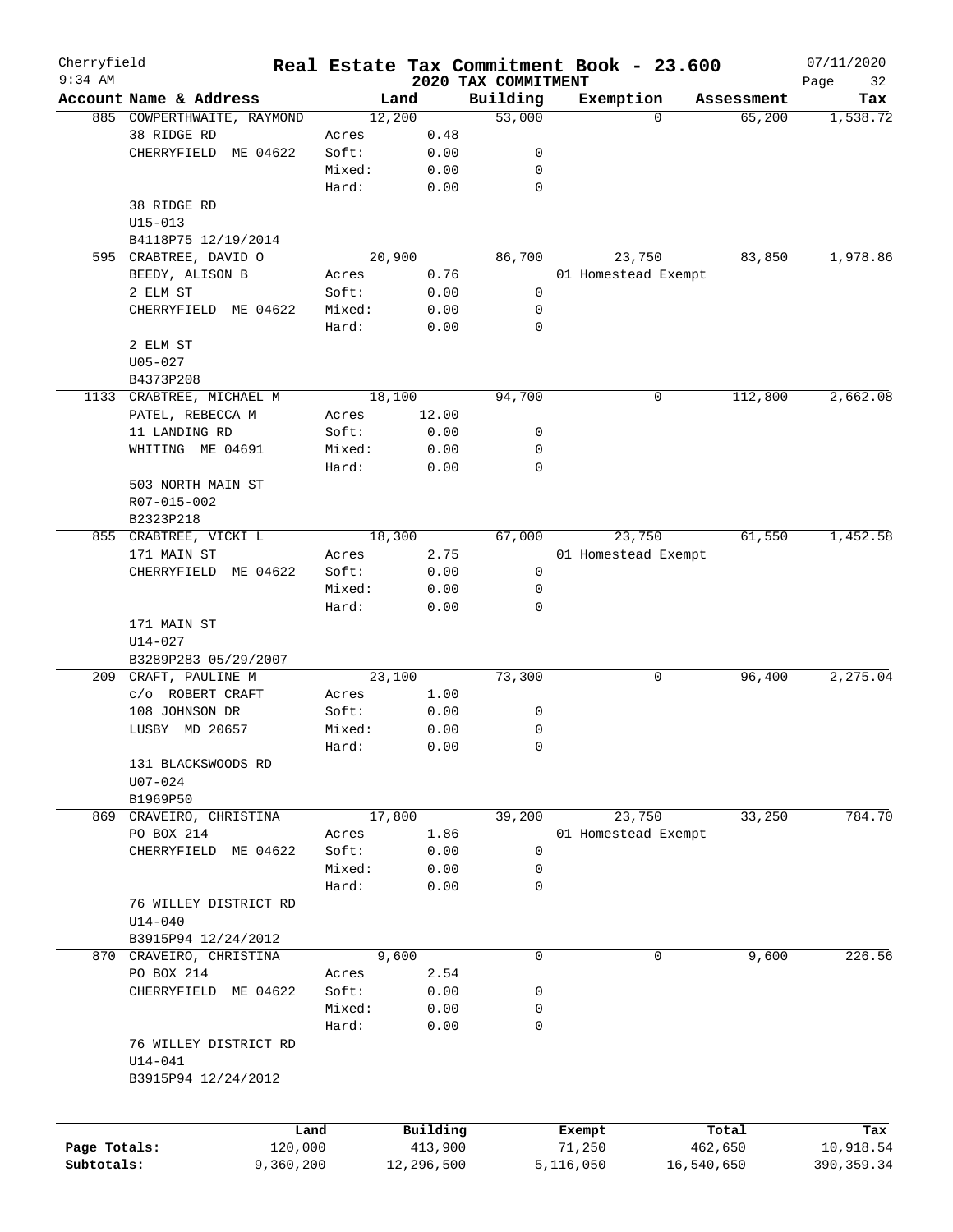| Cherryfield |                                           |         |       | Real Estate Tax Commitment Book - 23.600 |                     |           |            | 07/11/2020 |          |
|-------------|-------------------------------------------|---------|-------|------------------------------------------|---------------------|-----------|------------|------------|----------|
| $9:34$ AM   |                                           |         |       | 2020 TAX COMMITMENT                      |                     |           |            | Page       | 33       |
|             | Account Name & Address                    |         | Land  | Building                                 |                     | Exemption | Assessment |            | Tax      |
|             | 145 CREELMAN, JASON W                     | 20, 200 |       | $\Omega$                                 |                     | $\Omega$  | 20,200     |            | 476.72   |
|             | P O BOX 4731                              | Acres   | 20.00 |                                          |                     |           |            |            |          |
|             | RUMFORD RI 02916                          | Soft:   | 0.00  | 0                                        |                     |           |            |            |          |
|             |                                           | Mixed:  | 0.00  | 0                                        |                     |           |            |            |          |
|             |                                           | Hard:   | 0.00  | 0                                        |                     |           |            |            |          |
|             | SPRAGUE FALLS RD                          |         |       |                                          |                     |           |            |            |          |
|             | R03-066<br>B2625P77                       |         |       |                                          |                     |           |            |            |          |
|             | 327 CROLL, PHYLLIS L                      | 38,100  |       | 68,100                                   |                     | 23,750    | 82,450     |            | 1,945.82 |
|             | 283 SPRAGUES FALLS RD                     | Acres   | 27.00 |                                          | 01 Homestead Exempt |           |            |            |          |
|             | CHERRYFIELD ME 04622                      | Soft:   | 0.00  | 0                                        |                     |           |            |            |          |
|             |                                           | Mixed:  | 0.00  | 0                                        |                     |           |            |            |          |
|             |                                           | Hard:   | 0.00  | 0                                        |                     |           |            |            |          |
|             | 283 SPRAGUE FALLS RD                      |         |       |                                          |                     |           |            |            |          |
|             | R08-001                                   |         |       |                                          |                     |           |            |            |          |
|             | B756P275                                  |         |       |                                          |                     |           |            |            |          |
|             | 343 CROLL, ZOLTAN T                       | 42,100  |       | 64,700                                   |                     | 23,750    | 83,050     |            | 1,959.98 |
|             | 480 SPRAGUES FALLS RD                     | Acres   | 43.10 |                                          | 01 Homestead Exempt |           |            |            |          |
|             | CHERRYFIELD ME 04622                      | Soft:   | 0.00  | $\mathbf 0$                              |                     |           |            |            |          |
|             |                                           | Mixed:  | 0.00  | 0                                        |                     |           |            |            |          |
|             |                                           | Hard:   | 0.00  | $\mathbf 0$                              |                     |           |            |            |          |
|             | 480 SPRAGUE FALLS RD                      |         |       |                                          |                     |           |            |            |          |
|             | R08-015-002                               |         |       |                                          |                     |           |            |            |          |
|             | B3239P115 01/17/2007 B1171P157            |         |       |                                          |                     |           |            |            |          |
|             | 25 CROMWELL, LAWRENCE N &                 | 43,100  |       | 126,900                                  |                     | 0         | 170,000    |            | 4,012.00 |
|             | SUZANNE K                                 |         |       |                                          |                     |           |            |            |          |
|             | 9895 SE OSPREY POINT DR Acres             |         | 2.58  |                                          |                     |           |            |            |          |
|             | HOBE SOUND FL<br>33455-3021               | Soft:   | 0.00  | 0                                        |                     |           |            |            |          |
|             |                                           | Mixed:  | 0.00  | 0                                        |                     |           |            |            |          |
|             |                                           | Hard:   | 0.00  | 0                                        |                     |           |            |            |          |
|             | 606 MILBRIDGE RD                          |         |       |                                          |                     |           |            |            |          |
|             | R01-013                                   |         |       |                                          |                     |           |            |            |          |
|             | B2845P143                                 |         |       |                                          |                     |           |            |            |          |
|             | 702 CURTIS JR, GARRY &<br>BARRY & CHARLES | 21,300  |       | 104,900                                  |                     | 0         | 126,200    |            | 2,978.32 |
|             | P O BOX 507                               | Acres   | 0.80  |                                          |                     |           |            |            |          |
|             | CHERRYFIELD ME 04622                      | Soft:   | 0.00  | $\mathbf{0}$                             |                     |           |            |            |          |
|             |                                           | Mixed:  | 0.00  | 0                                        |                     |           |            |            |          |
|             |                                           | Hard:   | 0.00  | 0                                        |                     |           |            |            |          |
|             | 12 PARK ST                                |         |       |                                          |                     |           |            |            |          |
|             | $U11 - 004$                               |         |       |                                          |                     |           |            |            |          |
|             | B3478P75 12/12/2008                       |         |       |                                          |                     |           |            |            |          |
|             | 67 CURTIS, BARRY & MORGAN<br>G            | 30,300  |       | 121,200                                  |                     | 0         | 151,500    |            | 3,575.40 |
|             | PO BOX 115                                | Acres   | 13.50 |                                          |                     |           |            |            |          |
|             | CHERRYFIELD ME 04622                      | Soft:   | 0.00  | 0                                        |                     |           |            |            |          |
|             |                                           | Mixed:  | 0.00  | 0                                        |                     |           |            |            |          |
|             |                                           | Hard:   | 0.00  | 0                                        |                     |           |            |            |          |
|             | 18 COTTON LN                              |         |       |                                          |                     |           |            |            |          |
|             | R02-020                                   |         |       |                                          |                     |           |            |            |          |
|             | B4195P169 10/07/2015                      |         |       |                                          |                     |           |            |            |          |

|              | Land      | Building   | Exempt    | Total        | Tax        |
|--------------|-----------|------------|-----------|--------------|------------|
| Page Totals: | 195,100   | 485,800    | 47,500    | 633,400      | 14,948.24  |
| Subtotals:   | 9,555,300 | 12,782,300 | 5,163,550 | 17, 174, 050 | 405,307.58 |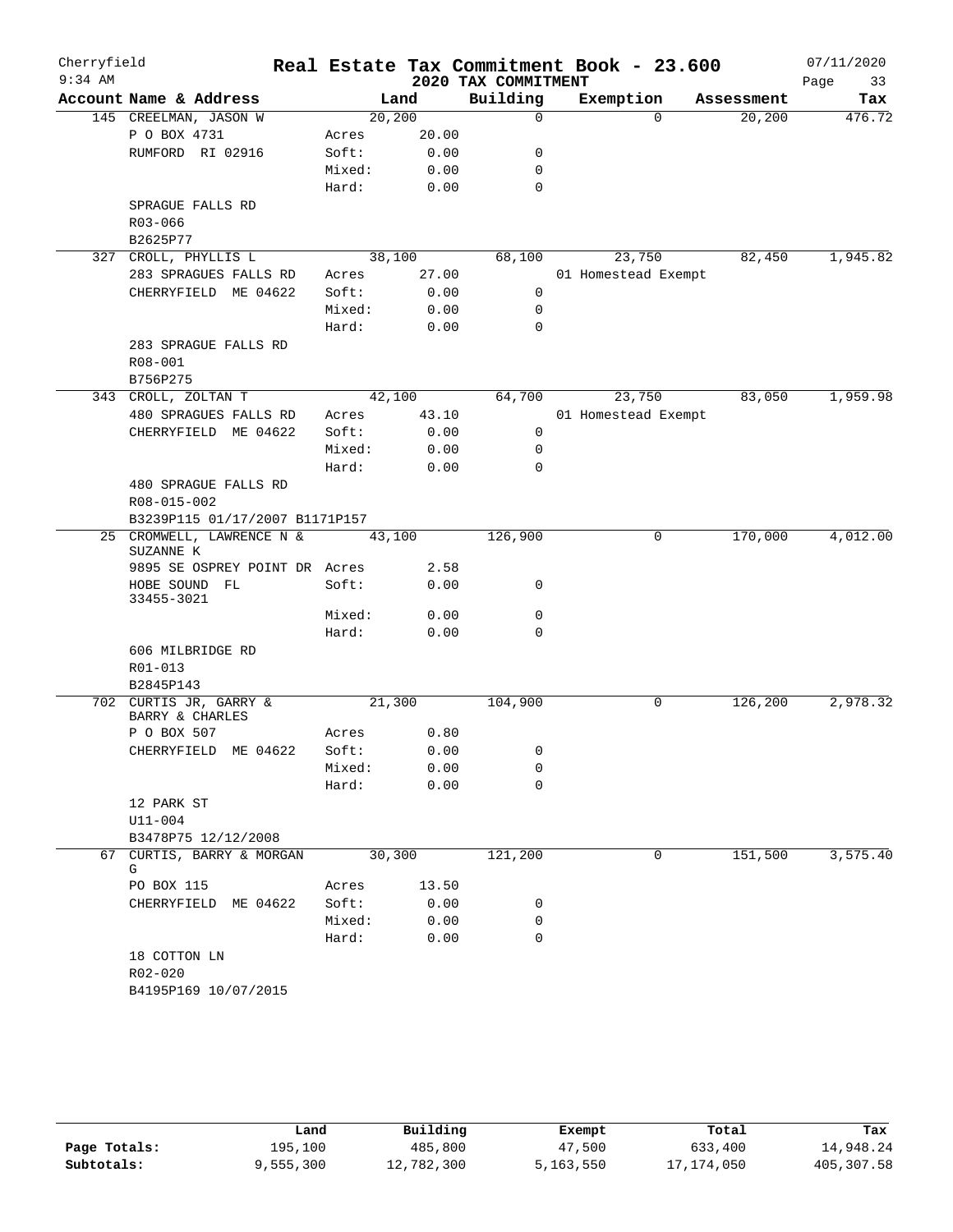| Cherryfield |                                      |        |       |                     | Real Estate Tax Commitment Book - 23.600 |   |            | 07/11/2020 |
|-------------|--------------------------------------|--------|-------|---------------------|------------------------------------------|---|------------|------------|
| $9:34$ AM   |                                      |        |       | 2020 TAX COMMITMENT |                                          |   |            | Page<br>34 |
|             | Account Name & Address               |        | Land  | Building            | Exemption                                |   | Assessment | Tax        |
|             | 1155 CURTIS, BARRY A &<br>MORGAN N   | 25,100 |       | 184,700             | 23,750                                   |   | 186,050    | 4,390.78   |
|             | P.O. BOX 115                         | Acres  | 4.50  |                     | 01 Homestead Exempt                      |   |            |            |
|             | CHERRYFIELD ME 04622                 | Soft:  | 0.00  | 0                   |                                          |   |            |            |
|             |                                      | Mixed: | 0.00  | $\mathbf 0$         |                                          |   |            |            |
|             |                                      | Hard:  | 0.00  | $\mathbf 0$         |                                          |   |            |            |
|             | 120 RIVER ROAD                       |        |       |                     |                                          |   |            |            |
|             | $U05 - 021 - 002$                    |        |       |                     |                                          |   |            |            |
|             | B3458P215 10/02/2008                 |        |       |                     |                                          |   |            |            |
|             | 688 CURTIS, CHARLES C JR &<br>JUDY A | 14,700 |       | 24,800              | 23,750                                   |   | 15,750     | 371.70     |
|             | 120 PARK STREET                      | Acres  | 1.47  |                     | 01 Homestead Exempt                      |   |            |            |
|             | CHERRYFIELD ME 04622                 | Soft:  | 0.00  | 0                   |                                          |   |            |            |
|             |                                      | Mixed: | 0.00  | 0                   |                                          |   |            |            |
|             |                                      | Hard:  | 0.00  | $\mathbf 0$         |                                          |   |            |            |
|             | 120 PARK ST                          |        |       |                     |                                          |   |            |            |
|             | $U10 - 002$                          |        |       |                     |                                          |   |            |            |
|             | B2163P159                            |        |       |                     |                                          |   |            |            |
|             | 289 CURTIS, DAVID L &<br>KRISTEN D   | 40,100 |       | 68,600              | 23,750                                   |   | 84,950     | 2,004.82   |
|             | 430 RIDGE RD                         | Acres  | 39.00 |                     | 01 Homestead Exempt                      |   |            |            |
|             | CHERRYFIELD ME 04622                 | Soft:  | 0.00  | $\mathbf 0$         |                                          |   |            |            |
|             |                                      | Mixed: | 0.00  | $\mathbf 0$         |                                          |   |            |            |
|             |                                      | Hard:  | 0.00  | $\mathbf 0$         |                                          |   |            |            |
|             | 430 RIDGE RD                         |        |       |                     |                                          |   |            |            |
|             | R05-074                              |        |       |                     |                                          |   |            |            |
|             | B2293P252                            |        |       |                     |                                          |   |            |            |
|             | 9 DALANGAUSKAS, ELIZABETH<br>S       | 41,000 |       | 38,900              |                                          | 0 | 79,900     | 1,885.64   |
|             | 453 MILBRIDGE RD                     | Acres  | 10.00 |                     |                                          |   |            |            |
|             | CHERRYFIELD ME 04622                 | Soft:  | 0.00  | 0                   |                                          |   |            |            |
|             |                                      | Mixed: | 0.00  | 0                   |                                          |   |            |            |
|             |                                      | Hard:  | 0.00  | $\Omega$            |                                          |   |            |            |
|             | 453 MILBRIDGE RD                     |        |       |                     |                                          |   |            |            |
|             | R01-002-003                          |        |       |                     |                                          |   |            |            |
|             | B2549P198                            |        |       |                     |                                          |   |            |            |
|             | 212 DALL, SUSAN J                    | 17,600 |       | 12,100              | 23,750                                   |   | 5,950      | 140.42     |
|             | 731 WILLEY DISTRICT RD               | Acres  | 1.40  |                     | 01 Homestead Exempt                      |   |            |            |
|             | CHERRYFIELD ME 04622                 | Soft:  | 0.00  | 0                   |                                          |   |            |            |
|             |                                      | Mixed: | 0.00  | 0                   |                                          |   |            |            |
|             |                                      | Hard:  | 0.00  | $\mathbf 0$         |                                          |   |            |            |
|             | 731 WILLEY DISTRICT RD               |        |       |                     |                                          |   |            |            |
|             | R05-012<br>B3144P337 05/18/2006      |        |       |                     |                                          |   |            |            |
|             | 1156 DALTON II, CHARLES C &          |        | 9,200 | $\mathbf 0$         |                                          | 0 | 9,200      | 217.12     |
|             | VANESSA                              |        |       |                     |                                          |   |            |            |
|             | 192 DOUGLAS HIGHWAY                  | Acres  | 2.00  |                     |                                          |   |            |            |
|             | LAMOINE ME 04605                     | Soft:  | 0.00  | 0                   |                                          |   |            |            |
|             |                                      | Mixed: | 0.00  | 0                   |                                          |   |            |            |
|             |                                      | Hard:  | 0.00  | $\mathbf 0$         |                                          |   |            |            |
|             | ROUTE 1                              |        |       |                     |                                          |   |            |            |
|             | R05-010-001                          |        |       |                     |                                          |   |            |            |
|             | B2586P26                             |        |       |                     |                                          |   |            |            |
|             |                                      |        |       |                     |                                          |   |            |            |

|              | Land      | Building     | Exempt    | Total      | Tax        |
|--------------|-----------|--------------|-----------|------------|------------|
| Page Totals: | 147,700   | 329,100      | 95,000    | 381,800    | 9,010.48   |
| Subtotals:   | 9,703,000 | 13, 111, 400 | 5,258,550 | 17,555,850 | 414,318.06 |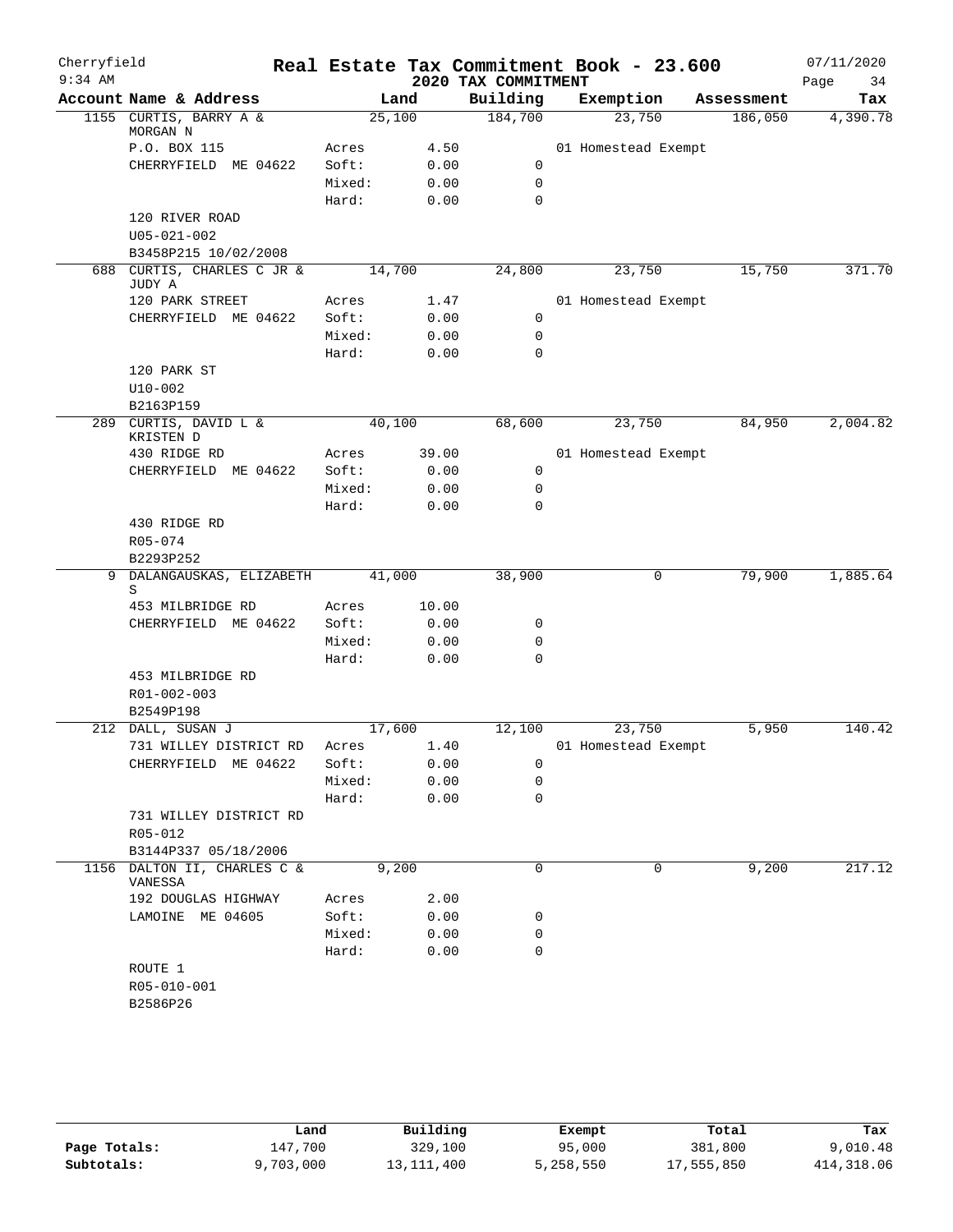| Cherryfield<br>$9:34$ AM |                                     |        |                     | 2020 TAX COMMITMENT | Real Estate Tax Commitment Book - 23.600 |                  | 07/11/2020        |
|--------------------------|-------------------------------------|--------|---------------------|---------------------|------------------------------------------|------------------|-------------------|
|                          | Account Name & Address              |        | Land                | Building            | Exemption                                | Assessment       | Page<br>35<br>Tax |
|                          | 210 DALTON, CHARLES C &             |        | 25,400              | 50,400              | 23,750                                   | 52,050           | 1,228.38          |
|                          | SUSAN<br>PO BOX 85                  | Acres  | 8.00                |                     | 01 Homestead Exempt                      |                  |                   |
|                          | HARRINGTON ME 04643                 | Soft:  | 0.00                | $\mathbf 0$         |                                          |                  |                   |
|                          |                                     | Mixed: | 0.00                | 0                   |                                          |                  |                   |
|                          |                                     | Hard:  | 0.00                | 0                   |                                          |                  |                   |
|                          | 675 CHERRYFIELD STRETCH             |        |                     |                     |                                          |                  |                   |
|                          | R05-010                             |        |                     |                     |                                          |                  |                   |
|                          | B715P40                             |        |                     |                     |                                          |                  |                   |
|                          | 577 DANAKOS, NICHOLAS               |        | 3,200               | 0                   | 0                                        | 3,200            | 75.52             |
|                          | 53 KNOTTY OAK SHORES                | Acres  | 0.31                |                     |                                          |                  |                   |
|                          | COVENTRY RI 02816                   | Soft:  | 0.00                | 0                   |                                          |                  |                   |
|                          |                                     | Mixed: | 0.00                | 0                   |                                          |                  |                   |
|                          |                                     | Hard:  | 0.00                | $\mathbf 0$         |                                          |                  |                   |
|                          | NORTH ST                            |        |                     |                     |                                          |                  |                   |
|                          | $U05 - 009$<br>B3053P341 09/01/2005 |        |                     |                     |                                          |                  |                   |
|                          | 570 DAVENPORT, ELWOOD               |        | 10,700              | $\mathbf 0$         | 0                                        | 10,700           | 252.52            |
|                          | 44 NORTH ST                         | Acres  | 0.32                |                     |                                          |                  |                   |
|                          | CHERRYFIELD ME 04622                | Soft:  | 0.00                | 0                   |                                          |                  |                   |
|                          |                                     | Mixed: | 0.00                | 0                   |                                          |                  |                   |
|                          |                                     | Hard:  | 0.00                | 0                   |                                          |                  |                   |
|                          | 44 NORTH ST                         |        |                     |                     |                                          |                  |                   |
|                          | $U05 - 004$                         |        |                     |                     |                                          |                  |                   |
|                          | B2706P26                            |        |                     |                     |                                          |                  |                   |
|                          | 571 DAVENPORT, WOODY                |        | 0                   | 6,400               | 0                                        | 6,400            | 151.04            |
|                          | 44 NORTH STREET                     |        |                     |                     |                                          |                  |                   |
|                          | CHERRYFIELD ME 04622                |        |                     |                     |                                          |                  |                   |
|                          | 44 NORTH ST                         |        |                     |                     |                                          |                  |                   |
|                          | $U05 - 004 - T$                     |        |                     |                     |                                          |                  |                   |
|                          | B2706P26                            |        |                     |                     |                                          |                  |                   |
|                          | 386 DAVIDOWSKI, STEPHEN             |        | 26, 300             | 0                   | 0                                        | 26, 300          | 620.68            |
|                          | 261 TOILSOME HILL RD                | Acres  | 55.58               |                     |                                          |                  |                   |
|                          | FAIRFIELD CT 06825                  | Soft:  | 0.00                | 0                   |                                          |                  |                   |
|                          |                                     | Mixed: | 0.00                | 0                   |                                          |                  |                   |
|                          |                                     | Hard:  | 0.00                | 0                   |                                          |                  |                   |
|                          | 1173 LANE RD                        |        |                     |                     |                                          |                  |                   |
|                          | R09-001-006                         |        |                     |                     |                                          |                  |                   |
|                          | B3971P177 07/05/2013                |        |                     |                     | 0                                        |                  |                   |
|                          | 26 DAVIS, CHAREMON A<br>PO BOX 147  | Acres  | 23,900<br>1.71      | 168,000             |                                          | 191,900          | 4,528.84          |
|                          | CHERRYFIELD ME 04622                | Soft:  | 0.00                | 0                   |                                          |                  |                   |
|                          |                                     | Mixed: | 0.00                | 0                   |                                          |                  |                   |
|                          |                                     | Hard:  | 0.00                | 0                   |                                          |                  |                   |
|                          | 628 MILBRIDGE RD                    |        |                     |                     |                                          |                  |                   |
|                          | R01-014                             |        |                     |                     |                                          |                  |                   |
|                          | B4479P187 07/24/2018                |        |                     |                     |                                          |                  |                   |
|                          | 824 DAVIS, KIRBY D                  |        | 8,200               | $\mathbf 0$         | $\mathbf 0$                              | 8,200            | 193.52            |
|                          | 22 DAVIS CIR                        | Acres  | 54.00               |                     |                                          |                  |                   |
|                          | CHERRYFIELD ME 04622                | Soft:  | 0.00                | 0                   |                                          |                  |                   |
|                          |                                     | Mixed: | 54.00               | 8,157               |                                          |                  |                   |
|                          |                                     | Hard:  | 0.00                | 0                   |                                          |                  |                   |
|                          | DAVIS CIRCLE                        |        |                     |                     |                                          |                  |                   |
|                          | $U02 - 020 - 001$                   |        |                     |                     |                                          |                  |                   |
|                          | B4518P129 12/06/2018                |        |                     |                     |                                          |                  |                   |
|                          |                                     |        |                     |                     |                                          |                  |                   |
| Page Totals:             | Land<br>97,700                      |        | Building<br>224,800 |                     | Exempt<br>23,750                         | Total<br>298,750 | Tax<br>7,050.50   |
| Subtotals:               | 9,800,700                           |        | 13,336,200          |                     | 5,282,300                                | 17,854,600       | 421,368.56        |
|                          |                                     |        |                     |                     |                                          |                  |                   |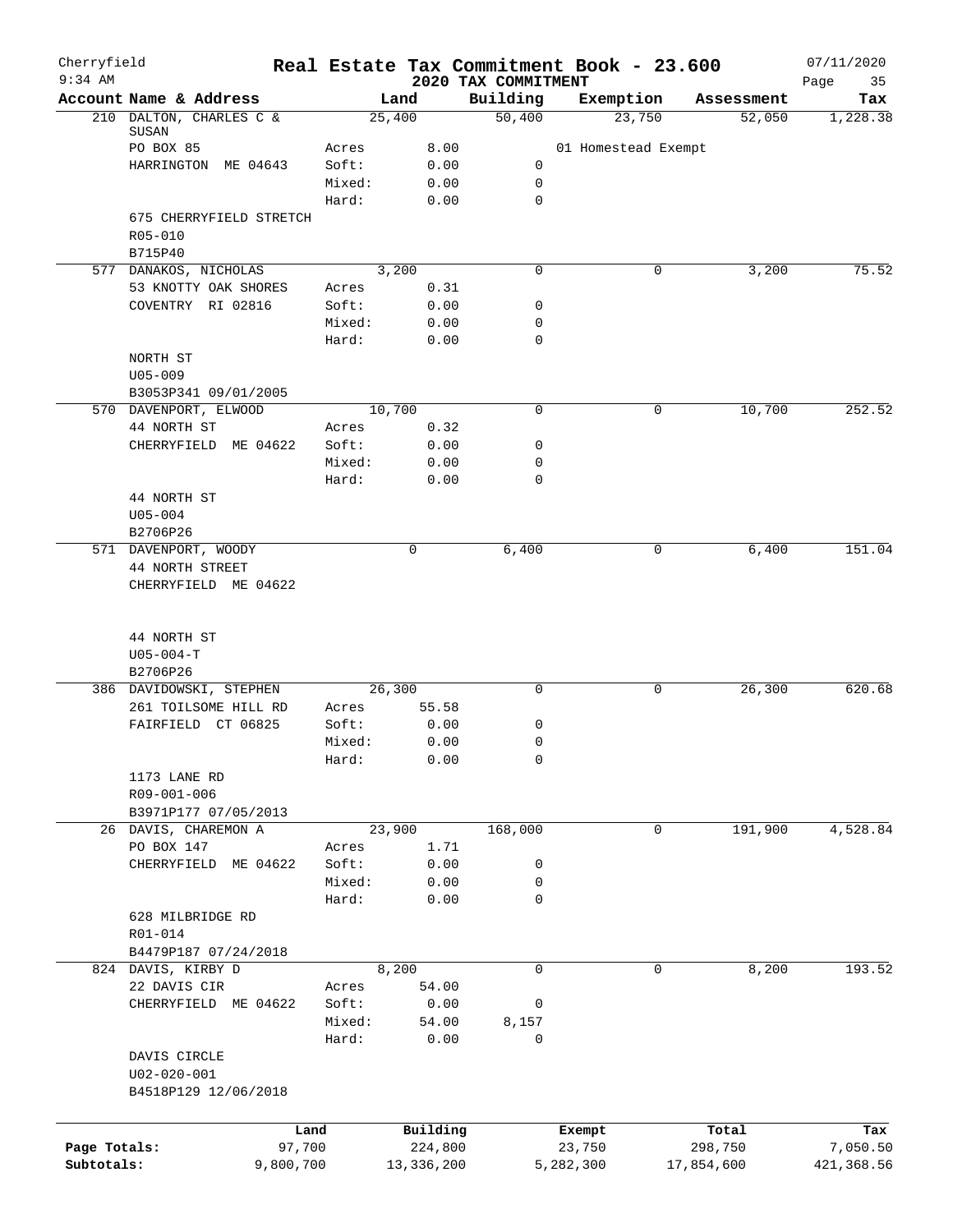| Cherryfield  |                               |                |        |              | Real Estate Tax Commitment Book - 23.600 |                     |        |            | 07/11/2020        |
|--------------|-------------------------------|----------------|--------|--------------|------------------------------------------|---------------------|--------|------------|-------------------|
| $9:34$ AM    | Account Name & Address        |                |        | Land         | 2020 TAX COMMITMENT<br>Building          | Exemption           |        | Assessment | Page<br>36<br>Tax |
|              | 506 DAVIS, KIRBY D            |                | 20,600 |              | 117,500                                  |                     | 23,750 | 114,350    | 2,698.66          |
|              | 22 DAVIS CIRCLE               | Acres          |        | 6.60         |                                          | 01 Homestead Exempt |        |            |                   |
|              | CHERRYFIELD ME 04622          | Soft:          |        | 0.00         | 0                                        |                     |        |            |                   |
|              |                               | Mixed:         |        | 0.00         | 0                                        |                     |        |            |                   |
|              |                               | Hard:          |        | 0.00         | 0                                        |                     |        |            |                   |
|              | 22 DAVIS CIRCLE               |                |        |              |                                          |                     |        |            |                   |
|              | $U03 - 028$                   |                |        |              |                                          |                     |        |            |                   |
|              | B2334P19                      |                |        |              |                                          |                     |        |            |                   |
|              | 390 DAVIS, KYLEY J            |                | 22,000 |              | $\mathbf 0$                              |                     | 0      | 22,000     | 519.20            |
|              | 15 RANCH HILL DR              | Acres          |        | 43.44        |                                          |                     |        |            |                   |
|              | DEDHAM ME 04429               | Soft:          |        | 0.00         | 0                                        |                     |        |            |                   |
|              |                               | Mixed:         |        | 0.00         | 0                                        |                     |        |            |                   |
|              |                               | Hard:          |        | 0.00         | 0                                        |                     |        |            |                   |
|              | 1289 LANE RD                  |                |        |              |                                          |                     |        |            |                   |
|              | R09-001-010                   |                |        |              |                                          |                     |        |            |                   |
|              | B3891P74 10/09/2012           |                |        |              |                                          |                     |        |            |                   |
|              | 526 DAVIS, LAURA M            |                | 18,300 |              | 57,900                                   |                     | 0      | 76,200     | 1,798.32          |
|              | C/O QUICKEN LOANS INC         | Acres          |        | 0.52         |                                          |                     |        |            |                   |
|              | PO BOX 6577                   | Soft:          |        | 0.00         | 0                                        |                     |        |            |                   |
|              | CAROL STREAM IL 60197         | Mixed:         |        | 0.00         | 0                                        |                     |        |            |                   |
|              |                               | Hard:          |        | 0.00         | $\mathbf 0$                              |                     |        |            |                   |
|              | 68 WILSON HILL RD             |                |        |              |                                          |                     |        |            |                   |
|              | $U03 - 020$                   |                |        |              |                                          |                     |        |            |                   |
|              | B2508P195                     |                |        |              |                                          |                     |        |            |                   |
|              | 39 DEAN YOUNG FORESTRY INC    |                | 46,800 |              | 0                                        |                     | 0      | 46,800     | 1,104.48          |
|              | 364 EASTBROOK RD              | Acres          |        | 80.20        |                                          |                     |        |            |                   |
|              | FRANKLIN ME 04634             | Soft:          |        | 0.00         | 0                                        |                     |        |            |                   |
|              |                               | Mixed:         |        | 0.00         | 0                                        |                     |        |            |                   |
|              |                               | Hard:          |        | 0.00         | $\mathbf 0$                              |                     |        |            |                   |
|              | MILBRIDGE RD                  |                |        |              |                                          |                     |        |            |                   |
|              | R01-027                       |                |        |              |                                          |                     |        |            |                   |
|              | 963 DECARTERET, LISA          |                | 25,400 |              | 21,400                                   |                     | 23,750 | 23,050     | 543.98            |
|              | 399 RIDGE RD                  | Acres          |        | 20.00        |                                          | 01 Homestead Exempt |        |            |                   |
|              | CHERRYFIELD ME 04622          | Soft:          |        | 0.00         | 0                                        |                     |        |            |                   |
|              |                               | Mixed:         |        | 0.00         | 0                                        |                     |        |            |                   |
|              |                               | Hard:          |        | 0.00         | 0                                        |                     |        |            |                   |
|              | 399 RIDGE RD                  |                |        |              |                                          |                     |        |            |                   |
|              | $U19 - 008 - 001$             |                |        |              |                                          |                     |        |            |                   |
|              | B4318P37 12/07/2016 B2696P166 |                |        |              |                                          |                     |        |            |                   |
|              | 1085 DECIBUS, JOSEPH A        |                | 14,400 |              | 17,100                                   |                     | 0      | 31,500     | 743.40            |
|              | 161 TENAN LANE                | Acres<br>Soft: |        | 1.00         |                                          |                     |        |            |                   |
|              | CHERRYFIELD ME 04622          | Mixed:         |        | 0.00<br>0.00 | 0<br>0                                   |                     |        |            |                   |
|              |                               | Hard:          |        | 0.00         | 0                                        |                     |        |            |                   |
|              | 161 TENAN LANE                |                |        |              |                                          |                     |        |            |                   |
|              | R05-062-002                   |                |        |              |                                          |                     |        |            |                   |
|              | B4272P252 07/14/2016          |                |        |              |                                          |                     |        |            |                   |
|              | 453 DEKNATEL, WILLIAM B       |                | 29,500 |              | 84,600                                   |                     | 23,750 | 90,350     | 2,132.26          |
|              | P O BOX 82                    | Acres          |        | 20.00        |                                          | 01 Homestead Exempt |        |            |                   |
|              | 124 SPRAGUE FALLS RD          | Soft:          |        | 0.00         | 0                                        |                     |        |            |                   |
|              | CHERRYFIELD ME 04622          | Mixed:         |        | 0.00         | 0                                        |                     |        |            |                   |
|              |                               | Hard:          |        | 0.00         | $\mathbf 0$                              |                     |        |            |                   |
|              | 124 SPRAGUE FALLS RD          |                |        |              |                                          |                     |        |            |                   |
|              | R03-057-001                   |                |        |              |                                          |                     |        |            |                   |
|              | B2122P335                     |                |        |              |                                          |                     |        |            |                   |
|              |                               |                |        |              |                                          |                     |        |            |                   |
|              |                               |                |        | Building     |                                          | Exempt              |        | Total      | Tax               |
| Page Totals: |                               | 177,000        |        | 298,500      |                                          | 71,250              |        | 404,250    | 9,540.30          |
| Subtotals:   |                               | 9,977,700      |        | 13,634,700   |                                          | 5, 353, 550         |        | 18,258,850 | 430,908.86        |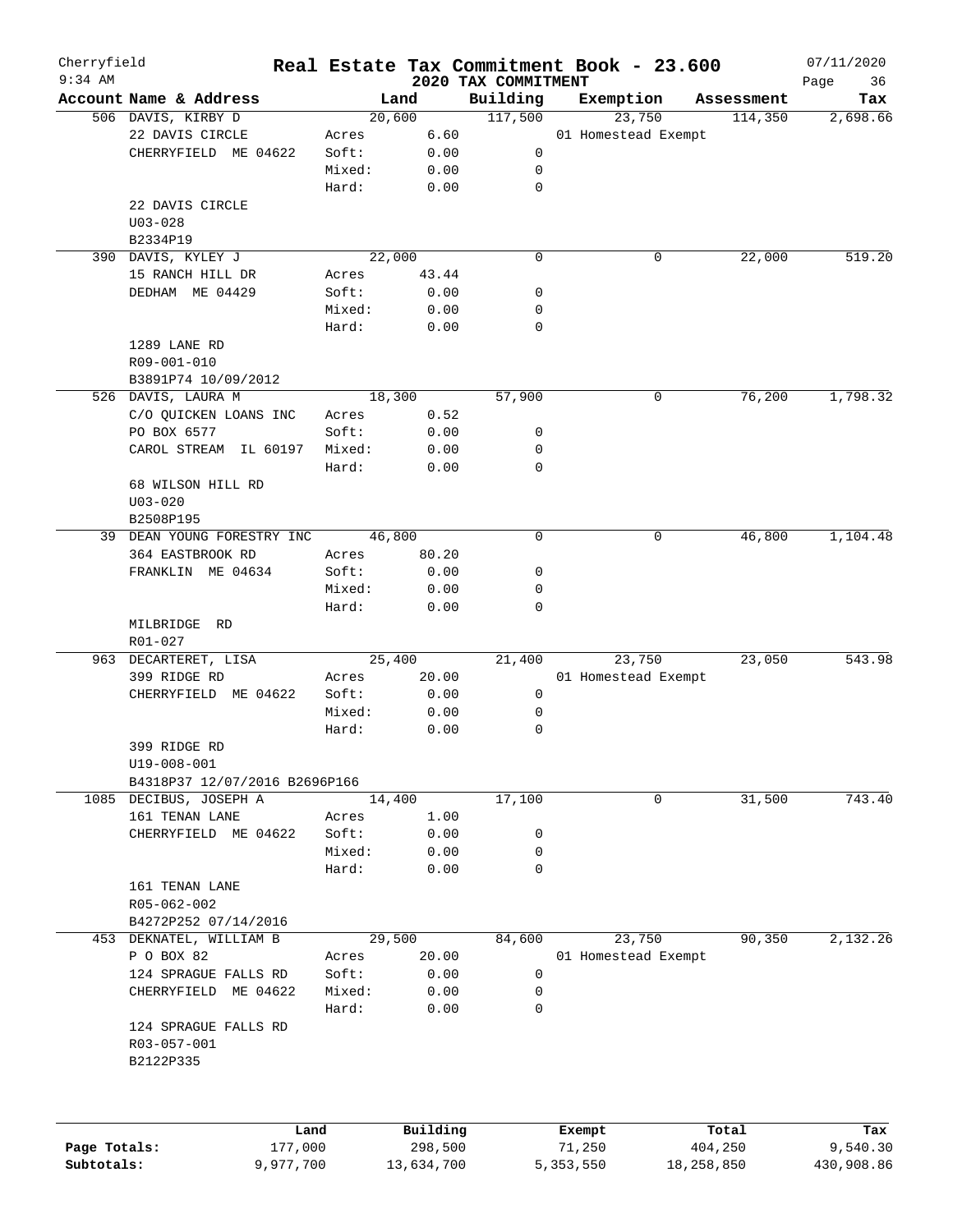| Cherryfield<br>$9:34$ AM |                                          |        |       | 2020 TAX COMMITMENT | Real Estate Tax Commitment Book - 23.600 |            | 07/11/2020<br>Page<br>37 |
|--------------------------|------------------------------------------|--------|-------|---------------------|------------------------------------------|------------|--------------------------|
|                          | Account Name & Address                   |        | Land  | Building            | Exemption                                | Assessment | Tax                      |
|                          | 1103 DEKNATEL, WILLIAM B                 | 17,800 |       | $\mathbf 0$         | $\Omega$                                 | 17,800     | 420.08                   |
|                          | P O BOX 82                               | Acres  | 14.90 |                     |                                          |            |                          |
|                          | CHERRYFIELD ME 04622                     | Soft:  | 0.00  | 0                   |                                          |            |                          |
|                          |                                          | Mixed: | 0.00  | 0                   |                                          |            |                          |
|                          |                                          | Hard:  | 0.00  | $\mathbf 0$         |                                          |            |                          |
|                          | SPRAGUE FALLS ROAD                       |        |       |                     |                                          |            |                          |
|                          | R03-057                                  |        |       |                     |                                          |            |                          |
|                          | B3355P140 11/21/2007                     |        |       |                     |                                          |            |                          |
| 407                      | DEMERS, SCOTT A                          | 21,300 |       | 8,900               | 0                                        | 30,200     | 712.72                   |
|                          | DEMERS, DEREK                            | Acres  | 41.68 |                     |                                          |            |                          |
|                          | 3685 OLD HIGHWAY 64 E                    | Soft:  | 0.00  | 0                   |                                          |            |                          |
|                          | HAYESVILLE NC 28904                      | Mixed: | 0.00  | 0                   |                                          |            |                          |
|                          |                                          | Hard:  | 0.00  | 0                   |                                          |            |                          |
|                          | 1260 LANE RD                             |        |       |                     |                                          |            |                          |
|                          | R09-001-027                              |        |       |                     |                                          |            |                          |
|                          | B4215P177 12/17/2015                     |        |       |                     |                                          |            |                          |
|                          | 511 DENBOW, DAVID W & GAIL C             | 21,600 |       | 44,500              | 23,750                                   | 42,350     | 999.46                   |
|                          | 59 WILSON HILL RD                        | Acres  | 0.83  |                     | 01 Homestead Exempt                      |            |                          |
|                          | CHERRYFIELD ME 04622                     | Soft:  | 0.00  | 0                   |                                          |            |                          |
|                          |                                          | Mixed: | 0.00  | 0                   |                                          |            |                          |
|                          |                                          | Hard:  | 0.00  | 0                   |                                          |            |                          |
|                          | 59 WILSON HILL RD                        |        |       |                     |                                          |            |                          |
|                          | $U03 - 005$                              |        |       |                     |                                          |            |                          |
|                          | B1692P141                                |        |       |                     |                                          |            |                          |
|                          | 864 DESCHIFFART, TIMOTHY P<br>& JOANNA S | 17,800 |       | 117,100             | 23,750                                   | 111,150    | 2,623.14                 |
|                          | 32 WILLEY DISTRICT RD                    | Acres  | 1.76  |                     | 01 Homestead Exempt                      |            |                          |
|                          | CHERRYFIELD ME 04622                     | Soft:  | 0.00  | $\mathbf 0$         |                                          |            |                          |
|                          |                                          | Mixed: | 0.00  | 0                   |                                          |            |                          |
|                          |                                          | Hard:  | 0.00  | 0                   |                                          |            |                          |
|                          | 32 WILLEY DISTRICT RD                    |        |       |                     |                                          |            |                          |
|                          | $U14 - 035$                              |        |       |                     |                                          |            |                          |
|                          | B2683P27                                 |        |       |                     |                                          |            |                          |
|                          | 713 DESIMONE, STEPHEN &<br>MARY          | 19,200 |       | 98,700              | 0                                        | 117,900    | 2,782.44                 |
|                          | 68 HIGH STREET                           | Acres  | 0.60  |                     |                                          |            |                          |
|                          | NEWBURYPORT MA 01950                     | Soft:  | 0.00  | 0                   |                                          |            |                          |
|                          |                                          | Mixed: | 0.00  | 0                   |                                          |            |                          |
|                          |                                          | Hard:  | 0.00  | 0                   |                                          |            |                          |
|                          | 19 CAMPBELL HILL                         |        |       |                     |                                          |            |                          |
|                          | U11-014                                  |        |       |                     |                                          |            |                          |
|                          | B2287P328                                |        |       |                     |                                          |            |                          |
|                          | 247 DICKSON IRREVOCABLE                  | 23,700 |       | 43,400              | 23,750                                   | 43,350     | 1,023.06                 |
|                          | TRUST, E R                               |        |       |                     |                                          |            |                          |
|                          | NUNES, JAMES R;<br>DICKSON, ELIZABETH    | Acres  | 12.00 |                     | 01 Homestead Exempt                      |            |                          |
|                          | 365 WILLEY DISTRICT RD                   | Soft:  | 0.00  | 0                   |                                          |            |                          |
|                          | CHERRYFIELD ME 04622                     | Mixed: | 0.00  | 0                   |                                          |            |                          |
|                          |                                          | Hard:  | 0.00  | 0                   |                                          |            |                          |
|                          | 365 WILLEY DISTRICT RD                   |        |       |                     |                                          |            |                          |
|                          | R05-040-002                              |        |       |                     |                                          |            |                          |
|                          | B4650P216 04/16/2020                     |        |       |                     |                                          |            |                          |
|                          |                                          |        |       |                     |                                          |            |                          |

|              | Land       | Building   | Exempt    | Total      | Tax          |
|--------------|------------|------------|-----------|------------|--------------|
| Page Totals: | 121,400    | 312,600    | 71,250    | 362,750    | 8,560.90     |
| Subtotals:   | 10,099,100 | 13,947,300 | 5,424,800 | 18,621,600 | 439, 469. 76 |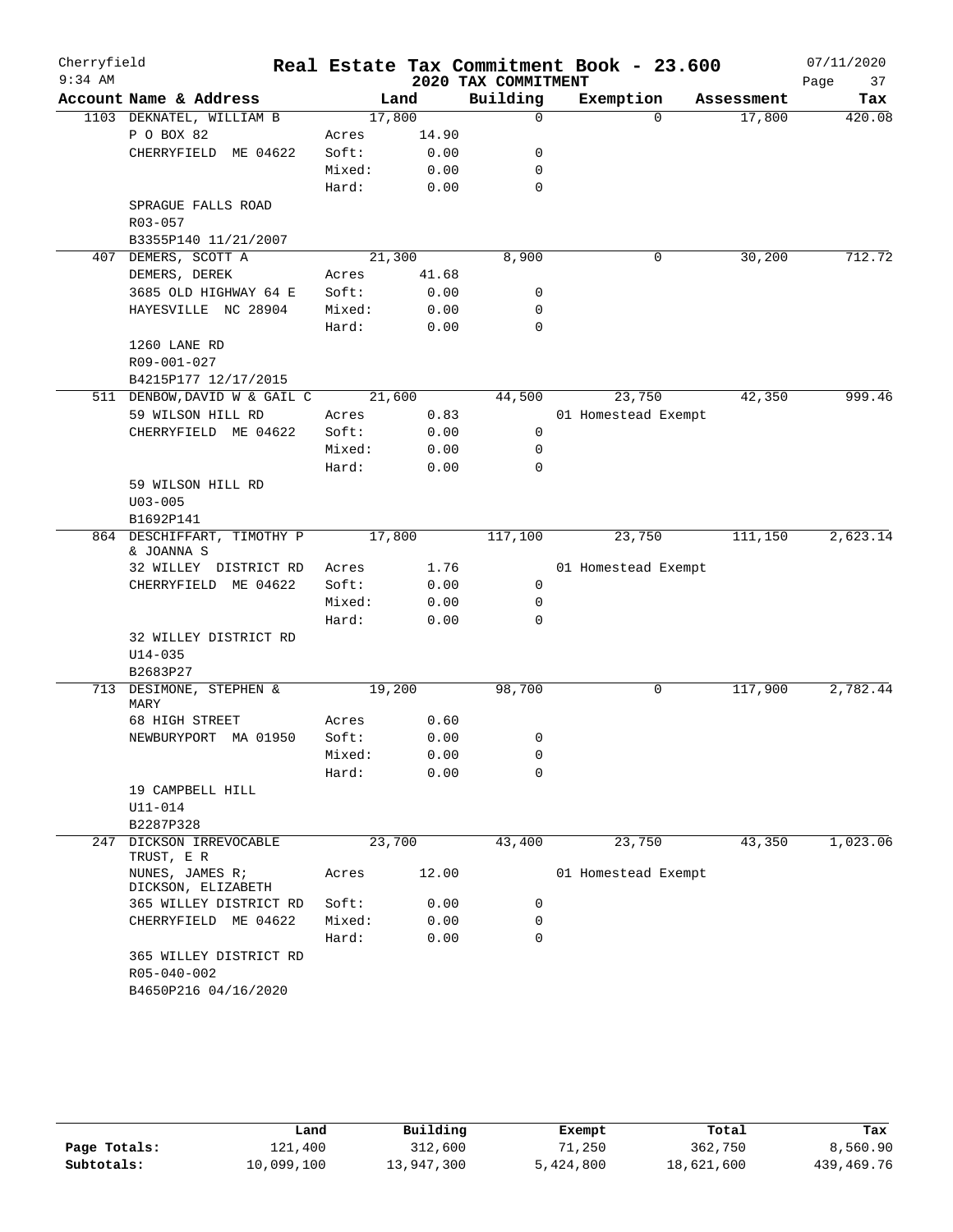| Cherryfield  |                                     |        |              |                                 |           | Real Estate Tax Commitment Book - 23.600 |            | 07/11/2020        |
|--------------|-------------------------------------|--------|--------------|---------------------------------|-----------|------------------------------------------|------------|-------------------|
| $9:34$ AM    | Account Name & Address              |        | Land         | 2020 TAX COMMITMENT<br>Building |           | Exemption                                | Assessment | Page<br>38<br>Tax |
|              | 964 DILDA, DIANNA F                 |        | 17,600       | 44,600                          |           | $\Omega$                                 | 62,200     | 1,467.92          |
|              | 337 RIDGE RD                        | Acres  | 1.41         |                                 |           |                                          |            |                   |
|              | CHERRYFIELD ME 04622                | Soft:  | 0.00         | 0                               |           |                                          |            |                   |
|              |                                     | Mixed: | 0.00         | 0                               |           |                                          |            |                   |
|              |                                     | Hard:  | 0.00         | $\mathbf 0$                     |           |                                          |            |                   |
|              | 391 RIDGE RD                        |        |              |                                 |           |                                          |            |                   |
|              |                                     |        |              |                                 |           |                                          |            |                   |
|              | U19-008-002                         |        |              |                                 |           |                                          |            |                   |
|              | B1901P196<br>971 DILDA, WILLIAM R & |        | 23,700       | 62,600                          |           | 29,450                                   | 56,850     | 1,341.66          |
|              | DIANNA F                            |        |              |                                 |           |                                          |            |                   |
|              | 337 RIDGE RD                        | Acres  | 8.00         |                                 |           | 01 Homestead Exempt                      |            |                   |
|              | CHERRYFIELD ME 04622                | Soft:  | 0.00         |                                 |           | 0 14 WW2 Veteran Non                     |            |                   |
|              |                                     | Mixed: | 0.00         | 0                               |           |                                          |            |                   |
|              |                                     | Hard:  | 0.00         | 0                               |           |                                          |            |                   |
|              | 337 RIDGE RD                        |        |              |                                 |           |                                          |            |                   |
|              | $U19 - 013 - 002$                   |        |              |                                 |           |                                          |            |                   |
|              | B4191P129 09/23/2015                |        |              |                                 |           |                                          |            |                   |
|              |                                     |        | 10,100       | 0                               |           | 0                                        |            | 238.36            |
|              | 133 DINSMORE, ROBERTA F             |        |              |                                 |           |                                          | 10,100     |                   |
|              | 40 NORTH ST                         | Acres  | 3.50         |                                 |           |                                          |            |                   |
|              | CHERRYFIELD ME 04622                | Soft:  | 0.00         | 0                               |           |                                          |            |                   |
|              |                                     | Mixed: | 0.00         | 0                               |           |                                          |            |                   |
|              |                                     | Hard:  | 0.00         | 0                               |           |                                          |            |                   |
|              | 94 SPRAGUE FALLS RD                 |        |              |                                 |           |                                          |            |                   |
|              | R03-054-001                         |        |              |                                 |           |                                          |            |                   |
|              | B1680P335                           |        |              |                                 |           |                                          |            |                   |
|              | 29 DOHERTY, TIMOTHY &<br>GLORIA     |        | 91,400       | 0                               |           | 0                                        | 91,400     | 2,157.04          |
|              | AFFENITA, EUGENE                    | Acres  | 99.60        |                                 |           |                                          |            |                   |
|              | 9010 SOUTH ZANMAR DRIVE Soft:       |        | 0.00         | 0                               |           |                                          |            |                   |
|              | FLORAL CITY FL 34436                | Mixed: | 0.00         | 0                               |           |                                          |            |                   |
|              |                                     | Hard:  | 0.00         | 0                               |           |                                          |            |                   |
|              |                                     |        |              |                                 |           |                                          |            |                   |
|              | MILBRIDGE RD                        |        |              |                                 |           |                                          |            |                   |
|              | R01-017<br>B3063P3 09/02/2005       |        |              |                                 |           |                                          |            |                   |
|              | 92 DONATO, GARY R                   |        | 64,700       | 9,800                           |           | 0                                        | 74,500     | 1,758.20          |
|              | 100 VILLAGE ST                      | Acres  | 76.00        |                                 |           |                                          |            |                   |
|              |                                     | Soft:  |              |                                 |           |                                          |            |                   |
|              | EASTON MA 02375                     |        | 0.00         | 0                               |           |                                          |            |                   |
|              |                                     | Mixed: | 0.00         | 0                               |           |                                          |            |                   |
|              |                                     | Hard:  | 0.00         | 0                               |           |                                          |            |                   |
|              | BLACKSWOODS RD                      |        |              |                                 |           |                                          |            |                   |
|              | R03-017                             |        |              |                                 |           |                                          |            |                   |
|              | B3344P58 10/17/2007                 |        |              |                                 |           |                                          |            |                   |
|              | 216 DOODY, ANDREW G                 |        | 30,600       | 0                               |           | 0                                        | 30,600     | 722.16            |
|              | LOOK, MORGAN B                      | Acres  | 28.00        |                                 |           |                                          |            |                   |
|              | 700 WILLEY DISTRICT RD              | Soft:  | 0.00         | 0                               |           |                                          |            |                   |
|              | CHERRYFIELD ME 04622                | Mixed: | 0.00         | 0                               |           |                                          |            |                   |
|              |                                     | Hard:  | 0.00         | 0                               |           |                                          |            |                   |
|              | WILLEY DISTRICT RD                  |        |              |                                 |           |                                          |            |                   |
|              | R05-016                             |        |              |                                 |           |                                          |            |                   |
|              | B4310P133 11/04/2016                |        |              |                                 |           |                                          |            |                   |
|              | 322 DORR, CHRISTOPHER               |        | 61,100       | 170,900                         |           | 23,750                                   | 208,250    | 4,914.70          |
|              | PO BOX 111                          | Acres  | 120.62       |                                 |           | 01 Homestead Exempt                      |            |                   |
|              | CHERRYFIELD ME 04622                | Soft:  | 0.00         | 0                               |           |                                          |            |                   |
|              |                                     | Mixed: | 0.00         | 0                               |           |                                          |            |                   |
|              |                                     | Hard:  | 0.00         | 0                               |           |                                          |            |                   |
|              | 511 NORTH MAIN ST                   |        |              |                                 |           |                                          |            |                   |
|              | R07-015                             |        |              |                                 |           |                                          |            |                   |
|              | B4018P270 12/05/2013                |        |              |                                 |           |                                          |            |                   |
|              | Land                                |        | Building     |                                 |           | Exempt                                   | Total      | Tax               |
| Page Totals: | 299,200                             |        | 287,900      |                                 |           | 53,200                                   | 533,900    | 12,600.04         |
| Subtotals:   | 10,398,300                          |        | 14, 235, 200 |                                 | 5,478,000 |                                          | 19,155,500 | 452,069.80        |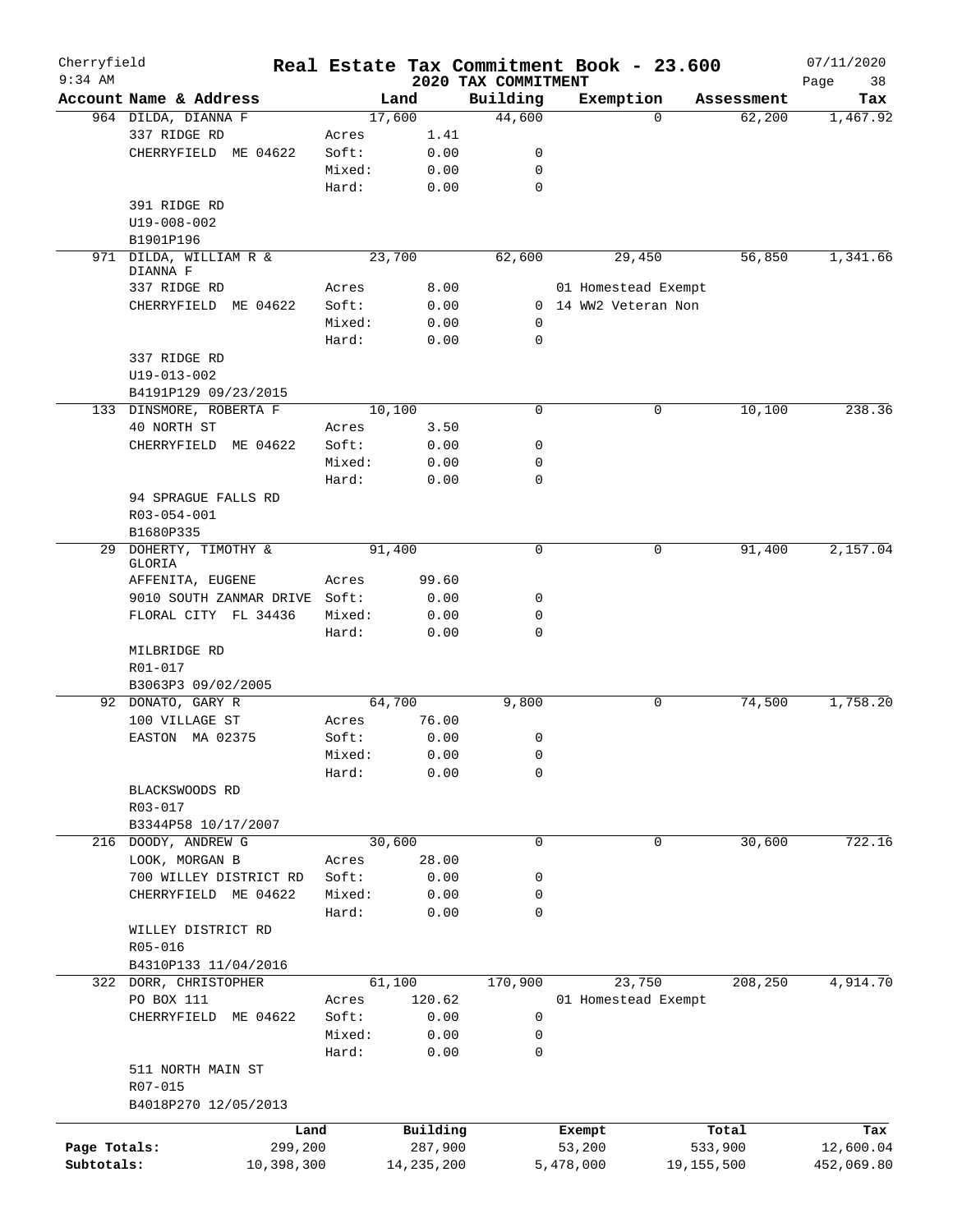| Cherryfield<br>$9:34$ AM |                                           |        |        | 2020 TAX COMMITMENT | Real Estate Tax Commitment Book - 23.600 |            | 07/11/2020<br>39<br>Page |
|--------------------------|-------------------------------------------|--------|--------|---------------------|------------------------------------------|------------|--------------------------|
|                          | Account Name & Address                    |        | Land   | Building            | Exemption                                | Assessment | Tax                      |
|                          | 201 DORR, DARRYL & AMARA J                |        | 16,700 | 57,800              | 23,750                                   | 50,750     | 1,197.70                 |
|                          | 46 WING SIDING RD                         | Acres  | 4.00   |                     | 01 Homestead Exempt                      |            |                          |
|                          | CHERRYFIELD ME 04622                      | Soft:  | 0.00   | 0                   |                                          |            |                          |
|                          |                                           | Mixed: | 0.00   | $\mathbf 0$         |                                          |            |                          |
|                          |                                           | Hard:  | 0.00   | $\mathbf 0$         |                                          |            |                          |
|                          | 46 WING SIDING RD                         |        |        |                     |                                          |            |                          |
|                          | R05-002-001                               |        |        |                     |                                          |            |                          |
|                          | B2421P156                                 |        |        |                     |                                          |            |                          |
|                          | 906 DORR, PAIGE                           |        | 17,500 | 22,100              | 0                                        | 39,600     | 934.56                   |
|                          | PO BOX 111                                | Acres  | 1.38   |                     |                                          |            |                          |
|                          | CHERRYFIELD ME 04622                      | Soft:  | 0.00   | 0                   |                                          |            |                          |
|                          |                                           | Mixed: | 0.00   | 0                   |                                          |            |                          |
|                          |                                           | Hard:  | 0.00   | $\mathbf 0$         |                                          |            |                          |
|                          | 545 NORTH MAIN ST                         |        |        |                     |                                          |            |                          |
|                          | R07-015-003                               |        |        |                     |                                          |            |                          |
|                          | B4557P97 05/29/2019                       |        |        |                     |                                          |            |                          |
|                          | 492 DORR, ROGER O & CAROL E               |        | 22,800 | 62,400              | 0                                        | 85,200     | 2,010.72                 |
|                          | (L/E)                                     |        |        |                     |                                          |            |                          |
|                          | DORR, KEVIN & JEFFREY<br>COFFIN, KIMBERLY | Acres  | 0.96   |                     |                                          |            |                          |
|                          | 175 MILBRIDGE ROAD                        | Soft:  | 0.00   | 0                   |                                          |            |                          |
|                          | CHERRYFIELD ME 04622                      | Mixed: | 0.00   | 0                   |                                          |            |                          |
|                          |                                           | Hard:  | 0.00   | $\mathbf 0$         |                                          |            |                          |
|                          | 175 MILBRIDGE RD                          |        |        |                     |                                          |            |                          |
|                          | $U02 - 008$                               |        |        |                     |                                          |            |                          |
|                          | B4247P114 04/19/2016                      |        |        |                     |                                          |            |                          |
|                          | 981 DOWLING, CRYSTAL                      |        | 0      | 5,700               | 5,700                                    | 0          | 0.00                     |
|                          | 17 BARBER LN                              |        |        |                     | 01 Homestead Exempt                      |            |                          |
|                          | CHERRYFIELD ME 04662                      |        |        |                     |                                          |            |                          |
|                          |                                           |        |        |                     |                                          |            |                          |
|                          |                                           |        |        |                     |                                          |            |                          |
|                          | 17 BARBER LANE                            |        |        |                     |                                          |            |                          |
|                          | $U02 - 014 - 001$                         |        |        |                     |                                          |            |                          |
| 355                      | DOWNEAST RIVERS<br>LAND<br>TRUST          |        | 74,100 | $\mathbf 0$         | 74,100                                   | 0          | 0.00                     |
|                          | P O BOX 201                               | Acres  | 111.00 |                     | 47 Benevolent                            |            |                          |
|                          | COLUMBIA FALLS ME<br>04623                | Soft:  | 0.00   | 0                   |                                          |            |                          |
|                          |                                           | Mixed: | 0.00   | 0                   |                                          |            |                          |
|                          |                                           | Hard:  | 0.00   | $\mathbf 0$         |                                          |            |                          |
|                          | SPRAGUE FALLS RD                          |        |        |                     |                                          |            |                          |
|                          | R08-025-001                               |        |        |                     |                                          |            |                          |
|                          | B2810P45                                  |        |        |                     |                                          |            |                          |
|                          | 448 DOWNEAST SALMON                       |        | 20,200 | 0                   | 20,200                                   | 0          | 0.00                     |
|                          | FEDERATION<br>DBA DOWNEAST RIVERS         | Acres  | 21.00  |                     | 47 Benevolent                            |            |                          |
|                          | LAND TRUST<br>P O BOX 201                 | Soft:  | 0.00   | 0                   |                                          |            |                          |
|                          | COLUMBIA FALLS ME                         | Mixed: | 0.00   | 0                   |                                          |            |                          |
|                          | 04623                                     | Hard:  | 0.00   | $\mathbf 0$         |                                          |            |                          |
|                          | BLACKSWOODS RD                            |        |        |                     |                                          |            |                          |
|                          | R10-002-023                               |        |        |                     |                                          |            |                          |
|                          | B3151P48 06/06/2006                       |        |        |                     |                                          |            |                          |
|                          |                                           |        |        |                     |                                          |            |                          |
|                          |                                           |        |        |                     |                                          |            |                          |

|              | Land       | Building   | Exempt    | Total      | Tax         |
|--------------|------------|------------|-----------|------------|-------------|
| Page Totals: | 151,300    | 148,000    | 123,750   | 175,550    | 4,142.98    |
| Subtotals:   | 10,549,600 | 14,383,200 | 5,601,750 | 19,331,050 | 456, 212.78 |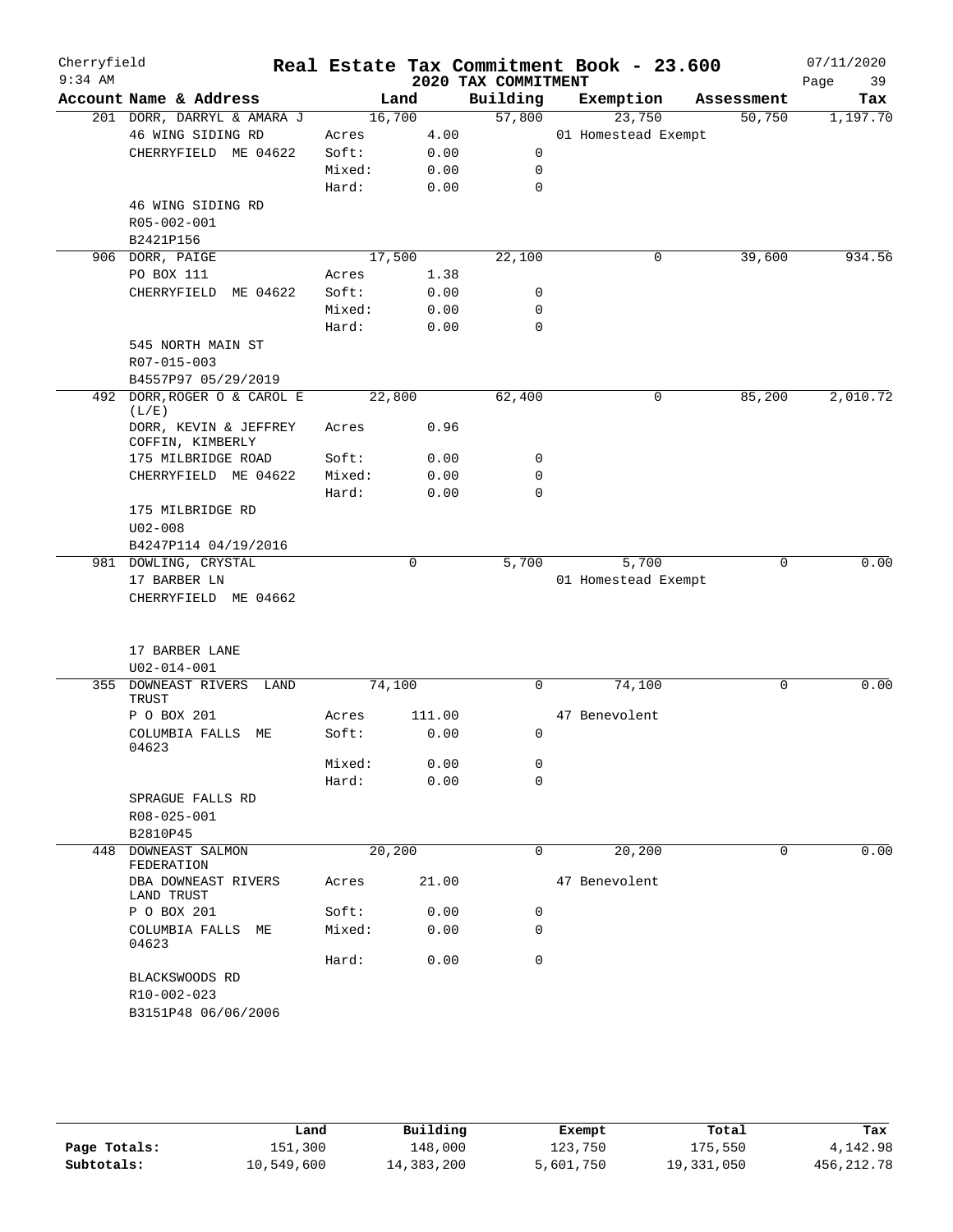| Cherryfield |                                             |        |        |                     | Real Estate Tax Commitment Book - 23.600 |            | 07/11/2020 |
|-------------|---------------------------------------------|--------|--------|---------------------|------------------------------------------|------------|------------|
| $9:34$ AM   |                                             |        |        | 2020 TAX COMMITMENT |                                          |            | 40<br>Page |
|             | Account Name & Address                      |        | Land   | Building            | Exemption                                | Assessment | Tax        |
|             | 284 DOWNEAST SALMON<br>FEDERATION           | 39,700 |        | 0                   | $\Omega$                                 | 39,700     | 936.92     |
|             | DBA DOWNEAST RIV LAND<br>TRUST              | Acres  | 42.20  |                     |                                          |            |            |
|             | P O BOX 201                                 | Soft:  | 0.00   | 0                   |                                          |            |            |
|             | COLUMBIA FALLS ME<br>04623                  | Mixed: | 0.00   | 0                   |                                          |            |            |
|             |                                             | Hard:  | 0.00   | 0                   |                                          |            |            |
|             | SPRAGUES FALLS RD<br>$R08 - 024$            |        |        |                     |                                          |            |            |
|             | B3382P123 02/19/2008 B3332P244 08/24/2007   |        |        |                     |                                          |            |            |
|             | 371 DOWNEAST SALMON<br>FEDERATION           | 71,700 |        | 0                   | 0                                        | 71,700     | 1,692.12   |
|             | PO BOX 201                                  | Acres  | 181.00 |                     |                                          |            |            |
|             | COLUMBIA FALLS ME<br>04623                  | Soft:  | 0.00   | 0                   |                                          |            |            |
|             |                                             | Mixed: | 0.00   | 0                   |                                          |            |            |
|             |                                             | Hard:  | 0.00   | 0                   |                                          |            |            |
|             | CROTCH                                      |        |        |                     |                                          |            |            |
|             | R08-034                                     |        |        |                     |                                          |            |            |
|             | B4529P14 01/18/2019                         |        |        |                     |                                          |            |            |
|             | 451 DOWNEAST SALMON<br>FEDERATION           | 18,800 |        | 0                   | $\mathsf{O}$                             | 18,800     | 443.68     |
|             | DBA DOWNEAST RIVERS<br>LAND TRUST           | Acres  | 22.00  |                     |                                          |            |            |
|             | PO BOX 201                                  | Soft:  | 0.00   | 0                   |                                          |            |            |
|             | COLUMBIA FALLS ME<br>65402                  | Mixed: | 0.00   | 0                   |                                          |            |            |
|             |                                             | Hard:  | 0.00   | 0                   |                                          |            |            |
|             | NORTH MAIN ST (OFF)                         |        |        |                     |                                          |            |            |
|             | R10-005                                     |        |        |                     |                                          |            |            |
|             | B4230P113 02/12/2016                        |        |        |                     |                                          |            |            |
|             | 367 DOWNEAST SALMON<br>FEDERATION           | 56,900 |        | 0                   | 0                                        | 56,900     | 1,342.84   |
|             | PO BOX 201                                  | Acres  | 100.00 |                     |                                          |            |            |
|             | COLUMBIA FALLS ME<br>04623                  | Soft:  | 0.00   | 0                   |                                          |            |            |
|             |                                             | Mixed: | 0.00   | 0                   |                                          |            |            |
|             |                                             | Hard:  | 0.00   | 0                   |                                          |            |            |
|             | CROTCH                                      |        |        |                     |                                          |            |            |
|             | R08-030                                     |        |        |                     |                                          |            |            |
|             | B4558P277 06/06/2019<br>377 DOWNEAST SALMON | 22,300 |        | 0                   | 0                                        |            | 526.28     |
|             | FEDERATION                                  |        | 44.40  |                     |                                          | 22,300     |            |
|             | PO BOX 201                                  | Acres  | 0.00   |                     |                                          |            |            |
|             | COLUMBIA FALLS<br>МE<br>04623               | Soft:  |        | 0                   |                                          |            |            |
|             |                                             | Mixed: | 0.00   | 0                   |                                          |            |            |
|             |                                             | Hard:  | 0.00   | 0                   |                                          |            |            |
|             | CROTCH<br>R08-039                           |        |        |                     |                                          |            |            |
|             | B4529P14 01/18/2019                         |        |        |                     |                                          |            |            |

|              | Land       | Building   | Exempt    | Total      | Tax         |
|--------------|------------|------------|-----------|------------|-------------|
| Page Totals: | 209,400    |            |           | 209,400    | 4,941.84    |
| Subtotals:   | 10,759,000 | 14,383,200 | 5,601,750 | 19,540,450 | 461, 154.62 |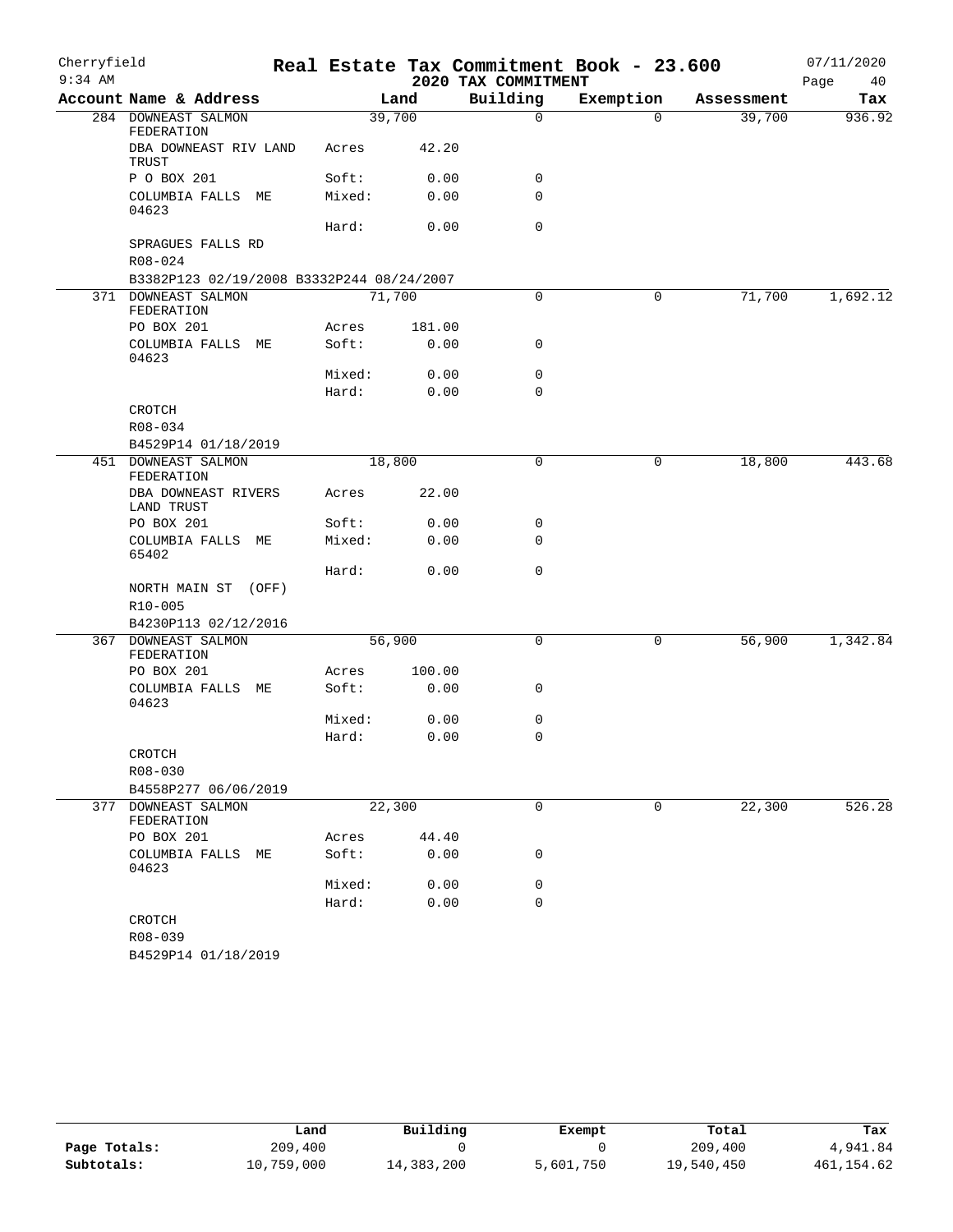| Cherryfield<br>$9:34$ AM |                                             |                 |               | 2020 TAX COMMITMENT   | Real Estate Tax Commitment Book - 23.600 |            | 07/11/2020<br>Page<br>41 |
|--------------------------|---------------------------------------------|-----------------|---------------|-----------------------|------------------------------------------|------------|--------------------------|
|                          | Account Name & Address                      |                 | Land          | Building              | Exemption                                | Assessment | Tax                      |
|                          | 466 DOWNEAST SALMON<br>FEDERATION INC       | 25,000          |               | $\mathbf 0$           | $\Omega$                                 | 25,000     | 590.00                   |
|                          | PO BOX 201                                  | Acres           | 213.00        |                       |                                          |            |                          |
|                          | COLUMBIA FALLS ME<br>04623                  | Soft:           | 51.70         | 6,631                 |                                          |            |                          |
|                          |                                             | Mixed:          | 0.00          | $\mathbf 0$           |                                          |            |                          |
|                          |                                             | Hard:           | 158.00        | 18,312                |                                          |            |                          |
|                          | CROTCH                                      |                 |               |                       |                                          |            |                          |
|                          | R10-016                                     |                 |               |                       |                                          |            |                          |
|                          | B4469P168 06/19/2018<br>125 DRISKO, DAVID & | 20,300          |               | 18,400                | 0                                        | 38,700     | 913.32                   |
|                          | STEPHANIE                                   |                 |               |                       |                                          |            |                          |
|                          | 33 ANTHONY DR                               | Acres           | 40.00         |                       |                                          |            |                          |
|                          | DEPEW NY 14043-1115                         | Soft:           | 0.00          | 0                     |                                          |            |                          |
|                          |                                             | Mixed:          | 39.00         | 5,891                 |                                          |            |                          |
|                          |                                             | Hard:           | 0.00          | 0                     |                                          |            |                          |
|                          | 5 SPRAGUE FALLS RD<br>R03-049               |                 |               |                       |                                          |            |                          |
|                          | B4032P177 01/28/2014                        |                 |               |                       |                                          |            |                          |
| 530                      | DUBLIN, LOUIS E & LYNN<br>М                 | 55,600          |               | 168,100               | 23,750                                   | 199,950    | 4,718.82                 |
|                          | 85 MILBRIDGE RD                             | Acres           | 180.80        |                       | 01 Homestead Exempt                      |            |                          |
|                          | CHERRYFIELD ME 04622                        | Soft:           | 81.80         | 10,491                |                                          |            |                          |
|                          |                                             | Mixed:<br>Hard: | 81.00<br>0.00 | 12,235<br>$\mathbf 0$ |                                          |            |                          |
|                          | 85 MILBRIDGE RD                             |                 |               |                       |                                          |            |                          |
|                          | $U03 - 023 - 001$                           |                 |               |                       |                                          |            |                          |
|                          | B1469P99                                    |                 |               |                       |                                          |            |                          |
|                          | 698 DUFOUR, CARYL L & JAMES                 | 23,100          |               | 68,800                | 29,450                                   | 62,450     | 1,473.82                 |
|                          | R<br>91 PARK ST                             | Acres           | 3.50          |                       | 01 Homestead Exempt                      |            |                          |
|                          | CHERRYFIELD<br>ME 04622                     | Soft:           | 0.00          |                       | 0 14 WW2 Veteran Non                     |            |                          |
|                          |                                             | Mixed:          | 0.00          | 0                     |                                          |            |                          |
|                          |                                             | Hard:           | 0.00          | $\mathbf 0$           |                                          |            |                          |
|                          | 91 PARK ST                                  |                 |               |                       |                                          |            |                          |
|                          | $U10 - 009 - 002$                           |                 |               |                       |                                          |            |                          |
|                          | B2670P1                                     |                 |               |                       |                                          |            |                          |
|                          | 155 DUPONT, MICHAEL J                       | 32,300          |               | 21,700                | 0                                        | 54,000     | 1,274.40                 |
|                          | 240 MATTAPOISETT ROAD                       | Acres           | 38.00         |                       |                                          |            |                          |
|                          | ROCHESTER MA 02770                          | Soft:           | 0.00          | 0                     |                                          |            |                          |
|                          |                                             | Mixed:<br>Hard: | 0.00          | 0<br>$\mathbf 0$      |                                          |            |                          |
|                          | WILLEY DISTRICT RD                          |                 | 0.00          |                       |                                          |            |                          |
|                          | $R04 - 009$                                 |                 |               |                       |                                          |            |                          |
|                          | B1156P174                                   |                 |               |                       |                                          |            |                          |
|                          | 792 DUSTON, PETER H                         | 25,900          |               | 84,700                | 0                                        | 110,600    | 2,610.16                 |
|                          | P O BOX 36                                  | Acres           | 5.80          |                       |                                          |            |                          |
|                          | CHERRYFIELD ME 04622                        | Soft:           | 0.00          | 0                     |                                          |            |                          |
|                          |                                             | Mixed:          | 0.00          | 0                     |                                          |            |                          |
|                          |                                             | Hard:           | 0.00          | $\mathbf 0$           |                                          |            |                          |
|                          | 67 MAIN ST                                  |                 |               |                       |                                          |            |                          |
|                          | U12-044-001                                 |                 |               |                       |                                          |            |                          |
|                          | B2622P317                                   |                 |               |                       |                                          |            |                          |
|                          |                                             |                 |               |                       |                                          |            |                          |

|              | Land       | Building   | Exempt    | Total      | Tax        |
|--------------|------------|------------|-----------|------------|------------|
| Page Totals: | 182,200    | 361,700    | 53,200    | 490,700    | 11,580.52  |
| Subtotals:   | 10,941,200 | 14,744,900 | 5,654,950 | 20,031,150 | 472,735.14 |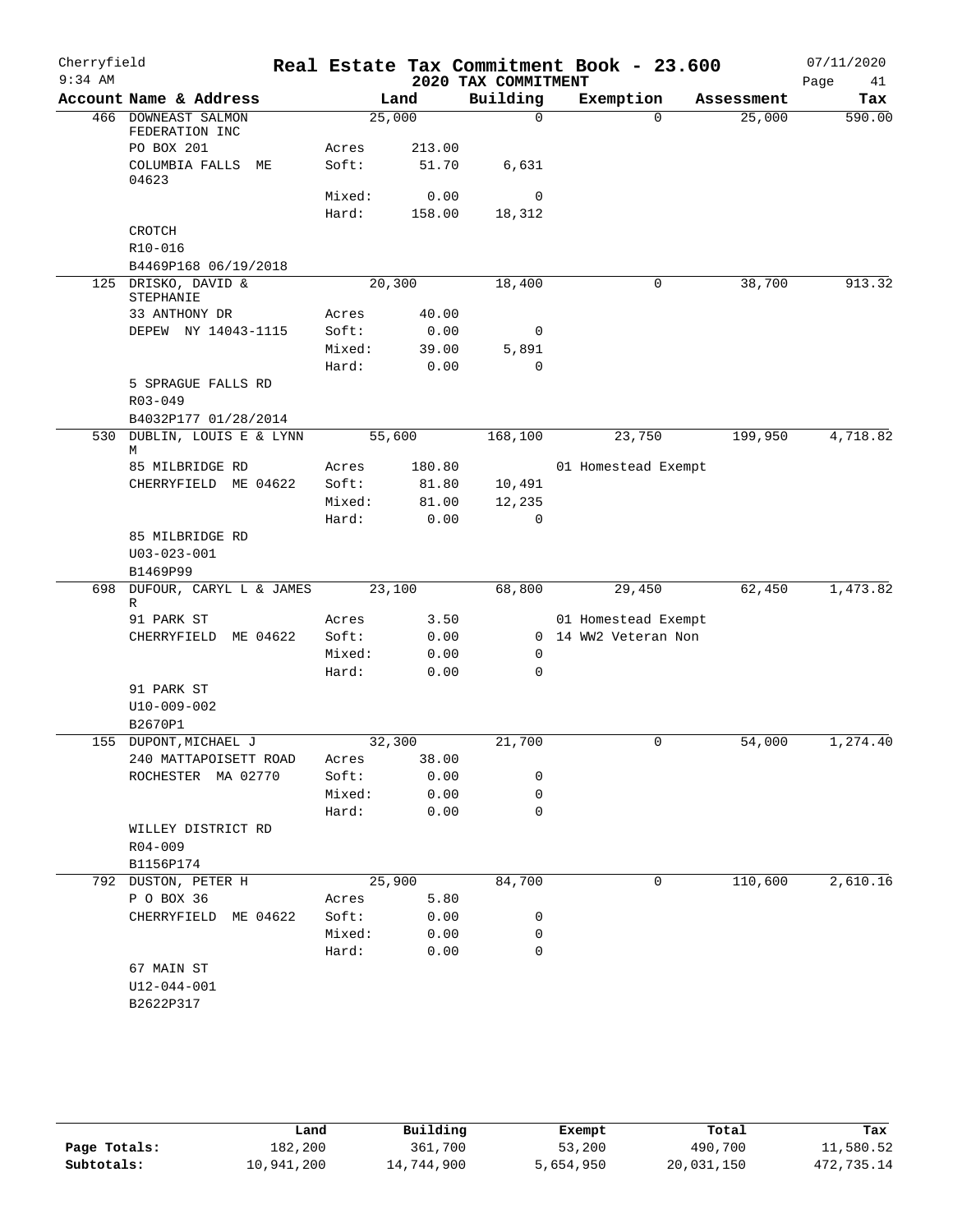| Cherryfield<br>$9:34$ AM |                                     |        |        | 2020 TAX COMMITMENT | Real Estate Tax Commitment Book - 23.600 |            | 07/11/2020<br>Page<br>42 |
|--------------------------|-------------------------------------|--------|--------|---------------------|------------------------------------------|------------|--------------------------|
|                          | Account Name & Address              |        | Land   | Building            | Exemption                                | Assessment | Tax                      |
|                          | 794 DUSTON, PETER H                 |        | 16,700 | 125,800             | 23,750                                   | 118,750    | 2,802.50                 |
|                          | PO BOX 36                           | Acres  | 0.40   |                     | 01 Homestead Exempt                      |            |                          |
|                          | CHERRYFIELD ME 04622                | Soft:  | 0.00   | 0                   |                                          |            |                          |
|                          |                                     | Mixed: | 0.00   | 0                   |                                          |            |                          |
|                          |                                     | Hard:  | 0.00   | $\mathbf 0$         |                                          |            |                          |
|                          | 63 MAIN ST                          |        |        |                     |                                          |            |                          |
|                          | $U12 - 045$                         |        |        |                     |                                          |            |                          |
|                          | B2419P198                           |        |        |                     |                                          |            |                          |
|                          | 443 DYER, HERBERT G & CAROL         |        | 14,000 | 12,300              | 0                                        | 26,300     | 620.68                   |
|                          | R                                   |        |        |                     |                                          |            |                          |
|                          | 152 HALLVILLE RD                    | Acres  | 0.92   |                     |                                          |            |                          |
|                          | EXETER RI 02822                     | Soft:  | 0.00   | 0                   |                                          |            |                          |
|                          |                                     | Mixed: | 0.00   | 0                   |                                          |            |                          |
|                          |                                     | Hard:  | 0.00   | 0                   |                                          |            |                          |
|                          | 1036 NORTH MAIN ST                  |        |        |                     |                                          |            |                          |
|                          | R10-002-018                         |        |        |                     |                                          |            |                          |
|                          | B1765P79                            |        |        |                     |                                          |            |                          |
|                          | 47 EATON, ROYCE M & JOANNA          |        | 18,900 | 54,300              | 23,750                                   | 49,450     | 1,167.02                 |
|                          | L                                   | Acres  | 3.80   |                     |                                          |            |                          |
|                          | P O BOX 387<br>CHERRYFIELD ME 04622 | Soft:  | 0.00   | 0                   | 01 Homestead Exempt                      |            |                          |
|                          |                                     | Mixed: | 0.00   | 0                   |                                          |            |                          |
|                          |                                     | Hard:  | 0.00   | $\Omega$            |                                          |            |                          |
|                          | 258 BLACKSWOODS RD                  |        |        |                     |                                          |            |                          |
|                          | $U08 - 003$                         |        |        |                     |                                          |            |                          |
|                          | B1688P219                           |        |        |                     |                                          |            |                          |
|                          | 805 EDEN, MURRAY                    |        | 9,100  | 0                   | 0                                        | 9,100      | 214.76                   |
|                          | EDEN FAMILY TRUST                   | Acres  | 1.39   |                     |                                          |            |                          |
|                          | 633 GOLD STREET                     | Soft:  | 0.00   | 0                   |                                          |            |                          |
|                          | JUNEAU AK 99801                     | Mixed: | 0.00   | 0                   |                                          |            |                          |
|                          |                                     | Hard:  | 0.00   | 0                   |                                          |            |                          |
|                          | WILLEY DISTRICT RD                  |        |        |                     |                                          |            |                          |
|                          | $U13 - 009$                         |        |        |                     |                                          |            |                          |
|                          | B3853P209 06/11/2012                |        |        |                     |                                          |            |                          |
|                          | 806 EDEN, MURRAY                    |        | 93,800 | 84,900              | 0                                        | 178,700    | 4,217.32                 |
|                          | EDEN FAMILY TRUST                   | Acres  | 130.00 |                     |                                          |            |                          |
|                          | 633 GOLD STREET                     | Soft:  | 0.00   | 0                   |                                          |            |                          |
|                          | JUNEAU AK 99801                     | Mixed: | 0.00   | 0                   |                                          |            |                          |
|                          |                                     | Hard:  | 0.00   | 0                   |                                          |            |                          |
|                          | 61 WILLEY DISTRICT RD               |        |        |                     |                                          |            |                          |
|                          | $U13 - 010 - 001$                   |        |        |                     |                                          |            |                          |
|                          | B3853P209 06/19/2012                |        |        |                     |                                          |            |                          |
| 949                      | ELDRIDGE, TERESA L                  |        | 15,000 | 25,300              | 23,750                                   | 16,550     | 390.58                   |
|                          | 281 RIDGE ROAD                      | Acres  | 0.85   |                     | 01 Homestead Exempt                      |            |                          |
|                          | CHERRYFIELD ME 04622                | Soft:  | 0.00   | 0                   |                                          |            |                          |
|                          |                                     | Mixed: | 0.00   | 0                   |                                          |            |                          |
|                          |                                     | Hard:  | 0.00   | $\mathbf 0$         |                                          |            |                          |
|                          | 281 RIDGE RD                        |        |        |                     |                                          |            |                          |
|                          | U18-009                             |        |        |                     |                                          |            |                          |
|                          | B4265P91 06/24/2016                 |        |        |                     |                                          |            |                          |
|                          |                                     |        |        |                     |                                          |            |                          |

|              | Land       | Building   | Exempt    | Total      | Tax        |
|--------------|------------|------------|-----------|------------|------------|
| Page Totals: | 167,500    | 302,600    | 71,250    | 398,850    | 9,412.86   |
| Subtotals:   | 11,108,700 | 15,047,500 | 5,726,200 | 20,430,000 | 482,148.00 |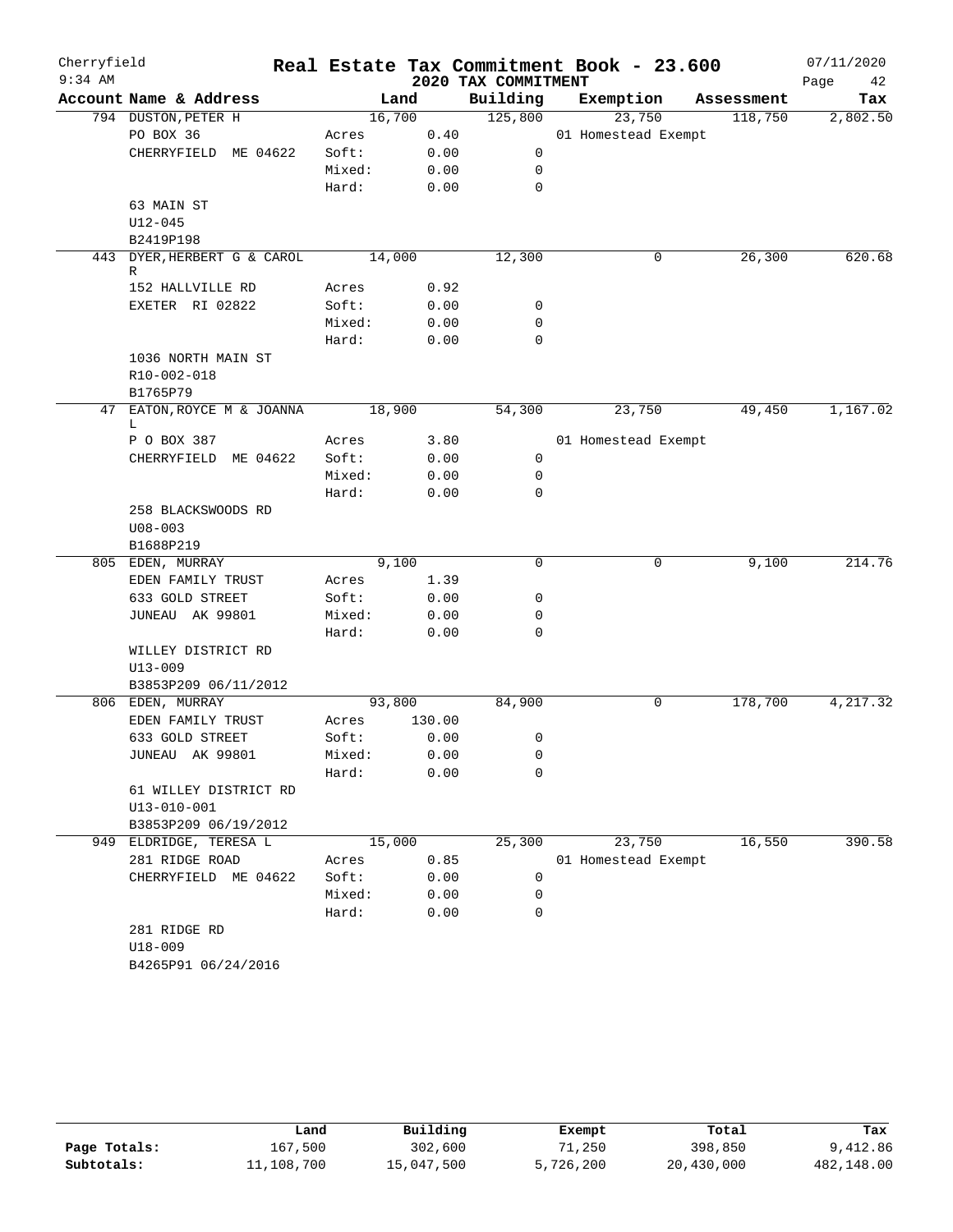| Cherryfield<br>$9:34$ AM |                                  |           |            | 2020 TAX COMMITMENT | Real Estate Tax Commitment Book - 23.600 |            | 07/11/2020<br>Page<br>43 |
|--------------------------|----------------------------------|-----------|------------|---------------------|------------------------------------------|------------|--------------------------|
|                          | Account Name & Address           |           | Land       | Building            | Exemption                                | Assessment | Tax                      |
| 510                      | ELLSWORTH FALLS LUMBER           |           | 50,800     | 207,000             | $\Omega$                                 | 257,800    | 6,084.08                 |
|                          | CO                               |           |            |                     |                                          |            |                          |
|                          | $C/O$ EBS                        | Acres     | 1.95       |                     |                                          |            |                          |
|                          | P O BOX 1177                     | Soft:     | 0.00       | 0                   |                                          |            |                          |
|                          | ELLSWORTH ME 04605               | Mixed:    | 0.00       | $\mathbf 0$         |                                          |            |                          |
|                          |                                  | Hard:     | 0.00       | $\mathbf 0$         |                                          |            |                          |
|                          | 82 MILBRIDGE RD                  |           |            |                     |                                          |            |                          |
|                          | $U03 - 004$                      |           |            |                     |                                          |            |                          |
|                          | B754P58                          |           |            |                     |                                          |            |                          |
|                          | 467 EMERA MAINE                  |           | 10,700     | 0                   | 0                                        | 10,700     | 252.52                   |
|                          | ATTN: PROPERTY TAX<br>DEPARTMENT | Acres     | 0.38       |                     |                                          |            |                          |
|                          | P.O. BOX 932                     | Soft:     | 0.00       | $\mathbf 0$         |                                          |            |                          |
|                          | BANGOR ME 04402-0932             | Mixed:    | 0.00       | $\mathbf 0$         |                                          |            |                          |
|                          |                                  | Hard:     | 0.00       | $\mathbf 0$         |                                          |            |                          |
|                          | 210 MILBRIDGE RD                 |           |            |                     |                                          |            |                          |
|                          | $U01 - 001$                      |           |            |                     |                                          |            |                          |
|                          | B3648P172 07/08/2010             |           |            |                     |                                          |            |                          |
|                          | 468 EMERA MAINE                  |           | 44,800     | $\mathbf 0$         | 0                                        | 44,800     | 1,057.28                 |
|                          | ATTN: PROPERTY TAX               | Acres     | 5.65       |                     |                                          |            |                          |
|                          | DEPARTMENT                       |           |            |                     |                                          |            |                          |
|                          | P.O. BOX 932                     | Soft:     | 0.00       | $\mathbf 0$         |                                          |            |                          |
|                          | BANGOR ME 04402-0932             | Mixed:    | 0.00       | 0                   |                                          |            |                          |
|                          |                                  | Hard:     | 0.00       | $\mathbf 0$         |                                          |            |                          |
|                          | MILBRIDGE RD                     |           |            |                     |                                          |            |                          |
|                          | $U01 - 001 - 001$                |           |            |                     |                                          |            |                          |
|                          | B3602P40 01/08/2010              |           |            |                     |                                          |            |                          |
|                          | 372 EMERA MAINE                  | 7,688,600 |            | 0                   | 0                                        | 7,688,600  | 181,450.96               |
|                          | ATTN: PROPERTY TAX DEPT          |           |            |                     |                                          |            |                          |
|                          | PO BOX 932                       |           |            |                     |                                          |            |                          |
|                          | BANGOR ME 04402-0932             |           |            |                     |                                          |            |                          |
|                          | CHERRYFIELD                      |           |            |                     |                                          |            |                          |
|                          | 612 EMERA MAINE                  |           | 9,800      | $\Omega$            | 0                                        | 9,800      | 231.28                   |
|                          | ATTN: PROPERTY TAX DEPT Acres    |           | 0.18       |                     |                                          |            |                          |
|                          | P.O. BOX 932                     | Soft:     | 0.00       | 0                   |                                          |            |                          |
|                          | BANGOR ME 04402-0932 Mixed:      |           | 0.00       | 0                   |                                          |            |                          |
|                          |                                  | Hard:     | 0.00       | $\mathbf 0$         |                                          |            |                          |
|                          | NORTH ST                         |           |            |                     |                                          |            |                          |
|                          | $U06 - 002$                      |           |            |                     |                                          |            |                          |
|                          | 669 ENDRE JR, JOHN               |           | 18,300     | 83,200              | 29,450                                   | 72,050     | 1,700.38                 |
|                          | P O BOX 3                        | Acres     | 2.69       |                     | 01 Homestead Exempt                      |            |                          |
|                          | CHERRYFIELD<br>ME 04622          | Soft:     | 0.00       | 0                   | 14 WW2 Veteran Non                       |            |                          |
|                          |                                  | Mixed:    | 0.00       | $\mathbf 0$         |                                          |            |                          |
|                          |                                  | Hard:     | 0.00       | 0                   |                                          |            |                          |
|                          | 236 BLACKSWOODS RD               |           |            |                     |                                          |            |                          |
|                          | $U08 - 002$                      |           |            |                     |                                          |            |                          |
|                          | B3683P88 10/28/2010              |           |            |                     |                                          |            |                          |
|                          | 207 ENDRE, GLEN                  |           | 21,100     | 174,400             | 23,750                                   | 171,750    | 4,053.30                 |
|                          | PO BOX 139                       | Acres     | 5.40       |                     | 01 Homestead Exempt                      |            |                          |
|                          | HARRINGTON ME 04643              | Soft:     | 0.00       | 0                   |                                          |            |                          |
|                          |                                  | Mixed:    | 0.00       | 0                   |                                          |            |                          |
|                          |                                  | Hard:     | 0.00       | 0                   |                                          |            |                          |
|                          | 563 CHERRYFIELD STRETCH          |           |            |                     |                                          |            |                          |
|                          | R05-007                          |           |            |                     |                                          |            |                          |
|                          | B1385P46                         |           |            |                     |                                          |            |                          |
|                          |                                  |           |            |                     |                                          |            |                          |
|                          | Land                             |           | Building   |                     | Exempt                                   | Total      | Tax                      |
| Page Totals:             | 7,844,100                        |           | 464,600    |                     | 53,200                                   | 8,255,500  | 194,829.80               |
| Subtotals:               | 18,952,800                       |           | 15,512,100 |                     | 5,779,400                                | 28,685,500 | 676,977.80               |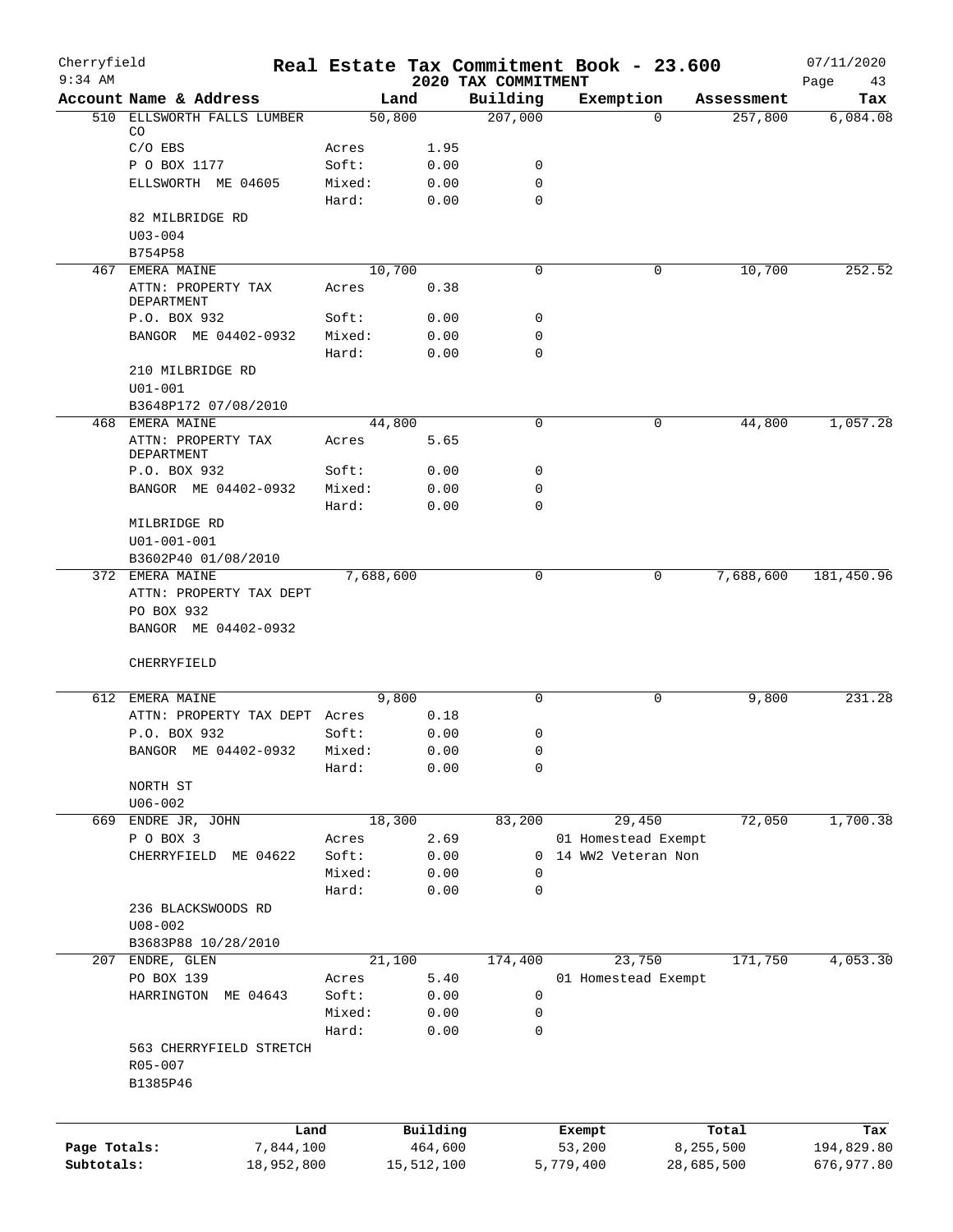| Cherryfield<br>$9:34$ AM |                                                            |        |            | 2020 TAX COMMITMENT | Real Estate Tax Commitment Book - 23.600 |                       | 07/11/2020        |
|--------------------------|------------------------------------------------------------|--------|------------|---------------------|------------------------------------------|-----------------------|-------------------|
|                          | Account Name & Address                                     |        | Land       | Building            | Exemption                                | Assessment            | Page<br>44<br>Tax |
|                          | 1178 ENDRE, GLEN                                           |        | 29,500     | 0                   |                                          | 29,500<br>$\Omega$    | 696.20            |
|                          | P O BOX 139                                                | Acres  | 33.17      |                     |                                          |                       |                   |
|                          | HARRINGTON ME 04643                                        | Soft:  | 0.00       | 0                   |                                          |                       |                   |
|                          |                                                            | Mixed: | 0.00       | 0                   |                                          |                       |                   |
|                          |                                                            | Hard:  | 0.00       | 0                   |                                          |                       |                   |
|                          | 539 WILLEY DISTRICT RD<br>R05-036-001                      |        |            |                     |                                          |                       |                   |
|                          | B3336P79 08/25/2007 B2777P215                              |        |            |                     |                                          |                       |                   |
|                          | 270 ENOS, KEITH A                                          |        | 55,700     | 0                   |                                          | 55,700<br>0           | 1,314.52          |
|                          | P O BOX 3132                                               | Acres  | 77.00      |                     |                                          |                       |                   |
|                          | OAK BLUFFS MA 02557                                        | Soft:  | 0.00       | 0                   |                                          |                       |                   |
|                          |                                                            | Mixed: | 0.00       | 0                   |                                          |                       |                   |
|                          |                                                            | Hard:  | 0.00       | 0                   |                                          |                       |                   |
|                          | TENAN LANE                                                 |        |            |                     |                                          |                       |                   |
|                          | R05-060                                                    |        |            |                     |                                          |                       |                   |
|                          |                                                            |        |            |                     |                                          |                       |                   |
|                          | B3116P225 02/13/2006                                       |        |            |                     |                                          |                       |                   |
|                          | 596 ENOS, KEITH A                                          |        | 10,200     | $\mathbf 0$         | 0                                        | 10,200                | 240.72            |
|                          | P O BOX 3132                                               | Acres  | 0.78       |                     |                                          |                       |                   |
|                          | OAK BLUFFS MA 02557                                        | Soft:  | 0.00       | 0                   |                                          |                       |                   |
|                          |                                                            | Mixed: | 0.00       | 0                   |                                          |                       |                   |
|                          |                                                            | Hard:  | 0.00       | $\mathbf 0$         |                                          |                       |                   |
|                          | ELM ST                                                     |        |            |                     |                                          |                       |                   |
|                          | $U05 - 028$                                                |        |            |                     |                                          |                       |                   |
|                          | B3098P352 01/10/2006                                       |        |            |                     |                                          |                       |                   |
|                          | 828 FAHEY, MATTHEW                                         |        | 23,800     | 12,300              | 23,750                                   | 12,350                | 291.46            |
|                          | 16 ACADIA LN                                               | Acres  | 2.20       |                     | 01 Homestead Exempt                      |                       |                   |
|                          | CHERRYFIELD ME 04622                                       | Soft:  | 0.00       | 0                   |                                          |                       |                   |
|                          |                                                            | Mixed: | 0.00       | 0                   |                                          |                       |                   |
|                          |                                                            | Hard:  | 0.00       | 0                   |                                          |                       |                   |
|                          | 16 ACADIA LANE<br>$U13 - 030$                              |        |            |                     |                                          |                       |                   |
|                          | B3628P57 04/27/2010                                        |        |            |                     |                                          |                       |                   |
|                          | 493 FAHEY, MATTHEW J                                       |        | 24,300     | 59,400              | 0                                        | 83,700                | 1,975.32          |
|                          | 16 ACADIA LN                                               | Acres  | 2.00       |                     |                                          |                       |                   |
|                          | CHERRYFIELD ME 04622                                       | Soft:  | 0.00       | 0                   |                                          |                       |                   |
|                          |                                                            | Mixed: | 0.00       | 0                   |                                          |                       |                   |
|                          |                                                            | Hard:  | 0.00       | 0                   |                                          |                       |                   |
|                          | 18 BARBER LANE                                             |        |            |                     |                                          |                       |                   |
|                          | $U02 - 009$                                                |        |            |                     |                                          |                       |                   |
|                          | B4481P89 07/30/2018                                        |        |            |                     |                                          |                       |                   |
|                          | 984 FAIRPOINT                                              |        | 2,300      | 2,800               | 0                                        | 5,100                 | 120.36            |
|                          | COMMUNICATIONS INC                                         |        |            |                     |                                          |                       |                   |
|                          | ATTN:<br>TAX DEPT                                          | Acres  | 0.01       |                     |                                          |                       |                   |
|                          | 770 ELM ST 2ND FLOOR                                       | Soft:  | 0.00       | 0                   |                                          |                       |                   |
|                          | MANCHESTER NH 03101                                        | Mixed: | 0.00       | 0                   |                                          |                       |                   |
|                          |                                                            | Hard:  | 0.00       | $\mathbf 0$         |                                          |                       |                   |
|                          | MILBRIDGE RD                                               |        |            |                     |                                          |                       |                   |
|                          | $U03 - 021 - B$                                            |        |            |                     |                                          |                       |                   |
| 130                      | FARNSWORTH, ISAAC W &<br>CHRISTINE                         |        | 34,700     | 4,200               |                                          | $\mathbf 0$<br>38,900 | 918.04            |
|                          | 805 12ST ST                                                | Acres  | 26.00      |                     |                                          |                       |                   |
|                          | KINGFISHER OK 73750                                        | Soft:  | 0.00       | 0                   |                                          |                       |                   |
|                          |                                                            | Mixed: | 0.00       | 0                   |                                          |                       |                   |
|                          |                                                            | Hard:  | 0.00       | 0                   |                                          |                       |                   |
|                          | 119 SPRAGUE FALLS RD<br>R03-053-001<br>B3863P27 07/13/2012 |        |            |                     |                                          |                       |                   |
|                          |                                                            |        |            |                     |                                          |                       |                   |
|                          |                                                            | Land   | Building   |                     | Exempt                                   | Total                 | Tax               |
| Page Totals:             | 180,500                                                    |        | 78,700     |                     | 23,750                                   | 235,450               | 5,556.62          |
| Subtotals:               | 19, 133, 300                                               |        | 15,590,800 |                     | 5,803,150                                | 28,920,950            | 682,534.42        |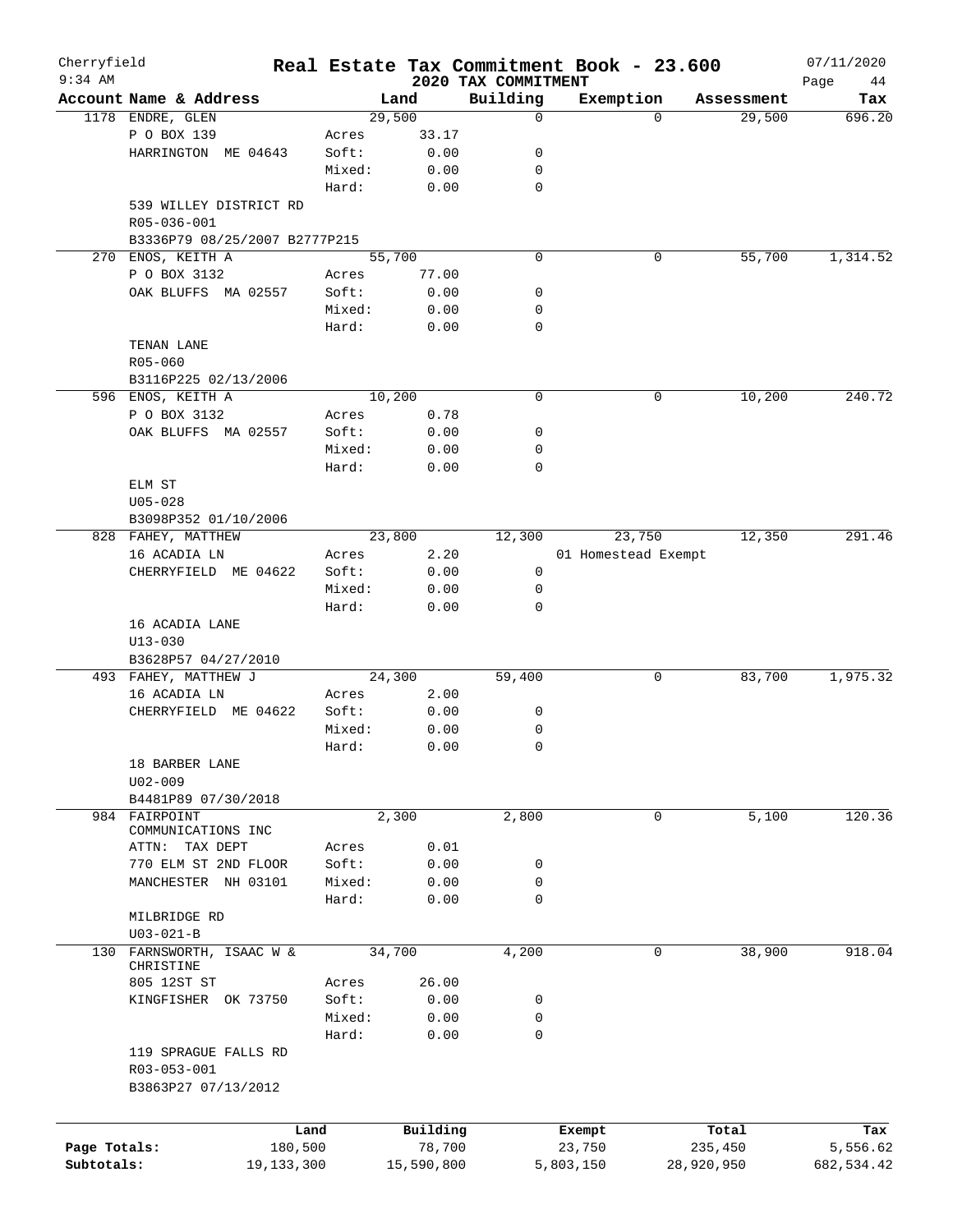| Cherryfield |                                                |                 |       |                     | Real Estate Tax Commitment Book - 23.600 |          |            | 07/11/2020 |
|-------------|------------------------------------------------|-----------------|-------|---------------------|------------------------------------------|----------|------------|------------|
| $9:34$ AM   |                                                |                 |       | 2020 TAX COMMITMENT |                                          |          |            | Page<br>45 |
|             | Account Name & Address                         |                 | Land  | Building            | Exemption                                |          | Assessment | Tax        |
|             | 132 FARNSWORTH, ISSAC W &<br>CHRISTINE         | 31,000          |       | 52,700              |                                          | $\Omega$ | 83,700     | 1,975.32   |
|             | 805 S 12TH ST                                  | Acres           | 22.75 |                     |                                          |          |            |            |
|             | KINGFISHER OK 73750                            | Soft:           | 0.00  | 0                   |                                          |          |            |            |
|             |                                                | Mixed:          | 0.00  | 0                   |                                          |          |            |            |
|             |                                                | Hard:           | 0.00  | $\mathbf 0$         |                                          |          |            |            |
|             | 118 SPRAGUES FALLS RD                          |                 |       |                     |                                          |          |            |            |
|             | $R03 - 054$                                    |                 |       |                     |                                          |          |            |            |
|             | B3863P27 07/13/2012                            |                 |       |                     |                                          |          |            |            |
|             | 758 FARNSWORTH, EVANGELINE                     | 21,300          |       | 51,400              | 29,450                                   |          | 43,250     | 1,020.70   |
|             | P O BOX 415                                    | Acres           | 0.80  |                     | 22 WW2 Widow Res                         |          |            |            |
|             | CHERRYFIELD ME 04622                           | Soft:           | 0.00  |                     | 0 01 Homestead Exempt                    |          |            |            |
|             |                                                | Mixed:<br>Hard: | 0.00  | 0<br>$\mathbf 0$    |                                          |          |            |            |
|             | 17 CHURCH ST                                   |                 | 0.00  |                     |                                          |          |            |            |
|             | U12-012                                        |                 |       |                     |                                          |          |            |            |
|             | B1566P157                                      |                 |       |                     |                                          |          |            |            |
|             | 501 FARNSWORTH, LARRY &                        | 31,800          |       | 38,900              | 23,750                                   |          | 46,950     | 1,108.02   |
|             | PAMELA                                         |                 |       |                     |                                          |          |            |            |
|             | 157 MILBRIDGE RD                               | Acres           | 16.00 |                     | 01 Homestead Exempt                      |          |            |            |
|             | CHERRYFIELD ME 04622                           | Soft:           | 0.00  | 0                   |                                          |          |            |            |
|             |                                                | Mixed:          | 0.00  | 0                   |                                          |          |            |            |
|             |                                                | Hard:           | 0.00  | 0                   |                                          |          |            |            |
|             | 157 MILBRIDGE RD                               |                 |       |                     |                                          |          |            |            |
|             | $U02 - 016$                                    |                 |       |                     |                                          |          |            |            |
| 487         | FARRAH, DAVID A &<br>CATHERINE A               | 85,100          |       | 181,700             |                                          | 0        | 266,800    | 6, 296.48  |
|             | 174 Milbridge Rd.                              | Acres           | 22.00 |                     |                                          |          |            |            |
|             | Cherryfield ME 04622                           | Soft:           | 0.00  | 0                   |                                          |          |            |            |
|             |                                                | Mixed:          | 0.00  | 0                   |                                          |          |            |            |
|             |                                                | Hard:           | 0.00  | $\mathbf 0$         |                                          |          |            |            |
|             | 174 MILBRIDGE RD                               |                 |       |                     |                                          |          |            |            |
|             | $U02 - 004$                                    |                 |       |                     |                                          |          |            |            |
|             | B2489P340                                      |                 |       |                     |                                          |          |            |            |
|             | 90 FARREN REVOCABLE TRUST,<br>PAUL F           | 23,000          |       | 0                   |                                          | 0        | 23,000     | 542.80     |
|             | C/O CAMDEN NATL WEALTH                         | Acres           | 32.70 |                     |                                          |          |            |            |
|             | MGT                                            |                 |       |                     |                                          |          |            |            |
|             | PO BOX 807                                     | Soft:           | 0.00  | 0                   |                                          |          |            |            |
|             | ELLSWORTH ME 04605                             | Mixed:          | 0.00  | 0                   |                                          |          |            |            |
|             |                                                | Hard:           | 0.00  | 0                   |                                          |          |            |            |
|             | UNIONVILLE RD (OFF)                            |                 |       |                     |                                          |          |            |            |
|             | R03-015                                        |                 |       |                     |                                          |          |            |            |
|             | B4425P41 12/20/2017<br>81 FARREN TRUST - 2017, |                 |       | 77,800              |                                          |          |            |            |
|             | THE PAULA F                                    | 72,100          |       |                     | 23,750                                   |          | 126,150    | 2,977.14   |
|             | C/O CAMDEN NAT. WEALTH                         | Acres           | 85.00 |                     | 01 Homestead Exempt                      |          |            |            |
|             | MGMT<br>PO BOX 807                             | Soft:           | 0.00  | 0                   |                                          |          |            |            |
|             | ELLSWORTH ME 04605                             | Mixed:          | 0.00  | 0                   |                                          |          |            |            |
|             |                                                | Hard:           | 0.00  | 0                   |                                          |          |            |            |
|             | 83 UNIONVILLE RD                               |                 |       |                     |                                          |          |            |            |
|             | R03-006                                        |                 |       |                     |                                          |          |            |            |
|             | B4425P43 12/20/2017                            |                 |       |                     |                                          |          |            |            |
|             |                                                |                 |       |                     |                                          |          |            |            |

|              | Land       | Building   | Exempt    | Total      | Tax        |
|--------------|------------|------------|-----------|------------|------------|
| Page Totals: | 264,300    | 402,500    | 76,950    | 589,850    | 13,920.46  |
| Subtotals:   | 19,397,600 | 15,993,300 | 5,880,100 | 29,510,800 | 696,454.88 |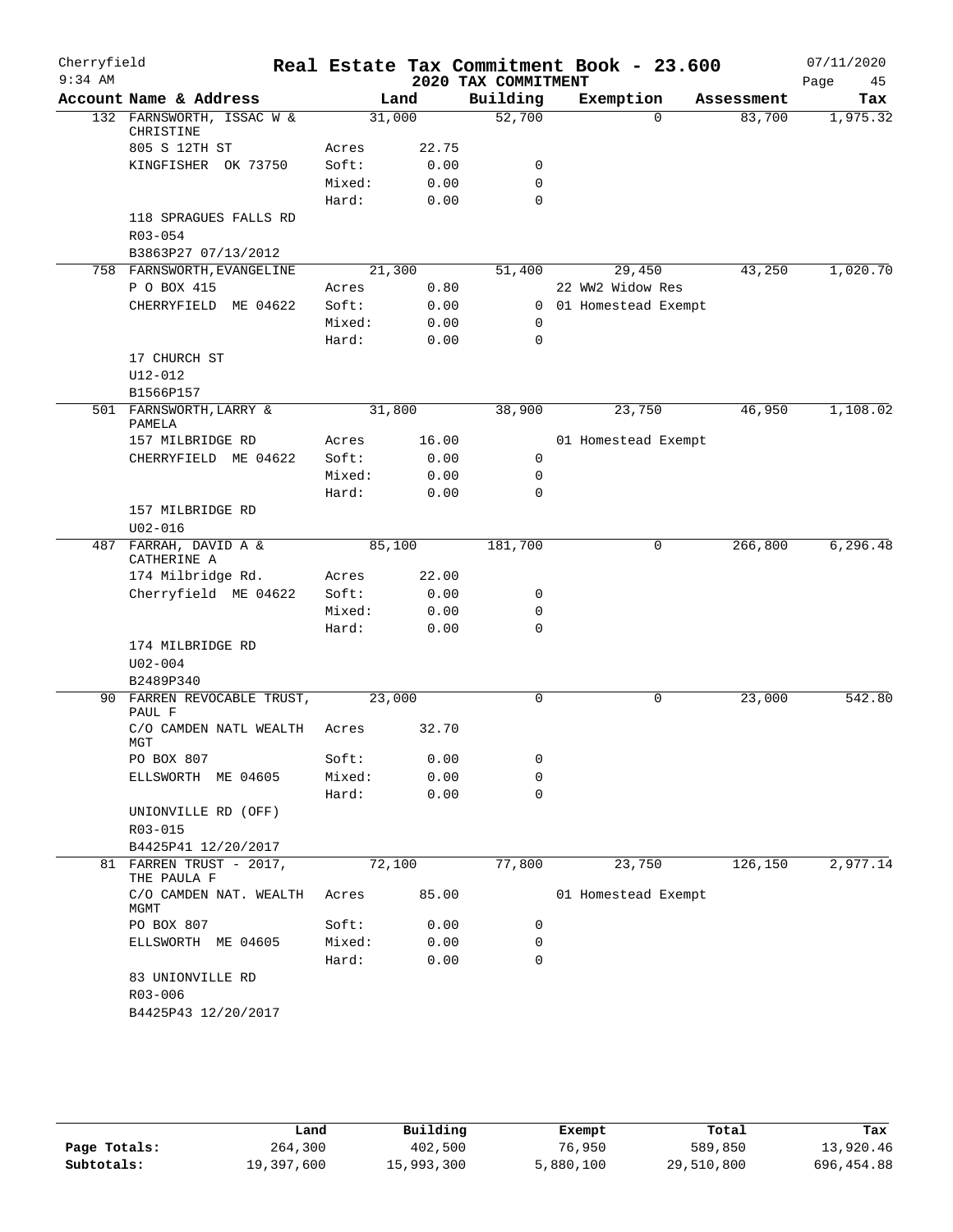| Cherryfield |                                           |                 |              |                     | Real Estate Tax Commitment Book - 23.600 |            | 07/11/2020 |
|-------------|-------------------------------------------|-----------------|--------------|---------------------|------------------------------------------|------------|------------|
| $9:34$ AM   |                                           |                 |              | 2020 TAX COMMITMENT |                                          |            | Page<br>46 |
|             | Account Name & Address                    |                 | Land         | Building            | Exemption                                | Assessment | Tax        |
|             | 103 FARREN, EDWARD P &<br>GLENDA J        | 81,300          |              | 0                   | $\Omega$                                 | 81,300     | 1,918.68   |
|             | 86 UNIONVILLE RD                          | Acres           | 122.00       |                     |                                          |            |            |
|             | CHERRYFIELD ME 04622                      | Soft:           | 0.00         | 0                   |                                          |            |            |
|             |                                           | Mixed:          | 0.00         | 0                   |                                          |            |            |
|             |                                           | Hard:           | 0.00         | $\Omega$            |                                          |            |            |
|             | UNIONVILLE RD                             |                 |              |                     |                                          |            |            |
|             | R03-028                                   |                 |              |                     |                                          |            |            |
|             | B3793P317 11/09/2011                      |                 |              |                     |                                          |            |            |
|             | 495 FARREN, EVERETT W                     | 24,600          |              | 41,800              | 23,750                                   | 42,650     | 1,006.54   |
|             | FOOTE, PAULA S                            | Acres           | 2.59         |                     | 01 Homestead Exempt                      |            |            |
|             | 32 BARBER LN                              | Soft:           | 0.00         | $\mathbf 0$         |                                          |            |            |
|             | CHERRYFIELD ME 04622                      | Mixed:          | 0.00         | 0                   |                                          |            |            |
|             |                                           | Hard:           | 0.00         | 0                   |                                          |            |            |
|             | 32 BARBER LANE                            |                 |              |                     |                                          |            |            |
|             | $U02 - 011$                               |                 |              |                     |                                          |            |            |
|             | B2486P299                                 |                 |              |                     |                                          |            |            |
|             | 79 FARREN, EDWARD                         | 19,600          |              | 95,200              | 23,750                                   | 91,050     | 2,148.78   |
|             | 86 UNIONVILLE RD                          | Acres           | 3.00         |                     | 01 Homestead Exempt                      |            |            |
|             | CHERRYFIELD ME 04622                      | Soft:           | 0.00         | 0                   |                                          |            |            |
|             |                                           | Mixed:          | 0.00         | 0                   |                                          |            |            |
|             |                                           | Hard:           | 0.00         | $\Omega$            |                                          |            |            |
|             | 86 UNIONVILLE RD                          |                 |              |                     |                                          |            |            |
|             | R03-005-002                               |                 |              |                     |                                          |            |            |
|             | B1296P201                                 |                 |              |                     |                                          |            | 77.88      |
|             | 744 FARREN, EDWARD (HEIRS)                | 3,300           |              | $\Omega$            | 0                                        | 3,300      |            |
|             | C/O CHARLES CURTIS, SR<br>PO BOX 507      | Acres<br>Soft:  | 0.08<br>0.00 | 0                   |                                          |            |            |
|             |                                           |                 |              | 0                   |                                          |            |            |
|             | CHERRYFIELD ME 04622                      | Mixed:<br>Hard: | 0.00<br>0.00 | 0                   |                                          |            |            |
|             | MAIN ST                                   |                 |              |                     |                                          |            |            |
|             | $U11-044-A$                               |                 |              |                     |                                          |            |            |
|             | 80 FARREN, EDWARD P &                     | 4,400           |              | 0                   | 0                                        | 4,400      | 103.84     |
|             | GLENDA J                                  |                 |              |                     |                                          |            |            |
|             | 86 UNIONVILLE RD                          | Acres           | 1.10         |                     |                                          |            |            |
|             | CHERRYFIELD ME 04622                      | Soft:           | 0.00         | 0                   |                                          |            |            |
|             |                                           | Mixed:          | 0.00         | 0                   |                                          |            |            |
|             |                                           | Hard:           | 0.00         | $\Omega$            |                                          |            |            |
|             | 86 UNIONVILLE RD                          |                 |              |                     |                                          |            |            |
|             | R03-005-003                               |                 |              |                     |                                          |            |            |
|             | B1495P105                                 |                 |              |                     |                                          |            |            |
|             | 455 FARREN, GARY & BARBARA<br>$(1/3$ INT) |                 | 3,400        | 1,000               | 0                                        | 4,400      | 103.84     |
|             | 489 MAIN RD NORTH                         | Acres           | 16.00        |                     |                                          |            |            |
|             | HAMPDEN ME 04444                          | Soft:           | 0.00         | 0                   |                                          |            |            |
|             |                                           | Mixed:          | 0.00         | 0                   |                                          |            |            |
|             |                                           | Hard:           | 0.00         | 0                   |                                          |            |            |
|             | CROTCH                                    |                 |              |                     |                                          |            |            |
|             | R10-008                                   |                 |              |                     |                                          |            |            |
|             | B1518P1                                   |                 |              |                     |                                          |            |            |

|              | Land       | Building   | Exempt    | Total      | Tax        |
|--------------|------------|------------|-----------|------------|------------|
| Page Totals: | 136,600    | 138,000    | 47,500    | 227,100    | 5,359.56   |
| Subtotals:   | 19,534,200 | 16,131,300 | 5,927,600 | 29,737,900 | 701,814.44 |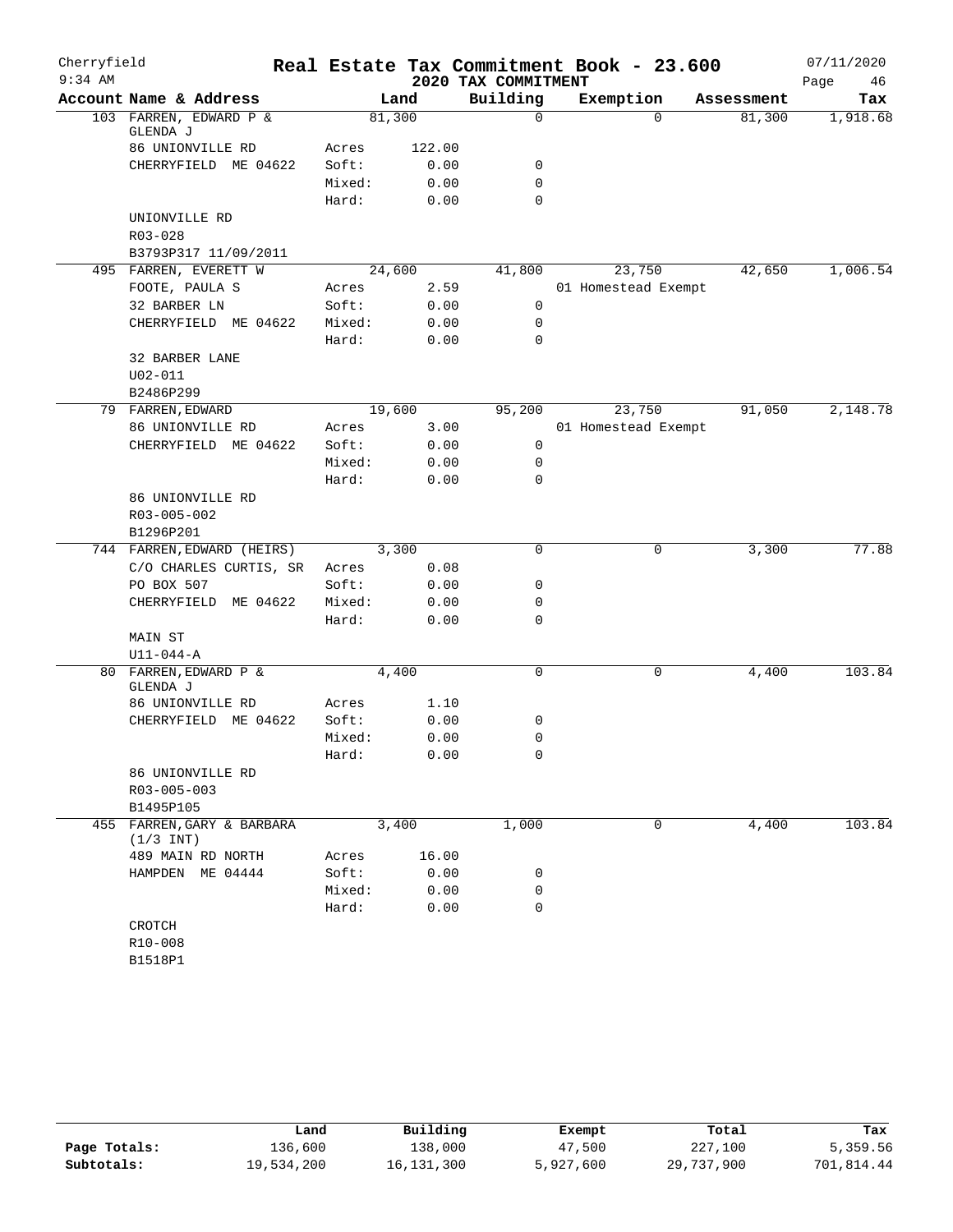| Cherryfield |                                    |                 |              |                     | Real Estate Tax Commitment Book - 23.600 |            | 07/11/2020 |
|-------------|------------------------------------|-----------------|--------------|---------------------|------------------------------------------|------------|------------|
| $9:34$ AM   |                                    |                 |              | 2020 TAX COMMITMENT |                                          |            | 47<br>Page |
|             | Account Name & Address             |                 | Land         | Building            | Exemption                                | Assessment | Tax        |
|             | 78 FARREN, HAROLD &<br>GWENDOLYN   | 34,100          |              | 56,400              | 29,450                                   | 61,050     | 1,440.78   |
|             | 8 UNIONVILLE RD                    | Acres           | 21.00        |                     | 12 WW2 Veteran Res                       |            |            |
|             | CHERRYFIELD ME 04622               | Soft:           | 0.00         |                     | 0 01 Homestead Exempt                    |            |            |
|             |                                    | Mixed:          | 0.00         | 0                   |                                          |            |            |
|             |                                    | Hard:           | 0.00         | $\mathbf 0$         |                                          |            |            |
|             | 8 UNIONVILLE RD                    |                 |              |                     |                                          |            |            |
|             | R03-005-001                        |                 |              |                     |                                          |            |            |
|             | B1643P153                          |                 |              |                     |                                          |            |            |
|             | 1038 FENTON, DANIEL L &<br>HAYLEY  | 28,000          |              | 180,700             | 23,750<br>184,950                        |            | 4,364.82   |
|             | P O BOX 312                        | Acres           | 19.57        |                     | 01 Homestead Exempt                      |            |            |
|             | CHERRYFIELD<br>ME 04622            | Soft:           | 0.00         | 0                   |                                          |            |            |
|             |                                    | Mixed:          | 0.00         | 0                   |                                          |            |            |
|             |                                    | Hard:           | 0.00         | $\mathbf 0$         |                                          |            |            |
|             | 619 BLACKSWOODS RD                 |                 |              |                     |                                          |            |            |
|             | R03-032-001                        |                 |              |                     |                                          |            |            |
|             | B4399P187 09/25/2017               |                 |              | 18,700              |                                          |            |            |
|             | 238 FENTON, SHAWN R<br>P O BOX 121 | 18,600          | 6.20         |                     | 0                                        | 37,300     | 880.28     |
|             | COLUMBIA FALLS ME<br>04623         | Acres<br>Soft:  | 0.00         | 0                   |                                          |            |            |
|             |                                    | Mixed:          | 0.00         | $\mathbf 0$         |                                          |            |            |
|             |                                    | Hard:           | 0.00         | $\mathbf 0$         |                                          |            |            |
|             | 18 WING SIDING RD                  |                 |              |                     |                                          |            |            |
|             | R05-033                            |                 |              |                     |                                          |            |            |
|             | B2618P308                          |                 |              |                     |                                          |            |            |
|             | 108 FENTON, WILLIAM                | 47,200          |              | $\mathbf 0$         | 0                                        | 47,200     | 1,113.92   |
|             | FENTON, DANIEL                     | Acres           | 67.00        |                     |                                          |            |            |
|             | P O BOX 1291                       | Soft:           | 0.00         | 0                   |                                          |            |            |
|             | ELLSWORTH ME 04605                 | Mixed:          | 0.00         | $\mathbf 0$         |                                          |            |            |
|             |                                    | Hard:           | 0.00         | $\mathbf 0$         |                                          |            |            |
|             | 639 BLACKSWOODS RD                 |                 |              |                     |                                          |            |            |
|             | R03-032                            |                 |              |                     |                                          |            |            |
|             | B3583P182 10/28/2009               |                 |              |                     |                                          |            |            |
| 508         | FERGUSON JR, AGNES L &<br>EDWARD L | 24,000          |              | 77,200              | 29,450                                   | 71,750     | 1,693.30   |
|             | P O BOX 62                         | Acres           | 1.75         |                     | 14 WW2 Veteran Non                       |            |            |
|             | CHERRYFIELD ME 04622               | Soft:           | 0.00         |                     | 0 01 Homestead Exempt                    |            |            |
|             |                                    | Mixed:          | 0.00         | 0                   |                                          |            |            |
|             |                                    | Hard:           | 0.00         | $\mathbf 0$         |                                          |            |            |
|             | 42 MILBRIDGE RD                    |                 |              |                     |                                          |            |            |
|             | $U03 - 002$                        |                 |              |                     |                                          |            |            |
|             | B1902P298                          |                 |              |                     |                                          |            |            |
|             | 630 FICKETT JR, HAROLD<br>THOMAS   | 10,400          |              | 0                   | 0                                        | 10,400     | 245.44     |
|             | 408 INSTITUTE DRIVE                | Acres           | 4.00         |                     |                                          |            |            |
|             | HAMPTON VA 23663                   | Soft:           | 0.00         | 0                   |                                          |            |            |
|             |                                    | Mixed:<br>Hard: | 0.00<br>0.00 | 0<br>$\mathbf 0$    |                                          |            |            |
|             | STILLWATER RD                      |                 |              |                     |                                          |            |            |
|             | $U06 - 021$                        |                 |              |                     |                                          |            |            |
|             | B4215P62 12/15/2015                |                 |              |                     |                                          |            |            |
|             |                                    |                 |              |                     |                                          |            |            |

|              | Land       | Building   | Exempt    | Total      | Tax        |
|--------------|------------|------------|-----------|------------|------------|
| Page Totals: | 162,300    | 333,000    | 82,650    | 412,650    | 9,738.54   |
| Subtotals:   | 19,696,500 | 16,464,300 | 6,010,250 | 30,150,550 | 711,552.98 |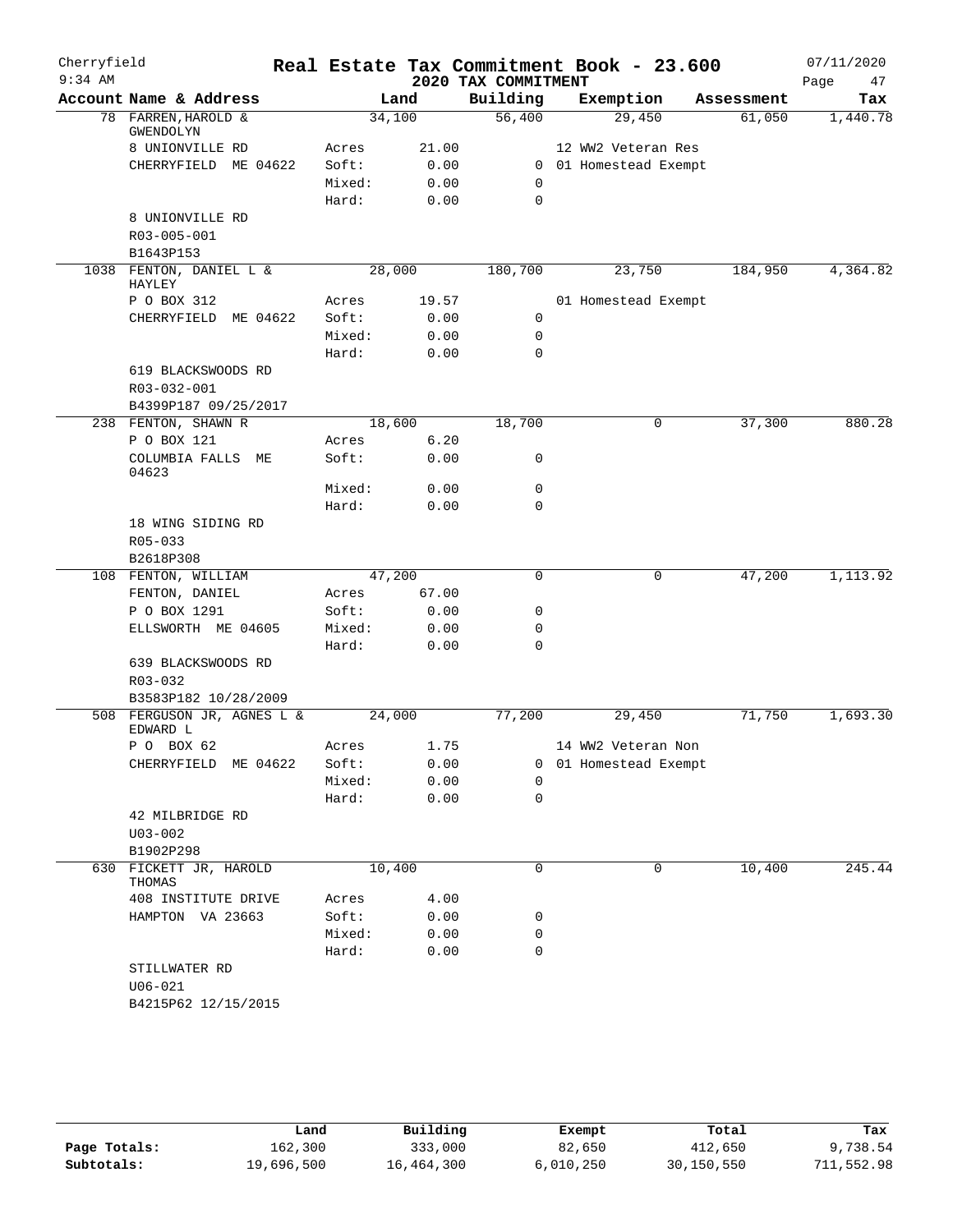| Cherryfield |                                                               |        |        |                     | Real Estate Tax Commitment Book - 23.600 |            | 07/11/2020 |
|-------------|---------------------------------------------------------------|--------|--------|---------------------|------------------------------------------|------------|------------|
| $9:34$ AM   |                                                               |        |        | 2020 TAX COMMITMENT |                                          |            | Page<br>48 |
|             | Account Name & Address                                        |        | Land   | Building            | Exemption                                | Assessment | Tax        |
|             | 244 FICKETT, CRAIG S &<br>BRENDA W                            |        | 11,600 | $\mathbf 0$         | $\Omega$                                 | 11,600     | 273.76     |
|             | P O BOX 152                                                   | Acres  | 6.00   |                     |                                          |            |            |
|             | 438 WILLEY DISTRICT RD                                        | Soft:  | 0.00   | 0                   |                                          |            |            |
|             | CHERRYFIELD ME 04622                                          | Mixed: | 0.00   | $\mathbf 0$         |                                          |            |            |
|             |                                                               | Hard:  | 0.00   | $\Omega$            |                                          |            |            |
|             | 438 WILLEY DISTRICT RD                                        |        |        |                     |                                          |            |            |
|             | R05-038-002                                                   |        |        |                     |                                          |            |            |
|             | B2423P257                                                     |        |        |                     |                                          |            |            |
|             | 218 FICKETT, DEVISEE OF<br>ALVAH E                            |        | 26,600 | 60,200              | 29,450                                   | 57,350     | 1,353.46   |
|             | C/O BARRY FICKETT                                             | Acres  | 13.00  |                     | 12 WW2 Veteran Res                       |            |            |
|             | 681 WILLEY DISTRICT RD                                        | Soft:  | 0.00   |                     | 0 01 Homestead Exempt                    |            |            |
|             | CHERRYFIELD ME 04622                                          | Mixed: | 0.00   | 0                   |                                          |            |            |
|             |                                                               | Hard:  | 0.00   | $\mathbf 0$         |                                          |            |            |
|             | 681 WILLEY DISTRICT RD                                        |        |        |                     |                                          |            |            |
|             | R05-018                                                       |        |        |                     |                                          |            |            |
|             | B1452P196                                                     |        |        |                     |                                          |            |            |
|             | 262 FICKETT, LAWRENCE &<br>CAROL                              |        | 37,000 | 46,200              | 29,450                                   | 53,750     | 1,268.50   |
|             | 3 TENAN LANE                                                  | Acres  | 27.00  |                     | 01 Homestead Exempt                      |            |            |
|             | CHERRYFIELD ME 04622                                          | Soft:  | 0.00   |                     | 0 12 WW2 Veteran Res                     |            |            |
|             |                                                               | Mixed: | 0.00   | 0                   |                                          |            |            |
|             |                                                               | Hard:  | 0.00   | 0                   |                                          |            |            |
|             | 3 TENAN LANE<br>R05-053-001<br>B921P155                       |        |        |                     |                                          |            |            |
|             | 646 FICKETT, LISA WILLEY                                      |        | 20,700 | 0                   | 0                                        | 20,700     | 488.52     |
|             | 218 RIDGE RD                                                  | Acres  | 21.80  |                     |                                          |            |            |
|             | 663 COBORO RD                                                 | Soft:  | 0.00   | 0                   |                                          |            |            |
|             | STETSON ME 04488                                              | Mixed: | 0.00   | 0                   |                                          |            |            |
|             |                                                               | Hard:  | 0.00   | 0                   |                                          |            |            |
|             | 218 RIDGE RD                                                  |        |        |                     |                                          |            |            |
|             | $U17 - 005 - 1 + 7 + 8$                                       |        |        |                     |                                          |            |            |
|             | B4351P232 04/20/2017                                          |        |        |                     |                                          |            |            |
|             | 214 FICKETT, MARY (L/E)                                       |        | 12,700 | $\Omega$            | 0                                        | 12,700     | 299.72     |
|             | PANGBURN, JUDITH F                                            | Acres  | 6.00   |                     |                                          |            |            |
|             | 1020 MANN-HILL ROAD                                           | Soft:  | 0.00   | 0                   |                                          |            |            |
|             | HOLDEN ME 04429                                               | Mixed: | 0.00   | 0                   |                                          |            |            |
|             |                                                               | Hard:  | 0.00   | 0                   |                                          |            |            |
|             | WILLEY DISTRICT RD                                            |        |        |                     |                                          |            |            |
|             | R05-014                                                       |        |        |                     |                                          |            |            |
|             | B2509P93                                                      |        |        |                     |                                          |            |            |
|             | 219 FICKETT, MARY E                                           |        | 12,800 | 56,400              | 0                                        | 69,200     | 1,633.12   |
|             | 152 KANSAS RD                                                 | Acres  | 3.25   |                     |                                          |            |            |
|             | MILBRIDGE ME 04658                                            | Soft:  | 0.00   | 0                   |                                          |            |            |
|             |                                                               | Mixed: | 0.00   | 0                   |                                          |            |            |
|             |                                                               | Hard:  | 0.00   | 0                   |                                          |            |            |
|             | 645 WILLEY DISTRICT RD<br>R05-018-001<br>B4553P133 05/15/2019 |        |        |                     |                                          |            |            |

|              | Land       | Building   | Exempt    | Total        | Tax        |
|--------------|------------|------------|-----------|--------------|------------|
| Page Totals: | 121,400    | 162,800    | 58,900    | 225,300      | 5,317.08   |
| Subtotals:   | 19,817,900 | 16,627,100 | 6,069,150 | 30, 375, 850 | 716,870.06 |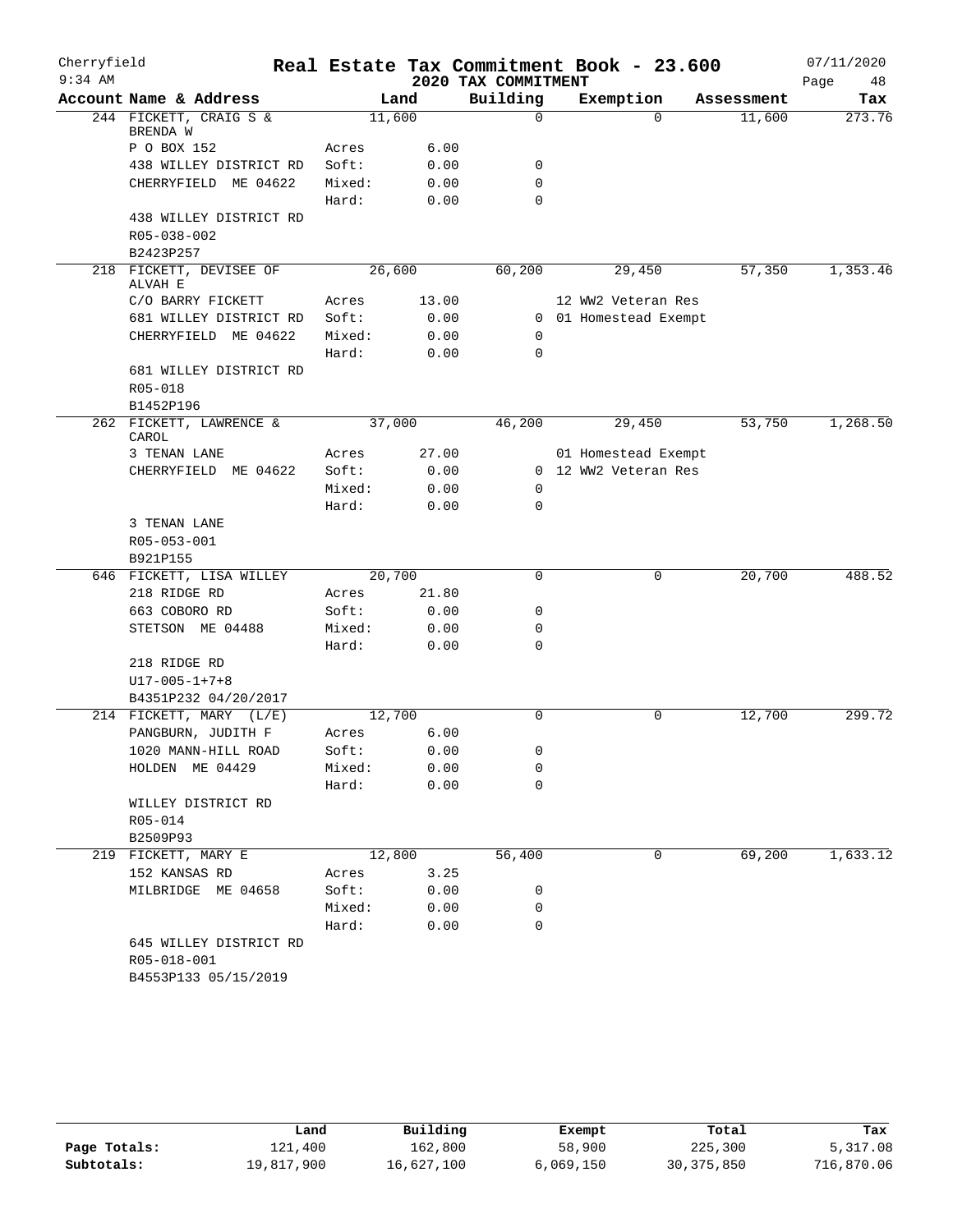| Cherryfield |                          |                 |        |                     | Real Estate Tax Commitment Book - 23.600 |            | 07/11/2020 |
|-------------|--------------------------|-----------------|--------|---------------------|------------------------------------------|------------|------------|
| $9:34$ AM   |                          |                 |        | 2020 TAX COMMITMENT |                                          |            | Page<br>49 |
|             | Account Name & Address   |                 | Land   | Building            | Exemption                                | Assessment | Tax        |
|             | 239 FICKETT, MICHAEL D   |                 | 17,700 | 63,000              | 23,750                                   | 56,950     | 1,344.02   |
|             | 558 WILLEY DISTRICT RD   | Acres           | 1.30   |                     | 01 Homestead Exempt                      |            |            |
|             | CHERRYFIELD ME 04622     | Soft:           | 0.00   | 0                   |                                          |            |            |
|             |                          | Mixed:          | 0.00   | 0                   |                                          |            |            |
|             |                          | Hard:           | 0.00   | 0                   |                                          |            |            |
|             | 558 WILLEY DISTRICT RD   |                 |        |                     |                                          |            |            |
|             | R05-034                  |                 |        |                     |                                          |            |            |
|             | B2423P257                |                 |        |                     |                                          |            |            |
|             | 848 FICKETT, RICHARD     |                 | 19,000 | 58,400              | 0                                        | 77,400     | 1,826.64   |
|             | FICKETT, RICHARD         | Acres           | 3.93   |                     |                                          |            |            |
|             | 138 PARK ST              | Soft:           | 0.00   | 0                   |                                          |            |            |
|             | CHERRYFIELD ME 04622     | Mixed:          | 0.00   | 0                   |                                          |            |            |
|             |                          | Hard:           | 0.00   | $\mathbf 0$         |                                          |            |            |
|             | 223 MAIN ST              |                 |        |                     |                                          |            |            |
|             | $U14 - 020$              |                 |        |                     |                                          |            |            |
|             | B3098P29 01/05/2006      |                 |        |                     |                                          |            |            |
|             | 56 FICKETT, RICHARD L    |                 | 91,900 | $\mathbf 0$         | 0                                        | 91,900     | 2,168.84   |
|             | 138 PARK ST              | Acres           | 223.00 |                     |                                          |            |            |
|             | CHERRYFIELD ME 04622     | Soft:           | 34.00  | 4,361               |                                          |            |            |
|             |                          | Mixed:          | 149.00 | 22,506              |                                          |            |            |
|             |                          | Hard:           | 0.00   | 0                   |                                          |            |            |
|             | BARBER LANE (OFF)        |                 |        |                     |                                          |            |            |
|             | R02-010                  |                 |        |                     |                                          |            |            |
|             | B2406P113                |                 |        |                     |                                          |            |            |
|             | 529 FICKETT, RICHARD L   |                 | 26,100 | 95,100              | 0                                        | 121,200    | 2,860.32   |
|             | HOLLIS C FICKETT TRUST   | Acres           | 6.20   |                     |                                          |            |            |
|             | 138 PARK ST              | Soft:           | 0.00   | 0                   |                                          |            |            |
|             | CHERRYFIELD ME 04622     | Mixed:          | 0.00   | 0                   |                                          |            |            |
|             |                          | Hard:           | 0.00   | $\Omega$            |                                          |            |            |
|             | 95 MILBRIDGE RD          |                 |        |                     |                                          |            |            |
|             | $U03 - 023$              |                 |        |                     |                                          |            |            |
|             | B2962P167                |                 |        |                     |                                          |            |            |
|             | 263 FICKETT, RICHARD L & |                 | 17,300 | 73,300              | 23,750                                   | 66,850     | 1,577.66   |
|             | DAWN L                   |                 |        |                     |                                          |            |            |
|             | 47 TENAN LANE            | Acres           | 1.00   |                     | 01 Homestead Exempt                      |            |            |
|             | CHERRYFIELD ME 04622     | Soft:           | 0.00   | 0                   |                                          |            |            |
|             |                          | Mixed:          | 0.00   | 0                   |                                          |            |            |
|             |                          | Hard:           | 0.00   | 0                   |                                          |            |            |
|             | 47 TENAN LANE            |                 |        |                     |                                          |            |            |
|             | R05-053-002              |                 |        |                     |                                          |            |            |
|             | B2184P184                |                 |        |                     |                                          |            |            |
|             | 265 FICKETT, RICHARD L & |                 | 20,600 | 14,900              | 0                                        | 35,500     | 837.80     |
|             | DAWN L<br>47 TENAN LANE  |                 | 5.60   |                     |                                          |            |            |
|             |                          | Acres           |        |                     |                                          |            |            |
|             | CHERRYFIELD ME 04622     | Soft:<br>Mixed: | 0.00   | 0<br>0              |                                          |            |            |
|             |                          | Hard:           | 0.00   | $\mathbf 0$         |                                          |            |            |
|             |                          |                 | 0.00   |                     |                                          |            |            |
|             | 42 TENAN LANE<br>R05-055 |                 |        |                     |                                          |            |            |
|             |                          |                 |        |                     |                                          |            |            |
|             | B2766P41                 |                 |        |                     |                                          |            |            |

|              | Land       | Building   | Exempt    | Total      | Tax        |
|--------------|------------|------------|-----------|------------|------------|
| Page Totals: | 192,600    | 304,700    | 47,500    | 449,800    | 10,615.28  |
| Subtotals:   | 20,010,500 | 16,931,800 | 6,116,650 | 30,825,650 | 727,485.34 |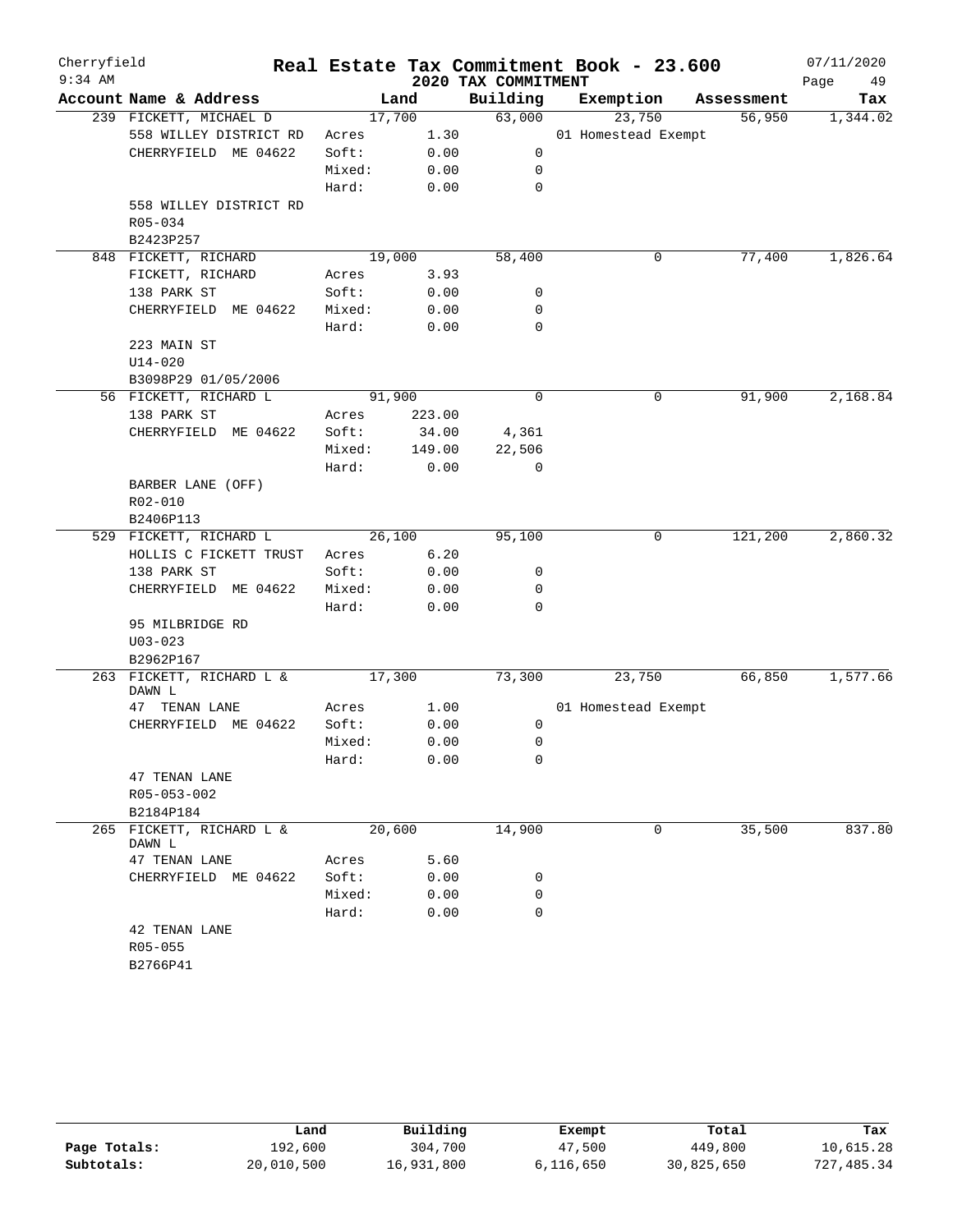| Cherryfield<br>$9:34$ AM |                                               |        |        | 2020 TAX COMMITMENT | Real Estate Tax Commitment Book - 23.600 |            | 07/11/2020<br>50<br>Page |
|--------------------------|-----------------------------------------------|--------|--------|---------------------|------------------------------------------|------------|--------------------------|
|                          | Account Name & Address                        |        | Land   | Building            | Exemption                                | Assessment | Tax                      |
|                          | 679 FICKETT, RICHARD L &<br>JOYCE E           | 12,100 |        | $\mathsf{O}$        | $\Omega$                                 | 12,100     | 285.56                   |
|                          | 138 PARK ST                                   | Acres  | 6.00   |                     |                                          |            |                          |
|                          | CHERRYFIELD ME 04622                          | Soft:  | 0.00   | 0                   |                                          |            |                          |
|                          |                                               | Mixed: | 0.00   | $\mathbf 0$         |                                          |            |                          |
|                          |                                               | Hard:  | 0.00   | $\Omega$            |                                          |            |                          |
|                          | $U09 - 001$<br>B4613P117 11/19/2019 B2335P150 |        |        |                     |                                          |            |                          |
|                          | 756 FICKETT, RICHARD L &                      | 17,100 |        | 101,600             | 0                                        | 118,700    | 2,801.32                 |
|                          | JOYCE E                                       |        |        |                     |                                          |            |                          |
|                          | 138 PARK ST                                   | Acres  | 0.43   |                     |                                          |            |                          |
|                          | CHERRYFIELD ME 04622                          | Soft:  | 0.00   | 0                   |                                          |            |                          |
|                          |                                               | Mixed: | 0.00   | 0                   |                                          |            |                          |
|                          |                                               | Hard:  | 0.00   | $\mathbf 0$         |                                          |            |                          |
|                          | 25 CHURCH ST<br>$U12 - 010$                   |        |        |                     |                                          |            |                          |
|                          | B4613P121 11/19/2019                          |        |        |                     |                                          |            |                          |
|                          | 686 FICKETT, RICHARD L &<br>JOYCE E           | 32,300 |        | $\mathbf 0$         | 0                                        | 32,300     | 762.28                   |
|                          | 138 PARK ST                                   | Acres  | 10.00  |                     |                                          |            |                          |
|                          | CHERRYFIELD ME 04622                          | Soft:  | 0.00   | 0                   |                                          |            |                          |
|                          |                                               | Mixed: | 0.00   | 0                   |                                          |            |                          |
|                          |                                               | Hard:  | 0.00   | $\Omega$            |                                          |            |                          |
|                          | 138 PARK ST                                   |        |        |                     |                                          |            |                          |
|                          | U09-007                                       |        |        |                     |                                          |            |                          |
|                          | B4613P117 11/19/2019                          |        |        |                     |                                          |            |                          |
|                          | 531 FICKETT, RICHARD L &<br>JOYCE E           |        | 26,100 |                     | 0                                        | 200,700    | 4,736.52                 |
|                          | 138 PARK ST                                   | Acres  | 1.21   |                     |                                          |            |                          |
|                          | CHERRYFIELD ME 04622                          | Soft:  | 0.00   | 0                   |                                          |            |                          |
|                          |                                               | Mixed: | 0.00   | $\mathbf 0$         |                                          |            |                          |
|                          |                                               | Hard:  | 0.00   | $\Omega$            |                                          |            |                          |
|                          | 87 MILBRIDGE RD                               |        |        |                     |                                          |            |                          |
|                          | $U03 - 024$                                   |        |        |                     |                                          |            |                          |
|                          | B4613P121 11/19/2019                          |        |        |                     |                                          |            |                          |
|                          | 879 FICKETT, RICHARD L &<br>JOYCE E           |        | 5,100  | 0                   | 0                                        | 5,100      | 120.36                   |
|                          | 138 PARK ST                                   | Acres  | 2.37   |                     |                                          |            |                          |
|                          | CHERRYFIELD ME 04622                          | Soft:  | 0.00   | 0                   |                                          |            |                          |
|                          |                                               | Mixed: | 0.00   | 0                   |                                          |            |                          |
|                          |                                               | Hard:  | 0.00   | $\mathbf 0$         |                                          |            |                          |
|                          | NORTH MAIN ST<br>$U15 - 008$                  |        |        |                     |                                          |            |                          |
|                          | B2781P77                                      |        | 8,800  | $\mathbf 0$         | 0                                        |            | 207.68                   |
|                          | 534 FICKETT, RICHARD L &<br>JOYCE E           |        |        |                     |                                          | 8,800      |                          |
|                          | 138 PARK ST                                   | Acres  | 1.19   |                     |                                          |            |                          |
|                          | CHERRYFIELD ME 04622                          | Soft:  | 0.00   | 0                   |                                          |            |                          |
|                          |                                               | Mixed: | 0.00   | 0<br>$\mathbf 0$    |                                          |            |                          |
|                          |                                               | Hard:  | 0.00   |                     |                                          |            |                          |
|                          | MILBRIDGE RD<br>$U03 - 026$                   |        |        |                     |                                          |            |                          |
|                          | B4613P121 11/19/2019                          |        |        |                     |                                          |            |                          |

|              | Land       | Building   | Exempt    | Total        | Tax        |
|--------------|------------|------------|-----------|--------------|------------|
| Page Totals: | 101,500    | 276,200    |           | 377,700      | 8,913.72   |
| Subtotals:   | 20,112,000 | 17,208,000 | 6,116,650 | 31, 203, 350 | 736,399.06 |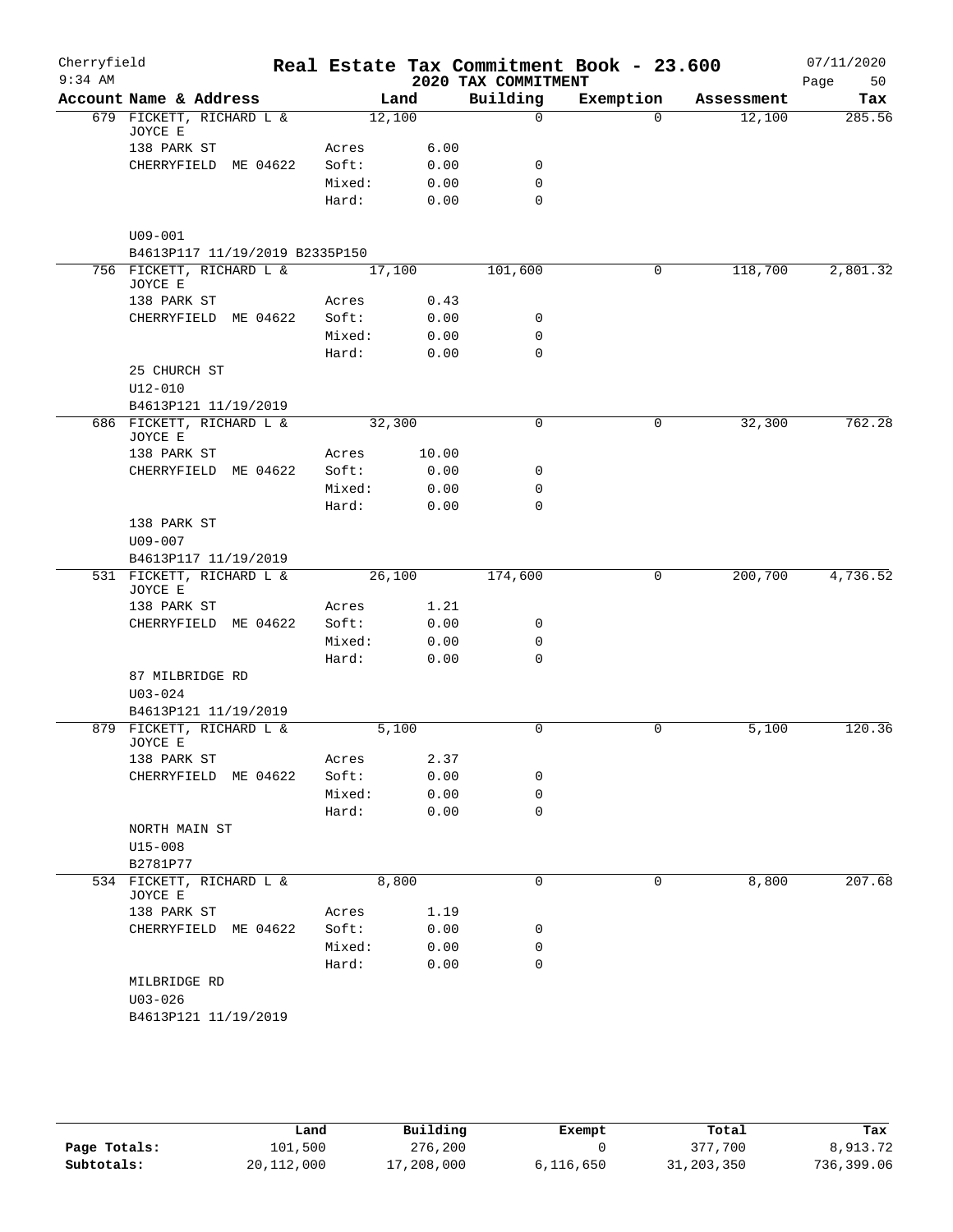| Cherryfield<br>$9:34$ AM |                                     |        |        | 2020 TAX COMMITMENT | Real Estate Tax Commitment Book - 23.600 |            | 07/11/2020<br>51<br>Page |
|--------------------------|-------------------------------------|--------|--------|---------------------|------------------------------------------|------------|--------------------------|
|                          | Account Name & Address              |        | Land   | Building            | Exemption                                | Assessment | Tax                      |
|                          | 171 FICKETT, RICHARD L &<br>JOYCE E |        | 33,100 | 0                   | $\Omega$                                 | 33,100     | 781.16                   |
|                          | 138 PARK ST                         | Acres  | 23.00  |                     |                                          |            |                          |
|                          | CHERRYFIELD ME 04622                | Soft:  | 0.00   | 0                   |                                          |            |                          |
|                          |                                     | Mixed: | 0.00   | $\mathbf 0$         |                                          |            |                          |
|                          |                                     | Hard:  | 0.00   | $\mathbf 0$         |                                          |            |                          |
|                          | LANE<br>BION                        |        |        |                     |                                          |            |                          |
|                          | R04-021                             |        |        |                     |                                          |            |                          |
|                          | B4613P121 11/19/2019                |        |        |                     |                                          |            |                          |
|                          | 693 FICKETT, RICHARD L &<br>JOYCE E |        | 29,100 | 55,800              | 0                                        | 84,900     | 2,003.64                 |
|                          | 138 PARK ST                         | Acres  | 8.70   |                     |                                          |            |                          |
|                          | CHERRYFIELD ME 04622                | Soft:  | 0.00   | 0                   |                                          |            |                          |
|                          |                                     | Mixed: | 0.00   | 0                   |                                          |            |                          |
|                          |                                     | Hard:  | 0.00   | $\mathbf 0$         |                                          |            |                          |
|                          | 139 PARK ST                         |        |        |                     |                                          |            |                          |
|                          | $U10 - 006$                         |        |        |                     |                                          |            |                          |
|                          | B3513P101 04/07/2009                |        |        |                     |                                          |            |                          |
|                          | 692 FICKETT, RICHARD L &<br>JOYCE E |        | 24,800 | 58,900              | 0                                        | 83,700     | 1,975.32                 |
|                          | 138 PARK ST                         | Acres  | 5.00   |                     |                                          |            |                          |
|                          | CHERRYFIELD<br>ME 04622             | Soft:  | 0.00   | 0                   |                                          |            |                          |
|                          |                                     | Mixed: | 0.00   | $\mathbf 0$         |                                          |            |                          |
|                          |                                     | Hard:  | 0.00   | $\mathbf 0$         |                                          |            |                          |
|                          | 149 PARK ST                         |        |        |                     |                                          |            |                          |
|                          | $U10 - 005$                         |        |        |                     |                                          |            |                          |
|                          | B3635P113 05/18/2010                |        |        |                     |                                          |            |                          |
|                          | 537 FICKETT, RICHARD L &<br>JOYCE E |        | 11,000 | $\mathbf 0$         | 0                                        | 11,000     | 259.60                   |
|                          | 138 PARK ST                         | Acres  | 0.91   |                     |                                          |            |                          |
|                          | CHERRYFIELD ME 04622                | Soft:  | 0.00   | 0                   |                                          |            |                          |
|                          |                                     | Mixed: | 0.00   | 0                   |                                          |            |                          |
|                          |                                     | Hard:  | 0.00   | $\mathbf 0$         |                                          |            |                          |
|                          | MILBRIDGE RD                        |        |        |                     |                                          |            |                          |
|                          | $U04 - 001 - 001$                   |        |        |                     |                                          |            |                          |
|                          | B4162P158 06/25/2015                |        |        |                     |                                          |            |                          |
|                          | 892 FICKETT, RICHARD L &<br>JOYCE E |        | 17,100 | 38,600              | 0                                        | 55,700     | 1,314.52                 |
|                          | 138 PARK ST                         | Acres  | 0.96   |                     |                                          |            |                          |
|                          | CHERRYFIELD<br>ME 04622             | Soft:  | 0.00   | 0                   |                                          |            |                          |
|                          |                                     | Mixed: | 0.00   | $\mathbf 0$         |                                          |            |                          |
|                          |                                     | Hard:  | 0.00   | $\mathbf 0$         |                                          |            |                          |
|                          | 259 MAIN STREET                     |        |        |                     |                                          |            |                          |
|                          | $U15 - 020$                         |        |        |                     |                                          |            |                          |
|                          | B4613P121 11/19/2019                |        |        |                     |                                          |            |                          |
|                          | 514 FICKETT, SHANNON                |        | 25,900 | 107,400             | 23,750                                   | 109,550    | 2,585.38                 |
|                          | PO BOX 283                          | Acres  | 4.79   |                     | 01 Homestead Exempt                      |            |                          |
|                          | CHERRYFIELD ME 04622                | Soft:  | 0.00   | 0                   |                                          |            |                          |
|                          |                                     | Mixed: | 0.00   | 0                   |                                          |            |                          |
|                          |                                     | Hard:  | 0.00   | $\mathbf 0$         |                                          |            |                          |
|                          | 19 WILSON HILL RD                   |        |        |                     |                                          |            |                          |
|                          | $U03 - 008$                         |        |        |                     |                                          |            |                          |
|                          | B4329P101 01/13/2017                |        |        |                     |                                          |            |                          |
|                          |                                     |        |        |                     |                                          |            |                          |

|              | Land         | Building   | Exempt    | Total      | Tax        |
|--------------|--------------|------------|-----------|------------|------------|
| Page Totals: | 141,000      | 260,700    | 23,750    | 377,950    | 8,919.62   |
| Subtotals:   | 20, 253, 000 | 17,468,700 | 6,140,400 | 31,581,300 | 745,318.68 |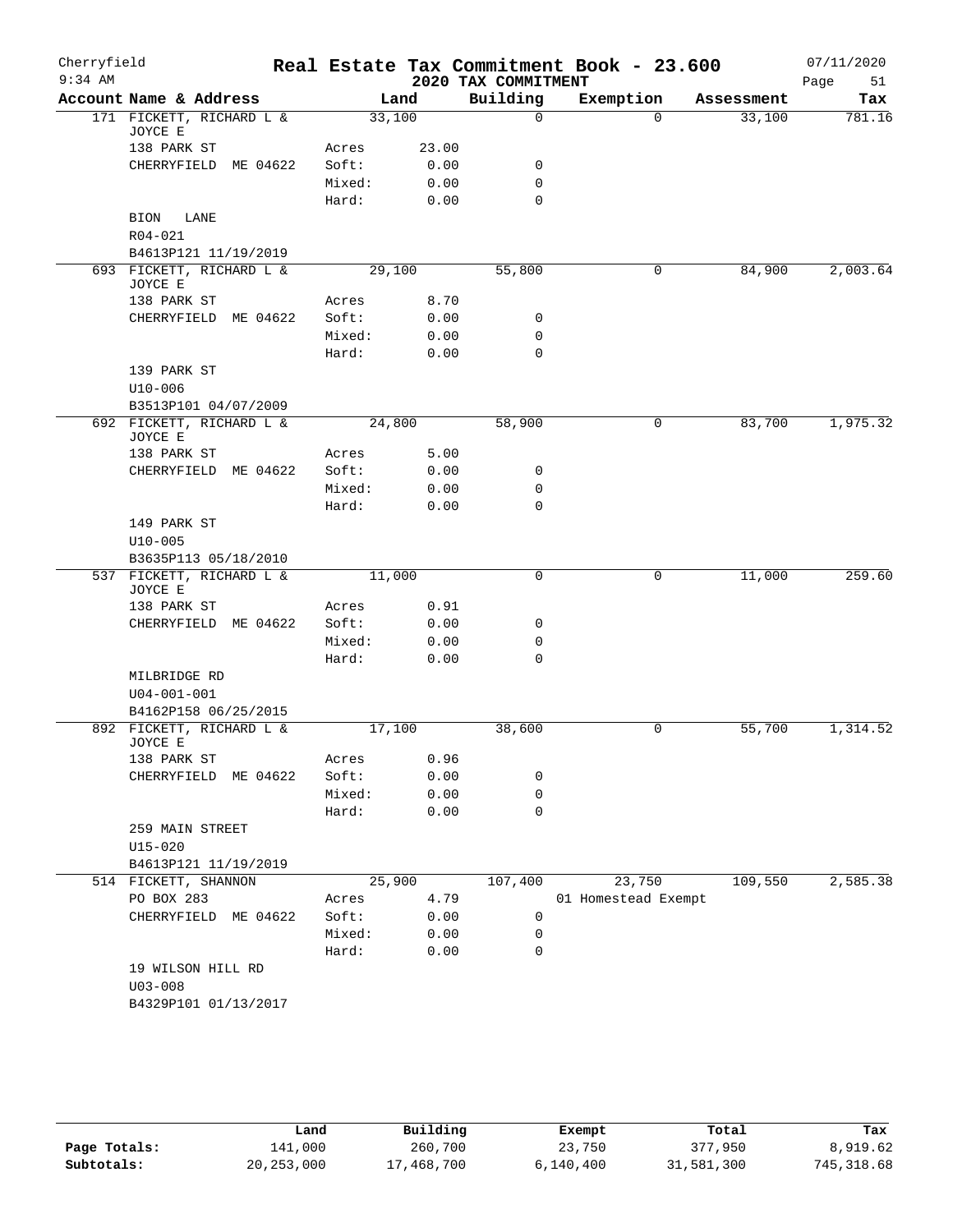| Cherryfield |                                             |                |       |                     | Real Estate Tax Commitment Book - 23.600 |            | 07/11/2020  |
|-------------|---------------------------------------------|----------------|-------|---------------------|------------------------------------------|------------|-------------|
| $9:34$ AM   |                                             |                |       | 2020 TAX COMMITMENT |                                          |            | 52<br>Page  |
|             | Account Name & Address                      |                | Land  | Building            | Exemption                                | Assessment | Tax         |
|             | 243 FICKETT, CRAIG S &<br>BRENDA W          | 20, 200        |       | 70,300              | 23,750                                   | 66,750     | 1,575.30    |
|             | 438 WILLEY DISTRICT RD                      | Acres          | 6.00  |                     | 01 Homestead Exempt                      |            |             |
|             | CHERRYFIELD ME 04622                        | Soft:          | 0.00  | 0                   |                                          |            |             |
|             |                                             | Mixed:         | 0.00  | 0                   |                                          |            |             |
|             |                                             | Hard:          | 0.00  | $\mathbf 0$         |                                          |            |             |
|             | 438 WILLEY DISTRICT RD                      |                |       |                     |                                          |            |             |
|             | R05-038-001                                 |                |       |                     |                                          |            |             |
|             | B1113P233                                   |                |       |                     |                                          |            |             |
|             | 536 FICKETT, RICHARD & JOYCE<br>138 PARK ST | 17,900         | 3.70  | 302,800             | $\mathbf 0$                              | 320,700    | 7,568.52    |
|             | CHERRYFIELD ME 04622                        | Acres<br>Soft: | 0.00  | 0                   |                                          |            |             |
|             |                                             | Mixed:         | 0.00  | $\mathbf 0$         |                                          |            |             |
|             |                                             | Hard:          | 0.00  | $\mathbf 0$         |                                          |            |             |
|             | 17 ROBBINS GARDENS LANE                     |                |       |                     |                                          |            |             |
|             | $U04 - 001$                                 |                |       |                     |                                          |            |             |
|             | B1540P153                                   |                |       |                     |                                          |            |             |
|             | 690 FICKETT, RICHARD L &<br>JOYCE           | 21,500         |       | 98,800              | 23,750                                   | 96,550     | 2,278.58    |
|             | 138 PARK ST                                 | Acres          | 7.20  |                     | 01 Homestead Exempt                      |            |             |
|             | CHERRYFIELD ME 04622                        | Soft:          | 0.00  | 0                   |                                          |            |             |
|             |                                             | Mixed:         | 0.00  | 0                   |                                          |            |             |
|             |                                             | Hard:          | 0.00  | $\mathbf 0$         |                                          |            |             |
|             | 138 PARK ST                                 |                |       |                     |                                          |            |             |
|             | $U10 - 004$                                 |                |       |                     |                                          |            |             |
|             | B675P325<br>880 FICKETT, RICHARD L &        | 17,600         |       | 43,000              | 0                                        | 60,600     | 1,430.16    |
|             | JOYCE E                                     |                |       |                     |                                          |            |             |
|             | 138 PARK ST                                 | Acres          | 1.41  |                     |                                          |            |             |
|             | CHERRYFIELD ME 04622                        | Soft:          | 0.00  | 0                   |                                          |            |             |
|             |                                             | Mixed:         | 0.00  | $\mathbf 0$         |                                          |            |             |
|             |                                             | Hard:          | 0.00  | 0                   |                                          |            |             |
|             | 31 NORTH MAIN ST.                           |                |       |                     |                                          |            |             |
|             | $U15 - 009$                                 |                |       |                     |                                          |            |             |
|             | B2107P295                                   |                |       |                     |                                          |            |             |
|             | 1046 FICKETT, RICHARD L &<br>JOYCE E        | 40,400         |       | 953,000             | 0                                        | 993,400    | 23, 444. 24 |
|             | 138 PARK ST                                 |                |       |                     |                                          |            |             |
|             | CHERRYFIELD ME 04622                        |                |       |                     |                                          |            |             |
|             | ESTATES RD                                  |                |       |                     |                                          |            |             |
|             | $U03 - 027$                                 |                |       |                     |                                          |            |             |
|             | 535 FICKETT, RICHARD L &<br>JOYCE E         | 145,400        |       | 2,083,300           | $\mathbf 0$                              | 2,228,700  | 52,597.32   |
|             | 138 PARK ST                                 | Acres          | 16.80 |                     |                                          |            |             |
|             | CHERRYFIELD ME 04622                        | Soft:          | 0.00  | 0                   |                                          |            |             |
|             |                                             | Mixed:         | 0.00  | 0                   |                                          |            |             |
|             |                                             | Hard:          | 0.00  | 0                   |                                          |            |             |
|             | ESTATES RD                                  |                |       |                     |                                          |            |             |
|             | $U03 - 027$<br>B1419P66                     |                |       |                     |                                          |            |             |
|             |                                             |                |       |                     |                                          |            |             |
|             |                                             |                |       |                     |                                          |            |             |

|              | Land       | Building   | Exempt    | Total        | Tax          |
|--------------|------------|------------|-----------|--------------|--------------|
| Page Totals: | 263,000    | 3,551,200  | 47,500    | 3,766,700    | 88,894.12    |
| Subtotals:   | 20,516,000 | 21,019,900 | 6,187,900 | 35, 348, 000 | 834, 212, 80 |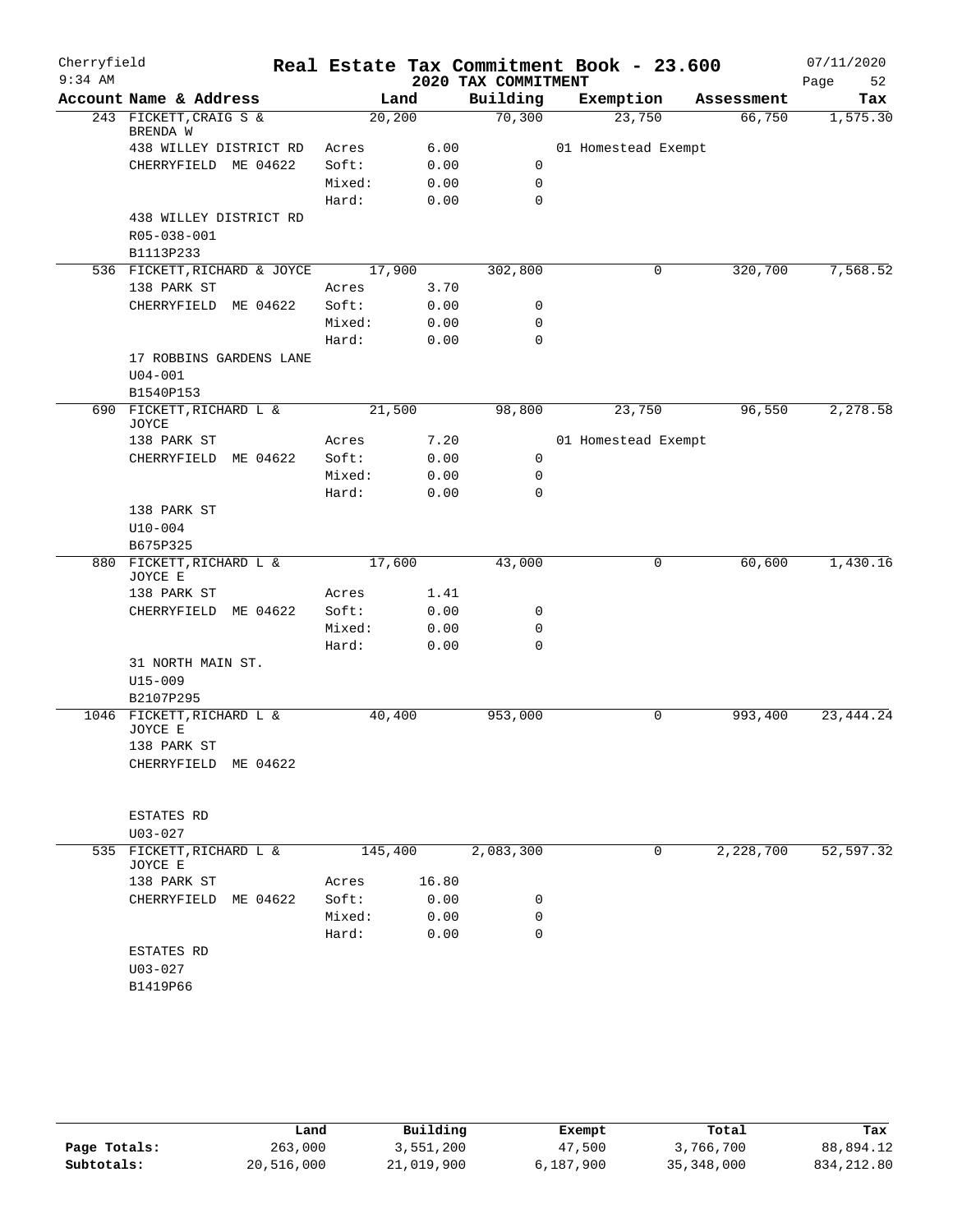| Cherryfield<br>$9:34$ AM |                                    |                 |            | 2020 TAX COMMITMENT | Real Estate Tax Commitment Book - 23.600 |                    | 07/11/2020        |
|--------------------------|------------------------------------|-----------------|------------|---------------------|------------------------------------------|--------------------|-------------------|
|                          | Account Name & Address             | Land            |            | Building            | Exemption                                | Assessment         | Page<br>53<br>Tax |
|                          | 273 FINN III, MICHELLE M &         | 24,700          |            | $\mathbf 0$         |                                          | 24,700<br>$\Omega$ | 582.92            |
|                          | DOUGLAS E                          |                 |            |                     |                                          |                    |                   |
|                          | 29 BION LN                         | Acres           | 22.75      |                     |                                          |                    |                   |
|                          | CHERRYFIELD ME 04622               | Soft:           | 0.00       | 0                   |                                          |                    |                   |
|                          |                                    | Mixed:          | 0.00       | 0                   |                                          |                    |                   |
|                          |                                    | Hard:           | 0.00       | $\Omega$            |                                          |                    |                   |
|                          | TENAN LANE<br>R05-062              |                 |            |                     |                                          |                    |                   |
|                          | B4618P193 12/09/2019               |                 |            |                     |                                          |                    |                   |
|                          | 918 FINN III, MICHELLE M &         | 22,700          |            | 89,800              | 23,750                                   | 88,750             | 2,094.50          |
|                          | DOUGLAS E                          |                 |            |                     |                                          |                    |                   |
|                          | 29 BION LN                         | Acres           | 8.30       |                     | 01 Homestead Exempt                      |                    |                   |
|                          | CHERRYFIELD<br>ME 04622            | Soft:           | 0.00       | 0                   |                                          |                    |                   |
|                          |                                    | Mixed:          | 0.00       | 0                   |                                          |                    |                   |
|                          |                                    | Hard:           | 0.00       | $\mathbf 0$         |                                          |                    |                   |
|                          | 29 BION LANE                       |                 |            |                     |                                          |                    |                   |
|                          | $U17 - 001 - 001$                  |                 |            |                     |                                          |                    |                   |
|                          | B3278P222 04/18/2007               |                 |            |                     |                                          |                    |                   |
|                          | 749 FIRST BAPTIST CHURCH           | 12,000          |            | 171,700             | 183,700                                  | 0                  | 0.00              |
|                          | MAINE ST                           | Acres           | 0.29       |                     | 51 Churches                              |                    |                   |
|                          | CHERRYFIELD ME 04622               | Soft:           | 0.00       | 0                   |                                          |                    |                   |
|                          |                                    | Mixed:<br>Hard: | 0.00       | 0<br>$\Omega$       |                                          |                    |                   |
|                          |                                    |                 | 0.00       |                     |                                          |                    |                   |
|                          | MAIN ST<br>$U12 - 004$             |                 |            |                     |                                          |                    |                   |
|                          | 1002 FIRST BAPTIST CHURCH          | 23,100          |            | 69,800              | 20,000                                   | 72,900             | 1,720.44          |
|                          | P O BOX 515                        | Acres           | 1.00       |                     | 52 Parsonages                            |                    |                   |
|                          | CHERRYFIELD ME 04622               | Soft:           | 0.00       | 0                   |                                          |                    |                   |
|                          |                                    | Mixed:          | 0.00       | 0                   |                                          |                    |                   |
|                          |                                    | Hard:           | 0.00       | 0                   |                                          |                    |                   |
|                          | 101 MILBRIDGE RD                   |                 |            |                     |                                          |                    |                   |
|                          | $U03 - 023 - 002$                  |                 |            |                     |                                          |                    |                   |
|                          | B1586P93                           |                 |            |                     |                                          |                    |                   |
|                          | 221 FIRST BAPTIST CHURCH           | 18,000          |            | 60,300              | 20,000                                   | 58,300             | 1,375.88          |
|                          | OF HARRINGTON                      | Acres           | 1.57       |                     | 52 Parsonages                            |                    |                   |
|                          | 1727 MAINE ST                      | Soft:           | 0.00       | 0                   |                                          |                    |                   |
|                          | HARRINGTON ME 04643                | Mixed:          | 0.00       | 0                   |                                          |                    |                   |
|                          |                                    | Hard:           | 0.00       | $\mathbf 0$         |                                          |                    |                   |
|                          | 644 WILLEY DISTRICT RD             |                 |            |                     |                                          |                    |                   |
|                          | $R05 - 020$                        |                 |            |                     |                                          |                    |                   |
|                          | 546 FIRST CONGREGATIONAL<br>CHURCH | 16,700          |            | 121,800             | 138,500                                  | 0                  | 0.00              |
|                          | P O BOX 104                        | Acres           | 0.90       |                     | 51 Churches                              |                    |                   |
|                          | CHERRYFIELD ME 04622               | Soft:           | 0.00       | 0                   |                                          |                    |                   |
|                          |                                    | Mixed:          | 0.00       | 0                   |                                          |                    |                   |
|                          |                                    | Hard:           | 0.00       | 0                   |                                          |                    |                   |
|                          | 12 RIVER RD                        |                 |            |                     |                                          |                    |                   |
|                          | $U04 - 009$                        |                 |            |                     |                                          |                    |                   |
|                          | 587 FISHER, MARK L                 | 17,900          |            | 73,000              |                                          | 90,900<br>0        | 2,145.24          |
|                          | PO BOX 433                         | Acres           | 0.49       |                     |                                          |                    |                   |
|                          | SANDY UT 84091                     | Soft:           | 0.00       | 0                   |                                          |                    |                   |
|                          |                                    | Mixed:          | 0.00       | 0                   |                                          |                    |                   |
|                          |                                    | Hard:           | 0.00       | $\mathbf 0$         |                                          |                    |                   |
|                          | 19 ELM ST                          |                 |            |                     |                                          |                    |                   |
|                          | $U05 - 019$                        |                 |            |                     |                                          |                    |                   |
|                          | B4220P124 01/04/2016               |                 |            |                     |                                          |                    |                   |
|                          |                                    |                 |            |                     |                                          |                    |                   |
|                          |                                    | Land            | Building   |                     | Exempt                                   | Total              | Tax               |
| Page Totals:             | 135,100                            |                 | 586,400    |                     | 385,950                                  | 335,550            | 7,918.98          |
| Subtotals:               | 20,651,100                         |                 | 21,606,300 |                     | 6,573,850                                | 35,683,550         | 842, 131.78       |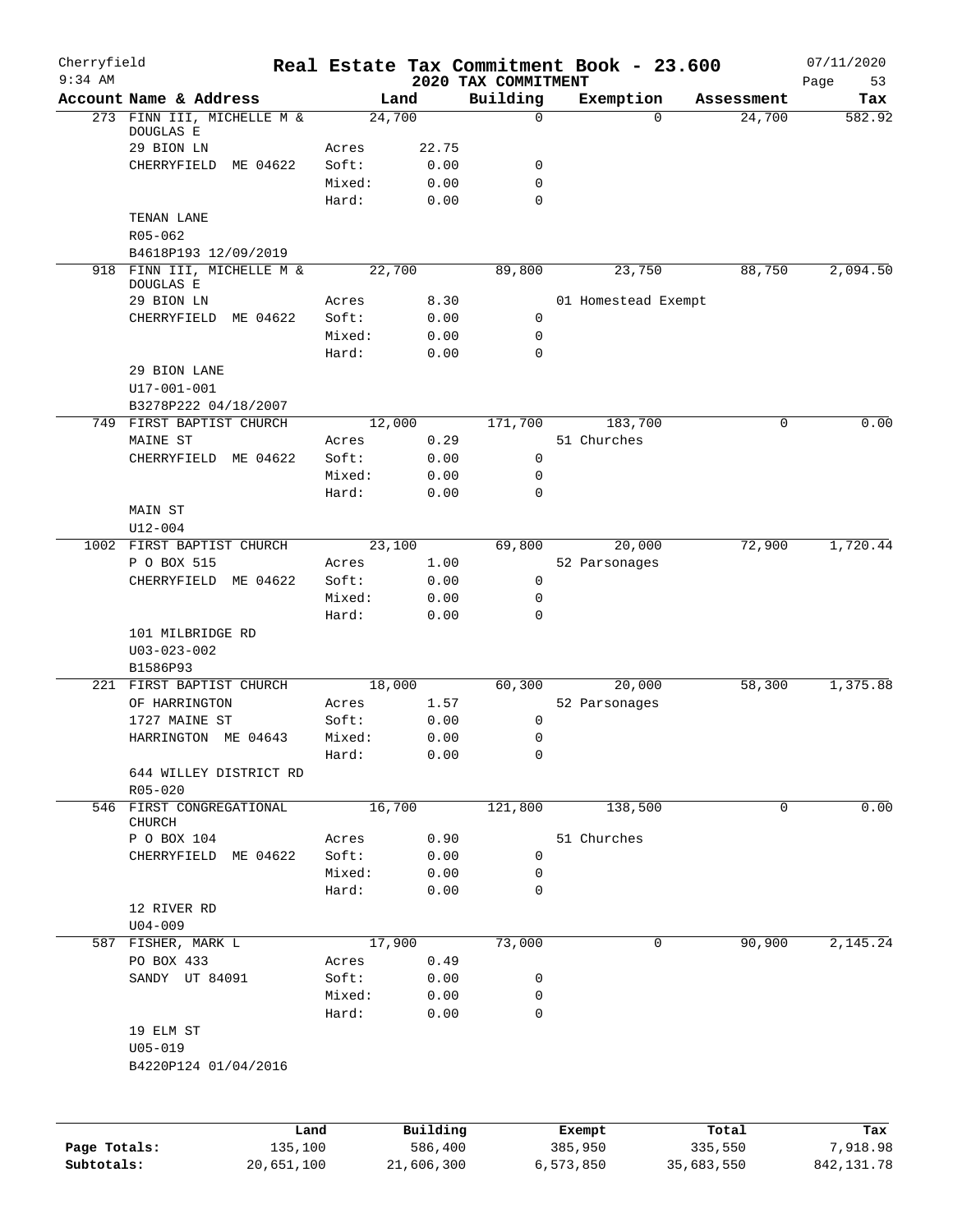| Cherryfield<br>$9:34$ AM |                                                 |        |                     | Real Estate Tax Commitment Book - 23.600 |                  |                     |                  | 07/11/2020        |
|--------------------------|-------------------------------------------------|--------|---------------------|------------------------------------------|------------------|---------------------|------------------|-------------------|
|                          | Account Name & Address                          |        | Land                | 2020 TAX COMMITMENT<br>Building          |                  | Exemption           | Assessment       | Page<br>54<br>Tax |
|                          | 847 FITZPATRICK, DEBORAH                        |        | 15,100              | 23,500                                   |                  | $\Omega$            | 38,600           | 910.96            |
|                          | (TRUSTEE)<br>WILLEY FAMILY<br>IRREVOCABLE TRUST | Acres  | 0.65                |                                          |                  |                     |                  |                   |
|                          | 19 HUNTS HILL RD                                | Soft:  | 0.00                | 0                                        |                  |                     |                  |                   |
|                          | GRAY ME 04039                                   | Mixed: | 0.00                | 0                                        |                  |                     |                  |                   |
|                          |                                                 | Hard:  | 0.00                | $\mathbf 0$                              |                  |                     |                  |                   |
|                          | 220 NORTH MAIN ST                               |        |                     |                                          |                  |                     |                  |                   |
|                          | $U14 - 019$                                     |        |                     |                                          |                  |                     |                  |                   |
|                          | B4263P194 06/20/2016                            |        |                     |                                          |                  |                     |                  |                   |
|                          | 205 FITZPATRICK, FLOYD K &<br>LOUENE H          |        | 11,100              | 100,000                                  |                  | 23,750              | 87,350           | 2,061.46          |
|                          | P O BOX 311                                     | Acres  | 2.70                |                                          |                  | 01 Homestead Exempt |                  |                   |
|                          | CHERRYFIELD<br>ME 04622                         | Soft:  | 0.00                | 0                                        |                  |                     |                  |                   |
|                          |                                                 | Mixed: | 0.00                | 0                                        |                  |                     |                  |                   |
|                          |                                                 | Hard:  | 0.00                | $\mathbf 0$                              |                  |                     |                  |                   |
|                          | 538 CHERRYFIELD STRETCH                         |        |                     |                                          |                  |                     |                  |                   |
|                          | R05-005                                         |        |                     |                                          |                  |                     |                  |                   |
|                          | B1989P117                                       |        |                     |                                          |                  |                     |                  |                   |
|                          | 1019 FITZPATRICK, KATHLEEN K                    |        | 17,900              | 14,800                                   |                  | 23,750              | 8,950            | 211.22            |
|                          | 302 BLACKSWOODS RD                              | Acres  | 2.00                |                                          |                  | 01 Homestead Exempt |                  |                   |
|                          | CHERRYFIELD ME 04622                            | Soft:  | 0.00                | 0                                        |                  |                     |                  |                   |
|                          |                                                 | Mixed: | 0.00                | 0                                        |                  |                     |                  |                   |
|                          |                                                 | Hard:  | 0.00                | $\mathbf 0$                              |                  |                     |                  |                   |
|                          | 10 CHANCE LN                                    |        |                     |                                          |                  |                     |                  |                   |
|                          | $U08 - 005 - 001$                               |        |                     |                                          |                  |                     |                  |                   |
|                          | B3197P247 09/26/2006                            |        |                     |                                          |                  |                     |                  |                   |
|                          | 1014 FOOTE, PAUL                                |        | 0                   | 6,000                                    |                  | 0                   | 6,000            | 141.60            |
|                          | 32 BARBER LN<br>CHERRYFIELD ME 04662            |        |                     |                                          |                  |                     |                  |                   |
|                          | 32 BARBER LANE                                  |        |                     |                                          |                  |                     |                  |                   |
|                          | $U02 - 011 - T$<br>445 FORNI, ALEX              |        | 45,600              | 18,700                                   |                  | 0                   | 64,300           | 1,517.48          |
|                          | 453 SUGARHILL RD                                | Acres  | 42.00               |                                          |                  |                     |                  |                   |
|                          | EASTBROOK ME 04634                              | Soft:  | 0.00                | 0                                        |                  |                     |                  |                   |
|                          |                                                 | Mixed: | 0.00                | 0                                        |                  |                     |                  |                   |
|                          |                                                 | Hard:  | 0.00                | $\mathbf 0$                              |                  |                     |                  |                   |
|                          | ROUTE 193                                       |        |                     |                                          |                  |                     |                  |                   |
|                          | R10-002-020                                     |        |                     |                                          |                  |                     |                  |                   |
|                          | B4621P203 12/23/2019                            |        |                     |                                          |                  |                     |                  |                   |
|                          | 444 FORNI, ALEX                                 |        | 26,100              | $\mathbf 0$                              |                  | 0                   | 26,100           | 615.96            |
|                          | 453 SUGARHILL RD                                | Acres  | 40.00               |                                          |                  |                     |                  |                   |
|                          | EASTBROOK ME 04634                              | Soft:  | 0.00                | 0                                        |                  |                     |                  |                   |
|                          |                                                 | Mixed: | 0.00                | 0                                        |                  |                     |                  |                   |
|                          |                                                 | Hard:  | 0.00                | 0                                        |                  |                     |                  |                   |
|                          | 528 NORTH MAIN ST                               |        |                     |                                          |                  |                     |                  |                   |
|                          | R10-002-019                                     |        |                     |                                          |                  |                     |                  |                   |
|                          | B4621P203 12/23/2019                            |        |                     |                                          |                  |                     |                  |                   |
|                          | 449 FORNI, ALEX                                 |        | 7,800               | 0                                        |                  | 0                   | 7,800            | 184.08            |
|                          | 453 SUGARHILL RD                                | Acres  | 5.00                |                                          |                  |                     |                  |                   |
|                          | EASTBROOK ME 04634                              | Soft:  | 0.00                | 0                                        |                  |                     |                  |                   |
|                          |                                                 | Mixed: | 0.00                | 0                                        |                  |                     |                  |                   |
|                          |                                                 | Hard:  | 0.00                | 0                                        |                  |                     |                  |                   |
|                          | ROUTE (OFF)                                     |        |                     |                                          |                  |                     |                  |                   |
|                          | R10-003                                         |        |                     |                                          |                  |                     |                  |                   |
|                          | B4621P203 12/23/2019                            |        |                     |                                          |                  |                     |                  |                   |
|                          |                                                 |        |                     |                                          |                  |                     |                  |                   |
| Page Totals:             | 123,600                                         | Land   | Building<br>163,000 |                                          | Exempt<br>47,500 |                     | Total<br>239,100 | Tax<br>5,642.76   |
| Subtotals:               | 20,774,700                                      |        | 21,769,300          |                                          | 6,621,350        |                     | 35,922,650       | 847,774.54        |
|                          |                                                 |        |                     |                                          |                  |                     |                  |                   |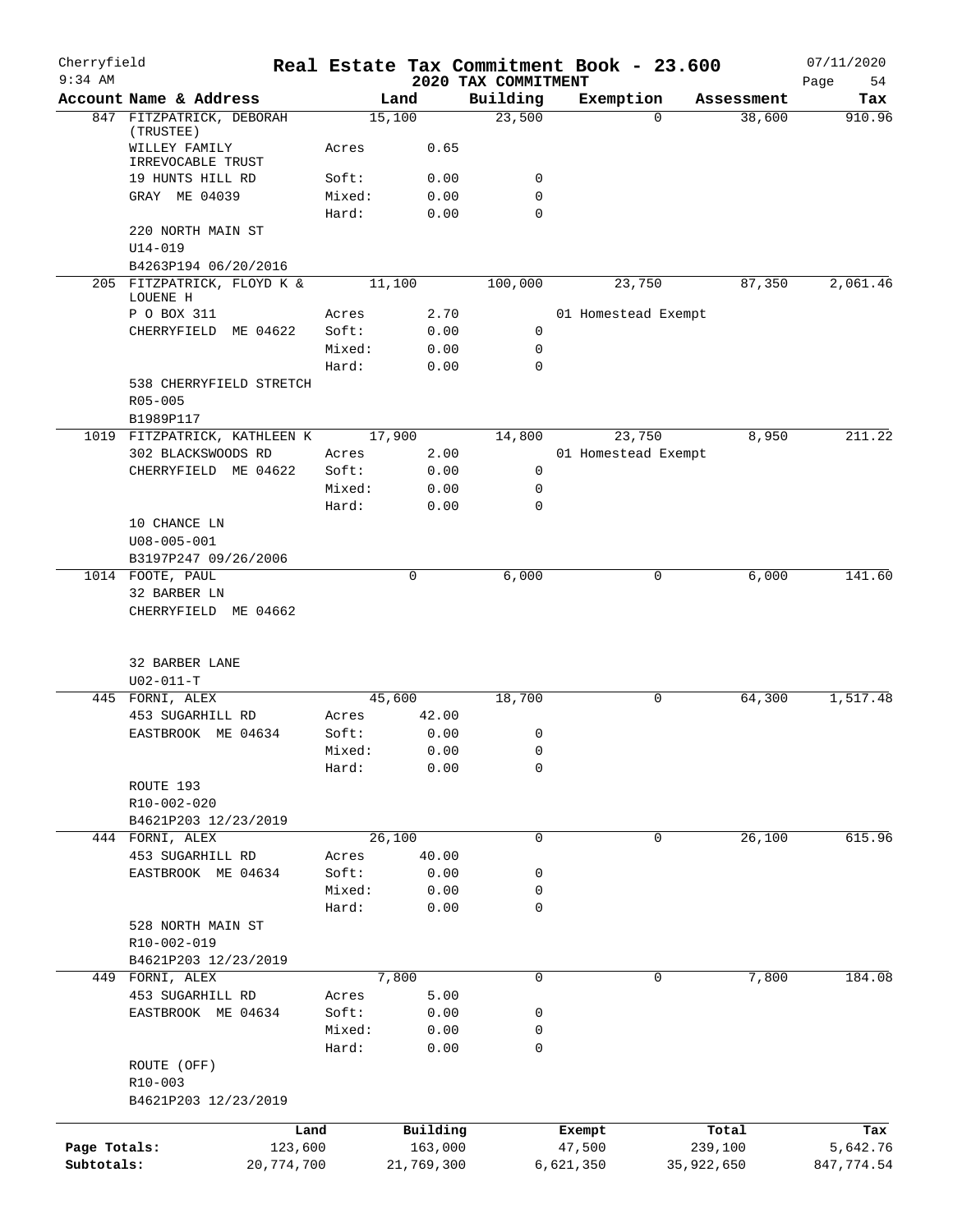| Cherryfield |                                        |        |        |                     | Real Estate Tax Commitment Book - 23.600 |   |            | 07/11/2020 |
|-------------|----------------------------------------|--------|--------|---------------------|------------------------------------------|---|------------|------------|
| $9:34$ AM   |                                        |        |        | 2020 TAX COMMITMENT |                                          |   |            | Page<br>55 |
|             | Account Name & Address                 |        | Land   | Building            | Exemption                                |   | Assessment | Tax        |
|             | 653 FOSS, CINDY L                      |        | 14,900 | 69,400              | 23,750                                   |   | 60,550     | 1,428.98   |
|             | BRIDGES, THOMAS                        | Acres  | 1.80   |                     | 01 Homestead Exempt                      |   |            |            |
|             | 13 PERRY LANE                          | Soft:  | 0.00   | $\mathsf{O}$        |                                          |   |            |            |
|             | CHERRYFIELD ME 04622                   | Mixed: | 0.00   | 0                   |                                          |   |            |            |
|             |                                        | Hard:  | 0.00   | 0                   |                                          |   |            |            |
|             | 13 PERRY LANE                          |        |        |                     |                                          |   |            |            |
|             | U07-012-001                            |        |        |                     |                                          |   |            |            |
|             | B4596P1 09/25/2019 B4057P58 05/15/2014 |        |        |                     |                                          |   |            |            |
|             | 575 FOSTER, CHARLENE                   |        | 25,800 | 48,400              |                                          | 0 | 74,200     | 1,751.12   |
|             | 30 DOBBINS LANE                        | Acres  | 4.75   |                     |                                          |   |            |            |
|             | CHERRYFIELD ME 04622                   | Soft:  | 0.00   | 0                   |                                          |   |            |            |
|             |                                        | Mixed: | 0.00   | 0                   |                                          |   |            |            |
|             |                                        | Hard:  | 0.00   | 0                   |                                          |   |            |            |
|             | 70 NORTH ST                            |        |        |                     |                                          |   |            |            |
|             | $U05 - 007$                            |        |        |                     |                                          |   |            |            |
|             | B598P29                                |        |        |                     |                                          |   |            |            |
|             | 161 FOSTER, CHARLENE K<br>DOBBINS      |        | 44,500 | 42,100              | 29,450                                   |   | 57,150     | 1,348.74   |
|             | 30 DOBBINS RD                          | Acres  | 52.00  |                     | 01 Homestead Exempt                      |   |            |            |
|             | CHERRYFIELD ME 04622                   | Soft:  | 0.00   |                     | 0 22 WW2 Widow Res                       |   |            |            |
|             |                                        | Mixed: | 0.00   | 0                   |                                          |   |            |            |
|             |                                        | Hard:  | 0.00   | 0                   |                                          |   |            |            |
|             | 30 DOBBINS RD                          |        |        |                     |                                          |   |            |            |
|             | $R04 - 013$                            |        |        |                     |                                          |   |            |            |
|             | B4134P107 03/10/2015                   |        |        |                     |                                          |   |            |            |
|             | 574 FOSTER, LESTER E &                 |        | 0      | 0                   |                                          | 0 | 0          | 0.00       |
|             | REBECCA S                              |        |        |                     |                                          |   |            |            |
|             | 70 North St,                           |        |        |                     |                                          |   |            |            |
|             | CHERRYFIELD ME 04622                   |        |        |                     |                                          |   |            |            |
|             |                                        |        |        |                     |                                          |   |            |            |
|             |                                        |        |        |                     |                                          |   |            |            |
|             | $U05 - 006 - 002$                      |        |        |                     |                                          |   |            |            |
|             | B1247P260                              |        |        |                     |                                          |   |            |            |
|             | 339 FRASER, JACQUELINE D               |        | 17,800 | 57,800              |                                          | 0 | 75,600     | 1,784.16   |
|             | ROBBINS, JAMES                         | Acres  | 1.84   |                     |                                          |   |            |            |
|             | 21 WEBSTER AVE NORTH                   | Soft:  | 0.00   | 0                   |                                          |   |            |            |
|             | BANGOR ME 04401                        | Mixed: | 0.00   | 0                   |                                          |   |            |            |
|             |                                        | Hard:  | 0.00   | 0                   |                                          |   |            |            |
|             | 363 SPRAGUE FALLS RD                   |        |        |                     |                                          |   |            |            |
|             | R08-012                                |        |        |                     |                                          |   |            |            |
|             | B4482P8 08/01/2018                     |        |        |                     |                                          |   |            |            |
|             | 891 FRASER, VICKI                      |        | 16,900 | 37,800              | 23,750                                   |   | 30,950     | 730.42     |
|             | 263 MAIN ST                            | Acres  | 0.93   |                     | 01 Homestead Exempt                      |   |            |            |
|             | CHERRYFIELD ME 04622                   | Soft:  | 0.00   | 0                   |                                          |   |            |            |
|             |                                        | Mixed: | 0.00   | 0                   |                                          |   |            |            |
|             |                                        | Hard:  | 0.00   | $\mathbf 0$         |                                          |   |            |            |
|             | 263 MAIN ST                            |        |        |                     |                                          |   |            |            |
|             | $U15 - 019$                            |        |        |                     |                                          |   |            |            |
|             | B3370P223                              |        |        |                     |                                          |   |            |            |
|             |                                        |        |        |                     |                                          |   |            |            |

|              | Land       | Building   | Exempt    | Total        | Tax        |
|--------------|------------|------------|-----------|--------------|------------|
| Page Totals: | 119,900    | 255,500    | 76,950    | 298,450      | 7,043.42   |
| Subtotals:   | 20,894,600 | 22,024,800 | 6,698,300 | 36, 221, 100 | 854,817.96 |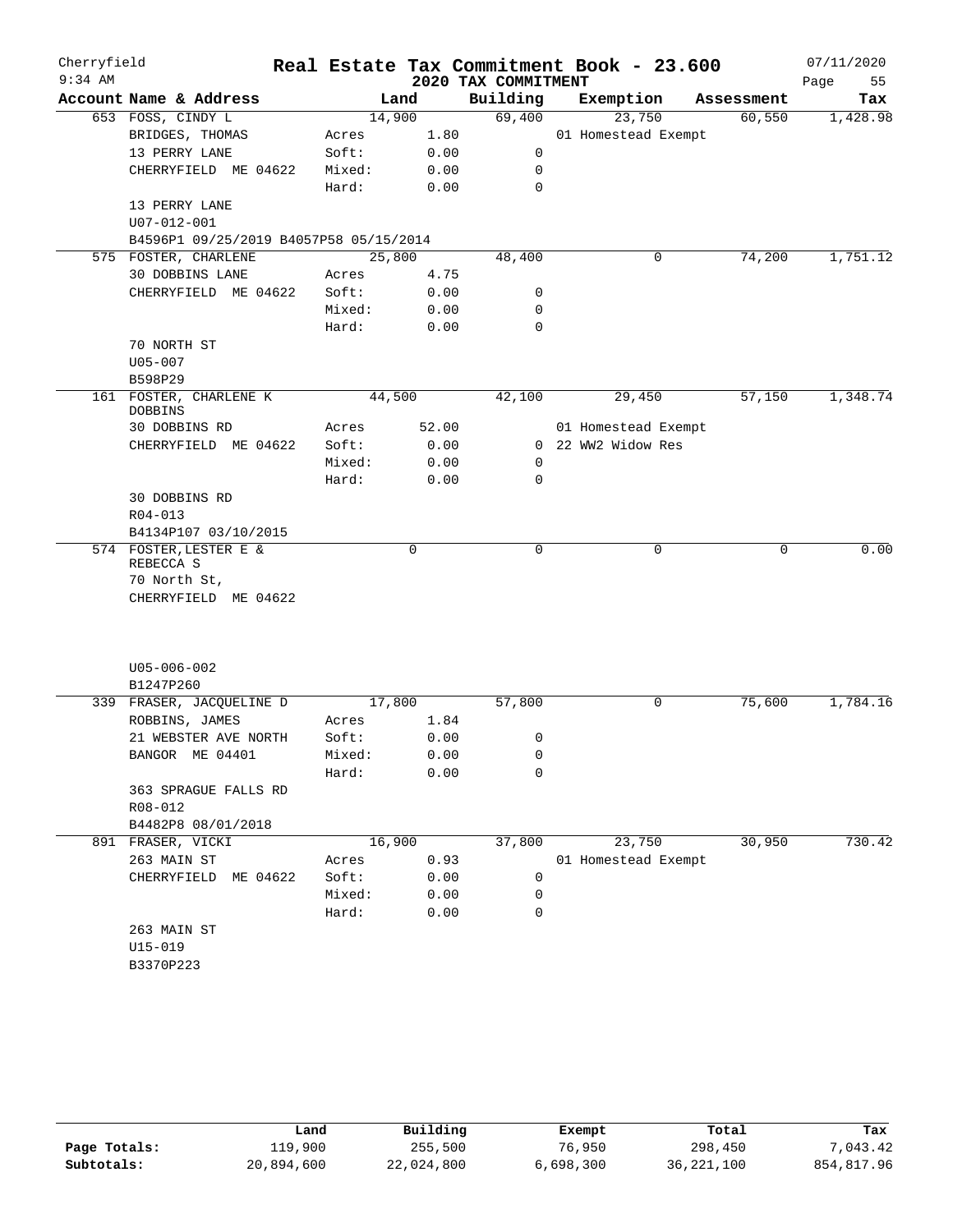| Cherryfield |                                   |                 |              |                     | Real Estate Tax Commitment Book - 23.600 |            | 07/11/2020 |
|-------------|-----------------------------------|-----------------|--------------|---------------------|------------------------------------------|------------|------------|
| $9:34$ AM   |                                   |                 |              | 2020 TAX COMMITMENT |                                          |            | 56<br>Page |
|             | Account Name & Address            |                 | Land         | Building            | Exemption                                | Assessment | Tax        |
|             | 364 FRASER, LINWOOD (1/12<br>INT) |                 | 700          | $\mathbf 0$         | $\Omega$                                 | 700        | 16.52      |
|             | PO BOX 515                        | Acres           | 1.50         |                     |                                          |            |            |
|             | DAMARISCOTTA ME 04543             | Soft:           | 0.00         | $\mathbf 0$         |                                          |            |            |
|             |                                   | Mixed:          | 0.00         | $\mathbf 0$         |                                          |            |            |
|             |                                   | Hard:           | 0.00         | $\mathbf 0$         |                                          |            |            |
|             | SPRAGUE FALLS RD                  |                 |              |                     |                                          |            |            |
|             | R08-028                           |                 |              |                     |                                          |            |            |
|             | B1328P74                          |                 |              |                     |                                          |            |            |
|             | 360 FRASER, LINWOOD (1/12         |                 | 1,300        | 1,800               | $\mathbf 0$                              | 3,100      | 73.16      |
|             | INT)                              |                 |              |                     |                                          |            |            |
|             | PO BOX 515                        | Acres           | 2.76         |                     |                                          |            |            |
|             | DAMARISCOTTA ME 04543             | Soft:<br>Mixed: | 0.00<br>0.00 | 0<br>0              |                                          |            |            |
|             |                                   | Hard:           |              | $\mathbf 0$         |                                          |            |            |
|             | 629 SPRAGUE FALLS RD              |                 | 0.00         |                     |                                          |            |            |
|             | $R08 - 027$                       |                 |              |                     |                                          |            |            |
|             | B1328P74                          |                 |              |                     |                                          |            |            |
|             | 363 FRASER, WILLIAM (1/6          |                 | 1,500        | $\mathbf 0$         | 0                                        | 1,500      | 35.40      |
|             | INT)                              |                 |              |                     |                                          |            |            |
|             | P O BOX 997                       | Acres           | 1.50         |                     |                                          |            |            |
|             | DAMARISCOTTA ME 04543             | Soft:           | 0.00         | 0                   |                                          |            |            |
|             |                                   | Mixed:          | 0.00         | $\mathbf 0$         |                                          |            |            |
|             |                                   | Hard:           | 0.00         | $\mathbf 0$         |                                          |            |            |
|             | SPRAGUE FALLS RD                  |                 |              |                     |                                          |            |            |
|             | R08-028                           |                 |              |                     |                                          |            |            |
|             | B3411P287 B1328P74                |                 |              |                     |                                          |            |            |
|             | 359 FRASER, WILLIAM (1/6          |                 | 2,600        | 1,800               | 0                                        | 4,400      | 103.84     |
|             | INT)<br>P O BOX 997               | Acres           | 2.76         |                     |                                          |            |            |
|             | DAMARISCOTTA ME 04543             | Soft:           | 0.00         | 0                   |                                          |            |            |
|             |                                   | Mixed:          | 0.00         | $\mathbf 0$         |                                          |            |            |
|             |                                   | Hard:           | 0.00         | $\Omega$            |                                          |            |            |
|             | 629 SPRAGUE FALLS RD              |                 |              |                     |                                          |            |            |
|             | $R08 - 027$                       |                 |              |                     |                                          |            |            |
|             | B3411P287 B1328P74                |                 |              |                     |                                          |            |            |
|             | 116 FROSHOUR, EARL W &            |                 | 13,900       | 40,400              | 23,750                                   | 30,550     | 720.98     |
|             | LAURETTA A                        |                 |              |                     |                                          |            |            |
|             | 695 BLACKSWOODS RD                | Acres           | 0.50         |                     | 01 Homestead Exempt                      |            |            |
|             | CHERRYFIELD ME 04622              | Soft:           | 0.00         | 0                   |                                          |            |            |
|             |                                   | Mixed:          | 0.00         | 0                   |                                          |            |            |
|             |                                   | Hard:           | 0.00         | $\mathbf 0$         |                                          |            |            |
|             | 695 BLACKSWOODS RD                |                 |              |                     |                                          |            |            |
|             | $R03 - 040$                       |                 |              |                     |                                          |            |            |
|             | B1352P192                         |                 |              |                     |                                          |            |            |
| 863         | GAKOVIC, ERIKA<br>P O BOX 63      |                 | 18,100       | 25,800              | 23,750                                   | 20,150     | 475.54     |
|             | 26 WILLEY DISTRICT RD             | Acres<br>Soft:  | 2.30<br>0.00 | 0                   | 01 Homestead Exempt                      |            |            |
|             | CHERRYFIELD ME 04622              | Mixed:          | 0.00         | 0                   |                                          |            |            |
|             |                                   | Hard:           | 0.00         | 0                   |                                          |            |            |
|             | 26 WILLEY DISTRICT RD             |                 |              |                     |                                          |            |            |
|             | $U14 - 034$                       |                 |              |                     |                                          |            |            |
|             | B4388P127 02/23/2017              |                 |              |                     |                                          |            |            |
|             |                                   |                 |              |                     |                                          |            |            |
|             |                                   |                 |              |                     |                                          |            |            |

|              | Land       | Building   | Exempt    | Total        | Tax          |
|--------------|------------|------------|-----------|--------------|--------------|
| Page Totals: | 38,100     | 69,800     | 47,500    | 60,400       | 1,425.44     |
| Subtotals:   | 20,932,700 | 22,094,600 | 6,745,800 | 36, 281, 500 | 856, 243, 40 |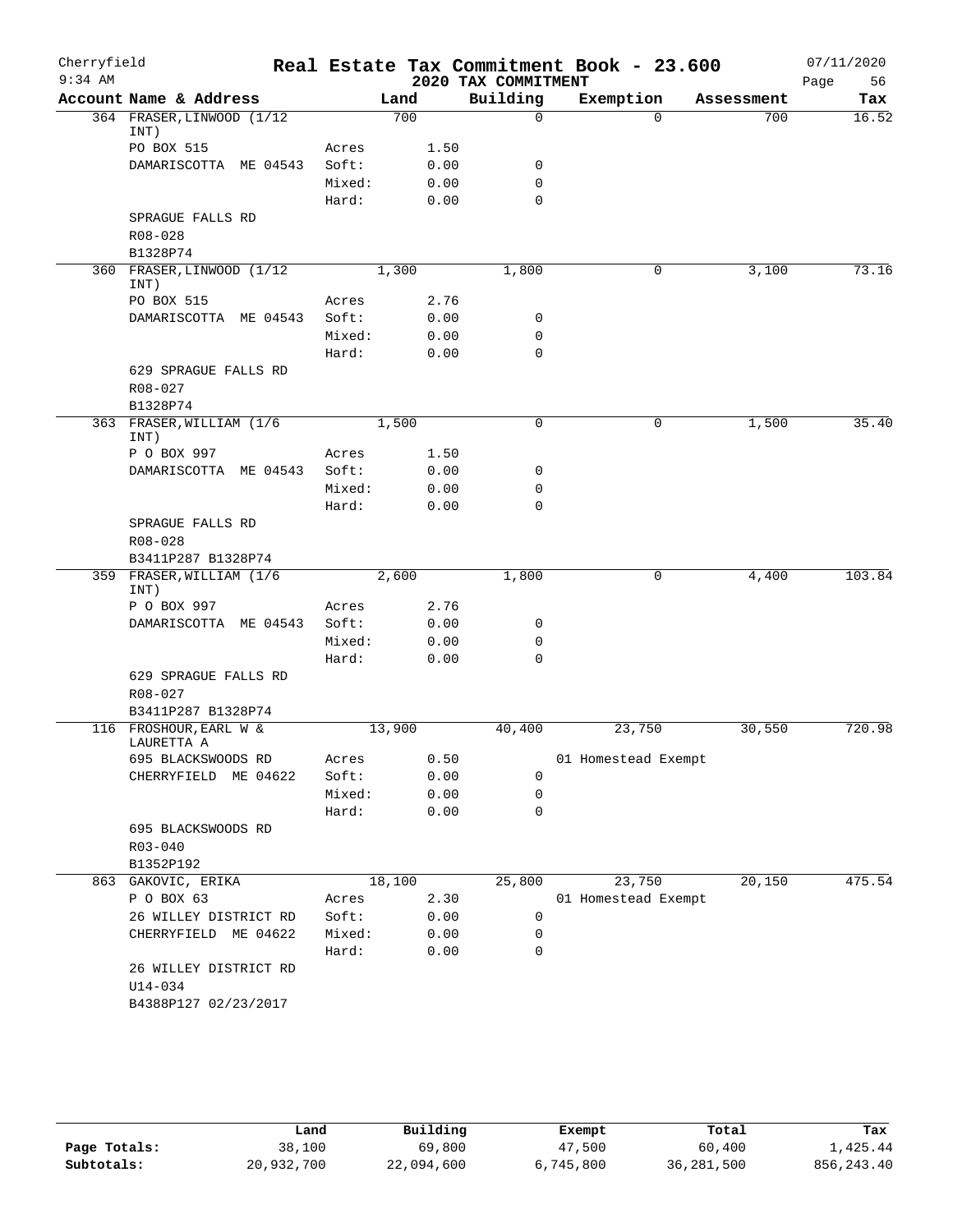| Cherryfield<br>$9:34$ AM |                                          |                |               | 2020 TAX COMMITMENT | Real Estate Tax Commitment Book - 23.600 |            | 07/11/2020<br>Page<br>57 |
|--------------------------|------------------------------------------|----------------|---------------|---------------------|------------------------------------------|------------|--------------------------|
|                          | Account Name & Address                   | Land           |               | Building            | Exemption                                | Assessment | Tax                      |
|                          | 241 GALE, NORITA B                       | 41,100         |               | 93,700              | $\Omega$                                 | 134,800    | 3,181.28                 |
|                          | 17 SCHOODIC LANE                         | Acres          | 56.60         |                     |                                          |            |                          |
|                          | HANCOCK ME 04640                         | Soft:          | 0.00          | 0                   |                                          |            |                          |
|                          |                                          | Mixed:         | 0.00          | 0                   |                                          |            |                          |
|                          |                                          | Hard:          | 0.00          | 0                   |                                          |            |                          |
|                          | 473 WILLEY DISTRICT RD                   |                |               |                     |                                          |            |                          |
|                          | R05-036                                  |                |               |                     |                                          |            |                          |
|                          | B2748P146                                |                |               |                     |                                          |            |                          |
| 710                      | GATCOMB PLUMBING &                       | 18,300         |               | 106,800             | 0                                        | 125,100    | 2,952.36                 |
|                          | HEATING INC                              |                |               |                     |                                          |            |                          |
|                          | PO BOX 539                               | Acres          | 0.52          |                     |                                          |            |                          |
|                          | EAST MACHIAS ME 04630                    | Soft:          | 0.00          | 0                   |                                          |            |                          |
|                          |                                          | Mixed:         | 0.00          | 0                   |                                          |            |                          |
|                          |                                          | Hard:          | 0.00          | $\mathbf 0$         |                                          |            |                          |
|                          | 17 NEW ST                                |                |               |                     |                                          |            |                          |
|                          | U11-012                                  |                |               |                     |                                          |            |                          |
|                          | B4598P223 10/01/2019                     |                |               |                     |                                          |            |                          |
|                          | 586 GAUDETTE, STEPHEN                    | 17,900         |               | 68,600              | 0                                        | 86,500     | 2,041.40                 |
|                          | 25 ELM STREET                            | Acres          | 0.49          |                     |                                          |            |                          |
|                          | CHERRYFIELD ME 04622                     | Soft:          | 0.00          | 0                   |                                          |            |                          |
|                          |                                          | Mixed:         | 0.00          | 0<br>0              |                                          |            |                          |
|                          | 25 ELM ST                                | Hard:          | 0.00          |                     |                                          |            |                          |
|                          | $U05 - 018$                              |                |               |                     |                                          |            |                          |
|                          | B4081P25 08/04/2014                      |                |               |                     |                                          |            |                          |
|                          | 177 GAUTHIER ET AL, NANCY R              | 16,900         |               | 2,000               | 18,900                                   | $\Omega$   | 0.00                     |
|                          | GAUTHIER JR, ROBERT ET                   | Acres          | 3.32          |                     | 01 Homestead Exempt                      |            |                          |
|                          | AL                                       |                |               |                     |                                          |            |                          |
|                          | SUITE B PMB 401                          | Soft:          | 0.00          | 0                   |                                          |            |                          |
|                          | WASILLA AK 99654                         | Mixed:         | 0.00          | 0                   |                                          |            |                          |
|                          |                                          | Hard:          | 0.00          | 0                   |                                          |            |                          |
|                          | 41 NORTH MAIN ST                         |                |               |                     |                                          |            |                          |
|                          | $R04 - 025 - 003$                        |                |               |                     |                                          |            |                          |
|                          | B2200P124                                |                |               |                     |                                          |            |                          |
| 8                        | GAY III, CLAYTON H &                     | 34,400         |               | 71,400              | 23,750                                   | 82,050     | 1,936.38                 |
|                          | LORENA G                                 |                |               |                     | 01 Homestead Exempt                      |            |                          |
|                          | 521 MILBRIDGE RD<br>CHERRYFIELD ME 04622 | Acres<br>Soft: | 72.00<br>0.00 | 0                   |                                          |            |                          |
|                          |                                          | Mixed:         | 62.00         | 9,365               |                                          |            |                          |
|                          |                                          | Hard:          | 7.00          | 811                 |                                          |            |                          |
|                          | 521 MILBRIDGE RD                         |                |               |                     |                                          |            |                          |
|                          | R01-002-002                              |                |               |                     |                                          |            |                          |
|                          | B3098P236 01/09/2006                     |                |               |                     |                                          |            |                          |
| 7                        | GAY III, LORENA G &                      | 7,100          |               | 700                 | 0                                        | 7,800      | 184.08                   |
|                          | CLAYTON J                                |                |               |                     |                                          |            |                          |
|                          | 521 MILBRIDGE RD                         | Acres          | 47.00         |                     |                                          |            |                          |
|                          | CHERRYFIELD ME 04622                     | Soft:          | 0.00          | 0                   |                                          |            |                          |
|                          |                                          | Mixed:         | 47.00         | 7,099               |                                          |            |                          |
|                          |                                          | Hard:          | 0.00          | 0                   |                                          |            |                          |
|                          | MILBRIDGE ROAD                           |                |               |                     |                                          |            |                          |
|                          | R01-003                                  |                |               |                     |                                          |            |                          |
|                          | B4439P281 02/21/2018                     |                |               |                     |                                          |            |                          |
|                          |                                          |                |               |                     |                                          |            |                          |

|              | Land       | Building   | Exempt    | Total      | Tax        |
|--------------|------------|------------|-----------|------------|------------|
| Page Totals: | 135,700    | 343,200    | 42,650    | 436,250    | 10,295.50  |
| Subtotals:   | 21,068,400 | 22,437,800 | 6,788,450 | 36,717,750 | 866,538.90 |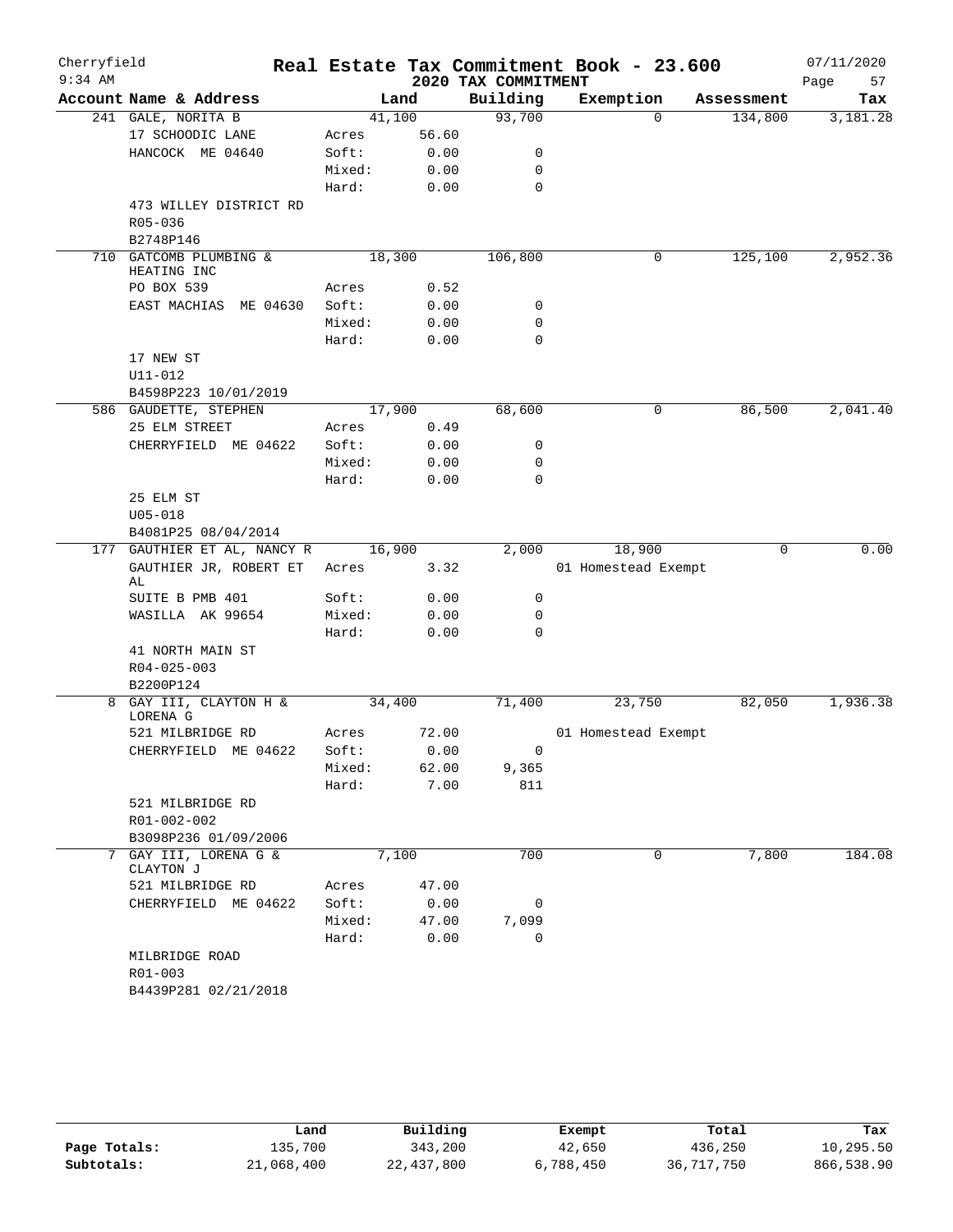| Cherryfield<br>$9:34$ AM |                                    |              |         |            |                                 | Real Estate Tax Commitment Book - 23.600 |              |            | 07/11/2020        |
|--------------------------|------------------------------------|--------------|---------|------------|---------------------------------|------------------------------------------|--------------|------------|-------------------|
|                          | Account Name & Address             |              | Land    |            | 2020 TAX COMMITMENT<br>Building | Exemption                                |              | Assessment | 58<br>Page<br>Tax |
|                          | 978 GAY, JONATHAN D                |              | 16,700  |            | 0                               | $\Omega$                                 |              | 16,700     | 394.12            |
|                          | 123 Rte 193                        |              | Acres   | 10.00      |                                 |                                          |              |            |                   |
|                          | Deblois ME 04622                   |              | Soft:   | 0.00       | 0                               |                                          |              |            |                   |
|                          |                                    |              | Mixed:  | 0.00       | 0                               |                                          |              |            |                   |
|                          |                                    |              | Hard:   | 0.00       | 0                               |                                          |              |            |                   |
|                          | MILBRIDGE RD                       |              |         |            |                                 |                                          |              |            |                   |
|                          |                                    |              |         |            |                                 |                                          |              |            |                   |
|                          | R01-002-006<br>B2871P33 05/03/2005 |              |         |            |                                 |                                          |              |            |                   |
|                          | GAY, LOIS A                        |              | 102,400 |            |                                 | 23,750                                   |              | 249,450    | 5,887.02          |
| $\mathbf{1}$             |                                    |              |         |            | 170,800                         |                                          |              |            |                   |
|                          | GAY, MELANIE M                     |              | Acres   | 26.00      |                                 | 01 Homestead Exempt                      |              |            |                   |
|                          | 372 MILBRIDGE RD                   |              | Soft:   | 0.00       | 0                               |                                          |              |            |                   |
|                          | CHERRYFIELD ME 04622               |              | Mixed:  | 0.00       | 0                               |                                          |              |            |                   |
|                          |                                    |              | Hard:   | 0.00       | 0                               |                                          |              |            |                   |
|                          | 372 MILBRIDGE RD                   |              |         |            |                                 |                                          |              |            |                   |
|                          | R01-001                            |              |         |            |                                 |                                          |              |            |                   |
|                          | B3534P109 06/04/2009               |              |         |            |                                 |                                          |              |            |                   |
|                          | 375 GENTILE, ROBERT R &            |              | 22,000  |            | $\mathbf 0$                     |                                          | 0            | 22,000     | 519.20            |
|                          | WENDY B<br>3656 BAYEDGE LANE       |              | Acres   | 43.50      |                                 |                                          |              |            |                   |
|                          |                                    |              |         |            |                                 |                                          |              |            |                   |
|                          | SOUTH PORT NC 28461                |              | Soft:   | 0.00       | 0                               |                                          |              |            |                   |
|                          |                                    |              | Mixed:  | 0.00       | 0                               |                                          |              |            |                   |
|                          |                                    |              | Hard:   | 0.00       | 0                               |                                          |              |            |                   |
|                          | CROTCH                             |              |         |            |                                 |                                          |              |            |                   |
|                          | R08-037                            |              |         |            |                                 |                                          |              |            |                   |
|                          | B1468P238                          |              |         |            |                                 |                                          |              |            |                   |
|                          | 490 GIBSON, SUZANNE M              |              | 23,300  |            | 35,300                          | 23,750                                   |              | 34,850     | 822.46            |
|                          | 187 MILBRIDGE RD                   |              | Acres   | 1.32       |                                 | 01 Homestead Exempt                      |              |            |                   |
|                          | CHERRYFIELD ME 04622               |              | Soft:   | 0.00       | $\mathbf 0$                     |                                          |              |            |                   |
|                          |                                    |              | Mixed:  | 0.00       | 0                               |                                          |              |            |                   |
|                          |                                    |              | Hard:   | 0.00       | 0                               |                                          |              |            |                   |
|                          | 187 MILBRIDGE RD                   |              |         |            |                                 |                                          |              |            |                   |
|                          | $U02 - 006$                        |              |         |            |                                 |                                          |              |            |                   |
|                          | B3546P276 07/09/2009 B2540P183     |              |         |            |                                 |                                          |              |            |                   |
|                          | 1159 GIGER, CHARLES K              |              | 17,800  |            | 124,000                         | 29,450                                   |              | 112,350    | 2,651.46          |
|                          | P O BOX<br>21                      |              | Acres   | 1.80       |                                 | 12 WW2 Veteran Res                       |              |            |                   |
|                          | CHERRYFIELD ME 04622               |              | Soft:   | 0.00       |                                 | 0 01 Homestead Exempt                    |              |            |                   |
|                          |                                    |              | Mixed:  | 0.00       | 0                               |                                          |              |            |                   |
|                          |                                    |              | Hard:   | 0.00       | 0                               |                                          |              |            |                   |
|                          | 168 RIDGE RD                       |              |         |            |                                 |                                          |              |            |                   |
|                          | U17-005-001                        |              |         |            |                                 |                                          |              |            |                   |
|                          | B2666P25                           |              |         |            |                                 |                                          |              |            |                   |
| 699                      | GILLEN,<br>KATIE J                 |              | 16,100  |            | 53,300                          | 0                                        |              | 69,400     | 1,637.84          |
|                          | 248 MAIN RD SOUTH                  |              | Acres   | 0.20       |                                 |                                          |              |            |                   |
|                          | HAMPDEN<br>ME 04444                |              | Soft:   | 0.00       | 0                               |                                          |              |            |                   |
|                          |                                    |              | Mixed:  | 0.00       | 0                               |                                          |              |            |                   |
|                          |                                    |              | Hard:   | 0.00       | 0                               |                                          |              |            |                   |
|                          | 3 CAMPBELL HILL                    |              |         |            |                                 |                                          |              |            |                   |
|                          | $U11 - 001$                        |              |         |            |                                 |                                          |              |            |                   |
|                          | B3462P43 10/16/2008 B1426P10       |              |         |            |                                 |                                          |              |            |                   |
|                          | 701 GILLEN, KATIE                  |              | 10,400  |            | 70,300                          | 0                                        |              | 80,700     | 1,904.52          |
|                          | 248 MAIN RD SOUTH                  |              | Acres   | 0.04       |                                 |                                          |              |            |                   |
|                          | HAMPDEN ME 04444                   |              | Soft:   | 0.00       | 0                               |                                          |              |            |                   |
|                          |                                    |              | Mixed:  | 0.00       | 0                               |                                          |              |            |                   |
|                          |                                    |              | Hard:   | 0.00       | 0                               |                                          |              |            |                   |
|                          | 6 PARK ST                          |              |         |            |                                 |                                          |              |            |                   |
|                          | $U11 - 003$                        |              |         |            |                                 |                                          |              |            |                   |
|                          | B4275P162 07/25/2016               |              |         |            |                                 |                                          |              |            |                   |
|                          |                                    |              |         |            |                                 |                                          |              |            |                   |
|                          |                                    | Land         |         | Building   |                                 | Exempt                                   |              | Total      | Tax               |
| Page Totals:             |                                    | 208,700      |         | 453,700    |                                 | 76,950                                   |              | 585,450    | 13,816.62         |
| Subtotals:               |                                    | 21, 277, 100 |         | 22,891,500 |                                 | 6,865,400                                | 37, 303, 200 |            | 880, 355.52       |
|                          |                                    |              |         |            |                                 |                                          |              |            |                   |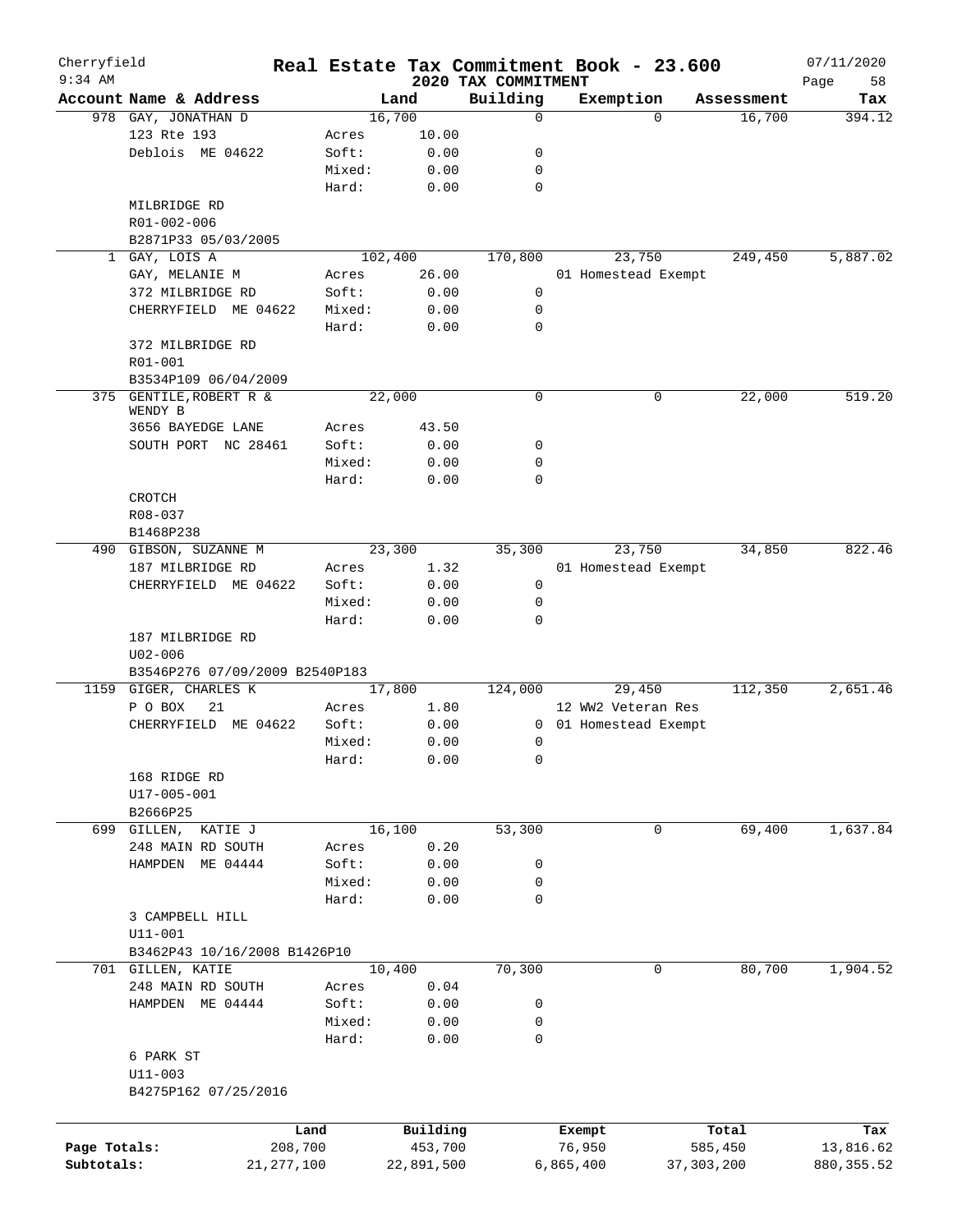| Cherryfield  |                             |        |            |                                 | Real Estate Tax Commitment Book - 23.600 |            | 07/11/2020        |
|--------------|-----------------------------|--------|------------|---------------------------------|------------------------------------------|------------|-------------------|
| $9:34$ AM    | Account Name & Address      |        | Land       | 2020 TAX COMMITMENT<br>Building | Exemption                                | Assessment | Page<br>59<br>Tax |
|              | 717 GILLEN, KATIE           |        | 9,400      | 35,900                          | $\Omega$                                 | 45,300     | 1,069.08          |
|              | 248 MAIN RD SOUTH           | Acres  | 0.10       |                                 |                                          |            |                   |
|              | HAMPDEN ME 04444            | Soft:  | 0.00       | 0                               |                                          |            |                   |
|              |                             | Mixed: | 0.00       | 0                               |                                          |            |                   |
|              |                             | Hard:  | 0.00       | $\mathbf 0$                     |                                          |            |                   |
|              | 7 CAMPBELL HILL             |        |            |                                 |                                          |            |                   |
|              | U11-018                     |        |            |                                 |                                          |            |                   |
|              |                             |        |            |                                 |                                          |            |                   |
|              | B4275P162 07/25/2016        |        |            |                                 |                                          |            |                   |
|              | 674 GIORGI, VICTOR          |        | 21,400     | 54,900                          | 23,750                                   | 52,550     | 1,240.18          |
|              | 281 BLACKSWOODS RD          | Acres  | 6.00       |                                 | 01 Homestead Exempt                      |            |                   |
|              | CHERRYFIELD ME 04622        | Soft:  | 0.00       | 0                               |                                          |            |                   |
|              |                             | Mixed: | 0.00       | 0                               |                                          |            |                   |
|              |                             | Hard:  | 0.00       | 0                               |                                          |            |                   |
|              | 281 BLACKSWOODS RD          |        |            |                                 |                                          |            |                   |
|              | $U08 - 007$                 |        |            |                                 |                                          |            |                   |
|              | B2518P322                   |        |            |                                 |                                          |            |                   |
|              | 853 GOBLE, JONATHAN         |        | 17,600     | 37,900                          | 23,750                                   | 31,750     | 749.30            |
|              | 183 MAIN ST                 | Acres  | 1.45       |                                 | 01 Homestead Exempt                      |            |                   |
|              | CHERRYFIELD<br>ME 04622     | Soft:  | 0.00       | 0                               |                                          |            |                   |
|              |                             | Mixed: | 0.00       | 0                               |                                          |            |                   |
|              |                             | Hard:  | 0.00       | 0                               |                                          |            |                   |
|              | 183 NORTH MAIN ST           |        |            |                                 |                                          |            |                   |
|              | $U14 - 025$                 |        |            |                                 |                                          |            |                   |
|              | B4052P237 04/28/2014        |        |            |                                 |                                          |            |                   |
|              |                             |        | 13,900     | $\mathbf 0$                     | 0                                        | 13,900     | 328.04            |
|              | 154 GODDARD, A & T J        |        |            |                                 |                                          |            |                   |
|              | 20 BOW ST                   | Acres  | 8.00       |                                 |                                          |            |                   |
|              | PLAINVILLE MA 02762         | Soft:  | 0.00       | 0                               |                                          |            |                   |
|              |                             | Mixed: | 0.00       | 0                               |                                          |            |                   |
|              |                             | Hard:  | 0.00       | $\mathbf 0$                     |                                          |            |                   |
|              | WILLEY DISTRICT RD          |        |            |                                 |                                          |            |                   |
|              | $R04 - 008$                 |        |            |                                 |                                          |            |                   |
|              | B1248P296                   |        |            |                                 |                                          |            |                   |
|              | 82 GOLUBCOW, SAUL & HEDWIG, |        | 21,700     | 0                               | 0                                        | 21,700     | 512.12            |
|              | MOLLY O                     |        |            |                                 |                                          |            |                   |
|              | 10941 BROAD GREEN TR        | Acres  | 32.00      |                                 |                                          |            |                   |
|              | POTOMAC MD 20854            | Soft:  | 0.00       | 0                               |                                          |            |                   |
|              |                             | Mixed: | 0.00       | $\mathbf 0$                     |                                          |            |                   |
|              |                             | Hard:  | 0.00       | 0                               |                                          |            |                   |
|              | UNIONVILLE RD (OFF)         |        |            |                                 |                                          |            |                   |
|              | R03-007                     |        |            |                                 |                                          |            |                   |
|              | B791P13                     |        |            |                                 |                                          |            |                   |
|              | 524 GOODWIN, KEVIN          |        | 20,100     | 40,800                          | 0                                        | 60,900     | 1,437.24          |
|              | 62 WILSON HILL ROAD         | Acres  | 0.68       |                                 |                                          |            |                   |
|              | CHERRYFIELD ME 04622        | Soft:  | 0.00       | 0                               |                                          |            |                   |
|              |                             | Mixed: | 0.00       | 0                               |                                          |            |                   |
|              |                             | Hard:  | 0.00       | 0                               |                                          |            |                   |
|              | 62 WILSON HILL RD           |        |            |                                 |                                          |            |                   |
|              | $U03 - 018$                 |        |            |                                 |                                          |            |                   |
|              |                             |        |            |                                 |                                          |            |                   |
|              | B4164P6 06/29/2015          |        |            |                                 |                                          |            |                   |
|              | 318 GORMLEY, ROBERT         |        | 8,700      | 10,600                          | 0                                        | 19,300     | 455.48            |
|              | 81 WINSOR AVE.              | Acres  | 1.03       |                                 |                                          |            |                   |
|              | NORTH KINGSTOWN<br>RI       | Soft:  | 0.00       | 0                               |                                          |            |                   |
|              | 02852                       |        |            |                                 |                                          |            |                   |
|              |                             | Mixed: | 0.00       | 0                               |                                          |            |                   |
|              |                             | Hard:  | 0.00       | $\mathbf 0$                     |                                          |            |                   |
|              | 410 NORTH MAIN ST           |        |            |                                 |                                          |            |                   |
|              | R07-012                     |        |            |                                 |                                          |            |                   |
|              | B863P284                    |        |            |                                 |                                          |            |                   |
|              |                             | Land   | Building   |                                 | Exempt                                   | Total      | Tax               |
| Page Totals: | 112,800                     |        | 180,100    |                                 | 47,500                                   | 245,400    | 5,791.44          |
| Subtotals:   | 21,389,900                  |        | 23,071,600 |                                 | 6,912,900                                | 37,548,600 | 886,146.96        |
|              |                             |        |            |                                 |                                          |            |                   |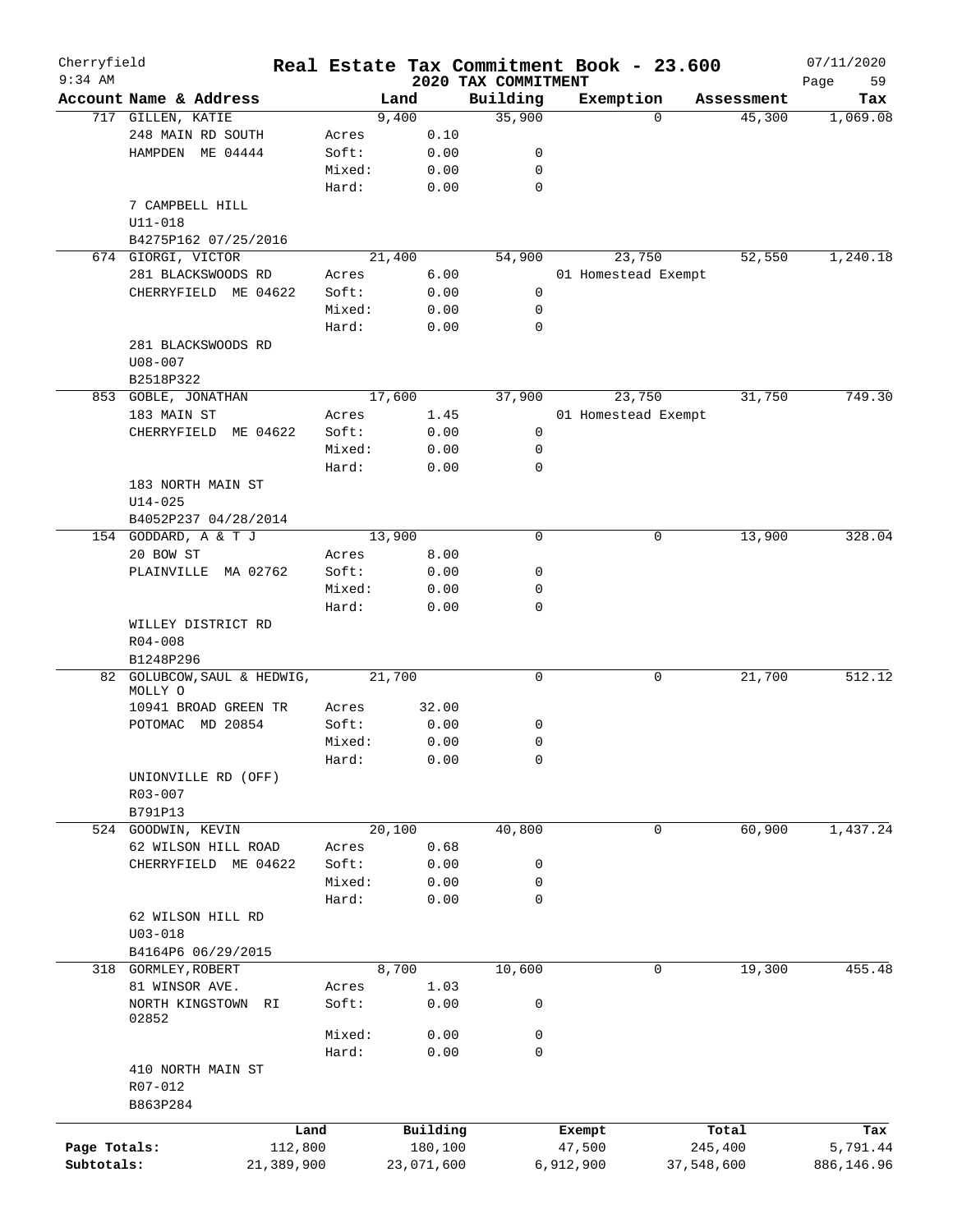| Cherryfield<br>$9:34$ AM |                                            |            |        |              |                                 | Real Estate Tax Commitment Book - 23.600 |            | 07/11/2020        |
|--------------------------|--------------------------------------------|------------|--------|--------------|---------------------------------|------------------------------------------|------------|-------------------|
|                          | Account Name & Address                     |            |        | Land         | 2020 TAX COMMITMENT<br>Building | Exemption                                | Assessment | Page<br>60<br>Tax |
|                          | 321 GORMLEY, ROBERT                        |            |        | 35,300       | 24,400                          | $\Omega$                                 | 59,700     | 1,408.92          |
|                          | 81 WINSOR AVE.                             |            | Acres  | 40.00        |                                 |                                          |            |                   |
|                          | NORTH WINSOR RI 02852                      |            | Soft:  | 0.00         | 0                               |                                          |            |                   |
|                          |                                            |            | Mixed: | 0.00         | 0                               |                                          |            |                   |
|                          |                                            |            | Hard:  | 0.00         | 0                               |                                          |            |                   |
|                          | 436 NORTH MAIN ST                          |            |        |              |                                 |                                          |            |                   |
|                          | R07-014-002                                |            |        |              |                                 |                                          |            |                   |
|                          | 402 GRACE, HAROLD                          |            |        | 21,800       | $\mathbf 0$                     | 0                                        | 21,800     | 514.48            |
|                          | PO BOX 88                                  |            | Acres  | 42.90        |                                 |                                          |            |                   |
|                          | MADISON ME 04950                           |            | Soft:  | 0.00         | 0                               |                                          |            |                   |
|                          |                                            |            | Mixed: | 0.00         | 0                               |                                          |            |                   |
|                          |                                            |            | Hard:  | 0.00         | $\mathbf 0$                     |                                          |            |                   |
|                          | 1110 LANE RD                               |            |        |              |                                 |                                          |            |                   |
|                          | R09-001-022                                |            |        |              |                                 |                                          |            |                   |
|                          | B4344P97 03/17/2017                        |            |        |              |                                 |                                          |            |                   |
|                          | 403 GRACE, HAROLD                          |            |        | 22,300       | $\mathbf 0$                     | 0                                        | 22,300     | 526.28            |
|                          | PO BOX 88                                  |            | Acres  | 44.21        |                                 |                                          |            |                   |
|                          | MADISON ME 04950                           |            | Soft:  | 0.00         | 0                               |                                          |            |                   |
|                          |                                            |            | Mixed: | 0.00         | 0                               |                                          |            |                   |
|                          |                                            |            | Hard:  | 0.00         | $\mathbf 0$                     |                                          |            |                   |
|                          | 1144 LANE RD                               |            |        |              |                                 |                                          |            |                   |
|                          | R09-001-023                                |            |        |              |                                 |                                          |            |                   |
|                          | B4314P67 11/18/2016                        |            |        |              |                                 |                                          |            |                   |
|                          | 1013 GRACE, HAROLD                         |            |        | 21,900       | 5,400                           | 0                                        | 27,300     | 644.28            |
|                          | P.O. BOX 88                                |            | Acres  | 40.72        |                                 |                                          |            |                   |
|                          | MADISON ME 04950                           |            | Soft:  | 0.00         | 0                               |                                          |            |                   |
|                          |                                            |            | Mixed: | 0.00         | 0                               |                                          |            |                   |
|                          |                                            |            | Hard:  | 0.00         | $\mathbf 0$                     |                                          |            |                   |
|                          | 1162 LANE ROAD                             |            |        |              |                                 |                                          |            |                   |
|                          | R09-003                                    |            |        |              |                                 |                                          |            |                   |
|                          | B1523P117                                  |            |        |              |                                 |                                          |            |                   |
| 739                      | GRAHAM, JAMES T & TINA                     |            |        | 58,600       | 97,700                          | 0                                        | 156,300    | 3,688.68          |
|                          | S                                          |            |        |              |                                 |                                          |            |                   |
|                          | 3280 S CRATER RD                           |            | Acres  | 2.43         |                                 |                                          |            |                   |
|                          | PETERSBURG VA 23805                        |            | Soft:  | 0.00         | 0                               |                                          |            |                   |
|                          |                                            |            | Mixed: | 0.00         | 0                               |                                          |            |                   |
|                          |                                            |            | Hard:  | 0.00         | $\mathbf 0$                     |                                          |            |                   |
|                          | 49 PARK ST                                 |            |        |              |                                 |                                          |            |                   |
|                          | $U11 - 040$                                |            |        |              |                                 |                                          |            |                   |
|                          | B4444P28 03/12/2018                        |            |        |              |                                 |                                          |            |                   |
|                          | 220 GRALLERT, MARGOT                       |            |        | 35,200       | 0                               | 0                                        | 35,200     | 830.72            |
|                          | 27 CONCORD GREENE #7                       |            | Acres  | 170.00       |                                 |                                          |            |                   |
|                          | CONCORD MA 01742-3180                      |            | Soft:  | 134.00       | 17,186                          |                                          |            |                   |
|                          |                                            |            | Mixed: | 16.00        | 2,417                           |                                          |            |                   |
|                          |                                            |            | Hard:  | 0.00         | $\mathbf 0$                     |                                          |            |                   |
|                          | WILLEY DISTRICT RD                         |            |        |              |                                 |                                          |            |                   |
|                          | R05-019                                    |            |        |              |                                 |                                          |            |                   |
|                          | B3725P79 03/18/2011<br><b>GRANT FAMILY</b> |            |        |              |                                 |                                          |            |                   |
| 632                      | IRREVOCABLE TRUST                          |            |        | 11,400       | 42,200                          | 0                                        | 53,600     | 1,264.96          |
|                          | C/O THELMA GRANT                           |            | Acres  | 0.24         |                                 |                                          |            |                   |
|                          | 25 HILL AVE                                |            | Soft:  | 0.00         | 0                               |                                          |            |                   |
|                          | YALESVILLE CT                              |            | Mixed: | 0.00         | $\mathbf 0$                     |                                          |            |                   |
|                          | 06492-2223                                 |            |        |              |                                 |                                          |            |                   |
|                          |                                            |            | Hard:  | 0.00         | $\mathbf 0$                     |                                          |            |                   |
|                          | 83 STILLWATER RD                           |            |        |              |                                 |                                          |            |                   |
|                          | $U06 - 022$                                |            |        |              |                                 |                                          |            |                   |
|                          | B2736P43                                   |            |        |              |                                 |                                          |            |                   |
|                          |                                            |            |        |              |                                 |                                          |            |                   |
|                          |                                            | Land       |        | Building     |                                 | Exempt                                   | Total      | Tax               |
| Page Totals:             |                                            | 206,500    |        | 169,700      |                                 | 0                                        | 376,200    | 8,878.32          |
| Subtotals:               |                                            | 21,596,400 |        | 23, 241, 300 |                                 | 6,912,900                                | 37,924,800 | 895,025.28        |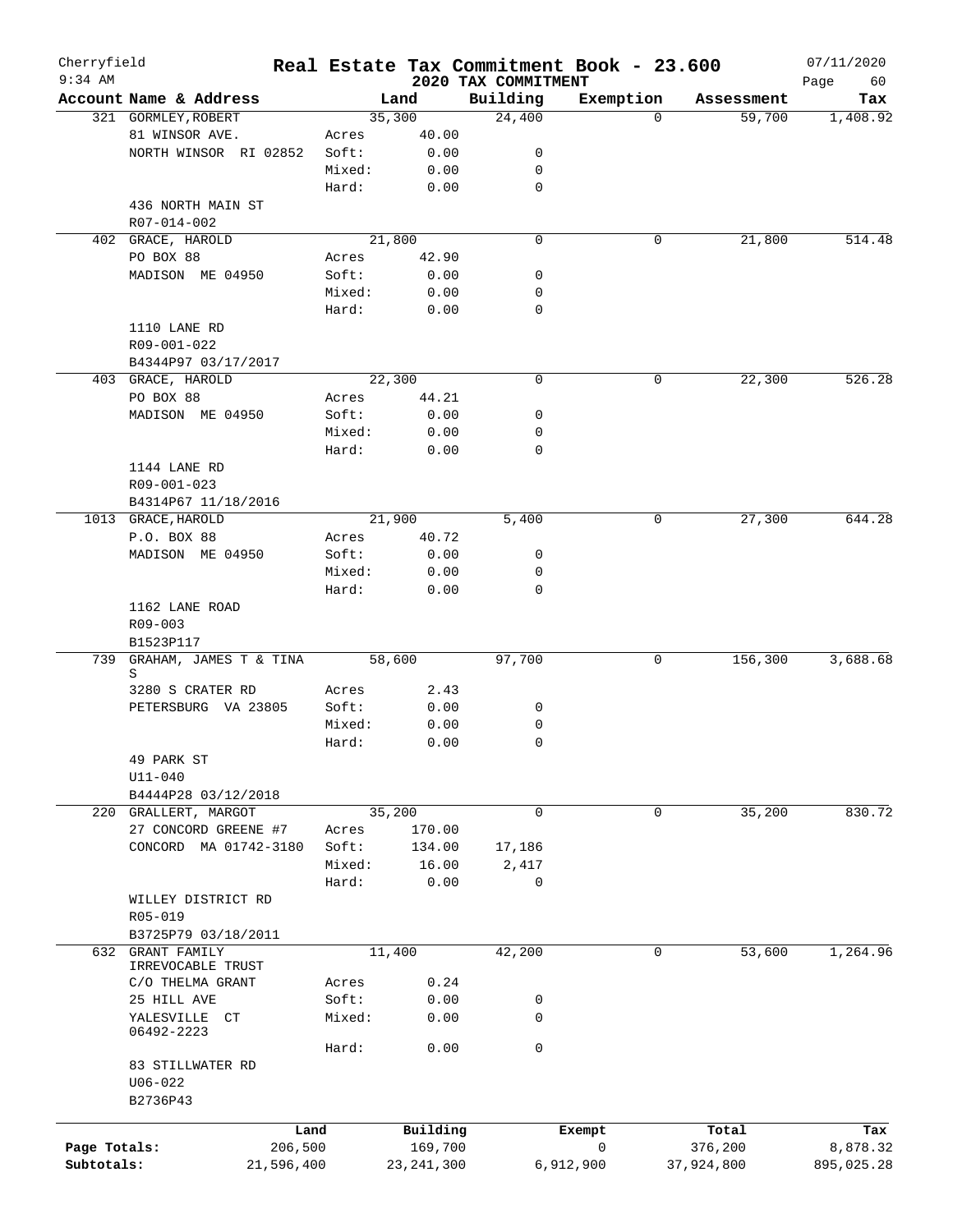| Cherryfield<br>$9:34$ AM |                                     |                 |              | 2020 TAX COMMITMENT | Real Estate Tax Commitment Book - 23.600 |            | 07/11/2020<br>Page<br>61 |
|--------------------------|-------------------------------------|-----------------|--------------|---------------------|------------------------------------------|------------|--------------------------|
|                          | Account Name & Address              |                 | Land         | Building            | Exemption                                | Assessment | Tax                      |
|                          | 993 GRANT JR, ROBERT                |                 | $\mathbf 0$  | 15,600              | 15,600                                   | 0          | 0.00                     |
|                          | 17 BARREN WAY                       |                 |              |                     | 01 Homestead Exempt                      |            |                          |
|                          | CHERRYFIELD ME 04622                |                 |              |                     |                                          |            |                          |
|                          | 17 BARREN WAY                       |                 |              |                     |                                          |            |                          |
|                          | U18-006-001-004                     |                 |              |                     |                                          |            |                          |
| 277                      | GRANT, ALTON & JANET                |                 | 22,300       | 31,900              | 0                                        | 54,200     | 1,279.12                 |
|                          | (L/E)                               |                 |              |                     |                                          |            |                          |
|                          | GRANT, CHERYL ANNE                  | Acres           | 7.70         |                     |                                          |            |                          |
|                          | 19 GRANT ROAD                       | Soft:           | 0.00         | 0                   |                                          |            |                          |
|                          | CHERRYFIELD ME 04622                | Mixed:          | 0.00         | 0                   |                                          |            |                          |
|                          |                                     | Hard:           | 0.00         | 0                   |                                          |            |                          |
|                          | 19 GRANT RD                         |                 |              |                     |                                          |            |                          |
|                          | R05-064                             |                 |              |                     |                                          |            |                          |
|                          | B3471P275 11/18/2008                |                 |              |                     |                                          |            |                          |
|                          | 887 GRANT, RUTH                     |                 | 18,100       | 46,900              | 23,750                                   | 41,250     | 973.50                   |
|                          | 39 RIDGE RD                         | Acres           | 2.32         |                     | 01 Homestead Exempt                      |            |                          |
|                          | CHERRYFIELD ME 04622                | Soft:           | 0.00         | 0                   |                                          |            |                          |
|                          |                                     | Mixed:          | 0.00         | 0                   |                                          |            |                          |
|                          |                                     | Hard:           | 0.00         | 0                   |                                          |            |                          |
|                          | 39 RIDGE RD                         |                 |              |                     |                                          |            |                          |
|                          | $U15 - 015$                         |                 |              |                     |                                          |            |                          |
|                          | B881P12                             |                 |              |                     |                                          |            |                          |
|                          | 609 GRANT, WAYNE G.                 |                 | 12,100       | 47,100              | 23,750                                   | 35,450     | 836.62                   |
|                          | P O BOX 194<br>CHERRYFIELD ME 04622 | Acres<br>Soft:  | 1.51<br>0.00 | 0                   | 01 Homestead Exempt                      |            |                          |
|                          |                                     | Mixed:          | 0.00         | 0                   |                                          |            |                          |
|                          |                                     | Hard:           | 0.00         | 0                   |                                          |            |                          |
|                          | 86 SCHOOL ST                        |                 |              |                     |                                          |            |                          |
|                          | $U05 - 040$                         |                 |              |                     |                                          |            |                          |
|                          | B2002P123                           |                 |              |                     |                                          |            |                          |
|                          | 722 GRANT, GARDNER C &              |                 | 20,600       | 73,700              | 0                                        | 94,300     | 2, 225.48                |
|                          | VIRGINIA                            |                 |              |                     |                                          |            |                          |
|                          | PO BOX 405                          | Acres           | 0.73         |                     |                                          |            |                          |
|                          | ME 04622<br>CHERRYFIELD             | Soft:           | 0.00         | 0                   |                                          |            |                          |
|                          |                                     | Mixed:          | 0.00         | 0                   |                                          |            |                          |
|                          |                                     | Hard:           | 0.00         | $\Omega$            |                                          |            |                          |
|                          | 6 NEW ST                            |                 |              |                     |                                          |            |                          |
|                          | $U11 - 023$                         |                 |              |                     |                                          |            |                          |
| 503                      | GRAY, ELESTINE E (L/E)              |                 | 4,500        | $\mathbf 0$         | 0                                        | 4,500      | 106.20                   |
|                          | GRAY, SHELLEY                       | Acres           | 0.62         |                     |                                          |            |                          |
|                          | P O BOX 211<br>CHERRYFIELD ME 04622 | Soft:<br>Mixed: | 0.00<br>0.00 | 0<br>0              |                                          |            |                          |
|                          |                                     | Hard:           | 0.00         | 0                   |                                          |            |                          |
|                          | MILBRIDGE RD                        |                 |              |                     |                                          |            |                          |
|                          | $U02 - 018$                         |                 |              |                     |                                          |            |                          |
|                          | B3658P222 08/16/2010                |                 |              |                     |                                          |            |                          |
|                          | 502 GRAY, ELESTINE M (L/E)          |                 | 18,000       | 60,800              | 29,450                                   | 49,350     | 1,164.66                 |
|                          | SHELLEY E GRAY                      | Acres           | 0.50         |                     | 12 WW2 Veteran Res                       |            |                          |
|                          | PO BOX 211                          | Soft:           | 0.00         | 0                   | 01 Homestead Exempt                      |            |                          |
|                          | CHERRYFIELD ME 04622                | Mixed:          | 0.00         | 0                   |                                          |            |                          |
|                          |                                     | Hard:           | 0.00         | 0                   |                                          |            |                          |
|                          | 153 MILBRIDGE RD                    |                 |              |                     |                                          |            |                          |
|                          | $U02 - 017$                         |                 |              |                     |                                          |            |                          |
|                          | B2990P167                           |                 |              |                     |                                          |            |                          |
|                          |                                     |                 |              |                     |                                          |            |                          |
|                          |                                     | Land            | Building     |                     | Exempt                                   | Total      | Tax                      |
| Page Totals:             |                                     | 95,600          | 276,000      |                     | 92,550                                   | 279,050    | 6,585.58                 |
| Subtotals:               |                                     | 21,692,000      | 23,517,300   |                     | 7,005,450                                | 38,203,850 | 901,610.86               |
|                          |                                     |                 |              |                     |                                          |            |                          |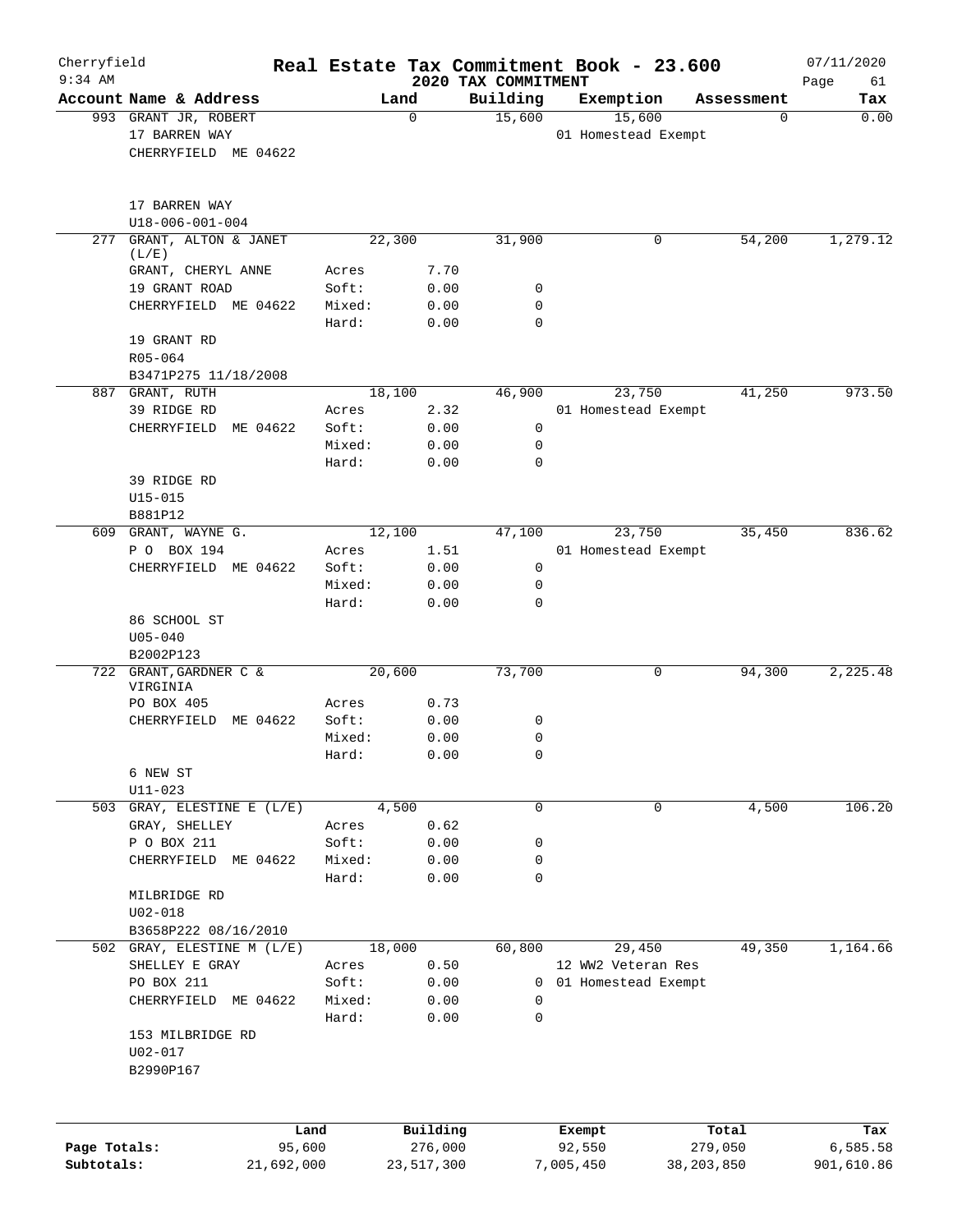| Cherryfield<br>$9:34$ AM |                                                |                 |      | 2020 TAX COMMITMENT | Real Estate Tax Commitment Book - 23.600 |            | 07/11/2020<br>Page<br>62 |
|--------------------------|------------------------------------------------|-----------------|------|---------------------|------------------------------------------|------------|--------------------------|
|                          | Account Name & Address                         | Land            |      | Building            | Exemption                                | Assessment | Tax                      |
|                          | 1061 GRAY, JESSE                               | 23,700          |      | 69,200              | 0                                        | 92,900     | 2,192.44                 |
|                          | 22 AIRPORT RD                                  | Acres           | 4.00 |                     |                                          |            |                          |
|                          | ADDISON ME 04606                               | Soft:           | 0.00 | 0                   |                                          |            |                          |
|                          |                                                | Mixed:          | 0.00 | 0                   |                                          |            |                          |
|                          |                                                | Hard:           | 0.00 | $\mathbf 0$         |                                          |            |                          |
|                          | 349 BLACKSWOODS RD                             |                 |      |                     |                                          |            |                          |
|                          | R03-018                                        |                 |      |                     |                                          |            |                          |
|                          | B4244P213 04/06/2016                           |                 |      |                     |                                          |            |                          |
| 1090                     | GREAVES, GREGORY P &<br>NICHOLE S              | 17,300          |      | 73,000              | 0                                        | 90,300     | 2,131.08                 |
|                          | 26 WHIPPOORWILL TR                             | Acres           | 1.00 |                     |                                          |            |                          |
|                          | WELLS ME 04090                                 | Soft:           | 0.00 | 0                   |                                          |            |                          |
|                          |                                                | Mixed:          | 0.00 | 0                   |                                          |            |                          |
|                          |                                                | Hard:           | 0.00 | 0                   |                                          |            |                          |
|                          | 20 NETTIE LANE                                 |                 |      |                     |                                          |            |                          |
|                          | $U16 - 017 - 002$                              |                 |      |                     |                                          |            |                          |
|                          | B2175P268                                      |                 |      |                     |                                          |            |                          |
|                          | 934 GREAVES, SCOTT                             | 1,900           |      | 0                   | 0                                        | 1,900      | 44.84                    |
|                          | 9 New Street                                   | Acres           | 2.28 |                     |                                          |            |                          |
|                          | CHERRYFIELD ME 04622                           | Soft:           | 0.00 | 0                   |                                          |            |                          |
|                          |                                                | Mixed:          | 0.00 | 0                   |                                          |            |                          |
|                          |                                                | Hard:           | 0.00 | 0                   |                                          |            |                          |
|                          | 34 MORSE LANE                                  |                 |      |                     |                                          |            |                          |
|                          | $U17 - 015$                                    |                 |      |                     |                                          |            |                          |
|                          | B3260P297 03/05/2007                           |                 |      |                     |                                          |            |                          |
|                          | 936 GREAVES, SCOTT C &                         | 17,100          |      | 47,300              | 0                                        | 64,400     | 1,519.84                 |
|                          | CARRIE                                         |                 |      |                     |                                          |            |                          |
|                          | 32 MORSE LN                                    | Acres           | 0.96 |                     |                                          |            |                          |
|                          | CHERRYFIELD ME 04622                           | Soft:           | 0.00 | 0                   |                                          |            |                          |
|                          |                                                | Mixed:          | 0.00 | 0                   |                                          |            |                          |
|                          |                                                | Hard:           | 0.00 | $\mathbf 0$         |                                          |            |                          |
|                          | 32 MORSE LANE<br>U17-017                       |                 |      |                     |                                          |            |                          |
|                          | B3624P164 04/10/2010                           |                 |      |                     |                                          |            |                          |
|                          | 711 GREAVES, SCOTT C &<br>CARRIE A<br>9 NEW ST | 27,100<br>Acres | 0.81 | 51,700              | 23,750<br>01 Homestead Exempt            | 55,050     | 1,299.18                 |
|                          | CHERRYFIELD ME 04622                           | Soft:           | 0.00 | 0                   |                                          |            |                          |
|                          |                                                | Mixed:          | 0.00 | 0                   |                                          |            |                          |
|                          |                                                | Hard:           | 0.00 | 0                   |                                          |            |                          |
|                          | 9 NEW ST                                       |                 |      |                     |                                          |            |                          |
|                          | $U11 - 013$                                    |                 |      |                     |                                          |            |                          |
|                          | B3583P74 10/28/2009                            |                 |      |                     |                                          |            |                          |
| 500                      | GREENBERG BLATT MANGT                          | 45,600          |      | 584,600             | $\mathbf 0$                              | 630, 200   | 14,872.72                |
|                          | LΡ                                             |                 |      |                     |                                          |            |                          |
|                          | 15563 MANCHESTER RD                            | Acres           | 1.90 |                     |                                          |            |                          |
|                          | BALDWIN OH 63011                               | Soft:           | 0.00 | 0                   |                                          |            |                          |
|                          |                                                | Mixed:          | 0.00 | 0                   |                                          |            |                          |
|                          |                                                | Hard:           | 0.00 | 0                   |                                          |            |                          |
|                          | 159 MILBRIDGE RD                               |                 |      |                     |                                          |            |                          |
|                          | $U02 - 015$                                    |                 |      |                     |                                          |            |                          |
|                          | B4643P297 03/17/2020                           |                 |      |                     |                                          |            |                          |
|                          |                                                |                 |      |                     |                                          |            |                          |

|              |            | Building     |           | Total      | Tax        |  |
|--------------|------------|--------------|-----------|------------|------------|--|
|              | Land       |              | Exempt    |            |            |  |
| Page Totals: | 132,700    | 825,800      | 23,750    | 934,750    | 22,060.10  |  |
| Subtotals:   | 21,824,700 | 24, 343, 100 | 7,029,200 | 39,138,600 | 923,670.96 |  |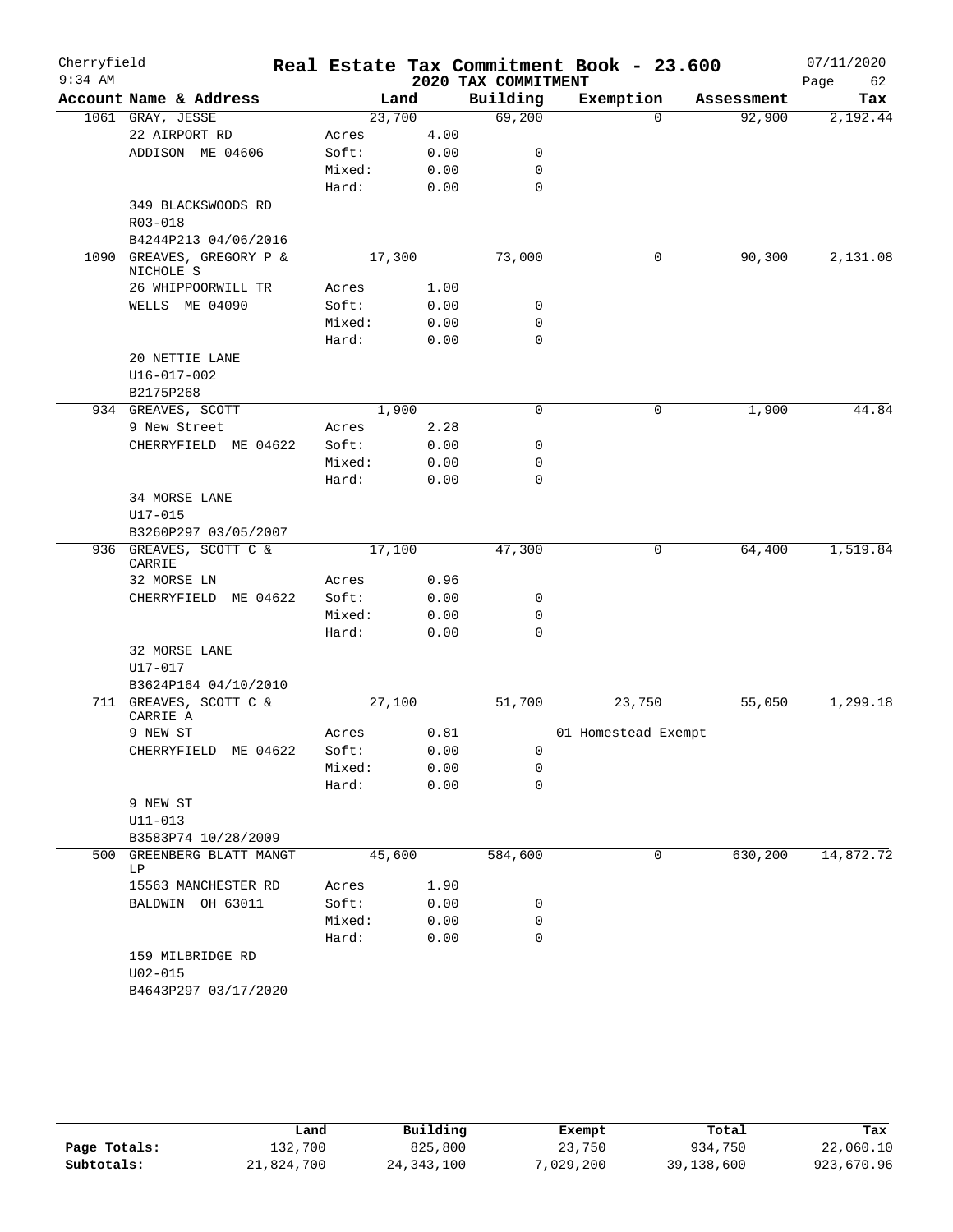| Cherryfield<br>$9:34$ AM |                             |            |            | 2020 TAX COMMITMENT | Real Estate Tax Commitment Book - 23.600 |                    | 07/11/2020        |
|--------------------------|-----------------------------|------------|------------|---------------------|------------------------------------------|--------------------|-------------------|
|                          | Account Name & Address      |            | Land       | Building            | Exemption                                | Assessment         | Page<br>63<br>Tax |
|                          | 157 GREGOIRE, ALLEN         |            | 12,000     | 0                   |                                          | 12,000<br>$\Omega$ | 283.20            |
|                          | GREGOIRE, PATRICIA          | Acres      | 6.70       |                     |                                          |                    |                   |
|                          | 924 IRON ROAD               | Soft:      | 0.00       | 0                   |                                          |                    |                   |
|                          | PAPILLION NE 68046          | Mixed:     | 0.00       | 0                   |                                          |                    |                   |
|                          |                             | Hard:      | 0.00       | 0                   |                                          |                    |                   |
|                          | 2 WILLEY DISTRICT RD        |            |            |                     |                                          |                    |                   |
|                          | R04-010-011                 |            |            |                     |                                          |                    |                   |
|                          | B3060P141 09/19/2005        |            |            |                     |                                          |                    |                   |
| 969                      | GRIFFIN, CHARLES            |            | 24,300     | 3,000               | 23,750                                   | 3,550              | 83.78             |
|                          | 351 RIDGE RD                |            |            |                     |                                          |                    |                   |
|                          |                             | Acres      | 13.00      |                     | 01 Homestead Exempt                      |                    |                   |
|                          | CHERRYFIELD ME 04622        | Soft:      | 0.00       | 0                   |                                          |                    |                   |
|                          |                             | Mixed:     | 0.00       | 0                   |                                          |                    |                   |
|                          |                             | Hard:      | 0.00       | $\mathbf 0$         |                                          |                    |                   |
|                          | 351 RIDGE RD                |            |            |                     |                                          |                    |                   |
|                          | $U19 - 013 - 003$           |            |            |                     |                                          |                    |                   |
|                          | B4087P313 08/27/2014        |            |            |                     |                                          |                    |                   |
|                          | 902 HALKETT, JESSEE INGALLS |            | 43,200     | 37,500              |                                          | 0<br>80,700        | 1,904.52          |
|                          | P O BOX 505                 | Acres      | 65.00      |                     |                                          |                    |                   |
|                          | MOUNT DESERT ME 04660       | Soft:      | 0.00       | 0                   |                                          |                    |                   |
|                          |                             | Mixed:     | 0.00       | 0                   |                                          |                    |                   |
|                          |                             | Hard:      | 0.00       | $\mathbf 0$         |                                          |                    |                   |
|                          | 110 RIDGE RD                |            |            |                     |                                          |                    |                   |
|                          | $U16 - 004$                 |            |            |                     |                                          |                    |                   |
|                          | B4262P265 06/16/2016        |            |            |                     |                                          |                    |                   |
|                          | 4 HALL JR, EILEEN BADER &   |            | 63,500     | 135,700             | 23,750                                   | 175,450            | 4,140.62          |
|                          | BRUCE E                     |            |            |                     |                                          |                    |                   |
|                          | 34 HANSON RD                | Acres      | 10.00      |                     | 01 Homestead Exempt                      |                    |                   |
|                          | CHERRYFIELD ME 04622        | Soft:      | 0.00       | 0                   |                                          |                    |                   |
|                          |                             | Mixed:     | 0.00       | 0                   |                                          |                    |                   |
|                          |                             | Hard:      | 0.00       | 0                   |                                          |                    |                   |
|                          | 34 HANSON LN                |            |            |                     |                                          |                    |                   |
|                          | R01-001-003                 |            |            |                     |                                          |                    |                   |
|                          | B4377P34 07/21/2017         |            |            |                     |                                          |                    |                   |
|                          | 687 HALL, LYLE S            |            | 11,300     | 0                   |                                          | 11,300<br>0        | 266.68            |
|                          | 39 PLEASANT ST              | Acres      | 5.50       |                     |                                          |                    |                   |
|                          | GARDENER ME 04345           | Soft:      | 0.00       | 0                   |                                          |                    |                   |
|                          |                             | Mixed:     | 0.00       | 0                   |                                          |                    |                   |
|                          |                             |            |            |                     |                                          |                    |                   |
|                          |                             | Hard:      | 0.00       | 0                   |                                          |                    |                   |
|                          | PARK ST                     |            |            |                     |                                          |                    |                   |
|                          | $U10 - 001$                 |            |            |                     |                                          |                    |                   |
|                          | 856 HAMLYN, MARY E          |            | 17,500     | 34,700              |                                          | 0<br>52,200        | 1,231.92          |
|                          | FRASSE, TERRY A             | Acres      | 1.32       |                     |                                          |                    |                   |
|                          | 675 POND RD                 | Soft:      | 0.00       | 0                   |                                          |                    |                   |
|                          | MANCHESTER ME 04351         | Mixed:     | 0.00       | 0                   |                                          |                    |                   |
|                          |                             | Hard:      | 0.00       | $\mathbf 0$         |                                          |                    |                   |
|                          | 159 MAIN ST                 |            |            |                     |                                          |                    |                   |
|                          | $U14 - 028$                 |            |            |                     |                                          |                    |                   |
|                          | B2450P72                    |            |            |                     |                                          |                    |                   |
|                          | 953 HAMMOND, CHARLENE A &   |            | 11,200     | 2,100               |                                          | 0<br>13,300        | 313.88            |
|                          | COURTNEY K                  |            |            |                     |                                          |                    |                   |
|                          | 14 CENTERVILLE RD           | Acres      | 0.52       |                     |                                          |                    |                   |
|                          | COLUMBIA FALLS ME           | Soft:      | 0.00       | 0                   |                                          |                    |                   |
|                          | 04623                       |            |            |                     |                                          |                    |                   |
|                          |                             | Mixed:     | 0.00       | 0                   |                                          |                    |                   |
|                          |                             | Hard:      | 0.00       | 0                   |                                          |                    |                   |
|                          | 288 TENAN LANE              |            |            |                     |                                          |                    |                   |
|                          | $U18 - 013$                 |            |            |                     |                                          |                    |                   |
|                          | B4509P216 10/29/2018        |            |            |                     |                                          |                    |                   |
|                          |                             |            |            |                     |                                          |                    |                   |
|                          |                             | Land       | Building   |                     | Exempt                                   | Total              | Tax               |
| Page Totals:             |                             | 183,000    | 213,000    |                     | 47,500                                   | 348,500            | 8,224.60          |
| Subtotals:               |                             | 22,007,700 | 24,556,100 |                     | 7,076,700                                | 39,487,100         | 931,895.56        |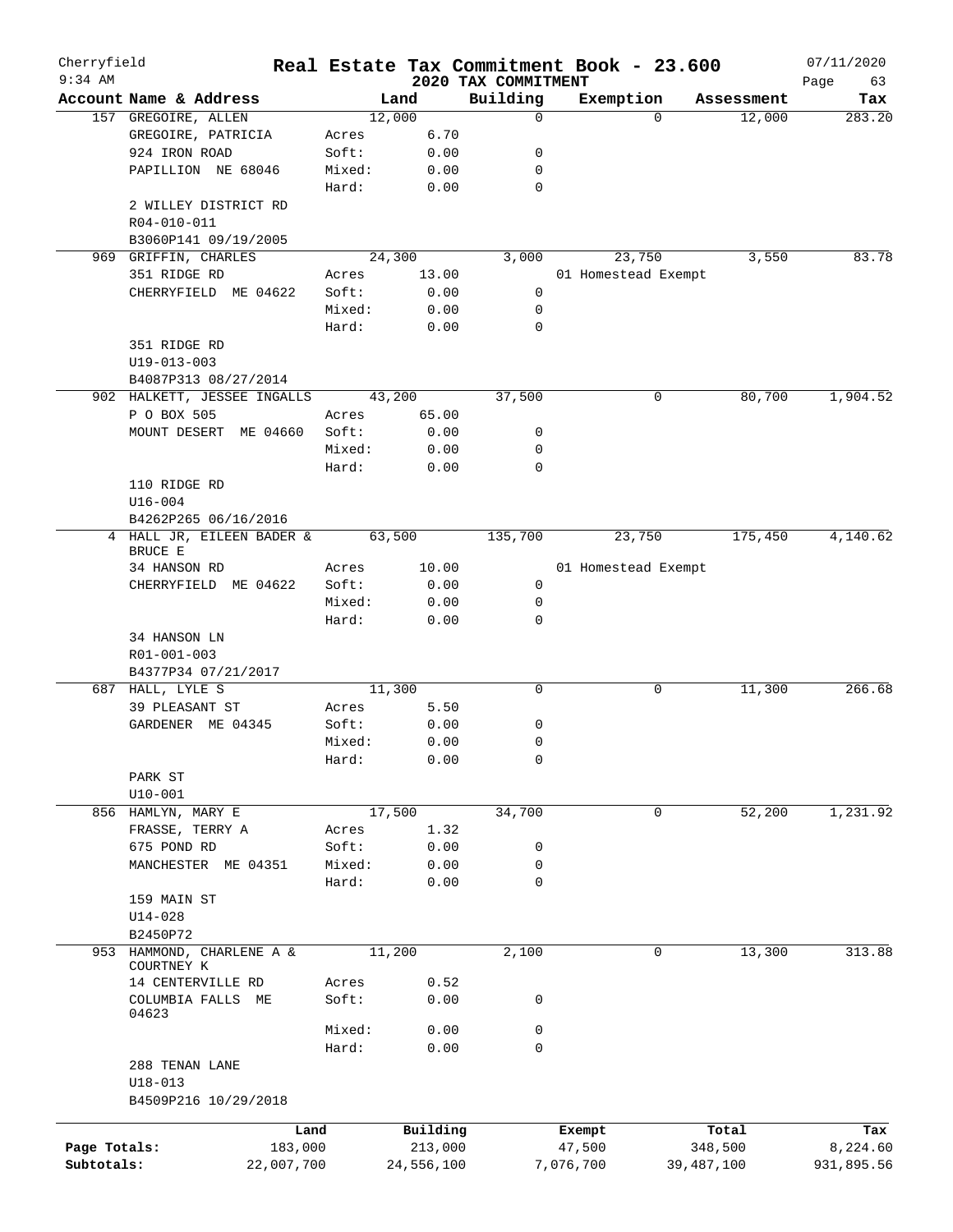| Cherryfield<br>$9:34$ AM |                                          |                 |                     |                                 | Real Estate Tax Commitment Book - 23.600 |                       | 07/11/2020              |
|--------------------------|------------------------------------------|-----------------|---------------------|---------------------------------|------------------------------------------|-----------------------|-------------------------|
|                          | Account Name & Address                   |                 | Land                | 2020 TAX COMMITMENT<br>Building | Exemption                                | Assessment            | Page<br>64<br>Tax       |
|                          | 11 HAMPTON, DAVID C & ASTA               |                 | 52,900              | 180,500                         | $\Omega$                                 | 233,400               | 5,508.24                |
|                          | L                                        |                 |                     |                                 |                                          |                       |                         |
|                          | P O BOX 253                              | Acres           | 126.00              |                                 |                                          |                       |                         |
|                          | 405 MILBRIDGE RD                         | Soft:           | 89.00               | 11,414                          |                                          |                       |                         |
|                          | CHERRYFIELD ME 04622                     | Mixed:          | 9.00                | 1,359                           |                                          |                       |                         |
|                          |                                          | Hard:           | 2.00                | 232                             |                                          |                       |                         |
|                          | 405 MILBRIDGE RD                         |                 |                     |                                 |                                          |                       |                         |
|                          | R01-002-005<br>B2397P92                  |                 |                     |                                 |                                          |                       |                         |
|                          | 774 HANKS, RUTH E                        |                 | 23,400              | 84,200                          | 0                                        | 107,600               | 2,539.36                |
|                          | PO BOX 124 SHS                           | Acres           | 1.53                |                                 |                                          |                       |                         |
|                          | DUXBURY MA 02331                         | Soft:           | 0.00                | 0                               |                                          |                       |                         |
|                          |                                          | Mixed:          | 0.00                | $\mathbf 0$                     |                                          |                       |                         |
|                          |                                          | Hard:           | 0.00                | $\mathbf 0$                     |                                          |                       |                         |
|                          | 19 HIGH ST                               |                 |                     |                                 |                                          |                       |                         |
|                          | U12-027                                  |                 |                     |                                 |                                          |                       |                         |
|                          | B3976P20 07/19/2013 B2888P180 06/01/2004 |                 |                     |                                 |                                          |                       |                         |
|                          | 162 HANSEN, GARY                         |                 | 17,800              | 81,000                          | 0                                        | 98,800                | 2,331.68                |
|                          | 103 STILLWATER RD                        | Acres           | 1.84                |                                 |                                          |                       |                         |
|                          | CHERRYFIELD ME 04622                     | Soft:           | 0.00                | 0                               |                                          |                       |                         |
|                          |                                          | Mixed:<br>Hard: | 0.00<br>0.00        | $\mathbf 0$<br>$\mathbf 0$      |                                          |                       |                         |
|                          | 103 STILLWATER RD                        |                 |                     |                                 |                                          |                       |                         |
|                          | R04-014                                  |                 |                     |                                 |                                          |                       |                         |
|                          | B4581P113 08/12/2019                     |                 |                     |                                 |                                          |                       |                         |
|                          | 129 HARRINGTON, NORRIS L &               |                 | 43,400              | 88,500                          | 23,750                                   | 108,150               | 2,552.34                |
|                          | VIOLET E                                 |                 |                     |                                 |                                          |                       |                         |
|                          | 65 SPRAGUES FALLS RD                     | Acres           | 36.20               |                                 | 01 Homestead Exempt                      |                       |                         |
|                          | CHERRYFIELD ME 04622                     | Soft:           | 0.00                | 0                               |                                          |                       |                         |
|                          |                                          | Mixed:<br>Hard: | 0.00                | $\mathbf 0$<br>$\mathbf 0$      |                                          |                       |                         |
|                          | 65 SPRAGUE FALLS RD                      |                 | 0.00                |                                 |                                          |                       |                         |
|                          | R03-052-002                              |                 |                     |                                 |                                          |                       |                         |
|                          | B1303P251                                |                 |                     |                                 |                                          |                       |                         |
|                          | 335 HARTFORD, SUSAN                      |                 | 28,900              | $\mathbf 0$                     | 0                                        | 28,900                | 682.04                  |
|                          | 90 CALLS HILL ROAD                       | Acres           | 27.00               |                                 |                                          |                       |                         |
|                          | DRESDEN ME 04342                         | Soft:           | 0.00                | 0                               |                                          |                       |                         |
|                          |                                          | Mixed:          | 0.00                | 0                               |                                          |                       |                         |
|                          |                                          | Hard:           | 0.00                | 0                               |                                          |                       |                         |
|                          | SPRAGUE FALLS RD                         |                 |                     |                                 |                                          |                       |                         |
|                          | $R08 - 009$                              |                 |                     |                                 |                                          |                       |                         |
|                          | 336 HARTFORD, SUSAN E.                   |                 | 25,400              | 10,700                          | 0                                        | 36,100                | 851.96                  |
|                          | 90 CALLS HILL ROAD<br>DRESDEN ME 04342   | Acres<br>Soft:  | 14.00<br>0.00       | 0                               |                                          |                       |                         |
|                          |                                          | Mixed:          | 0.00                | 0                               |                                          |                       |                         |
|                          |                                          | Hard:           | 0.00                | $\mathbf 0$                     |                                          |                       |                         |
|                          | 330 SPRAGUE FALLS RD                     |                 |                     |                                 |                                          |                       |                         |
|                          | R08-010                                  |                 |                     |                                 |                                          |                       |                         |
|                          | B568P276                                 |                 |                     |                                 |                                          |                       |                         |
| 347                      | HARTLEY, STEPHEN P                       |                 | 19,100              | 7,500                           | 0                                        | 26,600                | 627.76                  |
|                          | JILLIAN                                  | Acres           | 14.00               |                                 |                                          |                       |                         |
|                          | 445 SPRAGUES FALLS RD                    | Soft:           | 0.00                | 0                               |                                          |                       |                         |
|                          | CHERRYFIELD ME 04622                     | Mixed:          | 0.00                | 0                               |                                          |                       |                         |
|                          |                                          | Hard:           | 0.00                | 0                               |                                          |                       |                         |
|                          | 469 SPRAGUE FALLS RD                     |                 |                     |                                 |                                          |                       |                         |
|                          | R08-017                                  |                 |                     |                                 |                                          |                       |                         |
|                          | B4335P132 02/10/2017                     |                 |                     |                                 |                                          |                       |                         |
|                          |                                          |                 |                     |                                 |                                          |                       |                         |
| Page Totals:             | 210,900                                  | Land            | Building<br>452,400 |                                 | Exempt<br>23,750                         | Total                 | Tax                     |
| Subtotals:               | 22,218,600                               |                 | 25,008,500          |                                 | 7,100,450                                | 639,550<br>40,126,650 | 15,093.38<br>946,988.94 |
|                          |                                          |                 |                     |                                 |                                          |                       |                         |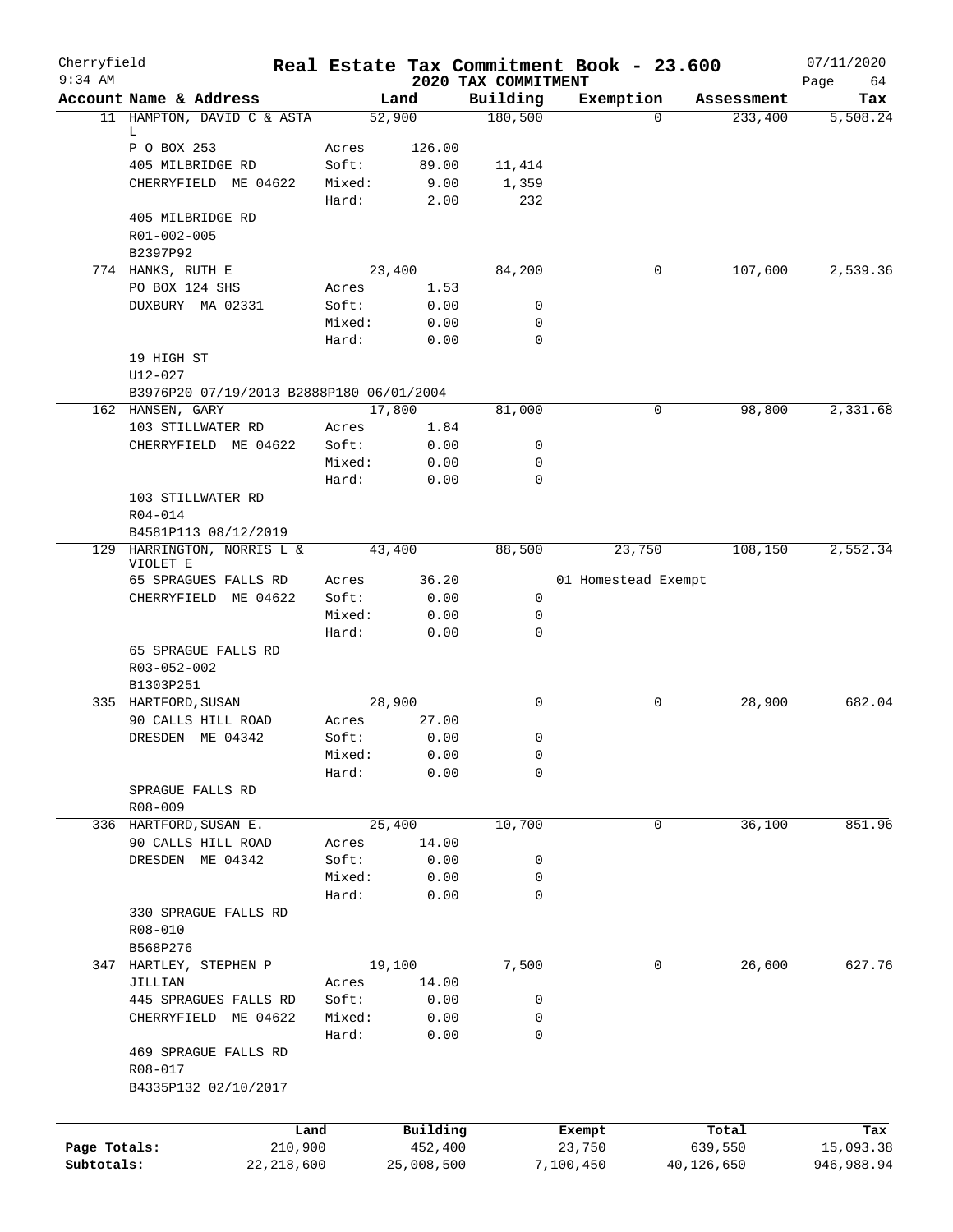| Cherryfield<br>$9:34$ AM |                                            |        |          | 2020 TAX COMMITMENT | Real Estate Tax Commitment Book - 23.600 |            | 07/11/2020        |
|--------------------------|--------------------------------------------|--------|----------|---------------------|------------------------------------------|------------|-------------------|
|                          | Account Name & Address                     |        | Land     | Building            | Exemption                                | Assessment | Page<br>65<br>Tax |
|                          | 1130 HARTLEY, STEPHEN P                    |        | 23,100   | 39,200              | 23,750                                   | 38,550     | 909.78            |
|                          | 445 SPRAGUE FALLS RD                       | Acres  | 15.00    |                     | 01 Homestead Exempt                      |            |                   |
|                          | CHERRYFIELD ME 04622                       | Soft:  | 0.00     | 0                   |                                          |            |                   |
|                          |                                            | Mixed: |          | 0                   |                                          |            |                   |
|                          |                                            |        | 0.00     | $\mathbf 0$         |                                          |            |                   |
|                          |                                            | Hard:  | 0.00     |                     |                                          |            |                   |
|                          | 445 SPRAGUE FALLS RD                       |        |          |                     |                                          |            |                   |
|                          | R08-017-001                                |        |          |                     |                                          |            |                   |
|                          | B3322P56 08/20/2007<br>1123 HASLAM, ROSE M |        |          |                     | 23,750                                   |            |                   |
|                          |                                            |        | 18,300   | 61,600              |                                          | 56,150     | 1,325.14          |
|                          | CAMPBELL, JODY                             | Acres  | 2.75     |                     | 01 Homestead Exempt                      |            |                   |
|                          | 66 BUTLER RD                               | Soft:  | 0.00     | 0<br>0              |                                          |            |                   |
|                          | CHERRYFIELD ME 04622                       | Mixed: | 0.00     | $\mathbf 0$         |                                          |            |                   |
|                          |                                            | Hard:  | 0.00     |                     |                                          |            |                   |
|                          | 66 BUTLER ROAD                             |        |          |                     |                                          |            |                   |
|                          | R04-036-001                                |        |          |                     |                                          |            |                   |
|                          | B4519P90 12/10/2018                        |        |          |                     |                                          |            |                   |
|                          | 391 HATT, WILFRED R                        |        | 23,100   | $\mathbf 0$         | 0                                        | 23,100     | 545.16            |
|                          | 21 HILLSIDE DRIVE                          | Acres  | 46.68    |                     |                                          |            |                   |
|                          | DEDHAM ME 04429                            | Soft:  | 0.00     | 0                   |                                          |            |                   |
|                          |                                            | Mixed: | 0.00     | 0                   |                                          |            |                   |
|                          |                                            | Hard:  | 0.00     | 0                   |                                          |            |                   |
|                          | 1315 LANE RD                               |        |          |                     |                                          |            |                   |
|                          | R09-001-011                                |        |          |                     |                                          |            |                   |
|                          | B3292P265 06/05/2007                       |        |          |                     |                                          |            |                   |
|                          | 393 HATT, WILFRED R                        |        | 24,400   | $\mathbf 0$         | 0                                        | 24,400     | 575.84            |
|                          | 21 HILLSIDE DR                             | Acres  | 50.14    |                     |                                          |            |                   |
|                          | DEDHAM ME 04429                            | Soft:  | 0.00     | 0                   |                                          |            |                   |
|                          |                                            | Mixed: | 0.00     | 0                   |                                          |            |                   |
|                          |                                            | Hard:  | 0.00     | $\mathbf 0$         |                                          |            |                   |
|                          | 1375 LANE RD                               |        |          |                     |                                          |            |                   |
|                          | R09-001-013                                |        |          |                     |                                          |            |                   |
|                          | B4467P141 06/13/2018                       |        |          |                     |                                          |            |                   |
|                          | 522 HAUSER, LORI G & DAVID                 |        | 23,900   | 78,200              | 0                                        | 102,100    | 2,409.56          |
|                          | F                                          |        |          |                     |                                          |            |                   |
|                          | 10 OLD MEADOW RD                           | Acres  | 1.67     |                     |                                          |            |                   |
|                          | FRANKLIN ME 04634                          | Soft:  | 0.00     | 0                   |                                          |            |                   |
|                          |                                            | Mixed: | 0.00     | 0                   |                                          |            |                   |
|                          |                                            | Hard:  | 0.00     | 0                   |                                          |            |                   |
|                          | 46 WILSON HILL RD                          |        |          |                     |                                          |            |                   |
|                          | $U03 - 016$                                |        |          |                     |                                          |            |                   |
|                          | B4572P78 07/18/2019                        |        |          |                     |                                          |            |                   |
|                          | 102 HAWKINS, MELANIE                       |        | 3,500    | $\mathbf 0$         | 0                                        | 3,500      | 82.60             |
|                          | PO BOX 25                                  | Acres  | 0.65     |                     |                                          |            |                   |
|                          | EAST MACHIAS ME 04630                      | Soft:  | 0.00     | 0                   |                                          |            |                   |
|                          |                                            | Mixed: | 0.00     | 0                   |                                          |            |                   |
|                          |                                            | Hard:  | 0.00     | 0                   |                                          |            |                   |
|                          | BLACKSWOODS RD                             |        |          |                     |                                          |            |                   |
|                          | R03-027                                    |        |          |                     |                                          |            |                   |
|                          | B4377P145 07/24/2017                       |        |          |                     |                                          |            |                   |
|                          | 101 HAWKINS, MELANIE                       |        | 11,800   | $\mathbf 0$         | $\Omega$                                 | 11,800     | 278.48            |
|                          | PO BOX 25                                  | Acres  | 3.70     |                     |                                          |            |                   |
|                          | EAST MACHIAS ME 04630                      | Soft:  | 0.00     | 0                   |                                          |            |                   |
|                          |                                            | Mixed: | 0.00     | 0                   |                                          |            |                   |
|                          |                                            | Hard:  | 0.00     | 0                   |                                          |            |                   |
|                          |                                            |        |          |                     |                                          |            |                   |
|                          | R03-026                                    |        |          |                     |                                          |            |                   |
|                          | B4377P145 07/24/2017                       |        |          |                     |                                          |            |                   |
|                          |                                            |        |          |                     |                                          |            |                   |
|                          |                                            | Land   | Building |                     | Exempt                                   | Total      | Tax               |

|              | Land       | <b>Building</b> | Exempt    | тосат      | rax.       |
|--------------|------------|-----------------|-----------|------------|------------|
| Page Totals: | 128,100    | 179,000         | 47,500    | 259,600    | 6,126.56   |
| Subtotals:   | 22,346,700 | 25,187,500      | 7,147,950 | 40,386,250 | 953,115.50 |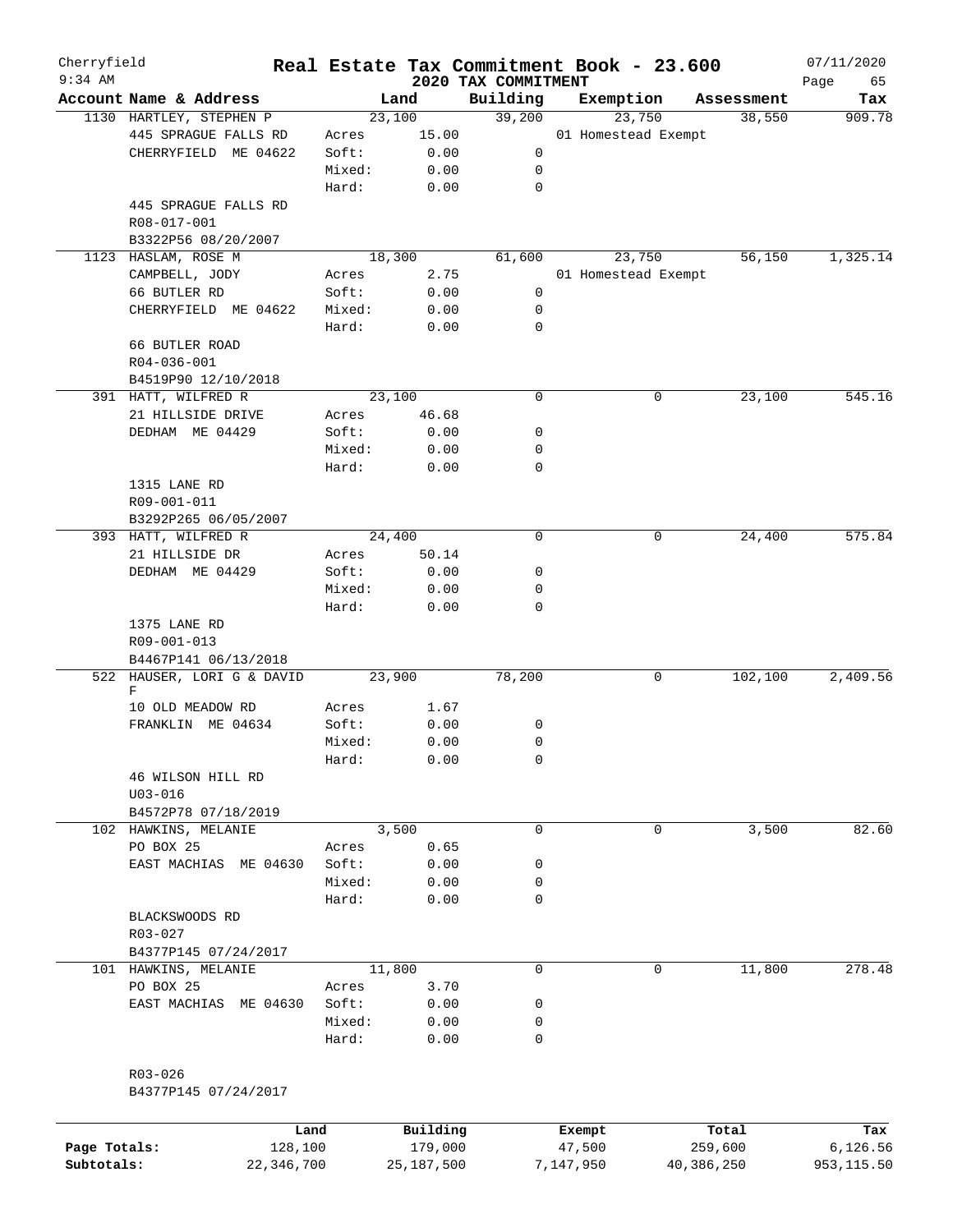| Cherryfield<br>$9:34$ AM |                                      |        |        | 2020 TAX COMMITMENT | Real Estate Tax Commitment Book - 23.600 |            | 07/11/2020<br>66<br>Page |
|--------------------------|--------------------------------------|--------|--------|---------------------|------------------------------------------|------------|--------------------------|
|                          | Account Name & Address               |        | Land   | Building            | Exemption                                | Assessment | Tax                      |
|                          | 379 HAWKINS, RONALD L &              |        | 21,200 | $\mathbf 0$         | $\Omega$                                 | 21,200     | 500.32                   |
|                          | LYN E<br>84 CEDAR LN                 | Acres  | 41.30  |                     |                                          |            |                          |
|                          | WESLEY ME 04686                      | Soft:  | 0.00   | $\mathsf{O}$        |                                          |            |                          |
|                          |                                      | Mixed: | 0.00   | 0                   |                                          |            |                          |
|                          |                                      | Hard:  | 0.00   | $\mathbf 0$         |                                          |            |                          |
|                          | CROTCH                               |        |        |                     |                                          |            |                          |
|                          | R08-041                              |        |        |                     |                                          |            |                          |
|                          | B4254P31 05/12/2016                  |        |        |                     |                                          |            |                          |
|                          | 380 HAWKINS, RONALD L & LYN          |        | 21,300 | 0                   | 0                                        | 21,300     | 502.68                   |
|                          | Е                                    |        |        |                     |                                          |            |                          |
|                          | 89 CEDAR LN                          | Acres  | 41.50  |                     |                                          |            |                          |
|                          | WESLEY ME 04686                      | Soft:  | 0.00   | 0                   |                                          |            |                          |
|                          |                                      | Mixed: | 0.00   | 0                   |                                          |            |                          |
|                          |                                      | Hard:  | 0.00   | 0                   |                                          |            |                          |
|                          | <b>CROTCH</b>                        |        |        |                     |                                          |            |                          |
|                          | R08-042                              |        |        |                     |                                          |            |                          |
|                          | B4228P189 02/04/2016                 |        |        |                     |                                          |            |                          |
|                          | 414 HAWKINS, RONALD L & LYN          |        | 21,000 | $\mathbf 0$         | 0                                        | 21,000     | 495.60                   |
|                          | Е<br>84 CEDAR LN                     | Acres  | 40.60  |                     |                                          |            |                          |
|                          | WESLEY ME 04686                      | Soft:  | 0.00   | 0                   |                                          |            |                          |
|                          |                                      | Mixed: | 0.00   | 0                   |                                          |            |                          |
|                          |                                      | Hard:  | 0.00   | 0                   |                                          |            |                          |
|                          | 89 SALMON RUN                        |        |        |                     |                                          |            |                          |
|                          | R09-001-034                          |        |        |                     |                                          |            |                          |
|                          | B4617P73 10/02/2019                  |        |        |                     |                                          |            |                          |
|                          | 59 HAYDEN, MICHAEL                   |        | 21,900 | 4,300               | 0                                        | 26, 200    | 618.32                   |
|                          | 51 MAIN ST                           | Acres  | 16.00  |                     |                                          |            |                          |
|                          | MILBRIDGE ME 04658                   | Soft:  | 0.00   | 0                   |                                          |            |                          |
|                          |                                      | Mixed: | 0.00   | 0                   |                                          |            |                          |
|                          |                                      | Hard:  | 0.00   | 0                   |                                          |            |                          |
|                          | 304 MILBRIDGE RD                     |        |        |                     |                                          |            |                          |
|                          | R02-013                              |        |        |                     |                                          |            |                          |
|                          | B4491P78 08/24/2018                  |        |        |                     |                                          |            |                          |
|                          | 578 HAYES JR, PATRICIA A &<br>AMON M |        | 27,500 | 78,300              | 23,750                                   | 82,050     | 1,936.38                 |
|                          | 102 NORTH ST                         | Acres  | 8.60   |                     | 01 Homestead Exempt                      |            |                          |
|                          | CHERRYFIELD ME 04622                 | Soft:  | 0.00   | 0                   |                                          |            |                          |
|                          |                                      | Mixed: | 0.00   | 0                   |                                          |            |                          |
|                          |                                      | Hard:  | 0.00   | 0                   |                                          |            |                          |
|                          | 102 NORTH ST                         |        |        |                     |                                          |            |                          |
|                          | $U05 - 010$                          |        |        |                     |                                          |            |                          |
|                          | B2477P300                            |        |        |                     |                                          |            |                          |
|                          | 206 HEARN JR, PAMELA J &<br>JAMES F  |        | 15,200 | 21,200              | 23,750                                   | 12,650     | 298.54                   |
|                          | 543 CHERRYFIELD STRETCH Acres        |        | 1.70   |                     | 01 Homestead Exempt                      |            |                          |
|                          | CHERRYFIELD ME 04622                 | Soft:  | 0.00   | 0                   |                                          |            |                          |
|                          |                                      | Mixed: | 0.00   | 0                   |                                          |            |                          |
|                          |                                      | Hard:  | 0.00   | 0                   |                                          |            |                          |
|                          | 543 CHERRYFIELD STRETCH              |        |        |                     |                                          |            |                          |
|                          | R05-006                              |        |        |                     |                                          |            |                          |
|                          | B3374P165 01/23/2008                 |        |        |                     |                                          |            |                          |
|                          |                                      |        |        |                     |                                          |            |                          |
|                          |                                      |        |        |                     |                                          |            |                          |

|              | Land       | Building     | Exempt    | Total      | Tax         |
|--------------|------------|--------------|-----------|------------|-------------|
| Page Totals: | 128,100    | 103,800      | 47,500    | 184,400    | 4,351.84    |
| Subtotals:   | 22,474,800 | 25, 291, 300 | 7,195,450 | 40,570,650 | 957, 467.34 |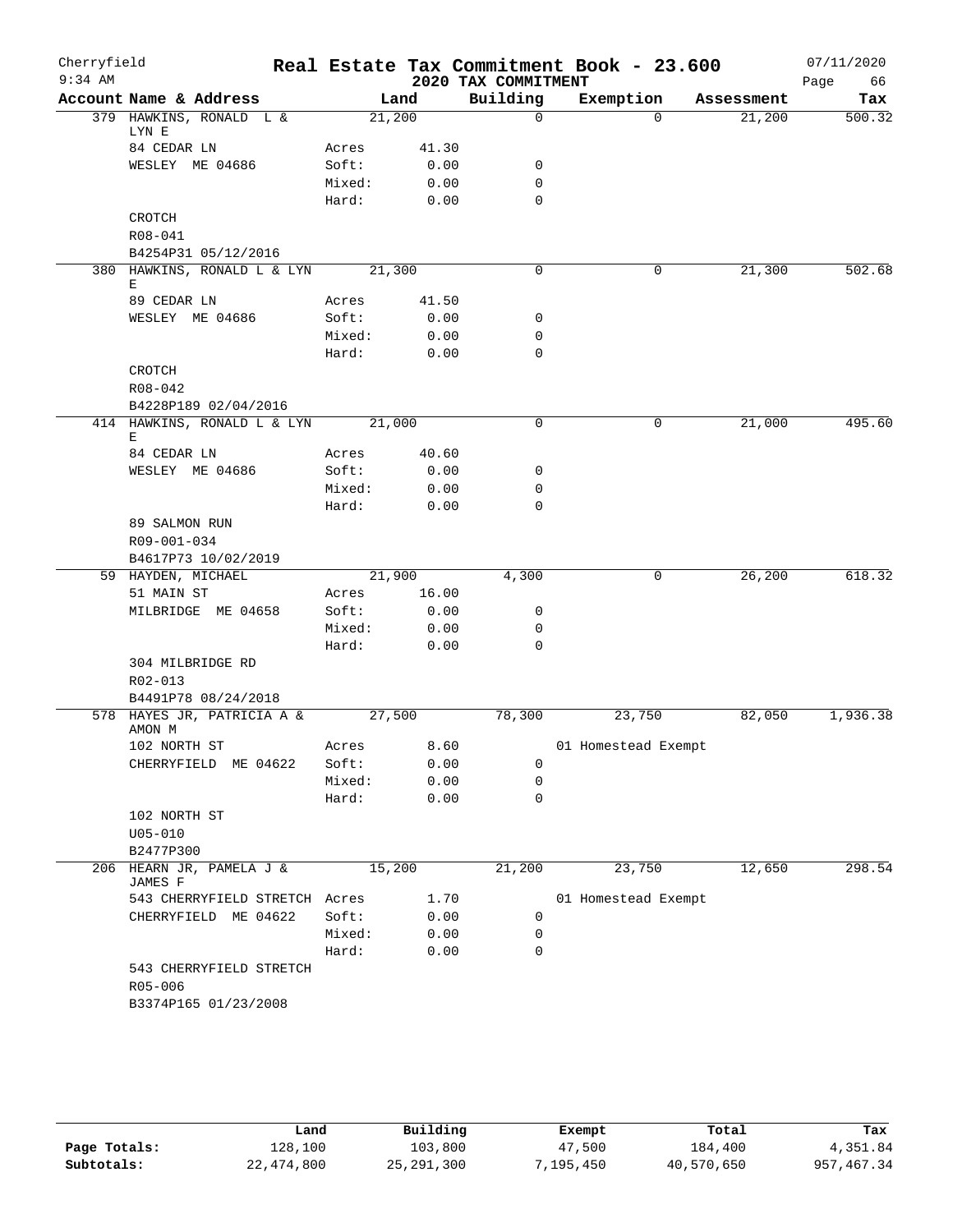| Cherryfield  |                         |            |        |            |                                 | Real Estate Tax Commitment Book - 23.600 |            | 07/11/2020        |
|--------------|-------------------------|------------|--------|------------|---------------------------------|------------------------------------------|------------|-------------------|
| $9:34$ AM    | Account Name & Address  |            |        | Land       | 2020 TAX COMMITMENT<br>Building | Exemption                                | Assessment | Page<br>67<br>Tax |
|              | 605 HEAVRIN, TAMMY J    |            |        | 23,200     | 38,600                          | 23,750                                   | 38,050     | 897.98            |
|              | P.O. BOX 177            |            | Acres  | 1.16       |                                 | 01 Homestead Exempt                      |            |                   |
|              | CHERRYFIELD ME 04622    |            | Soft:  | 0.00       | 0                               |                                          |            |                   |
|              |                         |            | Mixed: |            |                                 |                                          |            |                   |
|              |                         |            |        | 0.00       | 0                               |                                          |            |                   |
|              |                         |            | Hard:  | 0.00       | 0                               |                                          |            |                   |
|              | 80 RIVER RD             |            |        |            |                                 |                                          |            |                   |
|              | $U05 - 037$             |            |        |            |                                 |                                          |            |                   |
|              | B2393P288               |            |        |            |                                 |                                          |            |                   |
|              | 957 HEDBERG, ERNEST J   |            |        | 17,400     | 53,700                          | 0                                        | 71,100     | 1,677.96          |
|              | 388 RIDGE RD            |            | Acres  | 1.07       |                                 |                                          |            |                   |
|              | CHERRYFIELD ME 04622    |            | Soft:  | 0.00       | 0                               |                                          |            |                   |
|              |                         |            | Mixed: | 0.00       | 0                               |                                          |            |                   |
|              |                         |            | Hard:  | 0.00       | 0                               |                                          |            |                   |
|              | 382 RIDGE RD            |            |        |            |                                 |                                          |            |                   |
|              | $U19 - 002$             |            |        |            |                                 |                                          |            |                   |
|              | B4005P46 10/16/2013     |            |        |            |                                 |                                          |            |                   |
|              | 874 HEDBERG, ERNEST J   |            |        | 14,800     | 31,200                          | 0                                        | 46,000     | 1,085.60          |
|              | 388 RIDGE RD            |            | Acres  | 0.61       |                                 |                                          |            |                   |
|              | CHERRYFIELD ME 04622    |            | Soft:  | 0.00       | 0                               |                                          |            |                   |
|              |                         |            | Mixed: | 0.00       | 0                               |                                          |            |                   |
|              |                         |            | Hard:  | 0.00       | $\mathbf 0$                     |                                          |            |                   |
|              | 252 MAIN ST             |            |        |            |                                 |                                          |            |                   |
|              | $U15 - 004$             |            |        |            |                                 |                                          |            |                   |
|              | B3036P114 07/25/2005    |            |        |            |                                 |                                          |            |                   |
|              | 959 HEDBERG, ERNEST J   |            |        | 21,500     | 4,100                           | 0                                        | 25,600     | 604.16            |
|              | 388 RIDGE RD            |            | Acres  | 8.25       |                                 |                                          |            |                   |
|              | CHERRYFIELD ME 04622    |            | Soft:  | 0.00       | 0                               |                                          |            |                   |
|              |                         |            | Mixed: | 0.00       | 0                               |                                          |            |                   |
|              |                         |            | Hard:  | 0.00       | $\mathbf 0$                     |                                          |            |                   |
|              | 398 RIDGE RD            |            |        |            |                                 |                                          |            |                   |
|              | $U19 - 004$             |            |        |            |                                 |                                          |            |                   |
|              | B3816P314 02/07/2012    |            |        |            |                                 |                                          |            |                   |
|              | 958 HEDBERG, LISA L     |            |        | 17,400     | 61,500                          | 23,750                                   | 55,150     | 1,301.54          |
|              | 388 RIDGE RD            |            | Acres  | 1.11       |                                 | 01 Homestead Exempt                      |            |                   |
|              | CHERRYFIELD ME 04622    |            | Soft:  | 0.00       | 0                               |                                          |            |                   |
|              |                         |            | Mixed: | 0.00       | 0                               |                                          |            |                   |
|              |                         |            | Hard:  | 0.00       | 0                               |                                          |            |                   |
|              |                         |            |        |            |                                 |                                          |            |                   |
|              | 388 RIDGE RD            |            |        |            |                                 |                                          |            |                   |
|              | $U19 - 003$             |            |        |            |                                 |                                          |            |                   |
|              | B2800P319               |            |        |            |                                 |                                          |            |                   |
|              | 329 HENRY, TIFFANY      |            |        | 17,900     | 90,100                          | 0                                        | 108,000    | 2,548.80          |
|              | 286 SPRAGUES FALLS RD   |            | Acres  | 2.00       |                                 |                                          |            |                   |
|              | CHERRYFIELD ME 04622    |            | Soft:  | 0.00       | 0                               |                                          |            |                   |
|              |                         |            | Mixed: | 0.00       | 0                               |                                          |            |                   |
|              |                         |            | Hard:  | 0.00       | 0                               |                                          |            |                   |
|              | 286 SPRAGUE FALLS RD    |            |        |            |                                 |                                          |            |                   |
|              | R08-003-000             |            |        |            |                                 |                                          |            |                   |
|              | B4109P199 11/12/2014    |            |        |            |                                 |                                          |            |                   |
| 110          | HERMAN, HAROLD F &      |            |        | 15,400     | 4,000                           | 0                                        | 19,400     | 457.84            |
|              | <b>JEANNE F</b>         |            |        |            |                                 |                                          |            |                   |
|              | 12 W. PALMER RD.        |            | Acres  | 8.14       |                                 |                                          |            |                   |
|              | MACHIASPORT<br>ME 04655 |            | Soft:  | 0.00       | 0                               |                                          |            |                   |
|              |                         |            | Mixed: | 0.00       | 0                               |                                          |            |                   |
|              |                         |            | Hard:  | 0.00       | 0                               |                                          |            |                   |
|              | 661 BLACKSWOODS RD      |            |        |            |                                 |                                          |            |                   |
|              | R03-034                 |            |        |            |                                 |                                          |            |                   |
|              | B4110P289 11/17/2014    |            |        |            |                                 |                                          |            |                   |
|              |                         |            |        |            |                                 |                                          |            |                   |
|              |                         | Land       |        | Building   |                                 | Exempt                                   | Total      | Tax               |
| Page Totals: |                         | 127,600    |        | 283,200    |                                 | 47,500                                   | 363,300    | 8,573.88          |
| Subtotals:   |                         | 22,602,400 |        | 25,574,500 |                                 | 7,242,950                                | 40,933,950 | 966,041.22        |
|              |                         |            |        |            |                                 |                                          |            |                   |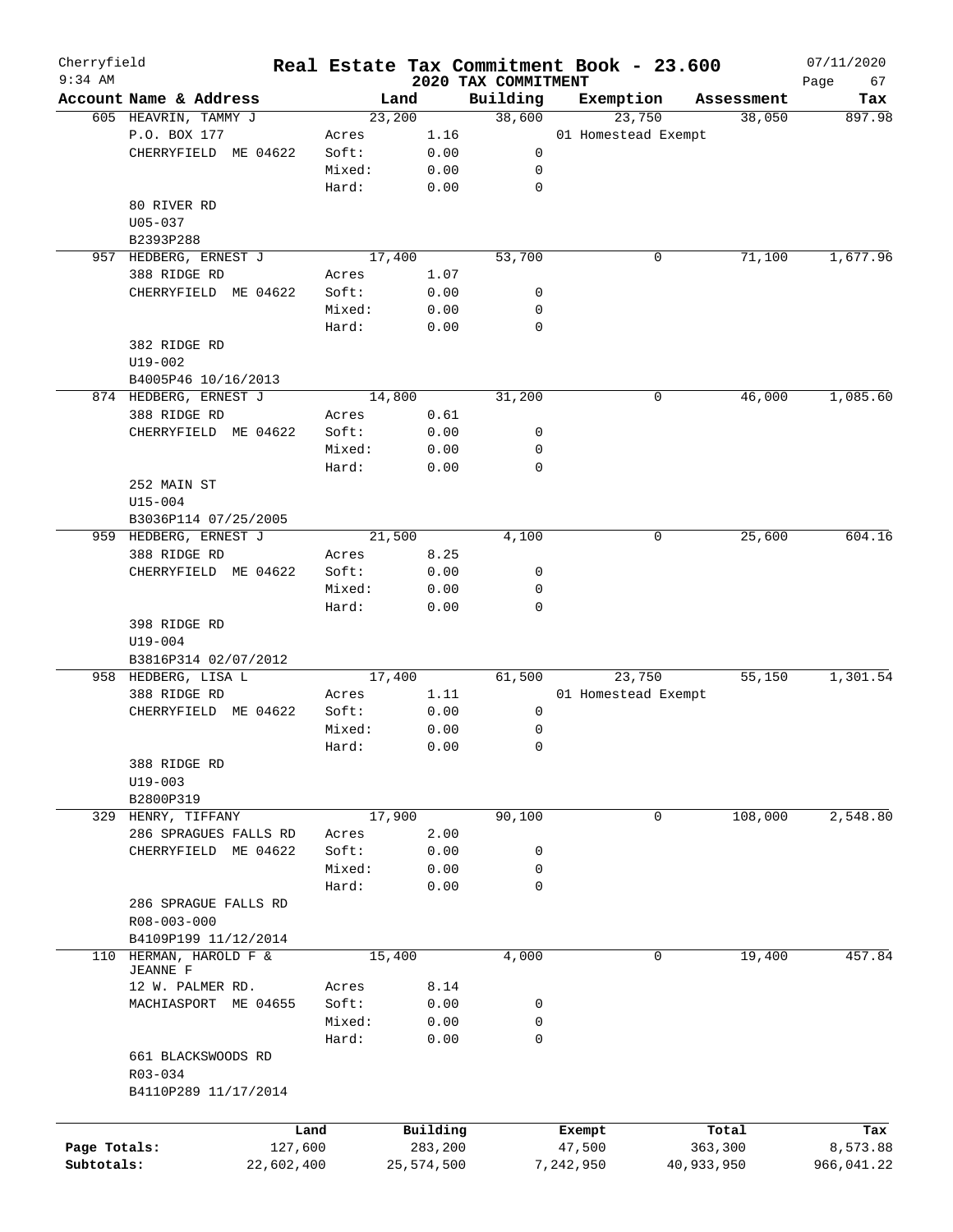| Cherryfield  |                                                    |                 |              | Real Estate Tax Commitment Book - 23.600 |                           |        |            | 07/11/2020        |
|--------------|----------------------------------------------------|-----------------|--------------|------------------------------------------|---------------------------|--------|------------|-------------------|
| $9:34$ AM    | Account Name & Address                             |                 | Land         | 2020 TAX COMMITMENT<br>Building          | Exemption                 |        | Assessment | Page<br>68<br>Tax |
|              | 118 HERMAN, HAROLD F &                             |                 | 43,800       | 166, 200                                 |                           | 29,450 | 180,550    | 4,260.98          |
|              | <b>JEANNE F</b>                                    |                 |              |                                          |                           |        |            |                   |
|              | 12 W. PALMER RD.                                   | Acres           | 223.00       |                                          | 14 WW2 Veteran Non        |        |            |                   |
|              | MACHIASPORT ME 04655                               | Soft:           | 40.00        |                                          | 5,130 01 Homestead Exempt |        |            |                   |
|              |                                                    | Mixed:          | 6.00         | 906                                      |                           |        |            |                   |
|              |                                                    | Hard:           | 176.00       | 20,398                                   |                           |        |            |                   |
|              | 702 BLACKSWOODS RD<br>$R03 - 042$                  |                 |              |                                          |                           |        |            |                   |
|              | B3845P108 05/18/2012                               |                 |              |                                          |                           |        |            |                   |
|              | 802 HICKEY, LESLIE                                 |                 | 23,400       | 180,300                                  |                           | 0      | 203,700    | 4,807.32          |
|              | PICHA, JOSEF                                       | Acres           | 1.30         |                                          |                           |        |            |                   |
|              | 122 MAIN ST                                        | Soft:           | 0.00         | 0                                        |                           |        |            |                   |
|              | CHERRYFIELD<br>ME 04622                            | Mixed:          | 0.00         | 0                                        |                           |        |            |                   |
|              |                                                    | Hard:           | 0.00         | 0                                        |                           |        |            |                   |
|              | 122 MAIN ST                                        |                 |              |                                          |                           |        |            |                   |
|              | U13-006                                            |                 |              |                                          |                           |        |            |                   |
|              | B4540P157 03/22/2019                               |                 |              |                                          |                           |        |            |                   |
|              | 68 HILL, PETER C                                   |                 | 39,200       | 27,500                                   |                           | 0      | 66,700     | 1,574.12          |
|              | CAFIERO, TARA                                      | Acres           | 4.90         |                                          |                           |        |            |                   |
|              | 59 NEW STREET                                      | Soft:           | 0.00         | 0                                        |                           |        |            |                   |
|              | SHARON CT 06069                                    | Mixed:          | 0.00         | 0                                        |                           |        |            |                   |
|              |                                                    | Hard:           | 0.00         | 0                                        |                           |        |            |                   |
|              | 217 PARK ST                                        |                 |              |                                          |                           |        |            |                   |
|              | R02-021                                            |                 |              |                                          |                           |        |            |                   |
|              | B4645P288 03/25/2020                               |                 |              |                                          |                           |        |            |                   |
|              | 465 HILL, TUCKER E                                 |                 | 22,400       | $\mathbf 0$                              |                           | 0      | 22,400     | 528.64            |
|              | 124 GUSHEE RD                                      | Acres           | 40.80        |                                          |                           |        |            |                   |
|              | APPLETON ME 04862                                  | Soft:           | 0.00         | 0<br>0                                   |                           |        |            |                   |
|              |                                                    | Mixed:<br>Hard: | 0.00<br>0.00 | 0                                        |                           |        |            |                   |
|              | CROTCH                                             |                 |              |                                          |                           |        |            |                   |
|              | R10-015                                            |                 |              |                                          |                           |        |            |                   |
|              | B4379P120 07/31/2017                               |                 |              |                                          |                           |        |            |                   |
|              | 1036 HIRTLE, RALPH C                               |                 | 20,200       | 14,100                                   |                           | 23,750 | 10,550     | 248.98            |
|              | CHRISTIE, AUDRA J                                  | Acres           | 15.00        |                                          | 01 Homestead Exempt       |        |            |                   |
|              | 366 SPRAGUE FALLS RD                               | Soft:           | 0.00         | 0                                        |                           |        |            |                   |
|              | CHERRYFIELD ME 04622                               | Mixed:          | 0.00         | 0                                        |                           |        |            |                   |
|              |                                                    | Hard:           | 0.00         | 0                                        |                           |        |            |                   |
|              | 366 SPRAGUE FALLS RD                               |                 |              |                                          |                           |        |            |                   |
|              | R08-011-002                                        |                 |              |                                          |                           |        |            |                   |
|              | B3396P246 04/08/2008                               |                 |              |                                          |                           |        |            |                   |
|              | 255 HITCHCOCK, HOLLIE                              |                 | 25,100       | 96,400                                   |                           | 23,750 | 97,750     | 2,306.90          |
|              | LAHTINEN, BARBARA                                  | Acres           | 14.50        |                                          | 01 Homestead Exempt       |        |            |                   |
|              | 305 WILLEY DISTRICT RD                             | Soft:           | 0.00         | 0                                        |                           |        |            |                   |
|              | CHERRYFIELD ME 04622                               | Mixed:          | 0.00         | 0                                        |                           |        |            |                   |
|              |                                                    | Hard:           | 0.00         | 0                                        |                           |        |            |                   |
|              | 305 WILLEY DISTRICT RD                             |                 |              |                                          |                           |        |            |                   |
|              | R05-047                                            |                 |              |                                          |                           |        |            |                   |
|              | B2857P151                                          |                 |              |                                          |                           |        |            |                   |
|              | 114 HITCHINGS, CHARLES                             |                 | 8,000        | 31,900                                   |                           | 0      | 39,900     | 941.64            |
|              | C/O HITCHINGS, CHARLES<br>В                        | Acres           | 0.40         |                                          |                           |        |            |                   |
|              | PO BOX 184                                         | Soft:           | 0.00         | 0                                        |                           |        |            |                   |
|              | BROOKLIN ME 04616                                  | Mixed:          | 0.00         | 0                                        |                           |        |            |                   |
|              |                                                    | Hard:           | 0.00         | 0                                        |                           |        |            |                   |
|              | 685 BLACKSWOODS RD                                 |                 |              |                                          |                           |        |            |                   |
|              | R03-038                                            |                 |              |                                          |                           |        |            |                   |
|              | B4635P194 02/12/2020 B3872P201 08/09/2012 B2725P46 |                 |              |                                          |                           |        |            |                   |
|              |                                                    | Land            | Building     |                                          | Exempt                    |        | Total      | Tax               |
| Page Totals: |                                                    | 182,100         | 516,400      |                                          | 76,950                    |        | 621,550    | 14,668.58         |
| Subtotals:   |                                                    | 22,784,500      | 26,090,900   |                                          | 7,319,900                 |        | 41,555,500 | 980,709.80        |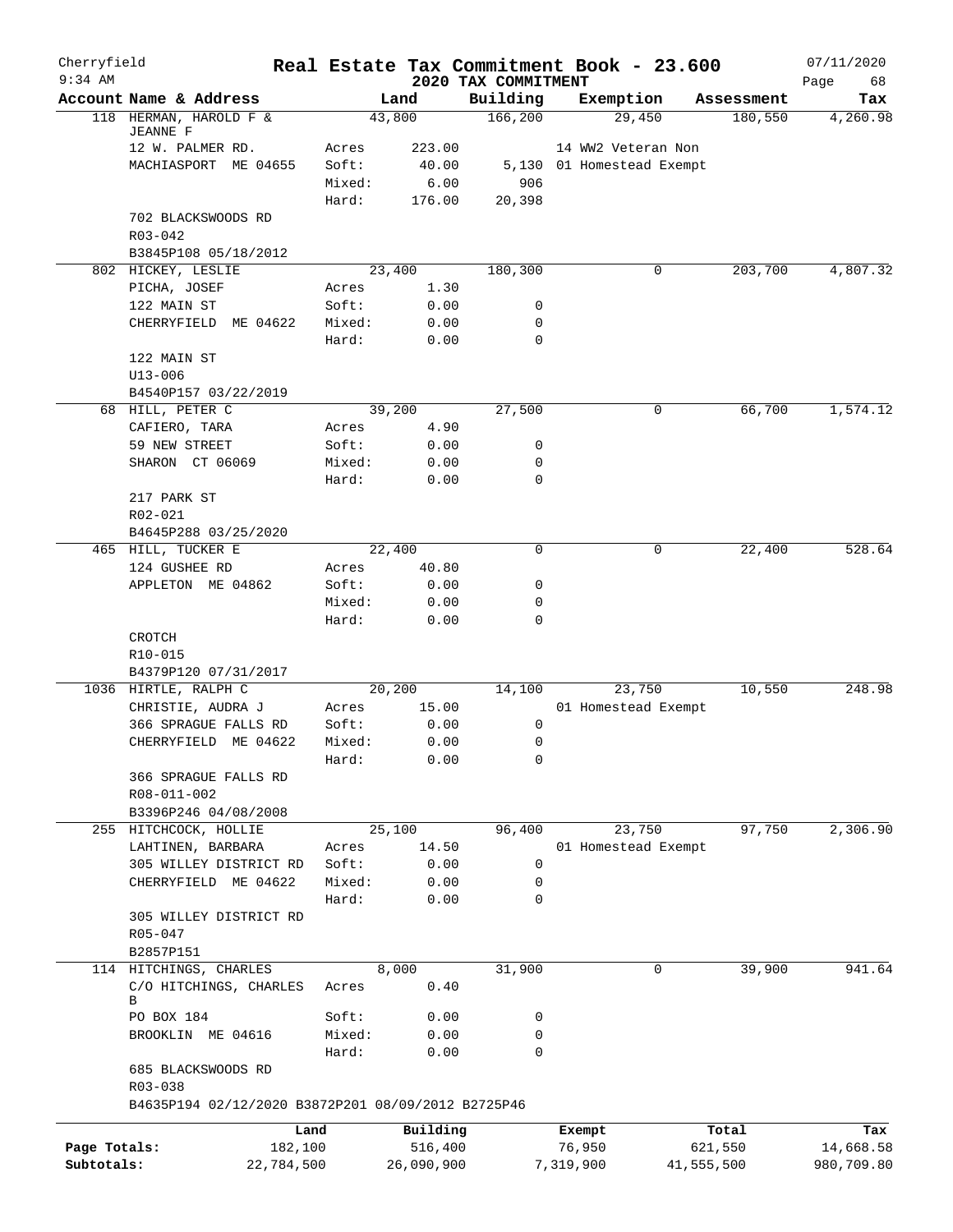| Cherryfield<br>$9:34$ AM |                                    |                 |        | 2020 TAX COMMITMENT | Real Estate Tax Commitment Book - 23.600 |            | 07/11/2020<br>Page<br>69 |
|--------------------------|------------------------------------|-----------------|--------|---------------------|------------------------------------------|------------|--------------------------|
|                          | Account Name & Address             |                 | Land   | Building            | Exemption                                | Assessment | Tax                      |
|                          | 113 HITCHINGS, CHARLES B           | 174,200         |        | $\mathbf 0$         | $\Omega$                                 | 174,200    | 4, 111. 12               |
|                          | 685 BLACKSWOODS RD                 | Acres           | 379.00 |                     |                                          |            |                          |
|                          | CHERRYFIELD ME 04622               | Soft:           | 0.00   | 0                   |                                          |            |                          |
|                          |                                    | Mixed:          | 0.00   | 0                   |                                          |            |                          |
|                          |                                    | Hard:           | 0.00   | $\mathbf 0$         |                                          |            |                          |
|                          | 621 BLACKSWOODS RD                 |                 |        |                     |                                          |            |                          |
|                          | R03-037                            |                 |        |                     |                                          |            |                          |
|                          | B4635P194 02/12/2020               |                 |        |                     |                                          |            |                          |
|                          | 604 HOFFMAN JR, HENRY              | 25,100          |        | 66,800              | 0                                        | 91,900     | 2,168.84                 |
|                          | MARTIN                             |                 |        |                     |                                          |            |                          |
|                          | P O BOX 536082                     | Acres           | 2.75   |                     |                                          |            |                          |
|                          | ORLANDO FL 32853                   | Soft:           | 0.00   | 0                   |                                          |            |                          |
|                          |                                    | Mixed:          | 0.00   | 0                   |                                          |            |                          |
|                          |                                    | Hard:           | 0.00   | 0                   |                                          |            |                          |
|                          | 74 RIVER RD                        |                 |        |                     |                                          |            |                          |
|                          | $U05 - 036$                        |                 |        |                     |                                          |            |                          |
|                          | B3360P169 12/03/2007               |                 |        |                     |                                          |            |                          |
| 1117                     | HUBISZ, JAMES &<br><b>JENNIFER</b> | 10,900          |        | $\mathbf 0$         | 0                                        | 10,900     | 257.24                   |
|                          | 200 TENAN LN                       | Acres           | 4.40   |                     |                                          |            |                          |
|                          | CHERRYFIELD ME 04622               | Soft:           | 0.00   | 0                   |                                          |            |                          |
|                          |                                    | Mixed:          | 0.00   | 0                   |                                          |            |                          |
|                          |                                    | Hard:           | 0.00   | $\mathbf 0$         |                                          |            |                          |
|                          | TENAN LANE                         |                 |        |                     |                                          |            |                          |
|                          | R05-063-001-002                    |                 |        |                     |                                          |            |                          |
|                          | B4515P166 11/26/2018               |                 |        |                     |                                          |            |                          |
|                          | 388 HUDSON, DONOVAN E              | 21,000          |        | 0                   | 0                                        | 21,000     | 495.60                   |
|                          | 198 EASTSIDE RD                    | Acres           | 40.83  |                     |                                          |            |                          |
|                          | HANCOCK ME 04640                   | Soft:           | 0.00   | 0                   |                                          |            |                          |
|                          |                                    | Mixed:          | 0.00   | 0                   |                                          |            |                          |
|                          |                                    | Hard:           | 0.00   | $\mathbf 0$         |                                          |            |                          |
|                          | 1233 LANE RD                       |                 |        |                     |                                          |            |                          |
|                          | R09-001-008                        |                 |        |                     |                                          |            |                          |
|                          | B4207P181 11/19/2015               |                 |        |                     |                                          |            |                          |
|                          | 998 HUNKLER, CORRIE                | 13,300          |        | 20,800              | 23,750                                   | 10,350     | 244.26                   |
|                          | 222 SPRAGUES FALLS RD              | Acres           | 4.00   |                     | 01 Homestead Exempt                      |            |                          |
|                          | CHERRYFIELD ME 04622               | Soft:           | 0.00   | 0                   |                                          |            |                          |
|                          |                                    | Mixed:          | 0.00   | 0                   |                                          |            |                          |
|                          |                                    | Hard:           | 0.00   | 0                   |                                          |            |                          |
|                          | 222 SPRAGUE FALLS RD               |                 |        |                     |                                          |            |                          |
|                          | R03-062-001                        |                 |        |                     |                                          |            |                          |
|                          | B4387P114 08/23/2017               |                 |        |                     |                                          |            |                          |
|                          | 763 HUNKLER, CORRIE M              |                 | 15,700 | 17,300              | 0                                        | 33,000     | 778.80                   |
|                          | 222 SPRAGUE FALLS RD               | Acres           | 0.33   |                     |                                          |            |                          |
|                          | CHERRYFIELD ME 04622               | Soft:           | 0.00   | 0                   |                                          |            |                          |
|                          |                                    | Mixed:<br>Hard: | 0.00   | 0<br>$\mathbf 0$    |                                          |            |                          |
|                          |                                    |                 | 0.00   |                     |                                          |            |                          |
|                          | 15 MAIN ST<br>$U12 - 017$          |                 |        |                     |                                          |            |                          |
|                          | B4616P19 11/27/2019                |                 |        |                     |                                          |            |                          |
|                          |                                    |                 |        |                     |                                          |            |                          |

|              | Land       | Building     | Exempt    | Total      | Tax        |
|--------------|------------|--------------|-----------|------------|------------|
| Page Totals: | 260,200    | 104,900      | 23,750    | 341,350    | 8,055.86   |
| Subtotals:   | 23,044,700 | 26, 195, 800 | 7,343,650 | 41,896,850 | 988,765.66 |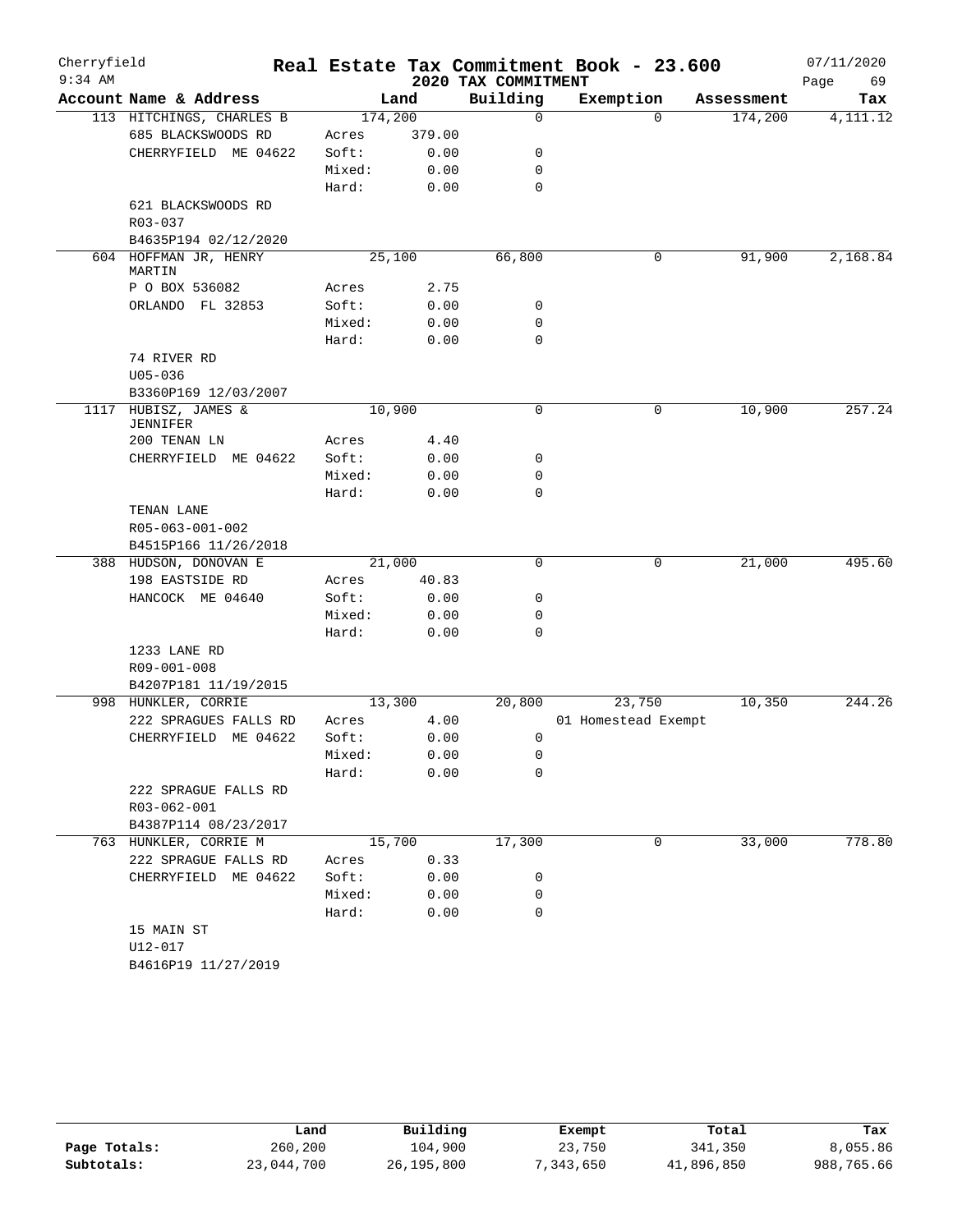| Cherryfield<br>$9:34$ AM |                                            |                 |              | 2020 TAX COMMITMENT | Real Estate Tax Commitment Book - 23.600 |            | 07/11/2020<br>70 |
|--------------------------|--------------------------------------------|-----------------|--------------|---------------------|------------------------------------------|------------|------------------|
|                          | Account Name & Address                     |                 | Land         | Building            | Exemption                                | Assessment | Page<br>Tax      |
|                          | 505 HUNTER, RANDY L & JULIE                |                 | 24,000       | 81,700              | $\Omega$                                 | 105,700    | 2,494.52         |
|                          | Ν                                          |                 |              |                     |                                          |            |                  |
|                          | PO BOX 261                                 | Acres           | 2.50         |                     |                                          |            |                  |
|                          | CHERRYFIELD ME 04622                       | Soft:<br>Mixed: | 0.00<br>0.00 | 0<br>0              |                                          |            |                  |
|                          |                                            | Hard:           | 0.00         | $\Omega$            |                                          |            |                  |
|                          | 7 DAVIS CIRCLE                             |                 |              |                     |                                          |            |                  |
|                          | $U02 - 020$                                |                 |              |                     |                                          |            |                  |
|                          | B4518P129 12/06/2018                       |                 |              |                     |                                          |            |                  |
|                          | 639 HUNTINGTON, CYNTHIA                    |                 | 15,600       | 27,600              | 0                                        | 43,200     | 1,019.52         |
|                          | PO BOX 14                                  | Acres           | 2.93         |                     |                                          |            |                  |
|                          | CHERRYFIELD ME 04622                       | Soft:           | 0.00         | 0                   |                                          |            |                  |
|                          |                                            | Mixed:          | 0.00         | 0                   |                                          |            |                  |
|                          |                                            | Hard:           | 0.00         | $\Omega$            |                                          |            |                  |
|                          | 639 BLACKSWOODS RD                         |                 |              |                     |                                          |            |                  |
|                          | R03-035-001                                |                 |              |                     |                                          |            |                  |
|                          | B2764P194                                  |                 |              |                     |                                          |            |                  |
|                          | 198 HUNTINGTON, CYNTHIA A.;<br>TRUSTEE     |                 | 22,300       | 94,400              | 23,750                                   | 92,950     | 2,193.62         |
|                          | HUNTINGTON & PAPP REAL                     | Acres           | 37.40        |                     | 01 Homestead Exempt                      |            |                  |
|                          | <b>ESTATE TRUST</b>                        |                 |              |                     |                                          |            |                  |
|                          | PO BOX 14                                  | Soft:           | 0.00         | $\mathbf 0$         |                                          |            |                  |
|                          | CHERRYFIELD ME 04622                       | Mixed:          | 0.00         | 0                   |                                          |            |                  |
|                          |                                            | Hard:           | 33.00        | 3,825               |                                          |            |                  |
|                          | 48 HILL TOP LANE                           |                 |              |                     |                                          |            |                  |
|                          | $R04 - 044$                                |                 |              |                     |                                          |            |                  |
|                          | B3272P274 04/06/2007                       |                 |              |                     |                                          |            |                  |
|                          | 400 IVERSON, JAIMES J                      |                 | 25,500       | 37,900              | 23,750                                   | 39,650     | 935.74           |
|                          | PO BOX 435                                 | Acres           | 45.95        |                     | 01 Homestead Exempt                      |            |                  |
|                          | CHERRYFIELD ME 04622                       | Soft:           | 0.00         | 0                   |                                          |            |                  |
|                          |                                            | Mixed:          | 0.00         | 0                   |                                          |            |                  |
|                          |                                            | Hard:           | 0.00         | 0                   |                                          |            |                  |
|                          | 69 EAST FORK RD                            |                 |              |                     |                                          |            |                  |
|                          | R09-001-020                                |                 |              |                     |                                          |            |                  |
|                          | B4141P122 04/07/2015<br>142 JACKSON, SCOTT |                 | 0            | 19,900              | 0                                        | 19,900     | 469.64           |
|                          | PO BOX 53                                  |                 |              |                     |                                          |            |                  |
|                          | MILBRIDGE ME 04658                         |                 |              |                     |                                          |            |                  |
|                          |                                            |                 |              |                     |                                          |            |                  |
|                          |                                            |                 |              |                     |                                          |            |                  |
|                          | 17 ADFER LN<br>U15-001-MBHM                |                 |              |                     |                                          |            |                  |
|                          | 775 JACOBY, MARK                           |                 | 27,500       | 152,800             | 23,750                                   | 156,550    | 3,694.58         |
|                          | MUSHRALL, LISA                             | Acres           | 8.60         |                     | 01 Homestead Exempt                      |            |                  |
|                          | P O BOX 242                                | Soft:           | 0.00         | 0                   |                                          |            |                  |
|                          | CHERRYFIELD<br>ME 04622                    | Mixed:          | 0.00         | 0                   |                                          |            |                  |
|                          |                                            | Hard:           | 0.00         | 0                   |                                          |            |                  |
|                          | 11 HIGH ST                                 |                 |              |                     |                                          |            |                  |
|                          | $U12 - 028$                                |                 |              |                     |                                          |            |                  |
|                          | B3750P205 06/27/2011                       |                 |              |                     |                                          |            |                  |
|                          | 776 JACOBY, MARK E                         |                 | 12,700       | $\mathbf 0$         | 0                                        | 12,700     | 299.72           |
|                          | MUSHRALL, LISA M                           | Acres           | 3.00         |                     |                                          |            |                  |
|                          | PO BOX 242                                 | Soft:           | 0.00         | 0                   |                                          |            |                  |
|                          | CHERRYFIELD ME 04622                       | Mixed:          | 0.00         | 0                   |                                          |            |                  |
|                          |                                            | Hard:           | 0.00         | 0                   |                                          |            |                  |
|                          | 20 HIGH ST                                 |                 |              |                     |                                          |            |                  |
|                          | $U12 - 028 - A$                            |                 |              |                     |                                          |            |                  |
|                          | B3873P226 08/15/2012                       |                 |              |                     |                                          |            |                  |
|                          |                                            | Land            | Building     |                     | Exempt                                   | Total      | Tax              |
| Page Totals:             | 127,600                                    |                 | 414,300      |                     | 71,250                                   | 470,650    | 11,107.34        |
| Subtotals:               | 23, 172, 300                               |                 | 26,610,100   |                     | 7,414,900                                | 42,367,500 | 999,873.00       |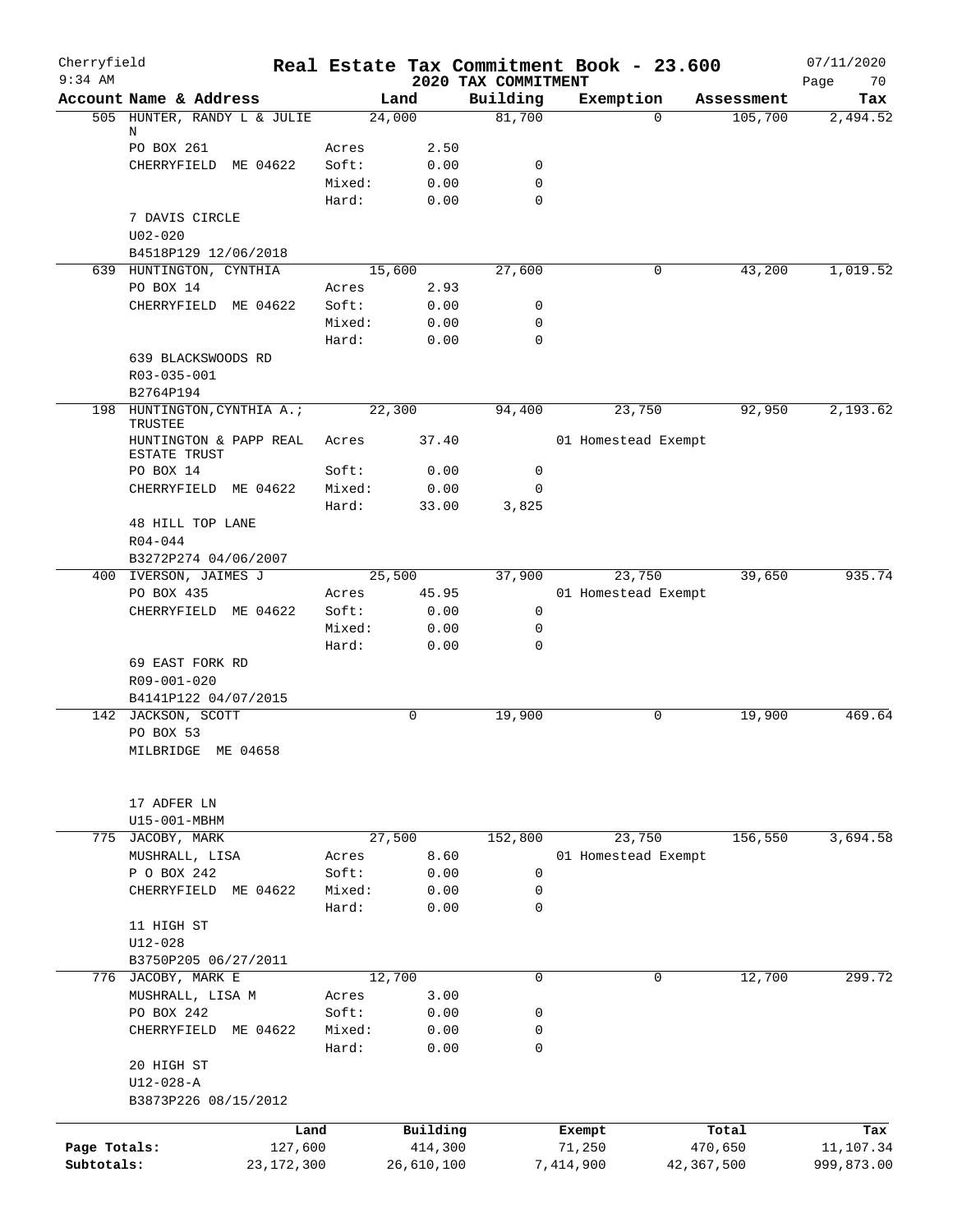| Cherryfield<br>$9:34$ AM |                        |         |            | 2020 TAX COMMITMENT | Real Estate Tax Commitment Book - 23.600 |              | 07/11/2020<br>Page<br>71 |
|--------------------------|------------------------|---------|------------|---------------------|------------------------------------------|--------------|--------------------------|
|                          | Account Name & Address |         | Land       | Building            | Exemption                                | Assessment   | Tax                      |
| 927                      | JACQUES, DAVID         |         | 0          | 9,900               | 9,900                                    | 0            | 0.00                     |
|                          | 211 RIDGE RD           |         |            |                     | 01 Homestead Exempt                      |              |                          |
|                          | CHERRYFIELD ME 04622   |         |            |                     |                                          |              |                          |
|                          |                        |         |            |                     |                                          |              |                          |
|                          |                        |         |            |                     |                                          |              |                          |
|                          | 211 RIDGE RD           |         |            |                     |                                          |              |                          |
|                          | U17-008-MBHM           |         |            |                     |                                          |              |                          |
|                          | B3628P128 04/28/2010   |         |            |                     |                                          |              |                          |
| 932                      | JACQUES, JAMES         |         | 21,300     | 6,200               | 23,750                                   | 3,750        | 88.50                    |
|                          | P O BOX 305            | Acres   | 7.80       |                     | 01 Homestead Exempt                      |              |                          |
|                          | CHERRYFIELD ME 04622   | Soft:   | 0.00       | 0                   |                                          |              |                          |
|                          |                        | Mixed:  | 0.00       | 0                   |                                          |              |                          |
|                          |                        | Hard:   | 0.00       | $\mathbf 0$         |                                          |              |                          |
|                          | 179 RIDGE RD           |         |            |                     |                                          |              |                          |
|                          | $U17 - 013$            |         |            |                     |                                          |              |                          |
|                          | B3171P85 07/17/2006    |         |            |                     |                                          |              |                          |
|                          | 275 JACQUES, JAMES L   |         | 19,300     | 9,100               | 0                                        | 28,400       | 670.24                   |
|                          | PARKS, JENNIFER L      | Acres   | 6.48       |                     |                                          |              |                          |
|                          | PO BOX 305             | Soft:   | 0.00       | 0                   |                                          |              |                          |
|                          | CHERRYFIELD ME 04622   | Mixed:  | 0.00       | 0                   |                                          |              |                          |
|                          |                        | Hard:   | 0.00       | 0                   |                                          |              |                          |
|                          | 176 TENAN LANE         |         |            |                     |                                          |              |                          |
|                          |                        |         |            |                     |                                          |              |                          |
|                          | R05-063-002            |         |            |                     |                                          |              |                          |
|                          | B4248P112 04/21/2016   |         |            |                     |                                          |              |                          |
| 10                       | JACQUES, JAMES L       |         | 34,400     | 1,600               |                                          | 36,000<br>0  | 849.60                   |
|                          | PO BOX 305             | Acres   | 19.64      |                     |                                          |              |                          |
|                          | CHERRYFIELD ME 04622   | Soft:   | 0.00       | 0                   |                                          |              |                          |
|                          |                        | Mixed:  | 0.00       | 0                   |                                          |              |                          |
|                          |                        | Hard:   | 0.00       | $\mathbf 0$         |                                          |              |                          |
|                          | RIDGE RD               |         |            |                     |                                          |              |                          |
|                          | U17-008                |         |            |                     |                                          |              |                          |
|                          | B3861P29 07/09/2012    |         |            |                     |                                          |              |                          |
|                          | 76 JAMES, WAYDE        |         | 17,000     | $\mathbf 0$         | 0                                        | 17,000       | 401.20                   |
|                          | 49 PINEBROOK CURVE     | Acres   | 6.50       |                     |                                          |              |                          |
|                          | NORTH HAMPTON MA 01060 | Soft:   | 0.00       | 0                   |                                          |              |                          |
|                          |                        | Mixed:  | 0.00       | 0                   |                                          |              |                          |
|                          |                        | Hard:   | 0.00       | $\mathbf 0$         |                                          |              |                          |
|                          | BLACKSWOODS RD         |         |            |                     |                                          |              |                          |
|                          | $R03 - 003$            |         |            |                     |                                          |              |                          |
|                          | B3148P143 05/26/2006   |         |            |                     |                                          |              |                          |
| 297                      | JELLISON, CASEY L &    |         | 19,500     | 0                   | 0                                        | 19,500       | 460.20                   |
|                          | LOUDEN D               |         |            |                     |                                          |              |                          |
|                          | 16 SMITH'S MINE ROAD   | Acres   | 4.70       |                     |                                          |              |                          |
|                          | EASTBROOK ME 04634     | Soft:   | 0.00       | 0                   |                                          |              |                          |
|                          |                        | Mixed:  | 0.00       | 0                   |                                          |              |                          |
|                          |                        | Hard:   | 0.00       | $\mathbf 0$         |                                          |              |                          |
|                          | NORTH ST               |         |            |                     |                                          |              |                          |
|                          | $U06 - 003 - 002$      |         |            |                     |                                          |              |                          |
|                          | B4273P234 07/19/2016   |         |            |                     |                                          |              |                          |
|                          | 404 JEWETT, JEANNINE M |         | 21,000     | 2,400               |                                          | 0<br>23,400  | 552.24                   |
|                          | JEWETT, JEFFREY A      | Acres   | 40.83      |                     |                                          |              |                          |
|                          | 936 HOTEL RD           | Soft:   | 0.00       | 0                   |                                          |              |                          |
|                          |                        |         |            |                     |                                          |              |                          |
|                          | AUBURN ME 04210        | Mixed:  | 0.00       | 0                   |                                          |              |                          |
|                          |                        | Hard:   | 0.00       | 0                   |                                          |              |                          |
|                          | 1210 LANE RD           |         |            |                     |                                          |              |                          |
|                          | R09-001-024            |         |            |                     |                                          |              |                          |
|                          | B3350P300 11/06/2007   |         |            |                     |                                          |              |                          |
|                          |                        |         |            |                     |                                          |              |                          |
|                          |                        | Land    | Building   |                     | Exempt                                   | Total        | Tax                      |
| Page Totals:             |                        | 132,500 | 29,200     |                     | 33,650                                   | 128,050      | 3,021.98                 |
| Subtotals:               | 23, 304, 800           |         | 26,639,300 |                     | 7,448,550                                | 42, 495, 550 | 1,002,894.98             |
|                          |                        |         |            |                     |                                          |              |                          |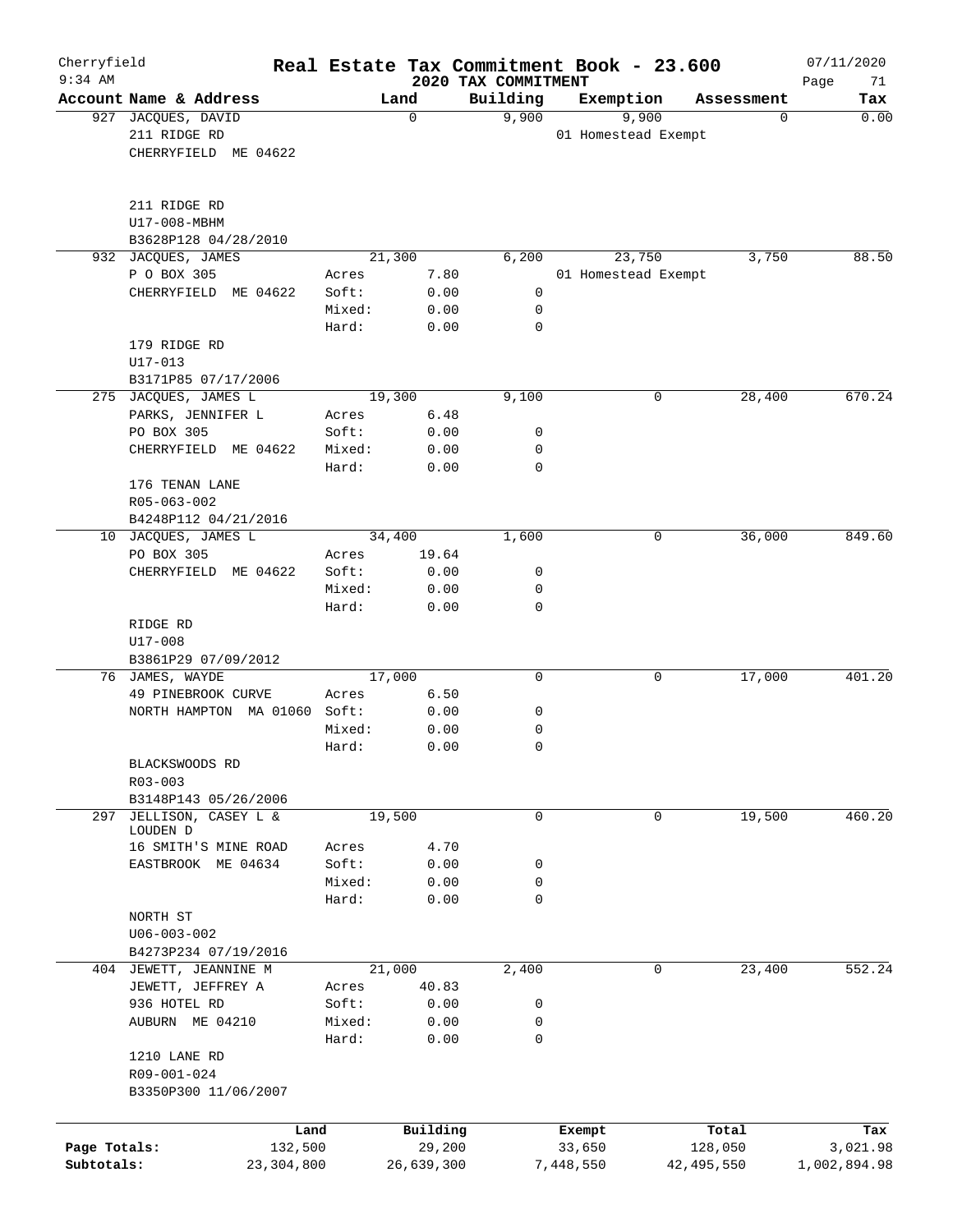| Cherryfield<br>$9:34$ AM |                                     |                 |              | 2020 TAX COMMITMENT | Real Estate Tax Commitment Book - 23.600 |            | 07/11/2020        |
|--------------------------|-------------------------------------|-----------------|--------------|---------------------|------------------------------------------|------------|-------------------|
|                          | Account Name & Address              |                 | Land         | Building            | Exemption                                | Assessment | Page<br>72<br>Tax |
|                          | 405 JEWETT, JEFFREY &               |                 | 23,000       | 0                   | $\Omega$                                 | 23,000     | 542.80            |
|                          | JEANNINE                            |                 |              |                     |                                          |            |                   |
|                          | 936 HOTEL RD                        | Acres           | 46.34        |                     |                                          |            |                   |
|                          | AUBURN ME 04210                     | Soft:           | 0.00         | 0                   |                                          |            |                   |
|                          |                                     | Mixed:<br>Hard: | 0.00<br>0.00 | $\mathbf 0$<br>0    |                                          |            |                   |
|                          | 1226 LANE RD                        |                 |              |                     |                                          |            |                   |
|                          | R09-001-025                         |                 |              |                     |                                          |            |                   |
|                          | B3901P19 11/09/2012                 |                 |              |                     |                                          |            |                   |
|                          | 148 JOHNS, NORMA V                  |                 | 800          | 0                   | 0                                        | 800        | 18.88             |
|                          | 4829 DAVE RILL RD                   | Acres           | 0.15         |                     |                                          |            |                   |
|                          | HAMPSTEAD MD 21074                  | Soft:           | 0.00         | 0                   |                                          |            |                   |
|                          |                                     | Mixed:          | 0.00         | 0                   |                                          |            |                   |
|                          |                                     | Hard:           | 0.00         | 0                   |                                          |            |                   |
|                          | BLACKSWOODS RD                      |                 |              |                     |                                          |            |                   |
|                          | $R04 - 003$                         |                 |              |                     |                                          |            |                   |
|                          | B751P205                            |                 |              |                     |                                          |            |                   |
|                          | 36 JOHNSON REV TRUST, MARY<br>ANN   |                 | 8,000        | 0                   | 0                                        | 8,000      | 188.80            |
|                          | 3407 WEST MARGARET PL               | Acres           | 4.90         |                     |                                          |            |                   |
|                          | ROGERS AR 72756-4877                | Soft:           | 0.00         | 0                   |                                          |            |                   |
|                          |                                     | Mixed:          | 0.00         | 0                   |                                          |            |                   |
|                          |                                     | Hard:           | 0.00         | $\Omega$            |                                          |            |                   |
|                          | MILBRIDGE RD)                       |                 |              |                     |                                          |            |                   |
|                          | R01-024                             |                 |              |                     |                                          |            |                   |
|                          | B4053P8 04/29/2014                  |                 |              |                     |                                          |            |                   |
|                          | 673 JOHNSON, BENJAMIN               |                 | 18,500       | 39,500              | 23,750                                   | 34,250     | 808.30            |
|                          | HANSON, ELYSSA                      | Acres           | 2.00         |                     | 01 Homestead Exempt                      |            |                   |
|                          | 297 BLACKSWOODS RD                  | Soft:           | 0.00         | 0                   |                                          |            |                   |
|                          | CHERRYFIELD ME 04622                | Mixed:          | 0.00         | 0                   |                                          |            |                   |
|                          |                                     | Hard:           | 0.00         | 0                   |                                          |            |                   |
|                          | 297 BLACKSWOODS RD                  |                 |              |                     |                                          |            |                   |
|                          | $U08 - 006$<br>B4255P251 05/20/2016 |                 |              |                     |                                          |            |                   |
|                          | 350 JOHNSON, BRIAN                  |                 | 14,200       | 21,700              | 0                                        | 35,900     | 847.24            |
|                          | 18 Lakeview Lane                    | Acres           | 17.00        |                     |                                          |            |                   |
|                          | Calais ME 04619                     | Soft:           | 0.00         | 0                   |                                          |            |                   |
|                          |                                     | Mixed:          | 0.00         | 0                   |                                          |            |                   |
|                          |                                     | Hard:           | 0.00         | 0                   |                                          |            |                   |
|                          | 490 SPRAGUE FALLS RD                |                 |              |                     |                                          |            |                   |
|                          | R08-020                             |                 |              |                     |                                          |            |                   |
|                          | B2232P164                           |                 |              |                     |                                          |            |                   |
|                          | 1170 JOHNSON, JOHN E                |                 | 2,400        | 0                   | 0                                        | 2,400      | 56.64             |
|                          | P O BOX 14                          | Acres           | 21.20        |                     |                                          |            |                   |
|                          | ROCHDALE MA 01542-0014 Soft:        |                 | 0.00         | 0                   |                                          |            |                   |
|                          |                                     | Mixed:          | 0.00         | 0                   |                                          |            |                   |
|                          |                                     | Hard:           | 20.20        | 2,341               |                                          |            |                   |
|                          | SHARON LANE                         |                 |              |                     |                                          |            |                   |
|                          | $R09 - 001 - 049 - 4$               |                 |              |                     |                                          |            |                   |
|                          | B2760P218                           |                 |              |                     |                                          |            |                   |
|                          | 179 JOHNSON, LAZEROUS P             |                 | 36,100       | 2,600               | 0                                        | 38,700     | 913.32            |
|                          | C/O DEBRA JOHNSON                   | Acres           | 28.50        |                     |                                          |            |                   |
|                          | 38 RIDGE RD                         | Soft:           | 0.00         | 0                   |                                          |            |                   |
|                          | CHERRYFIELD ME 04622                | Mixed:<br>Hard: | 0.00<br>0.00 | 0<br>0              |                                          |            |                   |
|                          | 85 NORTH MAIN ST                    |                 |              |                     |                                          |            |                   |
|                          | $R04 - 027$                         |                 |              |                     |                                          |            |                   |
|                          | B3909P239 12/07/2012                |                 |              |                     |                                          |            |                   |
|                          |                                     |                 |              |                     |                                          |            |                   |
|                          | Land                                |                 | Building     |                     | Exempt                                   | Total      | Tax               |
| Page Totals:             | 103,000                             |                 | 63,800       |                     | 23,750                                   | 143,050    | 3,375.98          |
| Subtotals:               | 23,407,800                          |                 | 26,703,100   |                     | 7,472,300                                | 42,638,600 | 1,006,270.96      |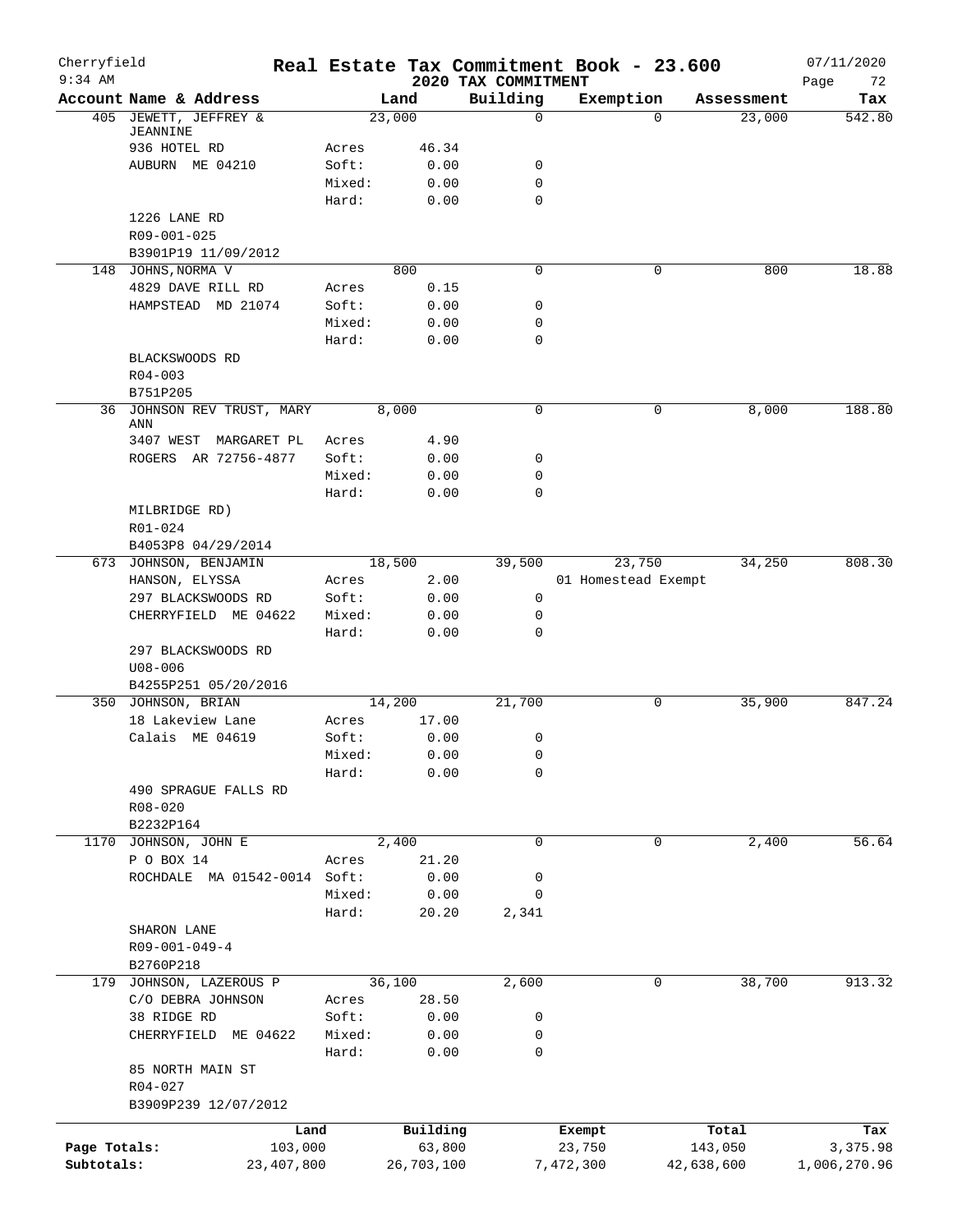| Cherryfield |                                               |        |        |                     | Real Estate Tax Commitment Book - 23.600 |            | 07/11/2020 |
|-------------|-----------------------------------------------|--------|--------|---------------------|------------------------------------------|------------|------------|
| $9:34$ AM   |                                               |        |        | 2020 TAX COMMITMENT |                                          |            | Page<br>73 |
|             | Account Name & Address                        |        | Land   | Building            | Exemption                                | Assessment | Tax        |
| 877         | JOHNSON, LEWIS SR. &<br>MERRILENE             | 10,200 |        | 20,500              | 23,750                                   | 6,950      | 164.02     |
|             | 37 NORTH MAIN ST                              | Acres  | 0.15   |                     | 01 Homestead Exempt                      |            |            |
|             | CHERRYFIELD ME 04622                          | Soft:  | 0.00   | 0                   |                                          |            |            |
|             |                                               | Mixed: | 0.00   | 0                   |                                          |            |            |
|             |                                               | Hard:  | 0.00   | 0                   |                                          |            |            |
|             | 37 NORTH MAIN ST                              |        |        |                     |                                          |            |            |
|             | U15-007                                       |        |        |                     |                                          |            |            |
|             | B1995P345                                     |        |        |                     |                                          |            |            |
|             | 676 JOHNSON, MICHAEL W                        |        | 17,700 | 31,800              | 23,750                                   | 25,750     | 607.70     |
|             | JOHNSON, CHERYL L                             | Acres  | 1.63   |                     | 01 Homestead Exempt                      |            |            |
|             | 249 BLACKSWOODS RD                            | Soft:  | 0.00   | $\mathbf 0$         |                                          |            |            |
|             | CHERRYFIELD ME 04622                          | Mixed: | 0.00   | 0                   |                                          |            |            |
|             |                                               | Hard:  | 0.00   | $\mathbf 0$         |                                          |            |            |
|             | 249 BLACKSWOODS RD                            |        |        |                     |                                          |            |            |
|             | $U08 - 009$                                   |        |        |                     |                                          |            |            |
|             | B2112P313                                     |        |        |                     |                                          |            |            |
|             | 338 JOHNSON, RANDALL W &<br><b>BONNIE LEE</b> | 17,700 |        | 48,800              | 23,750                                   | 42,750     | 1,008.90   |
|             | 382 SPRAGUE FALLS RD                          | Acres  | 1.60   |                     | 01 Homestead Exempt                      |            |            |
|             | CHERRYFIELD ME 04622                          | Soft:  | 0.00   | 0                   |                                          |            |            |
|             |                                               | Mixed: | 0.00   | 0                   |                                          |            |            |
|             |                                               | Hard:  | 0.00   | $\Omega$            |                                          |            |            |
|             | 382 SPRAGUE FALLS RD                          |        |        |                     |                                          |            |            |
|             | R08-011-001                                   |        |        |                     |                                          |            |            |
|             | B2860P82                                      |        |        |                     |                                          |            |            |
|             | 914 JOHNSTON, ALAN                            | 19,100 |        | 60,800              | 0                                        | 79,900     | 1,885.64   |
|             | JOHNSTON, DANYEL                              | Acres  | 4.10   |                     |                                          |            |            |
|             | 69 RIDGE RD                                   | Soft:  | 0.00   | 0                   |                                          |            |            |
|             | CHERRYFIELD ME 04622                          | Mixed: | 0.00   | 0                   |                                          |            |            |
|             |                                               | Hard:  | 0.00   | 0                   |                                          |            |            |
|             | 69 RIDGE RD                                   |        |        |                     |                                          |            |            |
|             | $U16 - 016$                                   |        |        |                     |                                          |            |            |
|             | B3084P104 11/28/2005                          |        |        |                     |                                          |            |            |
|             | 122 KALIN, MICHAEL P                          | 75,200 |        | 64,900              | 0                                        | 140,100    | 3,306.36   |
|             | FLEMING-KALIN, MANDY<br><b>ELAINE</b>         | Acres  | 78.00  |                     |                                          |            |            |
|             | 766 BLACKSWOODS RD                            | Soft:  | 0.00   | 0                   |                                          |            |            |
|             | CHERRYFIELD ME 04622                          | Mixed: | 0.00   | 0                   |                                          |            |            |
|             |                                               | Hard:  | 0.00   | $\mathbf 0$         |                                          |            |            |
|             | 766 BLACKSWOODS RD                            |        |        |                     |                                          |            |            |
|             | R03-046                                       |        |        |                     |                                          |            |            |
|             | B4217P19 12/24/2015                           |        |        |                     |                                          |            |            |
|             | 1173 KAMB, JOSEPH E                           |        | 9,900  | $\mathbf 0$         | 0                                        | 9,900      | 233.64     |
|             | 12 TOWLE RD                                   | Acres  | 85.40  |                     |                                          |            |            |
|             | WALPOLE MA 02081                              | Soft:  | 0.00   | 0                   |                                          |            |            |
|             |                                               | Mixed: | 17.40  | 2,628               |                                          |            |            |
|             |                                               | Hard:  | 61.00  | 7,070               |                                          |            |            |
|             | SHARON LANE                                   |        |        |                     |                                          |            |            |
|             | $R09 - 001 - 049 - 6$                         |        |        |                     |                                          |            |            |
|             | B2734P27                                      |        |        |                     |                                          |            |            |

|              | Land       | Building   | Exempt    | Total      | Tax          |
|--------------|------------|------------|-----------|------------|--------------|
| Page Totals: | 149,800    | 226,800    | 71,250    | 305,350    | 7,206.26     |
| Subtotals:   | 23,557,600 | 26,929,900 | 7,543,550 | 42,943,950 | 1,013,477.22 |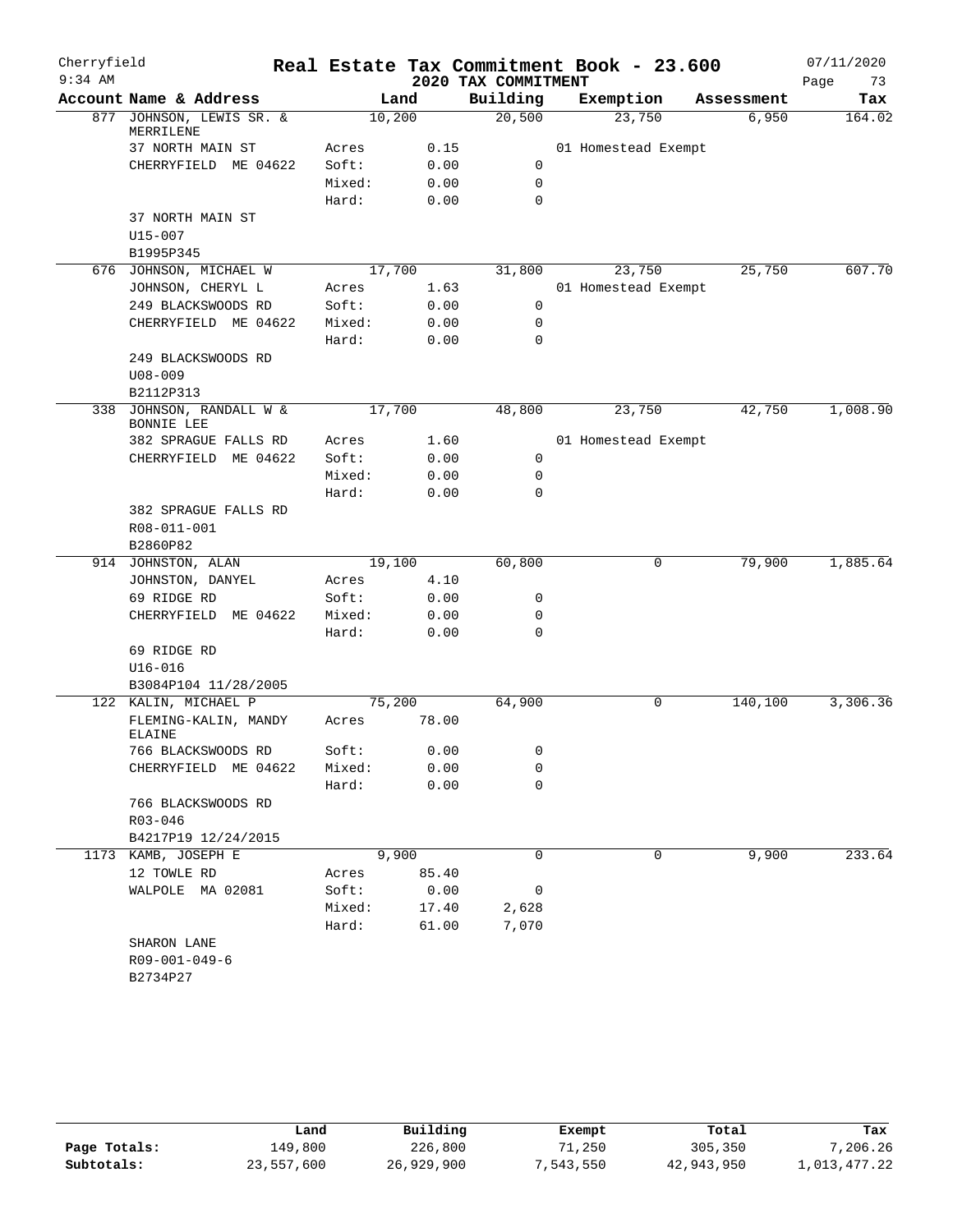| Cherryfield<br>$9:34$ AM |                                    |        |             | 2020 TAX COMMITMENT | Real Estate Tax Commitment Book - 23.600 |             | 07/11/2020<br>74<br>Page |
|--------------------------|------------------------------------|--------|-------------|---------------------|------------------------------------------|-------------|--------------------------|
|                          | Account Name & Address             |        | Land        | Building            | Exemption                                | Assessment  | Tax                      |
|                          | 1176 KAMB, JOSEPH E                |        | $\mathbf 0$ | 0                   | $\Omega$                                 | $\mathbf 0$ | 0.00                     |
|                          | 12 TOWLE RD                        |        |             |                     |                                          |             |                          |
|                          | WALPOLE MA 02081                   |        |             |                     |                                          |             |                          |
|                          | TREE GROWTH IN ACCT                |        |             |                     |                                          |             |                          |
|                          | 1173<br>$R09 - 001 - 049 - 8$      |        |             |                     |                                          |             |                          |
|                          | B2926P289                          |        |             |                     |                                          |             |                          |
|                          | 1174 KAMB, JOSEPH E                |        | 0           | 0                   | 0                                        | 0           | 0.00                     |
|                          | 12 TOWLE RD                        |        |             |                     |                                          |             |                          |
|                          | WALPOLE MA 02081                   |        |             |                     |                                          |             |                          |
|                          | SHARON LN TREE GROWTH              |        |             |                     |                                          |             |                          |
|                          | 1173                               |        |             |                     |                                          |             |                          |
|                          | $R09 - 001 - 049 - 3$<br>B2730P137 |        |             |                     |                                          |             |                          |
|                          | 783 KAPRAL, RICHARD                |        | 9,600       | 28,100              | 0                                        | 37,700      | 889.72                   |
|                          | P O BOX 34                         | Acres  | 0.05        |                     |                                          |             |                          |
|                          | STEUBEN ME 04680                   | Soft:  | 0.00        | 0                   |                                          |             |                          |
|                          |                                    | Mixed: | 0.00        | 0                   |                                          |             |                          |
|                          |                                    | Hard:  | 0.00        | 0                   |                                          |             |                          |
|                          | 8 MAIN ST                          |        |             |                     |                                          |             |                          |
|                          | $U12 - 035$                        |        |             |                     |                                          |             |                          |
|                          | B3046P21 08/22/2005                |        |             |                     |                                          |             |                          |
|                          | 784 KAPRAL, RICHARD                |        | 1,300       | 0                   | 0                                        | 1,300       | 30.68                    |
|                          | P O BOX 34                         | Acres  | 0.05        |                     |                                          |             |                          |
|                          | STEUBEN ME 04680                   | Soft:  | 0.00        | 0                   |                                          |             |                          |
|                          |                                    | Mixed: | 0.00        | 0                   |                                          |             |                          |
|                          |                                    | Hard:  | 0.00        | 0                   |                                          |             |                          |
|                          | MAIN ST                            |        |             |                     |                                          |             |                          |
|                          | $U12 - 036$<br>B3046P21 08/22/2005 |        |             |                     |                                          |             |                          |
|                          | 296 KARLIN, ADAM J                 |        | 29,000      | 12,100              | 0                                        | 41,100      | 969.96                   |
|                          | 100 PARKER HILL RD                 | Acres  | 43.90       |                     |                                          |             |                          |
|                          | CHERRYFIELD ME 04622               | Soft:  | 0.00        | 0                   |                                          |             |                          |
|                          |                                    | Mixed: | 0.00        | 0                   |                                          |             |                          |
|                          |                                    | Hard:  | 0.00        | 0                   |                                          |             |                          |
|                          | 100 PARKER HILL RD                 |        |             |                     |                                          |             |                          |
|                          | R06-007-001                        |        |             |                     |                                          |             |                          |
|                          | B4559P86 06/07/2019                |        |             |                     |                                          |             |                          |
|                          | 911 KEARNS, MICHAEL T              |        | 15,600      | 31,800              | 0                                        | 47,400      | 1,118.64                 |
|                          | 33 Morning Tide Drive              | Acres  | 0.72        |                     |                                          |             |                          |
|                          | Milbridge ME<br>$04658 - -335$     | Soft:  | 0.00        | 0                   |                                          |             |                          |
|                          |                                    | Mixed: | 0.00        | 0                   |                                          |             |                          |
|                          |                                    | Hard:  | 0.00        | 0                   |                                          |             |                          |
|                          | 93 RIDGE RD                        |        |             |                     |                                          |             |                          |
|                          | $U16 - 013$                        |        |             |                     |                                          |             |                          |
|                          | B2277P49                           |        |             |                     |                                          |             |                          |

|              | Land       | Building   | Exempt    | Total      | Tax          |
|--------------|------------|------------|-----------|------------|--------------|
| Page Totals: | 55,500     | 72,000     |           | 127,500    | 3,009.00     |
| Subtotals:   | 23,613,100 | 27,001,900 | 7,543,550 | 43,071,450 | 1,016,486.22 |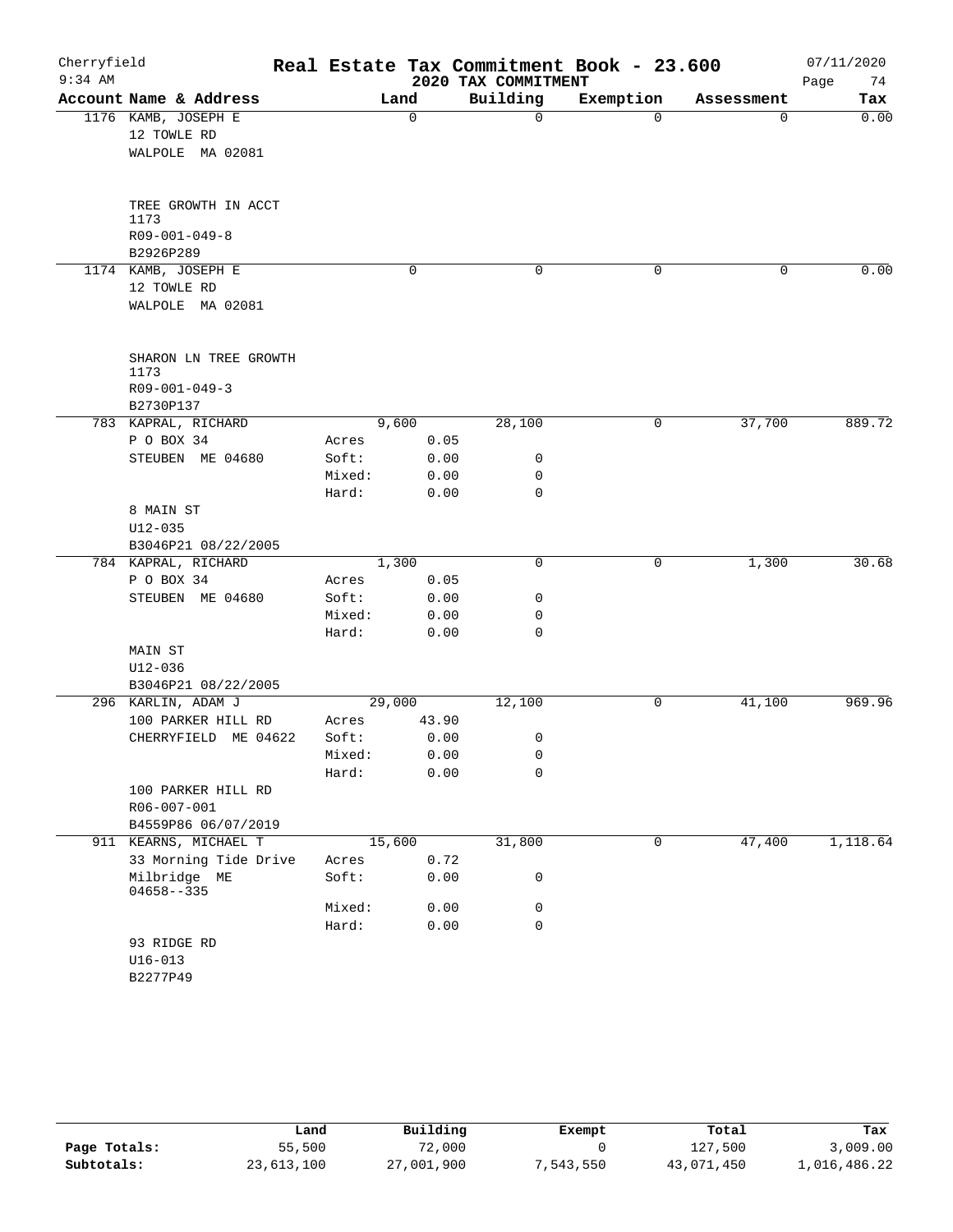| Cherryfield |                                      |        |      |                     | Real Estate Tax Commitment Book - 23.600 |            | 07/11/2020 |
|-------------|--------------------------------------|--------|------|---------------------|------------------------------------------|------------|------------|
| $9:34$ AM   |                                      |        |      | 2020 TAX COMMITMENT |                                          |            | 75<br>Page |
|             | Account Name & Address               | Land   |      | Building            | Exemption                                | Assessment | Tax        |
|             | 600 KEARNS, WILLIAM N &<br>NINETTA P | 11,800 |      | 0                   | $\Omega$                                 | 11,800     | 278.48     |
|             | P O BOX 445                          | Acres  | 1.24 |                     |                                          |            |            |
|             | CHERRYFIELD ME 04622                 | Soft:  | 0.00 | 0                   |                                          |            |            |
|             |                                      | Mixed: | 0.00 | $\mathbf 0$         |                                          |            |            |
|             |                                      | Hard:  | 0.00 | $\mathbf 0$         |                                          |            |            |
|             | SCHOOL ST                            |        |      |                     |                                          |            |            |
|             | $U05 - 032$                          |        |      |                     |                                          |            |            |
|             | B2801P342                            |        |      |                     |                                          |            |            |
|             | 601 KEARNS, WILLIAM N. &<br>NINETTA  | 23,200 |      | 32,400              | 0                                        | 55,600     | 1,312.16   |
|             | P O BOX 445                          | Acres  | 1.17 |                     |                                          |            |            |
|             | CHERRYFIELD<br>ME 04622              | Soft:  | 0.00 | 0                   |                                          |            |            |
|             |                                      | Mixed: | 0.00 | 0                   |                                          |            |            |
|             |                                      | Hard:  | 0.00 | $\mathbf 0$         |                                          |            |            |
|             | 29 PADDY LANE                        |        |      |                     |                                          |            |            |
|             | $U05 - 033$                          |        |      |                     |                                          |            |            |
|             | B2134P294                            |        |      |                     |                                          |            |            |
|             | 497 KEARNS, WILLIAM &                | 18,500 |      | 11,700              | 0                                        | 30,200     | 712.72     |
|             | NINETTA P                            |        |      |                     |                                          |            |            |
|             | P O BOX 445                          | Acres  | 0.54 |                     |                                          |            |            |
|             | CHERRYFIELD<br>ME 04622              | Soft:  | 0.00 | 0<br>$\mathbf 0$    |                                          |            |            |
|             |                                      | Mixed: | 0.00 | $\mathbf 0$         |                                          |            |            |
|             | 23 BARBER LANE                       | Hard:  | 0.00 |                     |                                          |            |            |
|             | $U02 - 013$                          |        |      |                     |                                          |            |            |
|             | B1517P320                            |        |      |                     |                                          |            |            |
|             | 715 KEARNS, WILLIAM A &              | 15,400 |      | 187,500             | 23,750                                   | 179,150    | 4,227.94   |
|             | NINETTA                              |        |      |                     |                                          |            |            |
|             | P O BOX 445                          | Acres  | 0.31 |                     | 01 Homestead Exempt                      |            |            |
|             | CHERRYFIELD ME 04622                 | Soft:  | 0.00 | 0                   |                                          |            |            |
|             |                                      | Mixed: | 0.00 | $\mathbf 0$         |                                          |            |            |
|             |                                      | Hard:  | 0.00 | $\Omega$            |                                          |            |            |
|             | 12 CURTIS LANE                       |        |      |                     |                                          |            |            |
|             | $U11 - 016$                          |        |      |                     |                                          |            |            |
|             | B844P249                             |        |      |                     |                                          |            |            |
|             | 764 KEHOE, DALTON A                  | 12,700 |      | 57,900              | 0                                        | 70,600     | 1,666.16   |
|             | 267 PARK AVE                         | Acres  | 0.28 |                     |                                          |            |            |
|             | NEW MARKET, ONTARIO                  | Soft:  | 0.00 | 0                   |                                          |            |            |
|             | CANADA L37 1V3                       | Mixed: | 0.00 | 0                   |                                          |            |            |
|             |                                      | Hard:  | 0.00 | $\mathbf 0$         |                                          |            |            |
|             | 8 ENDRE LANE                         |        |      |                     |                                          |            |            |
|             | U12-018-001                          |        |      |                     |                                          |            |            |
|             | B2919P354 08/30/2004                 |        |      |                     |                                          |            |            |
|             | 552 KELLEY SHELLFISH INC             | 30,700 |      | 120,600             | 0                                        | 151,300    | 3,570.68   |
|             | 10 RIVER RD                          | Acres  | 1.80 |                     |                                          |            |            |
|             | CHERRYFIELD ME 04622                 | Soft:  | 0.00 | 0                   |                                          |            |            |
|             |                                      | Mixed: | 0.00 | 0                   |                                          |            |            |
|             |                                      | Hard:  | 0.00 | $\mathbf 0$         |                                          |            |            |
|             | 59 BLACKSWOODS RD                    |        |      |                     |                                          |            |            |
|             | $U04 - 013 - 002$                    |        |      |                     |                                          |            |            |
|             | B1287P1                              |        |      |                     |                                          |            |            |
|             |                                      |        |      |                     |                                          |            |            |

|              | Land       | Building     | Exempt    | Total      | Tax          |
|--------------|------------|--------------|-----------|------------|--------------|
| Page Totals: | 112,300    | 410,100      | 23,750    | 498,650    | 11,768.14    |
| Subtotals:   | 23,725,400 | 27, 412, 000 | 7,567,300 | 43,570,100 | 1,028,254.36 |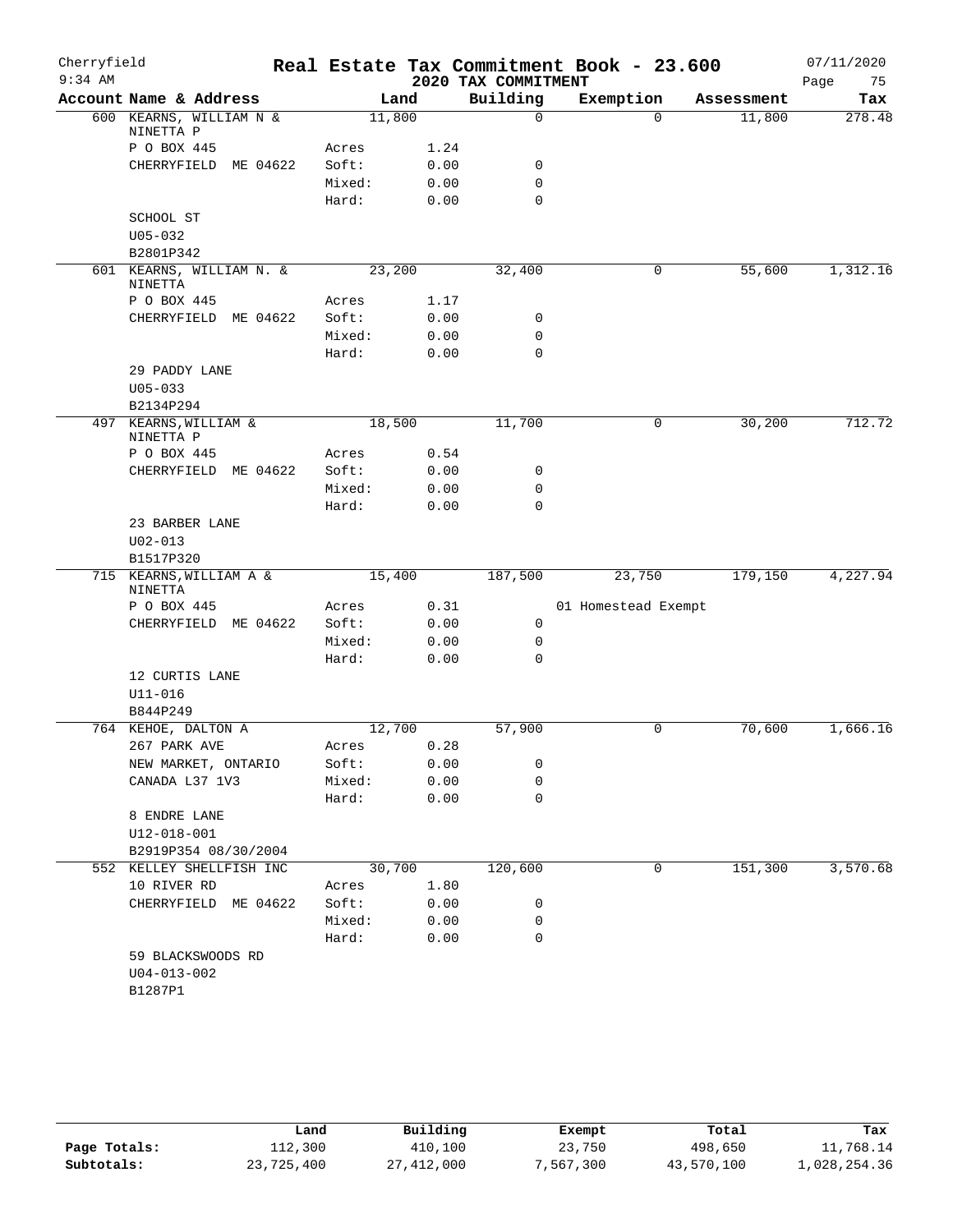| 2020 TAX COMMITMENT<br>Building<br>Account Name & Address<br>Exemption<br>Land<br>Tax<br>Assessment<br>562 KELLEY, GORDON F &<br>2,500<br>2,500<br>$\mathbf 0$<br>$\Omega$<br>CYNTHIA R<br>10 SCHOOL ST<br>0.18<br>Acres<br>Soft:<br>0.00<br>0<br>CHERRYFIELD ME 04622<br>Mixed:<br>0.00<br>0<br>$\Omega$<br>Hard:<br>0.00<br>10 SCHOOL ST<br>$U04 - 023$<br>B1253P4<br>37,800<br>37,800<br>539 KELLEY, GORDON F &<br>0<br>0<br>CYNTHIA R<br>46.00<br>10 SCHOOL ST<br>Acres<br>CHERRYFIELD ME 04622<br>Soft:<br>0.00<br>0<br>Mixed:<br>0.00<br>0<br>Hard:<br>0.00<br>0<br>BLACKSWOODS RD<br>$U04 - 003$<br>B1253P4<br>2,700<br>$\mathbf 0$<br>2,700<br>786 KELLY, CYNTHIA R<br>0<br>0.22<br>RENSKI, CHARLES<br>Acres<br>10 SCHOOL ST<br>Soft:<br>0.00<br>0<br>Mixed:<br>0.00<br>0<br>CHERRYFIELD ME 04622<br>Hard:<br>0.00<br>0<br>MAIN ST<br>$U12 - 038$<br>B3730P7 04/11/2011<br>15,700<br>8,000<br>23,700<br>762 KELLY, CYNTHIA R<br>0<br>RENSKI, CHARLES<br>0.58<br>Acres<br>10 SCHOOL ST<br>Soft:<br>0.00<br>0<br>CHERRYFIELD ME 04622<br>Mixed:<br>0.00<br>0<br>Hard:<br>0.00<br>0<br>21 MAIN ST<br>$U12 - 016$<br>B3730P7 04/11/2011<br>14,900<br>6,000<br>20,900<br>493.24<br>168 KELLY, PHILLIP J & MIA<br>0<br>68 PLEASANTVIEW ST<br>28.00<br>Acres<br>METHUEN MA 01844<br>Soft:<br>0.00<br>0<br>21.00<br>3,172<br>Mixed:<br>0.00<br>0<br>Hard:<br>OFF STILLWATER AVE<br>R04-018-002<br>B3578P115 10/13/2009<br>551 KELLY, GORDON F &<br>33,800<br>381,700<br>29,450<br>386,050<br>9,110.78<br>CYNTHIA R<br>10 SCHOOL ST<br>14.50<br>01 Homestead Exempt<br>Acres<br>Soft:<br>CHERRYFIELD ME 04622<br>0.00<br>12 WW2 Veteran Res<br>0<br>Mixed:<br>0.00<br>0<br>0.00<br>0<br>Hard:<br>10 SCHOOL ST<br>$U04 - 013 - 001$<br>B1253P4 | Cherryfield |  |  | Real Estate Tax Commitment Book - 23.600 | 07/11/2020 |
|----------------------------------------------------------------------------------------------------------------------------------------------------------------------------------------------------------------------------------------------------------------------------------------------------------------------------------------------------------------------------------------------------------------------------------------------------------------------------------------------------------------------------------------------------------------------------------------------------------------------------------------------------------------------------------------------------------------------------------------------------------------------------------------------------------------------------------------------------------------------------------------------------------------------------------------------------------------------------------------------------------------------------------------------------------------------------------------------------------------------------------------------------------------------------------------------------------------------------------------------------------------------------------------------------------------------------------------------------------------------------------------------------------------------------------------------------------------------------------------------------------------------------------------------------------------------------------------------------------------------------------------------------------------------------------------------------------------------------------------------|-------------|--|--|------------------------------------------|------------|
| 59.00<br>892.08<br>63.72<br>559.32                                                                                                                                                                                                                                                                                                                                                                                                                                                                                                                                                                                                                                                                                                                                                                                                                                                                                                                                                                                                                                                                                                                                                                                                                                                                                                                                                                                                                                                                                                                                                                                                                                                                                                           | $9:34$ AM   |  |  |                                          | 76<br>Page |
|                                                                                                                                                                                                                                                                                                                                                                                                                                                                                                                                                                                                                                                                                                                                                                                                                                                                                                                                                                                                                                                                                                                                                                                                                                                                                                                                                                                                                                                                                                                                                                                                                                                                                                                                              |             |  |  |                                          |            |
|                                                                                                                                                                                                                                                                                                                                                                                                                                                                                                                                                                                                                                                                                                                                                                                                                                                                                                                                                                                                                                                                                                                                                                                                                                                                                                                                                                                                                                                                                                                                                                                                                                                                                                                                              |             |  |  |                                          |            |
|                                                                                                                                                                                                                                                                                                                                                                                                                                                                                                                                                                                                                                                                                                                                                                                                                                                                                                                                                                                                                                                                                                                                                                                                                                                                                                                                                                                                                                                                                                                                                                                                                                                                                                                                              |             |  |  |                                          |            |
|                                                                                                                                                                                                                                                                                                                                                                                                                                                                                                                                                                                                                                                                                                                                                                                                                                                                                                                                                                                                                                                                                                                                                                                                                                                                                                                                                                                                                                                                                                                                                                                                                                                                                                                                              |             |  |  |                                          |            |
|                                                                                                                                                                                                                                                                                                                                                                                                                                                                                                                                                                                                                                                                                                                                                                                                                                                                                                                                                                                                                                                                                                                                                                                                                                                                                                                                                                                                                                                                                                                                                                                                                                                                                                                                              |             |  |  |                                          |            |
|                                                                                                                                                                                                                                                                                                                                                                                                                                                                                                                                                                                                                                                                                                                                                                                                                                                                                                                                                                                                                                                                                                                                                                                                                                                                                                                                                                                                                                                                                                                                                                                                                                                                                                                                              |             |  |  |                                          |            |
|                                                                                                                                                                                                                                                                                                                                                                                                                                                                                                                                                                                                                                                                                                                                                                                                                                                                                                                                                                                                                                                                                                                                                                                                                                                                                                                                                                                                                                                                                                                                                                                                                                                                                                                                              |             |  |  |                                          |            |
|                                                                                                                                                                                                                                                                                                                                                                                                                                                                                                                                                                                                                                                                                                                                                                                                                                                                                                                                                                                                                                                                                                                                                                                                                                                                                                                                                                                                                                                                                                                                                                                                                                                                                                                                              |             |  |  |                                          |            |
|                                                                                                                                                                                                                                                                                                                                                                                                                                                                                                                                                                                                                                                                                                                                                                                                                                                                                                                                                                                                                                                                                                                                                                                                                                                                                                                                                                                                                                                                                                                                                                                                                                                                                                                                              |             |  |  |                                          |            |
|                                                                                                                                                                                                                                                                                                                                                                                                                                                                                                                                                                                                                                                                                                                                                                                                                                                                                                                                                                                                                                                                                                                                                                                                                                                                                                                                                                                                                                                                                                                                                                                                                                                                                                                                              |             |  |  |                                          |            |
|                                                                                                                                                                                                                                                                                                                                                                                                                                                                                                                                                                                                                                                                                                                                                                                                                                                                                                                                                                                                                                                                                                                                                                                                                                                                                                                                                                                                                                                                                                                                                                                                                                                                                                                                              |             |  |  |                                          |            |
|                                                                                                                                                                                                                                                                                                                                                                                                                                                                                                                                                                                                                                                                                                                                                                                                                                                                                                                                                                                                                                                                                                                                                                                                                                                                                                                                                                                                                                                                                                                                                                                                                                                                                                                                              |             |  |  |                                          |            |
|                                                                                                                                                                                                                                                                                                                                                                                                                                                                                                                                                                                                                                                                                                                                                                                                                                                                                                                                                                                                                                                                                                                                                                                                                                                                                                                                                                                                                                                                                                                                                                                                                                                                                                                                              |             |  |  |                                          |            |
|                                                                                                                                                                                                                                                                                                                                                                                                                                                                                                                                                                                                                                                                                                                                                                                                                                                                                                                                                                                                                                                                                                                                                                                                                                                                                                                                                                                                                                                                                                                                                                                                                                                                                                                                              |             |  |  |                                          |            |
|                                                                                                                                                                                                                                                                                                                                                                                                                                                                                                                                                                                                                                                                                                                                                                                                                                                                                                                                                                                                                                                                                                                                                                                                                                                                                                                                                                                                                                                                                                                                                                                                                                                                                                                                              |             |  |  |                                          |            |
|                                                                                                                                                                                                                                                                                                                                                                                                                                                                                                                                                                                                                                                                                                                                                                                                                                                                                                                                                                                                                                                                                                                                                                                                                                                                                                                                                                                                                                                                                                                                                                                                                                                                                                                                              |             |  |  |                                          |            |
|                                                                                                                                                                                                                                                                                                                                                                                                                                                                                                                                                                                                                                                                                                                                                                                                                                                                                                                                                                                                                                                                                                                                                                                                                                                                                                                                                                                                                                                                                                                                                                                                                                                                                                                                              |             |  |  |                                          |            |
|                                                                                                                                                                                                                                                                                                                                                                                                                                                                                                                                                                                                                                                                                                                                                                                                                                                                                                                                                                                                                                                                                                                                                                                                                                                                                                                                                                                                                                                                                                                                                                                                                                                                                                                                              |             |  |  |                                          |            |
|                                                                                                                                                                                                                                                                                                                                                                                                                                                                                                                                                                                                                                                                                                                                                                                                                                                                                                                                                                                                                                                                                                                                                                                                                                                                                                                                                                                                                                                                                                                                                                                                                                                                                                                                              |             |  |  |                                          |            |
|                                                                                                                                                                                                                                                                                                                                                                                                                                                                                                                                                                                                                                                                                                                                                                                                                                                                                                                                                                                                                                                                                                                                                                                                                                                                                                                                                                                                                                                                                                                                                                                                                                                                                                                                              |             |  |  |                                          |            |
|                                                                                                                                                                                                                                                                                                                                                                                                                                                                                                                                                                                                                                                                                                                                                                                                                                                                                                                                                                                                                                                                                                                                                                                                                                                                                                                                                                                                                                                                                                                                                                                                                                                                                                                                              |             |  |  |                                          |            |
|                                                                                                                                                                                                                                                                                                                                                                                                                                                                                                                                                                                                                                                                                                                                                                                                                                                                                                                                                                                                                                                                                                                                                                                                                                                                                                                                                                                                                                                                                                                                                                                                                                                                                                                                              |             |  |  |                                          |            |
|                                                                                                                                                                                                                                                                                                                                                                                                                                                                                                                                                                                                                                                                                                                                                                                                                                                                                                                                                                                                                                                                                                                                                                                                                                                                                                                                                                                                                                                                                                                                                                                                                                                                                                                                              |             |  |  |                                          |            |
|                                                                                                                                                                                                                                                                                                                                                                                                                                                                                                                                                                                                                                                                                                                                                                                                                                                                                                                                                                                                                                                                                                                                                                                                                                                                                                                                                                                                                                                                                                                                                                                                                                                                                                                                              |             |  |  |                                          |            |
|                                                                                                                                                                                                                                                                                                                                                                                                                                                                                                                                                                                                                                                                                                                                                                                                                                                                                                                                                                                                                                                                                                                                                                                                                                                                                                                                                                                                                                                                                                                                                                                                                                                                                                                                              |             |  |  |                                          |            |
|                                                                                                                                                                                                                                                                                                                                                                                                                                                                                                                                                                                                                                                                                                                                                                                                                                                                                                                                                                                                                                                                                                                                                                                                                                                                                                                                                                                                                                                                                                                                                                                                                                                                                                                                              |             |  |  |                                          |            |
|                                                                                                                                                                                                                                                                                                                                                                                                                                                                                                                                                                                                                                                                                                                                                                                                                                                                                                                                                                                                                                                                                                                                                                                                                                                                                                                                                                                                                                                                                                                                                                                                                                                                                                                                              |             |  |  |                                          |            |
|                                                                                                                                                                                                                                                                                                                                                                                                                                                                                                                                                                                                                                                                                                                                                                                                                                                                                                                                                                                                                                                                                                                                                                                                                                                                                                                                                                                                                                                                                                                                                                                                                                                                                                                                              |             |  |  |                                          |            |
|                                                                                                                                                                                                                                                                                                                                                                                                                                                                                                                                                                                                                                                                                                                                                                                                                                                                                                                                                                                                                                                                                                                                                                                                                                                                                                                                                                                                                                                                                                                                                                                                                                                                                                                                              |             |  |  |                                          |            |
|                                                                                                                                                                                                                                                                                                                                                                                                                                                                                                                                                                                                                                                                                                                                                                                                                                                                                                                                                                                                                                                                                                                                                                                                                                                                                                                                                                                                                                                                                                                                                                                                                                                                                                                                              |             |  |  |                                          |            |
|                                                                                                                                                                                                                                                                                                                                                                                                                                                                                                                                                                                                                                                                                                                                                                                                                                                                                                                                                                                                                                                                                                                                                                                                                                                                                                                                                                                                                                                                                                                                                                                                                                                                                                                                              |             |  |  |                                          |            |
|                                                                                                                                                                                                                                                                                                                                                                                                                                                                                                                                                                                                                                                                                                                                                                                                                                                                                                                                                                                                                                                                                                                                                                                                                                                                                                                                                                                                                                                                                                                                                                                                                                                                                                                                              |             |  |  |                                          |            |
|                                                                                                                                                                                                                                                                                                                                                                                                                                                                                                                                                                                                                                                                                                                                                                                                                                                                                                                                                                                                                                                                                                                                                                                                                                                                                                                                                                                                                                                                                                                                                                                                                                                                                                                                              |             |  |  |                                          |            |
|                                                                                                                                                                                                                                                                                                                                                                                                                                                                                                                                                                                                                                                                                                                                                                                                                                                                                                                                                                                                                                                                                                                                                                                                                                                                                                                                                                                                                                                                                                                                                                                                                                                                                                                                              |             |  |  |                                          |            |
|                                                                                                                                                                                                                                                                                                                                                                                                                                                                                                                                                                                                                                                                                                                                                                                                                                                                                                                                                                                                                                                                                                                                                                                                                                                                                                                                                                                                                                                                                                                                                                                                                                                                                                                                              |             |  |  |                                          |            |
|                                                                                                                                                                                                                                                                                                                                                                                                                                                                                                                                                                                                                                                                                                                                                                                                                                                                                                                                                                                                                                                                                                                                                                                                                                                                                                                                                                                                                                                                                                                                                                                                                                                                                                                                              |             |  |  |                                          |            |
|                                                                                                                                                                                                                                                                                                                                                                                                                                                                                                                                                                                                                                                                                                                                                                                                                                                                                                                                                                                                                                                                                                                                                                                                                                                                                                                                                                                                                                                                                                                                                                                                                                                                                                                                              |             |  |  |                                          |            |
|                                                                                                                                                                                                                                                                                                                                                                                                                                                                                                                                                                                                                                                                                                                                                                                                                                                                                                                                                                                                                                                                                                                                                                                                                                                                                                                                                                                                                                                                                                                                                                                                                                                                                                                                              |             |  |  |                                          |            |
|                                                                                                                                                                                                                                                                                                                                                                                                                                                                                                                                                                                                                                                                                                                                                                                                                                                                                                                                                                                                                                                                                                                                                                                                                                                                                                                                                                                                                                                                                                                                                                                                                                                                                                                                              |             |  |  |                                          |            |
|                                                                                                                                                                                                                                                                                                                                                                                                                                                                                                                                                                                                                                                                                                                                                                                                                                                                                                                                                                                                                                                                                                                                                                                                                                                                                                                                                                                                                                                                                                                                                                                                                                                                                                                                              |             |  |  |                                          |            |
|                                                                                                                                                                                                                                                                                                                                                                                                                                                                                                                                                                                                                                                                                                                                                                                                                                                                                                                                                                                                                                                                                                                                                                                                                                                                                                                                                                                                                                                                                                                                                                                                                                                                                                                                              |             |  |  |                                          |            |
|                                                                                                                                                                                                                                                                                                                                                                                                                                                                                                                                                                                                                                                                                                                                                                                                                                                                                                                                                                                                                                                                                                                                                                                                                                                                                                                                                                                                                                                                                                                                                                                                                                                                                                                                              |             |  |  |                                          |            |
|                                                                                                                                                                                                                                                                                                                                                                                                                                                                                                                                                                                                                                                                                                                                                                                                                                                                                                                                                                                                                                                                                                                                                                                                                                                                                                                                                                                                                                                                                                                                                                                                                                                                                                                                              |             |  |  |                                          |            |
|                                                                                                                                                                                                                                                                                                                                                                                                                                                                                                                                                                                                                                                                                                                                                                                                                                                                                                                                                                                                                                                                                                                                                                                                                                                                                                                                                                                                                                                                                                                                                                                                                                                                                                                                              |             |  |  |                                          |            |
|                                                                                                                                                                                                                                                                                                                                                                                                                                                                                                                                                                                                                                                                                                                                                                                                                                                                                                                                                                                                                                                                                                                                                                                                                                                                                                                                                                                                                                                                                                                                                                                                                                                                                                                                              |             |  |  |                                          |            |
|                                                                                                                                                                                                                                                                                                                                                                                                                                                                                                                                                                                                                                                                                                                                                                                                                                                                                                                                                                                                                                                                                                                                                                                                                                                                                                                                                                                                                                                                                                                                                                                                                                                                                                                                              |             |  |  |                                          |            |
|                                                                                                                                                                                                                                                                                                                                                                                                                                                                                                                                                                                                                                                                                                                                                                                                                                                                                                                                                                                                                                                                                                                                                                                                                                                                                                                                                                                                                                                                                                                                                                                                                                                                                                                                              |             |  |  |                                          |            |
|                                                                                                                                                                                                                                                                                                                                                                                                                                                                                                                                                                                                                                                                                                                                                                                                                                                                                                                                                                                                                                                                                                                                                                                                                                                                                                                                                                                                                                                                                                                                                                                                                                                                                                                                              |             |  |  |                                          |            |

|              | Land       | Building   | Exempt    | Total      | Tax          |
|--------------|------------|------------|-----------|------------|--------------|
| Page Totals: | 107,400    | 395,700    | 29,450    | 473,650    | 11,178.14    |
| Subtotals:   | 23,832,800 | 27,807,700 | 7,596,750 | 44,043,750 | 1,039,432.50 |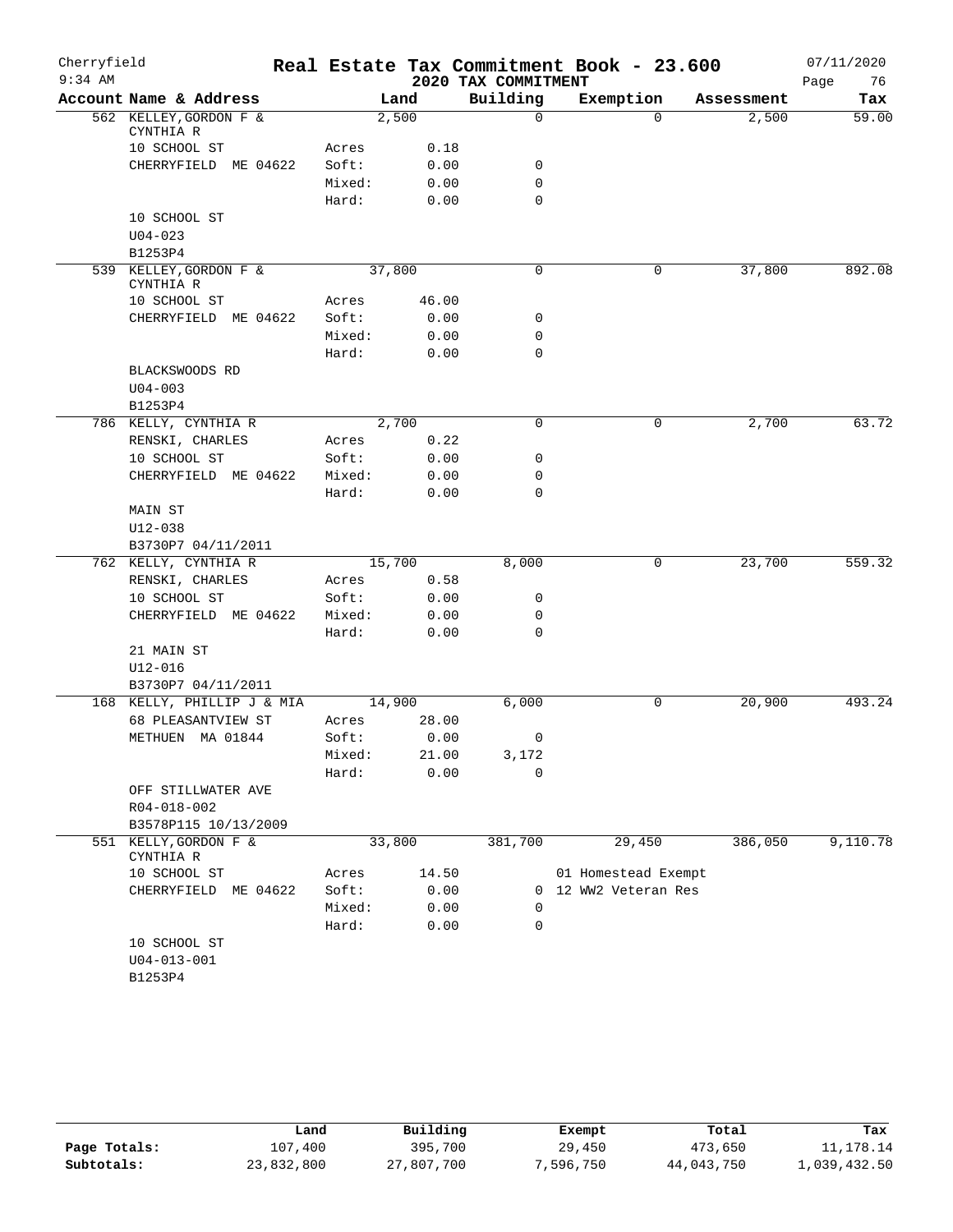| Cherryfield<br>$9:34$ AM |                                                               |                 |              | 2020 TAX COMMITMENT | Real Estate Tax Commitment Book - 23.600 |            | 07/11/2020<br>77<br>Page |
|--------------------------|---------------------------------------------------------------|-----------------|--------------|---------------------|------------------------------------------|------------|--------------------------|
|                          | Account Name & Address                                        |                 | Land         | Building            | Exemption                                | Assessment | Tax                      |
|                          | 1048 KELTERBORN, JOSEPH                                       | 65,200          |              | 89,100              | $\Omega$                                 | 154,300    | 3,641.48                 |
|                          | LINK, VIRGINIA                                                | Acres           | 16.00        |                     |                                          |            |                          |
|                          | 121 Miner Rd                                                  | Soft:           | 0.00         | 0                   |                                          |            |                          |
|                          | Porter Corners NY<br>12859                                    | Mixed:          | 0.00         | 0                   |                                          |            |                          |
|                          |                                                               | Hard:           | 0.00         | $\mathbf 0$         |                                          |            |                          |
|                          | 456 MILBRIDGE RD                                              |                 |              |                     |                                          |            |                          |
|                          | R01-001-007                                                   |                 |              |                     |                                          |            |                          |
|                          | B1716P64                                                      |                 |              |                     |                                          |            |                          |
|                          | 622 KEMPTHORNE, SUSAN B                                       | 10,900          |              | 35,800              | 29,450                                   | 17,250     | 407.10                   |
|                          | PO BOX 88                                                     | Acres           | 0.20         |                     | 14 WW2 Veteran Non                       |            |                          |
|                          | CHERRYFIELD ME 04654                                          | Soft:           | 0.00         | 0                   | 0 01 Homestead Exempt                    |            |                          |
|                          |                                                               | Mixed:<br>Hard: | 0.00<br>0.00 | $\mathbf 0$         |                                          |            |                          |
|                          | 88 STILLWATER RD                                              |                 |              |                     |                                          |            |                          |
|                          | $U06 - 013$                                                   |                 |              |                     |                                          |            |                          |
|                          | B4567P286 07/01/2019                                          |                 |              |                     |                                          |            |                          |
|                          | 127 KEMPTHORNE, ZACH                                          |                 | 9,500        | $\mathsf{O}$        | 0                                        | 9,500      | 224.20                   |
|                          | PO BOX 144                                                    | Acres           | 2.40         |                     |                                          |            |                          |
|                          | CHERRYFIELD ME 04606                                          | Soft:           | 0.00         | 0                   |                                          |            |                          |
|                          |                                                               | Mixed:          | 0.00         | 0                   |                                          |            |                          |
|                          |                                                               | Hard:           | 0.00         | 0                   |                                          |            |                          |
|                          | 44 SPRAGUE FALLS RD                                           |                 |              |                     |                                          |            |                          |
|                          | R03-051-004                                                   |                 |              |                     |                                          |            |                          |
|                          | B4240P141 03/22/2016                                          |                 |              |                     |                                          |            |                          |
|                          | 1030 KEMPTHORNE, ZACHARY I                                    |                 | 9,800        | $\Omega$            | 0                                        | 9,800      | 231.28                   |
|                          | Z I KEMPTHORNE LIVING<br>TRUST                                | Acres           | 2.90         |                     |                                          |            |                          |
|                          | PO BOX 144                                                    | Soft:           | 0.00         | 0                   |                                          |            |                          |
|                          | CHERRYFIELD ME 04622                                          | Mixed:          | 0.00         | 0                   |                                          |            |                          |
|                          |                                                               | Hard:           | 0.00         | $\mathbf 0$         |                                          |            |                          |
|                          | 32 SPRAGUE FALLS RD                                           |                 |              |                     |                                          |            |                          |
|                          | R03-051-003                                                   |                 |              |                     |                                          |            |                          |
|                          | B4240P139 03/22/2016                                          |                 |              | $\mathbf 0$         |                                          |            | 2.36                     |
|                          | 681 KEMPTHORNE, ZACHARY I;<br>TRUSTEE<br>ZACHERY I KEMPTHORNE |                 | 100          |                     | 0                                        | 100        |                          |
|                          | LIVING TRUST                                                  | Acres           | 0.09         |                     |                                          |            |                          |
|                          | 641 KANSAS ROAD<br>MILBRIDGE ME 04658                         | Soft:<br>Mixed: | 0.00         | 0<br>0              |                                          |            |                          |
|                          |                                                               | Hard:           | 0.00<br>0.00 | $\mathbf 0$         |                                          |            |                          |
|                          | PARK ST                                                       |                 |              |                     |                                          |            |                          |
|                          | $U09 - 003$                                                   |                 |              |                     |                                          |            |                          |
|                          | B4366P166 06/20/2017                                          |                 |              |                     |                                          |            |                          |
|                          | 682 KEMPTHORNE, ZACHARY I;<br>TRUSTEE                         |                 | 4,500        | 0                   | 0                                        | 4,500      | 106.20                   |
|                          | ZACHARY I KEPTHORNE<br>LIVING TRUST                           | Acres           | 1.30         |                     |                                          |            |                          |
|                          | 641 KANSAS ROAD                                               | Soft:           | 0.00         | 0                   |                                          |            |                          |
|                          | MILBRIDGE ME 04658                                            | Mixed:          | 0.00         | 0                   |                                          |            |                          |
|                          |                                                               | Hard:           | 0.00         | $\mathbf 0$         |                                          |            |                          |
|                          | PARK ST                                                       |                 |              |                     |                                          |            |                          |
|                          | U09-004                                                       |                 |              |                     |                                          |            |                          |
|                          | B4366P166 06/20/2017                                          |                 |              |                     |                                          |            |                          |

|              | Land       | Building   | Exempt    | Total      | Tax          |
|--------------|------------|------------|-----------|------------|--------------|
| Page Totals: | 100,000    | 124,900    | 29,450    | 195,450    | 4,612.62     |
| Subtotals:   | 23,932,800 | 27,932,600 | 7,626,200 | 44,239,200 | 1,044,045.12 |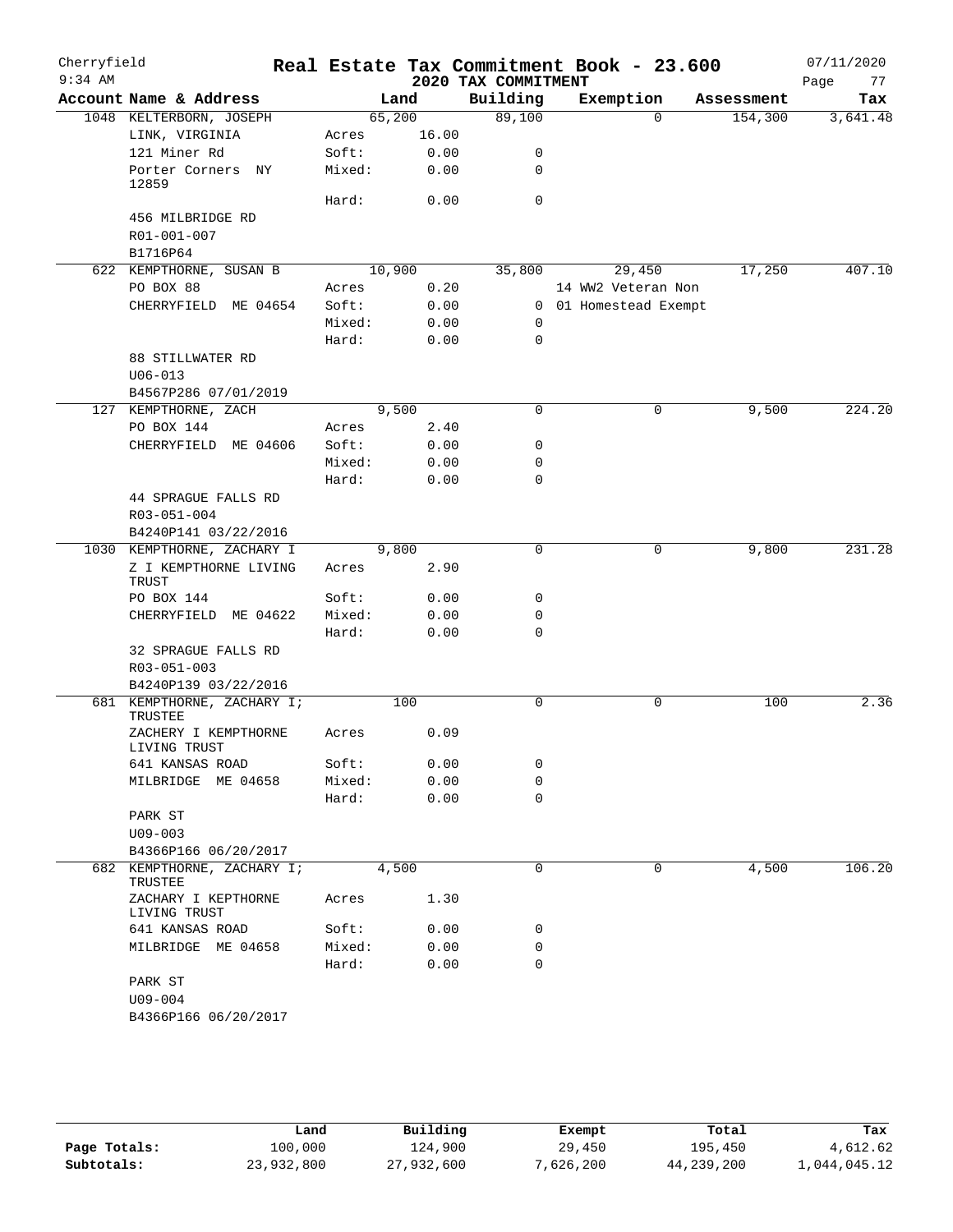| Cherryfield |                                                         |                 |              |                     | Real Estate Tax Commitment Book - 23.600 |            | 07/11/2020 |
|-------------|---------------------------------------------------------|-----------------|--------------|---------------------|------------------------------------------|------------|------------|
| $9:34$ AM   |                                                         |                 |              | 2020 TAX COMMITMENT |                                          |            | Page<br>78 |
|             | Account Name & Address                                  |                 | Land         | Building            | Exemption                                | Assessment | Tax        |
|             | 683 KEMPTHORNE, ZACHARY I;<br>TRUSTEE                   |                 | 300          | $\mathbf 0$         | $\Omega$                                 | 300        | 7.08       |
|             | ZACHARY I KEMPTHORNE<br>LIVING TRUST                    | Acres           | 0.55         |                     |                                          |            |            |
|             | 641 KANSAS ROAD                                         | Soft:           | 0.00         | 0                   |                                          |            |            |
|             | MILBRIDGE ME 04658                                      | Mixed:<br>Hard: | 0.00<br>0.00 | 0<br>$\Omega$       |                                          |            |            |
|             | 621 KANSAS RD                                           |                 |              |                     |                                          |            |            |
|             | $U09 - 004 - 001$                                       |                 |              |                     |                                          |            |            |
|             | B4366P166 06/20/2017                                    |                 |              |                     |                                          |            |            |
|             | 1139 KENNA, SANDRA                                      |                 | 14,700       | 24,100              | 0                                        | 38,800     | 915.68     |
|             | 96 SCHOHARIE TPKE                                       | Acres           | 1.50         |                     |                                          |            |            |
|             | ATHENS NY 12015                                         | Soft:           | 0.00         | 0                   |                                          |            |            |
|             |                                                         | Mixed:          | 0.00         | 0                   |                                          |            |            |
|             |                                                         | Hard:           | 0.00         | 0                   |                                          |            |            |
|             | 206 BLACKSWOODS RD<br>$U08 - 001$                       |                 |              |                     |                                          |            |            |
|             | B3214P312 11/13/2006                                    |                 |              |                     |                                          |            |            |
|             | 202 KENNEDY, RONALD D &<br>CHRISTY R                    |                 | 17,400       | 14,100              | 0                                        | 31,500     | 743.40     |
|             | 346 DORMAN RD                                           | Acres           | 1.08         |                     |                                          |            |            |
|             | HARRINGTON ME 04643                                     | Soft:           | 0.00         | 0                   |                                          |            |            |
|             |                                                         | Mixed:          | 0.00         | 0                   |                                          |            |            |
|             |                                                         | Hard:           | 0.00         | $\mathbf 0$         |                                          |            |            |
|             | 38 WING SIDING RD<br>R05-002-002<br>B4634P82 02/10/2020 |                 |              |                     |                                          |            |            |
|             | 13 KILTON, SHAWN M                                      |                 | 7,200        | $\mathbf 0$         | 0                                        | 7,200      | 169.92     |
|             | 237 MILBRIDGE RD                                        | Acres           | 6.80         |                     |                                          |            |            |
|             | CHERRYFIELD ME 04622                                    | Soft:           | 0.00         | 0                   |                                          |            |            |
|             |                                                         | Mixed:          | 0.00         | 0                   |                                          |            |            |
|             |                                                         | Hard:           | 0.00         | 0                   |                                          |            |            |
|             | 237 MILBRIDGE RD                                        |                 |              |                     |                                          |            |            |
|             | R01-004<br>B2760P136                                    |                 |              |                     |                                          |            |            |
|             | 14 KILTON, SHAWN M                                      |                 | 2,200        | $\mathbf 0$         | 0                                        | 2,200      | 51.92      |
|             | 237 MILBRIDGE RD                                        | Acres           | 8.00         |                     |                                          |            |            |
|             | CHERRYFIELD ME 04622                                    | Soft:           | 0.00         | 0                   |                                          |            |            |
|             |                                                         | Mixed:          | 0.00         | 0                   |                                          |            |            |
|             |                                                         | Hard:           | 0.00         | $\mathbf 0$         |                                          |            |            |
|             | ROUTE 1 (OFF)                                           |                 |              |                     |                                          |            |            |
|             | $R01 - 005$                                             |                 |              |                     |                                          |            |            |
|             | B3084P16 11/30/2005                                     |                 |              |                     |                                          |            |            |
|             | 16 KILTON, SHAWN M                                      |                 | 8,500        | $\mathbf 0$         | 0                                        | 8,500      | 200.60     |
|             | SEAVEY, MURRAY B.                                       | Acres           | 41.00        |                     |                                          |            |            |
|             | 237 Milbridge Road                                      | Soft:           | 5.00         | 321                 |                                          |            |            |
|             | CHERRYFIELD ME 04622                                    | Mixed:          | 35.00        | 5,287               |                                          |            |            |
|             |                                                         | Hard:           | 0.00         | 0                   |                                          |            |            |
|             | MILBRIDGE RD                                            |                 |              |                     |                                          |            |            |
|             | R01-006<br>B2859P297                                    |                 |              |                     |                                          |            |            |

|              | Land       | Building   | Exempt    | Total        | Tax          |
|--------------|------------|------------|-----------|--------------|--------------|
| Page Totals: | 50,300     | 38,200     |           | 88,500       | 2,088.60     |
| Subtotals:   | 23,983,100 | 27,970,800 | 7,626,200 | 44, 327, 700 | 1,046,133.72 |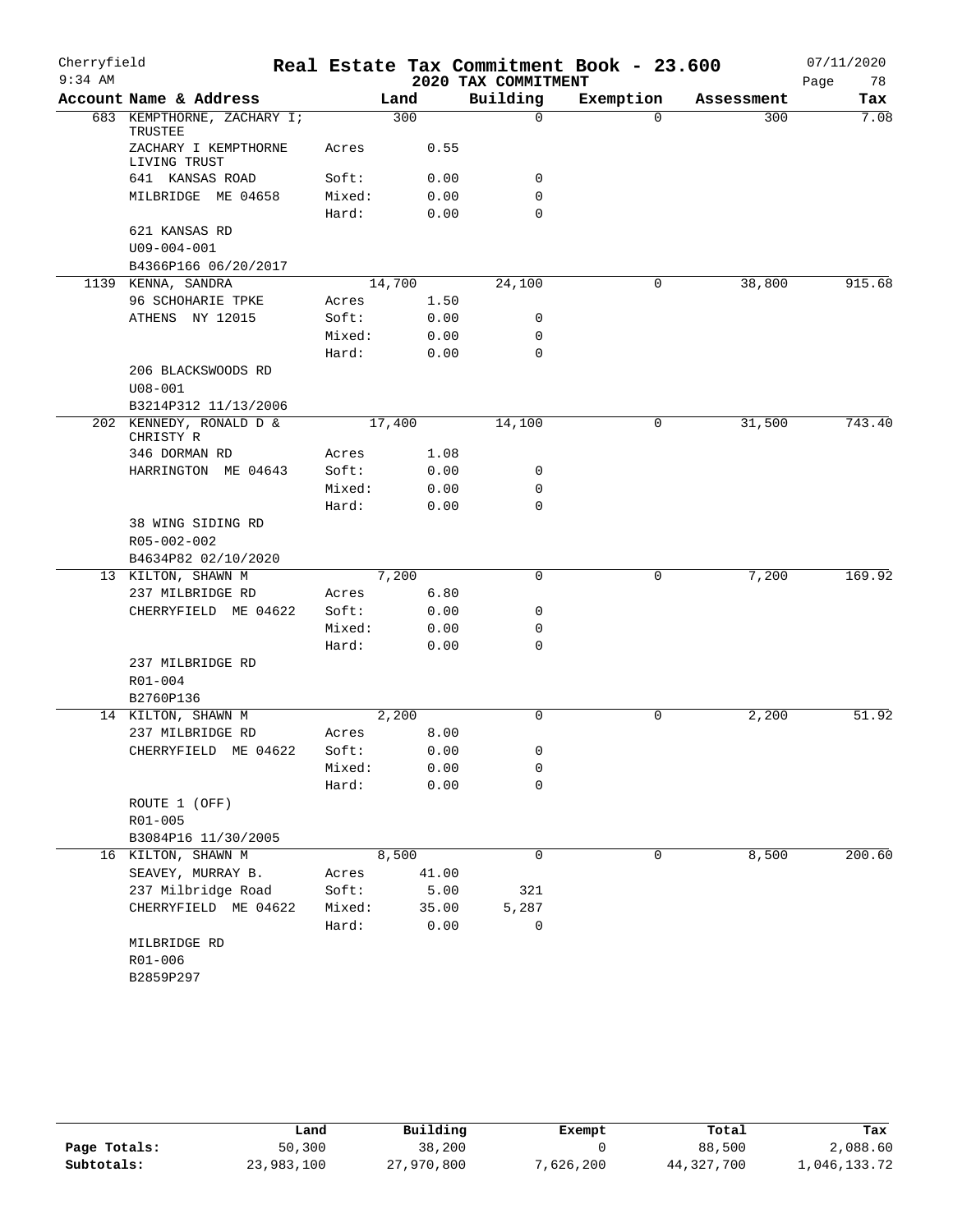| Cherryfield  |                                           |        |              |                                 | Real Estate Tax Commitment Book - 23.600 |            |            | 07/11/2020        |
|--------------|-------------------------------------------|--------|--------------|---------------------------------|------------------------------------------|------------|------------|-------------------|
| $9:34$ AM    | Account Name & Address                    |        | Land         | 2020 TAX COMMITMENT<br>Building | Exemption                                |            | Assessment | 79<br>Page<br>Tax |
|              | 723 KNAPP, DARA H                         |        | 16,200       | 62,200                          |                                          | $\Omega$   | 78,400     | 1,850.24          |
|              | PO BOX 18                                 | Acres  | 0.36         |                                 |                                          |            |            |                   |
|              | COLUMBIA FALLS ME<br>04623                | Soft:  | 0.00         | 0                               |                                          |            |            |                   |
|              |                                           | Mixed: | 0.00         | 0                               |                                          |            |            |                   |
|              |                                           | Hard:  | 0.00         | $\mathbf 0$                     |                                          |            |            |                   |
|              | 14 NEW ST                                 |        |              |                                 |                                          |            |            |                   |
|              | $U11 - 024$                               |        |              |                                 |                                          |            |            |                   |
|              | B4145P309 04/24/2015                      |        |              |                                 |                                          |            |            |                   |
|              | 818 KNAPP, HEATHER                        |        | 21,700       | 37,000                          | 23,750                                   |            | 34,950     | 824.82            |
|              | 117 MAIN ST                               | Acres  | 0.84         |                                 | 01 Homestead Exempt                      |            |            |                   |
|              | CHERRYFIELD ME 04622                      | Soft:  | 0.00         | 0                               |                                          |            |            |                   |
|              |                                           | Mixed: | 0.00         | $\mathbf 0$                     |                                          |            |            |                   |
|              |                                           | Hard:  | 0.00         | $\mathbf 0$                     |                                          |            |            |                   |
|              | 117 MAIN ST                               |        |              |                                 |                                          |            |            |                   |
|              | $U13 - 021$                               |        |              |                                 |                                          |            |            |                   |
|              | B4124P11 01/15/2015                       |        |              |                                 |                                          |            |            |                   |
|              | 1179 KNAPP, HEATHER E                     |        | 10,400       | 0                               |                                          | 0          | 10,400     | 245.44            |
|              | HAYCOCK, CURTIS                           | Acres  | 77.00        |                                 |                                          |            |            |                   |
|              | 35 LABRADOR LN                            | Soft:  | 52.00        | 6,669                           |                                          |            |            |                   |
|              | MILBRIDGE ME 04658                        | Mixed: | 25.00        | 3,776                           |                                          |            |            |                   |
|              |                                           | Hard:  | 0.00         | 0                               |                                          |            |            |                   |
|              |                                           |        |              |                                 |                                          |            |            |                   |
|              | R01-003-001                               |        |              |                                 |                                          |            |            |                   |
|              | B4230P87 02/12/2016                       |        |              |                                 |                                          |            |            |                   |
|              | 938 KNAPP, MARY                           |        | 14,600       | 3,500                           |                                          | 0          | 18,100     | 427.16            |
|              | 26 PARK ST                                | Acres  | 0.58         |                                 |                                          |            |            |                   |
|              | ME 04622<br>CHERRYFIELD                   | Soft:  | 0.00         | 0                               |                                          |            |            |                   |
|              |                                           | Mixed: | 0.00         | 0                               |                                          |            |            |                   |
|              |                                           | Hard:  | 0.00         | $\mathbf 0$                     |                                          |            |            |                   |
|              | 3 MORSE LANE                              |        |              |                                 |                                          |            |            |                   |
|              | U17-019                                   |        |              |                                 |                                          |            |            |                   |
|              | B3780P164 09/29/2011<br>716 KNAPP, MARY   |        | 5,300        | 16,000                          |                                          | 0          | 21,300     | 502.68            |
|              | 26 PARK ST                                | Acres  | 0.21         |                                 |                                          |            |            |                   |
|              | CHERRYFIELD<br>ME 04622                   | Soft:  | 0.00         | 0                               |                                          |            |            |                   |
|              |                                           | Mixed: | 0.00         | 0                               |                                          |            |            |                   |
|              |                                           | Hard:  | 0.00         | 0                               |                                          |            |            |                   |
|              | 6 CURTIS LANE                             |        |              |                                 |                                          |            |            |                   |
|              | U11-017                                   |        |              |                                 |                                          |            |            |                   |
|              | B1396P249                                 |        |              |                                 |                                          |            |            |                   |
|              | 705 KNAPP-YOUNG, MARY L                   |        | 22,000       | 165,300                         | 23,750                                   |            | 163,550    | 3,859.78          |
|              | YOUNG JR, RAY A                           | Acres  | 1.30         |                                 | 01 Homestead Exempt                      |            |            |                   |
|              | 26 PARK ST                                | Soft:  | 0.00         | $\mathbf 0$                     |                                          |            |            |                   |
|              | CHERRYFIELD ME 04622                      | Mixed: | 0.00         | 0                               |                                          |            |            |                   |
|              |                                           | Hard:  | 0.00         | 0                               |                                          |            |            |                   |
|              | 26 PARK ST                                |        |              |                                 |                                          |            |            |                   |
|              | U11-007                                   |        |              |                                 |                                          |            |            |                   |
|              | B4241P242 03/28/2016 B4229P258 02/10/2016 |        |              |                                 |                                          |            |            |                   |
| 799          | KNEELAND SR, BARBARA &                    |        | 3,400        | 0                               |                                          | 0          | 3,400      | 80.24             |
|              | FREDERICK                                 |        |              |                                 |                                          |            |            |                   |
|              | C/0 BARBARA GALLANT                       | Acres  | 0.35         |                                 |                                          |            |            |                   |
|              | 114 COUNTRY CLUB DRIVE                    | Soft:  | 0.00         | 0                               |                                          |            |            |                   |
|              | AUBURN ME 04210                           | Mixed: | 0.00         | 0                               |                                          |            |            |                   |
|              |                                           | Hard:  | 0.00         | 0                               |                                          |            |            |                   |
|              | MAIN ST                                   |        |              |                                 |                                          |            |            |                   |
|              | $U13 - 003$                               |        |              |                                 |                                          |            |            |                   |
|              |                                           |        |              |                                 |                                          |            |            |                   |
|              |                                           | Land   | Building     |                                 | Exempt                                   |            | Total      | Tax               |
| Page Totals: | 93,600                                    |        | 284,000      |                                 | 47,500                                   |            | 330,100    | 7,790.36          |
| Subtotals:   | 24,076,700                                |        | 28, 254, 800 |                                 | 7,673,700                                | 44,657,800 |            | 1,053,924.08      |
|              |                                           |        |              |                                 |                                          |            |            |                   |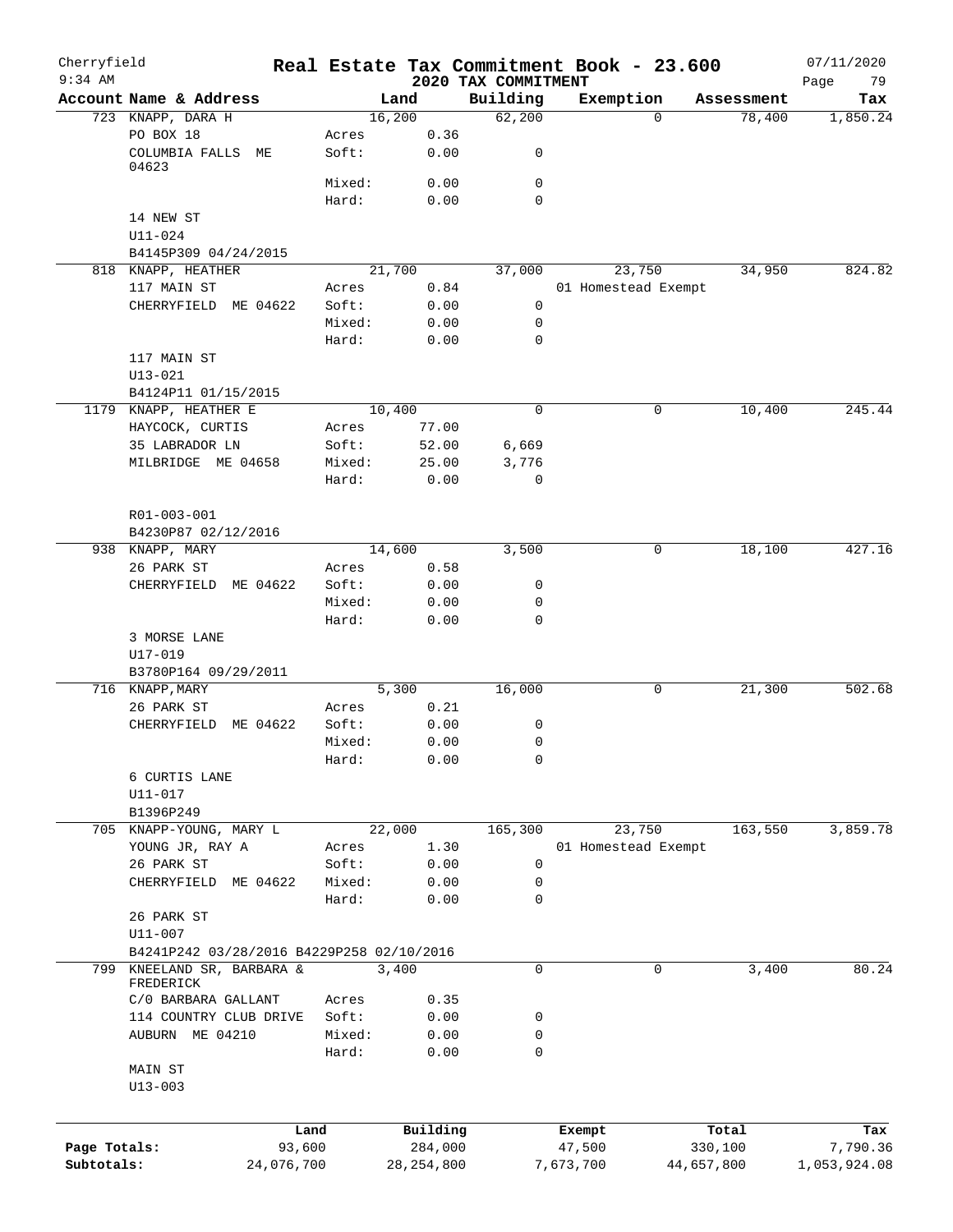| Cherryfield |                                          |        |       |                     | Real Estate Tax Commitment Book - 23.600 |            | 07/11/2020 |
|-------------|------------------------------------------|--------|-------|---------------------|------------------------------------------|------------|------------|
| $9:34$ AM   |                                          |        |       | 2020 TAX COMMITMENT |                                          |            | 80<br>Page |
|             | Account Name & Address                   |        | Land  | Building            | Exemption                                | Assessment | Tax        |
|             | 821 KNEELAND SR, BARBARA &<br>FREDERICK  | 26,300 |       | 150,700             | 23,750                                   | 153, 250   | 3,616.70   |
|             | C/0 BARBARA GALLANT                      | Acres  | 1.51  |                     | 01 Homestead Exempt                      |            |            |
|             | 114 COUNTRY CLUB DRIVE                   | Soft:  | 0.00  | 0                   |                                          |            |            |
|             | AUBURN ME 04210                          | Mixed: | 0.00  | 0                   |                                          |            |            |
|             |                                          | Hard:  | 0.00  | 0                   |                                          |            |            |
|             | 97 MAIN ST                               |        |       |                     |                                          |            |            |
|             | $U13 - 024$                              |        |       |                     |                                          |            |            |
|             | B677P2                                   |        |       |                     |                                          |            |            |
|             | 585 KNOX, PAUL L & JOY                   | 23,200 |       | 47,400              | 23,750                                   | 46,850     | 1,105.66   |
|             | 35 ELM ST                                | Acres  | 1.12  |                     | 01 Homestead Exempt                      |            |            |
|             | CHERRYFIELD ME 04622                     | Soft:  | 0.00  | 0                   |                                          |            |            |
|             |                                          | Mixed: | 0.00  | $\mathbf 0$         |                                          |            |            |
|             |                                          | Hard:  | 0.00  | $\mathbf 0$         |                                          |            |            |
|             | 35 ELM ST                                |        |       |                     |                                          |            |            |
|             | $U05 - 017$<br>B1217P215                 |        |       |                     |                                          |            |            |
|             | 180 KOBIK, HENRY J & MARILYN             | 40,400 |       | 0                   | 0                                        | 40,400     | 953.44     |
|             | 763 TABERNACLE RD                        | Acres  | 25.00 |                     |                                          |            |            |
|             | CAPE MAY NJ 08204                        | Soft:  | 0.00  | 0                   |                                          |            |            |
|             |                                          | Mixed: | 0.00  | 0                   |                                          |            |            |
|             |                                          | Hard:  | 0.00  | 0                   |                                          |            |            |
|             | NORTH MAIN ST                            |        |       |                     |                                          |            |            |
|             | $R04 - 028$                              |        |       |                     |                                          |            |            |
|             | B627P261                                 |        |       |                     |                                          |            |            |
|             | 412 KORZENIEWSKI, CARL J &               | 21,500 |       | $\mathbf 0$         | 0                                        | 21,500     | 507.40     |
|             | SHARLENE A<br>56 BEECH HILL RD           | Acres  | 42.05 |                     |                                          |            |            |
|             | EXETER NH 03833                          | Soft:  | 0.00  | 0                   |                                          |            |            |
|             |                                          | Mixed: | 0.00  | 0                   |                                          |            |            |
|             |                                          | Hard:  | 0.00  | $\mathbf 0$         |                                          |            |            |
|             | 39 SALMON RUN                            |        |       |                     |                                          |            |            |
|             | R09-001-032                              |        |       |                     |                                          |            |            |
|             | B1462P116                                |        |       |                     |                                          |            |            |
|             | 213 KUHNI, MARY CHRISTINE &<br>MICHAEL A | 34,900 |       | 93,400              | 29,450                                   | 98,850     | 2,332.86   |
|             | P.O. BOX 242                             | Acres  | 29.50 |                     | 01 Homestead Exempt                      |            |            |
|             | MILBRIDGE ME 04658                       | Soft:  | 0.00  |                     | 0 14 WW2 Veteran Non                     |            |            |
|             |                                          | Mixed: | 0.00  | 0                   |                                          |            |            |
|             |                                          | Hard:  | 0.00  | 0                   |                                          |            |            |
|             | 724 WILLEY DISTRICT RD                   |        |       |                     |                                          |            |            |
|             | R05-013                                  |        |       |                     |                                          |            |            |
|             | B1985P162                                |        |       | 0                   | $\Omega$                                 | 10,700     |            |
| 859         | KUHNI, MICHAEL A. &<br>MARY CHRISTINE    | 10,700 |       |                     |                                          |            | 252.52     |
|             | P.O. BOX 242                             | Acres  | 3.60  |                     |                                          |            |            |
|             | MILBRIDGE ME 04658                       | Soft:  | 0.00  | 0                   |                                          |            |            |
|             |                                          | Mixed: | 0.00  | 0                   |                                          |            |            |
|             |                                          | Hard:  | 0.00  | 0                   |                                          |            |            |
|             | WILLEY DISTRICT RD                       |        |       |                     |                                          |            |            |
|             | R05-014-001                              |        |       |                     |                                          |            |            |
|             | B1951P252                                |        |       |                     |                                          |            |            |
|             |                                          |        |       |                     |                                          |            |            |

|              | Land         | Building   | Exempt    | Total      | Tax          |
|--------------|--------------|------------|-----------|------------|--------------|
| Page Totals: | 157,000      | 291,500    | 76,950    | 371,550    | 8,768.58     |
| Subtotals:   | 24, 233, 700 | 28,546,300 | 7,750,650 | 45,029,350 | 1,062,692.66 |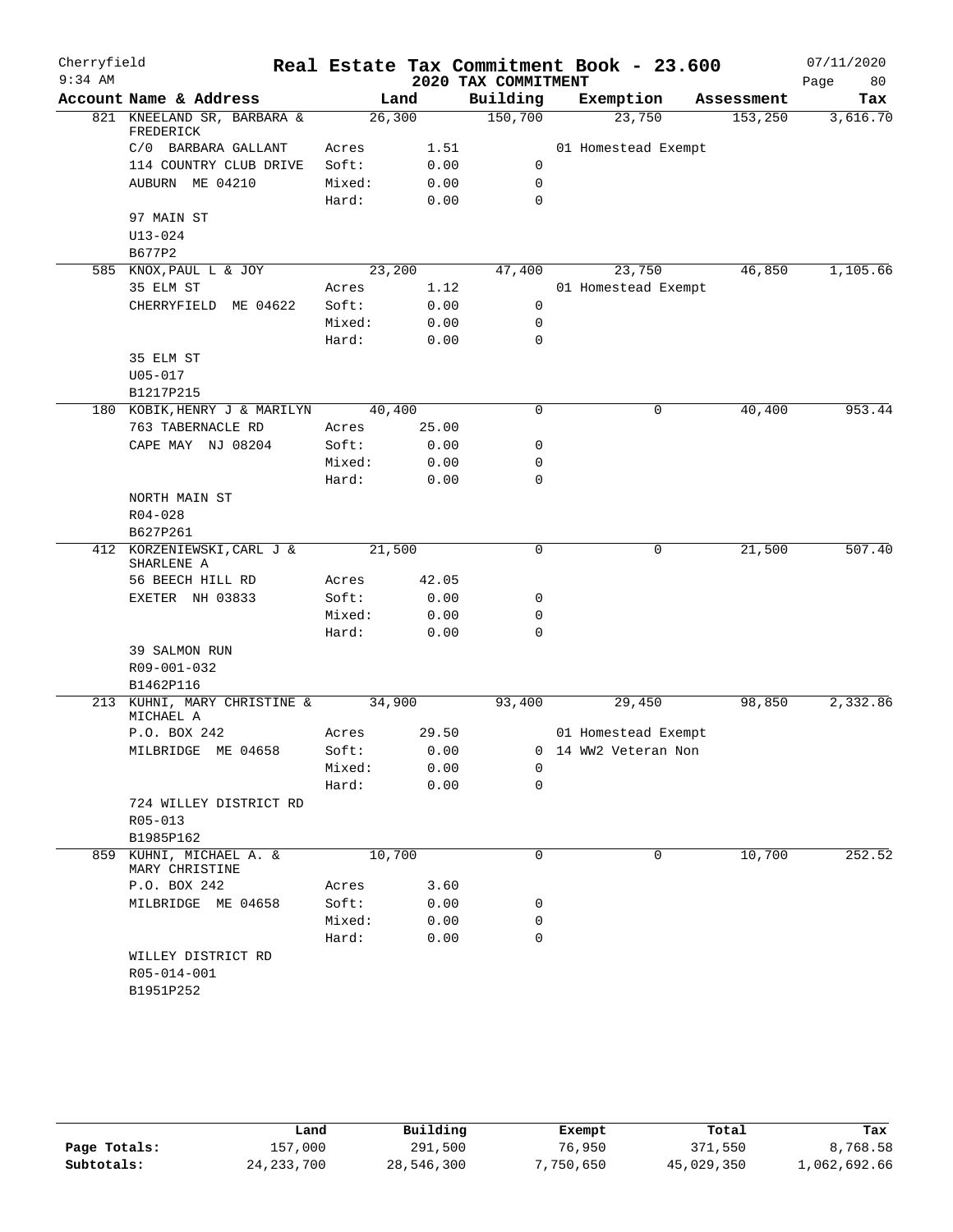| Cherryfield<br>$9:34$ AM |                                                |                |                    |                                 | Real Estate Tax Commitment Book - 23.600 |              |            | 07/11/2020        |
|--------------------------|------------------------------------------------|----------------|--------------------|---------------------------------|------------------------------------------|--------------|------------|-------------------|
|                          | Account Name & Address                         |                | Land               | 2020 TAX COMMITMENT<br>Building | Exemption                                |              | Assessment | Page<br>81<br>Tax |
|                          | 385 KUNSELMAN, PAMELA M                        |                | 28,800             | 24,300                          |                                          | $\Omega$     | 53,100     | 1,253.16          |
|                          | 5 FARNSWORTH ST                                | Acres          | 55.17              |                                 |                                          |              |            |                   |
|                          | LISBON ME 04250                                | Soft:          | 0.00               | 0                               |                                          |              |            |                   |
|                          |                                                | Mixed:         | 0.00               | 0                               |                                          |              |            |                   |
|                          |                                                | Hard:          | 0.00               | 0                               |                                          |              |            |                   |
|                          | 1155 LANE RD                                   |                |                    |                                 |                                          |              |            |                   |
|                          | R09-001-005                                    |                |                    |                                 |                                          |              |            |                   |
|                          |                                                |                |                    |                                 |                                          |              |            |                   |
|                          | B3937P129 03/18/2013                           |                |                    |                                 |                                          |              |            |                   |
|                          | 384 KUNSELMAN, PAMELA M                        |                | 15,800             | $\mathbf 0$                     |                                          | 0            | 15,800     | 372.88            |
|                          | 5 FARNSWORTH ST                                | Acres          | 55.54              |                                 |                                          |              |            |                   |
|                          | LISBON ME 04250                                | Soft:          | 0.00               | 0                               |                                          |              |            |                   |
|                          |                                                | Mixed:         | 0.00               | 0                               |                                          |              |            |                   |
|                          |                                                | Hard:          | 0.00               | 0                               |                                          |              |            |                   |
|                          | 1117 LANE RD                                   |                |                    |                                 |                                          |              |            |                   |
|                          | R09-001-004                                    |                |                    |                                 |                                          |              |            |                   |
|                          | B4172P217 08/03/2015                           |                |                    |                                 |                                          |              |            |                   |
|                          | 789 KURT, TRUSTEE, LAWRENCE                    |                | 11,900             | 0                               |                                          | 0            | 11,900     | 280.84            |
|                          | Н<br>R H KURT REVOCALBE<br>MAINE TRUST         | Acres          | 1.32               |                                 |                                          |              |            |                   |
|                          | 55 PROSPECT PL EXT                             | Soft:          | 0.00               | 0                               |                                          |              |            |                   |
|                          | EAST HAVEN CT 06512                            | Mixed:         | 0.00               | 0                               |                                          |              |            |                   |
|                          |                                                | Hard:          |                    | $\mathbf 0$                     |                                          |              |            |                   |
|                          |                                                |                | 0.00               |                                 |                                          |              |            |                   |
|                          | MAIN ST                                        |                |                    |                                 |                                          |              |            |                   |
|                          | $U12 - 041$                                    |                |                    |                                 |                                          |              |            |                   |
|                          | B4263P39 06/17/2016 B4097P305 09/26/2014       |                |                    |                                 |                                          |              |            |                   |
|                          | 105 KUTIK'S DREAM LLC                          |                | 82,700             | 0                               |                                          | 0            | 82,700     | 1,951.72          |
|                          | 285 LYON BROOK RD                              | Acres          | 123.00             |                                 |                                          |              |            |                   |
|                          | NORWICH NY 13815                               | Soft:          | 0.00               | 0                               |                                          |              |            |                   |
|                          |                                                | Mixed:         | 0.00               | 0                               |                                          |              |            |                   |
|                          |                                                | Hard:          | 0.00               | 0                               |                                          |              |            |                   |
|                          | BLACKSWOODS RD                                 |                |                    |                                 |                                          |              |            |                   |
|                          | R03-029                                        |                |                    |                                 |                                          |              |            |                   |
|                          | B4439P32 02/16/2018                            |                |                    |                                 |                                          |              |            |                   |
|                          | 94 LABONTE, ALICE M                            |                | 13,100             | 29,900                          |                                          | $\mathbf 0$  | 43,000     | 1,014.80          |
|                          | HARRINGTON, DORIS M                            | Acres          | 3.60               |                                 |                                          |              |            |                   |
|                          | 78 CROSS ST                                    | Soft:          | 0.00               | 0                               |                                          |              |            |                   |
|                          | OXBRIDGE MA 01569                              | Mixed:         | 0.00               | $\mathsf 0$                     |                                          |              |            |                   |
|                          |                                                | Hard:          | 0.00               | 0                               |                                          |              |            |                   |
|                          | 368 BLACKSWOODS RD                             |                |                    |                                 |                                          |              |            |                   |
|                          | R03-019                                        |                |                    |                                 |                                          |              |            |                   |
|                          | 808 LACY, CHARLES WAYNE                        |                | 9,200              | 23,800                          | 23,750                                   |              | 9,250      | 218.30            |
|                          | 47 WILLEY DISTRICT RD                          | Acres          | 0.64               |                                 | 01 Homestead Exempt                      |              |            |                   |
|                          | CHERRYFIELD ME 04622                           | Soft:          | 0.00               | 0                               |                                          |              |            |                   |
|                          |                                                | Mixed:         | 0.00               | 0                               |                                          |              |            |                   |
|                          |                                                | Hard:          | 0.00               | 0                               |                                          |              |            |                   |
|                          | 47 WILLEY DISTRICT RD                          |                |                    |                                 |                                          |              |            |                   |
|                          | $U13 - 012$                                    |                |                    |                                 |                                          |              |            |                   |
|                          | B4398P304 09/22/2017                           |                |                    |                                 |                                          |              |            |                   |
|                          | 235 LAFOLLETTE, CURTIS K                       |                | 11,000             | 0                               |                                          | 0            | 11,000     | 259.60            |
|                          |                                                |                |                    |                                 |                                          |              |            |                   |
|                          | LAFOLLETTE, MARION K<br>570 WILLEY DISTRICT RD | Acres<br>Soft: | 5.00<br>0.00       | 0                               |                                          |              |            |                   |
|                          |                                                |                |                    |                                 |                                          |              |            |                   |
|                          | CHERRYFIELD ME 04622                           | Mixed:         | 0.00               | 0                               |                                          |              |            |                   |
|                          |                                                | Hard:          | 0.00               | 0                               |                                          |              |            |                   |
|                          | WILLEY DISTRICT RD<br>R05-030                  |                |                    |                                 |                                          |              |            |                   |
|                          | B2889P276 06/16/2004                           |                |                    |                                 |                                          |              |            |                   |
|                          |                                                |                |                    |                                 |                                          |              |            |                   |
|                          |                                                | Land           | Building<br>78,000 |                                 | Exempt                                   |              | Total      | Tax               |
| Page Totals:             |                                                | 172,500        |                    |                                 | 23,750                                   |              | 226,750    | 5,351.30          |
| Subtotals:               | 24,406,200                                     |                | 28,624,300         |                                 | 7,774,400                                | 45, 256, 100 |            | 1,068,043.96      |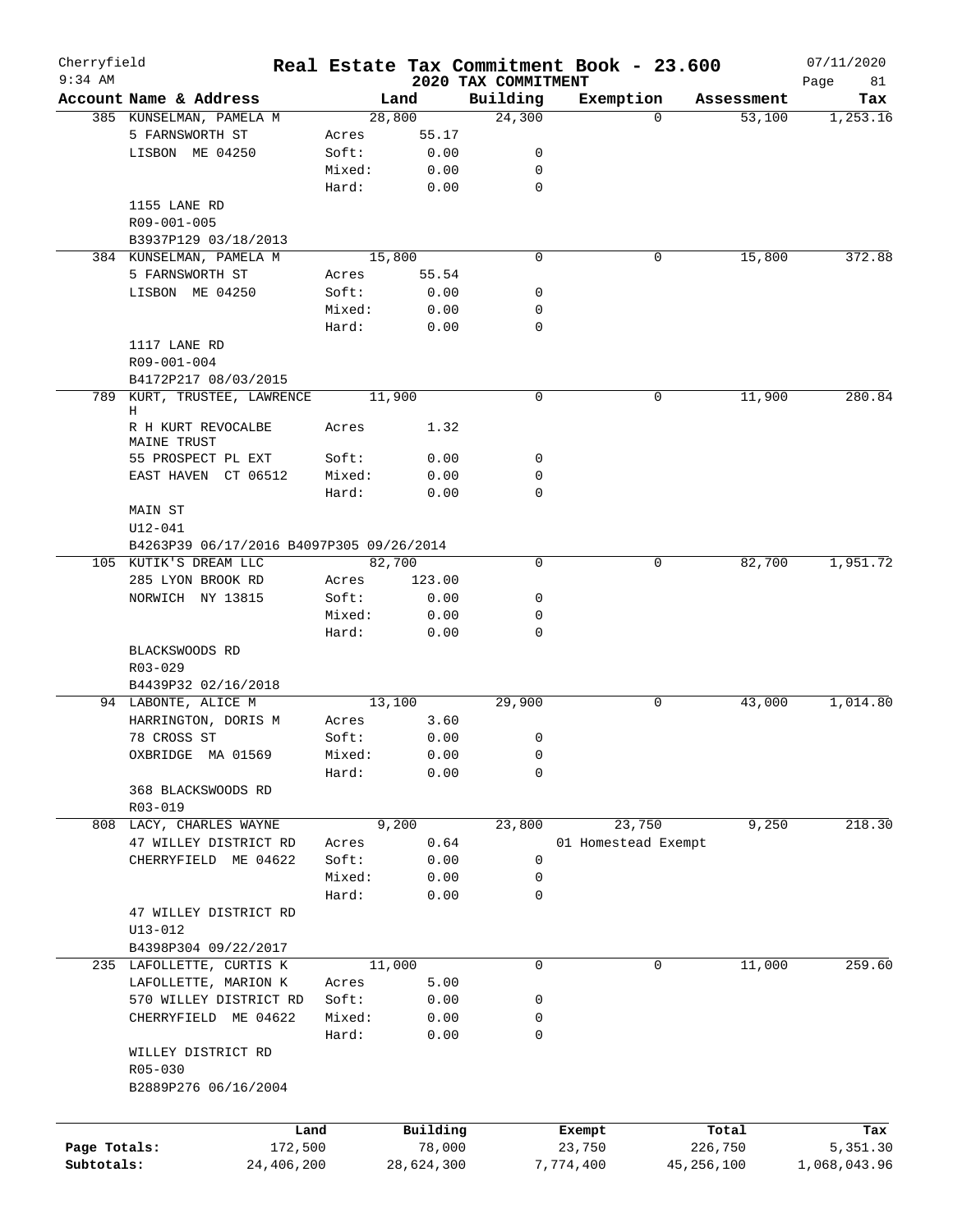| Cherryfield |                                          |        |        |                     | Real Estate Tax Commitment Book - 23.600 |            | 07/11/2020 |
|-------------|------------------------------------------|--------|--------|---------------------|------------------------------------------|------------|------------|
| $9:34$ AM   |                                          |        |        | 2020 TAX COMMITMENT |                                          |            | 82<br>Page |
|             | Account Name & Address                   |        | Land   | Building            | Exemption                                | Assessment | Tax        |
|             | 1138 LAFOLLETTE, CURTIS K &<br>MARION K  |        | 8,800  | 0                   | $\Omega$                                 | 8,800      | 207.68     |
|             | 570 WILLEY DISTRICT RD                   | Acres  | 1.30   |                     |                                          |            |            |
|             | CHERRYFIELD ME 04622                     | Soft:  | 0.00   | 0                   |                                          |            |            |
|             |                                          | Mixed: | 0.00   | $\mathbf 0$         |                                          |            |            |
|             |                                          | Hard:  | 0.00   | $\Omega$            |                                          |            |            |
|             | 570 WILLEY DISTRICT RD                   |        |        |                     |                                          |            |            |
|             | R05-033-001                              |        |        |                     |                                          |            |            |
|             | B2257P83                                 |        |        |                     |                                          |            |            |
|             | 237 LAFOLLETTE, CURTIS K &<br>MARION K   |        | 25,200 | 162,000             | 23,750                                   | 163,450    | 3,857.42   |
|             | 570 WILLEY DISTRICT RD                   | Acres  | 13.60  |                     | 01 Homestead Exempt                      |            |            |
|             | CHERRYFIELD ME 04622                     | Soft:  | 0.00   | 0                   |                                          |            |            |
|             |                                          | Mixed: | 0.00   | 0                   |                                          |            |            |
|             |                                          | Hard:  | 0.00   | $\mathbf 0$         |                                          |            |            |
|             | 570 WILLEY DISTRICT RD                   |        |        |                     |                                          |            |            |
|             | R05-032                                  |        |        |                     |                                          |            |            |
|             | B896P129                                 |        |        |                     |                                          |            |            |
|             | 1161 LAITALA, HEIRS OF<br>RICHARD J      |        | 64,200 | 133,800             | 0                                        | 198,000    | 4,672.80   |
|             | C/O MARICA WEAVER                        | Acres  | 92.00  |                     |                                          |            |            |
|             | 446 SMITHVILLE RD                        | Soft:  | 0.00   | 0                   |                                          |            |            |
|             | STEUBEN ME 04680                         | Mixed: | 0.00   | $\mathbf 0$         |                                          |            |            |
|             |                                          | Hard:  | 0.00   | $\mathbf 0$         |                                          |            |            |
|             | 435 NORTH MAIN ST                        |        |        |                     |                                          |            |            |
|             | R07-013-001                              |        |        |                     |                                          |            |            |
|             | B4406P174 10/16/2017 B3370P87 01/07/2008 |        |        |                     |                                          |            |            |
|             | 368 LAKEVIEW SHORES INC                  |        | 20,600 | $\mathbf 0$         | 0                                        | 20,600     | 486.16     |
|             | PO BOX 96                                | Acres  | 47.00  |                     |                                          |            |            |
|             | WINN ME 04495                            | Soft:  | 0.00   | 0                   |                                          |            |            |
|             |                                          | Mixed: | 0.00   | $\mathbf 0$         |                                          |            |            |
|             |                                          | Hard:  | 0.00   | $\mathbf 0$         |                                          |            |            |
|             | CROTCH                                   |        |        |                     |                                          |            |            |
|             | R08-031                                  |        |        |                     |                                          |            |            |
|             | B4629P29 01/17/2020                      |        |        |                     |                                          |            |            |
|             | 399 LAKEVILLE SHORES INC                 |        | 21,500 | $\Omega$            | 0                                        | 21,500     | 507.40     |
|             | C/O AARON BLODGETT                       | Acres  | 42.21  |                     |                                          |            |            |
|             | 101 HIGH STREET                          | Soft:  | 0.00   | 0                   |                                          |            |            |
|             | LITTLETON NH 03561                       | Mixed: | 0.00   | 0                   |                                          |            |            |
|             |                                          | Hard:  | 0.00   | 0                   |                                          |            |            |
|             | 1038 LANE ROAD                           |        |        |                     |                                          |            |            |
|             | R09-001-019                              |        |        |                     |                                          |            |            |
|             | B4038P160 02/25/2014                     |        |        |                     |                                          |            |            |
|             | 882 LAMBERT JR, WILLIAM L                |        | 18,100 | 31,500              | 0                                        | 49,600     | 1,170.56   |
|             | 25 NORTH MAIN ST                         | Acres  | 2.26   |                     |                                          |            |            |
|             | CHERRYFIELD ME 04622                     | Soft:  | 0.00   | 0                   |                                          |            |            |
|             |                                          | Mixed: | 0.00   | 0                   |                                          |            |            |
|             |                                          | Hard:  | 0.00   | 0                   |                                          |            |            |
|             | 25 NORTH MAIN ST                         |        |        |                     |                                          |            |            |
|             | $U15 - 010$<br>B4619P206 12/13/2019      |        |        |                     |                                          |            |            |
|             |                                          |        |        |                     |                                          |            |            |

|              | Land       | Building   | Exempt    | Total      | Tax          |
|--------------|------------|------------|-----------|------------|--------------|
| Page Totals: | 158,400    | 327,300    | 23,750    | 461,950    | 10,902.02    |
| Subtotals:   | 24,564,600 | 28,951,600 | 7,798,150 | 45,718,050 | 1,078,945.98 |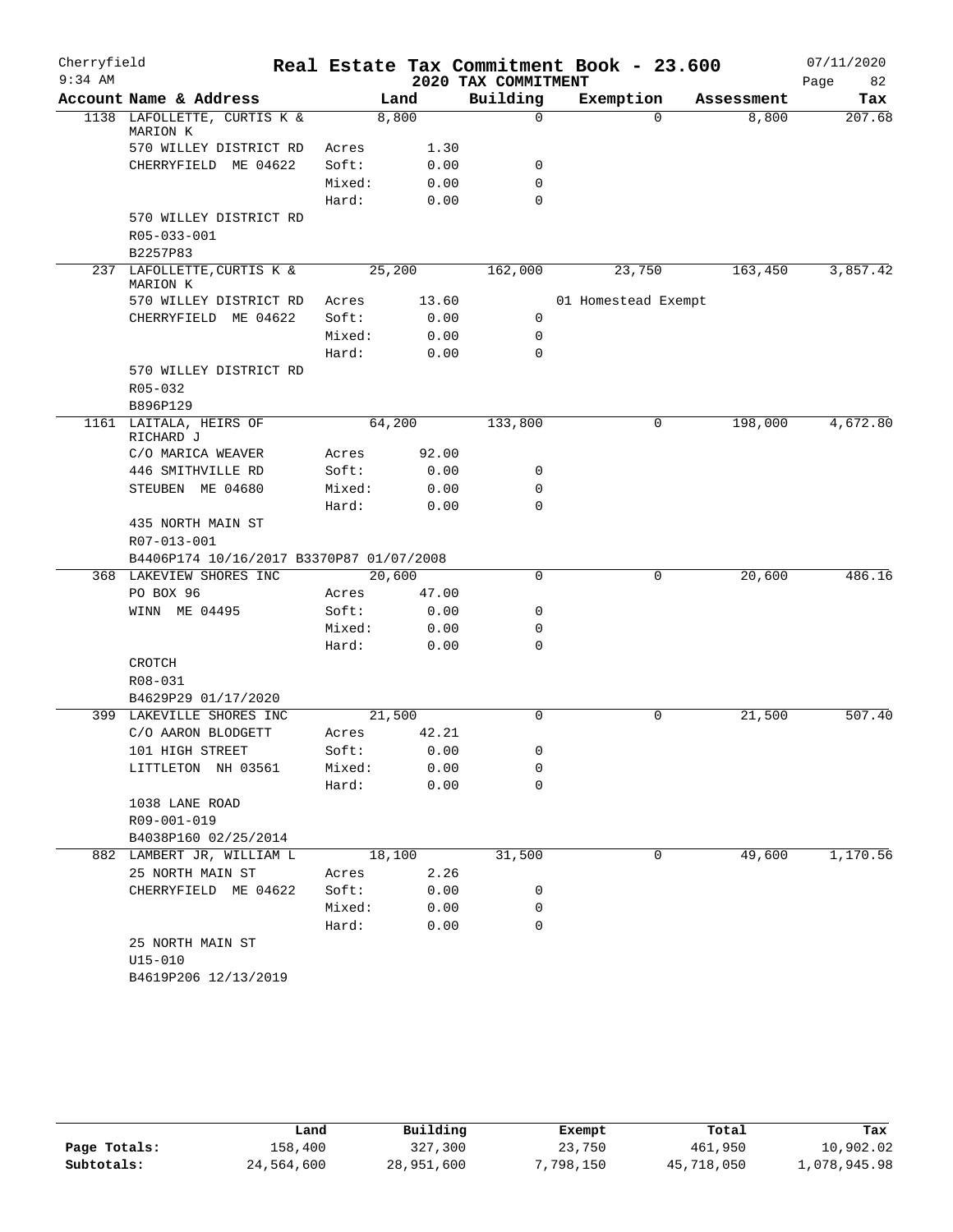| Cherryfield<br>$9:34$ AM |                            |                |        | 2020 TAX COMMITMENT | Real Estate Tax Commitment Book - 23.600 |            | 07/11/2020<br>Page<br>83 |
|--------------------------|----------------------------|----------------|--------|---------------------|------------------------------------------|------------|--------------------------|
|                          | Account Name & Address     |                | Land   | Building            | Exemption                                | Assessment | Tax                      |
|                          | 909 LAMBERT, ADAM          |                | 17,600 | 20,400              | 23,750                                   | 14,250     | 336.30                   |
|                          | GRANT, MARK                | Acres          | 1.53   |                     | 01 Homestead Exempt                      |            |                          |
|                          | 29 SMITH LN                | Soft:          | 0.00   | 0                   |                                          |            |                          |
|                          | CHERRYFIELD ME 04622       | Mixed:         | 0.00   | 0                   |                                          |            |                          |
|                          |                            | Hard:          | 0.00   | $\mathbf 0$         |                                          |            |                          |
|                          | 29 SMITH LANE              |                |        |                     |                                          |            |                          |
|                          | $U16 - 011$                |                |        |                     |                                          |            |                          |
|                          | B3881P281 09/10/2012       |                |        |                     |                                          |            |                          |
|                          | 268 LAPOINTE, BONNIE J     |                | 18,400 | 13,400              | 0                                        | 31,800     | 750.48                   |
|                          | 373 WILLEY DISTRICT RD     | Acres          | 2.80   |                     |                                          |            |                          |
|                          | CHERRYFIELD ME 04622       | Soft:          | 0.00   | 0                   |                                          |            |                          |
|                          |                            | Mixed:         | 0.00   | 0                   |                                          |            |                          |
|                          |                            | Hard:          | 0.00   | 0                   |                                          |            |                          |
|                          | 64 TENAN LANE              |                |        |                     |                                          |            |                          |
|                          | R05-058                    |                |        |                     |                                          |            |                          |
|                          | B3411P202 B2269P143        |                |        |                     |                                          |            |                          |
|                          | 990 LARA, ISIMAR           |                | 17,300 | 33,800              | 0                                        | 51,100     | 1,205.96                 |
|                          | PO BOX 414                 | Acres          | 1.00   |                     |                                          |            |                          |
|                          | MILBRIDGE ME 04668         | Soft:          | 0.00   | 0                   |                                          |            |                          |
|                          |                            | Mixed:         | 0.00   | 0                   |                                          |            |                          |
|                          |                            | Hard:          | 0.00   | $\mathbf 0$         |                                          |            |                          |
|                          | 191 TENAN LANE             |                |        |                     |                                          |            |                          |
|                          | R05-062-001                |                |        |                     |                                          |            |                          |
|                          | B4610P281 11/08/2019       |                |        |                     |                                          |            |                          |
|                          | 256 LARABEE, DALE & CARRIE |                | 2,900  | 0                   | 0                                        | 2,900      | 68.44                    |
|                          | M<br>PO BOX 173            |                | 0.46   |                     |                                          |            |                          |
|                          | CHERRYFIELD ME 04622       | Acres<br>Soft: | 0.00   | 0                   |                                          |            |                          |
|                          |                            | Mixed:         | 0.00   | 0                   |                                          |            |                          |
|                          |                            | Hard:          | 0.00   | 0                   |                                          |            |                          |
|                          | 272 WILLEY DISTRICT RD     |                |        |                     |                                          |            |                          |
|                          | $R05 - 048$                |                |        |                     |                                          |            |                          |
|                          | B3552P135 07/24/2009       |                |        |                     |                                          |            |                          |
|                          | 260 LARABEE, DALE & CARRIE |                | 17,600 | 69,100              | 23,750                                   | 62,950     | 1,485.62                 |
|                          | М                          |                |        |                     |                                          |            |                          |
|                          | PO BOX 173                 | Acres          | 1.50   |                     | 01 Homestead Exempt                      |            |                          |
|                          | CHERRYFIELD ME 04622       | Soft:          | 0.00   | 0                   |                                          |            |                          |
|                          |                            | Mixed:         | 0.00   | 0                   |                                          |            |                          |
|                          |                            | Hard:          | 0.00   | 0                   |                                          |            |                          |
|                          | 272 WILLEY DISTRICT RD     |                |        |                     |                                          |            |                          |
|                          | R05-051                    |                |        |                     |                                          |            |                          |
|                          | B3552P135 07/24/2009       |                |        |                     |                                          |            |                          |
|                          | 257 LARABEE, DALE O &      |                | 22,900 | 0                   | 0                                        | 22,900     | 540.44                   |
|                          | CARRIE M                   |                |        |                     |                                          |            |                          |
|                          | PO BOX 173                 | Acres          | 20.60  |                     |                                          |            |                          |
|                          | CHERRYFIELD ME 04622       | Soft:          | 0.00   | 0                   |                                          |            |                          |
|                          |                            | Mixed:         | 0.00   | 0                   |                                          |            |                          |
|                          |                            | Hard:          | 0.00   | $\mathbf 0$         |                                          |            |                          |
|                          | 280 WILLEY DISTRICT RD     |                |        |                     |                                          |            |                          |
|                          | R05-049-001                |                |        |                     |                                          |            |                          |
|                          | B4059P275 05/28/2014       |                |        |                     |                                          |            |                          |

|              | Land       | Building   | Exempt    | Total      | Tax          |
|--------------|------------|------------|-----------|------------|--------------|
| Page Totals: | 96,700     | 136,700    | 47,500    | 185,900    | 4,387.24     |
| Subtotals:   | 24,661,300 | 29,088,300 | 7,845,650 | 45,903,950 | 1,083,333.22 |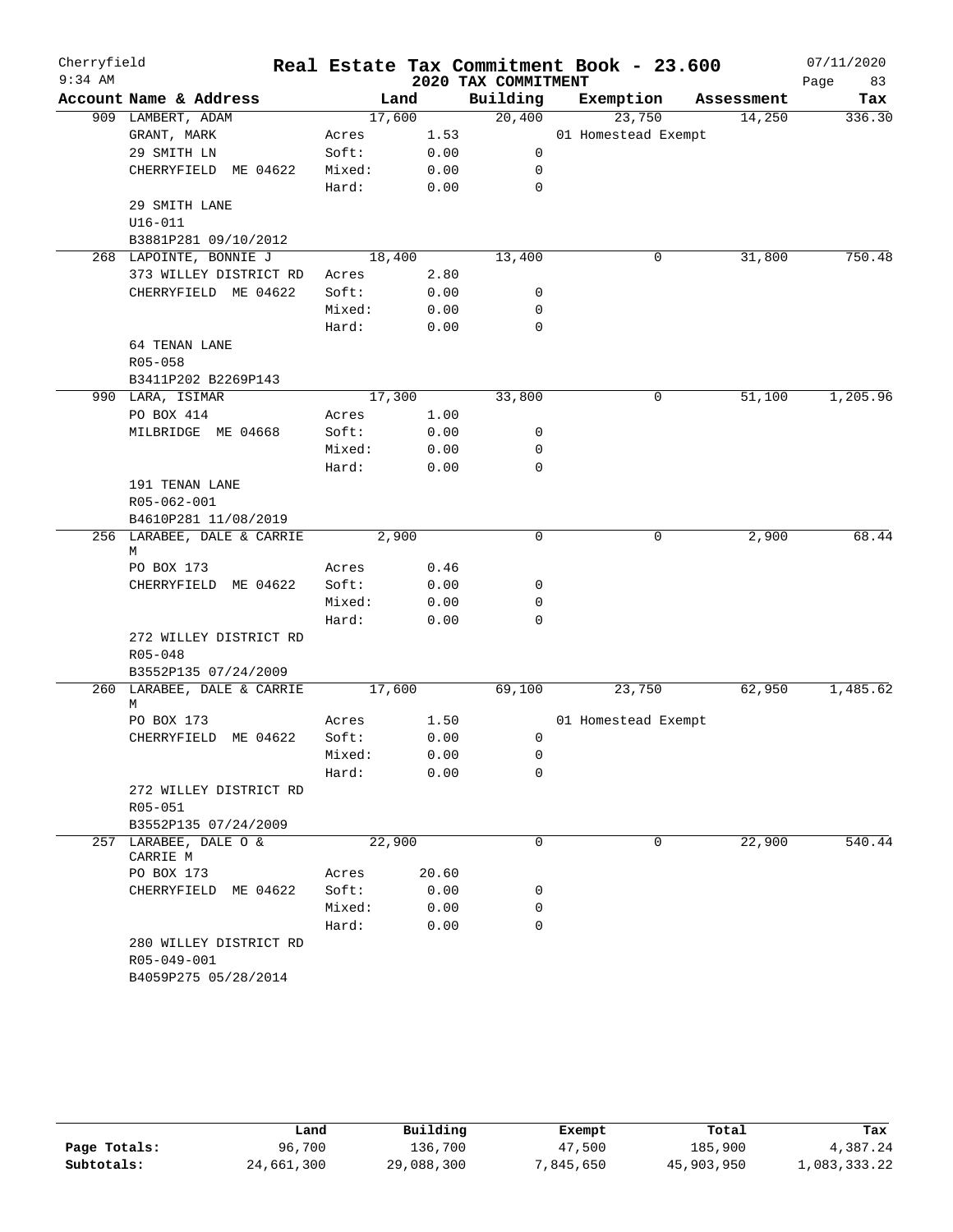| Cherryfield |                                        |                |              |                     | Real Estate Tax Commitment Book - 23.600 |            | 07/11/2020 |
|-------------|----------------------------------------|----------------|--------------|---------------------|------------------------------------------|------------|------------|
| $9:34$ AM   |                                        |                |              | 2020 TAX COMMITMENT |                                          |            | Page<br>84 |
|             | Account Name & Address                 |                | Land         | Building            | Exemption                                | Assessment | Tax        |
|             | 558 LAROSEE, MARIE                     |                | 9,400        | $\mathbf 0$         | $\Omega$                                 | 9,400      | 221.84     |
|             | P O BOX 201                            | Acres<br>Soft: | 0.43         | 0                   |                                          |            |            |
|             | SEAL COVE ME 04674                     | Mixed:         | 0.00<br>0.00 | 0                   |                                          |            |            |
|             |                                        | Hard:          | 0.00         | 0                   |                                          |            |            |
|             | 62 RIVER RD                            |                |              |                     |                                          |            |            |
|             | $U04 - 019$                            |                |              |                     |                                          |            |            |
|             | B2827P191                              |                |              |                     |                                          |            |            |
|             | 192 LASSEN, HUGH                       |                | 48,300       | 143,200             | 23,750                                   | 167,750    | 3,958.90   |
|             | LASSEN, JENNEY T S                     | Acres          | 43.00        |                     | 01 Homestead Exempt                      |            |            |
|             | 199 NORTH MAIN ST                      | Soft:          | 0.00         | 0                   |                                          |            |            |
|             | CHERRYFIELD ME 04622                   | Mixed:         | 0.00         | 0                   |                                          |            |            |
|             |                                        | Hard:          | 0.00         | 0                   |                                          |            |            |
|             | 199 NORTH MAIN ST                      |                |              |                     |                                          |            |            |
|             | $R04 - 039$                            |                |              |                     |                                          |            |            |
|             | B3052P190 09/07/2005                   |                |              |                     |                                          |            |            |
|             | 392 LATTY, AARON                       |                | 24,100       | 0                   | 0                                        | 24,100     | 568.76     |
|             | 17 HODSON RD                           | Acres          | 49.50        |                     |                                          |            |            |
|             | POWNAL ME 04069                        | Soft:          | 0.00         | 0                   |                                          |            |            |
|             |                                        | Mixed:         | 0.00         | 0                   |                                          |            |            |
|             |                                        | Hard:          | 0.00         | 0                   |                                          |            |            |
|             | 1333 LANE RD                           |                |              |                     |                                          |            |            |
|             | R09-001-012                            |                |              |                     |                                          |            |            |
|             | B4409P288 10/26/2017                   |                |              |                     |                                          |            |            |
|             | 875 LATVIS, BRUCE S &<br>JANICE M      |                | 20,000       | 96,600              | 29,450                                   | 87,150     | 2,056.74   |
|             | 260 MAIN ST                            | Acres          | 4.55         |                     | 01 Homestead Exempt                      |            |            |
|             | ME 04622<br>CHERRYFIELD                | Soft:          | 0.00         | 0                   | 14 WW2 Veteran Non                       |            |            |
|             |                                        | Mixed:         | 0.00         | 0                   |                                          |            |            |
|             |                                        | Hard:          | 0.00         | 0                   |                                          |            |            |
|             | 260 MAIN ST                            |                |              |                     |                                          |            |            |
|             | $U15 - 005$                            |                |              |                     |                                          |            |            |
|             | B1342P251                              |                |              |                     |                                          |            |            |
|             | 45 LAUKSHTEIN JR, WALTER &<br>SYLVIA M |                | 3,300        | 0                   | 0                                        | 3,300      | 77.88      |
|             | P O BOX 185                            | Acres          | 0.40         |                     |                                          |            |            |
|             | MILBRIDGE ME 04658                     | Soft:          | 0.00         | 0                   |                                          |            |            |
|             |                                        | Mixed:         | 0.00         | 0                   |                                          |            |            |
|             |                                        | Hard:          | 0.00         | 0                   |                                          |            |            |
|             | PARK ST                                |                |              |                     |                                          |            |            |
|             | R01-033                                |                |              |                     |                                          |            |            |
|             | B2433P188                              |                |              |                     |                                          |            |            |
|             | 767 LAURIE, DUNCAN I T -<br>TRUSTEE    |                | 3,800        | 41,300              | 0                                        | 45,100     | 1,064.36   |
|             | THE THAYER H LAURIE<br>1935 TRUST      | Acres          | 0.11         |                     |                                          |            |            |
|             | PO BOX 548                             | Soft:          | 0.00         | 0                   |                                          |            |            |
|             | JAMESTOWN RI<br>02835-0548             | Mixed:         | 0.00         | 0                   |                                          |            |            |
|             |                                        | Hard:          | 0.00         | $\mathbf 0$         |                                          |            |            |
|             | 5 MAIN ST                              |                |              |                     |                                          |            |            |
|             | $U12 - 020$                            |                |              |                     |                                          |            |            |
|             | B4304P27 10/17/2016                    |                |              |                     |                                          |            |            |

|              | Land       | Building   | Exempt   | Total      | Tax          |
|--------------|------------|------------|----------|------------|--------------|
| Page Totals: | 108,900    | 281,100    | 53,200   | 336,800    | ,948.48      |
| Subtotals:   | 24,770,200 | 29,369,400 | ,898,850 | 46,240,750 | 1,091,281.70 |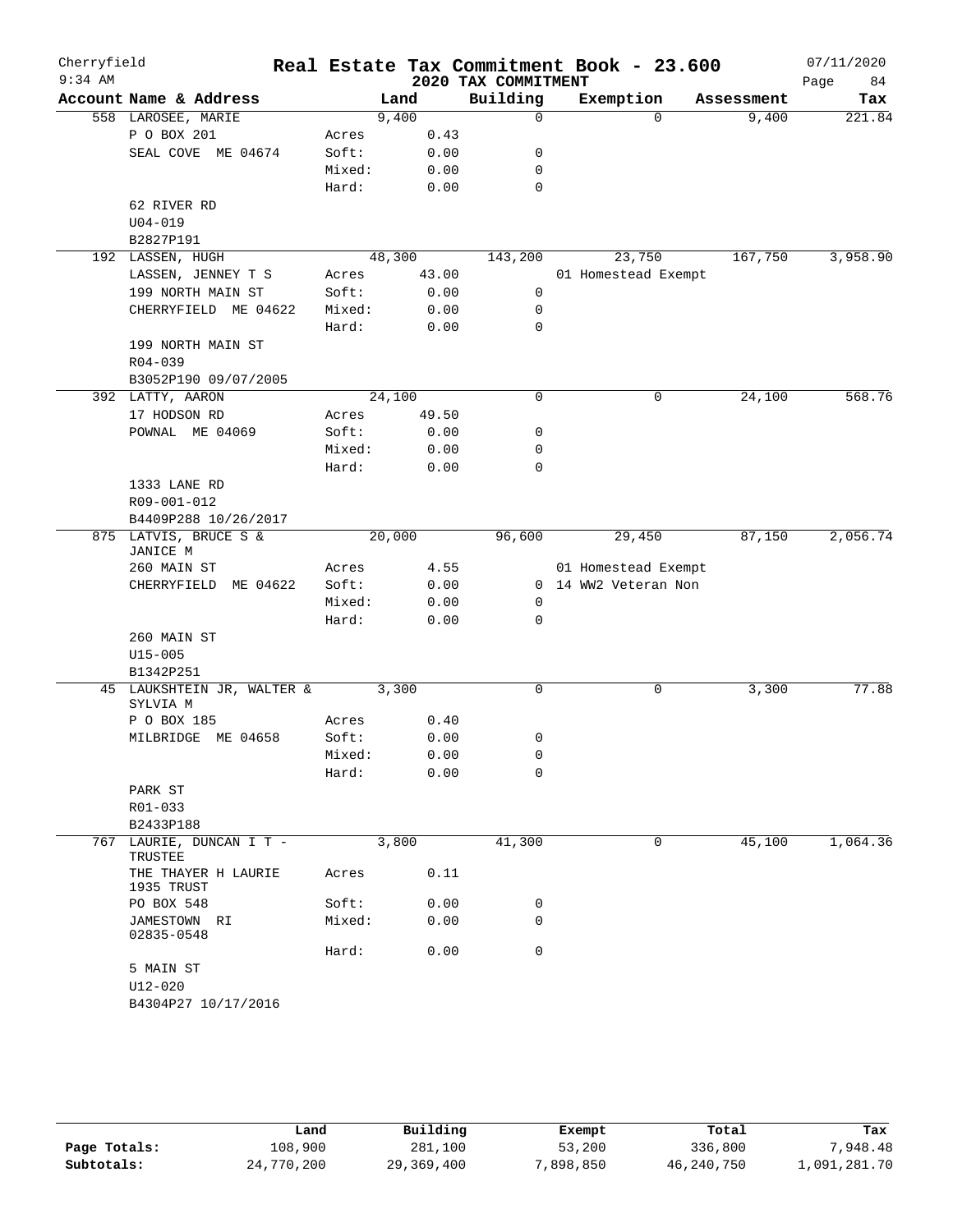| Cherryfield<br>$9:34$ AM   |                                             |        |                       |                                 | Real Estate Tax Commitment Book - 23.600 |                       | 07/11/2020               |
|----------------------------|---------------------------------------------|--------|-----------------------|---------------------------------|------------------------------------------|-----------------------|--------------------------|
|                            | Account Name & Address                      |        | Land                  | 2020 TAX COMMITMENT<br>Building | Exemption                                | Assessment            | Page<br>85<br>Tax        |
|                            | 139 LAVOIE, ALLEN J &                       |        | 23,800                | 55,100                          | 23,750                                   | 55,150                | 1,301.54                 |
|                            | KATHLEEN<br>192 SPRAGUES FALLS ROAD Acres   |        | 12.28                 |                                 | 01 Homestead Exempt                      |                       |                          |
|                            | ME 04622<br>CHERRYFIELD                     | Soft:  | 0.00                  | 0                               |                                          |                       |                          |
|                            |                                             | Mixed: | 0.00                  | 0                               |                                          |                       |                          |
|                            |                                             | Hard:  | 0.00                  | 0                               |                                          |                       |                          |
|                            | 192 SPRAGUE FALLS RD                        |        |                       |                                 |                                          |                       |                          |
|                            | $R03 - 060$                                 |        |                       |                                 |                                          |                       |                          |
|                            | B4183P65 09/02/2015                         |        |                       |                                 |                                          |                       |                          |
|                            | 920 LAWTON, SUSAN A                         |        | 24,300                | 52,600                          | 0                                        | 76,900                | 1,814.84                 |
|                            | 158 RIDGE ROAD                              | Acres  | 13.00                 |                                 |                                          |                       |                          |
|                            | CHERRYFIELD ME 04622                        | Soft:  | 0.00                  | 0                               |                                          |                       |                          |
|                            |                                             | Mixed: | 0.00                  | 0                               |                                          |                       |                          |
|                            |                                             | Hard:  | 0.00                  | 0                               |                                          |                       |                          |
|                            | 158 RIDGE RD                                |        |                       |                                 |                                          |                       |                          |
|                            | U17-002                                     |        |                       |                                 |                                          |                       |                          |
|                            | B3721P232 03/07/2011<br>919 LAWTON, SUSAN A |        | 9.000                 | $\mathbf 0$                     | 0                                        | 9,000                 | 212.40                   |
|                            | 158 RIDGE ROAD                              | Acres  | 1.59                  |                                 |                                          |                       |                          |
|                            | CHERRYFIELD ME 04622                        | Soft:  | 0.00                  | 0                               |                                          |                       |                          |
|                            |                                             | Mixed: | 0.00                  | 0                               |                                          |                       |                          |
|                            |                                             | Hard:  | 0.00                  | 0                               |                                          |                       |                          |
|                            | 158 RIDGE RD                                |        |                       |                                 |                                          |                       |                          |
|                            | U17-001-002                                 |        |                       |                                 |                                          |                       |                          |
|                            | B3721P232 03/07/2011                        |        |                       |                                 |                                          |                       |                          |
|                            | 504 LEAVITT, ROBERTA J &<br>ARTHUR P        |        | 23,400                | 39,200                          | 0                                        | 62,600                | 1,477.36                 |
|                            | 128 FULTON LAKE DR                          | Acres  | 1.59                  |                                 |                                          |                       |                          |
|                            | NORTHFIELD ME 04654                         | Soft:  | 0.00                  | 0                               |                                          |                       |                          |
|                            |                                             | Mixed: | 0.00                  | 0                               |                                          |                       |                          |
|                            |                                             | Hard:  | 0.00                  | 0                               |                                          |                       |                          |
|                            | 143 MILBRIDGE RD                            |        |                       |                                 |                                          |                       |                          |
|                            | $U02 - 019$                                 |        |                       |                                 |                                          |                       |                          |
|                            | B2802P219<br>871 LEE, LAURIE                |        | 26,900                | 100,700                         | 0                                        | 127,600               | 3,011.36                 |
|                            | PO BOX 101                                  | Acres  | 6.50                  |                                 |                                          |                       |                          |
|                            | ME 04622<br>CHERRYFIELD                     | Soft:  | 0.00                  | 0                               |                                          |                       |                          |
|                            |                                             | Mixed: | 0.00                  | $\Omega$                        |                                          |                       |                          |
|                            |                                             | Hard:  | 0.00                  | 0                               |                                          |                       |                          |
|                            | 17 ADFER LN                                 |        |                       |                                 |                                          |                       |                          |
|                            | $U15 - 001$                                 |        |                       |                                 |                                          |                       |                          |
|                            | B4171P73 07/22/2015                         |        |                       |                                 |                                          |                       |                          |
|                            | 232 LEE, RUSSELL V                          |        | 35,200                | $\mathbf 0$                     | $\mathbf 0$                              | 35,200                | 830.72                   |
|                            | RUSSELL V LEE                               | Acres  | 270.00                |                                 |                                          |                       |                          |
|                            | CHARITABLE TRUST                            |        |                       |                                 |                                          |                       |                          |
|                            | 93B HASTINGS AVE                            | Soft:  | 0.00                  | 0                               |                                          |                       |                          |
|                            | RUTHERFORD NJ 07070                         | Mixed: | 195.00                | 29,455                          |                                          |                       |                          |
|                            | WILLEY DISTRICT RD                          | Hard:  | 42.00                 | 4,868                           |                                          |                       |                          |
|                            | R05-028-001                                 |        |                       |                                 |                                          |                       |                          |
|                            | B3220P184 11/27/2006                        |        |                       |                                 |                                          |                       |                          |
|                            | 1114 LEGG, ELIZABETH & ALLAN                |        | 0                     | 2,500                           | 2,500                                    | $\Omega$              | 0.00                     |
|                            | P O BOX 233                                 |        |                       |                                 | 01 Homestead Exempt                      |                       |                          |
|                            | CHERRYFIELD ME 04622                        |        |                       |                                 |                                          |                       |                          |
|                            | 5 BARREN WAY                                |        |                       |                                 |                                          |                       |                          |
|                            | U18-006-001-001                             |        |                       |                                 |                                          |                       |                          |
|                            | Land                                        |        | Building              |                                 | Exempt                                   | Total                 | Tax                      |
| Page Totals:<br>Subtotals: | 142,600<br>24,912,800                       |        | 250,100<br>29,619,500 |                                 | 26,250<br>7,925,100                      | 366,450<br>46,607,200 | 8,648.22<br>1,099,929.92 |
|                            |                                             |        |                       |                                 |                                          |                       |                          |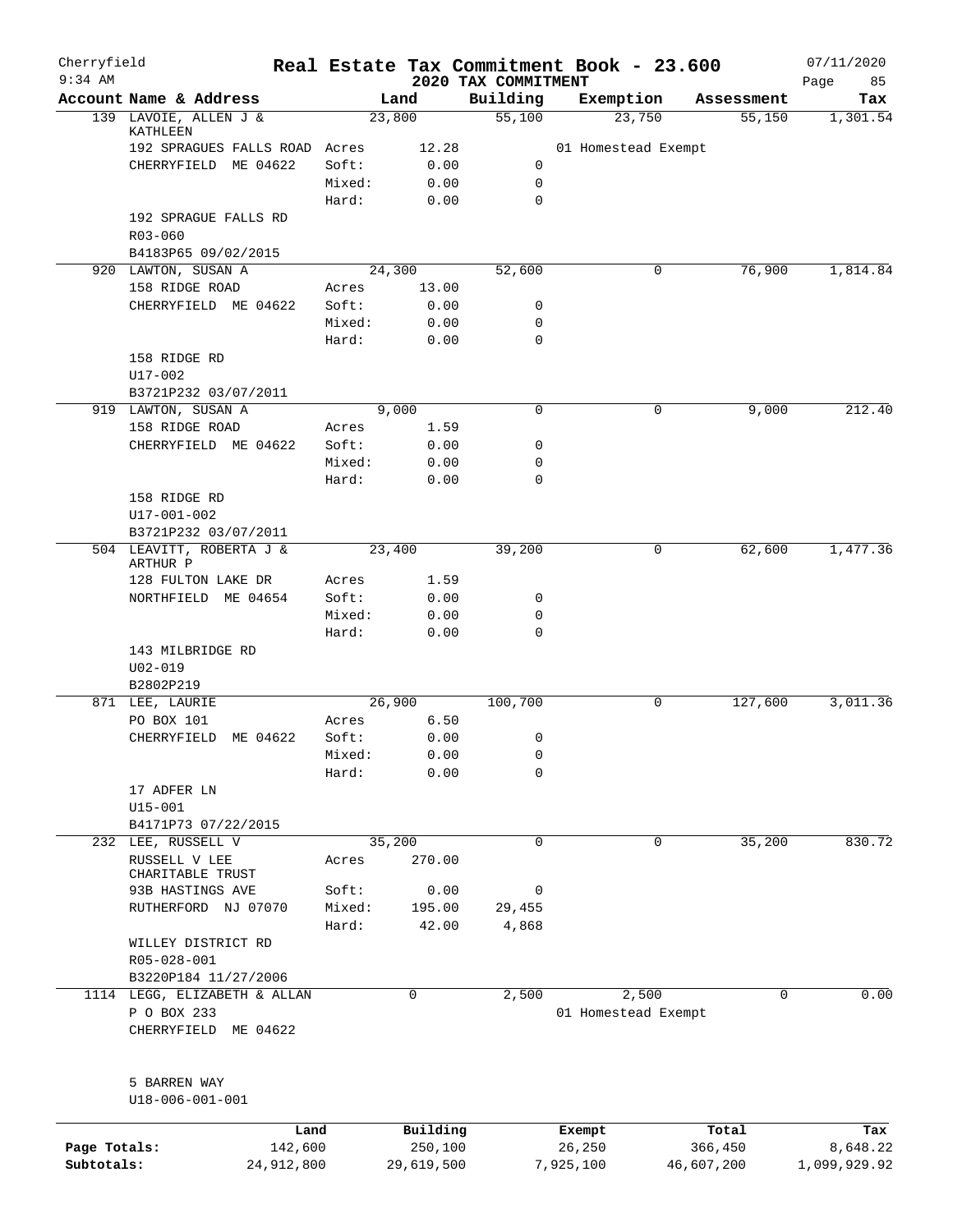| Cherryfield<br>$9:34$ AM |                                     |            |                 |                |                                 | Real Estate Tax Commitment Book - 23.600 |          |            | 07/11/2020        |
|--------------------------|-------------------------------------|------------|-----------------|----------------|---------------------------------|------------------------------------------|----------|------------|-------------------|
|                          | Account Name & Address              |            |                 | Land           | 2020 TAX COMMITMENT<br>Building | Exemption                                |          | Assessment | Page<br>86<br>Tax |
|                          | 836 LEIGHTON, ANTHONY L &           |            |                 | 62,100         | $\mathbf 0$                     |                                          | $\Omega$ | 62,100     | 1,465.56          |
|                          | CONNIE                              |            |                 |                |                                 |                                          |          |            |                   |
|                          | 149 TUNK RD<br>STEUBEN ME 04680     |            | Acres           | 132.00<br>0.00 |                                 |                                          |          |            |                   |
|                          |                                     |            | Soft:<br>Mixed: | 92.00          | 0<br>13,897                     |                                          |          |            |                   |
|                          |                                     |            | Hard:           | 16.00          | 1,854                           |                                          |          |            |                   |
|                          | OFF UNIONVILLE ROAD                 |            |                 |                |                                 |                                          |          |            |                   |
|                          | R03-015-002                         |            |                 |                |                                 |                                          |          |            |                   |
|                          | B4376P302 07/21/2017                |            |                 |                |                                 |                                          |          |            |                   |
|                          | 141 LEIGHTON, STANLEY H             |            |                 | 17,300         | 53,600                          |                                          | 23,750   | 47,150     | 1,112.74          |
|                          | 208 SPRAGUES FALLS RD               |            | Acres           | 1.00           |                                 | 01 Homestead Exempt                      |          |            |                   |
|                          | CHERRYFIELD ME 04622                |            | Soft:           | 0.00           | 0                               |                                          |          |            |                   |
|                          |                                     |            | Mixed:          | 0.00           | 0                               |                                          |          |            |                   |
|                          |                                     |            | Hard:           | 0.00           | 0                               |                                          |          |            |                   |
|                          | 208 SPRAGUE FALLS RD                |            |                 |                |                                 |                                          |          |            |                   |
|                          | R03-062<br>B2703P96                 |            |                 |                |                                 |                                          |          |            |                   |
| 1158                     | LEMOINE, FRANKLIN D &               |            |                 | 17,500         | 92,900                          |                                          | 0        | 110,400    | 2,605.44          |
|                          | <b>DIANE</b>                        |            |                 |                |                                 |                                          |          |            |                   |
|                          | 1754 BAYSIDE RD                     |            | Acres           | 1.25           |                                 |                                          |          |            |                   |
|                          | TRENTON ME 04605                    |            | Soft:           | 0.00           | 0                               |                                          |          |            |                   |
|                          |                                     |            | Mixed:          | 0.00           | 0                               |                                          |          |            |                   |
|                          |                                     |            | Hard:           | 0.00           | $\mathbf 0$                     |                                          |          |            |                   |
|                          | 177 TENAN LANE                      |            |                 |                |                                 |                                          |          |            |                   |
|                          | R05-062-003<br>B4594P316 09/19/2019 |            |                 |                |                                 |                                          |          |            |                   |
|                          | 44 LEONARD, JOHN                    |            |                 | 26,600         | $\mathbf 0$                     |                                          | 0        | 26,600     | 627.76            |
|                          | PO BOX 125                          |            | Acres           | 3.00           |                                 |                                          |          |            |                   |
|                          | CHERRYFIELD ME 04622                |            | Soft:           | 0.00           | 0                               |                                          |          |            |                   |
|                          |                                     |            | Mixed:          | 0.00           | 0                               |                                          |          |            |                   |
|                          |                                     |            | Hard:           | 0.00           | 0                               |                                          |          |            |                   |
|                          | PARK ST                             |            |                 |                |                                 |                                          |          |            |                   |
|                          | R01-032                             |            |                 |                |                                 |                                          |          |            |                   |
|                          | B4150P160 05/14/2015                |            |                 |                |                                 |                                          |          |            |                   |
|                          | 752 LEVESQUE, ALVIN E               |            |                 | 15,600         | 42,200                          |                                          | 23,750   | 34,050     | 803.58            |
|                          | 22 CHURCH STREET                    |            | Acres           | 0.32           |                                 | 01 Homestead Exempt                      |          |            |                   |
|                          | CHERRYFIELD ME 04622                |            | Soft:<br>Mixed: | 0.00<br>0.00   | 0<br>$\Omega$                   |                                          |          |            |                   |
|                          |                                     |            | Hard:           | 0.00           | 0                               |                                          |          |            |                   |
|                          | 22 CHURCH ST                        |            |                 |                |                                 |                                          |          |            |                   |
|                          | $U12 - 007$                         |            |                 |                |                                 |                                          |          |            |                   |
|                          | B2787P343                           |            |                 |                |                                 |                                          |          |            |                   |
|                          | 908 LEVESQUE, NORMAN A              |            |                 | 13,200         | 55,900                          |                                          | 23,750   | 45,350     | 1,070.26          |
|                          | PO BOX 326                          |            | Acres           | 0.41           |                                 | 01 Homestead Exempt                      |          |            |                   |
|                          | CHERRYFIELD ME 04612                |            | Soft:           | 0.00           | 0                               |                                          |          |            |                   |
|                          |                                     |            | Mixed:          | 0.00           | 0                               |                                          |          |            |                   |
|                          |                                     |            | Hard:           | 0.00           | 0                               |                                          |          |            |                   |
|                          | 20 SMITH LANE                       |            |                 |                |                                 |                                          |          |            |                   |
|                          | $U16 - 010$<br>B2683P317            |            |                 |                |                                 |                                          |          |            |                   |
|                          | 795 LIVINGSTONE, SHIRLEY R          |            |                 | 23,000         | 83,000                          |                                          | 23,750   | 82,250     | 1,941.10          |
|                          | 57 MAIN ST                          |            | Acres           | 0.99           |                                 | 01 Homestead Exempt                      |          |            |                   |
|                          | CHERRYFIELD                         | ME 04622   | Soft:           | 0.00           | 0                               |                                          |          |            |                   |
|                          |                                     |            | Mixed:          | 0.00           | 0                               |                                          |          |            |                   |
|                          |                                     |            | Hard:           | 0.00           | 0                               |                                          |          |            |                   |
|                          | 57 MAIN ST                          |            |                 |                |                                 |                                          |          |            |                   |
|                          | $U12 - 046 - 001$                   |            |                 |                |                                 |                                          |          |            |                   |
|                          | B1791P291                           |            |                 |                |                                 |                                          |          |            |                   |
|                          |                                     | Land       |                 | Building       |                                 | Exempt                                   |          | Total      | Tax               |
| Page Totals:             |                                     | 175,300    |                 | 327,600        |                                 | 95,000                                   |          | 407,900    | 9,626.44          |
| Subtotals:               |                                     | 25,088,100 |                 | 29,947,100     |                                 | 8,020,100                                |          | 47,015,100 | 1,109,556.36      |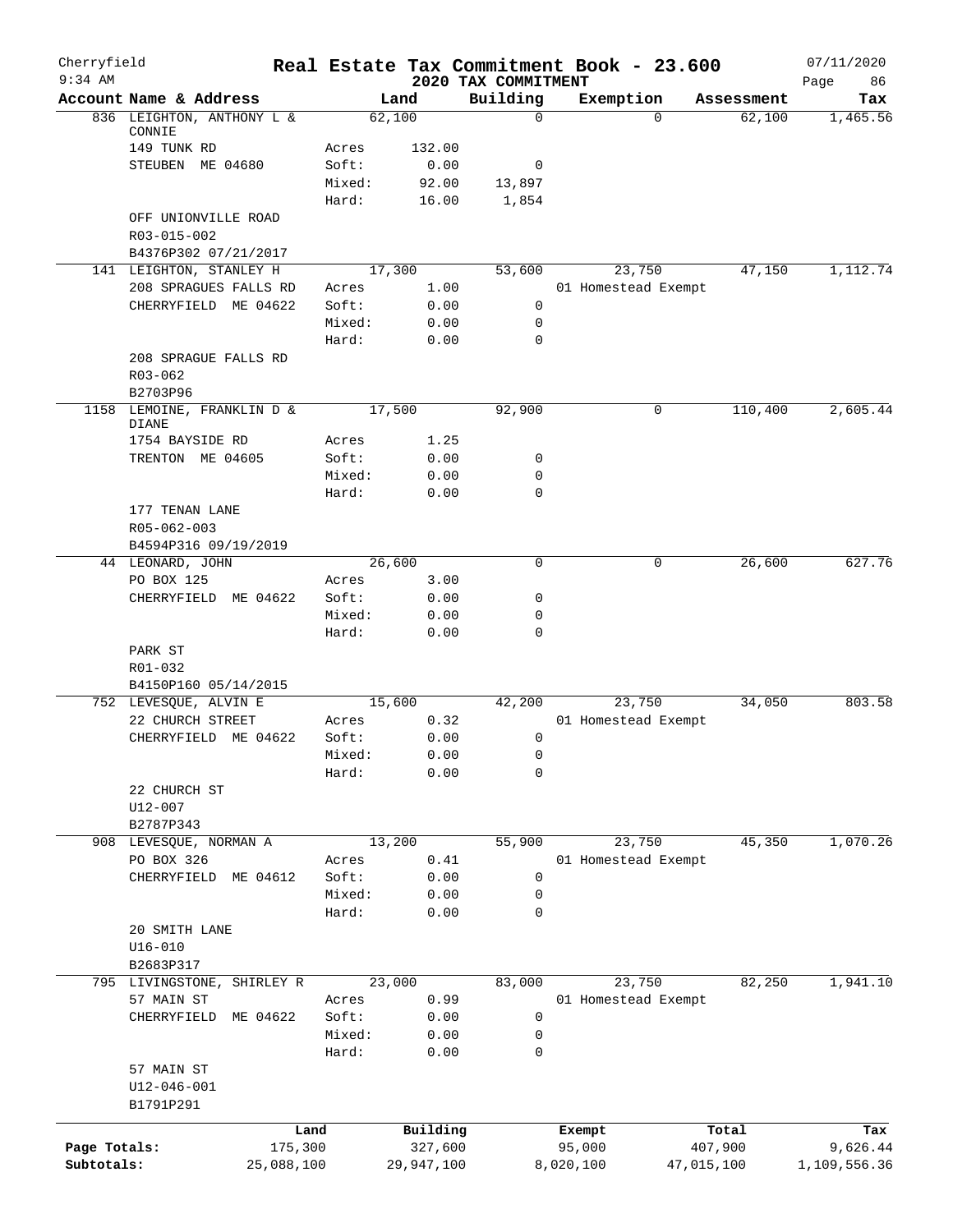| Cherryfield<br>$9:34$ AM |                                           |              |        |            |        | 2020 TAX COMMITMENT | Real Estate Tax Commitment Book - 23.600 |             |              | 07/11/2020        |
|--------------------------|-------------------------------------------|--------------|--------|------------|--------|---------------------|------------------------------------------|-------------|--------------|-------------------|
|                          | Account Name & Address                    |              |        | Land       |        | Building            | Exemption                                |             | Assessment   | Page<br>87<br>Tax |
|                          | 1121 LOOK, SHARON                         |              |        | 5,300      |        | $\mathbf 0$         |                                          | $\Omega$    | 5,300        | 125.08            |
|                          | 319 North Main St                         |              | Acres  |            | 0.21   |                     |                                          |             |              |                   |
|                          | Brewer ME 04412-2616                      |              | Soft:  |            | 0.00   | 0                   |                                          |             |              |                   |
|                          |                                           |              | Mixed: |            | 0.00   | 0                   |                                          |             |              |                   |
|                          |                                           |              | Hard:  |            | 0.00   | 0                   |                                          |             |              |                   |
|                          | 29 RIDGE ROAD                             |              |        |            |        |                     |                                          |             |              |                   |
|                          | U15-016-002                               |              |        |            |        |                     |                                          |             |              |                   |
|                          | B2194P352                                 |              |        |            |        |                     |                                          |             |              |                   |
|                          | 254 LOOK, ELIZABETH L                     |              |        | 17,300     |        | 11,700              | 23,750                                   |             | 5,250        | 123.90            |
|                          | 304 WILLEY DISTRICT                       |              |        |            |        |                     |                                          |             |              |                   |
|                          | <b>ROAD</b>                               |              | Acres  |            | 1.00   |                     | 01 Homestead Exempt                      |             |              |                   |
|                          | CHERRYFIELD ME 04622                      |              | Soft:  |            | 0.00   | 0                   |                                          |             |              |                   |
|                          |                                           |              | Mixed: |            | 0.00   | $\mathbf 0$         |                                          |             |              |                   |
|                          |                                           |              | Hard:  |            | 0.00   | 0                   |                                          |             |              |                   |
|                          |                                           |              |        |            |        |                     |                                          |             |              |                   |
|                          | 290 WILLEY DISTRICT RD                    |              |        |            |        |                     |                                          |             |              |                   |
|                          | R05-046-002                               |              |        |            |        |                     |                                          |             |              |                   |
|                          | B1248P112                                 |              |        |            |        |                     |                                          |             |              |                   |
|                          | 761 LOPEZ-MARTINEZ, MARIO                 |              |        | 18,600     |        | 36,700              |                                          | 0           | 55, 300      | 1,305.08          |
|                          | CAZARES DE LOPEZ, MARIA Acres             |              |        |            | 0.55   |                     |                                          |             |              |                   |
|                          | PO BOX 451                                |              | Soft:  |            | 0.00   | 0                   |                                          |             |              |                   |
|                          | MILBRIDGE ME 04658                        |              | Mixed: |            | 0.00   | $\mathbf 0$         |                                          |             |              |                   |
|                          |                                           |              | Hard:  |            | 0.00   | 0                   |                                          |             |              |                   |
|                          | 23 MAIN ST                                |              |        |            |        |                     |                                          |             |              |                   |
|                          | $U12 - 015$                               |              |        |            |        |                     |                                          |             |              |                   |
|                          | B4366P3 06/19/2017                        |              |        |            |        |                     |                                          |             |              |                   |
|                          | 146 LUDERS, JOHN                          |              |        | 38,900     |        | 0                   |                                          | 0           | 38,900       | 918.04            |
|                          | 1269 Rockrimmon Rd                        |              | Acres  |            | 48.00  |                     |                                          |             |              |                   |
|                          | Stamford CT 06903                         |              | Soft:  |            | 0.00   | 0                   |                                          |             |              |                   |
|                          |                                           |              | Mixed: |            | 0.00   | 0                   |                                          |             |              |                   |
|                          |                                           |              | Hard:  |            | 0.00   | 0                   |                                          |             |              |                   |
|                          | BLACKSWOODS RD                            |              |        |            |        |                     |                                          |             |              |                   |
|                          | R04-001                                   |              |        |            |        |                     |                                          |             |              |                   |
|                          |                                           |              |        |            |        |                     |                                          |             |              |                   |
|                          | B634P337                                  |              |        |            |        |                     |                                          |             |              |                   |
|                          | 432 LUZZI, JOYCE K                        |              |        | 47,700     |        | 0                   |                                          | 0           | 47,700       | 1,125.72          |
|                          | 145 SAKONNETT BLVD                        |              | Acres  |            | 72.00  |                     |                                          |             |              |                   |
|                          | NARRANGANSETT RI 02882 Soft:              |              |        |            | 0.00   | 0                   |                                          |             |              |                   |
|                          |                                           |              | Mixed: |            | 0.00   | 0                   |                                          |             |              |                   |
|                          |                                           |              | Hard:  |            | 0.00   | 0                   |                                          |             |              |                   |
|                          | NORTH MAIN ST                             |              |        |            |        |                     |                                          |             |              |                   |
|                          | R10-002-008                               |              |        |            |        |                     |                                          |             |              |                   |
|                          | B4371P108 07/03/2017 B4371P102 07/03/2017 |              |        |            |        |                     |                                          |             |              |                   |
|                          | 427 LUZZI, JOYCE K                        |              |        | 25,700     |        | $\mathbf 0$         |                                          | 0           | 25,700       | 606.52            |
|                          | 145 SAKONNETT BLVD                        |              | Acres  |            | 43.00  |                     |                                          |             |              |                   |
|                          | NARRANGANSETT RI 02882 Soft:              |              |        |            | 0.00   | 0                   |                                          |             |              |                   |
|                          |                                           |              | Mixed: |            | 0.00   | 0                   |                                          |             |              |                   |
|                          |                                           |              | Hard:  |            | 0.00   | 0                   |                                          |             |              |                   |
|                          | NORTH MAIN ST                             |              |        |            |        |                     |                                          |             |              |                   |
|                          | R10-002-003                               |              |        |            |        |                     |                                          |             |              |                   |
|                          | B4371P110 07/03/2017                      |              |        |            |        |                     |                                          |             |              |                   |
|                          | 428 LUZZI, JOYCE K                        |              |        | 26,500     |        | $\mathbf 0$         |                                          | $\mathbf 0$ | 26,500       | 625.40            |
|                          | 145 SAKKONNETT BLVD                       |              | Acres  |            | 45.00  |                     |                                          |             |              |                   |
|                          |                                           |              |        |            |        |                     |                                          |             |              |                   |
|                          | NARRANGANSETT RI 02882 Soft:              |              |        |            | 0.00   | 0                   |                                          |             |              |                   |
|                          |                                           |              | Mixed: |            | 0.00   | 0                   |                                          |             |              |                   |
|                          |                                           |              | Hard:  |            | 0.00   | 0                   |                                          |             |              |                   |
|                          | NORTH MAIN ST                             |              |        |            |        |                     |                                          |             |              |                   |
|                          | R10-002-004                               |              |        |            |        |                     |                                          |             |              |                   |
|                          | B4371P110 07/03/2017                      |              |        |            |        |                     |                                          |             |              |                   |
|                          |                                           |              |        |            |        |                     |                                          |             |              |                   |
|                          |                                           | Land         |        | Building   |        |                     | Exempt                                   |             | Total        | Tax               |
| Page Totals:             |                                           | 180,000      |        |            | 48,400 |                     | 23,750                                   |             | 204,650      | 4,829.74          |
| Subtotals:               |                                           | 25, 268, 100 |        | 29,995,500 |        |                     | 8,043,850                                |             | 47, 219, 750 | 1, 114, 386.10    |
|                          |                                           |              |        |            |        |                     |                                          |             |              |                   |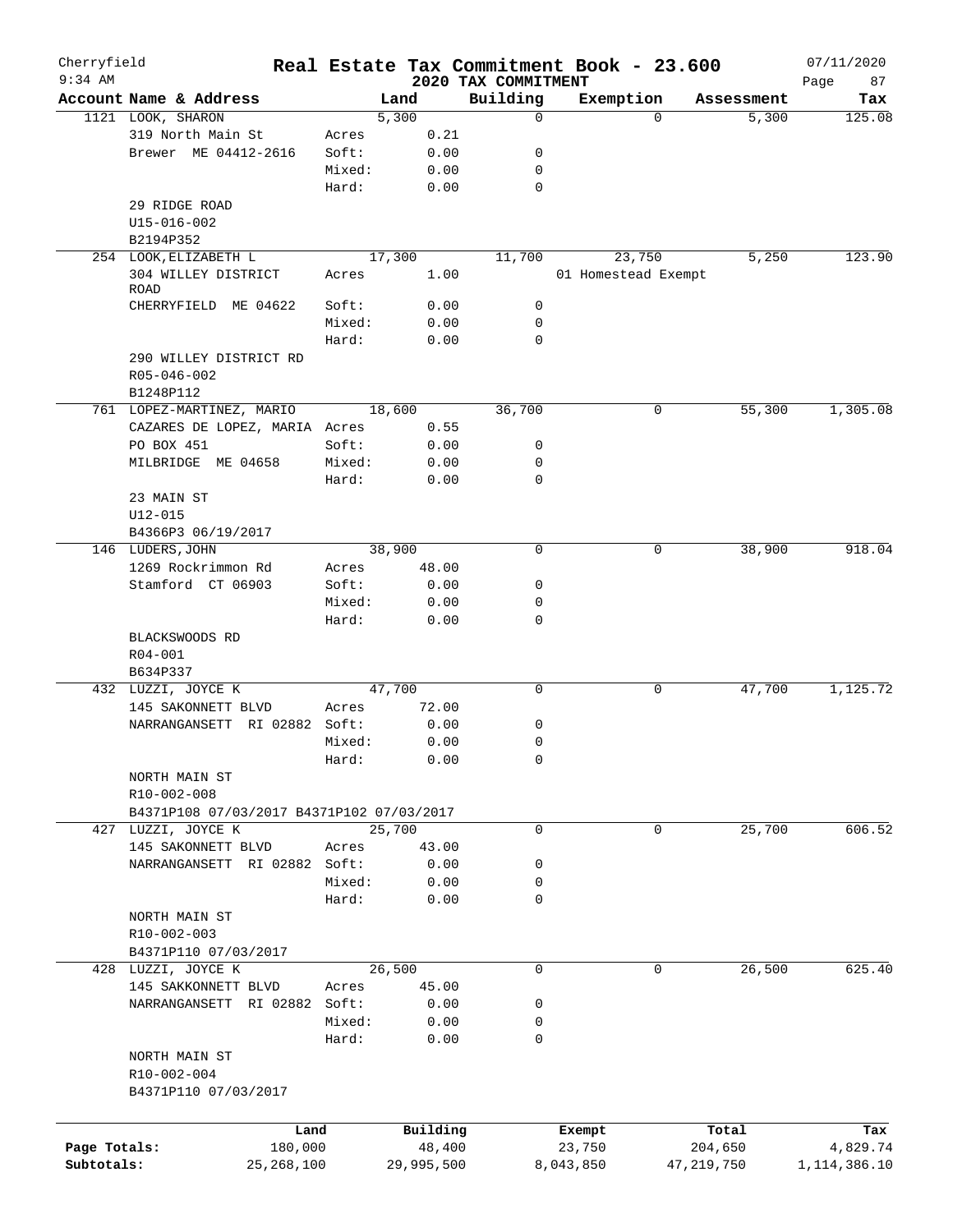| Cherryfield<br>$9:34$ AM |                                         |        |              | 2020 TAX COMMITMENT | Real Estate Tax Commitment Book - 23.600 |            | 07/11/2020<br>Page<br>88 |
|--------------------------|-----------------------------------------|--------|--------------|---------------------|------------------------------------------|------------|--------------------------|
|                          | Account Name & Address                  |        | Land         | Building            | Exemption                                | Assessment | Tax                      |
|                          | 426 LUZZI, JOYCE K                      | 24,400 |              | $\mathbf 0$         | $\Omega$                                 | 24,400     | 575.84                   |
|                          | 145 SAKONNETT BLVD                      | Acres  | 41.00        |                     |                                          |            |                          |
|                          | NARRANGANSETT RI 02882 Soft:            |        | 0.00         | 0                   |                                          |            |                          |
|                          |                                         | Mixed: | 0.00         | 0                   |                                          |            |                          |
|                          |                                         | Hard:  | 0.00         | $\mathbf 0$         |                                          |            |                          |
|                          | NORTH MAIN ST                           |        |              |                     |                                          |            |                          |
|                          | R10-002-002                             |        |              |                     |                                          |            |                          |
|                          | B4371P110 07/03/2017                    |        |              |                     |                                          |            |                          |
|                          | 425 LUZZI, JOYCE K                      | 24,400 |              | $\mathbf 0$         | 0                                        | 24,400     | 575.84                   |
|                          | 145 SAKONNETT BLVD                      | Acres  | 41.00        |                     |                                          |            |                          |
|                          | NARRANGANSETT RI 02882 Soft:            |        | 0.00         | 0                   |                                          |            |                          |
|                          |                                         | Mixed: | 0.00         | 0                   |                                          |            |                          |
|                          |                                         | Hard:  | 0.00         | $\mathbf 0$         |                                          |            |                          |
|                          | NORTH MAIN ST                           |        |              |                     |                                          |            |                          |
|                          | R10-002-001                             |        |              |                     |                                          |            |                          |
|                          | B4371P110 07/03/2017 B2891P189 B2485P13 |        |              |                     |                                          |            |                          |
|                          | 430 LUZZI, JOYCE K                      | 28,400 |              | 0                   | 0                                        | 28,400     | 670.24                   |
|                          | LUZZI LIVING TRUST,                     | Acres  | 50.00        |                     |                                          |            |                          |
|                          | JOYCE K                                 |        |              | 0                   |                                          |            |                          |
|                          | 145 SAKONNETT BLVD                      | Soft:  | 0.00<br>0.00 | 0                   |                                          |            |                          |
|                          | NARRANGANSETT RI 02882 Mixed:           | Hard:  | 0.00         | $\Omega$            |                                          |            |                          |
|                          | NORTH MAIN ST                           |        |              |                     |                                          |            |                          |
|                          | R10-002-006                             |        |              |                     |                                          |            |                          |
|                          | B4371P128 07/03/2017                    |        |              |                     |                                          |            |                          |
|                          | 429 LUZZI, JOYCE K                      | 27,700 |              | $\Omega$            | 0                                        | 27,700     | 653.72                   |
|                          | 145 SAKONNETT BLVD                      | Acres  | 48.00        |                     |                                          |            |                          |
|                          | NARRANGANSETT RI 02882 Soft:            |        | 0.00         | 0                   |                                          |            |                          |
|                          |                                         | Mixed: | 0.00         | 0                   |                                          |            |                          |
|                          |                                         | Hard:  | 0.00         | 0                   |                                          |            |                          |
|                          | NORTH MAIN ST                           |        |              |                     |                                          |            |                          |
|                          | R10-002-005                             |        |              |                     |                                          |            |                          |
|                          | B4371P110 07/03/2017                    |        |              |                     |                                          |            |                          |
|                          | 431 LUZZI, JOYCE K                      | 30,000 |              | 0                   | 0                                        | 30,000     | 708.00                   |
|                          | LUZZIE LIVING TRUST,<br>JOYCE K         | Acres  | 54.00        |                     |                                          |            |                          |
|                          | 145 SAKONNETT BLVD                      | Soft:  | 0.00         | 0                   |                                          |            |                          |
|                          | NARRANGANSETT RI 02882 Mixed:           |        | 0.00         | 0                   |                                          |            |                          |
|                          |                                         | Hard:  | 0.00         | 0                   |                                          |            |                          |
|                          | NORTH MAIN ST                           |        |              |                     |                                          |            |                          |
|                          | R10-002-007                             |        |              |                     |                                          |            |                          |
|                          | B4371P128 07/03/2017                    |        |              |                     |                                          |            |                          |
|                          | 463 LYNCH, BRETT & BILLIE<br>JO         | 22,800 |              | $\Omega$            | 0                                        | 22,800     | 538.08                   |
|                          | 8066 WISMILLER RD                       | Acres  | 41.90        |                     |                                          |            |                          |
|                          | SOUTH BRANCH MI 48761                   | Soft:  | 0.00         | 0                   |                                          |            |                          |
|                          |                                         | Mixed: | 0.00         | 0                   |                                          |            |                          |
|                          |                                         | Hard:  | 0.00         | 0                   |                                          |            |                          |
|                          | CROTCH                                  |        |              |                     |                                          |            |                          |
|                          | R10-013<br>B4470P71 06/22/2018          |        |              |                     |                                          |            |                          |
|                          |                                         |        |              |                     |                                          |            |                          |

|              | Land       | Building   | Exempt    | Total      | Tax          |
|--------------|------------|------------|-----------|------------|--------------|
| Page Totals: | 157,700    |            |           | 157,700    | 3,721.72     |
| Subtotals:   | 25,425,800 | 29,995,500 | 8,043,850 | 47,377,450 | 1,118,107.82 |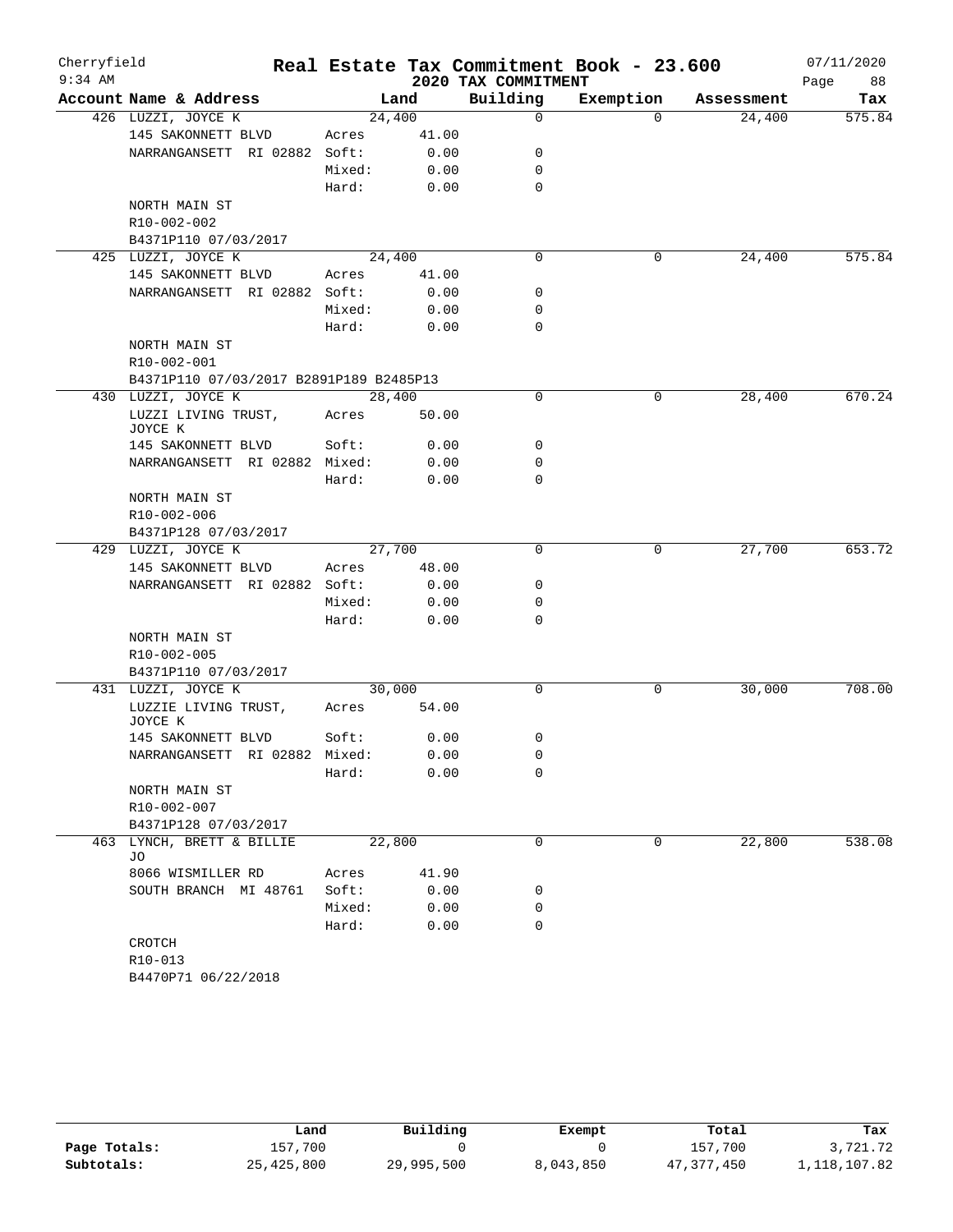| Cherryfield<br>$9:34$ AM |                                         |        |            |                                 |           | Real Estate Tax Commitment Book - 23.600 |            | 07/11/2020        |
|--------------------------|-----------------------------------------|--------|------------|---------------------------------|-----------|------------------------------------------|------------|-------------------|
|                          | Account Name & Address                  |        | Land       | 2020 TAX COMMITMENT<br>Building |           | Exemption                                | Assessment | 89<br>Page<br>Tax |
|                          | 223 MABUS, KAREN                        |        | 19,900     | 53,200                          |           | 29,450                                   | 43,650     | 1,030.14          |
|                          | 635 WILLEY DISTRICT RD                  | Acres  | 9.40       |                                 |           | 24 WW2 Widow Non                         |            |                   |
|                          | CHERRYFIELD ME 04622                    | Soft:  | 0.00       |                                 |           | 0 01 Homestead Exempt                    |            |                   |
|                          |                                         | Mixed: | 0.00       | 0                               |           |                                          |            |                   |
|                          |                                         | Hard:  | 0.00       | $\mathbf 0$                     |           |                                          |            |                   |
|                          |                                         |        |            |                                 |           |                                          |            |                   |
|                          | 627 WILLEY DISTRICT RD                  |        |            |                                 |           |                                          |            |                   |
|                          | R05-022                                 |        |            |                                 |           |                                          |            |                   |
|                          | B855P232<br>63 MACLEAN, CARROLL &       |        | 15,900     | 19,900                          |           | 23,750                                   | 12,050     | 284.38            |
|                          | CHRISTIA                                |        |            |                                 |           |                                          |            |                   |
|                          | 4 COTTON LANE                           | Acres  | 0.34       |                                 |           | 01 Homestead Exempt                      |            |                   |
|                          | CHERRYFIELD ME 04622                    | Soft:  | 0.00       | 0                               |           |                                          |            |                   |
|                          |                                         | Mixed: | 0.00       | 0                               |           |                                          |            |                   |
|                          |                                         | Hard:  | 0.00       | 0                               |           |                                          |            |                   |
|                          | 4 COTTON LANE                           |        |            |                                 |           |                                          |            |                   |
|                          | R02-016                                 |        |            |                                 |           |                                          |            |                   |
|                          | B2051P152                               |        |            |                                 |           |                                          |            |                   |
|                          | 246 MACLEAN, EMERY & JOAN M             |        | 16,900     | 19,900                          |           | 23,750                                   | 13,050     | 307.98            |
|                          | LAPOINTE, BONNIE                        |        | 0.92       |                                 |           |                                          |            |                   |
|                          |                                         | Acres  |            |                                 |           | 01 Homestead Exempt                      |            |                   |
|                          | 373 WILLEY DISTRICT RD                  | Soft:  | 0.00       | 0                               |           |                                          |            |                   |
|                          | CHERRYFIELD ME 04622                    | Mixed: | 0.00       | 0                               |           |                                          |            |                   |
|                          |                                         | Hard:  | 0.00       | 0                               |           |                                          |            |                   |
|                          | 373 WILLEY DISTRICT RD                  |        |            |                                 |           |                                          |            |                   |
|                          | R05-040-001                             |        |            |                                 |           |                                          |            |                   |
|                          | B3674P82 09/30/2010                     |        |            |                                 |           |                                          |            |                   |
|                          | 311 MACLEAN, JANICE                     |        | 12,700     | $\Omega$                        |           | 0                                        | 12,700     | 299.72            |
|                          | 342 NORTH MAIN ST                       | Acres  | 3.00       |                                 |           |                                          |            |                   |
|                          | CHERRYFIELD ME 04622                    | Soft:  | 0.00       | 0                               |           |                                          |            |                   |
|                          |                                         | Mixed: | 0.00       | 0                               |           |                                          |            |                   |
|                          |                                         | Hard:  | 0.00       | 0                               |           |                                          |            |                   |
|                          | NORTH MAIN ST                           |        |            |                                 |           |                                          |            |                   |
|                          | R07-006                                 |        |            |                                 |           |                                          |            |                   |
|                          | B1071P190                               |        |            |                                 |           |                                          |            |                   |
|                          | 309 MACLEAN, VIRGIL                     |        | 17,600     | 15,000                          |           | 23,750                                   | 8,850      | 208.86            |
|                          | 342 NORTH MAIN ST                       | Acres  | 1.40       |                                 |           | 01 Homestead Exempt                      |            |                   |
|                          | CHERRYFIELD ME 04622                    | Soft:  | 0.00       | 0                               |           |                                          |            |                   |
|                          |                                         | Mixed: | 0.00       | 0                               |           |                                          |            |                   |
|                          |                                         | Hard:  | 0.00       | 0                               |           |                                          |            |                   |
|                          | 342 NORTH MAIN ST                       |        |            |                                 |           |                                          |            |                   |
|                          | R07-005                                 |        |            |                                 |           |                                          |            |                   |
|                          | B801P22                                 |        |            |                                 |           |                                          |            |                   |
| 667                      | MACQUARRIE, GENE M &                    |        | 20,100     | 47,700                          |           | 0                                        | 67,800     | 1,600.08          |
|                          | BARBARA A (L/E)                         |        |            |                                 |           |                                          |            |                   |
|                          | THOMPSON, WILLIAM H                     | Acres  | 0.68       |                                 |           |                                          |            |                   |
|                          | 101 SCHOOL STREET                       | Soft:  | 0.00       | 0                               |           |                                          |            |                   |
|                          | CHERRYFIELD ME 04622                    | Mixed: | 0.00       | 0                               |           |                                          |            |                   |
|                          |                                         | Hard:  | 0.00       | 0                               |           |                                          |            |                   |
|                          | 101 SCHOOL ST                           |        |            |                                 |           |                                          |            |                   |
|                          | $U07 - 025$                             |        |            |                                 |           |                                          |            |                   |
|                          | B4440P11 02/21/2018 B4440P13 02/21/2018 |        |            |                                 |           |                                          |            |                   |
|                          | 250 MAGUIRE, PAUL C                     |        | 27,100     | 17,500                          |           | 0                                        | 44,600     | 1,052.56          |
|                          | 122 PALMER ST                           | Acres  | 19.00      |                                 |           |                                          |            |                   |
|                          | QUINCY MA 02169                         | Soft:  | 0.00       | 0                               |           |                                          |            |                   |
|                          |                                         | Mixed: | 0.00       | 0                               |           |                                          |            |                   |
|                          |                                         | Hard:  | 0.00       | $\mathbf 0$                     |           |                                          |            |                   |
|                          | 323 WILLEY DISTRICT RD                  |        |            |                                 |           |                                          |            |                   |
|                          | $R05 - 043$                             |        |            |                                 |           |                                          |            |                   |
|                          | B2766P74                                |        |            |                                 |           |                                          |            |                   |
|                          |                                         |        |            |                                 |           |                                          |            |                   |
|                          |                                         | Land   | Building   |                                 | Exempt    |                                          | Total      | Tax               |
| Page Totals:             | 130,200                                 |        | 173,200    |                                 | 100,700   |                                          | 202,700    | 4,783.72          |
| Subtotals:               | 25,556,000                              |        | 30,168,700 |                                 | 8,144,550 |                                          | 47,580,150 | 1,122,891.54      |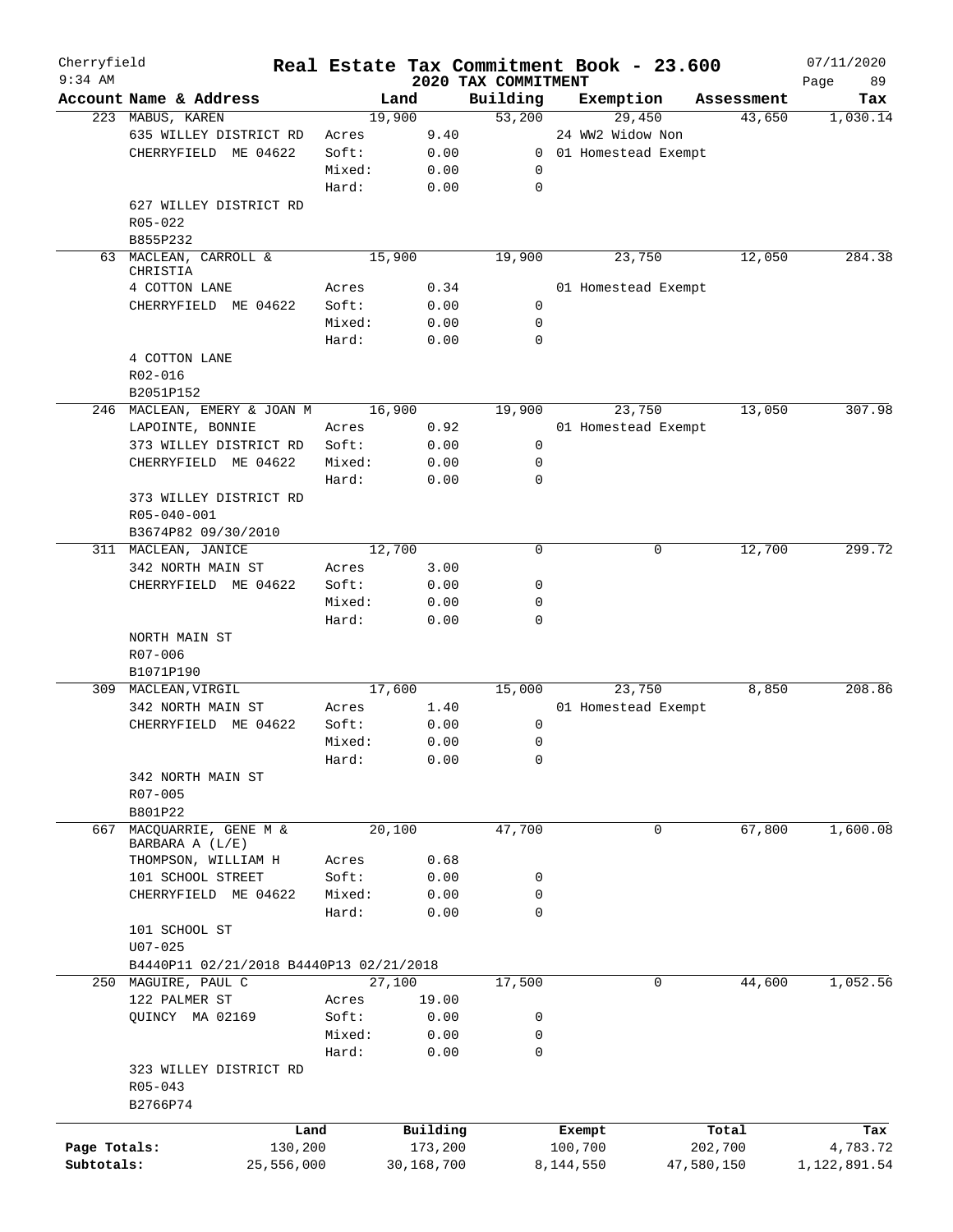| Cherryfield<br>$9:34$ AM |                                     |        |       | 2020 TAX COMMITMENT | Real Estate Tax Commitment Book - 23.600 |             | 07/11/2020<br>90<br>Page |
|--------------------------|-------------------------------------|--------|-------|---------------------|------------------------------------------|-------------|--------------------------|
|                          | Account Name & Address              | Land   |       | Building            | Exemption                                | Assessment  | Tax                      |
|                          | 54 MAINE SEA COAST MISSION          | 1,400  |       | $\overline{0}$      | 1,400                                    |             | 0.00<br>$\Omega$         |
|                          | 127 WEST ST                         | Acres  | 0.23  |                     | 47 Benevolent                            |             |                          |
|                          | BAR HARBOR ME 04609                 | Soft:  | 0.00  | 0                   |                                          |             |                          |
|                          |                                     | Mixed: | 0.00  | 0                   |                                          |             |                          |
|                          |                                     | Hard:  | 0.00  | 0                   |                                          |             |                          |
|                          | ROUTE 1 (OFF)                       |        |       |                     |                                          |             |                          |
|                          | R02-008                             |        |       |                     |                                          |             |                          |
|                          | 801 MAINE SEA COAST MISSION 34,100  |        |       | 31,600              | 65,700                                   | $\Omega$    | 0.00                     |
|                          | 127 WEST ST                         | Acres  | 1.00  |                     | 47 Benevolent                            |             |                          |
|                          | BAR HARBOR ME 04609                 | Soft:  | 0.00  | $\overline{0}$      |                                          |             |                          |
|                          |                                     | Mixed: | 0.00  | 0                   |                                          |             |                          |
|                          |                                     | Hard:  | 0.00  | 0                   |                                          |             |                          |
|                          | 36 WEALD BETHEL                     |        |       |                     |                                          |             |                          |
|                          | $U02 - 002$                         |        |       |                     |                                          |             |                          |
|                          | 485 MAINE SEA COAST MISSION 150,800 |        |       |                     | 556,700 707,500                          | $\Omega$    | 0.00                     |
|                          | 127 WEST ST                         | Acres  | 59.70 |                     | 47 Benevolent                            |             |                          |
|                          | BAR HARBOR ME 04609                 | Soft:  | 0.00  | 0                   |                                          |             |                          |
|                          |                                     | Mixed: | 0.00  | 0                   |                                          |             |                          |
|                          |                                     | Hard:  | 0.00  | 0                   |                                          |             |                          |
|                          | ROUTE 1                             |        |       |                     |                                          |             |                          |
|                          | U02-002                             |        |       |                     |                                          |             |                          |
|                          | 91 MAINE WILD BLUEBERRY             | 10,000 |       | 0                   |                                          | 10,000<br>0 | 236.00                   |
|                          | 320 RIDGE ROAD                      | Acres  | 5.90  |                     |                                          |             |                          |
|                          | CHERRYFIELD ME 04622                | Soft:  | 0.00  | 0                   |                                          |             |                          |
|                          |                                     | Mixed: | 0.00  | 0                   |                                          |             |                          |
|                          |                                     | Hard:  | 0.00  | 0                   |                                          |             |                          |
|                          | UNIONVILLE RD (OFF)                 |        |       |                     |                                          |             |                          |
|                          | R03-016                             |        |       |                     |                                          |             |                          |
|                          | B1526P22                            |        |       |                     |                                          |             |                          |
|                          | 860 MARCOU, RENE (TRUSTEE)          | 22,900 |       | 43,600              |                                          | 66,500<br>0 | 1,569.40                 |
|                          | E N MARCOUS TRUST FOR P Acres       |        | 0.98  |                     |                                          |             |                          |
|                          | MARCOU                              |        |       |                     |                                          |             |                          |
|                          | P O BOX 95                          | Soft:  | 0.00  | 0                   |                                          |             |                          |
|                          | CHERRYFIELD ME 04622                | Mixed: | 0.00  | 0                   |                                          |             |                          |
|                          |                                     | Hard:  | 0.00  | 0                   |                                          |             |                          |
|                          | 145 MAIN ST                         |        |       |                     |                                          |             |                          |
|                          | $U14 - 031$                         |        |       |                     |                                          |             |                          |
|                          | B3465P45 10/27/2008                 |        |       |                     |                                          |             |                          |
|                          | 507 MARCOU, RENEE M                 | 18,400 |       | 62,200              | 23,750                                   | 56,850      | 1,341.66                 |
|                          | P.O. Box 95                         | Acres  | 0.53  |                     | 01 Homestead Exempt                      |             |                          |
|                          | CHERRYFIELD ME 04622                | Soft:  | 0.00  | 0                   |                                          |             |                          |
|                          |                                     | Mixed: | 0.00  | 0                   |                                          |             |                          |
|                          |                                     | Hard:  | 0.00  | 0                   |                                          |             |                          |
|                          | 20 MILBRIDGE ROAD                   |        |       |                     |                                          |             |                          |
|                          | $U03 - 001$                         |        |       |                     |                                          |             |                          |
|                          | B3204P64 10/13/2006                 |        |       |                     |                                          |             |                          |
|                          | 854 MARDEN, WILBUR F                | 12,200 |       | 34,500              |                                          | 46,700<br>0 | 1,102.12                 |
|                          | FORBES, PATRICIA E                  | Acres  | 0.31  |                     |                                          |             |                          |
|                          | PO BOX 127                          | Soft:  | 0.00  | 0                   |                                          |             |                          |
|                          | HARRINGTON ME 04643                 | Mixed: | 0.00  | 0                   |                                          |             |                          |
|                          |                                     | Hard:  | 0.00  | 0                   |                                          |             |                          |
|                          | 177 MAIN STREET                     |        |       |                     |                                          |             |                          |
|                          | U14-026                             |        |       |                     |                                          |             |                          |
|                          | B4224P43 01/20/2016                 |        |       |                     |                                          |             |                          |
|                          |                                     |        |       |                     |                                          |             |                          |
|                          |                                     |        |       |                     |                                          |             |                          |
|                          |                                     |        |       |                     |                                          |             |                          |
|                          |                                     |        |       |                     |                                          |             |                          |

|              | Land       | Building   | Exempt    | Total      | Tax          |
|--------------|------------|------------|-----------|------------|--------------|
| Page Totals: | 249,800    | 728,600    | 798,350   | 180,050    | 4,249.18     |
| Subtotals:   | 25,805,800 | 30,897,300 | 8,942,900 | 47,760,200 | 1,127,140.72 |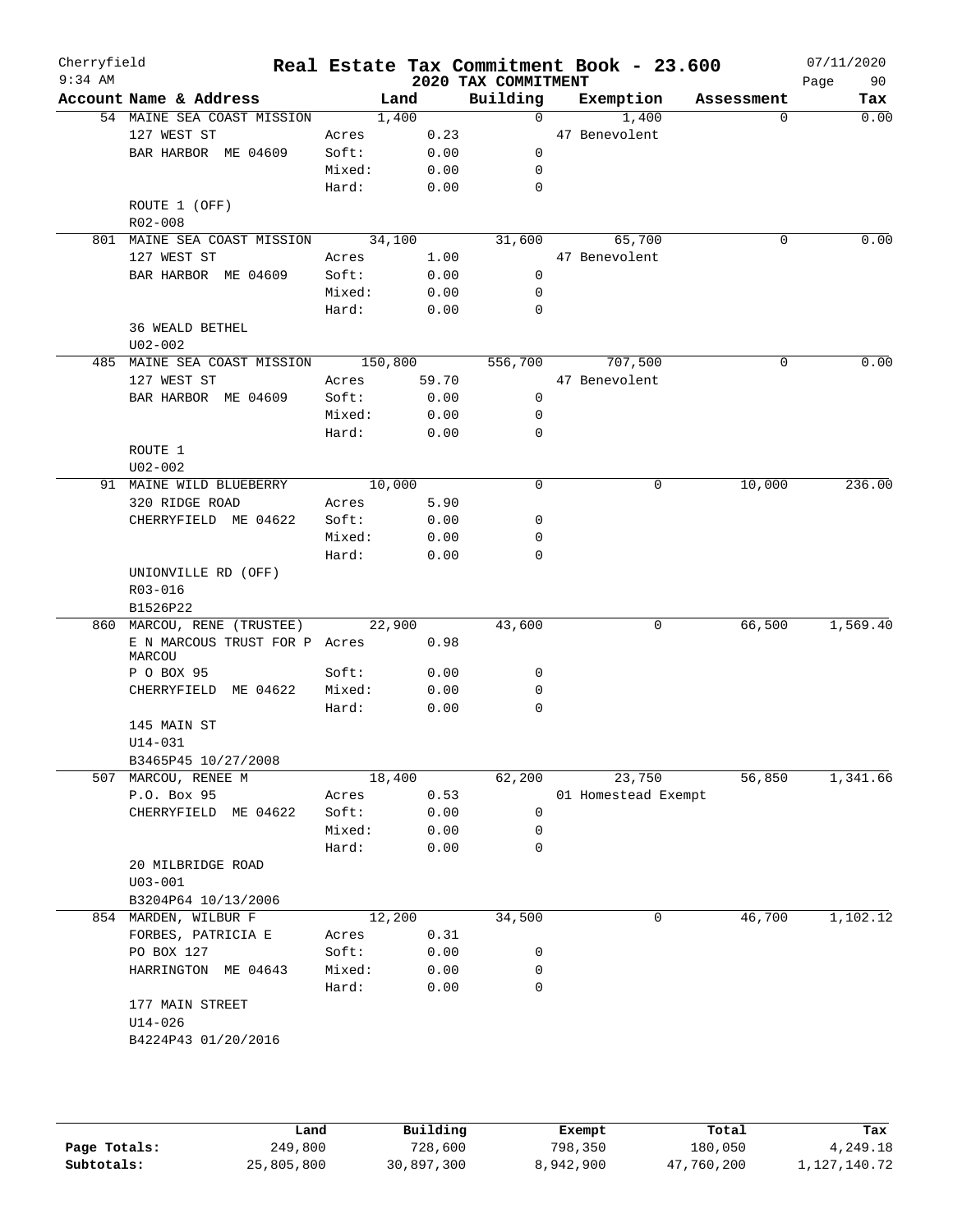| Cherryfield<br>$9:34$ AM |                                        |         |              |                                 | Real Estate Tax Commitment Book - 23.600 |              | 07/11/2020        |
|--------------------------|----------------------------------------|---------|--------------|---------------------------------|------------------------------------------|--------------|-------------------|
|                          | Account Name & Address                 |         | Land         | 2020 TAX COMMITMENT<br>Building | Exemption                                | Assessment   | Page<br>91<br>Tax |
|                          | 567 MARDEN, WILBUR R                   |         | 22,600       | 51,700                          | 0                                        | 74,300       | 1,753.48          |
|                          | FORBES, PATRICIA E                     | Acres   | 0.94         |                                 |                                          |              |                   |
|                          | PO BOX 127                             | Soft:   | 0.00         | 0                               |                                          |              |                   |
|                          | HARRINGTON ME 04643                    | Mixed:  | 0.00         | 0                               |                                          |              |                   |
|                          |                                        |         |              | $\mathbf 0$                     |                                          |              |                   |
|                          |                                        | Hard:   | 0.00         |                                 |                                          |              |                   |
|                          | 130 RIVER RD                           |         |              |                                 |                                          |              |                   |
|                          | $U05 - 001$                            |         |              |                                 |                                          |              |                   |
|                          | B3953P199 05/15/2013                   |         |              |                                 |                                          |              |                   |
| 1167                     | MARSHALL, CHRIS &<br>MARSHALL          |         | 0            | 1,500                           | 0                                        | 1,500        | 35.40             |
|                          | 29 BARREN WAY                          |         |              |                                 |                                          |              |                   |
|                          | CHERRYFIELD ME 04622                   |         |              |                                 |                                          |              |                   |
|                          |                                        |         |              |                                 |                                          |              |                   |
|                          | 29 BARREN WAY                          |         |              |                                 |                                          |              |                   |
|                          | $U18 - 006 - 001 - 006$                |         |              |                                 |                                          |              |                   |
|                          | 33 MARTIN, LAWRENCE                    |         | 21,700       | 0                               | 0                                        | 21,700       | 512.12            |
|                          | 410 NORTH MAIN ST                      | Acres   | 29.00        |                                 |                                          |              |                   |
|                          | MILBRIDGE ME 04658                     | Soft:   | 0.00         | 0                               |                                          |              |                   |
|                          |                                        | Mixed:  | 0.00         | $\mathbf 0$                     |                                          |              |                   |
|                          |                                        | Hard:   | 0.00         | 0                               |                                          |              |                   |
|                          | MILBRIDGE RD                           |         |              |                                 |                                          |              |                   |
|                          |                                        |         |              |                                 |                                          |              |                   |
|                          | R01-021                                |         |              |                                 |                                          |              |                   |
|                          | B2267P191                              |         |              |                                 |                                          |              |                   |
|                          | 518 MASONIC BLDG SOC OF<br>CHERRYFIELD |         | 17,300       | 72,400                          | 89,700                                   | 0            | 0.00              |
|                          | 8 WILSON HILL RD                       | Acres   | 0.16         |                                 | 53 Fraternal Org.                        |              |                   |
|                          | CHERRYFIELD ME 04622                   | Soft:   | 0.00         | 0                               |                                          |              |                   |
|                          |                                        | Mixed:  | 0.00         | 0                               |                                          |              |                   |
|                          |                                        | Hard:   | 0.00         | 0                               |                                          |              |                   |
|                          | 8 WILSON HILL RD                       |         |              |                                 |                                          |              |                   |
|                          | $U03 - 012$                            |         |              |                                 |                                          |              |                   |
|                          | 509 MATHEWS & SONS, R W                |         | 52,200       | 159,600                         | 0                                        | 211,800      | 4,998.48          |
|                          | PO BOX 52                              |         |              |                                 |                                          |              |                   |
|                          |                                        | Acres   | 2.40         |                                 |                                          |              |                   |
|                          | CHERRYFIELD ME 04622                   | Soft:   | 0.00         | 0                               |                                          |              |                   |
|                          |                                        | Mixed:  | 0.00         | 0                               |                                          |              |                   |
|                          |                                        | Hard:   | 0.00         | $\mathbf 0$                     |                                          |              |                   |
|                          | 52 MILBRIDGE RD                        |         |              |                                 |                                          |              |                   |
|                          | $U03 - 003$                            |         |              |                                 |                                          |              |                   |
|                          | B1679P161                              |         |              |                                 |                                          |              |                   |
| 483                      | MATHEWS BROTHERS                       |         | 12,300       | $\mathbf 0$                     | 0                                        | 12,300       | 290.28            |
|                          | PROPERTIES                             |         |              |                                 |                                          |              |                   |
|                          | C/O EMERA                              | Acres   | 2.27         |                                 |                                          |              |                   |
|                          | PO BOX 932                             | Soft:   | 0.00         | 0                               |                                          |              |                   |
|                          | BANGOR ME 04402-0932                   | Mixed:  | 0.00         | 0                               |                                          |              |                   |
|                          |                                        | Hard:   | 0.00         | 0                               |                                          |              |                   |
|                          | 209 MILBRIDGE RD                       |         |              |                                 |                                          |              |                   |
|                          | $U01 - 012$                            |         |              |                                 |                                          |              |                   |
|                          | B3456P67 09/26/2008                    |         |              |                                 |                                          |              |                   |
| 71                       | MATHEWS JR, EVERETT &                  |         | 25,500       | 100,900                         | 23,750                                   | 102,650      | 2,422.54          |
|                          | JEAN B                                 |         |              |                                 |                                          |              |                   |
|                          | P O BOX 218                            | Acres   | 5.10         |                                 | 01 Homestead Exempt                      |              |                   |
|                          | CHERRYFIELD<br>ME 04622                | Soft:   | 0.00         | 0                               |                                          |              |                   |
|                          |                                        | Mixed:  | 0.00         | 0                               |                                          |              |                   |
|                          |                                        | Hard:   | 0.00         | $\mathbf 0$                     |                                          |              |                   |
|                          | 50 ESTATES RD                          |         |              |                                 |                                          |              |                   |
|                          | R02-024                                |         |              |                                 |                                          |              |                   |
|                          | B2535P243                              |         |              |                                 |                                          |              |                   |
|                          |                                        |         |              |                                 |                                          |              |                   |
|                          |                                        | Land    | Building     |                                 | Exempt                                   | Total        | Tax               |
| Page Totals:             |                                        | 151,600 | 386,100      |                                 | 113,450                                  | 424,250      | 10,012.30         |
| Subtotals:               | 25,957,400                             |         | 31, 283, 400 |                                 | 9,056,350                                | 48, 184, 450 | 1,137,153.02      |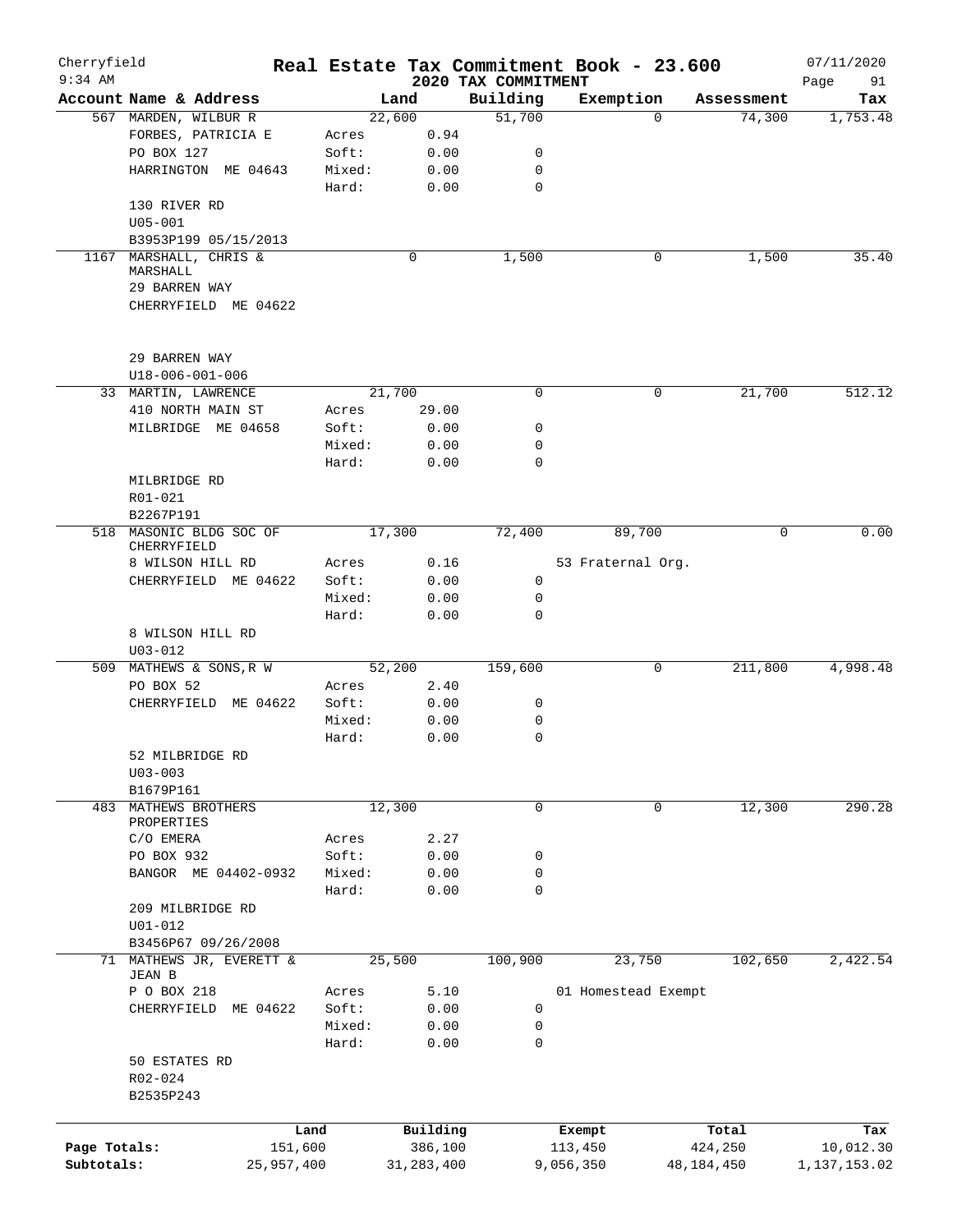| Cherryfield<br>$9:34$ AM |                                       |            |              | 2020 TAX COMMITMENT | Real Estate Tax Commitment Book - 23.600 |              | 07/11/2020<br>Page<br>92 |
|--------------------------|---------------------------------------|------------|--------------|---------------------|------------------------------------------|--------------|--------------------------|
|                          | Account Name & Address                |            | Land         | Building            | Exemption                                | Assessment   | Tax                      |
|                          | 73 MATHEWS JR, JEAN D &               |            | 8,100        | $\mathbf 0$         | $\Omega$                                 | 8,100        | 191.16                   |
|                          | EVERETT E                             |            |              |                     |                                          |              |                          |
|                          |                                       | Acres      | 5.10         |                     |                                          |              |                          |
|                          | CHERRYFIELD ME 04622                  | Soft:      | 0.00         | 0                   |                                          |              |                          |
|                          |                                       | Mixed:     | 0.00         | 0                   |                                          |              |                          |
|                          |                                       | Hard:      | 0.00         | 0                   |                                          |              |                          |
|                          | 50 ESTATES RD                         |            |              |                     |                                          |              |                          |
|                          | R02-024-002                           |            |              |                     |                                          |              |                          |
|                          | B3836P162 04/12/2012                  |            |              |                     |                                          |              |                          |
|                          | 538 MATHEWS JR, JEAN D &<br>EVERETT E |            | 38,100       | 0                   | 0                                        | 38,100       | 899.16                   |
|                          | PO BOX 218                            | Acres      | 73.00        |                     |                                          |              |                          |
|                          | CHERRYFIELD ME 04622                  | Soft:      | 0.00         | 0                   |                                          |              |                          |
|                          |                                       | Mixed:     | 0.00         | 0                   |                                          |              |                          |
|                          |                                       | Hard:      | 0.00         | $\mathbf 0$         |                                          |              |                          |
|                          | BLACKSWOODS RD                        |            |              |                     |                                          |              |                          |
|                          | $U04 - 002$                           |            |              |                     |                                          |              |                          |
|                          | B4230P115 02/12/2016                  |            |              |                     |                                          |              |                          |
|                          | 745 MATHEWS JR, ROGER W               |            | 2,400        | 1,700               | 0                                        | 4,100        | 96.76                    |
|                          | PO BOX 117                            | Acres      | 0.04         |                     |                                          |              |                          |
|                          | CHERRYFIELD ME 04622                  | Soft:      | 0.00         | 0                   |                                          |              |                          |
|                          |                                       | Mixed:     | 0.00         | 0                   |                                          |              |                          |
|                          |                                       | Hard:      | 0.00         | $\mathbf 0$         |                                          |              |                          |
|                          | 3 PARK ST                             |            |              |                     |                                          |              |                          |
|                          | $U11 - 045$                           |            |              |                     |                                          |              |                          |
|                          | B3709P244 01/24/2011                  |            |              |                     |                                          |              |                          |
|                          | 651 MATHEWS JR, ROGER W               |            | 18,900       | 18,800              | 0                                        | 37,700       | 889.72                   |
|                          | P O BOX 117                           | Acres      | 0.57         |                     |                                          |              |                          |
|                          | CHERRYFIELD ME 04622                  | Soft:      | 0.00         | 0                   |                                          |              |                          |
|                          |                                       | Mixed:     | 0.00         | 0                   |                                          |              |                          |
|                          |                                       | Hard:      | 0.00         | $\mathbf 0$         |                                          |              |                          |
|                          | 9 BIG ROCK LANE                       |            |              |                     |                                          |              |                          |
|                          | $U07 - 010$                           |            |              |                     |                                          |              |                          |
|                          | B3709P242 01/24/2011                  |            |              |                     |                                          |              |                          |
|                          | 665 MATHEWS JR, ROGER W               |            | 15,900       | 66,400              | 0                                        | 82,300       | 1,942.28                 |
|                          | P O BOX 117                           | Acres      | 1.12         |                     |                                          |              |                          |
|                          | CHERRYFIELD ME 04622                  | Soft:      | 0.00         | 0                   |                                          |              |                          |
|                          |                                       | Mixed:     | 0.00         | $\mathsf 0$         |                                          |              |                          |
|                          |                                       | Hard:      | 0.00         | 0                   |                                          |              |                          |
|                          | 139 BLACKSWOODS RD                    |            |              |                     |                                          |              |                          |
|                          | $U07 - 023 - 002$                     |            |              |                     |                                          |              |                          |
|                          | B3031P41 07/14/2005                   |            |              |                     |                                          |              |                          |
| 1145                     | MATHEWS JR, ROGER W                   |            | 17,300       | 0                   | 0                                        | 17,300       | 408.28                   |
|                          | P O BOX 117                           | Acres      | 1.00         |                     |                                          |              |                          |
|                          | CHERRYFIELD ME 04622                  | Soft:      | 0.00         | 0                   |                                          |              |                          |
|                          |                                       | Mixed:     | 0.00         | 0                   |                                          |              |                          |
|                          |                                       | Hard:      | 0.00         | $\mathbf 0$         |                                          |              |                          |
|                          | BLACKSWOODS ROAD                      |            |              |                     |                                          |              |                          |
|                          | $U07 - 023 - 003$                     |            |              |                     |                                          |              |                          |
|                          | B3031P41 07/14/2005                   |            |              |                     |                                          |              |                          |
|                          | 488 MATHEWS, BETTY J                  |            | 24,400       | 105,200             | 23,750                                   | 105,850      | 2,498.06                 |
|                          | 198 MILBRIDGE RD                      | Acres      | 3.23         |                     | 01 Homestead Exempt                      |              |                          |
|                          | CHERRYFIELD ME 04622                  | Soft:      | 0.00         | 0                   |                                          |              |                          |
|                          |                                       | Mixed:     | 0.00         | 0                   |                                          |              |                          |
|                          |                                       | Hard:      | 0.00         | $\mathbf 0$         |                                          |              |                          |
|                          | 198 MILBRIDGE RD                      |            |              |                     |                                          |              |                          |
|                          | $U02 - 004 - 001$                     |            |              |                     |                                          |              |                          |
|                          | B3804P295 12/20/2011 B1766P321        |            |              |                     |                                          |              |                          |
|                          |                                       | Land       | Building     |                     | Exempt                                   | Total        | Tax                      |
| Page Totals:             |                                       | 125,100    | 192,100      |                     | 23,750                                   | 293,450      | 6,925.42                 |
| Subtotals:               |                                       | 26,082,500 | 31, 475, 500 |                     | 9,080,100                                | 48, 477, 900 | 1, 144, 078.44           |
|                          |                                       |            |              |                     |                                          |              |                          |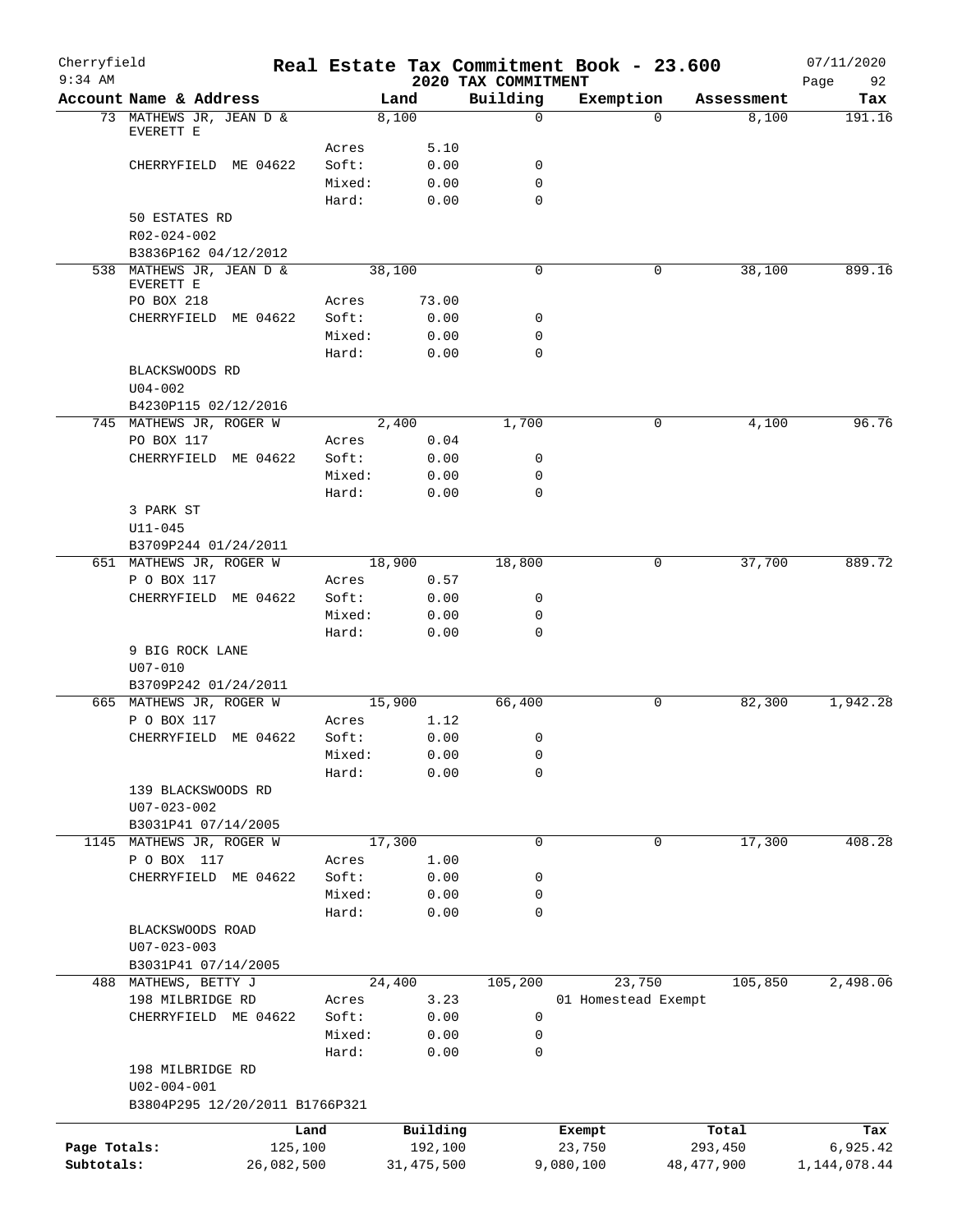| Cherryfield |                                                 |                 |        |                     | Real Estate Tax Commitment Book - 23.600 |            | 07/11/2020 |
|-------------|-------------------------------------------------|-----------------|--------|---------------------|------------------------------------------|------------|------------|
| $9:34$ AM   |                                                 |                 |        | 2020 TAX COMMITMENT |                                          |            | Page<br>93 |
|             | Account Name & Address                          |                 | Land   | Building            | Exemption                                | Assessment | Tax        |
|             | 815 MATHEWS, BRUCE W                            |                 | 13,400 | 78,200              | $\Omega$                                 | 91,600     | 2,161.76   |
|             | SELLERS, CHARON M                               | Acres           | 0.83   |                     |                                          |            |            |
|             | 137 MAIN ST                                     | Soft:           | 0.00   | 0                   |                                          |            |            |
|             | CHERRYFIELD ME 04622                            | Mixed:          | 0.00   | 0                   |                                          |            |            |
|             |                                                 | Hard:           | 0.00   | $\mathbf 0$         |                                          |            |            |
|             | 133 MAIN ST                                     |                 |        |                     |                                          |            |            |
|             | $U13 - 018$                                     |                 |        |                     |                                          |            |            |
|             | B2514P260 05/30/2001<br>1154 MATHEWS, BRUCE W & |                 | 13,400 | 221,300             | 23,750                                   | 210,950    | 4,978.42   |
|             | KAREN L                                         |                 |        |                     |                                          |            |            |
|             | 137 MAIN ST                                     | Acres           | 0.83   | $\mathbf 0$         | 01 Homestead Exempt                      |            |            |
|             | CHERRYFIELD ME 04622                            | Soft:<br>Mixed: | 0.00   | $\mathbf 0$         |                                          |            |            |
|             |                                                 |                 | 0.00   | $\mathbf 0$         |                                          |            |            |
|             | 137 MAIN ST                                     | Hard:           | 0.00   |                     |                                          |            |            |
|             | $U13 - 018$                                     |                 |        |                     |                                          |            |            |
|             | B2574P21                                        |                 |        |                     |                                          |            |            |
|             | 861 MATHEWS, BRUCE W &<br>KAREN L               |                 | 9,000  | $\mathsf{O}$        | 0                                        | 9,000      | 212.40     |
|             | 137 MAIN ST                                     | Acres           | 0.27   |                     |                                          |            |            |
|             | CHERRYFIELD ME 04622                            | Soft:           | 0.00   | 0                   |                                          |            |            |
|             |                                                 | Mixed:          | 0.00   | 0                   |                                          |            |            |
|             |                                                 | Hard:           | 0.00   | $\mathbf 0$         |                                          |            |            |
|             | 137 MAIN ST                                     |                 |        |                     |                                          |            |            |
|             | $U14 - 032$                                     |                 |        |                     |                                          |            |            |
|             | B2578P272                                       |                 |        |                     |                                          |            |            |
|             | 588 MATHEWS, C FOSTER &<br>LETA N               |                 | 30,100 | 108,400             | 0                                        | 138,500    | 3,268.60   |
|             | PO BOX 232                                      | Acres           | 16.86  |                     |                                          |            |            |
|             | CHERRYFIELD ME 04622                            | Soft:           | 0.00   | 0                   |                                          |            |            |
|             |                                                 | Mixed:          | 0.00   | 0                   |                                          |            |            |
|             |                                                 | Hard:           | 0.00   | $\mathbf 0$         |                                          |            |            |
|             | 7 ELM ST                                        |                 |        |                     |                                          |            |            |
|             | $U05 - 020$                                     |                 |        |                     |                                          |            |            |
|             | B3866P1 07/20/2012                              |                 |        |                     |                                          |            |            |
|             | 1116 MATHEWS, C. FOSTER                         |                 | 11,300 | $\mathbf 0$         | 0                                        | 11,300     | 266.68     |
|             | P.O. BOX 232                                    | Acres           | 5.60   |                     |                                          |            |            |
|             | CHERRYFIELD ME 04622                            | Soft:           | 0.00   | 0                   |                                          |            |            |
|             |                                                 | Mixed:          | 0.00   | 0                   |                                          |            |            |
|             |                                                 | Hard:           | 0.00   | 0                   |                                          |            |            |
|             | OFF TENAN LANE                                  |                 |        |                     |                                          |            |            |
|             | R05-063-001-001                                 |                 |        |                     |                                          |            |            |
|             | B2148P265<br>MATHEWS, C FOSTER & LETA           |                 | 24,800 | 63,700              | 23,750                                   | 64,750     | 1,528.10   |
| 597         | PO BOX 232                                      | Acres           | 2.44   |                     | 01 Homestead Exempt                      |            |            |
|             | CHERRYFIELD ME 04622                            | Soft:           | 0.00   | 0                   |                                          |            |            |
|             |                                                 | Mixed:          | 0.00   | 0                   |                                          |            |            |
|             |                                                 | Hard:           | 0.00   | 0                   |                                          |            |            |
|             | 28 ELM ST                                       |                 |        |                     |                                          |            |            |
|             | $U05 - 029$                                     |                 |        |                     |                                          |            |            |
|             | B957P180                                        |                 |        |                     |                                          |            |            |
|             |                                                 |                 |        |                     |                                          |            |            |

|              | Land         | Building   | Exempt    | Total      | Tax          |
|--------------|--------------|------------|-----------|------------|--------------|
| Page Totals: | 102,000      | 471,600    | 47,500    | 526,100    | 12,415.96    |
| Subtotals:   | 26, 184, 500 | 31,947,100 | 9,127,600 | 49,004,000 | 1,156,494.40 |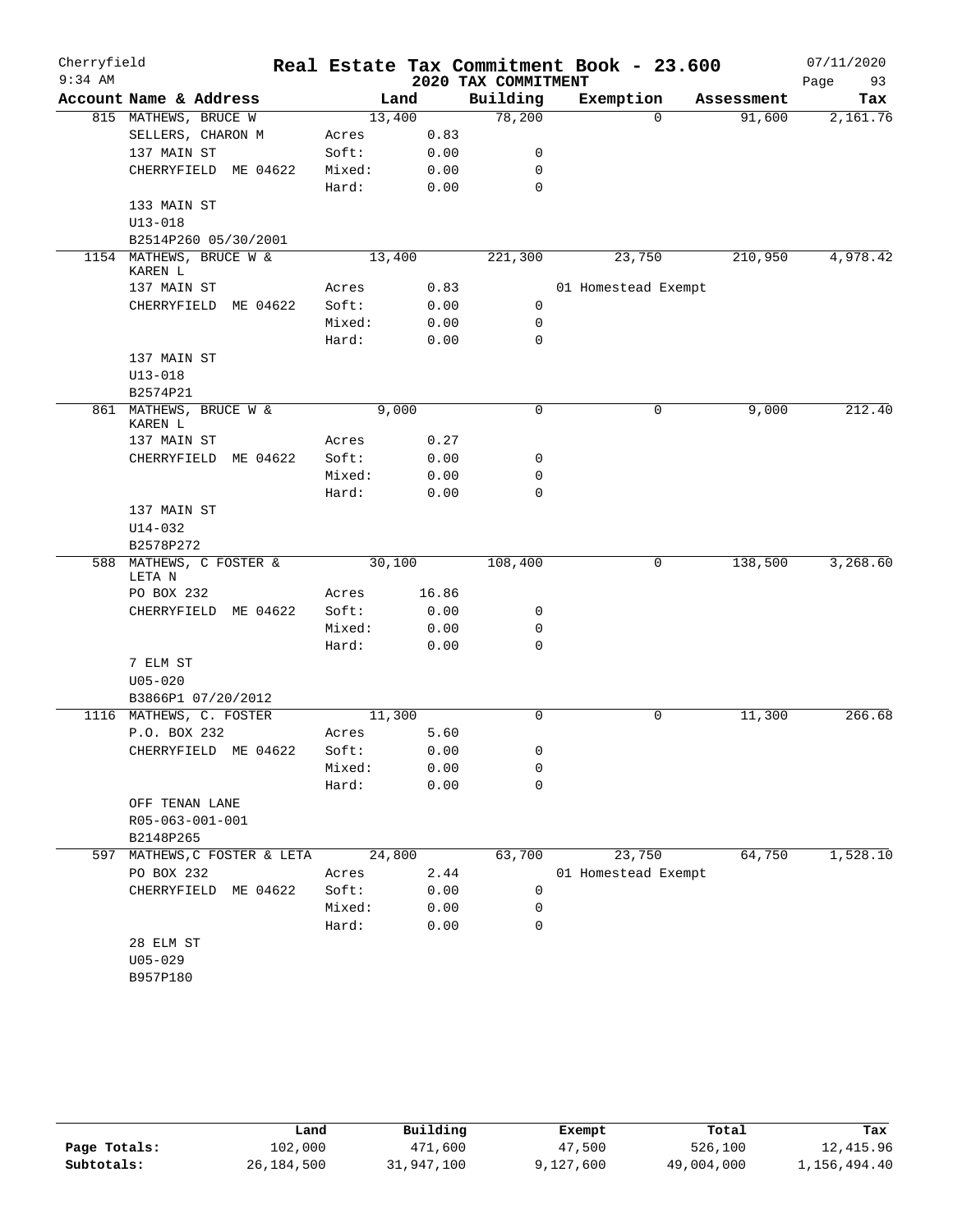| Cherryfield |                                         |        |        |                     | Real Estate Tax Commitment Book - 23.600 |            | 07/11/2020 |
|-------------|-----------------------------------------|--------|--------|---------------------|------------------------------------------|------------|------------|
| $9:34$ AM   |                                         |        |        | 2020 TAX COMMITMENT |                                          |            | 94<br>Page |
|             | Account Name & Address                  |        | Land   | Building            | Exemption                                | Assessment | Tax        |
|             | 678 MATHEWS, JAMES JR &<br>AUDREY       |        | 18,200 | 33,300              | 23,750                                   | 27,750     | 654.90     |
|             | 217 BLACKSWOODS RD                      | Acres  | 2.49   |                     | 01 Homestead Exempt                      |            |            |
|             | CHERRYFIELD ME 04622                    | Soft:  | 0.00   | 0                   |                                          |            |            |
|             |                                         | Mixed: | 0.00   | $\mathbf 0$         |                                          |            |            |
|             |                                         | Hard:  | 0.00   | 0                   |                                          |            |            |
|             | 217 BLACKSWOODS RD                      |        |        |                     |                                          |            |            |
|             | $U08 - 011$                             |        |        |                     |                                          |            |            |
|             | B944P230                                |        |        |                     |                                          |            |            |
|             | 28 MATHIASON, HOWARD &<br><b>ELAINE</b> |        | 23,100 | 2,100               | 0                                        | 25,200     | 594.72     |
|             | 425 N Main St                           | Acres  | 1.00   |                     |                                          |            |            |
|             | MILBRIDGE ME 04658                      | Soft:  | 0.00   | 0                   |                                          |            |            |
|             |                                         | Mixed: | 0.00   | 0                   |                                          |            |            |
|             |                                         | Hard:  | 0.00   | $\mathbf 0$         |                                          |            |            |
|             | 634 MILBRIDGE RD                        |        |        |                     |                                          |            |            |
|             | R01-016                                 |        |        |                     |                                          |            |            |
|             | B1777P172                               |        |        |                     |                                          |            |            |
|             | 645 MATTHEWS, JEFFREY C &<br>TAMMY A    |        | 7,900  | $\mathbf 0$         | 0                                        | 7,900      | 186.44     |
|             | 35 MATTHEWS LN                          | Acres  | 0.21   |                     |                                          |            |            |
|             | TOPSHAM ME 04086                        | Soft:  | 0.00   | 0                   |                                          |            |            |
|             |                                         | Mixed: | 0.00   | $\mathbf 0$         |                                          |            |            |
|             |                                         | Hard:  | 0.00   | 0                   |                                          |            |            |
|             | NORTH MAIN ST                           |        |        |                     |                                          |            |            |
|             | $U07 - 005$                             |        |        |                     |                                          |            |            |
|             | B2487P318                               |        |        |                     |                                          |            |            |
| 602         | MATTINGLY, KENT J                       |        | 17,800 | 22,800              | 23,750                                   | 16,850     | 397.66     |
|             | 25<br>PADDY LANE                        | Acres  | 0.48   |                     | 01 Homestead Exempt                      |            |            |
|             | CHERRYFIELD ME 04622                    | Soft:  | 0.00   | 0                   |                                          |            |            |
|             |                                         | Mixed: | 0.00   | 0                   |                                          |            |            |
|             |                                         | Hard:  | 0.00   | 0                   |                                          |            |            |
|             | 25 PADDY LANE                           |        |        |                     |                                          |            |            |
|             | $U05 - 034$                             |        |        |                     |                                          |            |            |
|             | B2150P289                               |        |        |                     |                                          |            |            |
|             | 766 MAURER, BARBARA J                   |        | 20,300 | 160,000             | 23,750                                   | 156,550    | 3,694.58   |
|             | PORSIUS, PIETER                         | Acres  | 0.70   |                     | 01 Homestead Exempt                      |            |            |
|             | P O BOX 381                             | Soft:  | 0.00   | $\mathbf{0}$        |                                          |            |            |
|             | CHERRYFIELD ME 04622                    | Mixed: | 0.00   | 0                   |                                          |            |            |
|             |                                         | Hard:  | 0.00   | 0                   |                                          |            |            |
|             | 9 MAIN ST                               |        |        |                     |                                          |            |            |
|             | U12-019                                 |        |        |                     |                                          |            |            |
|             | B2791P27                                |        |        |                     |                                          |            |            |
|             | 820 MAURER, THOMAS                      |        | 23,600 | 136,500             | 0                                        | 160,100    | 3,778.36   |
|             | LEWANDOWSKI, MARIJO                     | Acres  | 1.89   |                     |                                          |            |            |
|             | 67-35 COOPER AVE                        | Soft:  | 0.00   | 0                   |                                          |            |            |
|             | GNELDALE NY 11385                       | Mixed: | 0.00   | 0                   |                                          |            |            |
|             |                                         | Hard:  | 0.00   | 0                   |                                          |            |            |
|             | 105 MAIN ST                             |        |        |                     |                                          |            |            |
|             | $U13 - 023$                             |        |        |                     |                                          |            |            |
|             | B4308P75 10/28/2016                     |        |        |                     |                                          |            |            |
|             |                                         |        |        |                     |                                          |            |            |

|              | Land         | Building   | Exempt    | Total      | Tax          |
|--------------|--------------|------------|-----------|------------|--------------|
| Page Totals: | 110,900      | 354,700    | 71,250    | 394,350    | 9,306.66     |
| Subtotals:   | 26, 295, 400 | 32,301,800 | 9,198,850 | 49,398,350 | 1,165,801.06 |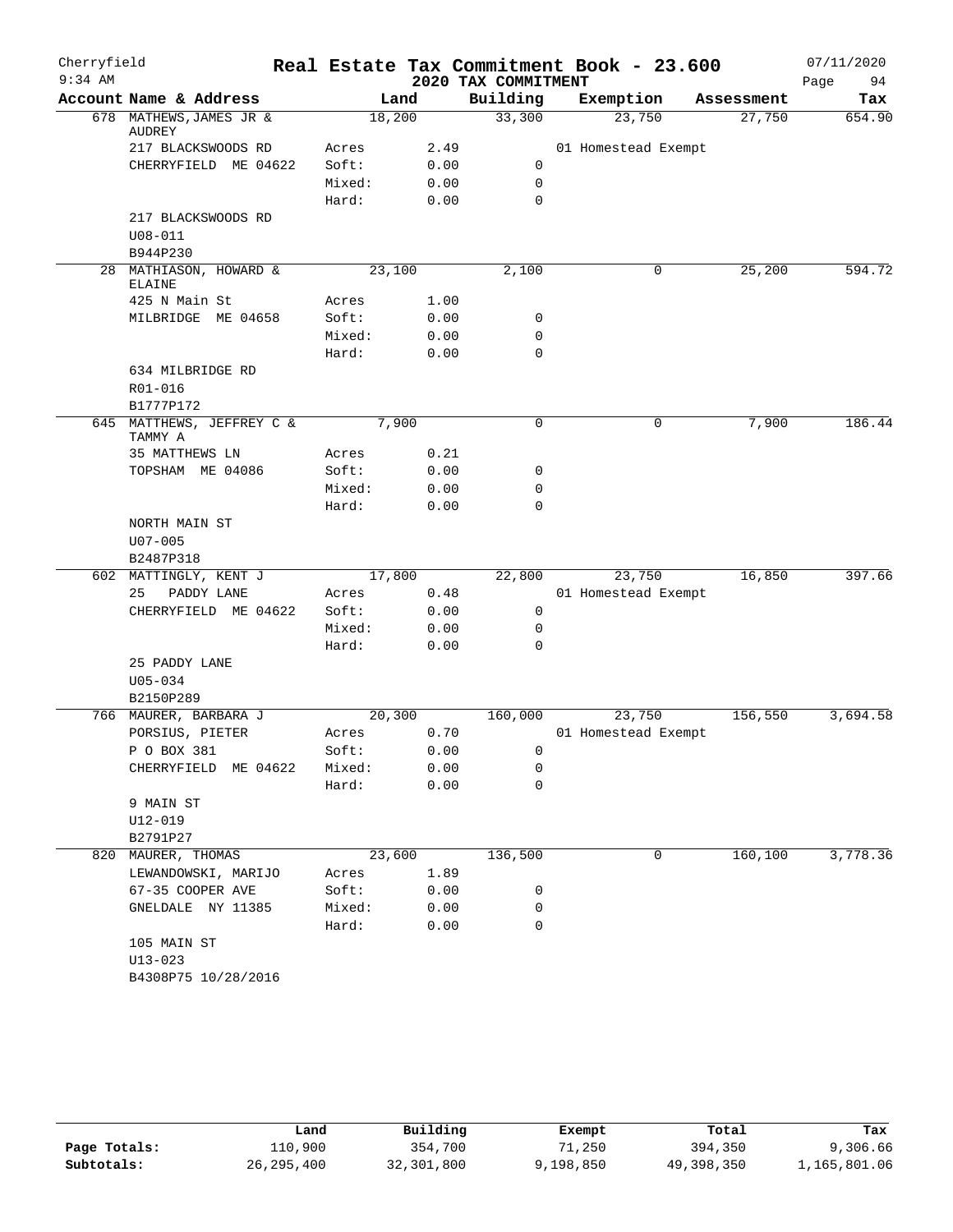| Cherryfield |                                                |        |       |                     | Real Estate Tax Commitment Book - 23.600 |            | 07/11/2020 |
|-------------|------------------------------------------------|--------|-------|---------------------|------------------------------------------|------------|------------|
| $9:34$ AM   |                                                |        |       | 2020 TAX COMMITMENT |                                          |            | Page<br>95 |
|             | Account Name & Address                         |        | Land  | Building            | Exemption                                | Assessment | Tax        |
|             | 694 MAYHEW, CARL M &<br>LORETTA (L/E)          | 22,300 |       | 87,400              | 23,750                                   | 85,950     | 2,028.42   |
|             | SMITH, K S & HICKS, M J Acres                  |        | 4.60  |                     | 01 Homestead Exempt                      |            |            |
|             | PO BOX 44                                      | Soft:  | 0.00  | 0                   |                                          |            |            |
|             | CHERRYFIELD ME 04622                           | Mixed: | 0.00  | 0                   |                                          |            |            |
|             |                                                | Hard:  | 0.00  | 0                   |                                          |            |            |
|             | 129 PARK ST                                    |        |       |                     |                                          |            |            |
|             | U10-007                                        |        |       |                     |                                          |            |            |
|             | B4040P77 03/05/2014                            |        |       |                     |                                          |            |            |
|             | 703 MAZZA, SCOTT A & LINDA<br>M                | 22,200 |       | 111,800             | 0                                        | 134,000    | 3,162.40   |
|             | 17335 STAIMFORD CT                             | Acres  | 0.90  |                     |                                          |            |            |
|             | WELLINGTON FL 33414                            | Soft:  | 0.00  | 0                   |                                          |            |            |
|             |                                                | Mixed: | 0.00  | 0                   |                                          |            |            |
|             |                                                | Hard:  | 0.00  | 0                   |                                          |            |            |
|             | 14 PARK ST                                     |        |       |                     |                                          |            |            |
|             | $U11 - 005$                                    |        |       |                     |                                          |            |            |
|             | B4520P72 12/16/2018                            |        |       |                     |                                          |            |            |
|             | 356 MCCARTHY III, JOHN J                       | 17,700 |       | 115,400             | 23,750                                   | 109,350    | 2,580.66   |
|             | MCCARTHY, DONNA E.                             | Acres  | 4.68  |                     | 01 Homestead Exempt                      |            |            |
|             | 602 SPRAGUE FALLS ROAD                         | Soft:  | 0.00  | 0                   |                                          |            |            |
|             | CHERRYFIELD ME 04622                           | Mixed: | 0.00  | 0                   |                                          |            |            |
|             |                                                | Hard:  | 0.00  | 0                   |                                          |            |            |
|             | 602 SPRAGUES FALLS RD                          |        |       |                     |                                          |            |            |
|             | R08-025-003                                    |        |       |                     |                                          |            |            |
|             | B2872P345 05/07/2004<br>190 MCCARTHY, SEAN M & | 49,400 |       | $\mathbf 0$         | 0                                        | 49,400     | 1,165.84   |
|             | HOLLY J                                        |        |       |                     |                                          |            |            |
|             | 163 ROCKY CREEK TR                             | Acres  | 66.00 |                     |                                          |            |            |
|             | WOODSTOCK GA 30188                             | Soft:  | 0.00  | 0                   |                                          |            |            |
|             |                                                | Mixed: | 0.00  | 0                   |                                          |            |            |
|             |                                                | Hard:  | 0.00  | 0                   |                                          |            |            |
|             | BUTLER RD                                      |        |       |                     |                                          |            |            |
|             | R04-037-002                                    |        |       |                     |                                          |            |            |
|             | B4063P134 06/12/2014                           |        |       |                     |                                          |            |            |
|             | 1060 MCCARTHY, SEAN M &<br>HOLLY J             | 36,200 |       | 15,100              | 0                                        | 51,300     | 1,210.68   |
|             | 163 ROCKY CREEK TR                             | Acres  | 22.75 |                     |                                          |            |            |
|             | WOODSTOCK GA 30188                             | Soft:  | 0.00  | 0                   |                                          |            |            |
|             |                                                | Mixed: | 0.00  | 0                   |                                          |            |            |
|             |                                                | Hard:  | 0.00  | 0                   |                                          |            |            |
|             | BUTLER ROAD                                    |        |       |                     |                                          |            |            |
|             | R04-036                                        |        |       |                     |                                          |            |            |
|             | B4484P169 08/07/2018<br>131 MCCLURE, RICHARD D | 14,800 |       | 0                   | 0                                        | 14,800     | 349.28     |
|             | TRUSTEE OF RICHARD D<br>MCCLURE TRUST          | Acres  | 20.00 |                     |                                          |            |            |
|             | 23 Sheldon Avenue                              | Soft:  | 0.00  | 0                   |                                          |            |            |
|             | Easthampton MA 01027                           | Mixed: | 0.00  | 0                   |                                          |            |            |
|             |                                                | Hard:  | 0.00  | 0                   |                                          |            |            |
|             | SPRAGUE FALLS RD                               |        |       |                     |                                          |            |            |
|             | R03-053-002                                    |        |       |                     |                                          |            |            |
|             | B2922P258 07/16/2004                           |        |       |                     |                                          |            |            |

|              | Land       | Building   | Exempt    | Total      | Tax          |
|--------------|------------|------------|-----------|------------|--------------|
| Page Totals: | 162,600    | 329,700    | 47,500    | 444,800    | 10,497.28    |
| Subtotals:   | 26,458,000 | 32,631,500 | 9,246,350 | 49,843,150 | 1,176,298.34 |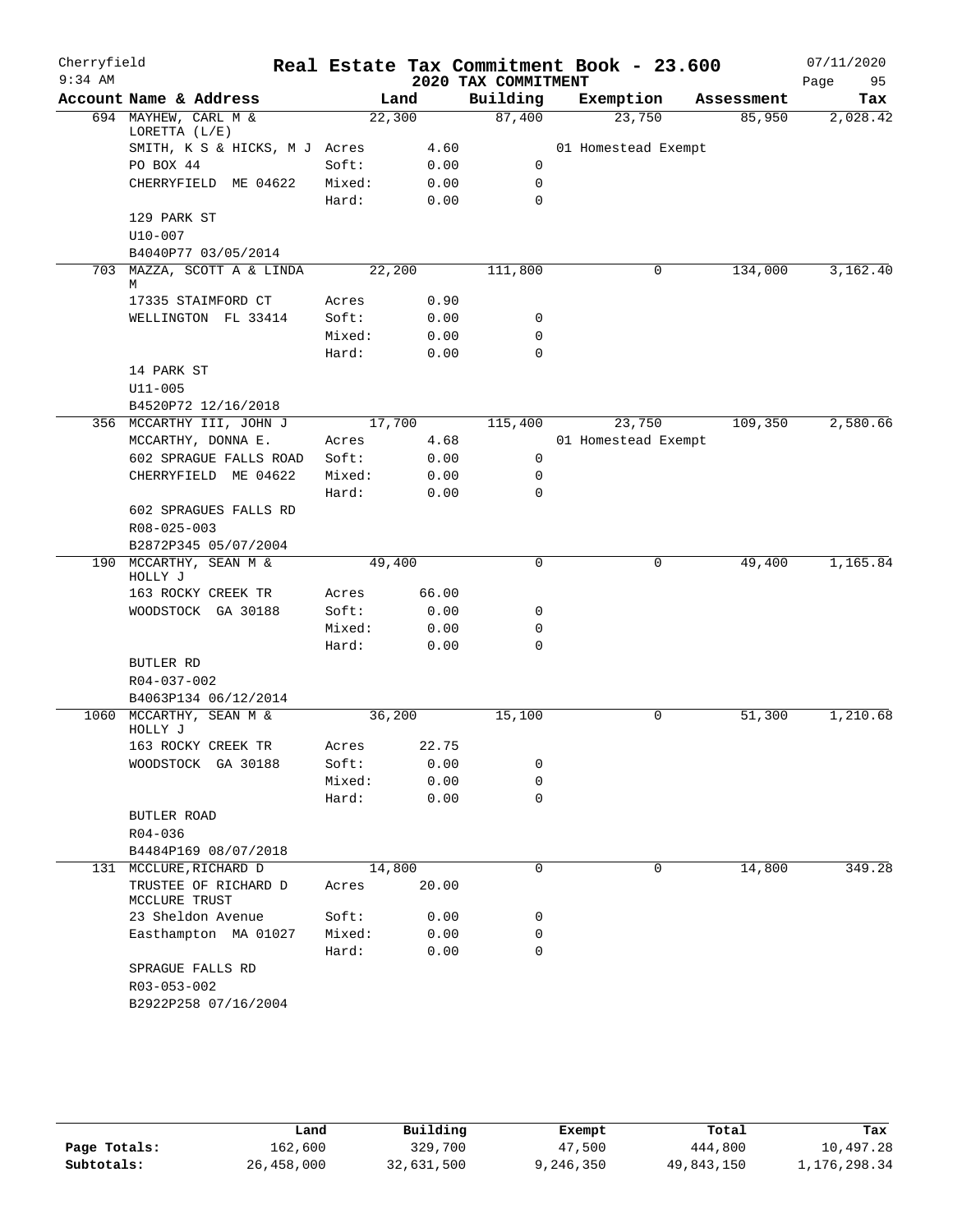| Cherryfield<br>$9:34$ AM |                               |        |            |                                 | Real Estate Tax Commitment Book - 23.600 |                    | 07/11/2020        |
|--------------------------|-------------------------------|--------|------------|---------------------------------|------------------------------------------|--------------------|-------------------|
|                          | Account Name & Address        |        | Land       | 2020 TAX COMMITMENT<br>Building | Exemption                                | Assessment         | 96<br>Page<br>Tax |
|                          | 618 MCHATTON, JESSIE          |        | 17,400     | $\mathbf 0$                     |                                          | 17,400<br>$\Omega$ | 410.64            |
|                          | C/O TOWN OF CHERRYFIELD Acres |        | 1.14       |                                 |                                          |                    |                   |
|                          | CHERRYFIELD ME 04622          | Soft:  | 0.00       | 0                               |                                          |                    |                   |
|                          |                               | Mixed: | 0.00       | 0                               |                                          |                    |                   |
|                          |                               | Hard:  | 0.00       | $\mathbf 0$                     |                                          |                    |                   |
|                          |                               |        |            |                                 |                                          |                    |                   |
|                          | MILL RD<br>$U06 - 008$        |        |            |                                 |                                          |                    |                   |
|                          |                               |        |            | $\mathbf 0$                     |                                          |                    |                   |
|                          | 1094 MCLUCAS, STEVE M         |        | 19,100     |                                 |                                          | 19,100<br>0        | 450.76            |
|                          | DAY, SHIRLEY M                | Acres  | 19.00      |                                 |                                          |                    |                   |
|                          | PO BOX 36                     | Soft:  | 0.00       | 0                               |                                          |                    |                   |
|                          | CHERRYFIELD ME 04622          | Mixed: | 0.00       | 0                               |                                          |                    |                   |
|                          |                               | Hard:  | 0.00       | $\mathbf 0$                     |                                          |                    |                   |
|                          | SPRAGUE FALLS RD              |        |            |                                 |                                          |                    |                   |
|                          | R03-058-001                   |        |            |                                 |                                          |                    |                   |
|                          | B4475P33 07/05/2018           |        |            |                                 |                                          |                    |                   |
|                          | 137 MCLUCAS, STEVE M          |        | 7,500      | 62,500                          | 23,750                                   | 46,250             | 1,091.50          |
|                          | DAY, SHIRLEY M                | Acres  | 4.00       |                                 | 01 Homestead Exempt                      |                    |                   |
|                          | PO BOX 36                     | Soft:  | 0.00       | 0                               |                                          |                    |                   |
|                          | CHERRYFIELD ME 04622          | Mixed: | 0.00       | 0                               |                                          |                    |                   |
|                          |                               | Hard:  | 0.00       | $\mathbf 0$                     |                                          |                    |                   |
|                          | 178 SPRAGUES FALLS RD         |        |            |                                 |                                          |                    |                   |
|                          | $R03 - 058$                   |        |            |                                 |                                          |                    |                   |
|                          | B4551P159 05/03/2019          |        |            |                                 |                                          |                    |                   |
| 777                      | MCMAINS, WREN                 |        | 19,200     | 177,700                         |                                          | 196,900<br>0       | 4,646.84          |
|                          | WREN MCMAINS REVOCABLE        | Acres  | 0.60       |                                 |                                          |                    |                   |
|                          | TRUST                         |        |            |                                 |                                          |                    |                   |
|                          | P O BOX 272                   | Soft:  | 0.00       | 0                               |                                          |                    |                   |
|                          | CHERRYFIELD ME 04622          | Mixed: | 0.00       | $\mathbf 0$                     |                                          |                    |                   |
|                          |                               | Hard:  | 0.00       | $\mathbf 0$                     |                                          |                    |                   |
|                          | 30 CAMPBELL HILL              |        |            |                                 |                                          |                    |                   |
|                          | $U12 - 029$                   |        |            |                                 |                                          |                    |                   |
|                          | B3551P232 07/23/2009          |        |            |                                 |                                          |                    |                   |
|                          | 337 MECKLIN, ALEX E           |        | 25,800     | 24,900                          |                                          | 50,700<br>0        | 1,196.52          |
|                          | C/O LINDA MCGRALE             | Acres  | 20.00      |                                 |                                          |                    |                   |
|                          | 2802 8TH AVE                  | Soft:  | 0.00       | 0                               |                                          |                    |                   |
|                          | LEWISTON ID 83501             | Mixed: | 0.00       | 0                               |                                          |                    |                   |
|                          |                               | Hard:  | 0.00       | 0                               |                                          |                    |                   |
|                          | 360 SPRAGUE FALLS RD          |        |            |                                 |                                          |                    |                   |
|                          | R08-011                       |        |            |                                 |                                          |                    |                   |
|                          | B2891P146                     |        |            |                                 |                                          |                    |                   |
|                          | 416 MEREDITH, CARL D & ELLEN  |        | 21,300     | 0                               |                                          | 0<br>21,300        | 502.68            |
|                          | G                             |        |            |                                 |                                          |                    |                   |
|                          | 128 COLD BROOK ROAD           | Acres  | 41.44      |                                 |                                          |                    |                   |
|                          | SHERMAN ME 04776              | Soft:  | 0.00       | 0                               |                                          |                    |                   |
|                          |                               | Mixed: | 0.00       | 0                               |                                          |                    |                   |
|                          |                               | Hard:  | 0.00       | $\mathbf 0$                     |                                          |                    |                   |
|                          | 133 SALMON RUN                |        |            |                                 |                                          |                    |                   |
|                          | R09-001-036                   |        |            |                                 |                                          |                    |                   |
|                          | B1462P279                     |        |            |                                 |                                          |                    |                   |
| 211                      | MERRITT, CECILE A             |        | 2,900      | $\mathbf 0$                     |                                          | 2,900<br>0         | 68.44             |
|                          | 412 RIDGE RD                  | Acres  | 0.45       |                                 |                                          |                    |                   |
|                          | CHERRYFIELD ME 04622          | Soft:  | 0.00       | 0                               |                                          |                    |                   |
|                          |                               | Mixed: | 0.00       | 0                               |                                          |                    |                   |
|                          |                               |        |            | 0                               |                                          |                    |                   |
|                          |                               | Hard:  | 0.00       |                                 |                                          |                    |                   |
|                          | MILBRIDGE RD                  |        |            |                                 |                                          |                    |                   |
|                          | R05-011                       |        |            |                                 |                                          |                    |                   |
|                          | B2968P97                      |        |            |                                 |                                          |                    |                   |
|                          |                               |        |            |                                 |                                          |                    |                   |
|                          |                               | Land   | Building   |                                 | Exempt                                   | Total              | Tax               |
| Page Totals:             | 113,200                       |        | 265,100    |                                 | 23,750                                   | 354,550            | 8,367.38          |
| Subtotals:               | 26,571,200                    |        | 32,896,600 |                                 | 9,270,100                                | 50,197,700         | 1,184,665.72      |
|                          |                               |        |            |                                 |                                          |                    |                   |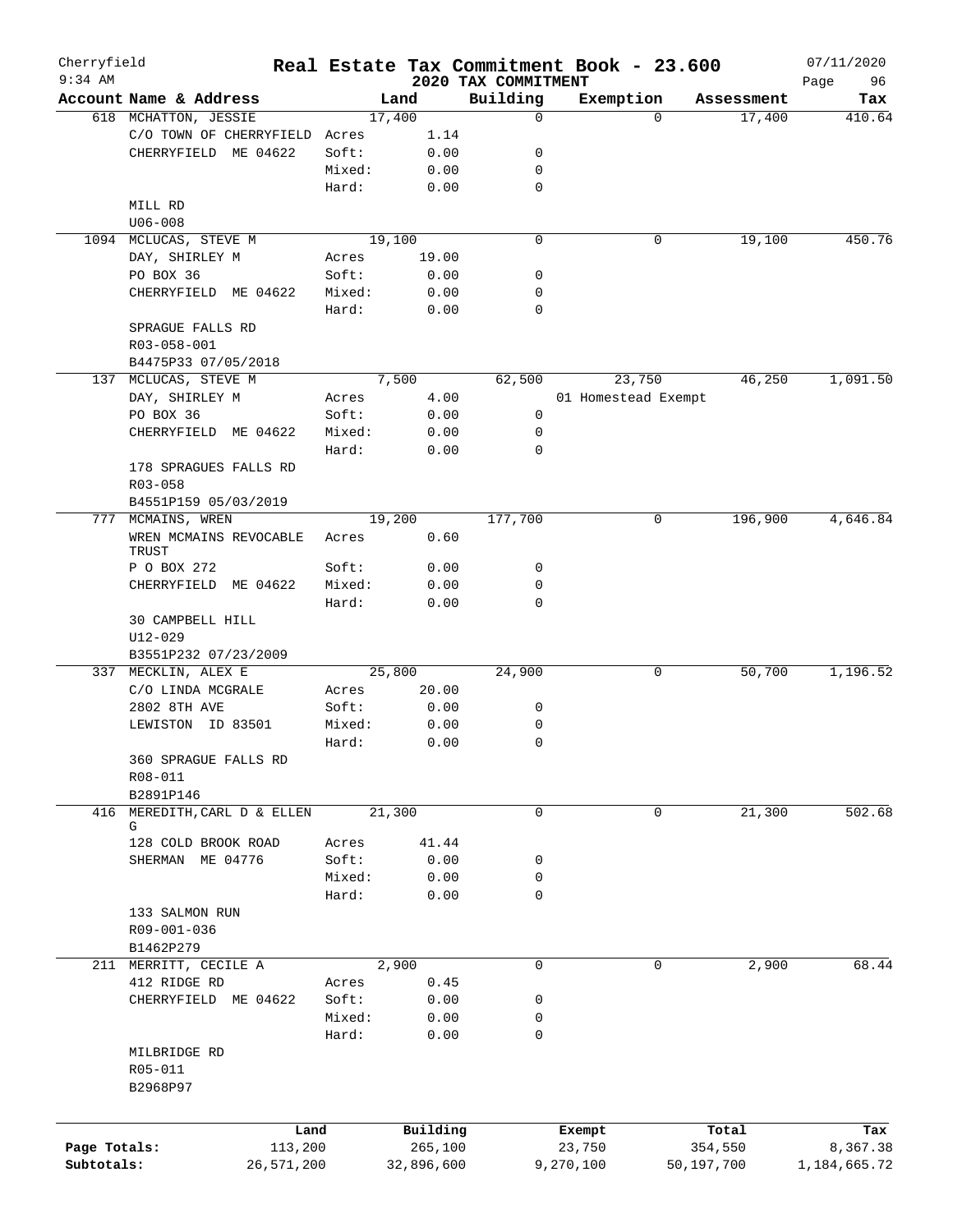| Cherryfield<br>$9:34$ AM |                                                    |        |        | 2020 TAX COMMITMENT | Real Estate Tax Commitment Book - 23.600 |            | 07/11/2020<br>97<br>Page |
|--------------------------|----------------------------------------------------|--------|--------|---------------------|------------------------------------------|------------|--------------------------|
|                          | Account Name & Address                             |        | Land   | Building            | Exemption                                | Assessment | Tax                      |
|                          | 624 MERRITT, DANIEL P                              | 19,700 |        | 31,200              | $\Omega$                                 | 50,900     | 1,201.24                 |
|                          | 114 STILLWATER AVE                                 | Acres  | 3.07   |                     |                                          |            |                          |
|                          | CHERRYFIELD ME 04622                               | Soft:  | 0.00   | 0                   |                                          |            |                          |
|                          |                                                    | Mixed: | 0.00   | 0                   |                                          |            |                          |
|                          |                                                    | Hard:  | 0.00   | $\mathbf 0$         |                                          |            |                          |
|                          | 114 STILLWATER RD                                  |        |        |                     |                                          |            |                          |
|                          | $U06 - 016 - 001$                                  |        |        |                     |                                          |            |                          |
|                          | B4412P92 10/31/2017                                |        |        |                     |                                          |            |                          |
| 240                      | MERRITT, LEROY A                                   |        | 29,900 | 110,300             | 23,750                                   | 116,450    | 2,748.22                 |
|                          | MERRITT, CAROLINE A                                | Acres  | 24.00  |                     | 01 Homestead Exempt                      |            |                          |
|                          | 546 WILLEY DISTRICT RD                             | Soft:  | 0.00   | 0                   |                                          |            |                          |
|                          | CHERRYFIELD ME 04622                               | Mixed: | 0.00   | 0                   |                                          |            |                          |
|                          |                                                    | Hard:  | 0.00   | 0                   |                                          |            |                          |
|                          | 546 WILLEY DISTRICT RD                             |        |        |                     |                                          |            |                          |
|                          | $R05 - 035$                                        |        |        |                     |                                          |            |                          |
|                          | B3057P93 09/09/2005<br>543 MERRITT, PAUL A & ANITA |        | 27,400 | 108,700             | 23,750                                   | 112,350    | 2,651.46                 |
|                          | М                                                  |        |        |                     |                                          |            |                          |
|                          | PO BOX 85                                          | Acres  | 5.44   |                     | 01 Homestead Exempt                      |            |                          |
|                          | CHERRYFIELD ME 04622                               | Soft:  | 0.00   | 0                   |                                          |            |                          |
|                          |                                                    | Mixed: | 0.00   | 0                   |                                          |            |                          |
|                          |                                                    | Hard:  | 0.00   | $\Omega$            |                                          |            |                          |
|                          | 37 BLACKSWOODS RD                                  |        |        |                     |                                          |            |                          |
|                          | $U04 - 006 - 002$                                  |        |        |                     |                                          |            |                          |
|                          | B1486P308                                          |        |        |                     |                                          |            |                          |
|                          | 258 MERSEREAU, DAWN                                |        | 17,400 | 53,100              | 23,750                                   | 46,750     | 1,103.30                 |
|                          | 278 WILLEY DISTRICT RD                             | Acres  | 1.15   |                     | 01 Homestead Exempt                      |            |                          |
|                          | CHERRYFIELD ME 04622                               | Soft:  | 0.00   | $\mathbf 0$         |                                          |            |                          |
|                          |                                                    | Mixed: | 0.00   | 0                   |                                          |            |                          |
|                          |                                                    | Hard:  | 0.00   | 0                   |                                          |            |                          |
|                          | 278 WILLEY DISTRICT RD                             |        |        |                     |                                          |            |                          |
|                          | R05-049-002<br>B3161P167 06/30/2006                |        |        |                     |                                          |            |                          |
|                          | 519 METZ, MARGARET                                 |        | 5,500  | 0                   | $\mathbf 0$                              | 5,500      | 129.80                   |
|                          | SEAMANS, JOHN                                      | Acres  | 0.22   |                     |                                          |            |                          |
|                          | C/O CAMDEN NATIONAL                                | Soft:  | 0.00   | 0                   |                                          |            |                          |
|                          | ESCROW DEPT                                        |        |        |                     |                                          |            |                          |
|                          | PO BOX 310                                         | Mixed: | 0.00   | 0                   |                                          |            |                          |
|                          | CAMDEN ME 04843                                    | Hard:  | 0.00   | 0                   |                                          |            |                          |
|                          | RIVER RD                                           |        |        |                     |                                          |            |                          |
|                          | $U03 - 013$                                        |        |        |                     |                                          |            |                          |
|                          | B2996P295 04/06/2005                               |        |        |                     |                                          |            |                          |
|                          | 516 METZ, MARGARET                                 |        | 31,900 | 86,500              | 0                                        | 118,400    | 2,794.24                 |
|                          | SEAMANS, JOHN                                      | Acres  | 0.82   |                     |                                          |            |                          |
|                          | C/O CAMDEN NATIONAL<br>ESCROW DEPT                 | Soft:  | 0.00   | 0                   |                                          |            |                          |
|                          | PO BOX 310                                         | Mixed: | 0.00   | 0                   |                                          |            |                          |
|                          | CAMDEN ME 04843                                    | Hard:  | 0.00   | $\mathbf 0$         |                                          |            |                          |
|                          | 7 WILSON HILL RD                                   |        |        |                     |                                          |            |                          |
|                          | $U03 - 010$                                        |        |        |                     |                                          |            |                          |
|                          | B2996P295 04/06/2005                               |        |        |                     |                                          |            |                          |
|                          |                                                    |        |        |                     |                                          |            |                          |

|              | Land       | Building   | Exempt    | Total      | Tax          |
|--------------|------------|------------|-----------|------------|--------------|
| Page Totals: | 131,800    | 389,800    | 71,250    | 450,350    | 10,628.26    |
| Subtotals:   | 26,703,000 | 33,286,400 | 9,341,350 | 50,648,050 | 1,195,293.98 |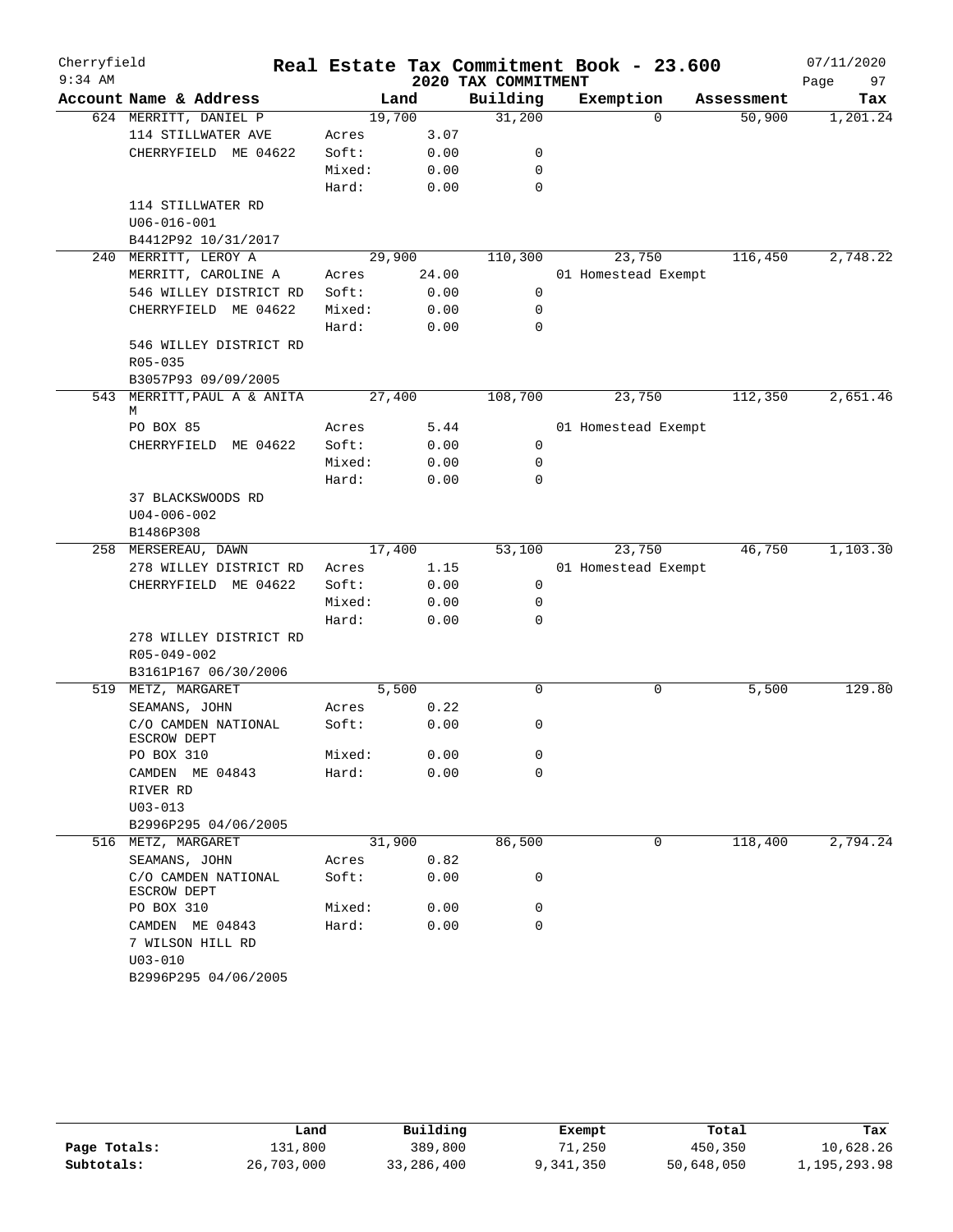| Cherryfield<br>$9:34$ AM |                                                   |                 |              |                                 | Real Estate Tax Commitment Book - 23.600 |            | 07/11/2020        |
|--------------------------|---------------------------------------------------|-----------------|--------------|---------------------------------|------------------------------------------|------------|-------------------|
|                          | Account Name & Address                            |                 | Land         | 2020 TAX COMMITMENT<br>Building | Exemption                                | Assessment | 98<br>Page<br>Tax |
|                          | 831 MEYER, ADAM                                   |                 | 1,200        | $\mathbf 0$                     | $\Omega$                                 | 1,200      | 28.32             |
|                          | 10 BEACHWOOD BAY DR                               | Acres           | 0.18         |                                 |                                          |            |                   |
|                          | CUTLER ME 04626                                   | Soft:           | 0.00         | 0                               |                                          |            |                   |
|                          |                                                   | Mixed:          | 0.00         | 0                               |                                          |            |                   |
|                          |                                                   | Hard:           | 0.00         | 0                               |                                          |            |                   |
|                          | $U14 - 003$                                       |                 |              |                                 |                                          |            |                   |
|                          | B3434P51 07/28/2008<br>MEYER, ADAM                |                 |              | 288,700                         | 0                                        | 310,100    |                   |
| 829                      | 10 BEACHWOOD BAY DRIVE                            |                 | 21,400       |                                 |                                          |            | 7,318.36          |
|                          | CUTLER ME 04626                                   | Acres<br>Soft:  | 0.81<br>0.00 | 0                               |                                          |            |                   |
|                          |                                                   | Mixed:          | 0.00         | 0                               |                                          |            |                   |
|                          |                                                   | Hard:           | 0.00         | $\mathbf 0$                     |                                          |            |                   |
|                          | 140 MAIN ST                                       |                 |              |                                 |                                          |            |                   |
|                          | $U14 - 001$                                       |                 |              |                                 |                                          |            |                   |
|                          |                                                   |                 |              |                                 |                                          |            |                   |
|                          | B3434P51 07/28/2008                               |                 | 16,700       | $\mathbf 0$                     | 0                                        | 16,700     | 394.12            |
|                          | 397 MIDDLETON III, ROBERT W                       |                 |              |                                 |                                          |            |                   |
|                          | DOYON, JENNIFER L                                 | Acres           | 28.63        |                                 |                                          |            |                   |
|                          | 44 DOE CROSSING DR<br>PASCOAG RI 02859            | Soft:           | 0.00         | 0                               |                                          |            |                   |
|                          |                                                   | Mixed:          | 0.00         | 0<br>0                          |                                          |            |                   |
|                          |                                                   | Hard:           | 0.00         |                                 |                                          |            |                   |
|                          | LANE RD<br>R09-001-017                            |                 |              |                                 |                                          |            |                   |
|                          |                                                   |                 |              |                                 |                                          |            |                   |
|                          | B4499P247 09/24/2018<br>922 MILINAZZO JR, DAVID A |                 | 17,300       | 38,300                          | 0                                        | 55,600     | 1,312.16          |
|                          | 4 TARBELL ST APT B                                | Acres           | 1.01         |                                 |                                          |            |                   |
|                          |                                                   |                 |              |                                 |                                          |            |                   |
|                          | PEPPERELL MA 01463                                | Soft:<br>Mixed: | 0.00         | 0<br>0                          |                                          |            |                   |
|                          |                                                   | Hard:           | 0.00<br>0.00 | $\mathbf 0$                     |                                          |            |                   |
|                          | 190 RIDGE RD<br>$U17 - 004$                       |                 |              |                                 |                                          |            |                   |
|                          | B2496P14                                          |                 |              |                                 |                                          |            |                   |
|                          | 929 MILINAZZO JR, DAVID A                         |                 | 9,800        | 0                               | 0                                        | 9,800      | 231.28            |
|                          | 4 TARBELL ST APT B                                | Acres           | 2.94         |                                 |                                          |            |                   |
|                          | PEPPERELL MA 01463                                | Soft:           | 0.00         | 0                               |                                          |            |                   |
|                          |                                                   | Mixed:          | 0.00         | 0                               |                                          |            |                   |
|                          |                                                   | Hard:           | 0.00         | 0                               |                                          |            |                   |
|                          | RIDGE RD                                          |                 |              |                                 |                                          |            |                   |
|                          | $U17 - 010$                                       |                 |              |                                 |                                          |            |                   |
|                          | B2496P14                                          |                 |              |                                 |                                          |            |                   |
| 387                      | MILLEMANN, MATTHEW C &<br>SALLY C                 |                 | 29,200       | 0                               | 0                                        | 29,200     | 689.12            |
|                          | SESKIN, MATTHEW;<br>CARLTON EDMUND J              | Acres           | 63.65        |                                 |                                          |            |                   |
|                          | 8 PETER POND LN                                   | Soft:           | 0.00         | 0                               |                                          |            |                   |
|                          | BIDDEFORD ME 04005                                | Mixed:          | 0.00         | 0                               |                                          |            |                   |
|                          |                                                   | Hard:           | 0.00         | 0                               |                                          |            |                   |
|                          | 1197 LANE RD                                      |                 |              |                                 |                                          |            |                   |
|                          | R09-001-007                                       |                 |              |                                 |                                          |            |                   |
|                          | B4291P97 09/07/2016                               |                 |              |                                 |                                          |            |                   |
|                          | 520 MILLER, JOSHUA N                              |                 | 6,100        | 0                               | 0                                        | 6,100      | 143.96            |
|                          | 89 CASTLE MANNER DR                               | Acres           | 0.27         |                                 |                                          |            |                   |
|                          | ORMAND BEACH FL 32174                             | Soft:           | 0.00         | 0                               |                                          |            |                   |
|                          |                                                   | Mixed:          | 0.00         | 0                               |                                          |            |                   |
|                          |                                                   | Hard:           | 0.00         | $\mathbf 0$                     |                                          |            |                   |
|                          | RIVER RD                                          |                 |              |                                 |                                          |            |                   |
|                          | $U03 - 014$                                       |                 |              |                                 |                                          |            |                   |
|                          | B2385P268                                         |                 |              |                                 |                                          |            |                   |
|                          |                                                   | Land            | Building     |                                 | Exempt                                   | Total      | Tax               |
| Page Totals:             |                                                   | 101,700         | 327,000      |                                 | 0                                        | 428,700    | 10,117.32         |
| Subtotals:               | 26,804,700                                        |                 | 33,613,400   |                                 | 9,341,350                                | 51,076,750 | 1,205,411.30      |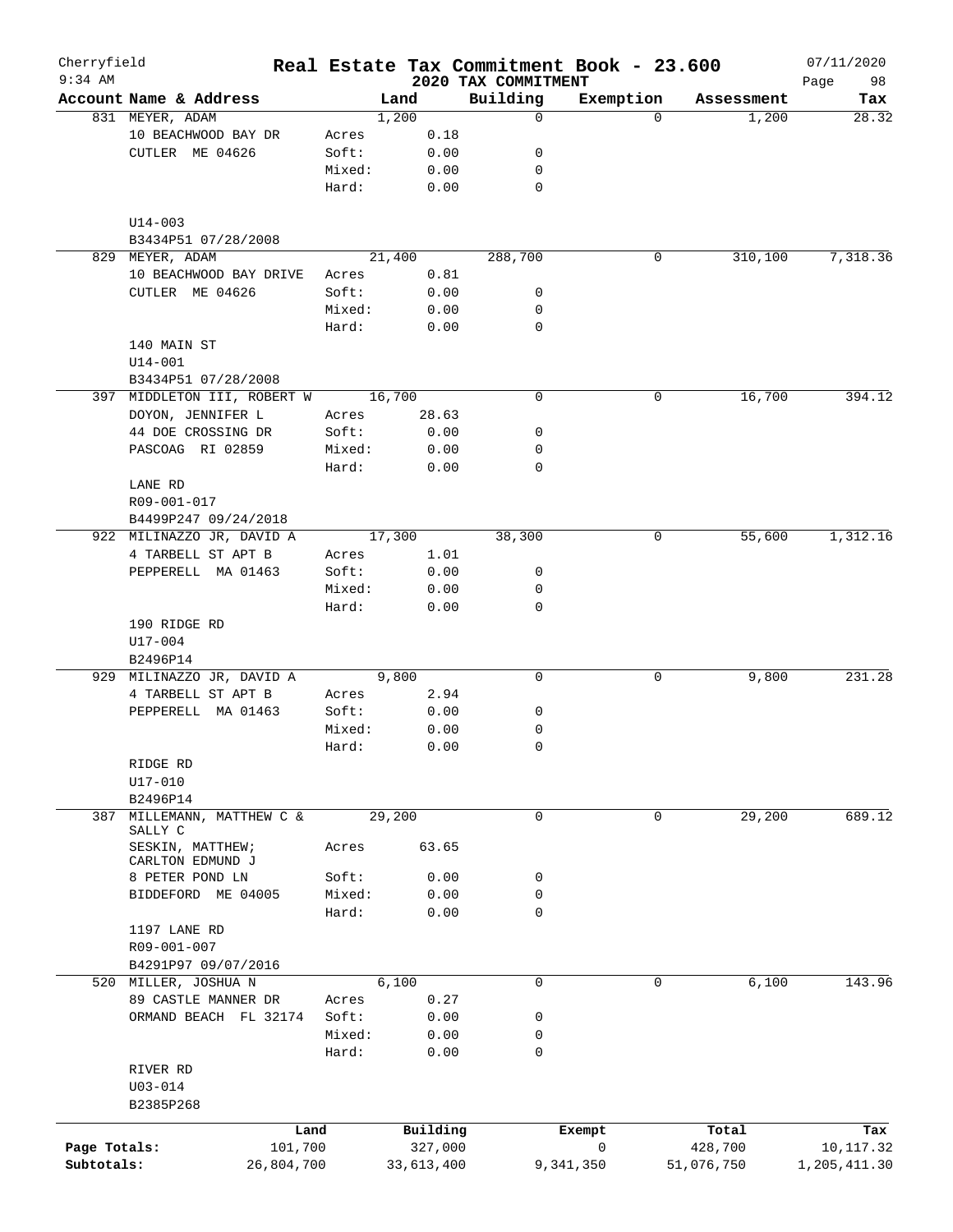| Cherryfield<br>$9:34$ AM |                                           |        |            | 2020 TAX COMMITMENT | Real Estate Tax Commitment Book - 23.600 |            | 07/11/2020        |
|--------------------------|-------------------------------------------|--------|------------|---------------------|------------------------------------------|------------|-------------------|
|                          | Account Name & Address                    |        | Land       | Building            | Exemption                                | Assessment | 99<br>Page<br>Tax |
|                          | 997 MOFFITT, STARLEY                      |        | 17,900     | 67,500              | 23,750                                   | 61,650     | 1,454.94          |
|                          | CASHMAN, DAVID                            | Acres  | 2.00       |                     | 01 Homestead Exempt                      |            |                   |
|                          | 299 TENAN LN                              | Soft:  | 0.00       | 0                   |                                          |            |                   |
|                          | CHERRYFIELD ME 04622                      | Mixed: | 0.00       | 0                   |                                          |            |                   |
|                          |                                           | Hard:  | 0.00       | $\mathbf 0$         |                                          |            |                   |
|                          | 299 TENAN LN                              |        |            |                     |                                          |            |                   |
|                          | $U18 - 010 - 002$                         |        |            |                     |                                          |            |                   |
|                          | B3332P72 09/18/2007 B3188P184 09/05/2006  |        |            |                     |                                          |            |                   |
|                          | 973 MOFFITT, TARA                         |        | 13,400     | 52,300              | 0                                        | 65,700     | 1,550.52          |
|                          | 249 RIDGE RD                              | Acres  | 1.67       |                     |                                          |            |                   |
|                          | CHERRYFIELD ME 04622                      | Soft:  | 0.00       | 0                   |                                          |            |                   |
|                          |                                           | Mixed: | 0.00       | 0                   |                                          |            |                   |
|                          |                                           | Hard:  | 0.00       | 0                   |                                          |            |                   |
|                          | 249 RIDGE RD                              |        |            |                     |                                          |            |                   |
|                          | $U18 - 010 - 001$                         |        |            |                     |                                          |            |                   |
|                          | B4590P44 09/09/2019                       |        |            |                     |                                          |            |                   |
|                          | 396 MONFREDA, SARAH A                     |        | 22,500     | 0                   | 0                                        | 22,500     | 531.00            |
|                          |                                           |        |            |                     |                                          |            |                   |
|                          | 424 SCHOOL ST                             | Acres  | 44.94      |                     |                                          |            |                   |
|                          | WINCHENDON MA 01475                       | Soft:  | 0.00       | 0                   |                                          |            |                   |
|                          |                                           | Mixed: | 0.00       | 0                   |                                          |            |                   |
|                          |                                           | Hard:  | 0.00       | 0                   |                                          |            |                   |
|                          | 1461 LANE RD                              |        |            |                     |                                          |            |                   |
|                          | R09-001-016                               |        |            |                     |                                          |            |                   |
|                          | B4011P88 11/06/2013                       |        |            |                     |                                          |            |                   |
|                          | 512 MOON, MAURICE                         |        | 18,100     | 78,900              | 29,450                                   | 67,550     | 1,594.18          |
|                          | 19 MEADOW RD                              | Acres  | 0.51       |                     | 12 WW2 Veteran Res                       |            |                   |
|                          | GOULDSBORO ME 04607                       | Soft:  | 0.00       | 0                   | 01 Homestead Exempt                      |            |                   |
|                          |                                           | Mixed: | 0.00       | 0                   |                                          |            |                   |
|                          |                                           | Hard:  | 0.00       | 0                   |                                          |            |                   |
|                          | 55 WILSON HILL ROAD<br>$U03 - 006$        |        |            |                     |                                          |            |                   |
|                          | B2186P354                                 |        |            |                     |                                          |            |                   |
|                          | 822 MOORE SR, ALFRED D                    |        | 17,300     | 51,700              | 23,750                                   | 45,250     | 1,067.90          |
|                          | TENAN, MARY EVA                           | Acres  | 0.44       |                     | 01 Homestead Exempt                      |            |                   |
|                          | 95 MAIN ST                                | Soft:  | 0.00       | 0                   |                                          |            |                   |
|                          | ME 04622<br>CHERRYFIELD                   | Mixed: | 0.00       | 0                   |                                          |            |                   |
|                          |                                           | Hard:  | 0.00       | 0                   |                                          |            |                   |
|                          | 95 MAIN ST                                |        |            |                     |                                          |            |                   |
|                          |                                           |        |            |                     |                                          |            |                   |
|                          | $U13 - 025$                               |        |            |                     |                                          |            |                   |
|                          | B3102P63 12/22/2005                       |        |            |                     |                                          |            |                   |
|                          | 1162 MOORE, H ALVIN M                     |        | 17,900     | 4,000               | 0                                        | 21,900     | 516.84            |
|                          | 30 N BATH RD                              | Acres  | 2.00       |                     |                                          |            |                   |
|                          | BATH ME 04530                             | Soft:  | 0.00       | 0                   |                                          |            |                   |
|                          |                                           | Mixed: | 0.00       | 0                   |                                          |            |                   |
|                          |                                           | Hard:  | 0.00       | 0                   |                                          |            |                   |
|                          | 401 NORTH MAIN ST                         |        |            |                     |                                          |            |                   |
|                          | R07-013-002                               |        |            |                     |                                          |            |                   |
|                          | B4564P236 06/25/2019                      |        |            |                     |                                          |            |                   |
|                          | 138 MOORHOUSE, TIMOTHY W &                |        | 30,600     | 24,600              | 0                                        | 55,200     | 1,302.72          |
|                          | GAIL C                                    |        |            |                     |                                          |            |                   |
|                          | 44 BLACKBERRY LN                          | Acres  | 17.00      |                     |                                          |            |                   |
|                          | HARRINGTON ME 04643                       | Soft:  | 0.00       | 0                   |                                          |            |                   |
|                          |                                           | Mixed: | 0.00       | 0                   |                                          |            |                   |
|                          |                                           | Hard:  | 0.00       | 0                   |                                          |            |                   |
|                          | 179 SPRAGUE FALLS RD<br>R03-059           |        |            |                     |                                          |            |                   |
|                          | B4376P236 07/20/2017 B4376P234 07/20/2017 |        |            |                     |                                          |            |                   |
|                          |                                           |        |            |                     |                                          |            |                   |
|                          |                                           | Land   | Building   |                     | Exempt                                   | Total      | Tax               |
| Page Totals:             | 137,700                                   |        | 279,000    |                     | 76,950                                   | 339,750    | 8,018.10          |
| Subtotals:               | 26,942,400                                |        | 33,892,400 |                     | 9,418,300                                | 51,416,500 | 1, 213, 429. 40   |
|                          |                                           |        |            |                     |                                          |            |                   |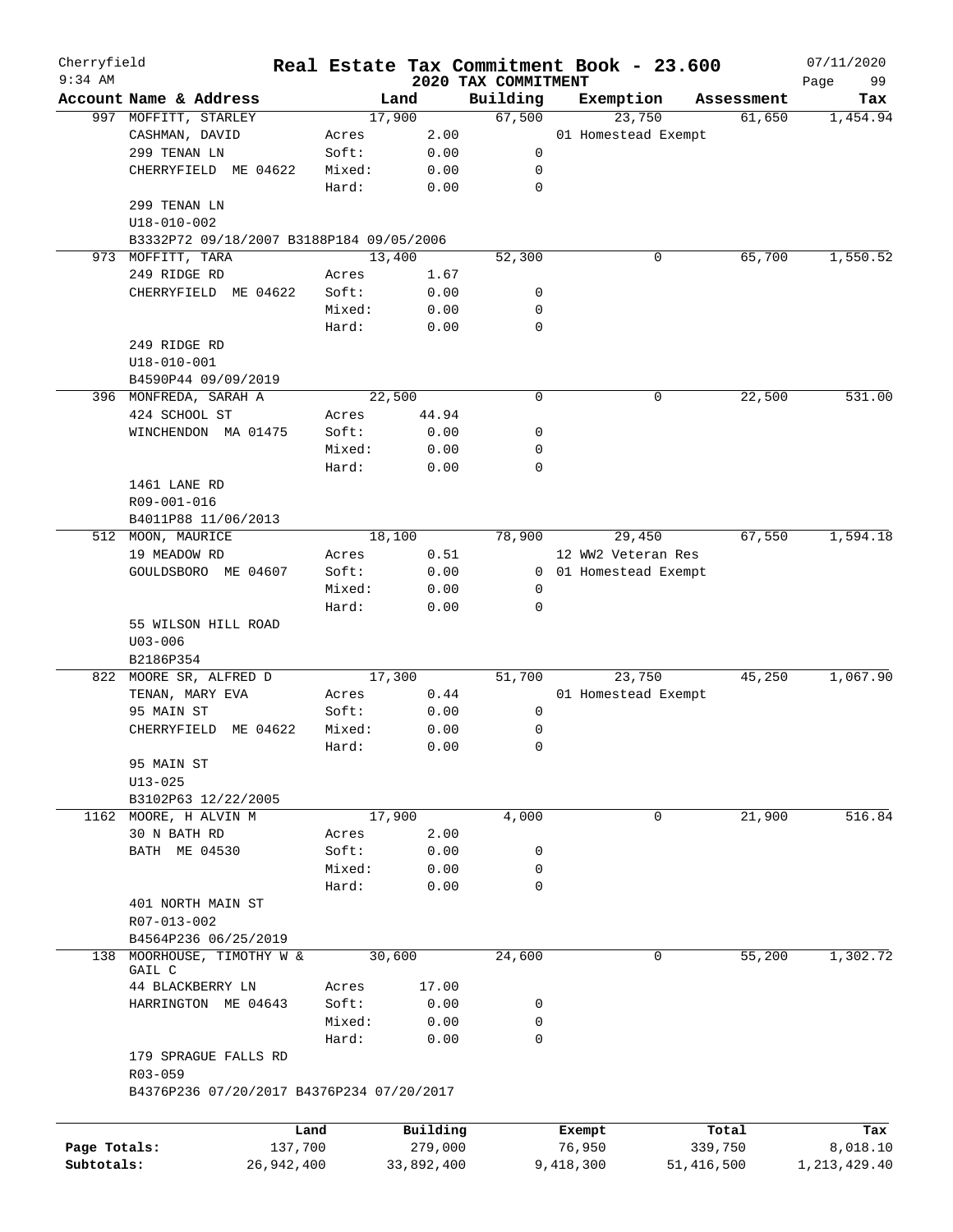| Cherryfield  |                                               |        |                |                     | Real Estate Tax Commitment Book - 23.600 |            |                      | 07/11/2020      |
|--------------|-----------------------------------------------|--------|----------------|---------------------|------------------------------------------|------------|----------------------|-----------------|
| $9:34$ AM    |                                               |        |                | 2020 TAX COMMITMENT |                                          |            |                      | 100<br>Page     |
|              | Account Name & Address<br>279 MORABITO, DAVID |        | Land<br>17,900 | Building<br>41,300  | Exemption                                | $\Omega$   | Assessment<br>59,200 | Tax<br>1,397.12 |
|              | 245 TENAN LN                                  | Acres  | 12.00          |                     |                                          |            |                      |                 |
|              | CHERRYFIELD ME 04622                          | Soft:  | 0.00           | 0                   |                                          |            |                      |                 |
|              |                                               | Mixed: | 0.00           | $\mathbf 0$         |                                          |            |                      |                 |
|              |                                               | Hard:  | 0.00           | $\mathbf 0$         |                                          |            |                      |                 |
|              | 14 GRANT ST                                   |        |                |                     |                                          |            |                      |                 |
|              | R05-066                                       |        |                |                     |                                          |            |                      |                 |
|              | B4119P135 12/29/2014                          |        |                |                     |                                          |            |                      |                 |
| 183          | MORRIS FAMILY TRUST,                          |        | 8,100          | $\mathbf 0$         |                                          | 0          | 8,100                | 191.16          |
|              | MARK & LAURA                                  |        |                |                     |                                          |            |                      |                 |
|              | 53 BOWERY BEACH RD                            | Acres  | 63.90          |                     |                                          |            |                      |                 |
|              | CAPE ELIZABETH ME                             | Soft:  | 15.00          | 1,924               |                                          |            |                      |                 |
|              | 04107                                         |        |                |                     |                                          |            |                      |                 |
|              |                                               | Mixed: | 15.00          | 2,266               |                                          |            |                      |                 |
|              |                                               | Hard:  | 33.90          | 3,929               |                                          |            |                      |                 |
|              | NORTH MAIN ST                                 |        |                |                     |                                          |            |                      |                 |
|              | $R04 - 031$                                   |        |                |                     |                                          |            |                      |                 |
|              | B4629P99 01/21/2020                           |        |                |                     |                                          |            |                      |                 |
|              | 557 MORRISON, FRANCES C                       |        | 23,500         | 131,300             |                                          | 0          | 154,800              | 3,653.28        |
|              | 26364 ASUNCION DRIVE                          | Acres  | 1.35           |                     |                                          |            |                      |                 |
|              | PUNTAGORDA FL 33983                           | Soft:  | 0.00           | 0                   |                                          |            |                      |                 |
|              |                                               | Mixed: | 0.00           | 0                   |                                          |            |                      |                 |
|              |                                               | Hard:  | 0.00           | $\Omega$            |                                          |            |                      |                 |
|              | 9 SCHOOL ST                                   |        |                |                     |                                          |            |                      |                 |
|              | $U04 - 018$                                   |        |                |                     |                                          |            |                      |                 |
|              | B1986P324                                     |        |                |                     |                                          |            |                      |                 |
|              | 926 MORSE JR, ERNEST ROGER                    |        | 0              | 14,700              |                                          | 0          | 14,700               | 346.92          |
|              | 239 RIDGE RD<br>CHERRYFIELD ME 04622          |        |                |                     |                                          |            |                      |                 |
|              | 241 RIDGE RD<br>$U17 - 007 - T$               |        |                |                     |                                          |            |                      |                 |
|              | 266 MORSE, AMBER L                            |        | 16,700         | 73,500              | 23,750                                   |            | 66,450               | 1,568.22        |
|              | 56 TENAN LN                                   | Acres  | 5.00           |                     | 01 Homestead Exempt                      |            |                      |                 |
|              | CHERRYFIELD<br>ME 04622                       | Soft:  | 0.00           | 0                   |                                          |            |                      |                 |
|              |                                               | Mixed: | 0.00           | 0                   |                                          |            |                      |                 |
|              |                                               | Hard:  | 0.00           | 0                   |                                          |            |                      |                 |
|              | 56 TENAN LANE                                 |        |                |                     |                                          |            |                      |                 |
|              | R05-056                                       |        |                |                     |                                          |            |                      |                 |
|              | B3990P143 08/30/2013 B3990P140 08/30/2013     |        |                |                     |                                          |            |                      |                 |
|              | 264 MORSE, BETH M & ROBERT                    |        | 48,700         | 56,700              | 23,750                                   |            | 81,650               | 1,926.94        |
|              | L                                             |        |                |                     |                                          |            |                      |                 |
|              | 390 WILLEY DISTRICT RD                        | Acres  | 43.00          |                     | 01 Homestead Exempt                      |            |                      |                 |
|              | CHERRYFIELD ME 04622                          | Soft:  | 0.00           | 0                   |                                          |            |                      |                 |
|              |                                               | Mixed: | 0.00           | 0                   |                                          |            |                      |                 |
|              |                                               | Hard:  | 0.00           | 0                   |                                          |            |                      |                 |
|              | 390 WILLEY DISTRICT RD                        |        |                |                     |                                          |            |                      |                 |
|              | R05-054                                       |        |                |                     |                                          |            |                      |                 |
|              | B3618P133 05/17/2010                          |        |                |                     |                                          |            |                      |                 |
|              | 866 MORSE, JANET MARIE                        |        | 17,400         | 19,100              |                                          | 0          | 36,500               | 861.40          |
|              | 44 WILLEY DISTRICT ROAD                       | Acres  | 11.05          |                     |                                          |            |                      |                 |
|              | CHERRYFIELD ME 04622                          | Soft:  | 0.00           | 0                   |                                          |            |                      |                 |
|              |                                               | Mixed: | 0.00           | 0                   |                                          |            |                      |                 |
|              |                                               | Hard:  | 0.00           | $\mathbf 0$         |                                          |            |                      |                 |
|              | 44 WILLEY DISTRICT RD                         |        |                |                     |                                          |            |                      |                 |
|              | U14-037                                       |        |                |                     |                                          |            |                      |                 |
|              | B4598P109 09/30/2019                          |        |                |                     |                                          |            |                      |                 |
|              |                                               | Land   | Building       |                     | Exempt                                   |            | Total                | Tax             |
| Page Totals: | 132,300                                       |        | 336,600        |                     | 47,500                                   |            | 421,400              | 9,945.04        |
| Subtotals:   | 27,074,700                                    |        | 34, 229, 000   |                     | 9,465,800                                | 51,837,900 |                      | 1, 223, 374.44  |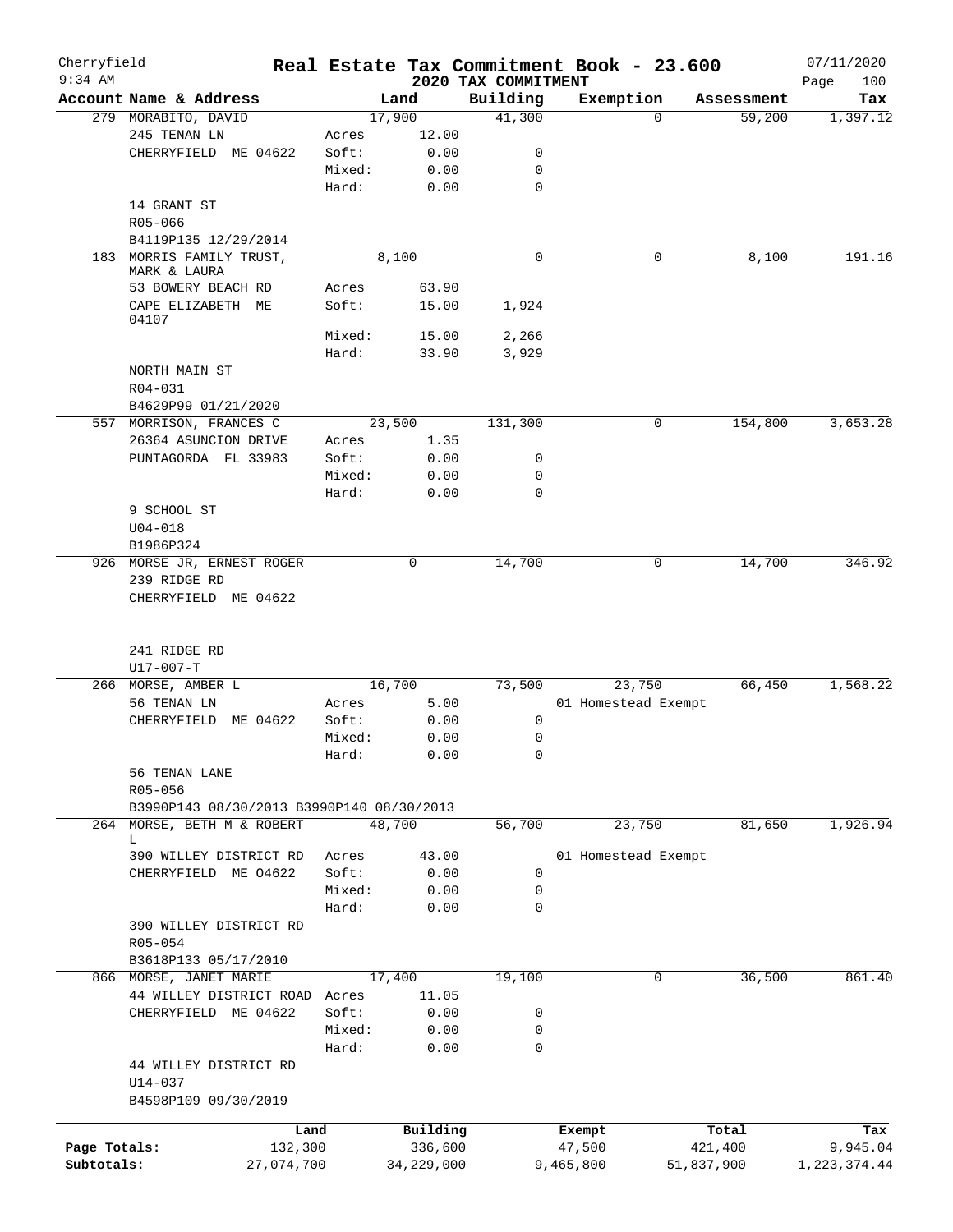| Cherryfield<br>$9:34$ AM   |                                                    |        |                       |                                 | Real Estate Tax Commitment Book - 23.600 |                       |            | 07/11/2020               |
|----------------------------|----------------------------------------------------|--------|-----------------------|---------------------------------|------------------------------------------|-----------------------|------------|--------------------------|
|                            | Account Name & Address                             |        | Land                  | 2020 TAX COMMITMENT<br>Building | Exemption                                |                       | Assessment | Page<br>101<br>Tax       |
|                            | 1089 MORSE, JON                                    |        | 18,900                | 0                               |                                          | $\Omega$              | 18,900     | 446.04                   |
|                            | 299 RANDALL RD                                     | Acres  | 27.69                 |                                 |                                          |                       |            |                          |
|                            | NORTH BERWICK ME 03906 Soft:                       |        | 0.00                  | 0                               |                                          |                       |            |                          |
|                            |                                                    | Mixed: | 0.00                  | $\mathbf 0$                     |                                          |                       |            |                          |
|                            |                                                    | Hard:  | 0.00                  | $\mathbf 0$                     |                                          |                       |            |                          |
|                            | RIDGE RD - MORSE<br>SUBDIV.                        |        |                       |                                 |                                          |                       |            |                          |
|                            | U16-017-004                                        |        |                       |                                 |                                          |                       |            |                          |
|                            | B3208P267 10/26/2006                               |        |                       |                                 |                                          |                       |            |                          |
|                            | 1047 MORSE, RODNEY & PAMELA<br>S                   |        | 30,000                | 71,400                          | 23,750                                   |                       | 77,650     | 1,832.54                 |
|                            | 162 TENAN LN                                       | Acres  | 19.00                 |                                 | 01 Homestead Exempt                      |                       |            |                          |
|                            | CHERRYFIELD ME 04622                               | Soft:  | 0.00                  | 0                               |                                          |                       |            |                          |
|                            |                                                    | Mixed: | 0.00                  | 0                               |                                          |                       |            |                          |
|                            |                                                    | Hard:  | 0.00                  | $\mathbf 0$                     |                                          |                       |            |                          |
|                            | 162 TENAN LANE<br>R05-063-004<br>B1729P184         |        |                       |                                 |                                          |                       |            |                          |
|                            | 965 MORSE, TIMOTHY E                               |        | 17,400                | 49,700                          | 23,750                                   |                       | 43,350     | 1,023.06                 |
|                            | COLSON, JOAN A                                     | Acres  | 1.13                  |                                 | 01 Homestead Exempt                      |                       |            |                          |
|                            | 385 RIDGE RD                                       | Soft:  | 0.00                  | 0                               |                                          |                       |            |                          |
|                            | CHERRYFIELD ME 04622                               | Mixed: | 0.00                  | $\mathbf 0$                     |                                          |                       |            |                          |
|                            |                                                    | Hard:  | 0.00                  | $\Omega$                        |                                          |                       |            |                          |
|                            | 385 RIDGE RD<br>$U19 - 009$                        |        |                       |                                 |                                          |                       |            |                          |
|                            | B3418P291 06/13/2008 B963P188                      |        |                       |                                 |                                          |                       |            |                          |
|                            | 357 MOSER, GREGORY H &<br>CATHERINE R              |        | 6,300                 | $\mathbf 0$                     |                                          | 0                     | 6,300      | 148.68                   |
|                            | 3410 MONUMENT AVE #204                             | Acres  | 53.00                 |                                 |                                          |                       |            |                          |
|                            | RICHMOND VA 23221                                  | Soft:  | 0.00                  | 0                               |                                          |                       |            |                          |
|                            |                                                    | Mixed: | 0.00                  | 0                               |                                          |                       |            |                          |
|                            |                                                    | Hard:  | 0.00                  | $\mathbf 0$                     |                                          |                       |            |                          |
|                            | SPRAGUE FALLS RD (OFF)<br>R08-026                  |        |                       |                                 |                                          |                       |            |                          |
|                            | B2814P121                                          |        |                       |                                 |                                          |                       |            |                          |
| 672                        | MOSHER, MAUREEN T                                  |        | 20,400                | 41,200                          | 23,750                                   |                       | 37,850     | 893.26                   |
|                            | MOSHER, DAVID P                                    | Acres  | 5.30                  |                                 | 01 Homestead Exempt                      |                       |            |                          |
|                            | 302 BLACKSWOODS RD                                 | Soft:  | 0.00                  | 0                               |                                          |                       |            |                          |
|                            | CHERRYFIELD ME 04622                               | Mixed: | 0.00                  | 0                               |                                          |                       |            |                          |
|                            |                                                    | Hard:  | 0.00                  | 0                               |                                          |                       |            |                          |
|                            | 302 BLACKSWOODS RD                                 |        |                       |                                 |                                          |                       |            |                          |
|                            | $U08 - 005$                                        |        |                       |                                 |                                          |                       |            |                          |
|                            | B4321P35 12/16/2016                                |        |                       |                                 |                                          |                       |            |                          |
|                            | 804 MULLARKY, TERRY L                              |        | 21,000                | 72,200                          |                                          | 0                     | 93,200     | 2,199.52                 |
|                            | 23 LOMBARD RD                                      | Acres  | 0.77                  |                                 |                                          |                       |            |                          |
|                            | ARUNDEL ME 04046                                   | Soft:  | 0.00                  | 0                               |                                          |                       |            |                          |
|                            |                                                    | Mixed: | 0.00                  | 0                               |                                          |                       |            |                          |
|                            |                                                    | Hard:  | 0.00                  | 0                               |                                          |                       |            |                          |
|                            | 136 MAIN ST                                        |        |                       |                                 |                                          |                       |            |                          |
|                            | $U13 - 008$                                        |        |                       |                                 |                                          |                       |            |                          |
|                            | B4589P257 09/06/2019                               |        |                       |                                 |                                          |                       |            |                          |
| 857                        | MULLEN, JOSEPH<br>5 SKYLINE DR<br>CHELSEA ME 04330 |        | 5,800                 | 2,400                           |                                          | 0                     | 8,200      | 193.52                   |
|                            | 163 MAIN ST                                        |        |                       |                                 |                                          |                       |            |                          |
|                            | U14-028-T                                          |        |                       |                                 |                                          |                       |            |                          |
|                            | Land                                               |        | Building              |                                 | Exempt                                   | Total                 |            | Tax                      |
| Page Totals:<br>Subtotals: | 119,800<br>27,194,500                              |        | 236,900<br>34,465,900 |                                 | 71,250<br>9,537,050                      | 285,450<br>52,123,350 |            | 6,736.62<br>1,230,111.06 |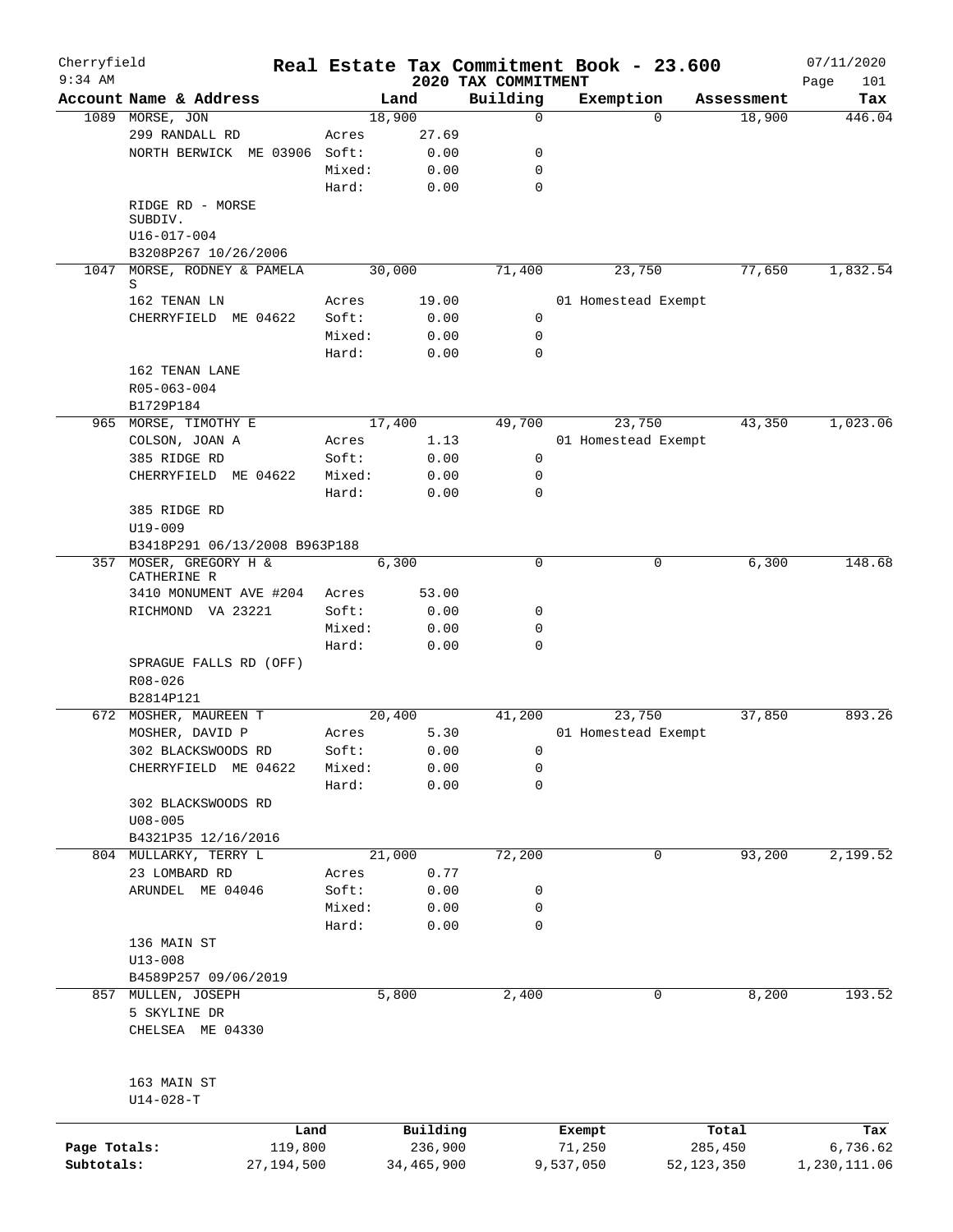| Cherryfield<br>$9:34$ AM |                           |                                                                       |                 |                     |                                 | Real Estate Tax Commitment Book - 23.600 |                  | 07/11/2020         |
|--------------------------|---------------------------|-----------------------------------------------------------------------|-----------------|---------------------|---------------------------------|------------------------------------------|------------------|--------------------|
|                          | Account Name & Address    |                                                                       |                 | Land                | 2020 TAX COMMITMENT<br>Building | Exemption                                | Assessment       | 102<br>Page<br>Tax |
|                          | 708 MYRICK, JAMES & BETTY |                                                                       |                 | 14,800              | 30,500                          | 23,750                                   | 21,550           | 508.58             |
|                          | LOU                       |                                                                       |                 |                     |                                 |                                          |                  |                    |
|                          | P O BOX 143               |                                                                       | Acres           | 0.27                |                                 | 01 Homestead Exempt                      |                  |                    |
|                          |                           | CHERRYFIELD ME 04622                                                  | Soft:           | 0.00                | 0                               |                                          |                  |                    |
|                          |                           |                                                                       | Mixed:<br>Hard: | 0.00<br>0.00        | 0<br>0                          |                                          |                  |                    |
|                          | 33 NEW ST                 |                                                                       |                 |                     |                                 |                                          |                  |                    |
|                          | U11-010                   |                                                                       |                 |                     |                                 |                                          |                  |                    |
|                          | B2084P182                 |                                                                       |                 |                     |                                 |                                          |                  |                    |
|                          | 591 MYRICK, RUTH E        |                                                                       |                 | 16,600              | 13,100                          | 23,750                                   | 5,950            | 140.42             |
|                          | 126 RIVER RD              |                                                                       | Acres           | 0.39                |                                 | 01 Homestead Exempt                      |                  |                    |
|                          |                           | CHERRYFIELD ME 04622                                                  | Soft:           | 0.00                | 0                               |                                          |                  |                    |
|                          |                           |                                                                       | Mixed:          | 0.00                | 0                               |                                          |                  |                    |
|                          |                           |                                                                       | Hard:           | 0.00                | $\mathbf 0$                     |                                          |                  |                    |
|                          | 126 RIVER RD              |                                                                       |                 |                     |                                 |                                          |                  |                    |
|                          | $U05 - 023$               |                                                                       |                 |                     |                                 |                                          |                  |                    |
|                          | B1558P3                   |                                                                       |                 |                     |                                 |                                          |                  |                    |
|                          | 184 NALLE, MARGARET T     |                                                                       |                 | 20,700              | $\mathbf 0$                     | 0                                        | 20,700           | 488.52             |
|                          | HARVEY, ROBERT T          |                                                                       | Acres           | 30.00               |                                 |                                          |                  |                    |
|                          | 50 BION LN                |                                                                       | Soft:           | 0.00                | 0                               |                                          |                  |                    |
|                          |                           | CHERRYFIELD ME 04622                                                  | Mixed:          | 0.00                | 0                               |                                          |                  |                    |
|                          |                           |                                                                       | Hard:           | 0.00                | 0                               |                                          |                  |                    |
|                          | <b>BION LANE</b>          |                                                                       |                 |                     |                                 |                                          |                  |                    |
|                          | R04-032                   |                                                                       |                 |                     |                                 |                                          |                  |                    |
|                          |                           | B3772P64 09/07/2011 B3772P60 09/07/2011                               |                 |                     |                                 |                                          |                  |                    |
|                          | 170 NALLE, MARGARET T     |                                                                       |                 | 27,000              | 61,400                          | 29,450                                   | 58,950           | 1,391.22           |
|                          | HARVEY, ROBERT T          |                                                                       | Acres           | 13.00               |                                 | 14 WW2 Veteran Non                       |                  |                    |
|                          | 50 BION LN                |                                                                       | Soft:           | 0.00                |                                 | 0 01 Homestead Exempt                    |                  |                    |
|                          |                           | CHERRYFIELD ME 04622                                                  | Mixed:          | 0.00                | 0                               |                                          |                  |                    |
|                          |                           |                                                                       | Hard:           | 0.00                | 0                               |                                          |                  |                    |
|                          | 50 BION LANE              |                                                                       |                 |                     |                                 |                                          |                  |                    |
|                          | $R04 - 020$               |                                                                       |                 |                     |                                 |                                          |                  |                    |
|                          |                           | B3772P64 09/07/2011 B3772P60 09/07/2011<br>788 NARRAGUAGUS HISTORICAL |                 | 6,600               | 5,700                           | 12,300                                   | 0                | 0.00               |
|                          | SOCIETY                   |                                                                       |                 |                     |                                 |                                          |                  |                    |
|                          | PO BOX 96                 |                                                                       | Acres           | 0.33                |                                 | 48 Literary                              |                  |                    |
|                          |                           | CHERRYFIELD ME 04622                                                  | Soft:           | 0.00                | 0                               |                                          |                  |                    |
|                          |                           |                                                                       | Mixed:          | 0.00                | 0                               |                                          |                  |                    |
|                          |                           |                                                                       | Hard:           | 0.00                | 0                               |                                          |                  |                    |
|                          | 7 MAIN ST                 |                                                                       |                 |                     |                                 |                                          |                  |                    |
|                          | $U12 - 040$               |                                                                       |                 |                     |                                 |                                          |                  |                    |
| 423                      |                           | NARRAGUAGUS NORTH HALF                                                |                 | 12,700              | 0                               | 0                                        | 12,700           | 299.72             |
|                          |                           | HOMEOWNERS ASSOCIATION                                                | Acres           | 60.44               |                                 |                                          |                  |                    |
|                          |                           | C/O PAMELA KUNSELMAN                                                  | Soft:           | 0.00                | 0                               |                                          |                  |                    |
|                          | 5 FARNSWORTH ST           |                                                                       | Mixed:          | 0.00                | 0                               |                                          |                  |                    |
|                          | LISBON ME 04250           |                                                                       | Hard:           | 0.00                | 0                               |                                          |                  |                    |
|                          | CROTCH                    |                                                                       |                 |                     |                                 |                                          |                  |                    |
|                          | $R09 - CA$                |                                                                       |                 |                     |                                 |                                          |                  |                    |
|                          | B1504P62                  |                                                                       |                 |                     |                                 |                                          |                  |                    |
| 972                      | <b>CLUB</b>               | NARRAGUAGUS SNOWMOBILE                                                |                 | 14,300              | 19,400                          | 0                                        | 33,700           | 795.32             |
|                          | P O BOX 234               |                                                                       | Acres           | 3.20                |                                 |                                          |                  |                    |
|                          |                           | CHERRYFIELD ME 04622                                                  | Soft:           | 0.00                | 0                               |                                          |                  |                    |
|                          |                           |                                                                       | Mixed:          | 0.00                | 0                               |                                          |                  |                    |
|                          |                           |                                                                       | Hard:           | 0.00                | 0                               |                                          |                  |                    |
|                          | 334 RIDGE RD              |                                                                       |                 |                     |                                 |                                          |                  |                    |
|                          | U19-014                   |                                                                       |                 |                     |                                 |                                          |                  |                    |
|                          |                           |                                                                       |                 |                     |                                 |                                          |                  |                    |
|                          |                           |                                                                       |                 |                     |                                 |                                          |                  |                    |
| Page Totals:             |                           | Land<br>112,700                                                       |                 | Building<br>130,100 |                                 | Exempt<br>89,250                         | Total<br>153,550 | Tax<br>3,623.78    |
| Subtotals:               |                           | 27,307,200                                                            |                 | 34,596,000          |                                 | 9,626,300                                | 52, 276, 900     | 1, 233, 734.84     |
|                          |                           |                                                                       |                 |                     |                                 |                                          |                  |                    |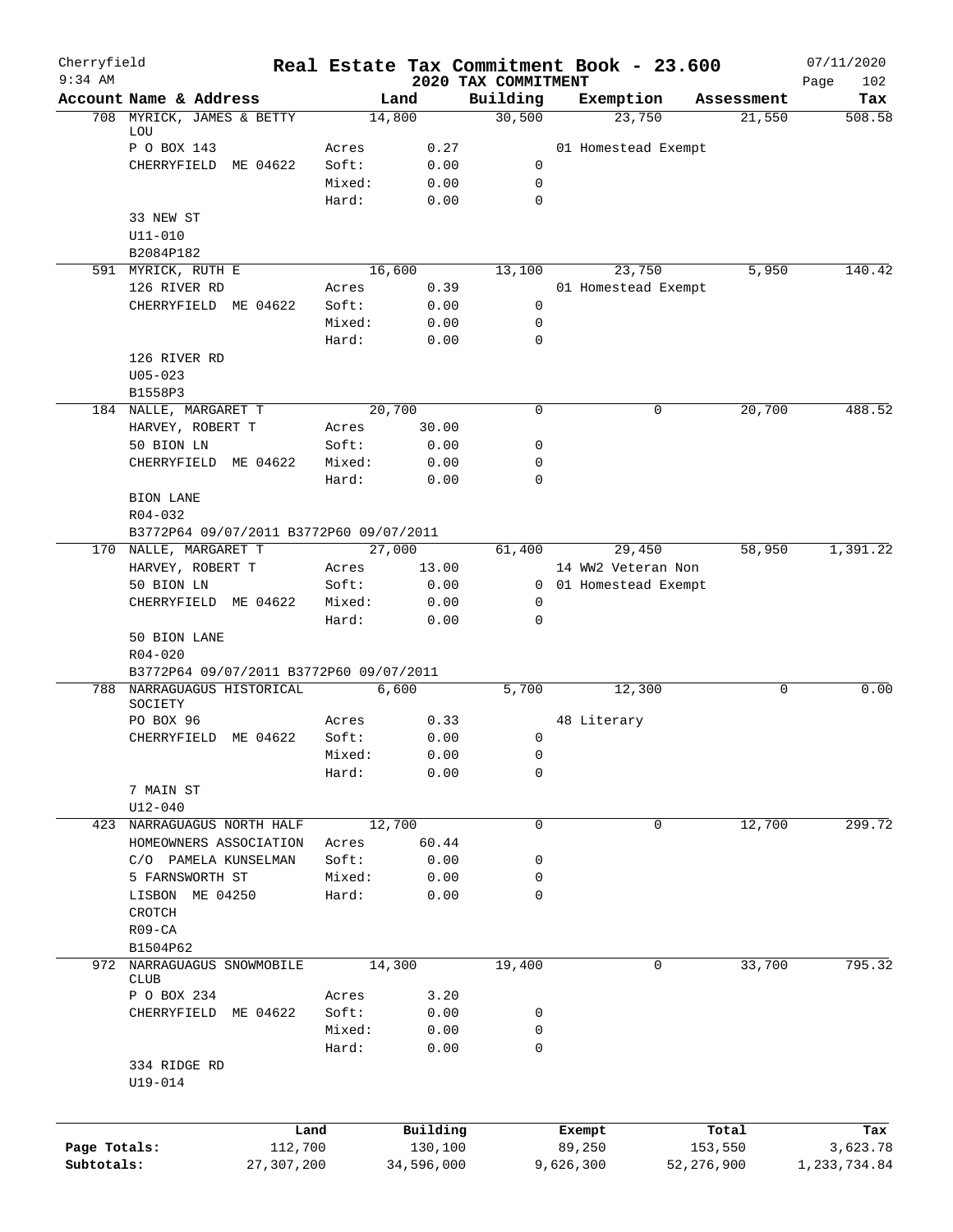| 2020 TAX COMMITMENT<br>Building<br>Account Name & Address<br>Exemption<br>Land<br>Assessment<br>8,600<br>156 NASH, SEAN M<br>8,600<br>0<br>$\Omega$<br>C/O JOHN NASH<br>Acres<br>0.98<br>83 ALSTEAD STREET<br>Soft:<br>0.00<br>0<br>QUINCY MA 02171<br>Mixed:<br>0.00<br>0<br>Hard:<br>0.00<br>0<br>WILLEY DISTRICT RD<br>R04-010-002<br>B1772P96<br>17,900<br>39,700<br>23,750<br>33,850<br>151 NELSON, RONNIE L<br>108 WILLEY DISTRICT RD<br>2.00<br>01 Homestead Exempt<br>Acres<br>CHERRYFIELD ME 04622<br>Soft:<br>0.00<br>0<br>Mixed:<br>0.00<br>0<br>Hard:<br>0.00<br>0<br>108 WILLEY DISTRICT RD<br>$R04 - 005$<br>B2094P467 01/30/1995<br>153 NELSON, RONNIE L<br>14,700<br>$\mathbf 0$<br>14,700<br>0<br>108 WILLEY DISTRICT RD<br>19.00<br>Acres<br>CHERRYFIELD ME 04622<br>Soft:<br>0.00<br>0<br>0.00<br>Mixed:<br>0<br>$\mathbf 0$<br>Hard:<br>0.00<br>WILLEY DISTRICT RD<br>(OFF)<br>R04-007<br>B3860P189 07/05/2012<br>$\mathbf 0$<br>149 NELSON, RONNIE L<br>15,400<br>0<br>108 WILLEY DISTRICT RD<br>2.70<br>Acres<br>0.00<br>CHERRYFIELD ME 04622<br>Soft:<br>0<br>Mixed:<br>0.00<br>0<br>Hard:<br>0.00<br>0<br>WILLEY DISTRICT RD<br>$R04 - 004$<br>B1034P67<br>17,300<br>44,600<br>61,900<br>119 NEVES, ERIC D<br>0<br>1.03<br>215 LINCOLN MILLS RD<br>Acres<br>0.00<br>CORINNA ME 04928<br>Soft:<br>0<br>0<br>0.00<br>Mixed:<br>0.00<br>0<br>Hard:<br>717 BLACKSWOODS RD<br>$R03 - 043$<br>B3191P102 09/12/2006<br>17,400<br>5,400<br>22,800<br>NEW STREET HOLDINGS LLC<br>0<br>727<br>PO BOX 28<br>0.45<br>Acres<br>CHERRYFIELD ME 04622<br>Soft:<br>0.00<br>0<br>Mixed:<br>0.00<br>0<br>Hard:<br>0.00<br>0<br>30 NEW ST<br>$U11 - 028$<br>B4619P272 12/13/2019<br>726 NEW STREET HOLDINGS LLC<br>23,100<br>48,700<br>0<br>PO BOX 28<br>1.02<br>Acres<br>ME 04622<br>Soft:<br>0.00<br>0<br>CHERRYFIELD<br>Mixed:<br>0.00<br>0<br>Hard:<br>0.00<br>0<br>26 NEW ST<br>U11-027<br>B4619P268 12/13/2019<br>Building<br>Land<br>Exempt<br>Total<br>Page Totals:<br>114,400<br>138,400<br>23,750<br>229,050<br>27, 421, 600 | Cherryfield<br>$9:34$ AM |  |            | Real Estate Tax Commitment Book - 23.600 |            | 07/11/2020         |
|---------------------------------------------------------------------------------------------------------------------------------------------------------------------------------------------------------------------------------------------------------------------------------------------------------------------------------------------------------------------------------------------------------------------------------------------------------------------------------------------------------------------------------------------------------------------------------------------------------------------------------------------------------------------------------------------------------------------------------------------------------------------------------------------------------------------------------------------------------------------------------------------------------------------------------------------------------------------------------------------------------------------------------------------------------------------------------------------------------------------------------------------------------------------------------------------------------------------------------------------------------------------------------------------------------------------------------------------------------------------------------------------------------------------------------------------------------------------------------------------------------------------------------------------------------------------------------------------------------------------------------------------------------------------------------------------------------------------------------------------------------------------------------------------------------------------------------------------------------------------------------------------------------------------------------------------------------------------------------------------------------------------------------------------|--------------------------|--|------------|------------------------------------------|------------|--------------------|
|                                                                                                                                                                                                                                                                                                                                                                                                                                                                                                                                                                                                                                                                                                                                                                                                                                                                                                                                                                                                                                                                                                                                                                                                                                                                                                                                                                                                                                                                                                                                                                                                                                                                                                                                                                                                                                                                                                                                                                                                                                             |                          |  |            |                                          |            | Page<br>103<br>Tax |
|                                                                                                                                                                                                                                                                                                                                                                                                                                                                                                                                                                                                                                                                                                                                                                                                                                                                                                                                                                                                                                                                                                                                                                                                                                                                                                                                                                                                                                                                                                                                                                                                                                                                                                                                                                                                                                                                                                                                                                                                                                             |                          |  |            |                                          |            | 202.96             |
|                                                                                                                                                                                                                                                                                                                                                                                                                                                                                                                                                                                                                                                                                                                                                                                                                                                                                                                                                                                                                                                                                                                                                                                                                                                                                                                                                                                                                                                                                                                                                                                                                                                                                                                                                                                                                                                                                                                                                                                                                                             |                          |  |            |                                          |            |                    |
|                                                                                                                                                                                                                                                                                                                                                                                                                                                                                                                                                                                                                                                                                                                                                                                                                                                                                                                                                                                                                                                                                                                                                                                                                                                                                                                                                                                                                                                                                                                                                                                                                                                                                                                                                                                                                                                                                                                                                                                                                                             |                          |  |            |                                          |            |                    |
|                                                                                                                                                                                                                                                                                                                                                                                                                                                                                                                                                                                                                                                                                                                                                                                                                                                                                                                                                                                                                                                                                                                                                                                                                                                                                                                                                                                                                                                                                                                                                                                                                                                                                                                                                                                                                                                                                                                                                                                                                                             |                          |  |            |                                          |            |                    |
|                                                                                                                                                                                                                                                                                                                                                                                                                                                                                                                                                                                                                                                                                                                                                                                                                                                                                                                                                                                                                                                                                                                                                                                                                                                                                                                                                                                                                                                                                                                                                                                                                                                                                                                                                                                                                                                                                                                                                                                                                                             |                          |  |            |                                          |            |                    |
|                                                                                                                                                                                                                                                                                                                                                                                                                                                                                                                                                                                                                                                                                                                                                                                                                                                                                                                                                                                                                                                                                                                                                                                                                                                                                                                                                                                                                                                                                                                                                                                                                                                                                                                                                                                                                                                                                                                                                                                                                                             |                          |  |            |                                          |            |                    |
|                                                                                                                                                                                                                                                                                                                                                                                                                                                                                                                                                                                                                                                                                                                                                                                                                                                                                                                                                                                                                                                                                                                                                                                                                                                                                                                                                                                                                                                                                                                                                                                                                                                                                                                                                                                                                                                                                                                                                                                                                                             |                          |  |            |                                          |            |                    |
|                                                                                                                                                                                                                                                                                                                                                                                                                                                                                                                                                                                                                                                                                                                                                                                                                                                                                                                                                                                                                                                                                                                                                                                                                                                                                                                                                                                                                                                                                                                                                                                                                                                                                                                                                                                                                                                                                                                                                                                                                                             |                          |  |            |                                          |            |                    |
|                                                                                                                                                                                                                                                                                                                                                                                                                                                                                                                                                                                                                                                                                                                                                                                                                                                                                                                                                                                                                                                                                                                                                                                                                                                                                                                                                                                                                                                                                                                                                                                                                                                                                                                                                                                                                                                                                                                                                                                                                                             |                          |  |            |                                          |            |                    |
|                                                                                                                                                                                                                                                                                                                                                                                                                                                                                                                                                                                                                                                                                                                                                                                                                                                                                                                                                                                                                                                                                                                                                                                                                                                                                                                                                                                                                                                                                                                                                                                                                                                                                                                                                                                                                                                                                                                                                                                                                                             |                          |  |            |                                          |            | 798.86             |
|                                                                                                                                                                                                                                                                                                                                                                                                                                                                                                                                                                                                                                                                                                                                                                                                                                                                                                                                                                                                                                                                                                                                                                                                                                                                                                                                                                                                                                                                                                                                                                                                                                                                                                                                                                                                                                                                                                                                                                                                                                             |                          |  |            |                                          |            |                    |
|                                                                                                                                                                                                                                                                                                                                                                                                                                                                                                                                                                                                                                                                                                                                                                                                                                                                                                                                                                                                                                                                                                                                                                                                                                                                                                                                                                                                                                                                                                                                                                                                                                                                                                                                                                                                                                                                                                                                                                                                                                             |                          |  |            |                                          |            |                    |
|                                                                                                                                                                                                                                                                                                                                                                                                                                                                                                                                                                                                                                                                                                                                                                                                                                                                                                                                                                                                                                                                                                                                                                                                                                                                                                                                                                                                                                                                                                                                                                                                                                                                                                                                                                                                                                                                                                                                                                                                                                             |                          |  |            |                                          |            |                    |
|                                                                                                                                                                                                                                                                                                                                                                                                                                                                                                                                                                                                                                                                                                                                                                                                                                                                                                                                                                                                                                                                                                                                                                                                                                                                                                                                                                                                                                                                                                                                                                                                                                                                                                                                                                                                                                                                                                                                                                                                                                             |                          |  |            |                                          |            |                    |
|                                                                                                                                                                                                                                                                                                                                                                                                                                                                                                                                                                                                                                                                                                                                                                                                                                                                                                                                                                                                                                                                                                                                                                                                                                                                                                                                                                                                                                                                                                                                                                                                                                                                                                                                                                                                                                                                                                                                                                                                                                             |                          |  |            |                                          |            |                    |
|                                                                                                                                                                                                                                                                                                                                                                                                                                                                                                                                                                                                                                                                                                                                                                                                                                                                                                                                                                                                                                                                                                                                                                                                                                                                                                                                                                                                                                                                                                                                                                                                                                                                                                                                                                                                                                                                                                                                                                                                                                             |                          |  |            |                                          |            |                    |
|                                                                                                                                                                                                                                                                                                                                                                                                                                                                                                                                                                                                                                                                                                                                                                                                                                                                                                                                                                                                                                                                                                                                                                                                                                                                                                                                                                                                                                                                                                                                                                                                                                                                                                                                                                                                                                                                                                                                                                                                                                             |                          |  |            |                                          |            |                    |
|                                                                                                                                                                                                                                                                                                                                                                                                                                                                                                                                                                                                                                                                                                                                                                                                                                                                                                                                                                                                                                                                                                                                                                                                                                                                                                                                                                                                                                                                                                                                                                                                                                                                                                                                                                                                                                                                                                                                                                                                                                             |                          |  |            |                                          |            | 346.92             |
|                                                                                                                                                                                                                                                                                                                                                                                                                                                                                                                                                                                                                                                                                                                                                                                                                                                                                                                                                                                                                                                                                                                                                                                                                                                                                                                                                                                                                                                                                                                                                                                                                                                                                                                                                                                                                                                                                                                                                                                                                                             |                          |  |            |                                          |            |                    |
|                                                                                                                                                                                                                                                                                                                                                                                                                                                                                                                                                                                                                                                                                                                                                                                                                                                                                                                                                                                                                                                                                                                                                                                                                                                                                                                                                                                                                                                                                                                                                                                                                                                                                                                                                                                                                                                                                                                                                                                                                                             |                          |  |            |                                          |            |                    |
|                                                                                                                                                                                                                                                                                                                                                                                                                                                                                                                                                                                                                                                                                                                                                                                                                                                                                                                                                                                                                                                                                                                                                                                                                                                                                                                                                                                                                                                                                                                                                                                                                                                                                                                                                                                                                                                                                                                                                                                                                                             |                          |  |            |                                          |            |                    |
|                                                                                                                                                                                                                                                                                                                                                                                                                                                                                                                                                                                                                                                                                                                                                                                                                                                                                                                                                                                                                                                                                                                                                                                                                                                                                                                                                                                                                                                                                                                                                                                                                                                                                                                                                                                                                                                                                                                                                                                                                                             |                          |  |            |                                          |            |                    |
|                                                                                                                                                                                                                                                                                                                                                                                                                                                                                                                                                                                                                                                                                                                                                                                                                                                                                                                                                                                                                                                                                                                                                                                                                                                                                                                                                                                                                                                                                                                                                                                                                                                                                                                                                                                                                                                                                                                                                                                                                                             |                          |  |            |                                          |            |                    |
|                                                                                                                                                                                                                                                                                                                                                                                                                                                                                                                                                                                                                                                                                                                                                                                                                                                                                                                                                                                                                                                                                                                                                                                                                                                                                                                                                                                                                                                                                                                                                                                                                                                                                                                                                                                                                                                                                                                                                                                                                                             |                          |  |            |                                          |            |                    |
|                                                                                                                                                                                                                                                                                                                                                                                                                                                                                                                                                                                                                                                                                                                                                                                                                                                                                                                                                                                                                                                                                                                                                                                                                                                                                                                                                                                                                                                                                                                                                                                                                                                                                                                                                                                                                                                                                                                                                                                                                                             |                          |  |            |                                          |            |                    |
|                                                                                                                                                                                                                                                                                                                                                                                                                                                                                                                                                                                                                                                                                                                                                                                                                                                                                                                                                                                                                                                                                                                                                                                                                                                                                                                                                                                                                                                                                                                                                                                                                                                                                                                                                                                                                                                                                                                                                                                                                                             |                          |  |            |                                          |            |                    |
|                                                                                                                                                                                                                                                                                                                                                                                                                                                                                                                                                                                                                                                                                                                                                                                                                                                                                                                                                                                                                                                                                                                                                                                                                                                                                                                                                                                                                                                                                                                                                                                                                                                                                                                                                                                                                                                                                                                                                                                                                                             |                          |  |            |                                          | 15,400     | 363.44             |
|                                                                                                                                                                                                                                                                                                                                                                                                                                                                                                                                                                                                                                                                                                                                                                                                                                                                                                                                                                                                                                                                                                                                                                                                                                                                                                                                                                                                                                                                                                                                                                                                                                                                                                                                                                                                                                                                                                                                                                                                                                             |                          |  |            |                                          |            |                    |
|                                                                                                                                                                                                                                                                                                                                                                                                                                                                                                                                                                                                                                                                                                                                                                                                                                                                                                                                                                                                                                                                                                                                                                                                                                                                                                                                                                                                                                                                                                                                                                                                                                                                                                                                                                                                                                                                                                                                                                                                                                             |                          |  |            |                                          |            |                    |
|                                                                                                                                                                                                                                                                                                                                                                                                                                                                                                                                                                                                                                                                                                                                                                                                                                                                                                                                                                                                                                                                                                                                                                                                                                                                                                                                                                                                                                                                                                                                                                                                                                                                                                                                                                                                                                                                                                                                                                                                                                             |                          |  |            |                                          |            |                    |
|                                                                                                                                                                                                                                                                                                                                                                                                                                                                                                                                                                                                                                                                                                                                                                                                                                                                                                                                                                                                                                                                                                                                                                                                                                                                                                                                                                                                                                                                                                                                                                                                                                                                                                                                                                                                                                                                                                                                                                                                                                             |                          |  |            |                                          |            |                    |
|                                                                                                                                                                                                                                                                                                                                                                                                                                                                                                                                                                                                                                                                                                                                                                                                                                                                                                                                                                                                                                                                                                                                                                                                                                                                                                                                                                                                                                                                                                                                                                                                                                                                                                                                                                                                                                                                                                                                                                                                                                             |                          |  |            |                                          |            |                    |
|                                                                                                                                                                                                                                                                                                                                                                                                                                                                                                                                                                                                                                                                                                                                                                                                                                                                                                                                                                                                                                                                                                                                                                                                                                                                                                                                                                                                                                                                                                                                                                                                                                                                                                                                                                                                                                                                                                                                                                                                                                             |                          |  |            |                                          |            |                    |
|                                                                                                                                                                                                                                                                                                                                                                                                                                                                                                                                                                                                                                                                                                                                                                                                                                                                                                                                                                                                                                                                                                                                                                                                                                                                                                                                                                                                                                                                                                                                                                                                                                                                                                                                                                                                                                                                                                                                                                                                                                             |                          |  |            |                                          |            |                    |
|                                                                                                                                                                                                                                                                                                                                                                                                                                                                                                                                                                                                                                                                                                                                                                                                                                                                                                                                                                                                                                                                                                                                                                                                                                                                                                                                                                                                                                                                                                                                                                                                                                                                                                                                                                                                                                                                                                                                                                                                                                             |                          |  |            |                                          |            | 1,460.84           |
|                                                                                                                                                                                                                                                                                                                                                                                                                                                                                                                                                                                                                                                                                                                                                                                                                                                                                                                                                                                                                                                                                                                                                                                                                                                                                                                                                                                                                                                                                                                                                                                                                                                                                                                                                                                                                                                                                                                                                                                                                                             |                          |  |            |                                          |            |                    |
|                                                                                                                                                                                                                                                                                                                                                                                                                                                                                                                                                                                                                                                                                                                                                                                                                                                                                                                                                                                                                                                                                                                                                                                                                                                                                                                                                                                                                                                                                                                                                                                                                                                                                                                                                                                                                                                                                                                                                                                                                                             |                          |  |            |                                          |            |                    |
|                                                                                                                                                                                                                                                                                                                                                                                                                                                                                                                                                                                                                                                                                                                                                                                                                                                                                                                                                                                                                                                                                                                                                                                                                                                                                                                                                                                                                                                                                                                                                                                                                                                                                                                                                                                                                                                                                                                                                                                                                                             |                          |  |            |                                          |            |                    |
|                                                                                                                                                                                                                                                                                                                                                                                                                                                                                                                                                                                                                                                                                                                                                                                                                                                                                                                                                                                                                                                                                                                                                                                                                                                                                                                                                                                                                                                                                                                                                                                                                                                                                                                                                                                                                                                                                                                                                                                                                                             |                          |  |            |                                          |            |                    |
|                                                                                                                                                                                                                                                                                                                                                                                                                                                                                                                                                                                                                                                                                                                                                                                                                                                                                                                                                                                                                                                                                                                                                                                                                                                                                                                                                                                                                                                                                                                                                                                                                                                                                                                                                                                                                                                                                                                                                                                                                                             |                          |  |            |                                          |            |                    |
|                                                                                                                                                                                                                                                                                                                                                                                                                                                                                                                                                                                                                                                                                                                                                                                                                                                                                                                                                                                                                                                                                                                                                                                                                                                                                                                                                                                                                                                                                                                                                                                                                                                                                                                                                                                                                                                                                                                                                                                                                                             |                          |  |            |                                          |            |                    |
|                                                                                                                                                                                                                                                                                                                                                                                                                                                                                                                                                                                                                                                                                                                                                                                                                                                                                                                                                                                                                                                                                                                                                                                                                                                                                                                                                                                                                                                                                                                                                                                                                                                                                                                                                                                                                                                                                                                                                                                                                                             |                          |  |            |                                          |            |                    |
|                                                                                                                                                                                                                                                                                                                                                                                                                                                                                                                                                                                                                                                                                                                                                                                                                                                                                                                                                                                                                                                                                                                                                                                                                                                                                                                                                                                                                                                                                                                                                                                                                                                                                                                                                                                                                                                                                                                                                                                                                                             |                          |  |            |                                          |            |                    |
|                                                                                                                                                                                                                                                                                                                                                                                                                                                                                                                                                                                                                                                                                                                                                                                                                                                                                                                                                                                                                                                                                                                                                                                                                                                                                                                                                                                                                                                                                                                                                                                                                                                                                                                                                                                                                                                                                                                                                                                                                                             |                          |  |            |                                          |            | 538.08             |
|                                                                                                                                                                                                                                                                                                                                                                                                                                                                                                                                                                                                                                                                                                                                                                                                                                                                                                                                                                                                                                                                                                                                                                                                                                                                                                                                                                                                                                                                                                                                                                                                                                                                                                                                                                                                                                                                                                                                                                                                                                             |                          |  |            |                                          |            |                    |
|                                                                                                                                                                                                                                                                                                                                                                                                                                                                                                                                                                                                                                                                                                                                                                                                                                                                                                                                                                                                                                                                                                                                                                                                                                                                                                                                                                                                                                                                                                                                                                                                                                                                                                                                                                                                                                                                                                                                                                                                                                             |                          |  |            |                                          |            |                    |
|                                                                                                                                                                                                                                                                                                                                                                                                                                                                                                                                                                                                                                                                                                                                                                                                                                                                                                                                                                                                                                                                                                                                                                                                                                                                                                                                                                                                                                                                                                                                                                                                                                                                                                                                                                                                                                                                                                                                                                                                                                             |                          |  |            |                                          |            |                    |
|                                                                                                                                                                                                                                                                                                                                                                                                                                                                                                                                                                                                                                                                                                                                                                                                                                                                                                                                                                                                                                                                                                                                                                                                                                                                                                                                                                                                                                                                                                                                                                                                                                                                                                                                                                                                                                                                                                                                                                                                                                             |                          |  |            |                                          |            |                    |
|                                                                                                                                                                                                                                                                                                                                                                                                                                                                                                                                                                                                                                                                                                                                                                                                                                                                                                                                                                                                                                                                                                                                                                                                                                                                                                                                                                                                                                                                                                                                                                                                                                                                                                                                                                                                                                                                                                                                                                                                                                             |                          |  |            |                                          |            |                    |
|                                                                                                                                                                                                                                                                                                                                                                                                                                                                                                                                                                                                                                                                                                                                                                                                                                                                                                                                                                                                                                                                                                                                                                                                                                                                                                                                                                                                                                                                                                                                                                                                                                                                                                                                                                                                                                                                                                                                                                                                                                             |                          |  |            |                                          |            |                    |
|                                                                                                                                                                                                                                                                                                                                                                                                                                                                                                                                                                                                                                                                                                                                                                                                                                                                                                                                                                                                                                                                                                                                                                                                                                                                                                                                                                                                                                                                                                                                                                                                                                                                                                                                                                                                                                                                                                                                                                                                                                             |                          |  |            |                                          |            |                    |
|                                                                                                                                                                                                                                                                                                                                                                                                                                                                                                                                                                                                                                                                                                                                                                                                                                                                                                                                                                                                                                                                                                                                                                                                                                                                                                                                                                                                                                                                                                                                                                                                                                                                                                                                                                                                                                                                                                                                                                                                                                             |                          |  |            |                                          | 71,800     | 1,694.48           |
|                                                                                                                                                                                                                                                                                                                                                                                                                                                                                                                                                                                                                                                                                                                                                                                                                                                                                                                                                                                                                                                                                                                                                                                                                                                                                                                                                                                                                                                                                                                                                                                                                                                                                                                                                                                                                                                                                                                                                                                                                                             |                          |  |            |                                          |            |                    |
|                                                                                                                                                                                                                                                                                                                                                                                                                                                                                                                                                                                                                                                                                                                                                                                                                                                                                                                                                                                                                                                                                                                                                                                                                                                                                                                                                                                                                                                                                                                                                                                                                                                                                                                                                                                                                                                                                                                                                                                                                                             |                          |  |            |                                          |            |                    |
|                                                                                                                                                                                                                                                                                                                                                                                                                                                                                                                                                                                                                                                                                                                                                                                                                                                                                                                                                                                                                                                                                                                                                                                                                                                                                                                                                                                                                                                                                                                                                                                                                                                                                                                                                                                                                                                                                                                                                                                                                                             |                          |  |            |                                          |            |                    |
|                                                                                                                                                                                                                                                                                                                                                                                                                                                                                                                                                                                                                                                                                                                                                                                                                                                                                                                                                                                                                                                                                                                                                                                                                                                                                                                                                                                                                                                                                                                                                                                                                                                                                                                                                                                                                                                                                                                                                                                                                                             |                          |  |            |                                          |            |                    |
|                                                                                                                                                                                                                                                                                                                                                                                                                                                                                                                                                                                                                                                                                                                                                                                                                                                                                                                                                                                                                                                                                                                                                                                                                                                                                                                                                                                                                                                                                                                                                                                                                                                                                                                                                                                                                                                                                                                                                                                                                                             |                          |  |            |                                          |            |                    |
|                                                                                                                                                                                                                                                                                                                                                                                                                                                                                                                                                                                                                                                                                                                                                                                                                                                                                                                                                                                                                                                                                                                                                                                                                                                                                                                                                                                                                                                                                                                                                                                                                                                                                                                                                                                                                                                                                                                                                                                                                                             |                          |  |            |                                          |            |                    |
|                                                                                                                                                                                                                                                                                                                                                                                                                                                                                                                                                                                                                                                                                                                                                                                                                                                                                                                                                                                                                                                                                                                                                                                                                                                                                                                                                                                                                                                                                                                                                                                                                                                                                                                                                                                                                                                                                                                                                                                                                                             |                          |  |            |                                          |            |                    |
|                                                                                                                                                                                                                                                                                                                                                                                                                                                                                                                                                                                                                                                                                                                                                                                                                                                                                                                                                                                                                                                                                                                                                                                                                                                                                                                                                                                                                                                                                                                                                                                                                                                                                                                                                                                                                                                                                                                                                                                                                                             |                          |  |            |                                          |            |                    |
|                                                                                                                                                                                                                                                                                                                                                                                                                                                                                                                                                                                                                                                                                                                                                                                                                                                                                                                                                                                                                                                                                                                                                                                                                                                                                                                                                                                                                                                                                                                                                                                                                                                                                                                                                                                                                                                                                                                                                                                                                                             |                          |  |            |                                          |            |                    |
|                                                                                                                                                                                                                                                                                                                                                                                                                                                                                                                                                                                                                                                                                                                                                                                                                                                                                                                                                                                                                                                                                                                                                                                                                                                                                                                                                                                                                                                                                                                                                                                                                                                                                                                                                                                                                                                                                                                                                                                                                                             |                          |  |            |                                          |            | Tax                |
|                                                                                                                                                                                                                                                                                                                                                                                                                                                                                                                                                                                                                                                                                                                                                                                                                                                                                                                                                                                                                                                                                                                                                                                                                                                                                                                                                                                                                                                                                                                                                                                                                                                                                                                                                                                                                                                                                                                                                                                                                                             |                          |  |            |                                          |            | 5,405.58           |
|                                                                                                                                                                                                                                                                                                                                                                                                                                                                                                                                                                                                                                                                                                                                                                                                                                                                                                                                                                                                                                                                                                                                                                                                                                                                                                                                                                                                                                                                                                                                                                                                                                                                                                                                                                                                                                                                                                                                                                                                                                             | Subtotals:               |  | 34,734,400 | 9,650,050                                | 52,505,950 | 1,239,140.42       |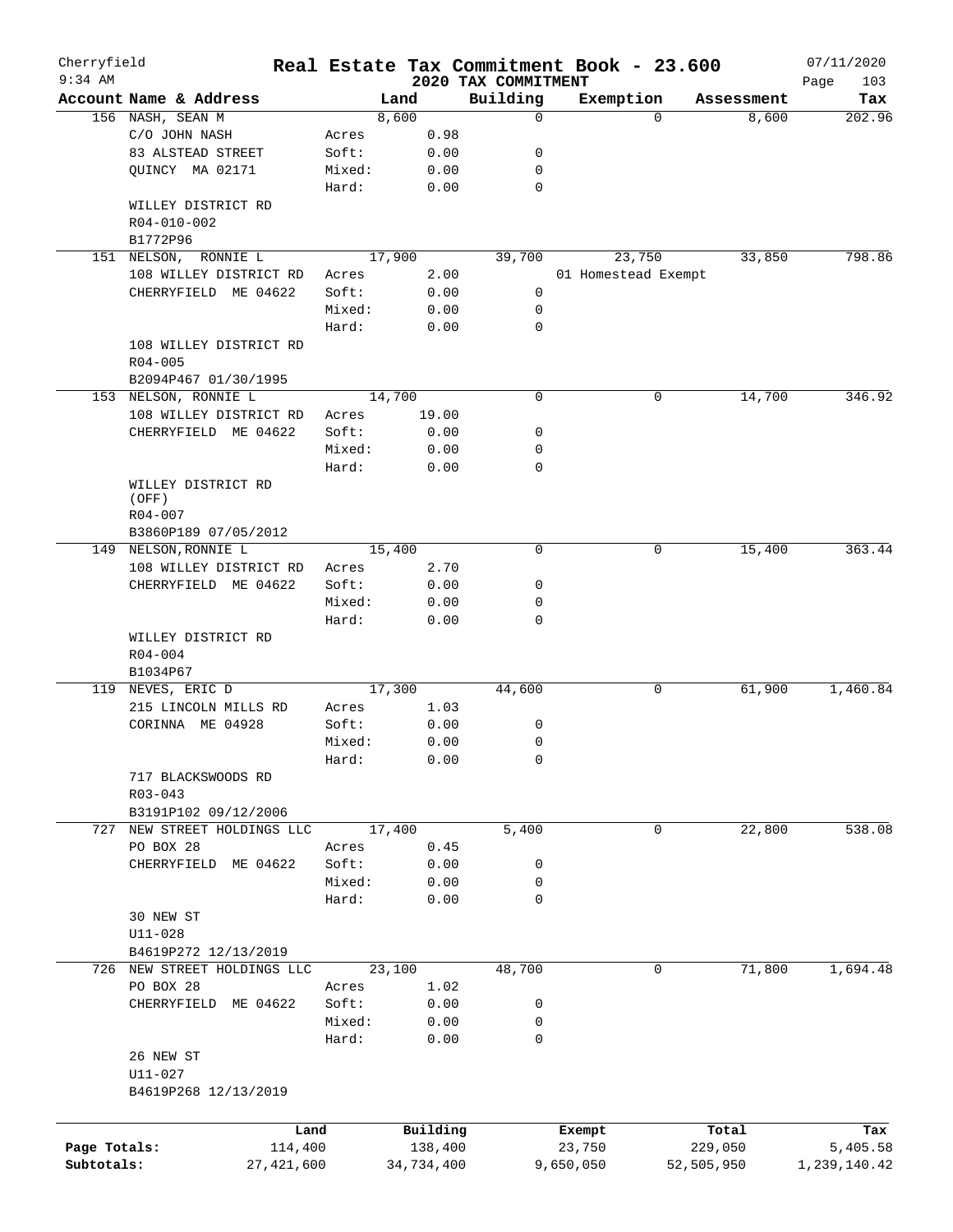| Cherryfield<br>$9:34$ AM |                                              |                 |        |        |                     | 2020 TAX COMMITMENT |          | Real Estate Tax Commitment Book - 23.600 |          |                  | 07/11/2020<br>104<br>Page |
|--------------------------|----------------------------------------------|-----------------|--------|--------|---------------------|---------------------|----------|------------------------------------------|----------|------------------|---------------------------|
|                          | Account Name & Address                       |                 |        | Land   |                     | Building            |          | Exemption                                |          | Assessment       | Tax                       |
|                          | 925 NEWENHAM, HARRY D &                      |                 |        | 9,500  |                     | 3,700               |          |                                          | $\Omega$ | 13,200           | 311.52                    |
|                          | BARBARA J<br>C/O ERNEST ROGER MORSE<br>JR.   |                 | Acres  |        | 0.59                |                     |          |                                          |          |                  |                           |
|                          | 239 RIDGE RD                                 |                 | Soft:  |        | 0.00                | $\mathbf 0$         |          |                                          |          |                  |                           |
|                          | CHERRYFIELD ME 04622                         |                 | Mixed: |        | 0.00                | 0                   |          |                                          |          |                  |                           |
|                          |                                              |                 | Hard:  |        | 0.00                |                     | $\Omega$ |                                          |          |                  |                           |
|                          | 239 RIDGE RD                                 |                 |        |        |                     |                     |          |                                          |          |                  |                           |
|                          | $U17 - 007$                                  |                 |        |        |                     |                     |          |                                          |          |                  |                           |
|                          | B3114P47 02/20/2006                          |                 |        |        |                     |                     |          |                                          |          |                  |                           |
|                          | 194 NICHOLS, HEIRS OF                        |                 |        | 48,100 |                     | 73,200              |          |                                          | 0        | 121,300          | 2,862.68                  |
|                          | HILDA                                        |                 |        |        |                     |                     |          |                                          |          |                  |                           |
|                          | 8 RIDGE ROAD                                 |                 | Acres  |        | 36.00               |                     |          |                                          |          |                  |                           |
|                          | CHERRYFIELD ME 04622                         |                 | Soft:  |        | 0.00                | 0                   |          |                                          |          |                  |                           |
|                          |                                              |                 | Mixed: |        | 24.00               | 3,625               |          |                                          |          |                  |                           |
|                          | 198 NORTH MAIN ST                            |                 | Hard:  |        | 5.00                | 580                 |          |                                          |          |                  |                           |
|                          | $R04 - 040$                                  |                 |        |        |                     |                     |          |                                          |          |                  |                           |
|                          | B774P121                                     |                 |        |        |                     |                     |          |                                          |          |                  |                           |
|                          | 176 NICHOLS, GORDON H                        |                 |        | 14,700 |                     | 0                   |          |                                          | 0        | 14,700           | 346.92                    |
|                          | C/O 4 NOMOR NICHOLS                          |                 | Acres  |        | 1.43                |                     |          |                                          |          |                  |                           |
|                          | 9 ELM STREET                                 |                 | Soft:  |        | 0.00                | 0                   |          |                                          |          |                  |                           |
|                          | TYNGSBORO MA 01879                           |                 | Mixed: |        | 0.00                | 0                   |          |                                          |          |                  |                           |
|                          |                                              |                 | Hard:  |        | 0.00                | 0                   |          |                                          |          |                  |                           |
|                          | 49 NORTH MAIN ST                             |                 |        |        |                     |                     |          |                                          |          |                  |                           |
|                          | R04-025-002                                  |                 |        |        |                     |                     |          |                                          |          |                  |                           |
|                          | B1918P159                                    |                 |        |        |                     |                     |          |                                          |          |                  |                           |
|                          | 17 NICHOLS, MATHEW & JENNY                   |                 |        | 51,300 |                     | 100,400             |          | 23,750                                   |          | 127,950          | 3,019.62                  |
|                          | 471 MILBRIDGE RD                             |                 | Acres  |        | 48.70               |                     |          | 01 Homestead Exempt                      |          |                  |                           |
|                          | CHERRYFIELD ME 04622                         |                 | Soft:  |        | 0.00                |                     | 0        |                                          |          |                  |                           |
|                          |                                              |                 | Mixed: |        | 0.00                | 0                   |          |                                          |          |                  |                           |
|                          |                                              |                 | Hard:  |        | 0.00                | 0                   |          |                                          |          |                  |                           |
|                          | 471 MILBRIDGE RD                             |                 |        |        |                     |                     |          |                                          |          |                  |                           |
|                          | R01-007                                      |                 |        |        |                     |                     |          |                                          |          |                  |                           |
|                          | B4530P105 01/28/2019                         |                 |        |        |                     |                     |          |                                          |          |                  |                           |
|                          | 175 NICHOLS, 4 NOMOR                         |                 |        | 17,900 |                     | $\Omega$            |          |                                          | 0        | 17,900           | 422.44                    |
|                          | 9 ELMS STREET                                |                 | Acres  |        | 11.00               |                     |          |                                          |          |                  |                           |
|                          | TYNGSBORO MA 01879                           |                 | Soft:  |        | 0.00                |                     | 0        |                                          |          |                  |                           |
|                          |                                              |                 | Mixed: |        | 0.00                | 0                   |          |                                          |          |                  |                           |
|                          |                                              |                 | Hard:  |        | 0.00                | 0                   |          |                                          |          |                  |                           |
|                          | NORTH MAIN ST                                |                 |        |        |                     |                     |          |                                          |          |                  |                           |
|                          | R04-025-001                                  |                 |        | 26,600 |                     |                     |          |                                          | 0        |                  |                           |
|                          | 728 NODDIN, DOUGLAS H<br>385 UPPER DEDHAM RD |                 | Acres  |        | 7.10                | 62,200              |          |                                          |          | 88,800           | 2,095.68                  |
|                          | DEDHAM ME 04429                              |                 | Soft:  |        | 0.00                |                     | 0        |                                          |          |                  |                           |
|                          |                                              |                 | Mixed: |        | 0.00                |                     | 0        |                                          |          |                  |                           |
|                          |                                              |                 | Hard:  |        | 0.00                |                     | 0        |                                          |          |                  |                           |
|                          | 56 PARK ST                                   |                 |        |        |                     |                     |          |                                          |          |                  |                           |
|                          | $U11 - 029$                                  |                 |        |        |                     |                     |          |                                          |          |                  |                           |
|                          | B3387P162 03/05/2008                         |                 |        |        |                     |                     |          |                                          |          |                  |                           |
|                          | 346 NOGUEIRA, JACOB I                        |                 |        | 12,900 |                     | 7,200               |          |                                          | 0        | 20,100           | 474.36                    |
|                          | 61 MEADOW BROOK RD                           |                 | Acres  |        | 2.20                |                     |          |                                          |          |                  |                           |
|                          | NORWELL MA 02061                             |                 | Soft:  |        | 0.00                | 0                   |          |                                          |          |                  |                           |
|                          |                                              |                 | Mixed: |        | 0.00                |                     | 0        |                                          |          |                  |                           |
|                          |                                              |                 | Hard:  |        | 0.00                | 0                   |          |                                          |          |                  |                           |
|                          | 421 SPRAGUE FALLS RD                         |                 |        |        |                     |                     |          |                                          |          |                  |                           |
|                          | R08-016                                      |                 |        |        |                     |                     |          |                                          |          |                  |                           |
|                          | B2133P90                                     |                 |        |        |                     |                     |          |                                          |          |                  |                           |
|                          |                                              |                 |        |        |                     |                     |          |                                          |          |                  |                           |
| Page Totals:             |                                              | Land<br>181,000 |        |        | Building<br>246,700 |                     |          | Exempt<br>23,750                         |          | Total<br>403,950 | Tax<br>9,533.22           |
| Subtotals:               |                                              | 27,602,600      |        |        | 34,981,100          |                     |          | 9,673,800                                |          | 52,909,900       | 1,248,673.64              |
|                          |                                              |                 |        |        |                     |                     |          |                                          |          |                  |                           |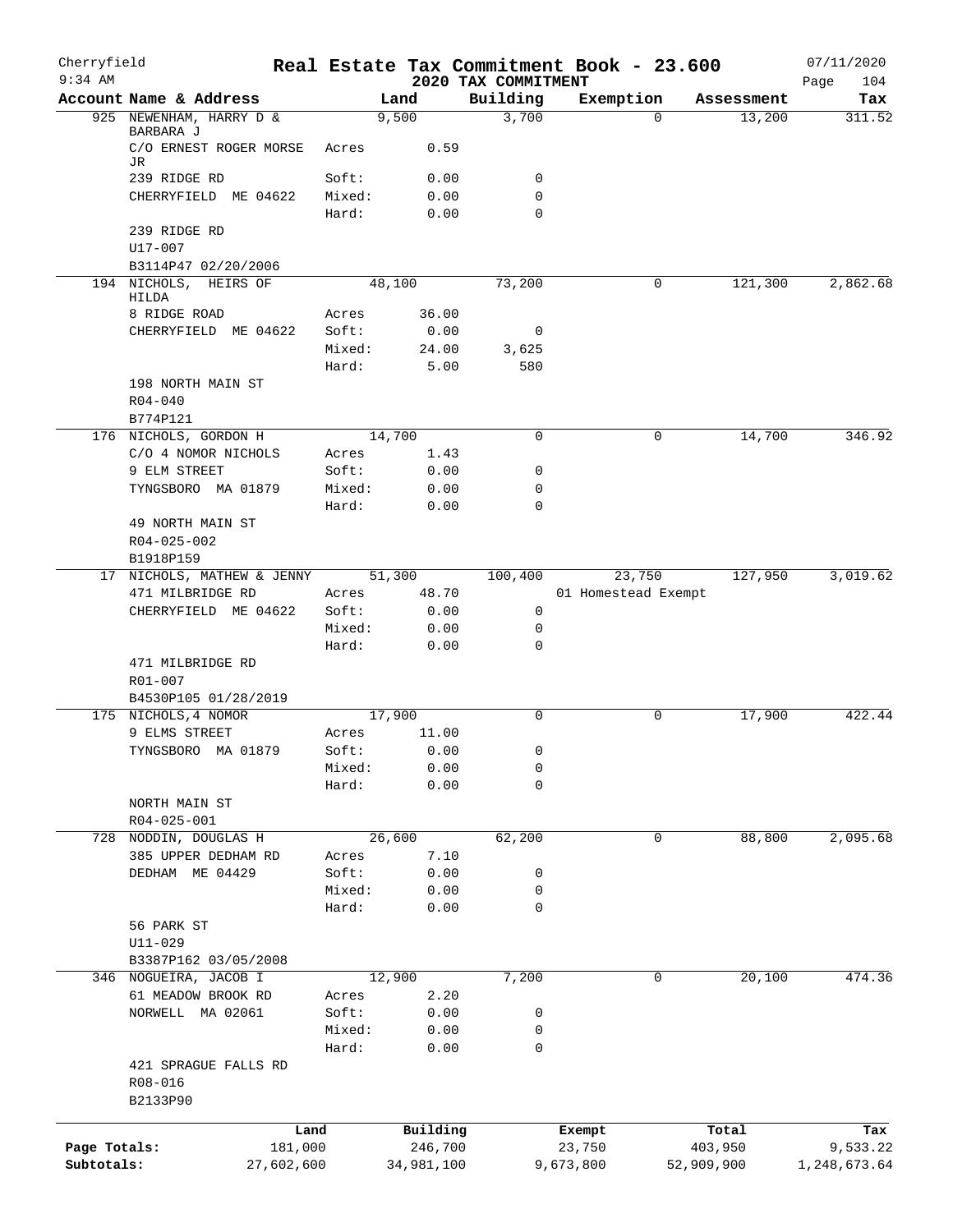| Cherryfield<br>$9:34$ AM |                                                                |        |        | 2020 TAX COMMITMENT | Real Estate Tax Commitment Book - 23.600 |            | 07/11/2020<br>Page<br>105 |
|--------------------------|----------------------------------------------------------------|--------|--------|---------------------|------------------------------------------|------------|---------------------------|
|                          | Account Name & Address                                         |        | Land   | Building            | Exemption                                | Assessment | Tax                       |
|                          | 931 NORTH, NICHOLAS P                                          |        | 16,500 | 106, 100            | 23,750                                   | 98,850     | 2,332.86                  |
|                          | 175 Ridge Rd                                                   | Acres  | 0.87   |                     | 01 Homestead Exempt                      |            |                           |
|                          | Cherryfield ME 04622                                           | Soft:  | 0.00   | $\mathsf{O}$        |                                          |            |                           |
|                          |                                                                | Mixed: | 0.00   | 0                   |                                          |            |                           |
|                          |                                                                | Hard:  | 0.00   | $\mathbf 0$         |                                          |            |                           |
|                          | 175 RIDGE RD                                                   |        |        |                     |                                          |            |                           |
|                          | U17-012                                                        |        |        |                     |                                          |            |                           |
|                          | B3555P303 08/04/2009                                           |        |        |                     |                                          |            |                           |
|                          | 15 NOWICKI FAMILY TRUST,<br>ALLAN J & DIANE M                  |        | 9,400  | $\mathbf 0$         | 0                                        | 9,400      | 221.84                    |
|                          | PO BOX 238                                                     | Acres  | 13.50  |                     |                                          |            |                           |
|                          | ERWINNA PA 18920                                               | Soft:  | 0.00   | 0                   |                                          |            |                           |
|                          |                                                                | Mixed: | 0.00   | $\mathbf 0$         |                                          |            |                           |
|                          |                                                                | Hard:  | 0.00   | $\mathbf 0$         |                                          |            |                           |
|                          | MILBRIDGE RD                                                   |        |        |                     |                                          |            |                           |
|                          | R01-006-001                                                    |        |        |                     |                                          |            |                           |
|                          | B4376P176 07/20/2017                                           |        |        |                     |                                          |            |                           |
|                          | 40 NOWICKI, ALLAN J &<br>DIANE M                               | 20,900 |        | 0                   | 0                                        | 20,900     | 493.24                    |
|                          | AJ & DN NOWICKI FAMILY<br>TRUST                                | Acres  | 118.00 |                     |                                          |            |                           |
|                          | P O BOX 238                                                    | Soft:  | 37.00  | 4,745               |                                          |            |                           |
|                          | ERWINNA PA 18920                                               | Mixed: | 39.00  | 5,891               |                                          |            |                           |
|                          |                                                                | Hard:  | 38.00  | 4,404               |                                          |            |                           |
|                          | MILBRIDGE RD                                                   |        |        |                     |                                          |            |                           |
|                          | R01-028                                                        |        |        |                     |                                          |            |                           |
|                          | B3986P70 08/19/2013                                            |        |        |                     |                                          |            |                           |
|                          | 1096 NOYES JR, MICHAEL<br>DALANGAUSKAS, RAYMOND A<br>& ELIZ. S |        | 0      | 0                   | $\mathbf 0$                              | 0          | 0.00                      |
|                          | 457 MILBRIDGE RD                                               |        |        |                     |                                          |            |                           |
|                          | CHERRYFIELD ME 04622                                           |        |        |                     |                                          |            |                           |
|                          |                                                                |        |        |                     |                                          |            |                           |
|                          | 453 MILBRIDGE RD                                               |        |        |                     |                                          |            |                           |
|                          | R01-002-003                                                    |        |        |                     |                                          |            |                           |
|                          | B2549P198                                                      |        |        |                     |                                          |            |                           |
|                          | 464 NUTTER, FRANK K                                            | 23,200 |        | 0                   | $\mathsf{O}$                             | 23,200     | 547.52                    |
|                          | 94 GARFIELD AVE                                                | Acres  | 42.90  |                     |                                          |            |                           |
|                          | DANBURY CT 06810                                               | Soft:  | 0.00   | 0                   |                                          |            |                           |
|                          |                                                                | Mixed: | 0.00   | $\mathbf 0$         |                                          |            |                           |
|                          |                                                                | Hard:  | 0.00   | $\mathbf 0$         |                                          |            |                           |
|                          | CROTCH                                                         |        |        |                     |                                          |            |                           |
|                          | R10-014                                                        |        |        |                     |                                          |            |                           |
|                          | B1661P37                                                       |        |        |                     |                                          |            |                           |
| 1136                     | OAKES JR, REGINALD<br>LAWRENCE                                 | 14,600 |        | 35,400              | 23,750                                   | 26,250     | 619.50                    |
|                          | SARGENT, HOLLY                                                 | Acres  | 1.20   |                     | 01 Homestead Exempt                      |            |                           |
|                          | HOLLY SARGENT                                                  | Soft:  | 0.00   | 0                   |                                          |            |                           |
|                          | 80 PARKER HILL RD                                              | Mixed: | 0.00   | 0                   |                                          |            |                           |
|                          | CHERRYFIELD ME 04622                                           | Hard:  | 0.00   | 0                   |                                          |            |                           |
|                          | 80 PARKER HILL RD                                              |        |        |                     |                                          |            |                           |
|                          | $U18 - 006 - 003$                                              |        |        |                     |                                          |            |                           |
|                          | B2369P146                                                      |        |        |                     |                                          |            |                           |
|                          |                                                                |        |        |                     |                                          |            |                           |

|              | Land       | Building   | Exempt    | Total      | Tax          |
|--------------|------------|------------|-----------|------------|--------------|
| Page Totals: | 84,600     | 141,500    | 47,500    | 178,600    | 4,214.96     |
| Subtotals:   | 27,687,200 | 35,122,600 | 9,721,300 | 53,088,500 | 1,252,888.60 |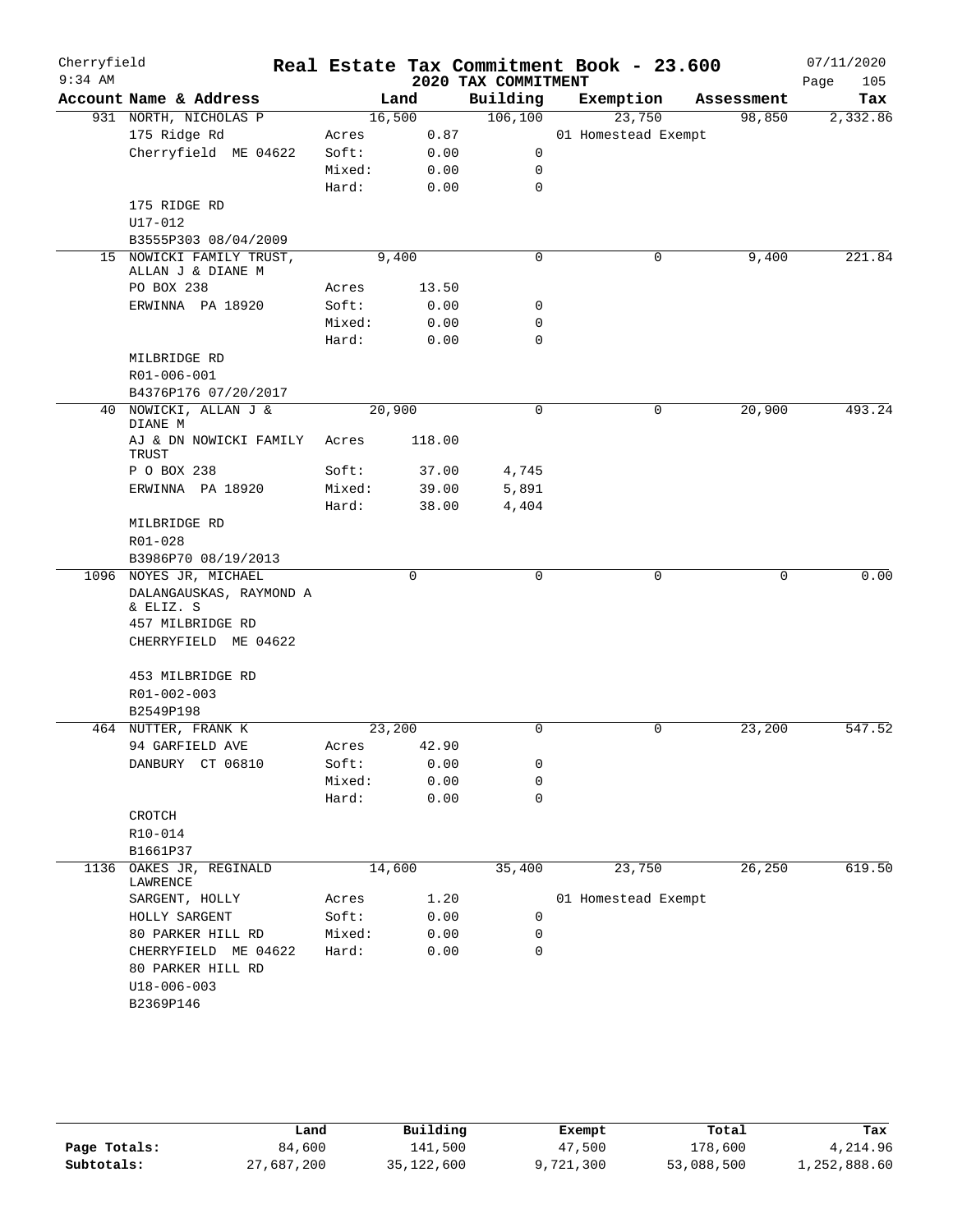| Cherryfield |                                          |        |        |                     | Real Estate Tax Commitment Book - 23.600 |            | 07/11/2020  |
|-------------|------------------------------------------|--------|--------|---------------------|------------------------------------------|------------|-------------|
| $9:34$ AM   |                                          |        |        | 2020 TAX COMMITMENT |                                          |            | 106<br>Page |
|             | Account Name & Address                   |        | Land   | Building            | Exemption                                | Assessment | Tax         |
|             | 553 O'BRIAN, CORAL IRIS                  |        | 16,200 | 40,500              | 23,750                                   | 32,950     | 777.62      |
|             | PO BOX 63                                | Acres  | 0.36   |                     | 01 Homestead Exempt                      |            |             |
|             | CHERRYFIELD ME 04622                     | Soft:  | 0.00   | $\mathbf 0$         |                                          |            |             |
|             |                                          | Mixed: | 0.00   | 0                   |                                          |            |             |
|             |                                          | Hard:  | 0.00   | $\mathbf 0$         |                                          |            |             |
|             | 34 SCHOOL ST                             |        |        |                     |                                          |            |             |
|             | $U04 - 014$                              |        |        |                     |                                          |            |             |
|             | B4407P240 10/20/2017                     |        |        |                     |                                          |            |             |
|             | 417 OCHS, CHARLES                        |        | 22,100 | $\mathbf 0$         | 0                                        | 22,100     | 521.56      |
|             | 139 METZLER RD                           | Acres  | 43.75  |                     |                                          |            |             |
|             | E BRIDGEWATER MA 02333 Soft:             |        | 0.00   | 0                   |                                          |            |             |
|             |                                          | Mixed: | 0.00   | 0                   |                                          |            |             |
|             |                                          | Hard:  | 0.00   | 0                   |                                          |            |             |
|             | EAST FORK ROAD                           |        |        |                     |                                          |            |             |
|             | R09-001-038                              |        |        |                     |                                          |            |             |
|             | B3010P149 05/24/2005                     |        |        |                     |                                          |            |             |
|             | 615 OETTER, DOUGLAS R                    |        | 25,800 | 97,300              | 0                                        | 123,100    | 2,905.16    |
|             | 701 WEST THOMAS ST                       | Acres  | 4.73   |                     |                                          |            |             |
|             | MILLEDGEVILLE GA 61061 Soft:             |        | 0.00   | 0                   |                                          |            |             |
|             |                                          | Mixed: | 0.00   | 0                   |                                          |            |             |
|             |                                          | Hard:  | 0.00   | 0                   |                                          |            |             |
|             | 63 NORTH ST                              |        |        |                     |                                          |            |             |
|             | $U06 - 005$                              |        |        |                     |                                          |            |             |
|             | B4076P200 07/22/2014                     |        |        |                     |                                          |            |             |
|             | 299 OKEEFE, PHILLIP M                    |        | 80,200 | $\mathbf 0$         | $\mathsf{O}$                             | 80,200     | 1,892.72    |
|             | 3502 KEOTA DR                            | Acres  | 162.00 |                     |                                          |            |             |
|             | ORLANDO FL 32839                         | Soft:  | 0.00   | 0                   |                                          |            |             |
|             |                                          | Mixed: | 0.00   | 0                   |                                          |            |             |
|             |                                          | Hard:  | 0.00   | $\Omega$            |                                          |            |             |
|             | RIDGE RD (OFF)                           |        |        |                     |                                          |            |             |
|             | R06-010                                  |        |        |                     |                                          |            |             |
|             | B3576P42 10/02/2009 B3567P230 09/11/2009 |        |        |                     |                                          |            |             |
|             | 2 OLSEN JR, NORMAN H &                   |        | 81,900 | 129,500             | 23,750                                   | 187,650    | 4,428.54    |
|             | PATRICIA M                               |        |        |                     |                                          |            |             |
|             | 402 MILBRIDGE RD                         | Acres  | 21.00  |                     | 01 Homestead Exempt                      |            |             |
|             | CHERRYFIELD ME 04622                     | Soft:  | 0.00   | 0                   |                                          |            |             |
|             |                                          | Mixed: | 0.00   | 0                   |                                          |            |             |
|             |                                          | Hard:  | 0.00   | 0                   |                                          |            |             |
|             | 402 402 MILBRIDGE R                      |        |        |                     |                                          |            |             |
|             | R01-001-001                              |        |        |                     |                                          |            |             |
|             | B2927P1                                  |        |        |                     |                                          |            |             |
|             | 1125 OLSEN JR, NORMAN H &<br>PATRICIA M  |        | 48,500 | $\mathbf 0$         | 0                                        | 48,500     | 1,144.60    |
|             | 402 MILBRIDGE RD                         | Acres  | 11.00  |                     |                                          |            |             |
|             | CHERRYFIELDL ME 04622                    | Soft:  | 0.00   | 0                   |                                          |            |             |
|             |                                          | Mixed: | 0.00   | 0                   |                                          |            |             |
|             |                                          | Hard:  | 0.00   | $\Omega$            |                                          |            |             |
|             | US ROUTE 1                               |        |        |                     |                                          |            |             |
|             | R01-001-008                              |        |        |                     |                                          |            |             |
|             | B2927P1 09/16/2004                       |        |        |                     |                                          |            |             |
|             |                                          |        |        |                     |                                          |            |             |

|              | Land       | Building   | Exempt    | Total      | Tax          |
|--------------|------------|------------|-----------|------------|--------------|
| Page Totals: | 274,700    | 267,300    | 47,500    | 494,500    | 11,670.20    |
| Subtotals:   | 27,961,900 | 35,389,900 | 9,768,800 | 53,583,000 | 1,264,558.80 |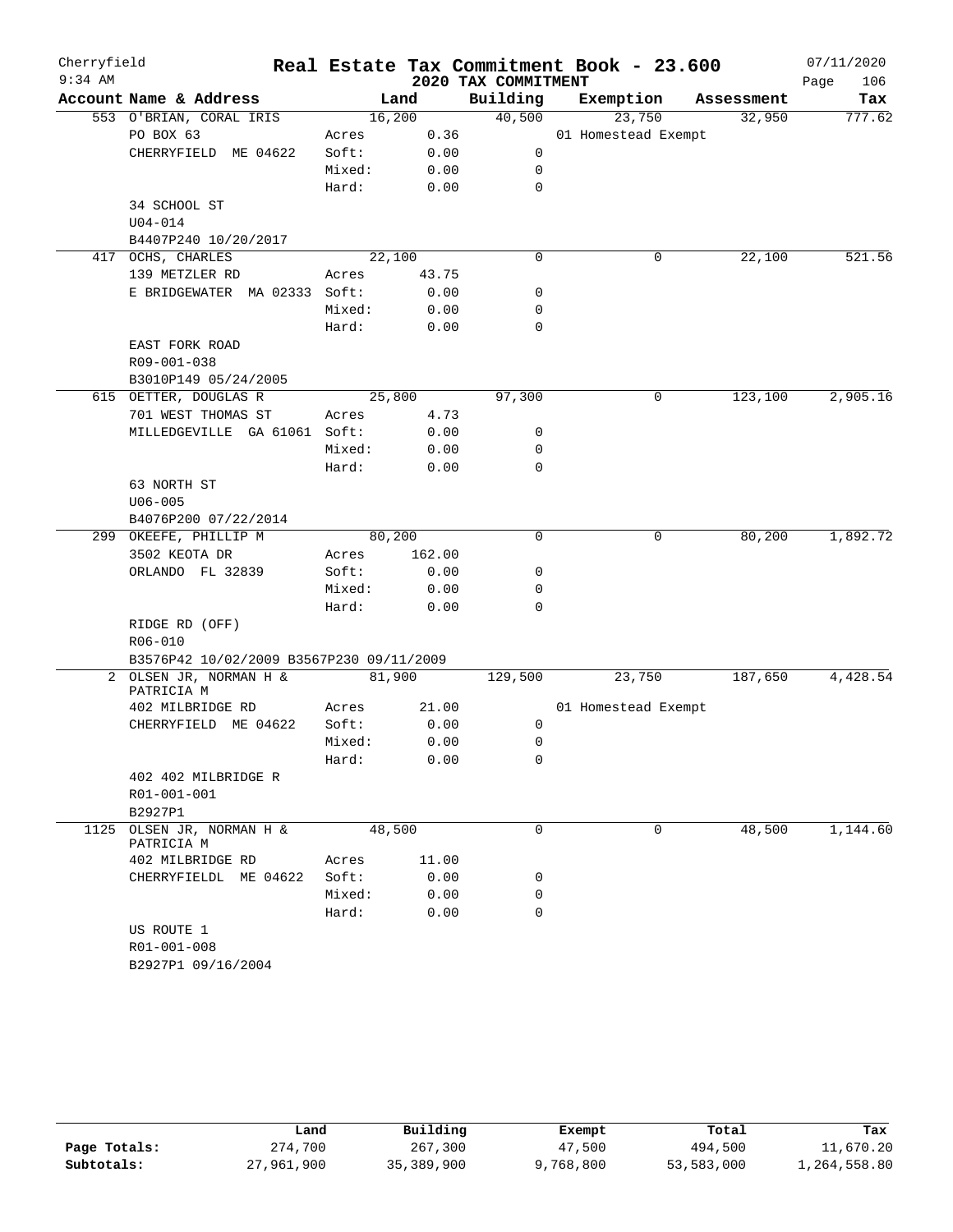| Cherryfield<br>$9:34$ AM |                                                         |        |       |                                 | Real Estate Tax Commitment Book - 23.600 |            | 07/11/2020         |
|--------------------------|---------------------------------------------------------|--------|-------|---------------------------------|------------------------------------------|------------|--------------------|
|                          | Account Name & Address                                  |        | Land  | 2020 TAX COMMITMENT<br>Building | Exemption                                | Assessment | 107<br>Page<br>Tax |
|                          | 389 ONEIL, GEORGE &                                     | 21,000 |       | 0                               | $\Omega$                                 | 21,000     | 495.60             |
|                          | CHRISTINA                                               |        |       |                                 |                                          |            |                    |
|                          | 658 SUNRISE AVE.                                        | Acres  | 40.69 |                                 |                                          |            |                    |
|                          | BARRE MA 01005                                          | Soft:  | 0.00  | 0                               |                                          |            |                    |
|                          |                                                         | Mixed: | 0.00  | $\mathbf 0$                     |                                          |            |                    |
|                          |                                                         | Hard:  | 0.00  | $\mathbf 0$                     |                                          |            |                    |
|                          | 1261 LANE RD                                            |        |       |                                 |                                          |            |                    |
|                          | R09-001-009                                             |        |       |                                 |                                          |            |                    |
|                          | B1733P47                                                |        |       |                                 |                                          |            |                    |
|                          | 671 OSGOOD, L SCOTT & LAURA<br>Α                        | 26,200 |       | 128,500                         | 23,750                                   | 130,950    | 3,090.42           |
|                          | 278 BLACKSWOODS RD                                      | Acres  | 13.40 |                                 | 01 Homestead Exempt                      |            |                    |
|                          | CHERRYFIELD ME 04622                                    | Soft:  | 0.00  | 0                               |                                          |            |                    |
|                          |                                                         | Mixed: | 0.00  | 0                               |                                          |            |                    |
|                          |                                                         | Hard:  | 0.00  | $\mathbf 0$                     |                                          |            |                    |
|                          | 278 BLACKSWOODS RD                                      |        |       |                                 |                                          |            |                    |
|                          | $U08 - 004$                                             |        |       |                                 |                                          |            |                    |
|                          | B4063P137 06/12/2014                                    |        |       |                                 |                                          |            |                    |
|                          | 189 OSGOOD, LOWELL SCOTT &<br>LAURA A                   | 51,600 |       | 5,000                           | 0                                        | 56,600     | 1,335.76           |
|                          | 278 BLACKS WOODS RD                                     | Acres  | 56.00 |                                 |                                          |            |                    |
|                          | CHERRYFIELD ME 04622                                    | Soft:  | 0.00  | 0                               |                                          |            |                    |
|                          |                                                         | Mixed: | 0.00  | $\mathbf 0$                     |                                          |            |                    |
|                          |                                                         | Hard:  | 0.00  | $\mathbf 0$                     |                                          |            |                    |
|                          | BUTLER RD                                               |        |       |                                 |                                          |            |                    |
|                          | R04-037-001<br>B4334P108 02/06/2017 B4200P99 10/22/2015 |        |       |                                 |                                          |            |                    |
|                          | 709 OSTBERG, JEFFREY D &                                | 17,100 |       | 60,300                          | 23,750                                   | 53,650     | 1,266.14           |
|                          | JENNY L                                                 |        |       |                                 |                                          |            |                    |
|                          | 27 NEW ST                                               | Acres  | 0.43  |                                 | 01 Homestead Exempt                      |            |                    |
|                          | CHERRYFIELD ME 04622                                    | Soft:  | 0.00  | $\mathbf 0$                     |                                          |            |                    |
|                          |                                                         | Mixed: | 0.00  | 0                               |                                          |            |                    |
|                          |                                                         | Hard:  | 0.00  | $\mathbf 0$                     |                                          |            |                    |
|                          | 27 NEW ST                                               |        |       |                                 |                                          |            |                    |
|                          | U11-011                                                 |        |       |                                 |                                          |            |                    |
|                          | B2361P177                                               |        |       |                                 |                                          |            |                    |
|                          | 644 PAGELS, STEVEN F                                    | 46,400 |       | 167,400                         | 0                                        | 213,800    | 5,045.68           |
|                          | P O BOX 28                                              | Acres  | 5.54  |                                 |                                          |            |                    |
|                          | CHERRYFIELD ME 04622                                    | Soft:  | 0.00  | 0                               |                                          |            |                    |
|                          |                                                         | Mixed: | 0.00  | 0                               |                                          |            |                    |
|                          |                                                         | Hard:  | 0.00  | $\mathbf 0$                     |                                          |            |                    |
|                          | 150 BLACKSWOODS RD<br>$U07 - 004$                       |        |       |                                 |                                          |            |                    |
|                          | B3397P218 04/08/2008                                    |        |       |                                 |                                          |            |                    |
|                          | 732 PAGELS, STEVEN F                                    | 18,000 |       | 94,300                          | 23,750                                   | 88,550     | 2,089.78           |
|                          | P O BOX 28                                              | Acres  | 0.50  |                                 | 01 Homestead Exempt                      |            |                    |
|                          | CHERRYFIELD ME 04622                                    | Soft:  | 0.00  | 0                               |                                          |            |                    |
|                          |                                                         | Mixed: | 0.00  | 0                               |                                          |            |                    |
|                          |                                                         | Hard:  | 0.00  | $\mathbf 0$                     |                                          |            |                    |
|                          | 83 PARK ST                                              |        |       |                                 |                                          |            |                    |
|                          | $U11 - 033$                                             |        |       |                                 |                                          |            |                    |
|                          | B2659P205                                               |        |       |                                 |                                          |            |                    |
|                          |                                                         |        |       |                                 |                                          |            |                    |
|                          |                                                         |        |       |                                 |                                          |            |                    |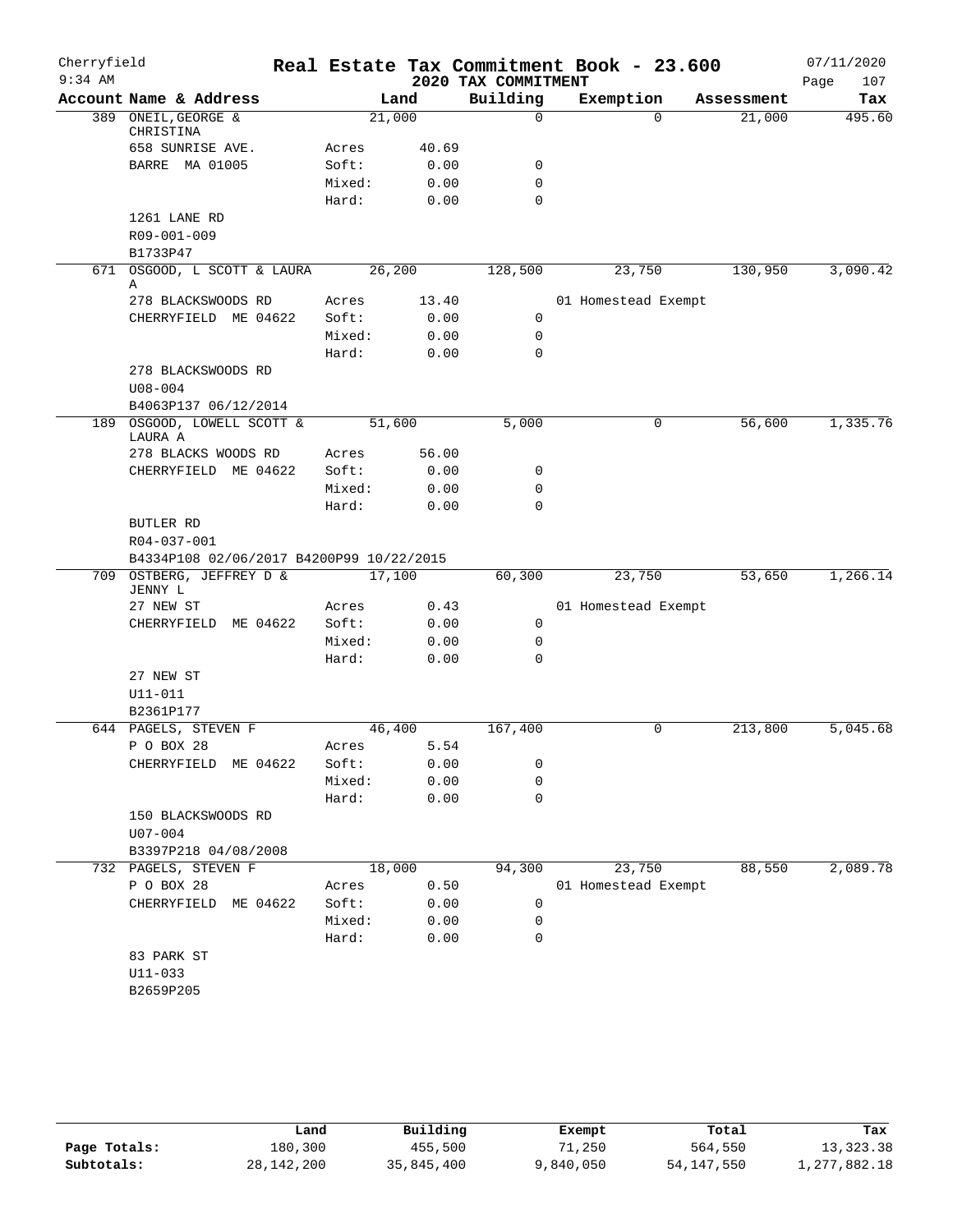| Cherryfield<br>$9:34$ AM |                                                                |                 |        |              | 2020 TAX COMMITMENT | Real Estate Tax Commitment Book - 23.600 |              |            | 07/11/2020<br>108<br>Page |
|--------------------------|----------------------------------------------------------------|-----------------|--------|--------------|---------------------|------------------------------------------|--------------|------------|---------------------------|
|                          | Account Name & Address                                         |                 | Land   |              | Building            | Exemption                                |              | Assessment | Tax                       |
|                          | 215 PANGBURN, JUDITH F                                         |                 | 16,800 |              | 34,000              |                                          | 0            | 50,800     | 1,198.88                  |
|                          | 1020 MANN-HILL ROAD                                            | Acres           |        | 0.91         |                     |                                          |              |            |                           |
|                          | HOLDEN ME 04429                                                | Soft:           |        | 0.00         | 0                   |                                          |              |            |                           |
|                          |                                                                | Mixed:          |        | 0.00         | 0                   |                                          |              |            |                           |
|                          |                                                                | Hard:           |        | 0.00         | $\mathbf 0$         |                                          |              |            |                           |
|                          | 710 WILLEY DISTRICT RD                                         |                 |        |              |                     |                                          |              |            |                           |
|                          | R05-015                                                        |                 |        |              |                     |                                          |              |            |                           |
|                          | B2509P93                                                       |                 |        |              |                     |                                          |              |            |                           |
|                          | 491 PAQUETTE, EDWARD J &<br>CAROL A                            |                 | 23,600 |              | 130,200             | 23,750                                   |              | 130,050    | 3,069.18                  |
|                          | 183 MILBRIDGE RD                                               | Acres           |        | 1.80         |                     | 01 Homestead Exempt                      |              |            |                           |
|                          | CHERRYFIELD ME 04622                                           | Soft:           |        | 0.00         | 0                   |                                          |              |            |                           |
|                          |                                                                | Mixed:          |        | 0.00         | 0                   |                                          |              |            |                           |
|                          |                                                                | Hard:           |        | 0.00         | 0                   |                                          |              |            |                           |
|                          | 183 MILBRIDGE RD                                               |                 |        |              |                     |                                          |              |            |                           |
|                          | $U02 - 007$                                                    |                 |        |              |                     |                                          |              |            |                           |
|                          | B4458P58 05/07/2018                                            |                 |        |              |                     |                                          |              |            |                           |
|                          | 549 PASQUINI, GINA -<br>TRUSTEE                                |                 | 24,100 |              | 173,700             |                                          | $\mathsf{O}$ | 197,800    | 4,668.08                  |
|                          | LESLEY, THOMAS P QPR<br>TRUST                                  | Acres           |        | 2.74         |                     |                                          |              |            |                           |
|                          | ROSS & PASQUINI                                                | Soft:           |        | 0.00         | 0                   |                                          |              |            |                           |
|                          | 19 LUDLOW RD #201                                              | Mixed:          |        | 0.00         | 0                   |                                          |              |            |                           |
|                          | WESTPORT CT 06880                                              | Hard:           |        | 0.00         | $\mathbf 0$         |                                          |              |            |                           |
|                          | 36 RIVER RD                                                    |                 |        |              |                     |                                          |              |            |                           |
|                          | $U04 - 012$                                                    |                 |        |              |                     |                                          |              |            |                           |
|                          | B4199P5 10/16/2015 B4182P57 08/27/2015 B4164P289<br>06/30/2015 |                 |        |              |                     |                                          |              |            |                           |
|                          | 565 PASQUINI, GINA -<br>TRUSTEE                                |                 | 3,800  |              | 0                   |                                          | 0            | 3,800      | 89.68                     |
|                          | LESLEY, THOMAS P QPR<br>TRUST                                  | Acres           |        | 0.43         |                     |                                          |              |            |                           |
|                          | ROSS & PASQUINI                                                | Soft:           |        | 0.00         | 0                   |                                          |              |            |                           |
|                          | 19 LUDLOW RD #201                                              | Mixed:          |        | 0.00         | 0                   |                                          |              |            |                           |
|                          | WESTPORT CT 06880                                              | Hard:           |        | 0.00         | 0                   |                                          |              |            |                           |
|                          | RIVER RD                                                       |                 |        |              |                     |                                          |              |            |                           |
|                          | $U04 - 025$                                                    |                 |        |              |                     |                                          |              |            |                           |
|                          | B4164P289 06/30/2015                                           |                 |        |              |                     |                                          |              |            |                           |
|                          | 670 PAUL, JOSHUA E                                             |                 | 14,700 |              | 6,600               |                                          | 0            | 21,300     | 502.68                    |
|                          | 86 BION LN                                                     | Acres           |        | 19.00        |                     |                                          |              |            |                           |
|                          | CHERRYFIELD ME 04622                                           | Soft:<br>Mixed: |        | 2.00<br>7.00 | 257<br>1,057        |                                          |              |            |                           |
|                          |                                                                | Hard:           |        | 0.00         | $\mathbf 0$         |                                          |              |            |                           |
|                          | 86 BION LANE                                                   |                 |        |              |                     |                                          |              |            |                           |
|                          | R04-023-001                                                    |                 |        |              |                     |                                          |              |            |                           |
|                          | B4363P128 06/08/2017                                           |                 |        |              |                     |                                          |              |            |                           |
|                          | 410 PEABODY, CARRIE A                                          |                 | 21,400 |              | $\Omega$            |                                          | 0            | 21,400     | 505.04                    |
|                          | PO BOX 12                                                      |                 |        | Acres 41.70  |                     |                                          |              |            |                           |
|                          | ADDISON ME 04606                                               | Soft:           |        | 0.00         | 0                   |                                          |              |            |                           |
|                          |                                                                | Mixed:          |        | 0.00         | 0                   |                                          |              |            |                           |
|                          |                                                                | Hard:           |        | 0.00         | 0                   |                                          |              |            |                           |
|                          | 148 SALMON RUN                                                 |                 |        |              |                     |                                          |              |            |                           |
|                          | R09-001-030                                                    |                 |        |              |                     |                                          |              |            |                           |
|                          | B4530P156 01/30/2019                                           |                 |        |              |                     |                                          |              |            |                           |
|                          |                                                                |                 |        |              |                     |                                          |              |            |                           |
|                          |                                                                |                 |        |              |                     |                                          |              |            |                           |

|              | Land         | Building   | Exempt    | Total        | Tax          |
|--------------|--------------|------------|-----------|--------------|--------------|
| Page Totals: | 104,400      | 344,500    | 23,750    | 425,150      | 10,033.54    |
| Subtotals:   | 28, 246, 600 | 36,189,900 | 9,863,800 | 54, 572, 700 | 1,287,915.72 |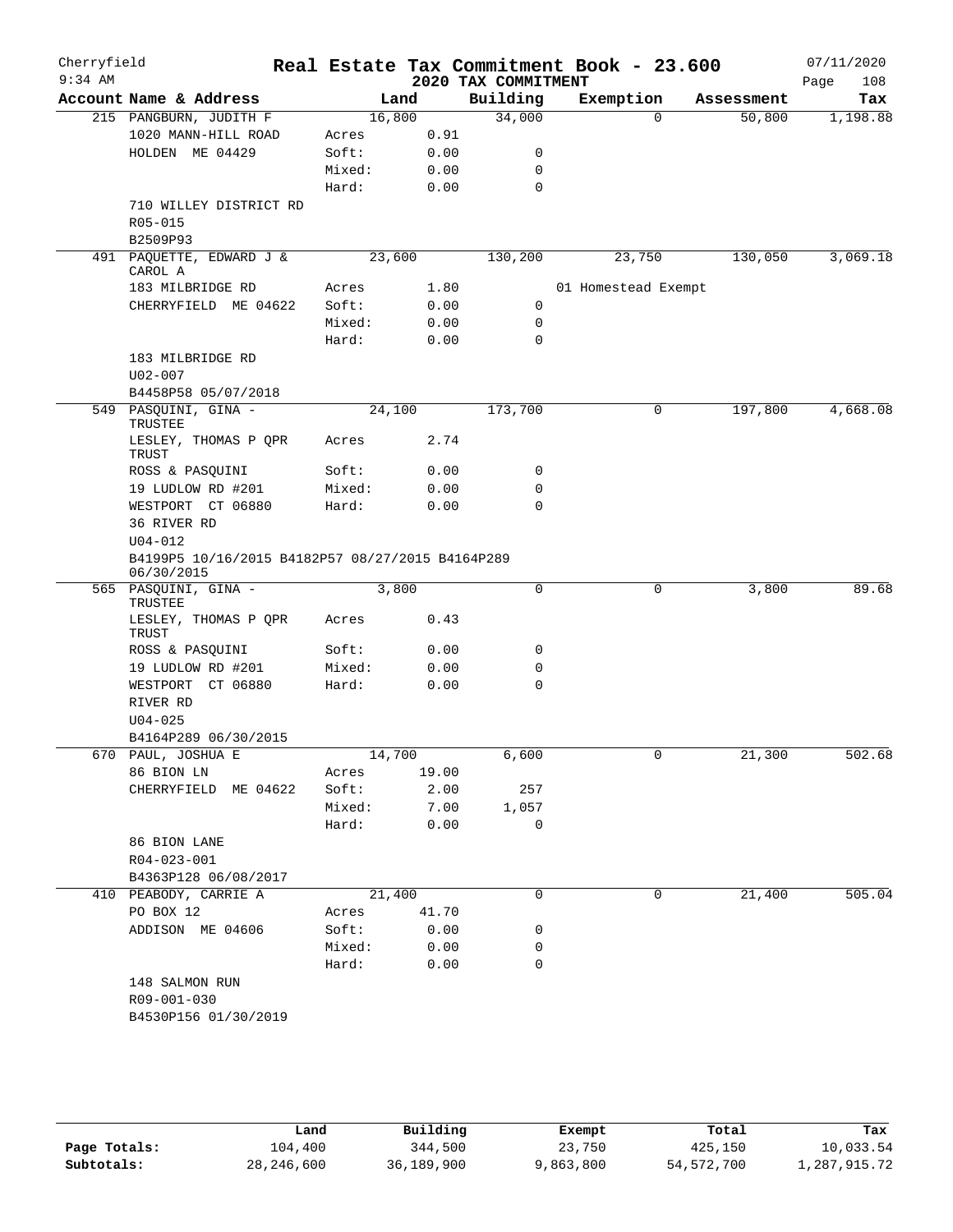| $9:34$ AM<br>2020 TAX COMMITMENT<br>109<br>Page<br>Building<br>Exemption<br>Account Name & Address<br>Land<br>Assessment<br>Tax<br>21,300<br>409 PEABODY, CARRIE A<br>$\mathbf 0$<br>21,300<br>$\Omega$<br>PO BOX 12<br>41.50<br>Acres<br>ADDISON ME 04606<br>Soft:<br>0.00<br>0<br>Mixed:<br>0.00<br>0<br>Hard:<br>0.00<br>0<br>1330 LANE RD<br>R09-001-029<br>B4341P174 03/09/2017<br>17,300<br>24,700<br>42,000<br>1059 PEABODY, CONRAD<br>0<br>27 CROSS RD<br>1.00<br>Acres<br>COLUMBIA FALLS ME<br>Soft:<br>0.00<br>0<br>04623<br>Mixed:<br>0.00<br>0<br>$\mathbf 0$<br>Hard:<br>0.00<br>300 RIDGE ROAD<br>$U18 - 005$<br>B4033P204 01/31/2014<br>513 PECK, SUSAN V<br>23,900<br>27,100<br>51,000<br>0<br>TETREAULT, ALFRED G<br>1.65<br>Acres<br>157 SPRUCE ST<br>Soft:<br>0.00<br>0<br>NORWICH CT 06360<br>Mixed:<br>0.00<br>0<br>Hard:<br>0.00<br>0<br>45 WILSON HILL RD<br>$U03 - 007$<br>B3451P140 09/12/2008<br>110,150<br>106 PERRIN, ERIC BEN<br>92,800<br>41,100<br>23,750<br>113.00<br>01 Homestead Exempt<br>520 BLACKSWOODS RD<br>Acres<br>CHERRYFIELD ME 04622<br>Soft:<br>0.00<br>0<br>Mixed:<br>0.00<br>0<br>Hard:<br>0.00<br>0<br>520 BLACKSWOODS RD<br>R03-030<br>B2491P71<br>23,700<br>$\mathbf 0$<br>23,700<br>382 PERRY DENNIS E & DANIEL<br>0<br>Ε<br>48.38<br>1314 NORTHFIELD RD<br>Acres<br>Soft:<br>0.00<br>WHITNEYVILLE ME 04654<br>0<br>Mixed:<br>0.00<br>0<br>Hard:<br>0.00<br>0<br>1075 LANE RD<br>R09-001-002<br>B4419P122 11/27/2017<br>227 PERRY JR, DAVID<br>21,500<br>21,500<br>$\Omega$<br>0<br>14.80<br>278 WILLEY DISTRICT RD<br>Acres<br>CHERRYFIELD ME 04622<br>Soft:<br>0.00<br>0<br>Mixed:<br>0.00<br>0<br>Hard:<br>0.00<br>0<br>604 WILLEY DISTRICT RD<br>R05-025 | Cherryfield |                      |  | Real Estate Tax Commitment Book - 23.600 | 07/11/2020 |
|-----------------------------------------------------------------------------------------------------------------------------------------------------------------------------------------------------------------------------------------------------------------------------------------------------------------------------------------------------------------------------------------------------------------------------------------------------------------------------------------------------------------------------------------------------------------------------------------------------------------------------------------------------------------------------------------------------------------------------------------------------------------------------------------------------------------------------------------------------------------------------------------------------------------------------------------------------------------------------------------------------------------------------------------------------------------------------------------------------------------------------------------------------------------------------------------------------------------------------------------------------------------------------------------------------------------------------------------------------------------------------------------------------------------------------------------------------------------------------------------------------------------------------------------------------------------------------------------------------------------------------------------------------------------------------------------------------------------|-------------|----------------------|--|------------------------------------------|------------|
| 2,599.54                                                                                                                                                                                                                                                                                                                                                                                                                                                                                                                                                                                                                                                                                                                                                                                                                                                                                                                                                                                                                                                                                                                                                                                                                                                                                                                                                                                                                                                                                                                                                                                                                                                                                                        |             |                      |  |                                          |            |
|                                                                                                                                                                                                                                                                                                                                                                                                                                                                                                                                                                                                                                                                                                                                                                                                                                                                                                                                                                                                                                                                                                                                                                                                                                                                                                                                                                                                                                                                                                                                                                                                                                                                                                                 |             |                      |  |                                          |            |
| 991.20<br>1,203.60                                                                                                                                                                                                                                                                                                                                                                                                                                                                                                                                                                                                                                                                                                                                                                                                                                                                                                                                                                                                                                                                                                                                                                                                                                                                                                                                                                                                                                                                                                                                                                                                                                                                                              |             |                      |  |                                          | 502.68     |
|                                                                                                                                                                                                                                                                                                                                                                                                                                                                                                                                                                                                                                                                                                                                                                                                                                                                                                                                                                                                                                                                                                                                                                                                                                                                                                                                                                                                                                                                                                                                                                                                                                                                                                                 |             |                      |  |                                          |            |
|                                                                                                                                                                                                                                                                                                                                                                                                                                                                                                                                                                                                                                                                                                                                                                                                                                                                                                                                                                                                                                                                                                                                                                                                                                                                                                                                                                                                                                                                                                                                                                                                                                                                                                                 |             |                      |  |                                          |            |
|                                                                                                                                                                                                                                                                                                                                                                                                                                                                                                                                                                                                                                                                                                                                                                                                                                                                                                                                                                                                                                                                                                                                                                                                                                                                                                                                                                                                                                                                                                                                                                                                                                                                                                                 |             |                      |  |                                          |            |
|                                                                                                                                                                                                                                                                                                                                                                                                                                                                                                                                                                                                                                                                                                                                                                                                                                                                                                                                                                                                                                                                                                                                                                                                                                                                                                                                                                                                                                                                                                                                                                                                                                                                                                                 |             |                      |  |                                          |            |
|                                                                                                                                                                                                                                                                                                                                                                                                                                                                                                                                                                                                                                                                                                                                                                                                                                                                                                                                                                                                                                                                                                                                                                                                                                                                                                                                                                                                                                                                                                                                                                                                                                                                                                                 |             |                      |  |                                          |            |
|                                                                                                                                                                                                                                                                                                                                                                                                                                                                                                                                                                                                                                                                                                                                                                                                                                                                                                                                                                                                                                                                                                                                                                                                                                                                                                                                                                                                                                                                                                                                                                                                                                                                                                                 |             |                      |  |                                          |            |
|                                                                                                                                                                                                                                                                                                                                                                                                                                                                                                                                                                                                                                                                                                                                                                                                                                                                                                                                                                                                                                                                                                                                                                                                                                                                                                                                                                                                                                                                                                                                                                                                                                                                                                                 |             |                      |  |                                          |            |
|                                                                                                                                                                                                                                                                                                                                                                                                                                                                                                                                                                                                                                                                                                                                                                                                                                                                                                                                                                                                                                                                                                                                                                                                                                                                                                                                                                                                                                                                                                                                                                                                                                                                                                                 |             |                      |  |                                          |            |
|                                                                                                                                                                                                                                                                                                                                                                                                                                                                                                                                                                                                                                                                                                                                                                                                                                                                                                                                                                                                                                                                                                                                                                                                                                                                                                                                                                                                                                                                                                                                                                                                                                                                                                                 |             |                      |  |                                          |            |
|                                                                                                                                                                                                                                                                                                                                                                                                                                                                                                                                                                                                                                                                                                                                                                                                                                                                                                                                                                                                                                                                                                                                                                                                                                                                                                                                                                                                                                                                                                                                                                                                                                                                                                                 |             |                      |  |                                          |            |
|                                                                                                                                                                                                                                                                                                                                                                                                                                                                                                                                                                                                                                                                                                                                                                                                                                                                                                                                                                                                                                                                                                                                                                                                                                                                                                                                                                                                                                                                                                                                                                                                                                                                                                                 |             |                      |  |                                          |            |
|                                                                                                                                                                                                                                                                                                                                                                                                                                                                                                                                                                                                                                                                                                                                                                                                                                                                                                                                                                                                                                                                                                                                                                                                                                                                                                                                                                                                                                                                                                                                                                                                                                                                                                                 |             |                      |  |                                          |            |
|                                                                                                                                                                                                                                                                                                                                                                                                                                                                                                                                                                                                                                                                                                                                                                                                                                                                                                                                                                                                                                                                                                                                                                                                                                                                                                                                                                                                                                                                                                                                                                                                                                                                                                                 |             |                      |  |                                          |            |
|                                                                                                                                                                                                                                                                                                                                                                                                                                                                                                                                                                                                                                                                                                                                                                                                                                                                                                                                                                                                                                                                                                                                                                                                                                                                                                                                                                                                                                                                                                                                                                                                                                                                                                                 |             |                      |  |                                          |            |
|                                                                                                                                                                                                                                                                                                                                                                                                                                                                                                                                                                                                                                                                                                                                                                                                                                                                                                                                                                                                                                                                                                                                                                                                                                                                                                                                                                                                                                                                                                                                                                                                                                                                                                                 |             |                      |  |                                          |            |
|                                                                                                                                                                                                                                                                                                                                                                                                                                                                                                                                                                                                                                                                                                                                                                                                                                                                                                                                                                                                                                                                                                                                                                                                                                                                                                                                                                                                                                                                                                                                                                                                                                                                                                                 |             |                      |  |                                          |            |
|                                                                                                                                                                                                                                                                                                                                                                                                                                                                                                                                                                                                                                                                                                                                                                                                                                                                                                                                                                                                                                                                                                                                                                                                                                                                                                                                                                                                                                                                                                                                                                                                                                                                                                                 |             |                      |  |                                          |            |
|                                                                                                                                                                                                                                                                                                                                                                                                                                                                                                                                                                                                                                                                                                                                                                                                                                                                                                                                                                                                                                                                                                                                                                                                                                                                                                                                                                                                                                                                                                                                                                                                                                                                                                                 |             |                      |  |                                          |            |
|                                                                                                                                                                                                                                                                                                                                                                                                                                                                                                                                                                                                                                                                                                                                                                                                                                                                                                                                                                                                                                                                                                                                                                                                                                                                                                                                                                                                                                                                                                                                                                                                                                                                                                                 |             |                      |  |                                          |            |
|                                                                                                                                                                                                                                                                                                                                                                                                                                                                                                                                                                                                                                                                                                                                                                                                                                                                                                                                                                                                                                                                                                                                                                                                                                                                                                                                                                                                                                                                                                                                                                                                                                                                                                                 |             |                      |  |                                          |            |
|                                                                                                                                                                                                                                                                                                                                                                                                                                                                                                                                                                                                                                                                                                                                                                                                                                                                                                                                                                                                                                                                                                                                                                                                                                                                                                                                                                                                                                                                                                                                                                                                                                                                                                                 |             |                      |  |                                          |            |
|                                                                                                                                                                                                                                                                                                                                                                                                                                                                                                                                                                                                                                                                                                                                                                                                                                                                                                                                                                                                                                                                                                                                                                                                                                                                                                                                                                                                                                                                                                                                                                                                                                                                                                                 |             |                      |  |                                          |            |
|                                                                                                                                                                                                                                                                                                                                                                                                                                                                                                                                                                                                                                                                                                                                                                                                                                                                                                                                                                                                                                                                                                                                                                                                                                                                                                                                                                                                                                                                                                                                                                                                                                                                                                                 |             |                      |  |                                          |            |
|                                                                                                                                                                                                                                                                                                                                                                                                                                                                                                                                                                                                                                                                                                                                                                                                                                                                                                                                                                                                                                                                                                                                                                                                                                                                                                                                                                                                                                                                                                                                                                                                                                                                                                                 |             |                      |  |                                          |            |
|                                                                                                                                                                                                                                                                                                                                                                                                                                                                                                                                                                                                                                                                                                                                                                                                                                                                                                                                                                                                                                                                                                                                                                                                                                                                                                                                                                                                                                                                                                                                                                                                                                                                                                                 |             |                      |  |                                          |            |
|                                                                                                                                                                                                                                                                                                                                                                                                                                                                                                                                                                                                                                                                                                                                                                                                                                                                                                                                                                                                                                                                                                                                                                                                                                                                                                                                                                                                                                                                                                                                                                                                                                                                                                                 |             |                      |  |                                          |            |
|                                                                                                                                                                                                                                                                                                                                                                                                                                                                                                                                                                                                                                                                                                                                                                                                                                                                                                                                                                                                                                                                                                                                                                                                                                                                                                                                                                                                                                                                                                                                                                                                                                                                                                                 |             |                      |  |                                          |            |
|                                                                                                                                                                                                                                                                                                                                                                                                                                                                                                                                                                                                                                                                                                                                                                                                                                                                                                                                                                                                                                                                                                                                                                                                                                                                                                                                                                                                                                                                                                                                                                                                                                                                                                                 |             |                      |  |                                          |            |
|                                                                                                                                                                                                                                                                                                                                                                                                                                                                                                                                                                                                                                                                                                                                                                                                                                                                                                                                                                                                                                                                                                                                                                                                                                                                                                                                                                                                                                                                                                                                                                                                                                                                                                                 |             |                      |  |                                          |            |
| 559.32<br>507.40                                                                                                                                                                                                                                                                                                                                                                                                                                                                                                                                                                                                                                                                                                                                                                                                                                                                                                                                                                                                                                                                                                                                                                                                                                                                                                                                                                                                                                                                                                                                                                                                                                                                                                |             |                      |  |                                          |            |
|                                                                                                                                                                                                                                                                                                                                                                                                                                                                                                                                                                                                                                                                                                                                                                                                                                                                                                                                                                                                                                                                                                                                                                                                                                                                                                                                                                                                                                                                                                                                                                                                                                                                                                                 |             |                      |  |                                          |            |
|                                                                                                                                                                                                                                                                                                                                                                                                                                                                                                                                                                                                                                                                                                                                                                                                                                                                                                                                                                                                                                                                                                                                                                                                                                                                                                                                                                                                                                                                                                                                                                                                                                                                                                                 |             |                      |  |                                          |            |
|                                                                                                                                                                                                                                                                                                                                                                                                                                                                                                                                                                                                                                                                                                                                                                                                                                                                                                                                                                                                                                                                                                                                                                                                                                                                                                                                                                                                                                                                                                                                                                                                                                                                                                                 |             |                      |  |                                          |            |
|                                                                                                                                                                                                                                                                                                                                                                                                                                                                                                                                                                                                                                                                                                                                                                                                                                                                                                                                                                                                                                                                                                                                                                                                                                                                                                                                                                                                                                                                                                                                                                                                                                                                                                                 |             |                      |  |                                          |            |
|                                                                                                                                                                                                                                                                                                                                                                                                                                                                                                                                                                                                                                                                                                                                                                                                                                                                                                                                                                                                                                                                                                                                                                                                                                                                                                                                                                                                                                                                                                                                                                                                                                                                                                                 |             |                      |  |                                          |            |
|                                                                                                                                                                                                                                                                                                                                                                                                                                                                                                                                                                                                                                                                                                                                                                                                                                                                                                                                                                                                                                                                                                                                                                                                                                                                                                                                                                                                                                                                                                                                                                                                                                                                                                                 |             |                      |  |                                          |            |
|                                                                                                                                                                                                                                                                                                                                                                                                                                                                                                                                                                                                                                                                                                                                                                                                                                                                                                                                                                                                                                                                                                                                                                                                                                                                                                                                                                                                                                                                                                                                                                                                                                                                                                                 |             |                      |  |                                          |            |
|                                                                                                                                                                                                                                                                                                                                                                                                                                                                                                                                                                                                                                                                                                                                                                                                                                                                                                                                                                                                                                                                                                                                                                                                                                                                                                                                                                                                                                                                                                                                                                                                                                                                                                                 |             |                      |  |                                          |            |
|                                                                                                                                                                                                                                                                                                                                                                                                                                                                                                                                                                                                                                                                                                                                                                                                                                                                                                                                                                                                                                                                                                                                                                                                                                                                                                                                                                                                                                                                                                                                                                                                                                                                                                                 |             |                      |  |                                          |            |
|                                                                                                                                                                                                                                                                                                                                                                                                                                                                                                                                                                                                                                                                                                                                                                                                                                                                                                                                                                                                                                                                                                                                                                                                                                                                                                                                                                                                                                                                                                                                                                                                                                                                                                                 |             |                      |  |                                          |            |
|                                                                                                                                                                                                                                                                                                                                                                                                                                                                                                                                                                                                                                                                                                                                                                                                                                                                                                                                                                                                                                                                                                                                                                                                                                                                                                                                                                                                                                                                                                                                                                                                                                                                                                                 |             |                      |  |                                          |            |
|                                                                                                                                                                                                                                                                                                                                                                                                                                                                                                                                                                                                                                                                                                                                                                                                                                                                                                                                                                                                                                                                                                                                                                                                                                                                                                                                                                                                                                                                                                                                                                                                                                                                                                                 |             |                      |  |                                          |            |
|                                                                                                                                                                                                                                                                                                                                                                                                                                                                                                                                                                                                                                                                                                                                                                                                                                                                                                                                                                                                                                                                                                                                                                                                                                                                                                                                                                                                                                                                                                                                                                                                                                                                                                                 |             |                      |  |                                          |            |
|                                                                                                                                                                                                                                                                                                                                                                                                                                                                                                                                                                                                                                                                                                                                                                                                                                                                                                                                                                                                                                                                                                                                                                                                                                                                                                                                                                                                                                                                                                                                                                                                                                                                                                                 |             |                      |  |                                          |            |
|                                                                                                                                                                                                                                                                                                                                                                                                                                                                                                                                                                                                                                                                                                                                                                                                                                                                                                                                                                                                                                                                                                                                                                                                                                                                                                                                                                                                                                                                                                                                                                                                                                                                                                                 |             |                      |  |                                          |            |
|                                                                                                                                                                                                                                                                                                                                                                                                                                                                                                                                                                                                                                                                                                                                                                                                                                                                                                                                                                                                                                                                                                                                                                                                                                                                                                                                                                                                                                                                                                                                                                                                                                                                                                                 |             |                      |  |                                          |            |
|                                                                                                                                                                                                                                                                                                                                                                                                                                                                                                                                                                                                                                                                                                                                                                                                                                                                                                                                                                                                                                                                                                                                                                                                                                                                                                                                                                                                                                                                                                                                                                                                                                                                                                                 |             | B4276P279 07/28/2016 |  |                                          |            |

|              | Land       | Building   | Exempt    | Total      | Tax          |
|--------------|------------|------------|-----------|------------|--------------|
| Page Totals: | 200,500    | 92,900     | 23,750    | 269,650    | 6,363.74     |
| Subtotals:   | 28,447,100 | 36,282,800 | 9,887,550 | 54,842,350 | 1,294,279.46 |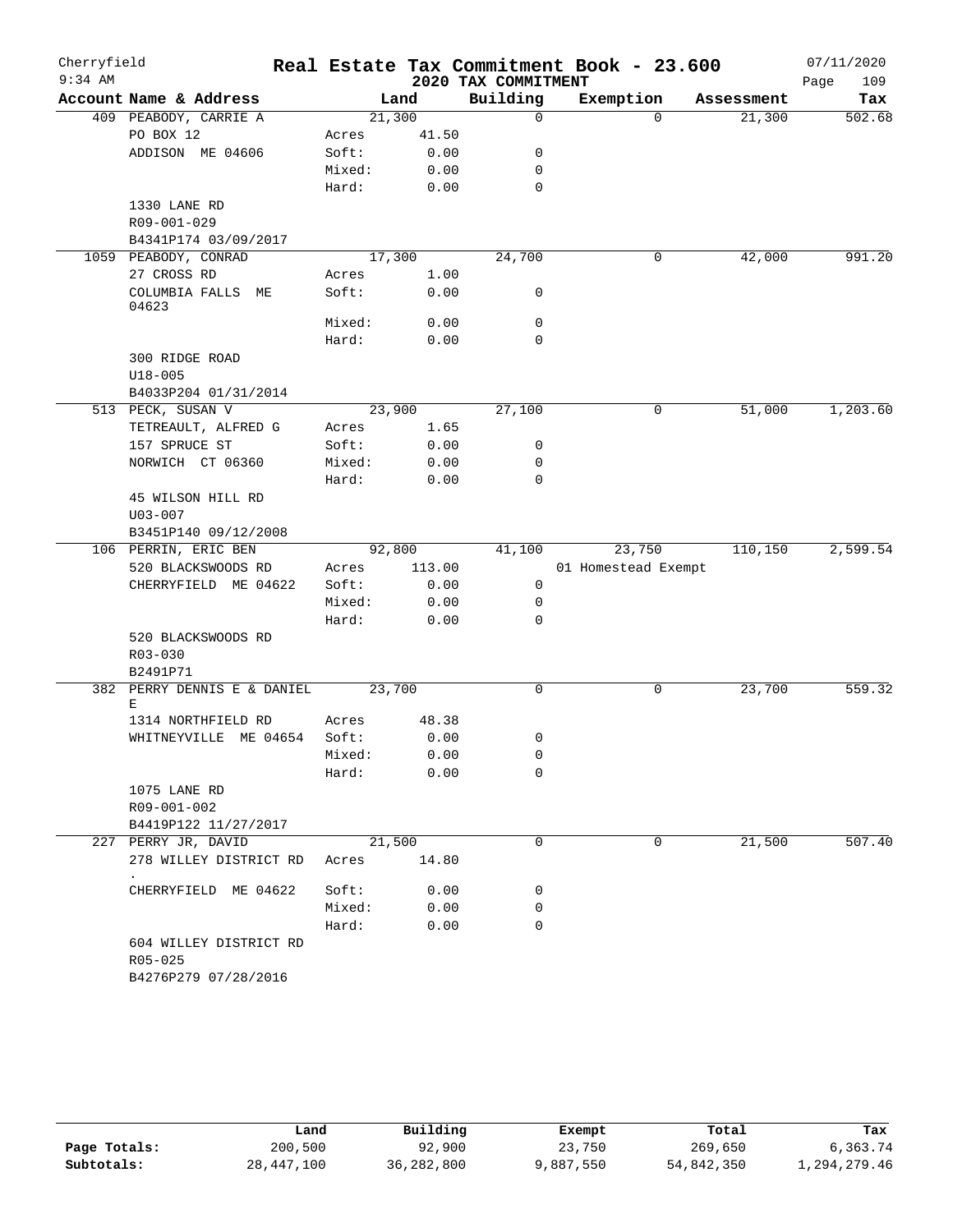| Cherryfield<br>$9:34$ AM |                                 |            |                 |              | Real Estate Tax Commitment Book - 23.600<br>2020 TAX COMMITMENT |          |                                           |            |            | 07/11/2020         |
|--------------------------|---------------------------------|------------|-----------------|--------------|-----------------------------------------------------------------|----------|-------------------------------------------|------------|------------|--------------------|
|                          | Account Name & Address          |            |                 | Land         | Building                                                        |          | Exemption                                 |            | Assessment | Page<br>110<br>Tax |
|                          | 475 PERRY, CHRISTOPHER S        |            |                 | 11,800       | 21,000                                                          |          | $\Omega$                                  |            | 32,800     | 774.08             |
|                          | 336 W PLEASANT RIVER<br>LAKE RD |            | Acres           | 1.18         |                                                                 |          |                                           |            |            |                    |
|                          | BEDDINGTON ME 04622             |            | Soft:           | 0.00         | 0                                                               |          |                                           |            |            |                    |
|                          |                                 |            | Mixed:          | 0.00         | $\mathbf 0$                                                     |          |                                           |            |            |                    |
|                          |                                 |            | Hard:           | 0.00         | 0                                                               |          |                                           |            |            |                    |
|                          | 239 MILBRIDGE RD                |            |                 |              |                                                                 |          |                                           |            |            |                    |
|                          | $U01 - 007$                     |            |                 |              |                                                                 |          |                                           |            |            |                    |
|                          | B4451P242 04/09/2018            |            |                 |              |                                                                 |          |                                           |            |            |                    |
|                          | 654 PERRY, CLIFFORD & PAULA     |            |                 | 22,800       | 82,300                                                          |          | 23,750                                    |            | 81,350     | 1,919.86           |
|                          | 194 BLACKSWOODS RD              |            | Acres           | 10.56        | 0                                                               |          | 01 Homestead Exempt                       |            |            |                    |
|                          | CHERRYFIELD ME 04622            |            | Soft:<br>Mixed: | 0.00<br>0.00 | 0                                                               |          |                                           |            |            |                    |
|                          |                                 |            | Hard:           | 0.00         | 0                                                               |          |                                           |            |            |                    |
|                          | 194 BLACKSWOODS RD              |            |                 |              |                                                                 |          |                                           |            |            |                    |
|                          | $U07 - 013$                     |            |                 |              |                                                                 |          |                                           |            |            |                    |
|                          | B1686P286                       |            |                 |              |                                                                 |          |                                           |            |            |                    |
|                          | 1140 PERRY, DANIEL              |            |                 | 17,900       | 60,700                                                          |          | 23,750                                    |            | 54,850     | 1,294.46           |
|                          | C/O CLIFFORD PERRY              |            | Acres           | 1.94         |                                                                 |          | 01 Homestead Exempt                       |            |            |                    |
|                          | 194 BLACKSWOODS RD              |            | Soft:           | 0.00         | 0                                                               |          |                                           |            |            |                    |
|                          | CHERRYFIELD ME 04622            |            | Mixed:          | 0.00         | 0                                                               |          |                                           |            |            |                    |
|                          |                                 |            | Hard:           | 0.00         | 0                                                               |          |                                           |            |            |                    |
|                          | 4 PERRY LN                      |            |                 |              |                                                                 |          |                                           |            |            |                    |
|                          | $U07 - 012$                     |            |                 |              |                                                                 |          |                                           |            |            |                    |
|                          | B3269P165 B2253P275             |            |                 |              |                                                                 |          |                                           |            |            |                    |
|                          | 317 PERRY, DAVID                |            |                 | 32,300       | 500                                                             |          | 0                                         |            | 32,800     | 774.08             |
|                          | FOLSOM, ED                      |            | Acres           | 34.50        |                                                                 |          |                                           |            |            |                    |
|                          | 32 ELM ST                       |            | Soft:           | 0.00         | 0                                                               |          |                                           |            |            |                    |
|                          | ELLSWORTH ME 04605              |            | Mixed:          | 0.00         | 0                                                               |          |                                           |            |            |                    |
|                          |                                 |            | Hard:           | 0.00         | 0                                                               |          |                                           |            |            |                    |
|                          | 406 NORTH MAIN ST               |            |                 |              |                                                                 |          |                                           |            |            |                    |
|                          | R07-011                         |            |                 |              |                                                                 |          |                                           |            |            |                    |
|                          | B3928P144 02/07/2013            |            |                 |              |                                                                 |          |                                           |            |            |                    |
|                          | 868 PERRY, DAVID L              |            |                 | 6,000        | $\mathbf 0$                                                     |          | 0                                         |            | 6,000      | 141.60             |
|                          | 68 WILLEY DISTRICT RD           |            | Acres           | 3.89         |                                                                 |          |                                           |            |            |                    |
|                          | CHERRYFIELD ME 04622            |            | Soft:<br>Mixed: | 0.00         | 0<br>0                                                          |          |                                           |            |            |                    |
|                          |                                 |            | Hard:           | 0.00<br>0.00 | 0                                                               |          |                                           |            |            |                    |
|                          | WILLEY DISTRICT RD              |            |                 |              |                                                                 |          |                                           |            |            |                    |
|                          | (OFF)                           |            |                 |              |                                                                 |          |                                           |            |            |                    |
|                          | U14-039                         |            |                 |              |                                                                 |          |                                           |            |            |                    |
|                          | B4137P259 03/24/2015            |            |                 |              |                                                                 |          |                                           |            |            |                    |
|                          | 381 PERRY, DENNIS E             |            |                 | 26,600       | 21,700                                                          |          | $\mathbf 0$                               |            | 48,300     | 1,139.88           |
|                          | PERRY, DANIEL E                 |            | Acres           | 49.11        |                                                                 |          |                                           |            |            |                    |
|                          | 1314 NORTHFIELD RD              |            | Soft:           | 0.00         | 0                                                               |          |                                           |            |            |                    |
|                          | WHITNEYVILLE                    | ME 04654   | Mixed:          | 0.00         | 0                                                               |          |                                           |            |            |                    |
|                          |                                 |            | Hard:           | 0.00         | $\mathbf 0$                                                     |          |                                           |            |            |                    |
|                          | 1041 LANE RD                    |            |                 |              |                                                                 |          |                                           |            |            |                    |
|                          | R09-001-001                     |            |                 |              |                                                                 |          |                                           |            |            |                    |
|                          | B4314P69 11/18/2016             |            |                 |              |                                                                 |          |                                           |            |            |                    |
|                          | 967 PERRY, JANE E               |            |                 | 17,600       | 71,000                                                          |          | 29,450                                    |            | 59,150     | 1,395.94           |
|                          | OPENSHAW, GEORGE L              |            | Acres<br>Soft:  | 1.49         |                                                                 | $\Omega$ | 01 Homestead Exempt<br>12 WW2 Veteran Res |            |            |                    |
|                          | 377 RIDGE ROAD                  |            |                 | 0.00         | 0                                                               |          |                                           |            |            |                    |
|                          | CHERRYFIELD ME 04622            |            | Mixed:<br>Hard: | 0.00<br>0.00 | $\mathbf 0$                                                     |          |                                           |            |            |                    |
|                          | 377 RIDGE RD                    |            |                 |              |                                                                 |          |                                           |            |            |                    |
|                          | U19-011                         |            |                 |              |                                                                 |          |                                           |            |            |                    |
|                          | B4604P120 10/21/2019            |            |                 |              |                                                                 |          |                                           |            |            |                    |
|                          |                                 |            |                 |              |                                                                 |          |                                           |            |            |                    |
|                          |                                 | Land       |                 | Building     |                                                                 |          | Exempt                                    |            | Total      | Tax                |
| Page Totals:             |                                 | 135,000    |                 | 257,200      |                                                                 |          | 76,950                                    |            | 315,250    | 7,439.90           |
| Subtotals:               |                                 | 28,582,100 |                 | 36,540,000   |                                                                 |          | 9,964,500                                 | 55,157,600 |            | 1,301,719.36       |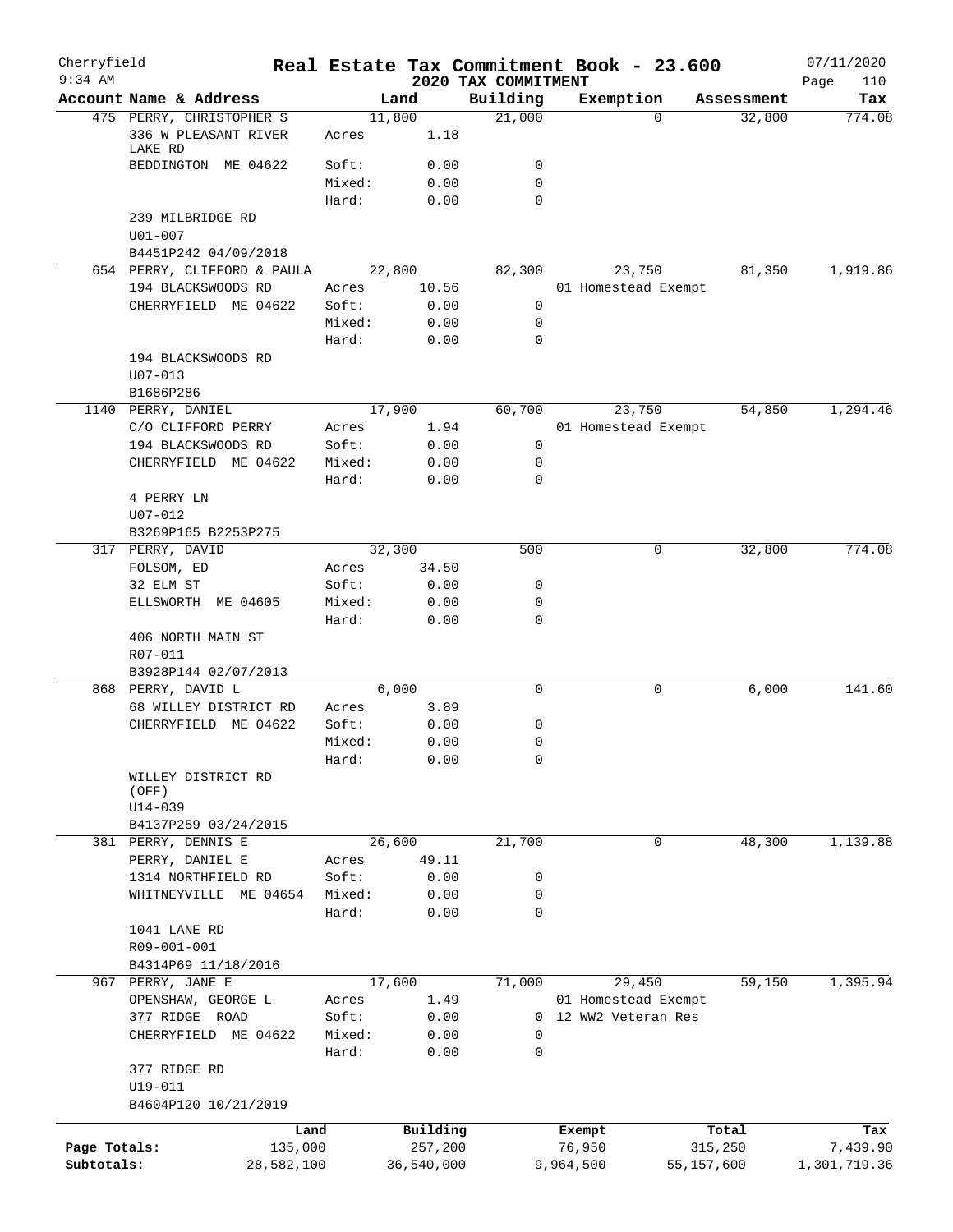| Cherryfield<br>$9:34$ AM |                                                     |        |            |         | Real Estate Tax Commitment Book - 23.600 |            |                     |            |            | 07/11/2020         |
|--------------------------|-----------------------------------------------------|--------|------------|---------|------------------------------------------|------------|---------------------|------------|------------|--------------------|
|                          | Account Name & Address                              |        | Land       |         | 2020 TAX COMMITMENT<br>Building          |            | Exemption           |            | Assessment | Page<br>111<br>Tax |
|                          | 1054 PERRY, JORDAN                                  |        | 24,300     |         | 12,900                                   |            | 23,750              |            | 13,450     | 317.42             |
|                          | LEIGHTON, SARAH J                                   | Acres  |            | 9.00    |                                          |            | 01 Homestead Exempt |            |            |                    |
|                          | 175 UNIONVILLE RD                                   | Soft:  |            | 0.00    | 0                                        |            |                     |            |            |                    |
|                          | CHERRYFIELD ME 04622                                | Mixed: |            | 0.00    | 0                                        |            |                     |            |            |                    |
|                          |                                                     | Hard:  |            | 0.00    | $\mathbf 0$                              |            |                     |            |            |                    |
|                          | 175 UNIONVILLE RD                                   |        |            |         |                                          |            |                     |            |            |                    |
|                          |                                                     |        |            |         |                                          |            |                     |            |            |                    |
|                          | R03-013-001                                         |        |            |         |                                          |            |                     |            |            |                    |
|                          | B4293P92 09/09/2016                                 |        | 11,600     |         |                                          |            | 23,750              |            | 27,150     | 640.74             |
|                          | 886 PERRY, MAEVE<br>46 RIDGE RD                     |        |            |         | 39,300                                   |            |                     |            |            |                    |
|                          |                                                     | Acres  |            | 0.40    |                                          |            | 01 Homestead Exempt |            |            |                    |
|                          | CHERRYFIELD ME 04622                                | Soft:  |            | 0.00    | 0                                        |            |                     |            |            |                    |
|                          |                                                     | Mixed: |            | 0.00    | 0                                        |            |                     |            |            |                    |
|                          |                                                     | Hard:  |            | 0.00    | $\mathbf 0$                              |            |                     |            |            |                    |
|                          | 46 RIDGE RD                                         |        |            |         |                                          |            |                     |            |            |                    |
|                          | U15-014                                             |        |            |         |                                          |            |                     |            |            |                    |
|                          | B3969P81 07/01/2013                                 |        |            |         |                                          |            |                     |            |            |                    |
|                          | 49 PERRY, RANDY L                                   |        | 14,700     |         | 148,100                                  |            | 23,750              |            | 139,050    | 3,281.58           |
|                          | PERRY, KATHY                                        | Acres  |            | 1.43    |                                          |            | 01 Homestead Exempt |            |            |                    |
|                          | 167 RIDGE RD                                        | Soft:  |            | 0.00    | 0                                        |            |                     |            |            |                    |
|                          | CHERRYFIELD ME 04622                                | Mixed: |            | 0.00    | 0                                        |            |                     |            |            |                    |
|                          |                                                     | Hard:  |            | 0.00    | 0                                        |            |                     |            |            |                    |
|                          | 167 RIDGE RD                                        |        |            |         |                                          |            |                     |            |            |                    |
|                          | U17-013-001                                         |        |            |         |                                          |            |                     |            |            |                    |
|                          | B3251P239 02/20/2007                                |        |            |         |                                          |            |                     |            |            |                    |
|                          | 286 PERRY, RHONDA                                   |        | 18,100     |         | 94,400                                   |            | 23,750              |            | 88,750     | 2,094.50           |
|                          | PERRY, PAUL                                         | Acres  |            | 2.40    |                                          |            | 01 Homestead Exempt |            |            |                    |
|                          | 257 TENAN LANE                                      | Soft:  |            | 0.00    | 0                                        |            |                     |            |            |                    |
|                          | CHERRYFIELD ME 04622                                | Mixed: |            | 0.00    | 0                                        |            |                     |            |            |                    |
|                          |                                                     | Hard:  |            | 0.00    | 0                                        |            |                     |            |            |                    |
|                          | 257 TENAN LANE<br>R05-071-001                       |        |            |         |                                          |            |                     |            |            |                    |
|                          | B2161P228                                           |        |            |         |                                          |            |                     |            |            |                    |
| 655                      | PERRY, CLIFFORD & PAULA                             |        | 8,500      |         | $\mathbf 0$                              |            | 0                   |            | 8,500      | 200.60             |
|                          | J.                                                  |        |            |         |                                          |            |                     |            |            |                    |
|                          | 194 BLACKSWOODS RD                                  | Acres  |            | 0.97    |                                          |            |                     |            |            |                    |
|                          | CHERRYFIELD ME 04622                                | Soft:  |            | 0.00    | 0                                        |            |                     |            |            |                    |
|                          |                                                     | Mixed: |            | 0.00    | 0                                        |            |                     |            |            |                    |
|                          |                                                     | Hard:  |            | 0.00    | 0                                        |            |                     |            |            |                    |
|                          | 200 BLACKSWOODS RD                                  |        |            |         |                                          |            |                     |            |            |                    |
|                          | $U07 - 014$                                         |        |            |         |                                          |            |                     |            |            |                    |
|                          | B1672P81                                            |        |            |         |                                          |            |                     |            |            |                    |
|                          | 787 PERRY, DAVID L                                  |        | 5,700      |         | 23,500                                   |            | 0                   |            | 29,200     | 689.12             |
|                          | 68 WILLEY DISTRICT RD                               | Acres  |            | 0.11    |                                          |            |                     |            |            |                    |
|                          | CHERRYFIELD ME 04622                                | Soft:  |            | 0.00    | 0                                        |            |                     |            |            |                    |
|                          |                                                     | Mixed: |            | 0.00    | 0                                        |            |                     |            |            |                    |
|                          |                                                     | Hard:  |            | 0.00    | $\mathbf 0$                              |            |                     |            |            |                    |
|                          | 24 MAIN ST                                          |        |            |         |                                          |            |                     |            |            |                    |
|                          | $U12 - 039$                                         |        |            |         |                                          |            |                     |            |            |                    |
|                          | B1588P27                                            |        |            |         |                                          |            |                     |            |            |                    |
|                          | 1086 PERRY, DAVID L                                 |        | 13,100     |         | 36,200                                   |            | 29,450              |            | 19,850     | 468.46             |
|                          | 68 WILLEY DISTRICT RD                               | Acres  |            | 4.26    |                                          |            | 12 WW2 Veteran Res  |            |            |                    |
|                          | CHERRYFIELD ME 04622                                | Soft:  |            | 0.00    | $\mathbf{0}$                             |            | 01 Homestead Exempt |            |            |                    |
|                          |                                                     | Mixed: |            | 0.00    | 0                                        |            |                     |            |            |                    |
|                          |                                                     | Hard:  |            | 0.00    | 0                                        |            |                     |            |            |                    |
|                          | 68 WILLEY DISTRICT ROAD<br>$U14 - 038$<br>B1997P348 |        |            |         |                                          |            |                     |            |            |                    |
|                          |                                                     |        |            |         |                                          |            |                     |            |            |                    |
|                          | Land                                                |        | Building   |         |                                          | Exempt     |                     |            | Total      | Tax                |
| Page Totals:             | 96,000                                              |        |            | 354,400 |                                          | 124,450    |                     |            | 325,950    | 7,692.42           |
| Subtotals:               | 28,678,100                                          |        | 36,894,400 |         |                                          | 10,088,950 |                     | 55,483,550 |            | 1,309,411.78       |
|                          |                                                     |        |            |         |                                          |            |                     |            |            |                    |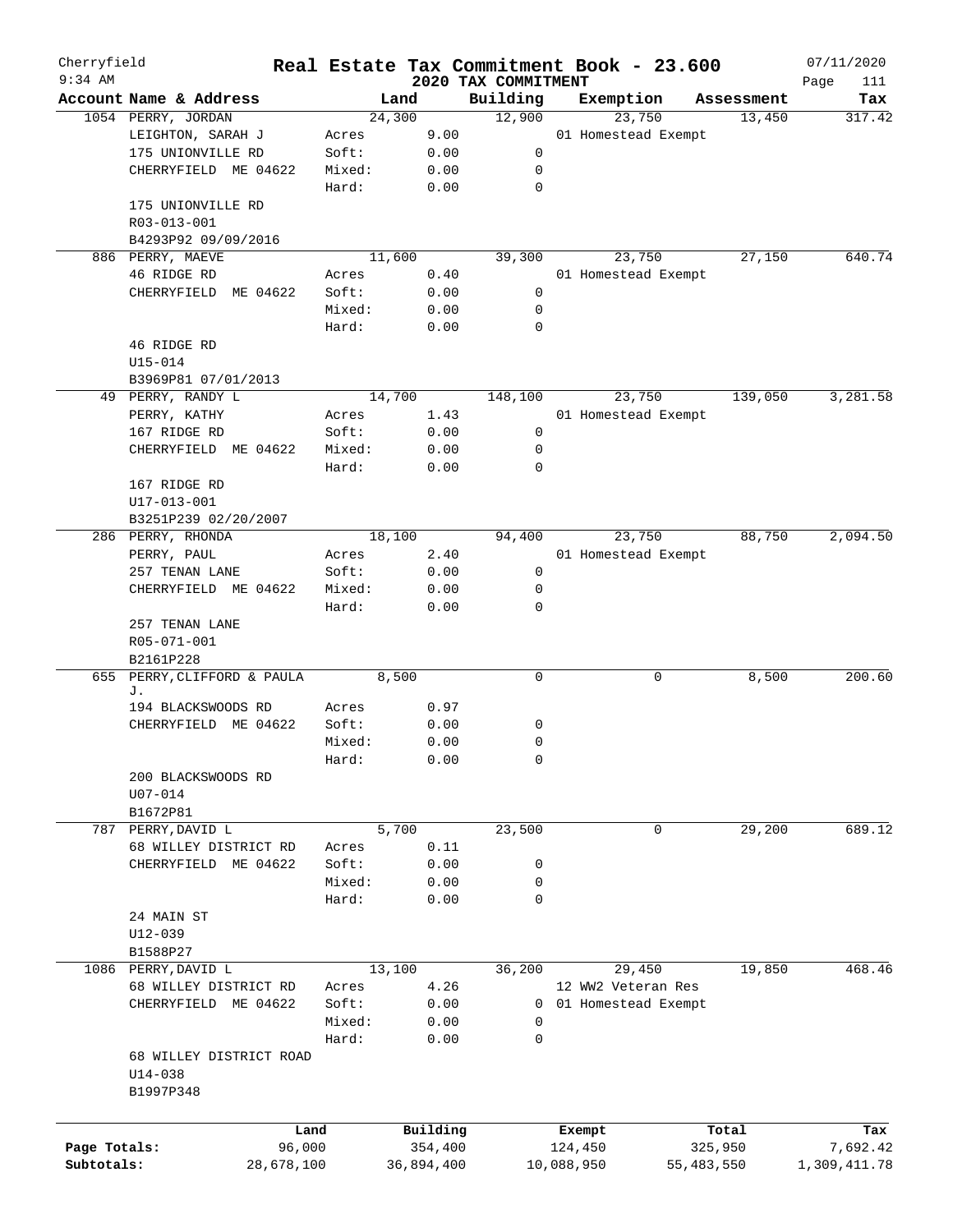| Cherryfield |                                        |                 |      |                     | Real Estate Tax Commitment Book - 23.600 |            | 07/11/2020  |
|-------------|----------------------------------------|-----------------|------|---------------------|------------------------------------------|------------|-------------|
| $9:34$ AM   |                                        |                 |      | 2020 TAX COMMITMENT |                                          |            | Page<br>112 |
|             | Account Name & Address                 | Land            |      | Building            | Exemption                                | Assessment | Tax         |
|             | 527 PETERSEN, PATRICIA A               | 26, 200         |      | 86,300              | 23,750                                   | 88,750     | 2,094.50    |
|             | 98 MILBRIDGE RD                        | Acres           | 4.40 |                     | 01 Homestead Exempt                      |            |             |
|             | CHERRYFIELD ME 04622                   | Soft:           | 0.00 | 0                   |                                          |            |             |
|             |                                        | Mixed:          | 0.00 | 0                   |                                          |            |             |
|             |                                        | Hard:           | 0.00 | 0                   |                                          |            |             |
|             | 98 MILBRIDGE RD                        |                 |      |                     |                                          |            |             |
|             | $U03 - 021$                            |                 |      |                     |                                          |            |             |
|             | B1499P33<br>900 PETERSON III, BONNIE J | 20,500          |      | 67,200              | 23,750                                   | 63,950     | 1,509.22    |
|             | & CHARLES S                            |                 |      |                     |                                          |            |             |
|             | 64 RIDGE ROAD                          | Acres           | 1.57 |                     | 01 Homestead Exempt                      |            |             |
|             | CHERRYFIELD ME 04622                   | Soft:           | 0.00 | 0                   |                                          |            |             |
|             |                                        | Mixed:          | 0.00 | 0                   |                                          |            |             |
|             |                                        | Hard:           | 0.00 | $\mathbf 0$         |                                          |            |             |
|             | 64 RIDGE RD                            |                 |      |                     |                                          |            |             |
|             | $U16 - 002$                            |                 |      |                     |                                          |            |             |
|             | B4417P277 11/20/2017 B2502P243         |                 |      |                     |                                          |            |             |
|             | 581 PETERSON, CYNTHIA                  | 23,100          |      | 64,500              | 23,750                                   | 63,850     | 1,506.86    |
|             | 89 SCHOOL ST                           | Acres           | 1.00 |                     | 01 Homestead Exempt                      |            |             |
|             | CHERRYFIELD ME 04622                   | Soft:           | 0.00 | 0                   |                                          |            |             |
|             |                                        | Mixed:          | 0.00 | 0                   |                                          |            |             |
|             |                                        | Hard:           | 0.00 | 0                   |                                          |            |             |
|             | 89 SCHOOL ST                           |                 |      |                     |                                          |            |             |
|             | $U05 - 013$                            |                 |      |                     |                                          |            |             |
|             | B2832P81                               |                 |      |                     |                                          |            |             |
|             | 345 PETTENGILL, LARRY E &<br>THERESA M | 17,600          |      | 85,700              | 23,750                                   | 79,550     | 1,877.38    |
|             | 396 SPRAGUES FALLS ROAD Acres          |                 | 1.43 |                     | 01 Homestead Exempt                      |            |             |
|             | CHERRYFIELD ME 04622                   | Soft:           | 0.00 | 0                   |                                          |            |             |
|             |                                        | Mixed:          | 0.00 | 0                   |                                          |            |             |
|             |                                        | Hard:           | 0.00 | 0                   |                                          |            |             |
|             | 396 SPRAGUE FALLS RD                   |                 |      |                     |                                          |            |             |
|             | R08-015-004                            |                 |      |                     |                                          |            |             |
|             | B4243P292 04/04/2016                   |                 |      |                     |                                          |            |             |
|             | 1029 PETZOLD, KURT & PATSY A           | 13,700          |      | 0                   | 0                                        | 13,700     | 323.32      |
|             | 24 SUNSET POINT RD                     | Acres           | 9.80 |                     |                                          |            |             |
|             | HARRINGTON ME 04643                    | Soft:           | 0.00 | 0                   |                                          |            |             |
|             |                                        | Mixed:          | 0.00 | 0                   |                                          |            |             |
|             |                                        | Hard:           | 0.00 | 0                   |                                          |            |             |
|             | SPRAGUE FALLS RD                       |                 |      |                     |                                          |            |             |
|             | R03-051-002                            |                 |      |                     |                                          |            |             |
|             | B3302P19 06/28/2007                    |                 |      |                     |                                          |            |             |
|             | 1028 PETZOLD, KURT & PATSY A           | 9,700           |      | 0                   | 0                                        | 9,700      | 228.92      |
|             | 24 SUNSET POINT RD                     | Acres           | 2.80 |                     |                                          |            |             |
|             | HARRINGTON ME 04643                    | Soft:           | 0.00 | 0                   |                                          |            |             |
|             |                                        | Mixed:<br>Hard: | 0.00 | 0<br>$\Omega$       |                                          |            |             |
|             | SPRAGUE FALLS RD                       |                 | 0.00 |                     |                                          |            |             |
|             | R03-051-001                            |                 |      |                     |                                          |            |             |
|             | B3302P19 06/28/2007                    |                 |      |                     |                                          |            |             |
|             |                                        |                 |      |                     |                                          |            |             |

|              | Land       | Building   | Exempt     | Total      | Tax          |
|--------------|------------|------------|------------|------------|--------------|
| Page Totals: | 110,800    | 303,700    | 95,000     | 319,500    | 7,540.20     |
| Subtotals:   | 28,788,900 | 37,198,100 | 10,183,950 | 55,803,050 | 1,316,951.98 |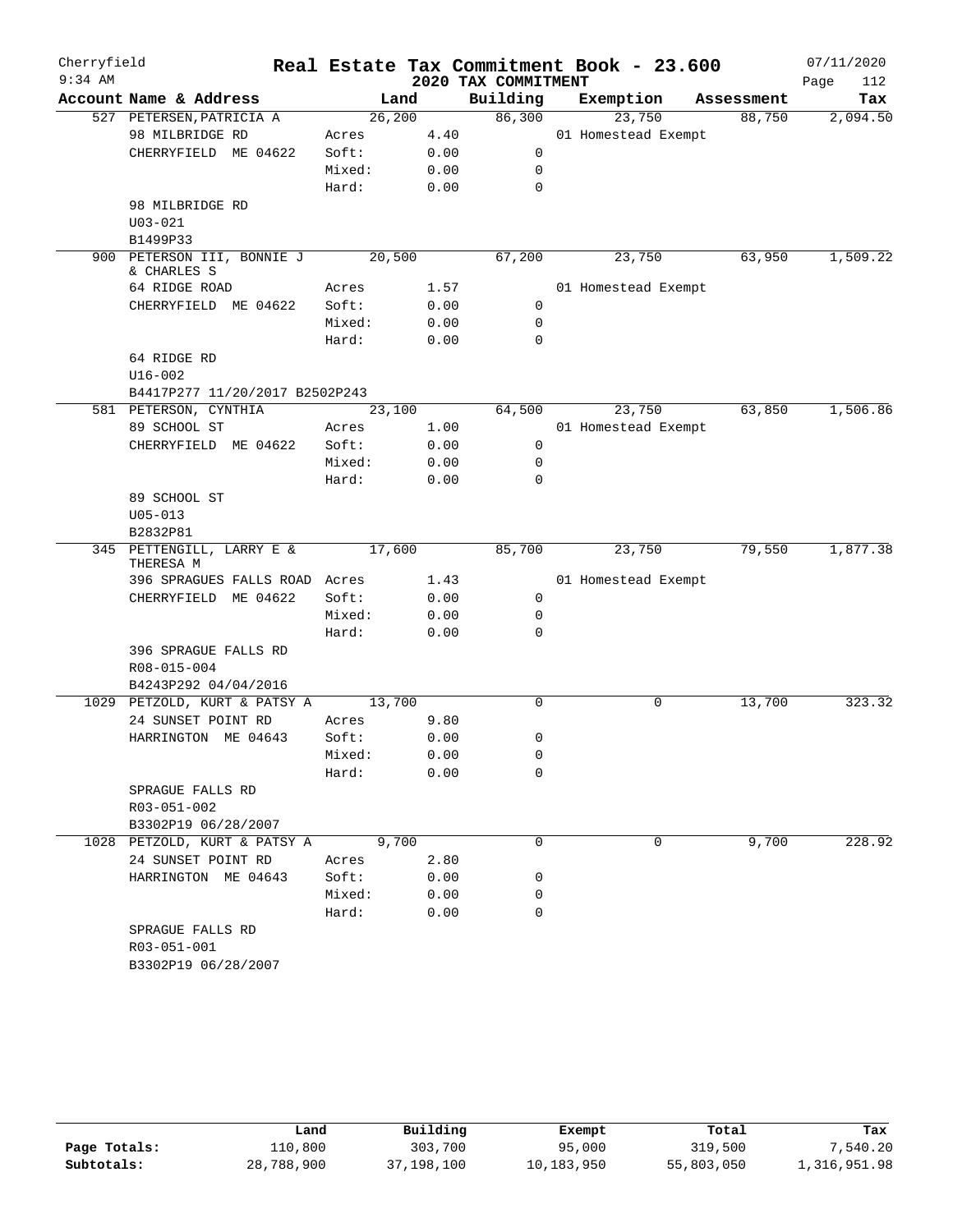| Cherryfield<br>$9:34$ AM |                                           |                |       | 2020 TAX COMMITMENT | Real Estate Tax Commitment Book - 23.600 |            | 07/11/2020<br>113<br>Page |
|--------------------------|-------------------------------------------|----------------|-------|---------------------|------------------------------------------|------------|---------------------------|
|                          | Account Name & Address                    |                | Land  | Building            | Exemption                                | Assessment | Tax                       |
|                          | 27 PHINNEY, CHARLES M &<br>MADELYN D      | 20, 300        |       | 73,200              | 23,750                                   | 69,750     | 1,646.10                  |
|                          | WILLEY, LINDA E &<br>PHINNEY, WOODROW C   | Acres          | 0.70  |                     | 01 Homestead Exempt                      |            |                           |
|                          | P O BOX 126                               | Soft:          | 0.00  | 0                   |                                          |            |                           |
|                          | MILBRIDGE ME 04658                        | Mixed:         | 0.00  | 0                   |                                          |            |                           |
|                          |                                           | Hard:          | 0.00  | $\Omega$            |                                          |            |                           |
|                          | 633 MILBRIDGE RD<br>R01-015               |                |       |                     |                                          |            |                           |
|                          | B3664P76 08/31/2010 B2913P209 08/02/2004  |                |       |                     |                                          |            |                           |
| 358                      | PIERCE, MADELYN V (3/4<br>INT)            | 12,400         |       | 15,600              | 0                                        | 28,000     | 660.80                    |
|                          | BOX 303 BRISTOL RD                        | Acres          | 2.76  |                     |                                          |            |                           |
|                          | DAMARISCOTTA ME 04543                     | Soft:          | 0.00  | 0                   |                                          |            |                           |
|                          |                                           | Mixed:         | 0.00  | $\mathbf 0$         |                                          |            |                           |
|                          |                                           | Hard:          | 0.00  | $\Omega$            |                                          |            |                           |
|                          | 629 SPRAGUE FALLS RD<br>$R08 - 027$       |                |       |                     |                                          |            |                           |
|                          | B1460P264<br>PIERCE, MADELYN V (3/4       |                | 6,900 | 0                   | $\mathbf 0$                              | 6,900      | 162.84                    |
| 362                      | INT)<br>BOX 303 BRISTOL RD                | Acres          | 1.50  |                     |                                          |            |                           |
|                          | DAMARISCOTTA ME 04543                     | Soft:          | 0.00  | 0                   |                                          |            |                           |
|                          |                                           | Mixed:         | 0.00  | $\mathbf 0$         |                                          |            |                           |
|                          |                                           | Hard:          | 0.00  | 0                   |                                          |            |                           |
|                          | 629 SPRAGUE FALLS RD                      |                |       |                     |                                          |            |                           |
|                          | R08-028                                   |                |       |                     |                                          |            |                           |
|                          | B1460P264                                 |                |       |                     |                                          |            |                           |
|                          | 568 PILLONI, DOROTHY SOMERS               | 22,400         |       | 92,700              | 29,450                                   | 85,650     | 2,021.34                  |
|                          | 30 NORTH ST                               | Acres          | 0.92  |                     | 01 Homestead Exempt                      |            |                           |
|                          | CHERRYFIELD ME 04622                      | Soft:          | 0.00  | $\mathbf{0}$        | 24 WW2 Widow Non                         |            |                           |
|                          |                                           | Mixed:         | 0.00  | 0                   |                                          |            |                           |
|                          |                                           | Hard:          | 0.00  | 0                   |                                          |            |                           |
|                          | 30 NORTH ST                               |                |       |                     |                                          |            |                           |
|                          | $U05 - 002$                               |                |       |                     |                                          |            |                           |
|                          | B1460P288                                 |                |       |                     |                                          |            |                           |
|                          | 1131 PINKHAM, DAVID W &<br>RHONDA J       | 12,900         |       | 0                   | $\mathsf{O}$                             | 12,900     | 304.44                    |
|                          | PINKHAM TRUST, DAVID<br>WAYNE             | Acres          | 2.40  |                     |                                          |            |                           |
|                          | 39 NORTH MAIN ST                          | Soft:          | 0.00  | 0                   |                                          |            |                           |
|                          | MILBRIDGE ME 04658                        | Mixed:         | 0.00  | 0                   |                                          |            |                           |
|                          | BLACKSWOODS RD                            | Hard:          | 0.00  | $\Omega$            |                                          |            |                           |
|                          | $U07 - 004 - 001$<br>B3181P313 08/21/2006 |                |       |                     |                                          |            |                           |
|                          | 486 PITCHER, CARRIN L                     | 23,500         |       | 35,200              | 0                                        | 58,700     | 1,385.32                  |
|                          | 172 MILBRIDGE RD                          |                | 1.70  |                     |                                          |            |                           |
|                          | CHERRYFIELD ME 04622                      | Acres<br>Soft: | 0.00  | 0                   |                                          |            |                           |
|                          |                                           | Mixed:         | 0.00  | 0                   |                                          |            |                           |
|                          |                                           | Hard:          | 0.00  | 0                   |                                          |            |                           |
|                          | 172 MILBRIDGE RD                          |                |       |                     |                                          |            |                           |
|                          | $U02 - 003$<br>B4404P305 10/11/2017       |                |       |                     |                                          |            |                           |
|                          |                                           |                |       |                     |                                          |            |                           |

|              | Land       | Building   | Exempt     | Total      | Tax          |
|--------------|------------|------------|------------|------------|--------------|
| Page Totals: | 98,400     | 216,700    | 53,200     | 261,900    | 6,180.84     |
| Subtotals:   | 28,887,300 | 37,414,800 | 10,237,150 | 56,064,950 | 1,323,132.82 |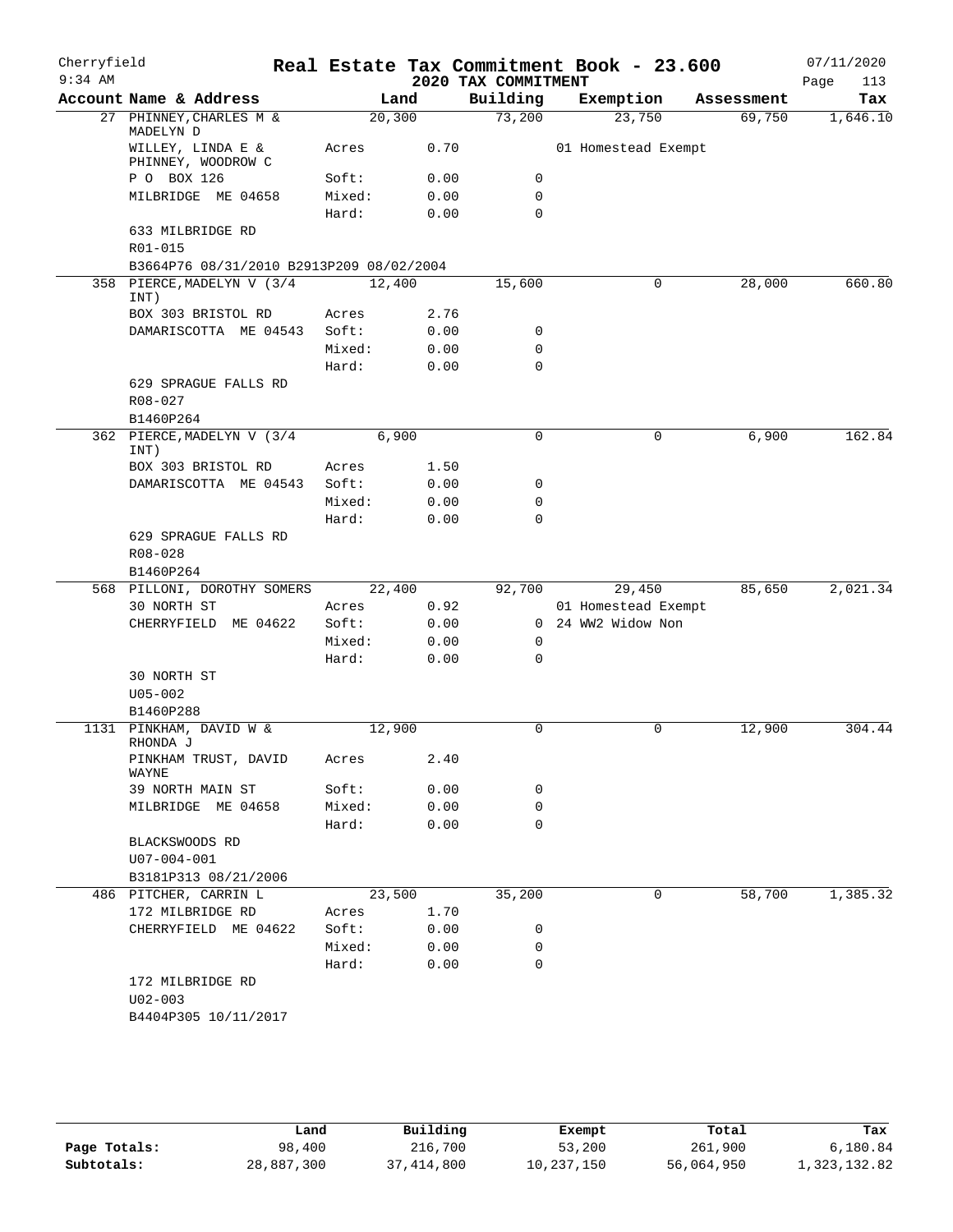| Cherryfield<br>$9:34$ AM |                               |                 |            |                                 | Real Estate Tax Commitment Book - 23.600 |              | 07/11/2020         |
|--------------------------|-------------------------------|-----------------|------------|---------------------------------|------------------------------------------|--------------|--------------------|
|                          | Account Name & Address        |                 | Land       | 2020 TAX COMMITMENT<br>Building | Exemption                                | Assessment   | Page<br>114<br>Tax |
|                          | 348 PLUMMER, STEPHEN C        |                 | 21,900     | 24,600                          | 23,750                                   | 22,750       | 536.90             |
|                          | PO BOX 83                     | Acres           | 7.00       |                                 | 01 Homestead Exempt                      |              |                    |
|                          | CHERRYFIELD Me 04622          | Soft:           | 0.00       | 0                               |                                          |              |                    |
|                          |                               | Mixed:          | 0.00       | 0                               |                                          |              |                    |
|                          |                               | Hard:           | 0.00       | 0                               |                                          |              |                    |
|                          | 39 LODGE WEST DRIVE           |                 |            |                                 |                                          |              |                    |
|                          | R08-018                       |                 |            |                                 |                                          |              |                    |
|                          | B4393P31 09/07/2017           |                 |            |                                 |                                          |              |                    |
|                          | 548 PRICE, CLAYTON E &        |                 | 23,100     | 53,700                          | 23,750                                   | 53,050       | 1,251.98           |
|                          | KATHLEEN J                    |                 |            |                                 |                                          |              |                    |
|                          | PO BOX 176                    | Acres           | 1.06       |                                 | 01 Homestead Exempt                      |              |                    |
|                          | CHERRYFIELD ME 04622          | Soft:           | 0.00       | $\mathbf 0$                     |                                          |              |                    |
|                          |                               | Mixed:          | 0.00       | 0                               |                                          |              |                    |
|                          |                               | Hard:           | 0.00       | 0                               |                                          |              |                    |
|                          | 30 RIVER RD                   |                 |            |                                 |                                          |              |                    |
|                          | $U04 - 011$                   |                 |            |                                 |                                          |              |                    |
|                          | B2761P202                     |                 |            |                                 |                                          |              |                    |
|                          | 951 PROTO, ROBERT P & MARY    |                 | 23,700     | 77,600                          |                                          | 0<br>101,300 | 2,390.68           |
|                          | Е                             |                 |            |                                 |                                          |              |                    |
|                          | 88 ARROWDALE RD               | Acres           | 8.46       |                                 |                                          |              |                    |
|                          | NORTH HAVEN CT 06473          | Soft:<br>Mixed: | 0.00       | 0<br>0                          |                                          |              |                    |
|                          |                               | Hard:           | 0.00       | $\Omega$                        |                                          |              |                    |
|                          | 345 BLACKSWOODS RD            |                 | 0.00       |                                 |                                          |              |                    |
|                          | R03-018-002                   |                 |            |                                 |                                          |              |                    |
|                          | B2033P304                     |                 |            |                                 |                                          |              |                    |
|                          | 813 R H FOSTER ENERGY LLC     |                 | 15,600     | 29,000                          |                                          | 0<br>44,600  | 1,052.56           |
|                          | C/O ROBERT TRACY              | Acres           | 1.83       |                                 |                                          |              |                    |
|                          | PO BOX 161                    | Soft:           | 0.00       | 0                               |                                          |              |                    |
|                          | HAMPDEN ME 04444              | Mixed:          | 0.00       | 0                               |                                          |              |                    |
|                          |                               | Hard:           | 0.00       | 0                               |                                          |              |                    |
|                          | 539 WILLEY DISTRICT RD        |                 |            |                                 |                                          |              |                    |
|                          | R05-036-003                   |                 |            |                                 |                                          |              |                    |
|                          | B4501P219 09/28/2018          |                 |            |                                 |                                          |              |                    |
|                          | 306 RAMSAY, ROBERT W          |                 | 38,200     | 0                               |                                          | 38,200<br>0  | 901.52             |
|                          | PO BOX 110                    | Acres           | 50.00      |                                 |                                          |              |                    |
|                          | ADDISON ME 04606              | Soft:           | 0.00       | 0                               |                                          |              |                    |
|                          |                               | Mixed:          | 0.00       | 0                               |                                          |              |                    |
|                          |                               | Hard:           | 0.00       | 0                               |                                          |              |                    |
|                          | NORTH MAIN ST                 |                 |            |                                 |                                          |              |                    |
|                          | R07-003-002                   |                 |            |                                 |                                          |              |                    |
|                          | B3813P120 01/23/2012 B1969P19 |                 |            |                                 |                                          |              |                    |
|                          | 298 RAMSAY, ROBERT W          |                 | 35,000     | 0                               |                                          | 35,000<br>0  | 826.00             |
|                          | P O BOX 110                   | Acres           | 59.00      |                                 |                                          |              |                    |
|                          | ADDISON ME 04606              | Soft:           | 0.00       | 0                               |                                          |              |                    |
|                          |                               | Mixed:          | 0.00       | 0                               |                                          |              |                    |
|                          |                               | Hard:           | 0.00       | 0                               |                                          |              |                    |
|                          | RIDGE RD (OFF)                |                 |            |                                 |                                          |              |                    |
|                          | $R06 - 009$                   |                 |            |                                 |                                          |              |                    |
|                          | B3850P273 06/07/2012          |                 |            |                                 |                                          |              |                    |
|                          | 735 RANDALL JR, LESLIE W      |                 | 4,400      | 0                               |                                          | 0<br>4,400   | 103.84             |
|                          | 4 WINDY RIDGE LN              | Acres           | 1.00       |                                 |                                          |              |                    |
|                          | WEEKS MILLS ME 04358          | Soft:           | 0.00       | 0                               |                                          |              |                    |
|                          |                               | Mixed:          | 0.00       | 0                               |                                          |              |                    |
|                          |                               | Hard:           | 0.00       | 0                               |                                          |              |                    |
|                          | PARK ST (OFF)                 |                 |            |                                 |                                          |              |                    |
|                          | $U11 - 036$                   |                 |            |                                 |                                          |              |                    |
|                          | B3863P300 07/18/2012          |                 |            |                                 |                                          |              |                    |
|                          |                               | Land            | Building   |                                 | Exempt                                   | Total        | Tax                |
| Page Totals:             | 161,900                       |                 | 184,900    |                                 | 47,500                                   | 299,300      | 7,063.48           |
| Subtotals:               | 29,049,200                    |                 | 37,599,700 |                                 | 10,284,650                               | 56,364,250   | 1,330,196.30       |
|                          |                               |                 |            |                                 |                                          |              |                    |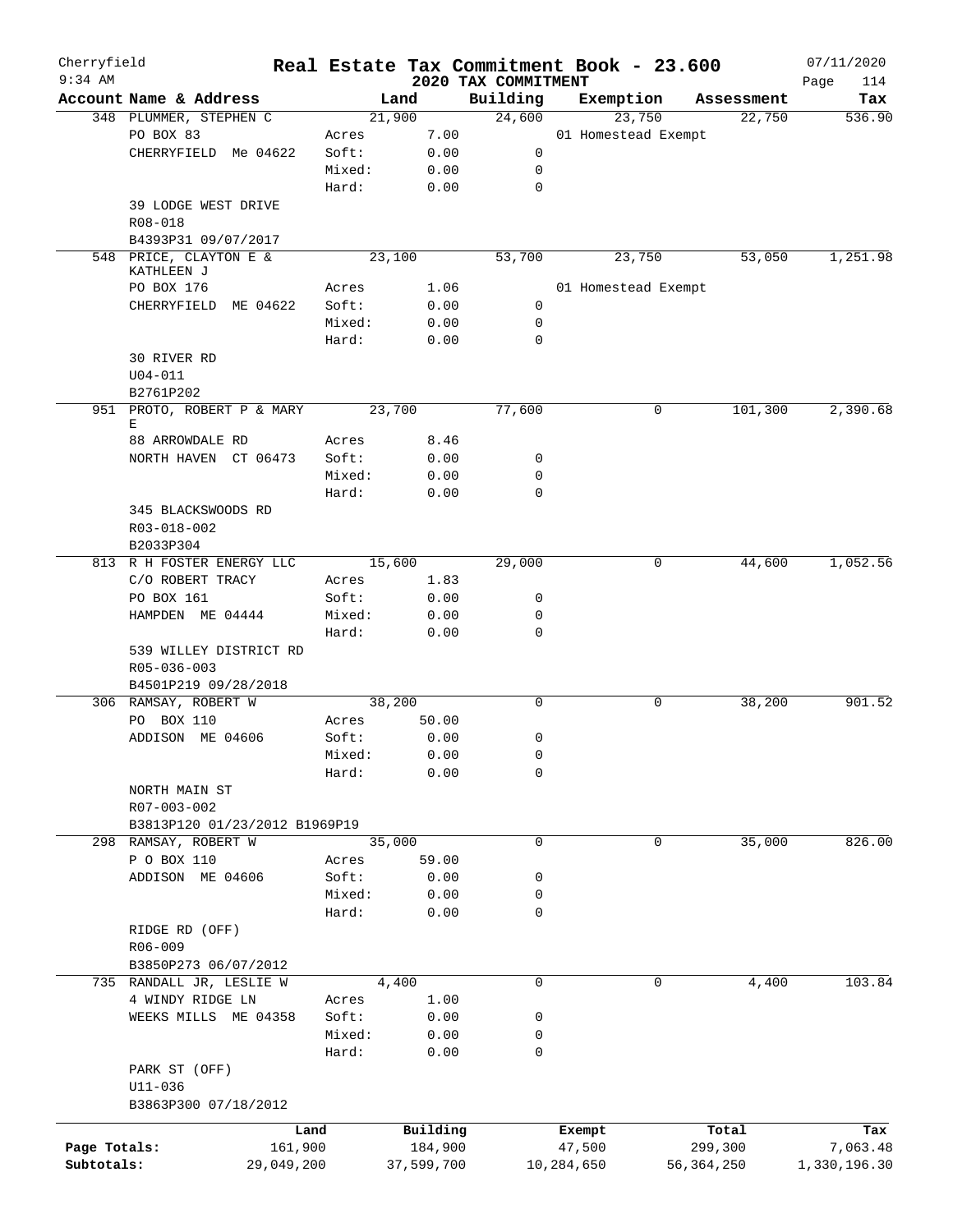| Cherryfield |                                           |          |      |                     | Real Estate Tax Commitment Book - 23.600 |            | 07/11/2020  |
|-------------|-------------------------------------------|----------|------|---------------------|------------------------------------------|------------|-------------|
| $9:34$ AM   |                                           |          |      | 2020 TAX COMMITMENT |                                          |            | Page<br>115 |
|             | Account Name & Address                    | Land     |      | Building            | Exemption                                | Assessment | Tax         |
|             | 736 RANDALL JR, LESLIE W &<br>HILDA M     | 3,000    |      | $\mathbf 0$         | $\Omega$                                 | 3,000      | 70.80       |
|             | 4 WINDY RIDGE LN                          | Acres    | 0.25 |                     |                                          |            |             |
|             | WEEKS MILLS ME 04358                      | Soft:    | 0.00 | 0                   |                                          |            |             |
|             |                                           | Mixed:   | 0.00 | 0                   |                                          |            |             |
|             |                                           | Hard:    | 0.00 | $\Omega$            |                                          |            |             |
|             | PARK ST (OFF)                             |          |      |                     |                                          |            |             |
|             | U11-037                                   |          |      |                     |                                          |            |             |
|             | B4131P131 02/26/2015                      |          |      |                     |                                          |            |             |
|             | 660 RANDALL SR, MORRIS C                  | 23,900   |      | 99,700              | 23,750                                   | 99,850     | 2,356.46    |
|             | RANDALL, JANE B                           | Acres    | 1.71 |                     | 01 Homestead Exempt                      |            |             |
|             | 133 NORTH ST                              | Soft:    | 0.00 | 0                   |                                          |            |             |
|             | CHERRYFIELD ME 04622                      | Mixed:   | 0.00 | 0                   |                                          |            |             |
|             |                                           | Hard:    | 0.00 | 0                   |                                          |            |             |
|             | 133 NORTH ST                              |          |      |                     |                                          |            |             |
|             | $U07 - 019$                               |          |      |                     |                                          |            |             |
|             | B3532P55 05/29/2009<br>38 RAY, LAWRENCE & |          | 400  | 0                   | 0                                        | 400        | 9.44        |
|             | DRUSILLA<br>54 WYMAN ROAD                 | Acres    | 0.10 |                     |                                          |            |             |
|             | MILBRIDGE ME 04658                        | Soft:    | 0.00 | 0                   |                                          |            |             |
|             |                                           | Mixed:   | 0.00 | 0                   |                                          |            |             |
|             |                                           | Hard:    | 0.00 | $\mathbf 0$         |                                          |            |             |
|             | MILBRIDGE RD                              |          |      |                     |                                          |            |             |
|             | R01-026                                   |          |      |                     |                                          |            |             |
|             | B2395P207                                 |          |      |                     |                                          |            |             |
|             | 12 RAY, MATTHEW J                         | 12,400   |      | 0                   | 0                                        | 12,400     | 292.64      |
|             | 57 FORESIDE RD                            | Acres    | 7.50 |                     |                                          |            |             |
|             | CUMBERLAND FORESIDE<br>04110              | ME Soft: | 0.00 | 0                   |                                          |            |             |
|             |                                           | Mixed:   | 0.00 | 0                   |                                          |            |             |
|             |                                           | Hard:    | 0.00 | 0                   |                                          |            |             |
|             | NORTH MAIN ST                             |          |      |                     |                                          |            |             |
|             | R04-027-001                               |          |      |                     |                                          |            |             |
|             | B4077P87 07/24/2015                       |          |      |                     |                                          |            |             |
|             | 1127 RECKNER, ANGELA                      |          | 0    | 8,400               | $\mathbf 0$                              | 8,400      | 198.24      |
|             | 27 BARBER LN                              |          |      |                     |                                          |            |             |
|             | CHERRYFIELD ME 04662                      |          |      |                     |                                          |            |             |
|             |                                           |          |      |                     |                                          |            |             |
|             | PARKER HILL TP                            |          |      |                     |                                          |            |             |
|             | U18-006-001                               |          |      |                     |                                          |            |             |
| 1099        | REDIMARKER, MONCENA &<br>KAREN            | 15,700   |      | 118,900             | 0                                        | 134,600    | 3,176.56    |
|             | 53 GOLD CREEK DRIVE                       | Acres    | 3.10 |                     |                                          |            |             |
|             | JEFFERSON GA 30549                        | Soft:    | 0.00 | 0                   |                                          |            |             |
|             |                                           | Mixed:   | 0.00 | 0                   |                                          |            |             |
|             |                                           | Hard:    | 0.00 | $\Omega$            |                                          |            |             |
|             | 14 CANTRELL LN                            |          |      |                     |                                          |            |             |
|             | $U08 - 004 - 001$                         |          |      |                     |                                          |            |             |
|             | B2084P218                                 |          |      |                     |                                          |            |             |
|             |                                           |          |      |                     |                                          |            |             |

|              | Land       | Building   | Exempt     | Total      | Tax          |
|--------------|------------|------------|------------|------------|--------------|
| Page Totals: | 55,400     | 227,000    | 23,750     | 258,650    | 6,104.14     |
| Subtotals:   | 29,104,600 | 37,826,700 | 10,308,400 | 56,622,900 | 1,336,300.44 |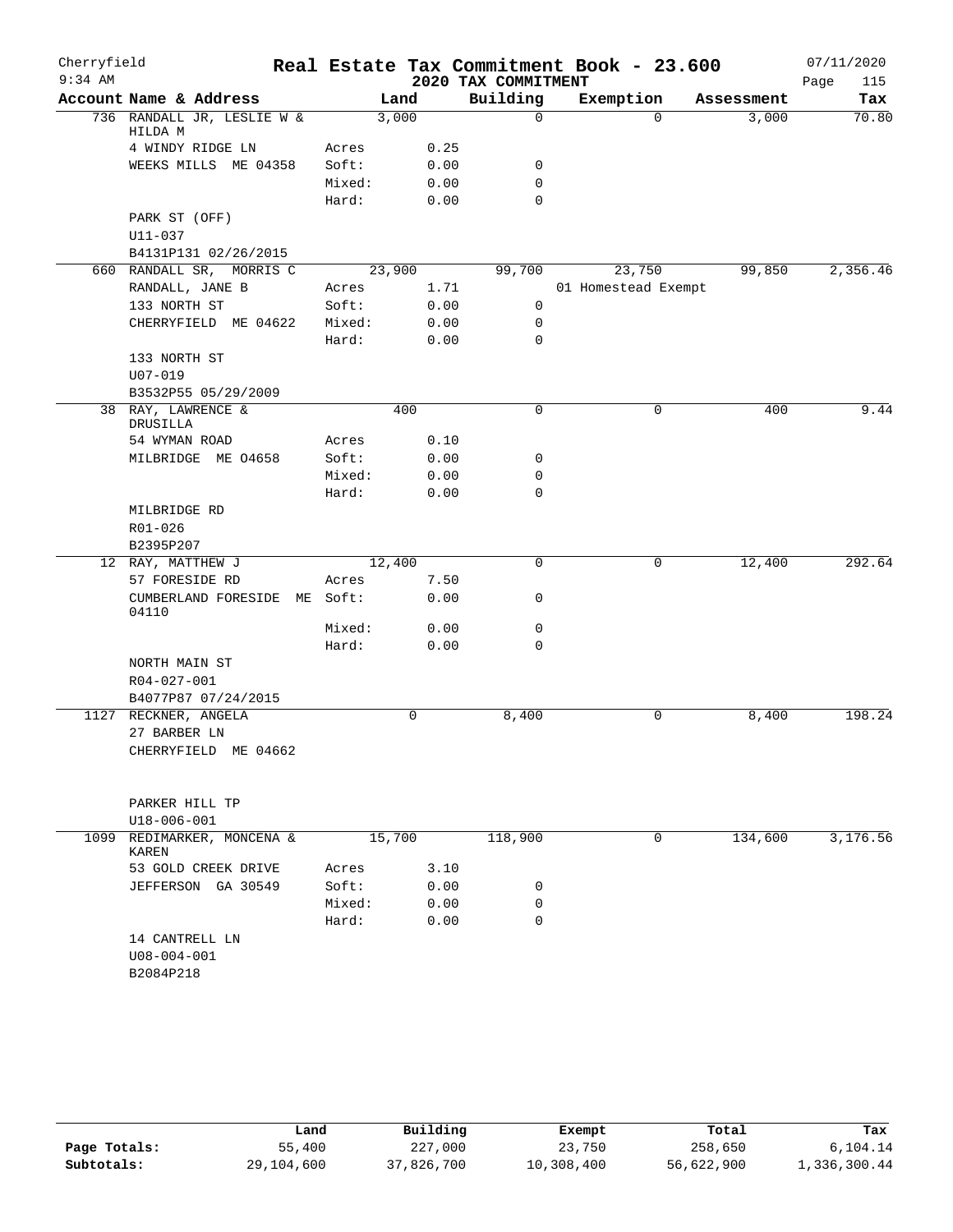| Cherryfield<br>$9:34$ AM |                              |            |        |            |                                 | Real Estate Tax Commitment Book - 23.600 |   |            | 07/11/2020         |
|--------------------------|------------------------------|------------|--------|------------|---------------------------------|------------------------------------------|---|------------|--------------------|
|                          | Account Name & Address       |            |        | Land       | 2020 TAX COMMITMENT<br>Building | Exemption                                |   | Assessment | Page<br>116<br>Tax |
|                          | 773 REEVES, DEBBIE A         |            |        | 20,700     | 133,900                         | 23,750                                   |   | 130,850    | 3,088.06           |
|                          | DEBBIE REEVES TRUST          |            | Acres  | 0.74       |                                 | 01 Homestead Exempt                      |   |            |                    |
|                          | PO BOX 183                   |            | Soft:  | 0.00       | 0                               |                                          |   |            |                    |
|                          | CHERRYFIELD ME 04622         |            | Mixed: | 0.00       | 0                               |                                          |   |            |                    |
|                          |                              |            | Hard:  | 0.00       | $\mathbf 0$                     |                                          |   |            |                    |
|                          | 24 CAMPBELL HILL             |            |        |            |                                 |                                          |   |            |                    |
|                          | $U12 - 026$                  |            |        |            |                                 |                                          |   |            |                    |
|                          | B3864P76 07/18/2012          |            |        |            |                                 |                                          |   |            |                    |
|                          | 1081 REISERT, DENISE         |            |        | 1,700      | $\mathbf 0$                     |                                          | 0 | 1,700      | 40.12              |
|                          | 2 OAKSHADES AVE              |            | Acres  | 1.50       |                                 |                                          |   |            |                    |
|                          | ABERDEEN NJ 07747            |            | Soft:  | 0.00       | 0                               |                                          |   |            |                    |
|                          |                              |            | Mixed: | 0.00       | 0                               |                                          |   |            |                    |
|                          |                              |            | Hard:  | 0.00       | $\mathbf 0$                     |                                          |   |            |                    |
|                          | PARK STREET                  |            |        |            |                                 |                                          |   |            |                    |
|                          | $U09 - 005$                  |            |        |            |                                 |                                          |   |            |                    |
|                          | B2485P144 01/16/2001         |            |        |            |                                 |                                          |   |            |                    |
|                          | 1053 RENNEBU, LINDA          |            |        | 21,100     | 132,400                         | 23,750                                   |   | 129,750    | 3,062.10           |
|                          | P O BOX 458                  |            | Acres  | 5.00       |                                 | 01 Homestead Exempt                      |   |            |                    |
|                          | 375 BLACKSWOODS RD           |            | Soft:  | 0.00       | 0                               |                                          |   |            |                    |
|                          | CHERRYFIELD ME 04622         |            | Mixed: | 0.00       | 0                               |                                          |   |            |                    |
|                          |                              |            | Hard:  | 0.00       | $\mathbf 0$                     |                                          |   |            |                    |
|                          | 375 BLACKSWOODS RD           |            |        |            |                                 |                                          |   |            |                    |
|                          | R03-018-001                  |            |        |            |                                 |                                          |   |            |                    |
|                          | B1731P80                     |            |        |            |                                 |                                          |   |            |                    |
|                          | 734 RENSKI, CHARLES H        |            |        | 6,200      | $\mathbf 0$                     |                                          | 0 | 6,200      | 146.32             |
|                          | 33 MILL ST                   |            | Acres  | 1.74       |                                 |                                          |   |            |                    |
|                          | MILL ST                      |            | Soft:  | 0.00       | 0                               |                                          |   |            |                    |
|                          | HARRINGTON ME 04643          |            | Mixed: | 0.00       | 0                               |                                          |   |            |                    |
|                          |                              |            | Hard:  | 0.00       | $\mathbf 0$                     |                                          |   |            |                    |
|                          | PARK ST (OFF)<br>$U11 - 035$ |            |        |            |                                 |                                          |   |            |                    |
|                          | B1590P183                    |            |        |            |                                 |                                          |   |            |                    |
|                          | 733 RENSKI, CHARLES H        |            |        | 11,700     | 0                               |                                          | 0 | 11,700     | 276.12             |
|                          | 33 MILL ST                   |            | Acres  | 1.20       |                                 |                                          |   |            |                    |
|                          | MILL ST                      |            | Soft:  | 0.00       | 0                               |                                          |   |            |                    |
|                          | HARRINGTON ME 04643          |            | Mixed: | 0.00       | 0                               |                                          |   |            |                    |
|                          |                              |            | Hard:  | 0.00       | $\mathbf 0$                     |                                          |   |            |                    |
|                          | PARK ST                      |            |        |            |                                 |                                          |   |            |                    |
|                          | $U11 - 034$                  |            |        |            |                                 |                                          |   |            |                    |
|                          | B1590P183                    |            |        |            |                                 |                                          |   |            |                    |
|                          | 583 RICHCREEK, KAREN L       |            |        | 18,000     | 49,200                          |                                          | 0 | 67,200     | 1,585.92           |
|                          | P.O. BOX 906                 |            | Acres  | 0.50       |                                 |                                          |   |            |                    |
|                          | SAGAMORE BEACH MA            |            | Soft:  | 0.00       | 0                               |                                          |   |            |                    |
|                          | 02562                        |            |        |            |                                 |                                          |   |            |                    |
|                          |                              |            | Mixed: | 0.00       | 0                               |                                          |   |            |                    |
|                          |                              |            | Hard:  | 0.00       | $\mathbf 0$                     |                                          |   |            |                    |
|                          | 67 SCHOOL ST                 |            |        |            |                                 |                                          |   |            |                    |
|                          | $U05 - 015$                  |            |        |            |                                 |                                          |   |            |                    |
|                          | B3360P250 12/06/2007         |            |        |            |                                 |                                          |   |            |                    |
|                          | 677 RICHMOND, MARK S         |            |        | 47,100     | 256,100                         | 23,750                                   |   | 279,450    | 6,595.02           |
|                          | NORGAARD, GENA N             |            | Acres  | 15.00      |                                 | 01 Homestead Exempt                      |   |            |                    |
|                          | P O BOX 71                   |            | Soft:  | 0.00       | $\mathbf 0$                     |                                          |   |            |                    |
|                          | 225 BLACKSWOODS RD           |            | Mixed: | 0.00       | 0                               |                                          |   |            |                    |
|                          | CHERRYFIELD ME 04622         |            | Hard:  | 0.00       | 0                               |                                          |   |            |                    |
|                          | 225 BLACKSWOODS RD           |            |        |            |                                 |                                          |   |            |                    |
|                          | $U08 - 010$                  |            |        |            |                                 |                                          |   |            |                    |
|                          | B1538P328                    |            |        |            |                                 |                                          |   |            |                    |
|                          |                              |            |        |            |                                 |                                          |   |            |                    |
|                          |                              | Land       |        | Building   |                                 | Exempt                                   |   | Total      | Tax                |
| Page Totals:             |                              | 126,500    |        | 571,600    |                                 | 71,250                                   |   | 626,850    | 14,793.66          |
| Subtotals:               |                              | 29,231,100 |        | 38,398,300 |                                 | 10,379,650                               |   | 57,249,750 | 1,351,094.10       |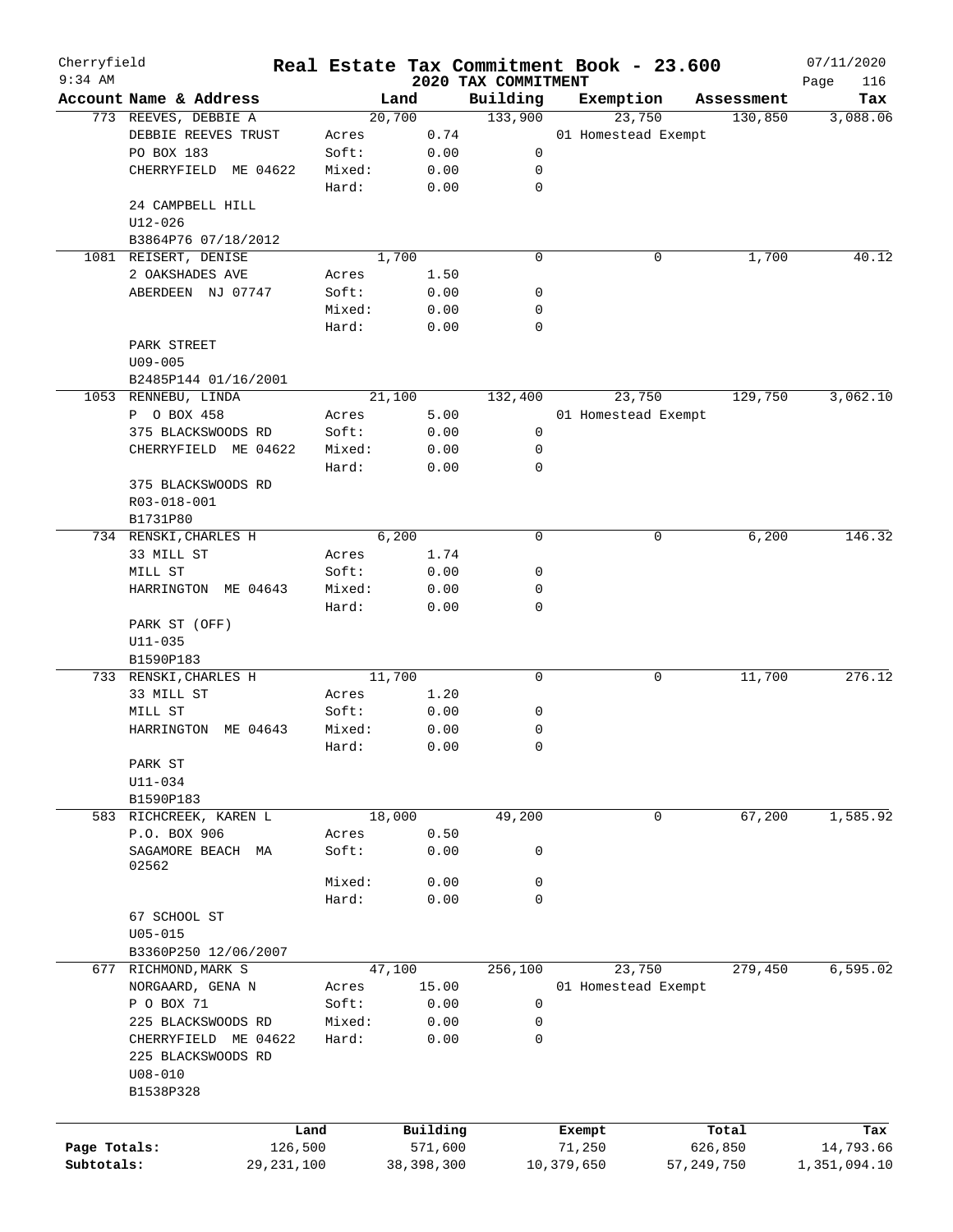| Cherryfield  |                                    |            |            |                                 | Real Estate Tax Commitment Book - 23.600 |                     | 07/11/2020         |
|--------------|------------------------------------|------------|------------|---------------------------------|------------------------------------------|---------------------|--------------------|
| $9:34$ AM    | Account Name & Address             |            | Land       | 2020 TAX COMMITMENT<br>Building | Exemption                                | Assessment          | Page<br>117<br>Tax |
|              | 334 RILEY, CHRISTOPHER J           |            | 19,300     | 11,000                          |                                          | 30, 300<br>$\Omega$ | 715.08             |
|              | 316 SPRAGUE FALLS RD               | Acres      | 3.50       |                                 |                                          |                     |                    |
|              | CHERRYFIELD ME 04622               | Soft:      | 0.00       | 0                               |                                          |                     |                    |
|              |                                    | Mixed:     | 0.00       | $\mathbf 0$                     |                                          |                     |                    |
|              |                                    | Hard:      | 0.00       | $\mathbf 0$                     |                                          |                     |                    |
|              | 316 SPRAGUE FALLS RD               |            |            |                                 |                                          |                     |                    |
|              | R08-008-001                        |            |            |                                 |                                          |                     |                    |
|              | B3741P108 05/25/2011               |            |            |                                 |                                          |                     |                    |
|              |                                    |            | 7,500      | $\mathbf 0$                     |                                          | 7,500<br>0          | 177.00             |
|              | 332 RINALDO-HOLZSCHEITER,<br>LAURA |            |            |                                 |                                          |                     |                    |
|              | 700 Osgood Hill Rd                 | Acres      | 6.41       |                                 |                                          |                     |                    |
|              | Westford VT 05494                  | Soft:      | 0.00       | 0                               |                                          |                     |                    |
|              |                                    | Mixed:     | 0.00       | 0                               |                                          |                     |                    |
|              |                                    | Hard:      | 0.00       | $\mathbf 0$                     |                                          |                     |                    |
|              | SPRAGUE FALLS RD                   |            |            |                                 |                                          |                     |                    |
|              | R08-006                            |            |            |                                 |                                          |                     |                    |
|              |                                    |            |            |                                 |                                          |                     |                    |
|              | B809P31                            |            |            |                                 |                                          |                     |                    |
|              | 164 RIZZITANO, JOHN R              |            | 32,700     | 48,400                          | 23,750                                   | 57,350              | 1,353.46           |
|              | 109 STILLWATER RD                  | Acres      | 6.67       |                                 | 01 Homestead Exempt                      |                     |                    |
|              | CHERRYFIELD ME 04622               | Soft:      | 0.00       | 0                               |                                          |                     |                    |
|              |                                    | Mixed:     | 0.00       | $\mathbf 0$                     |                                          |                     |                    |
|              |                                    | Hard:      | 0.00       | $\mathbf 0$                     |                                          |                     |                    |
|              | 109 STILLWATER RD                  |            |            |                                 |                                          |                     |                    |
|              | R04-015-002                        |            |            |                                 |                                          |                     |                    |
|              | B3714P121 02/04/2011               |            |            |                                 |                                          |                     |                    |
|              | 1148 RIZZITANO, MARGARET E         |            | 0          | 31,400                          | 23,750                                   | 7,650               | 180.54             |
|              | 113 STILLWATER RD                  |            |            |                                 | 01 Homestead Exempt                      |                     |                    |
|              | CHERRYFIELD ME 04622               |            |            |                                 |                                          |                     |                    |
|              | 113 STILLWATER RD<br>R04-015-001   |            |            |                                 |                                          |                     |                    |
|              | 480 ROBERTS, ARLENE                |            | 39,700     | $\mathbf 0$                     |                                          | 0<br>39,700         | 936.92             |
|              | 774 N BEND ROAD                    | Acres      | 63.00      |                                 |                                          |                     |                    |
|              | SURRY ME 04684-9701                | Soft:      | 0.00       | 0                               |                                          |                     |                    |
|              |                                    | Mixed:     | 0.00       | 0                               |                                          |                     |                    |
|              |                                    | Hard:      | 0.00       | $\mathbf 0$                     |                                          |                     |                    |
|              | ROUTE 1                            |            |            |                                 |                                          |                     |                    |
|              | $U01 - 010$                        |            |            |                                 |                                          |                     |                    |
|              | B3705P251 B2475P104 01/06/2000     |            |            |                                 |                                          |                     |                    |
|              | 725 ROBERTS, ARLENE                |            | 23,200     | 67,400                          |                                          | 90,600<br>0         | 2,138.16           |
|              | 774 N BEND ROAD                    | Acres      | 1.19       |                                 |                                          |                     |                    |
|              | SURRY ME 04684                     | Soft:      | 0.00       | 0                               |                                          |                     |                    |
|              |                                    | Mixed:     | 0.00       | 0                               |                                          |                     |                    |
|              |                                    | Hard:      | 0.00       | $\mathbf 0$                     |                                          |                     |                    |
|              | 20 NEW ST                          |            |            |                                 |                                          |                     |                    |
|              | $U11 - 026$                        |            |            |                                 |                                          |                     |                    |
|              | B2425P107                          |            |            |                                 |                                          |                     |                    |
|              | 515 ROBERTSON, CYNTHIA             |            | 16,300     | 65,400                          |                                          | 0<br>81,700         | 1,928.12           |
|              | 2704 MILLER RD                     | Acres      | 0.37       |                                 |                                          |                     |                    |
|              | HILLSBOROUGH NC 27278              | Soft:      | 0.00       | 0                               |                                          |                     |                    |
|              |                                    | Mixed:     | 0.00       | 0                               |                                          |                     |                    |
|              |                                    | Hard:      | 0.00       | 0                               |                                          |                     |                    |
|              | 15 WILSON HILL RD                  |            |            |                                 |                                          |                     |                    |
|              | $U03 - 009$                        |            |            |                                 |                                          |                     |                    |
|              | B4223P261 01/20/2016               |            |            |                                 |                                          |                     |                    |
|              |                                    |            |            |                                 |                                          |                     |                    |
|              |                                    |            |            |                                 |                                          |                     |                    |
|              |                                    | Land       | Building   |                                 | Exempt                                   | Total               | Tax                |
| Page Totals: |                                    | 138,700    | 223,600    |                                 | 47,500                                   | 314,800             | 7,429.28           |
| Subtotals:   |                                    | 29,369,800 | 38,621,900 |                                 | 10,427,150                               | 57,564,550          | 1,358,523.38       |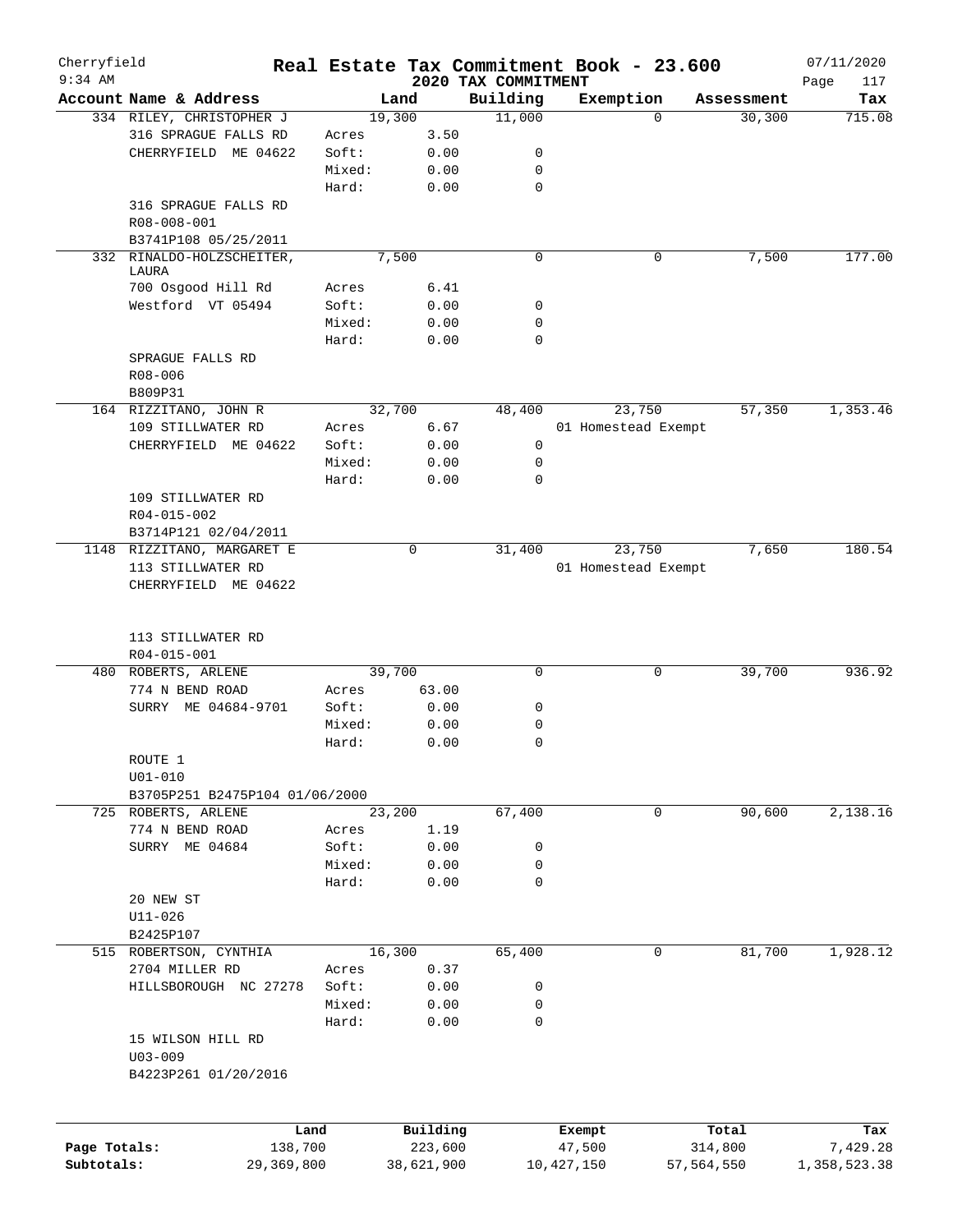| Cherryfield<br>$9:34$ AM |                                                                  |                 |              | 2020 TAX COMMITMENT |            | Real Estate Tax Commitment Book - 23.600 |            | 07/11/2020<br>118 |
|--------------------------|------------------------------------------------------------------|-----------------|--------------|---------------------|------------|------------------------------------------|------------|-------------------|
|                          | Account Name & Address                                           |                 | Land         | Building            |            | Exemption                                | Assessment | Page<br>Tax       |
|                          | 136 ROBINSON, KEVIN<br>30 PARKER HILL RD<br>CHERRYFIELD ME 04662 |                 | 0            | 17,400              |            | 17,400<br>01 Homestead Exempt            | 0          | 0.00              |
|                          | 30 PARKER HILL RD<br>U18-006-001-008                             |                 |              |                     |            |                                          |            |                   |
|                          | 276 ROBINSON, NORA F                                             |                 | 17,300       | 29,900              |            | 23,750                                   | 23,450     | 553.42            |
|                          | FOUNTAIN, ASHLEE M                                               | Acres           | 1.00         |                     |            | 01 Homestead Exempt                      |            |                   |
|                          | 190 TENAN LANE                                                   | Soft:           | 0.00         | 0                   |            |                                          |            |                   |
|                          | CHERRYFIELD ME 04622                                             | Mixed:          | 0.00         | 0                   |            |                                          |            |                   |
|                          | 190 TENAN LANE                                                   | Hard:           | 0.00         | $\mathbf 0$         |            |                                          |            |                   |
|                          | R05-063-003<br>B3007P209                                         |                 |              |                     |            |                                          |            |                   |
|                          | 941 ROBINSON, ROBERT W                                           |                 | 18,600       | 113,500             |            | 23,750                                   | 108,350    | 2,557.06          |
|                          | ROBINSON, JANET M                                                | Acres           | 8.00         |                     |            | 01 Homestead Exempt                      |            |                   |
|                          | 288 RIDGE RD                                                     | Soft:           | 0.00         | 0                   |            |                                          |            |                   |
|                          | CHERRYFIELD ME 04622                                             | Mixed:          | 0.00         | 0                   |            |                                          |            |                   |
|                          |                                                                  | Hard:           | 0.00         | $\mathbf 0$         |            |                                          |            |                   |
|                          | 288 RIDGE ROAD<br>$U18 - 002$                                    |                 |              |                     |            |                                          |            |                   |
|                          | B3640P138 06/08/2010                                             |                 |              |                     |            |                                          |            |                   |
| 253                      | ROBITAILLE, MICHAEL &<br>TERRY                                   |                 | 14,300       | 33,200              |            | 23,750                                   | 23,750     | 560.50            |
|                          | P O BOX 304                                                      | Acres           | 0.55         |                     |            | 01 Homestead Exempt                      |            |                   |
|                          | CHERRYFIELD ME 04622                                             | Soft:           | 0.00         | $\mathbf 0$         |            |                                          |            |                   |
|                          |                                                                  | Mixed:          | 0.00         | 0                   |            |                                          |            |                   |
|                          |                                                                  | Hard:           | 0.00         | 0                   |            |                                          |            |                   |
|                          | 304 WILLEY DISTRICT RD                                           |                 |              |                     |            |                                          |            |                   |
|                          | R05-046-001                                                      |                 |              |                     |            |                                          |            |                   |
|                          | B2508P248<br>342 ROCK MAPLE HOLDINGS LLC                         |                 | 24,700       | $\mathbf 0$         |            | 0                                        | 24,700     | 582.92            |
|                          | 98 MEADOW RD                                                     | Acres           | 207.00       |                     |            |                                          |            |                   |
|                          | WINTERPORT ME 04496                                              | Soft:           | 0.00         | 0                   |            |                                          |            |                   |
|                          |                                                                  | Mixed:          | 20.00        | 3,021               |            |                                          |            |                   |
|                          |                                                                  | Hard:           | 187.00       | 21,673              |            |                                          |            |                   |
|                          | SPRAGUE FALLS RD                                                 |                 |              |                     |            |                                          |            |                   |
|                          | R08-015-001                                                      |                 |              |                     |            |                                          |            |                   |
|                          | B4364P149 06/13/2017                                             |                 |              |                     |            |                                          |            |                   |
|                          | 1172 RODAS, MARIA L                                              |                 | 5,100        | 0                   |            | 0                                        | 5,100      | 120.36            |
|                          | 5 CHURCH STREET                                                  | Acres           | 54.10        |                     |            |                                          |            |                   |
|                          | SMITHFIELD RI 02828                                              | Soft:<br>Mixed: | 0.00<br>0.00 | 0<br>0              |            |                                          |            |                   |
|                          |                                                                  | Hard:           | 41.00        | 4,752               |            |                                          |            |                   |
|                          | SHARON LANE                                                      |                 |              |                     |            |                                          |            |                   |
|                          | R09-001-049-5                                                    |                 |              |                     |            |                                          |            |                   |
|                          | B4507P31 10/19/2018                                              |                 |              |                     |            |                                          |            |                   |
|                          | 479 ROLFE, ANDREW                                                |                 | 17,300       | 23,900              |            | 23,750                                   | 17,450     | 411.82            |
|                          | P O BOX 174                                                      | Acres           | 1.00         |                     |            | 01 Homestead Exempt                      |            |                   |
|                          | CHERRYFIELD ME 04622                                             | Soft:           | 0.00         | $\mathbf 0$         |            |                                          |            |                   |
|                          |                                                                  | Mixed:          | 0.00         | $\mathbf 0$         |            |                                          |            |                   |
|                          |                                                                  | Hard:           | 0.00         | $\mathbf 0$         |            |                                          |            |                   |
|                          | 395 WILLEY DISTRICT<br>ROAD                                      |                 |              |                     |            |                                          |            |                   |
|                          | R05-039-001                                                      |                 |              |                     |            |                                          |            |                   |
|                          | B2432P320                                                        |                 |              |                     |            |                                          |            |                   |
|                          |                                                                  |                 |              |                     |            |                                          |            |                   |
|                          |                                                                  | Land            | Building     |                     | Exempt     |                                          | Total      | Tax               |
| Page Totals:             | 97,300                                                           |                 | 217,900      |                     | 112,400    |                                          | 202,800    | 4,786.08          |
| Subtotals:               | 29,467,100                                                       |                 | 38,839,800   |                     | 10,539,550 |                                          | 57,767,350 | 1,363,309.46      |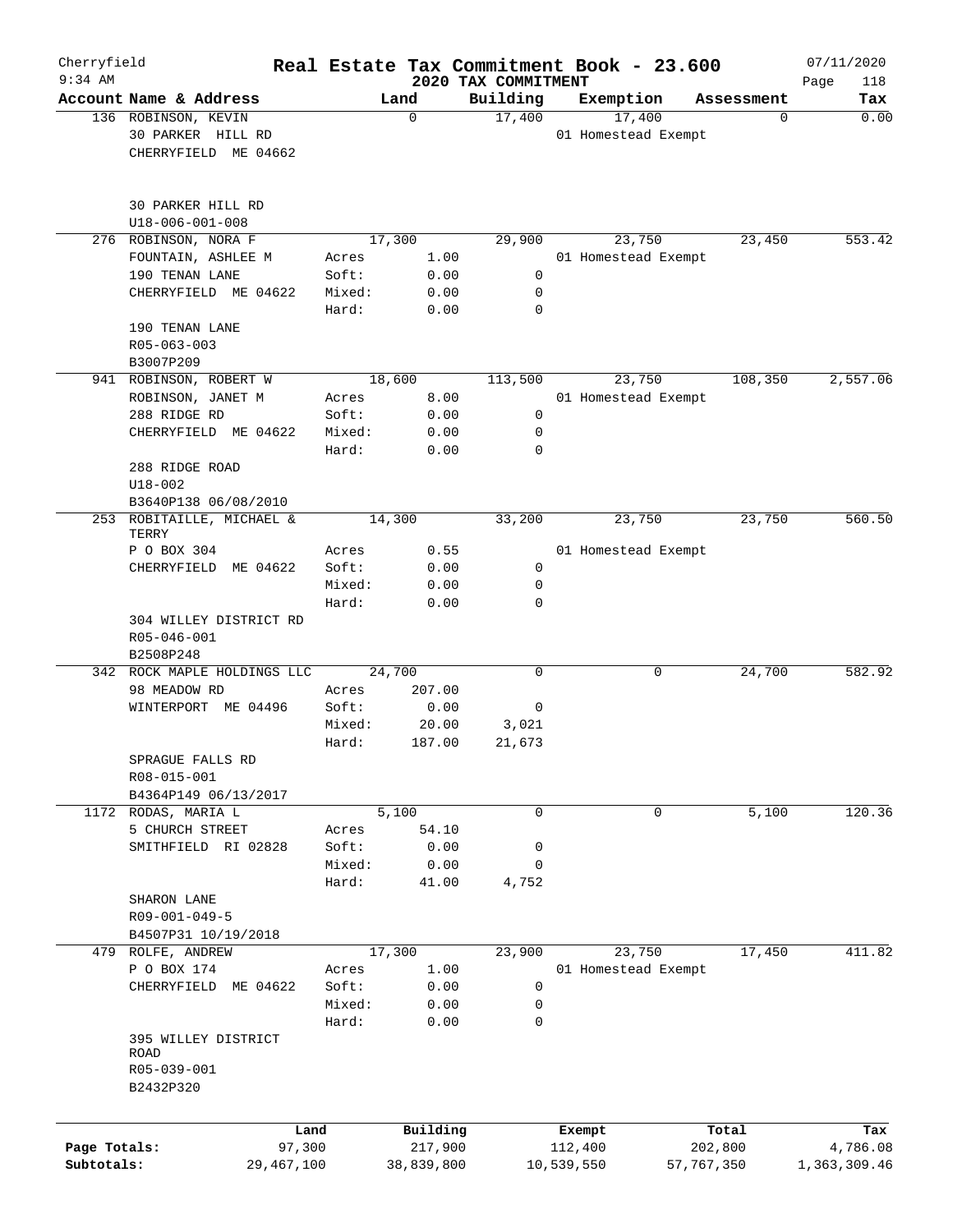| Cherryfield |                                        |        |       |                     | Real Estate Tax Commitment Book - 23.600 |            | 07/11/2020  |
|-------------|----------------------------------------|--------|-------|---------------------|------------------------------------------|------------|-------------|
| $9:34$ AM   |                                        |        |       | 2020 TAX COMMITMENT |                                          |            | Page<br>119 |
|             | Account Name & Address                 |        | Land  | Building            | Exemption                                | Assessment | Tax         |
|             | 928 ROLFE, HERMAN & CATHY M            | 16,900 |       | 46,400              | $\Omega$                                 | 63,300     | 1,493.88    |
|             | 204 RIDGE RD                           | Acres  | 0.93  |                     |                                          |            |             |
|             | CHERRYFIELD ME 04622                   | Soft:  | 0.00  | 0                   |                                          |            |             |
|             |                                        | Mixed: | 0.00  | $\mathbf 0$         |                                          |            |             |
|             |                                        | Hard:  | 0.00  | $\mathbf 0$         |                                          |            |             |
|             | 199 RIDGE RD                           |        |       |                     |                                          |            |             |
|             | U17-009                                |        |       |                     |                                          |            |             |
|             | B4108P140 11/05/2014                   |        |       |                     |                                          |            |             |
|             | 48 ROLFE, HERMAN & CATHY W             | 18,500 |       | 81,700              | 23,750                                   | 76,450     | 1,804.22    |
|             | 204 RIDGE RD                           | Acres  | 3.10  |                     | 01 Homestead Exempt                      |            |             |
|             | CHERRYFIELD ME 04622                   | Soft:  | 0.00  | 0                   |                                          |            |             |
|             |                                        | Mixed: | 0.00  | 0                   |                                          |            |             |
|             |                                        | Hard:  | 0.00  | $\mathbf 0$         |                                          |            |             |
|             | 204 RIDGE RD                           |        |       |                     |                                          |            |             |
|             | U17-005-004                            |        |       |                     |                                          |            |             |
|             | B4346P185 03/29/2017                   |        |       |                     |                                          |            |             |
| 1118        | ROLFE, JENNIFER S M &<br><b>HERMAN</b> | 16,900 |       | 15,900              | 23,750                                   | 9,050      | 213.58      |
|             | 200 TENAN LANE                         | Acres  | 4.80  |                     | 01 Homestead Exempt                      |            |             |
|             | CHERRYFIELD ME 04622                   | Soft:  | 0.00  | $\mathbf 0$         |                                          |            |             |
|             |                                        | Mixed: | 0.00  | $\mathbf 0$         |                                          |            |             |
|             |                                        | Hard:  | 0.00  | $\mathbf 0$         |                                          |            |             |
|             | 200 TENAN LANE                         |        |       |                     |                                          |            |             |
|             | R05-063-001-003                        |        |       |                     |                                          |            |             |
|             | B4112P194 11/21/2014                   |        |       |                     |                                          |            |             |
|             | 845 ROLFE, AMBROSE S & LINDA<br>М      | 17,400 |       | 44,300              | 0                                        | 61,700     | 1,456.12    |
|             | P O BOX 417                            | Acres  | 1.11  |                     |                                          |            |             |
|             | CHERRYFIELD<br>ME 04622                | Soft:  | 0.00  | 0                   |                                          |            |             |
|             |                                        | Mixed: | 0.00  | 0                   |                                          |            |             |
|             |                                        | Hard:  | 0.00  | $\mathbf 0$         |                                          |            |             |
|             | 210 MAIN ST                            |        |       |                     |                                          |            |             |
|             | $U14 - 018$                            |        |       |                     |                                          |            |             |
|             | B1245P129                              |        |       |                     |                                          |            |             |
|             | 873 ROLFE, JANICE L                    | 14,900 |       | 21,900              | 23,750                                   | 13,050     | 307.98      |
|             | 246 MAIN ST                            | Acres  | 0.63  |                     | 01 Homestead Exempt                      |            |             |
|             | CHERRYFIELD ME 04622                   | Soft:  | 0.00  | 0                   |                                          |            |             |
|             |                                        | Mixed: | 0.00  | $\mathsf 0$         |                                          |            |             |
|             |                                        | Hard:  | 0.00  | 0                   |                                          |            |             |
|             | 246 MAIN ST                            |        |       |                     |                                          |            |             |
|             | $U15 - 003$                            |        |       |                     |                                          |            |             |
|             | B1317P55                               |        |       |                     |                                          |            |             |
|             | 461 ROMAN, MATTHEW SEAN                | 28,100 |       | 0                   | $\Omega$                                 | 28,100     | 663.16      |
|             | ROMAN, BROCK G                         | Acres  | 60.60 |                     |                                          |            |             |
|             | 17 LANFAIR RD                          | Soft:  | 0.00  | 0                   |                                          |            |             |
|             | MARLTON NJ 08053                       | Mixed: | 0.00  | 0                   |                                          |            |             |
|             |                                        | Hard:  | 0.00  | $\mathbf 0$         |                                          |            |             |
|             | CROTCH                                 |        |       |                     |                                          |            |             |
|             | R10-011                                |        |       |                     |                                          |            |             |
|             | B4346P128 03/29/2017                   |        |       |                     |                                          |            |             |

|              | Land       | Building   | Exempt     | Total      | Tax          |
|--------------|------------|------------|------------|------------|--------------|
| Page Totals: | 112,700    | 210,200    | 71,250     | 251,650    | 5,938.94     |
| Subtotals:   | 29,579,800 | 39,050,000 | 10,610,800 | 58,019,000 | 1,369,248.40 |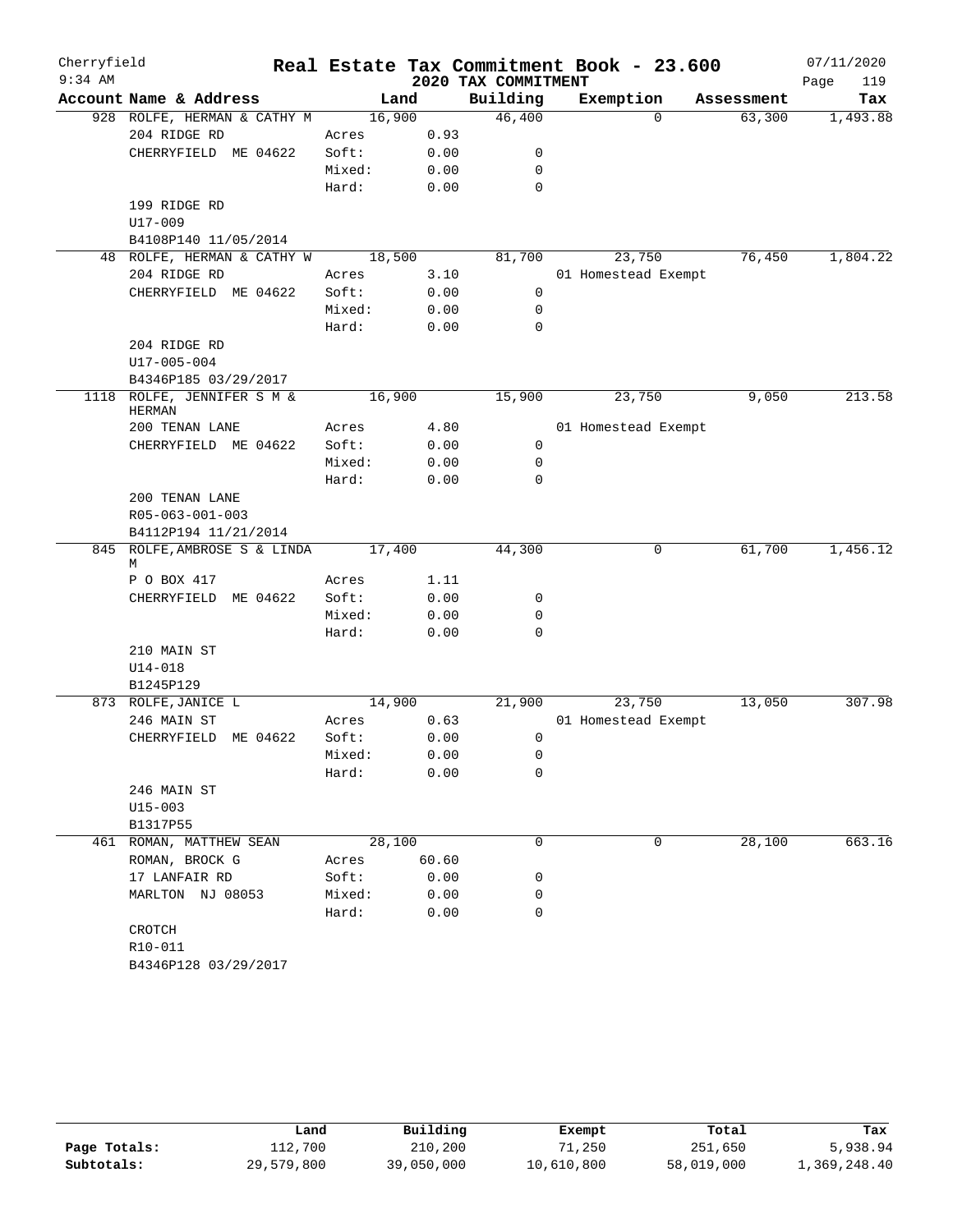| Cherryfield<br>$9:34$ AM |                                     |                 |              | 2020 TAX COMMITMENT | Real Estate Tax Commitment Book - 23.600 |            | 07/11/2020<br>120<br>Page |
|--------------------------|-------------------------------------|-----------------|--------------|---------------------|------------------------------------------|------------|---------------------------|
|                          | Account Name & Address              |                 | Land         | Building            | Exemption                                | Assessment | Tax                       |
|                          | 441 ROMANCE, JOSEPH &<br>PAMALA     | 33,400          |              | 0                   | $\Omega$                                 | 33,400     | 788.24                    |
|                          | P.O. BOX 25                         | Acres           | 43.00        |                     |                                          |            |                           |
|                          | CHERRYFIELD ME 04622                | Soft:           | 0.00         | 0                   |                                          |            |                           |
|                          |                                     | Mixed:          | 0.00         | $\mathbf 0$         |                                          |            |                           |
|                          |                                     | Hard:           | 0.00         | $\mathbf 0$         |                                          |            |                           |
|                          | NORTH MAIN ST                       |                 |              |                     |                                          |            |                           |
|                          | R10-002-017                         |                 |              |                     |                                          |            |                           |
|                          | B3911P272 12/14/2012                |                 |              |                     |                                          |            |                           |
|                          | 1001 ROMANCE, JOSEPH &<br>PAMALA    | 27,400          |              | $\mathbf 0$         | 0                                        | 27,400     | 646.64                    |
|                          | P.O. BOX 25                         | Acres           | 29.41        |                     |                                          |            |                           |
|                          | CHERRYFIELD ME 04622                | Soft:           | 0.00         | 0                   |                                          |            |                           |
|                          |                                     | Mixed:<br>Hard: | 0.00<br>0.00 | 0<br>$\mathbf 0$    |                                          |            |                           |
|                          | NORTH MAIN ST                       |                 |              |                     |                                          |            |                           |
|                          | R10-002-018-005                     |                 |              |                     |                                          |            |                           |
|                          | B3911P274 12/14/2012                |                 |              |                     |                                          |            |                           |
|                          | 440 ROMANCE, JOSEPH P &<br>PAMALA D | 32,500          |              | 0                   | $\mathbf 0$                              | 32,500     | 767.00                    |
|                          | P.O. BOX 25                         | Acres           | 41.00        |                     |                                          |            |                           |
|                          | CHERRYFIELD ME 04622                | Soft:           | 0.00         | 0                   |                                          |            |                           |
|                          |                                     | Mixed:          | 0.00         | 0                   |                                          |            |                           |
|                          |                                     | Hard:           | 0.00         | 0                   |                                          |            |                           |
|                          | NORTH MAIN ST                       |                 |              |                     |                                          |            |                           |
|                          | R10-002-016                         |                 |              |                     |                                          |            |                           |
|                          | B3868P92 07/30/2012                 |                 |              |                     |                                          |            |                           |
|                          | 438 ROMANCE, JOSEPH P &<br>PAMALA D | 32,000          |              | $\mathbf 0$         | 0                                        | 32,000     | 755.20                    |
|                          | P.O. BOX 25                         | Acres           | 40.00        |                     |                                          |            |                           |
|                          | CHERRYFIELD ME 04622                | Soft:           | 0.00         | 0                   |                                          |            |                           |
|                          |                                     | Mixed:          | 0.00         | $\mathbf 0$         |                                          |            |                           |
|                          |                                     | Hard:           | 0.00         | $\Omega$            |                                          |            |                           |
|                          | NORTH MAIN ST                       |                 |              |                     |                                          |            |                           |
|                          | R10-002-014                         |                 |              |                     |                                          |            |                           |
|                          | B3868P92 07/30/2012                 |                 |              |                     |                                          |            |                           |
|                          | 437 ROMANCE, JOSEPH P &<br>PAMALA D | 32,000          |              | 0                   | 0                                        | 32,000     | 755.20                    |
|                          | P.O. BOX 25                         | Acres           | 40.00        |                     |                                          |            |                           |
|                          | CHERRYFIELD ME 04622                | Soft:<br>Mixed: | 0.00<br>0.00 | 0<br>0              |                                          |            |                           |
|                          |                                     | Hard:           | 0.00         | $\mathbf 0$         |                                          |            |                           |
|                          | NORTH MAIN ST                       |                 |              |                     |                                          |            |                           |
|                          | R10-002-013                         |                 |              |                     |                                          |            |                           |
|                          | B3868P92 07/30/2012                 |                 |              |                     |                                          |            |                           |
|                          | 436 ROMANCE, JOSEPH P &             | 33,900          |              | $\mathbf 0$         | 0                                        | 33,900     | 800.04                    |
|                          | PAMALA D<br>P.O. BOX 25             | Acres           | 44.00        |                     |                                          |            |                           |
|                          | CHERRYFIELD ME 04622                | Soft:           | 0.00         | 0                   |                                          |            |                           |
|                          |                                     | Mixed:          | 0.00         | 0                   |                                          |            |                           |
|                          |                                     | Hard:           | 0.00         | 0                   |                                          |            |                           |
|                          | NORTH MAIN ST                       |                 |              |                     |                                          |            |                           |
|                          | R10-002-012                         |                 |              |                     |                                          |            |                           |
|                          | B3868P72 07/30/2012                 |                 |              |                     |                                          |            |                           |

|              | Land       | Building   | Exempt     | Total      | Tax          |
|--------------|------------|------------|------------|------------|--------------|
| Page Totals: | 191,200    |            |            | 191,200    | 4,512.32     |
| Subtotals:   | 29,771,000 | 39,050,000 | 10,610,800 | 58,210,200 | 1,373,760.72 |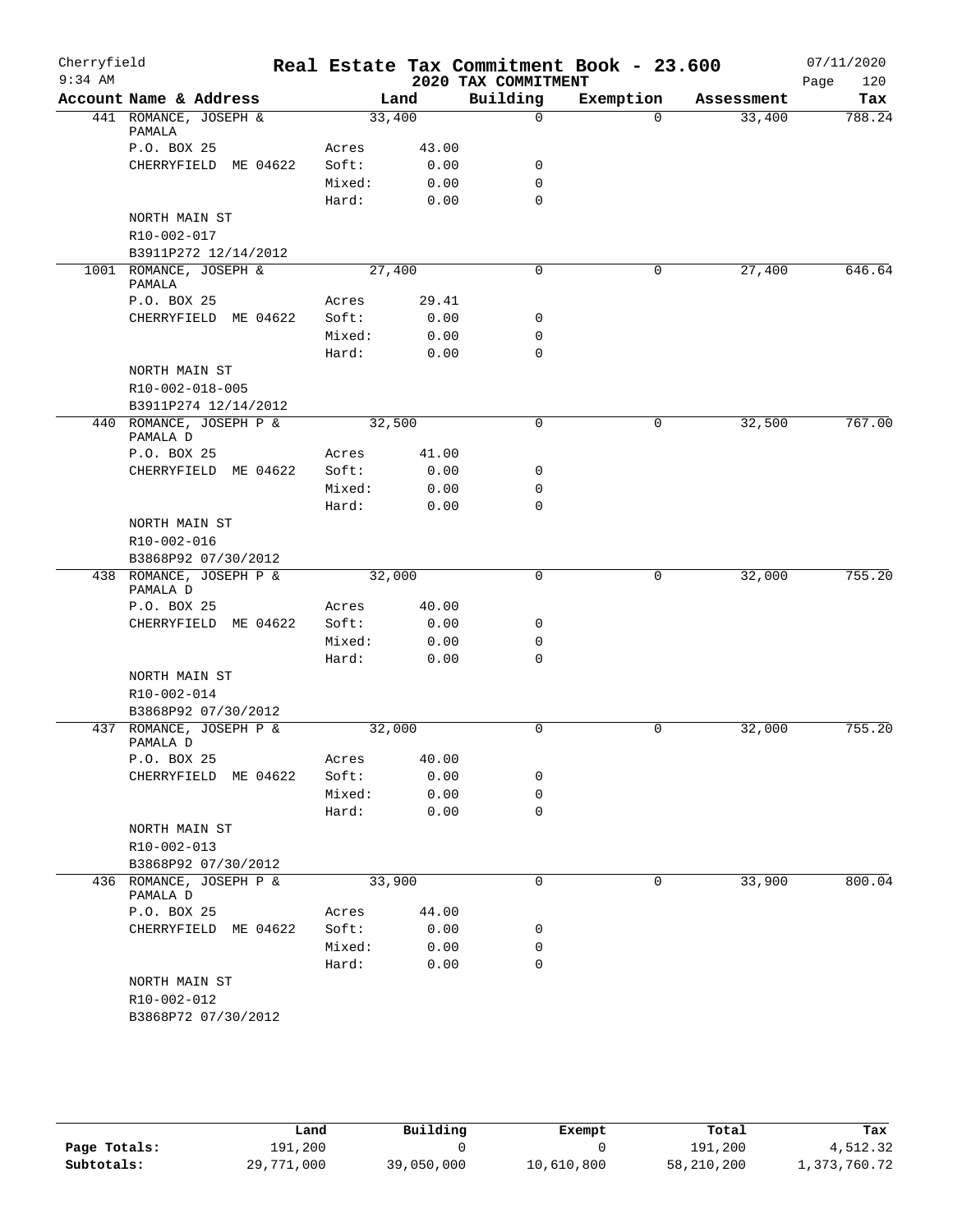| $9:34$ AM<br>2020 TAX COMMITMENT<br>121<br>Page<br>Building<br>Account Name & Address<br>Exemption<br>Land<br>Tax<br>Assessment<br>36,200<br>435 ROMANCE, JOSEPH P &<br>$\mathbf 0$<br>36,200<br>854.32<br>$\Omega$<br>PAMALA D<br>P.O. BOX 25<br>Acres<br>50.00<br>CHERRYFIELD ME 04622<br>Soft:<br>0.00<br>0<br>$\mathbf 0$<br>Mixed:<br>0.00<br>$\Omega$<br>Hard:<br>0.00<br>NORTH MAIN ST<br>R10-002-011<br>B3868P92 07/20/2012<br>450 ROMANCE, JOSEPH P &<br>212,700<br>322,700<br>110,000<br>0<br>PAMALA D<br>P.O. BOX 25<br>63.00<br>Acres<br>Soft:<br>CHERRYFIELD ME 04622<br>0.00<br>0<br>Mixed:<br>0.00<br>0<br>Hard:<br>$\mathbf 0$<br>0.00<br>40 EAST BRANCH RD<br>$R10 - 004$<br>B4188P3 09/14/2015<br>196 ROMANCE, JOSEPH P &<br>52,000<br>177,100<br>229,100<br>0<br>PAMALA D<br>38.00<br>P.O. BOX 25<br>Acres<br>CHERRYFIELD ME 04622<br>0.00<br>Soft:<br>0<br>0.00<br>$\mathbf 0$<br>Mixed:<br>Hard:<br>0.00<br>0<br>227 NORTH MAIN ST<br>$R04 - 042$<br>B3424P86 06/25/2008 B2670P268<br>439 ROMANCE, JOSEPH P &<br>32,000<br>$\mathbf 0$<br>32,000<br>0<br>PAMALA D<br>40.00<br>P.O. BOX 25<br>Acres<br>CHERRYFIELD ME 04622<br>Soft:<br>0.00<br>0<br>Mixed:<br>0.00<br>0<br>$\mathbf 0$<br>Hard:<br>0.00<br>NORTH MAIN ST<br>R10-002-015<br>B3868P92 07/30/2012<br>325 ROMANCE, JOSEPH P &<br>0<br>190,400<br>190,400<br>0<br>PAMALA D<br>PO BOX 25<br>401.50<br>Acres<br>CHERRYFIELD ME 04622<br>Soft:<br>0.00<br>0<br>Mixed:<br>0.00<br>0<br>$\mathbf 0$<br>Hard:<br>0.00<br>NORTH MAIN ST<br>R07-018<br>B4291P233 09/08/2016<br>394 ROSCITI, HENRY V<br>23,100<br>$\mathbf 0$<br>23,100<br>0<br>1324 CHOPMIST HILL RD<br>46.63<br>Acres<br>SCITUATE RI 02909<br>Soft:<br>0.00<br>0<br>Mixed:<br>0.00<br>0<br>$\mathbf 0$<br>Hard:<br>0.00<br>1397 LANE RD<br>R09-001-014 | Cherryfield |  |  | Real Estate Tax Commitment Book - 23.600 | 07/11/2020 |
|-------------------------------------------------------------------------------------------------------------------------------------------------------------------------------------------------------------------------------------------------------------------------------------------------------------------------------------------------------------------------------------------------------------------------------------------------------------------------------------------------------------------------------------------------------------------------------------------------------------------------------------------------------------------------------------------------------------------------------------------------------------------------------------------------------------------------------------------------------------------------------------------------------------------------------------------------------------------------------------------------------------------------------------------------------------------------------------------------------------------------------------------------------------------------------------------------------------------------------------------------------------------------------------------------------------------------------------------------------------------------------------------------------------------------------------------------------------------------------------------------------------------------------------------------------------------------------------------------------------------------------------------------------------------------------------------------------------------------------------------------------------------------------------------------|-------------|--|--|------------------------------------------|------------|
|                                                                                                                                                                                                                                                                                                                                                                                                                                                                                                                                                                                                                                                                                                                                                                                                                                                                                                                                                                                                                                                                                                                                                                                                                                                                                                                                                                                                                                                                                                                                                                                                                                                                                                                                                                                                 |             |  |  |                                          |            |
|                                                                                                                                                                                                                                                                                                                                                                                                                                                                                                                                                                                                                                                                                                                                                                                                                                                                                                                                                                                                                                                                                                                                                                                                                                                                                                                                                                                                                                                                                                                                                                                                                                                                                                                                                                                                 |             |  |  |                                          |            |
|                                                                                                                                                                                                                                                                                                                                                                                                                                                                                                                                                                                                                                                                                                                                                                                                                                                                                                                                                                                                                                                                                                                                                                                                                                                                                                                                                                                                                                                                                                                                                                                                                                                                                                                                                                                                 |             |  |  |                                          |            |
|                                                                                                                                                                                                                                                                                                                                                                                                                                                                                                                                                                                                                                                                                                                                                                                                                                                                                                                                                                                                                                                                                                                                                                                                                                                                                                                                                                                                                                                                                                                                                                                                                                                                                                                                                                                                 |             |  |  |                                          |            |
|                                                                                                                                                                                                                                                                                                                                                                                                                                                                                                                                                                                                                                                                                                                                                                                                                                                                                                                                                                                                                                                                                                                                                                                                                                                                                                                                                                                                                                                                                                                                                                                                                                                                                                                                                                                                 |             |  |  |                                          |            |
| 7,615.72<br>5,406.76<br>755.20<br>4,493.44<br>545.16                                                                                                                                                                                                                                                                                                                                                                                                                                                                                                                                                                                                                                                                                                                                                                                                                                                                                                                                                                                                                                                                                                                                                                                                                                                                                                                                                                                                                                                                                                                                                                                                                                                                                                                                            |             |  |  |                                          |            |
|                                                                                                                                                                                                                                                                                                                                                                                                                                                                                                                                                                                                                                                                                                                                                                                                                                                                                                                                                                                                                                                                                                                                                                                                                                                                                                                                                                                                                                                                                                                                                                                                                                                                                                                                                                                                 |             |  |  |                                          |            |
|                                                                                                                                                                                                                                                                                                                                                                                                                                                                                                                                                                                                                                                                                                                                                                                                                                                                                                                                                                                                                                                                                                                                                                                                                                                                                                                                                                                                                                                                                                                                                                                                                                                                                                                                                                                                 |             |  |  |                                          |            |
|                                                                                                                                                                                                                                                                                                                                                                                                                                                                                                                                                                                                                                                                                                                                                                                                                                                                                                                                                                                                                                                                                                                                                                                                                                                                                                                                                                                                                                                                                                                                                                                                                                                                                                                                                                                                 |             |  |  |                                          |            |
|                                                                                                                                                                                                                                                                                                                                                                                                                                                                                                                                                                                                                                                                                                                                                                                                                                                                                                                                                                                                                                                                                                                                                                                                                                                                                                                                                                                                                                                                                                                                                                                                                                                                                                                                                                                                 |             |  |  |                                          |            |
|                                                                                                                                                                                                                                                                                                                                                                                                                                                                                                                                                                                                                                                                                                                                                                                                                                                                                                                                                                                                                                                                                                                                                                                                                                                                                                                                                                                                                                                                                                                                                                                                                                                                                                                                                                                                 |             |  |  |                                          |            |
|                                                                                                                                                                                                                                                                                                                                                                                                                                                                                                                                                                                                                                                                                                                                                                                                                                                                                                                                                                                                                                                                                                                                                                                                                                                                                                                                                                                                                                                                                                                                                                                                                                                                                                                                                                                                 |             |  |  |                                          |            |
|                                                                                                                                                                                                                                                                                                                                                                                                                                                                                                                                                                                                                                                                                                                                                                                                                                                                                                                                                                                                                                                                                                                                                                                                                                                                                                                                                                                                                                                                                                                                                                                                                                                                                                                                                                                                 |             |  |  |                                          |            |
|                                                                                                                                                                                                                                                                                                                                                                                                                                                                                                                                                                                                                                                                                                                                                                                                                                                                                                                                                                                                                                                                                                                                                                                                                                                                                                                                                                                                                                                                                                                                                                                                                                                                                                                                                                                                 |             |  |  |                                          |            |
|                                                                                                                                                                                                                                                                                                                                                                                                                                                                                                                                                                                                                                                                                                                                                                                                                                                                                                                                                                                                                                                                                                                                                                                                                                                                                                                                                                                                                                                                                                                                                                                                                                                                                                                                                                                                 |             |  |  |                                          |            |
|                                                                                                                                                                                                                                                                                                                                                                                                                                                                                                                                                                                                                                                                                                                                                                                                                                                                                                                                                                                                                                                                                                                                                                                                                                                                                                                                                                                                                                                                                                                                                                                                                                                                                                                                                                                                 |             |  |  |                                          |            |
|                                                                                                                                                                                                                                                                                                                                                                                                                                                                                                                                                                                                                                                                                                                                                                                                                                                                                                                                                                                                                                                                                                                                                                                                                                                                                                                                                                                                                                                                                                                                                                                                                                                                                                                                                                                                 |             |  |  |                                          |            |
|                                                                                                                                                                                                                                                                                                                                                                                                                                                                                                                                                                                                                                                                                                                                                                                                                                                                                                                                                                                                                                                                                                                                                                                                                                                                                                                                                                                                                                                                                                                                                                                                                                                                                                                                                                                                 |             |  |  |                                          |            |
|                                                                                                                                                                                                                                                                                                                                                                                                                                                                                                                                                                                                                                                                                                                                                                                                                                                                                                                                                                                                                                                                                                                                                                                                                                                                                                                                                                                                                                                                                                                                                                                                                                                                                                                                                                                                 |             |  |  |                                          |            |
|                                                                                                                                                                                                                                                                                                                                                                                                                                                                                                                                                                                                                                                                                                                                                                                                                                                                                                                                                                                                                                                                                                                                                                                                                                                                                                                                                                                                                                                                                                                                                                                                                                                                                                                                                                                                 |             |  |  |                                          |            |
|                                                                                                                                                                                                                                                                                                                                                                                                                                                                                                                                                                                                                                                                                                                                                                                                                                                                                                                                                                                                                                                                                                                                                                                                                                                                                                                                                                                                                                                                                                                                                                                                                                                                                                                                                                                                 |             |  |  |                                          |            |
|                                                                                                                                                                                                                                                                                                                                                                                                                                                                                                                                                                                                                                                                                                                                                                                                                                                                                                                                                                                                                                                                                                                                                                                                                                                                                                                                                                                                                                                                                                                                                                                                                                                                                                                                                                                                 |             |  |  |                                          |            |
|                                                                                                                                                                                                                                                                                                                                                                                                                                                                                                                                                                                                                                                                                                                                                                                                                                                                                                                                                                                                                                                                                                                                                                                                                                                                                                                                                                                                                                                                                                                                                                                                                                                                                                                                                                                                 |             |  |  |                                          |            |
|                                                                                                                                                                                                                                                                                                                                                                                                                                                                                                                                                                                                                                                                                                                                                                                                                                                                                                                                                                                                                                                                                                                                                                                                                                                                                                                                                                                                                                                                                                                                                                                                                                                                                                                                                                                                 |             |  |  |                                          |            |
|                                                                                                                                                                                                                                                                                                                                                                                                                                                                                                                                                                                                                                                                                                                                                                                                                                                                                                                                                                                                                                                                                                                                                                                                                                                                                                                                                                                                                                                                                                                                                                                                                                                                                                                                                                                                 |             |  |  |                                          |            |
|                                                                                                                                                                                                                                                                                                                                                                                                                                                                                                                                                                                                                                                                                                                                                                                                                                                                                                                                                                                                                                                                                                                                                                                                                                                                                                                                                                                                                                                                                                                                                                                                                                                                                                                                                                                                 |             |  |  |                                          |            |
|                                                                                                                                                                                                                                                                                                                                                                                                                                                                                                                                                                                                                                                                                                                                                                                                                                                                                                                                                                                                                                                                                                                                                                                                                                                                                                                                                                                                                                                                                                                                                                                                                                                                                                                                                                                                 |             |  |  |                                          |            |
|                                                                                                                                                                                                                                                                                                                                                                                                                                                                                                                                                                                                                                                                                                                                                                                                                                                                                                                                                                                                                                                                                                                                                                                                                                                                                                                                                                                                                                                                                                                                                                                                                                                                                                                                                                                                 |             |  |  |                                          |            |
|                                                                                                                                                                                                                                                                                                                                                                                                                                                                                                                                                                                                                                                                                                                                                                                                                                                                                                                                                                                                                                                                                                                                                                                                                                                                                                                                                                                                                                                                                                                                                                                                                                                                                                                                                                                                 |             |  |  |                                          |            |
|                                                                                                                                                                                                                                                                                                                                                                                                                                                                                                                                                                                                                                                                                                                                                                                                                                                                                                                                                                                                                                                                                                                                                                                                                                                                                                                                                                                                                                                                                                                                                                                                                                                                                                                                                                                                 |             |  |  |                                          |            |
|                                                                                                                                                                                                                                                                                                                                                                                                                                                                                                                                                                                                                                                                                                                                                                                                                                                                                                                                                                                                                                                                                                                                                                                                                                                                                                                                                                                                                                                                                                                                                                                                                                                                                                                                                                                                 |             |  |  |                                          |            |
|                                                                                                                                                                                                                                                                                                                                                                                                                                                                                                                                                                                                                                                                                                                                                                                                                                                                                                                                                                                                                                                                                                                                                                                                                                                                                                                                                                                                                                                                                                                                                                                                                                                                                                                                                                                                 |             |  |  |                                          |            |
|                                                                                                                                                                                                                                                                                                                                                                                                                                                                                                                                                                                                                                                                                                                                                                                                                                                                                                                                                                                                                                                                                                                                                                                                                                                                                                                                                                                                                                                                                                                                                                                                                                                                                                                                                                                                 |             |  |  |                                          |            |
|                                                                                                                                                                                                                                                                                                                                                                                                                                                                                                                                                                                                                                                                                                                                                                                                                                                                                                                                                                                                                                                                                                                                                                                                                                                                                                                                                                                                                                                                                                                                                                                                                                                                                                                                                                                                 |             |  |  |                                          |            |
|                                                                                                                                                                                                                                                                                                                                                                                                                                                                                                                                                                                                                                                                                                                                                                                                                                                                                                                                                                                                                                                                                                                                                                                                                                                                                                                                                                                                                                                                                                                                                                                                                                                                                                                                                                                                 |             |  |  |                                          |            |
|                                                                                                                                                                                                                                                                                                                                                                                                                                                                                                                                                                                                                                                                                                                                                                                                                                                                                                                                                                                                                                                                                                                                                                                                                                                                                                                                                                                                                                                                                                                                                                                                                                                                                                                                                                                                 |             |  |  |                                          |            |
|                                                                                                                                                                                                                                                                                                                                                                                                                                                                                                                                                                                                                                                                                                                                                                                                                                                                                                                                                                                                                                                                                                                                                                                                                                                                                                                                                                                                                                                                                                                                                                                                                                                                                                                                                                                                 |             |  |  |                                          |            |
|                                                                                                                                                                                                                                                                                                                                                                                                                                                                                                                                                                                                                                                                                                                                                                                                                                                                                                                                                                                                                                                                                                                                                                                                                                                                                                                                                                                                                                                                                                                                                                                                                                                                                                                                                                                                 |             |  |  |                                          |            |
|                                                                                                                                                                                                                                                                                                                                                                                                                                                                                                                                                                                                                                                                                                                                                                                                                                                                                                                                                                                                                                                                                                                                                                                                                                                                                                                                                                                                                                                                                                                                                                                                                                                                                                                                                                                                 |             |  |  |                                          |            |
|                                                                                                                                                                                                                                                                                                                                                                                                                                                                                                                                                                                                                                                                                                                                                                                                                                                                                                                                                                                                                                                                                                                                                                                                                                                                                                                                                                                                                                                                                                                                                                                                                                                                                                                                                                                                 |             |  |  |                                          |            |
|                                                                                                                                                                                                                                                                                                                                                                                                                                                                                                                                                                                                                                                                                                                                                                                                                                                                                                                                                                                                                                                                                                                                                                                                                                                                                                                                                                                                                                                                                                                                                                                                                                                                                                                                                                                                 |             |  |  |                                          |            |
|                                                                                                                                                                                                                                                                                                                                                                                                                                                                                                                                                                                                                                                                                                                                                                                                                                                                                                                                                                                                                                                                                                                                                                                                                                                                                                                                                                                                                                                                                                                                                                                                                                                                                                                                                                                                 |             |  |  |                                          |            |
|                                                                                                                                                                                                                                                                                                                                                                                                                                                                                                                                                                                                                                                                                                                                                                                                                                                                                                                                                                                                                                                                                                                                                                                                                                                                                                                                                                                                                                                                                                                                                                                                                                                                                                                                                                                                 |             |  |  |                                          |            |
|                                                                                                                                                                                                                                                                                                                                                                                                                                                                                                                                                                                                                                                                                                                                                                                                                                                                                                                                                                                                                                                                                                                                                                                                                                                                                                                                                                                                                                                                                                                                                                                                                                                                                                                                                                                                 |             |  |  |                                          |            |
|                                                                                                                                                                                                                                                                                                                                                                                                                                                                                                                                                                                                                                                                                                                                                                                                                                                                                                                                                                                                                                                                                                                                                                                                                                                                                                                                                                                                                                                                                                                                                                                                                                                                                                                                                                                                 |             |  |  |                                          |            |
|                                                                                                                                                                                                                                                                                                                                                                                                                                                                                                                                                                                                                                                                                                                                                                                                                                                                                                                                                                                                                                                                                                                                                                                                                                                                                                                                                                                                                                                                                                                                                                                                                                                                                                                                                                                                 |             |  |  |                                          |            |
|                                                                                                                                                                                                                                                                                                                                                                                                                                                                                                                                                                                                                                                                                                                                                                                                                                                                                                                                                                                                                                                                                                                                                                                                                                                                                                                                                                                                                                                                                                                                                                                                                                                                                                                                                                                                 |             |  |  |                                          |            |
|                                                                                                                                                                                                                                                                                                                                                                                                                                                                                                                                                                                                                                                                                                                                                                                                                                                                                                                                                                                                                                                                                                                                                                                                                                                                                                                                                                                                                                                                                                                                                                                                                                                                                                                                                                                                 |             |  |  |                                          |            |
|                                                                                                                                                                                                                                                                                                                                                                                                                                                                                                                                                                                                                                                                                                                                                                                                                                                                                                                                                                                                                                                                                                                                                                                                                                                                                                                                                                                                                                                                                                                                                                                                                                                                                                                                                                                                 |             |  |  |                                          |            |
| B1435P125                                                                                                                                                                                                                                                                                                                                                                                                                                                                                                                                                                                                                                                                                                                                                                                                                                                                                                                                                                                                                                                                                                                                                                                                                                                                                                                                                                                                                                                                                                                                                                                                                                                                                                                                                                                       |             |  |  |                                          |            |

|              | Land         | Building   | Exempt     | Total      | Tax          |
|--------------|--------------|------------|------------|------------|--------------|
| Page Totals: | 443,700      | 389,800    |            | 833,500    | 19,670.60    |
| Subtotals:   | 30, 214, 700 | 39,439,800 | 10,610,800 | 59,043,700 | 1,393,431.32 |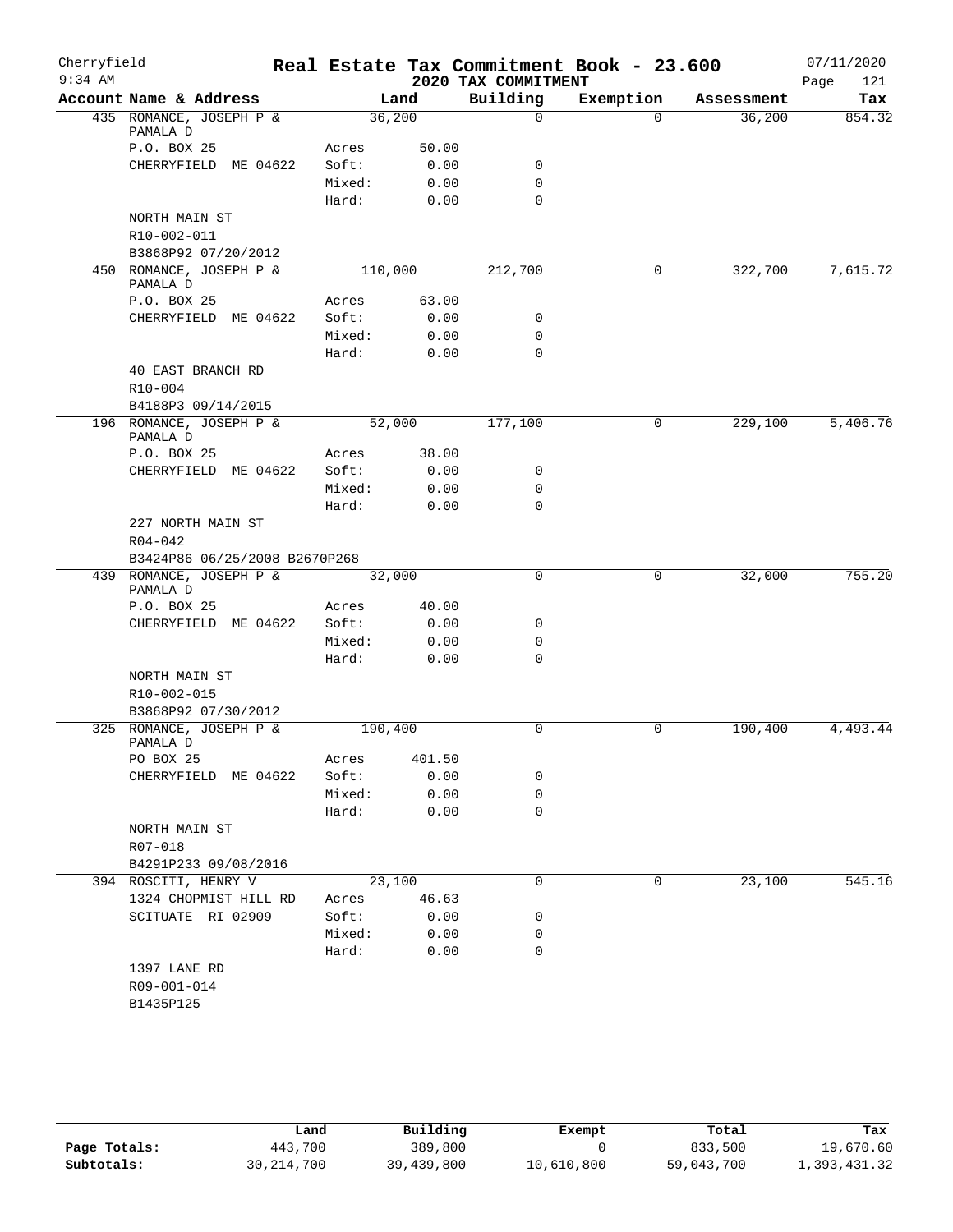| $9:34$ AM    | Cherryfield                                              |                 |               | 2020 TAX COMMITMENT | Real Estate Tax Commitment Book - 23.600 |            | 07/11/2020         |
|--------------|----------------------------------------------------------|-----------------|---------------|---------------------|------------------------------------------|------------|--------------------|
|              | Account Name & Address                                   |                 | Land          | Building            | Exemption                                | Assessment | 122<br>Page<br>Tax |
|              | 1115 ROSS, JASON<br>9 BARREN WAY<br>CHERRYFIELD ME 04622 |                 | 0             | 0                   | $\Omega$                                 | 0          | 0.00               |
|              | 9 BARREN WAY<br>$U18 - 006 - 001 - 002$                  |                 |               |                     |                                          |            |                    |
| 330          | ROSSI, PATRICIA                                          |                 | 25,400        | 105,200             | 23,750                                   | 106,850    | 2,521.66           |
|              | 285 SPRAGUES FALLS RD                                    | Acres           | 12.00         |                     | 01 Homestead Exempt                      |            |                    |
|              | CHERRYFIELD<br>ME 04622                                  | Soft:           | 0.00          | 0                   |                                          |            |                    |
|              |                                                          | Mixed:          | 0.00          | 0                   |                                          |            |                    |
|              | 285 SPRAGUES FALLS RD                                    | Hard:           | 0.00          | 0                   |                                          |            |                    |
|              | R08-004<br>B2480P16                                      |                 |               |                     |                                          |            |                    |
| 128          | ROWE, JOHN & LINDA                                       |                 | 22,500        | 65,500              | 0                                        | 88,000     | 2,076.80           |
|              | MULREAN                                                  |                 |               |                     |                                          |            |                    |
|              | 4 CONKLIN LN                                             | Acres           | 8.00          |                     |                                          |            |                    |
|              | HUNTINGTON NY 11743                                      | Soft:           | 0.00          | 0                   |                                          |            |                    |
|              |                                                          | Mixed:<br>Hard: | 0.00<br>0.00  | 0<br>0              |                                          |            |                    |
|              | 89 SPRAGUE FALLS RD<br>R03-052-001                       |                 |               |                     |                                          |            |                    |
|              | B4176P21 08/11/2015                                      |                 |               |                     |                                          |            |                    |
|              | 729 RUSCH, KATHERINE &<br>CHRISTOPHER                    |                 | 25,000        | 92,700              | 0                                        | 117,700    | 2,777.72           |
|              | 80 PARK ST                                               | Acres           | 4.30          |                     |                                          |            |                    |
|              | ME 04622<br>CHERRYFIELD                                  | Soft:           | 0.00          | 0                   |                                          |            |                    |
|              |                                                          | Mixed:<br>Hard: | 0.00<br>0.00  | 0<br>0              |                                          |            |                    |
|              | 80 PARK ST<br>$U11 - 030$                                |                 |               |                     |                                          |            |                    |
|              | B4232P125 02/22/2016                                     |                 |               |                     |                                          |            |                    |
|              | 652 RWM LLC<br>P O BOX 52                                | Acres           | 9,200<br>1.89 | 0                   | 0                                        | 9,200      | 217.12             |
|              | ME 04622<br>CHERRYFIELD                                  | Soft:           | 0.00          | 0                   |                                          |            |                    |
|              |                                                          | Mixed:          | 0.00          | 0                   |                                          |            |                    |
|              |                                                          | Hard:           | 0.00          | $\Omega$            |                                          |            |                    |
|              | BLACKSWOODS RD                                           |                 |               |                     |                                          |            |                    |
|              | $U07 - 011$                                              |                 |               |                     |                                          |            |                    |
|              | B3819P307 02/16/2012                                     |                 |               |                     |                                          |            |                    |
|              | 650 RWM LLC                                              |                 | 17,900        | 66,000              | 0                                        | 83,900     | 1,980.04           |
|              | P O BOX 52<br>CHERRYFIELD ME 04622                       | Acres<br>Soft:  | 1.54<br>0.00  | 0                   |                                          |            |                    |
|              |                                                          | Mixed:          | 0.00          | 0                   |                                          |            |                    |
|              |                                                          | Hard:           | 0.00          | 0                   |                                          |            |                    |
|              | 23 BIG ROCK LANE                                         |                 |               |                     |                                          |            |                    |
|              | U07-009                                                  |                 |               |                     |                                          |            |                    |
|              | B3819P307 02/16/2012                                     |                 |               |                     |                                          |            |                    |
|              | 572 SAARGENT, RONALD C                                   |                 | 10,000        | 1,500               | 0                                        | 11,500     | 271.40             |
|              | PO BOX 53                                                | Acres           | 0.68          |                     |                                          |            |                    |
|              | MORIAH NY 12960                                          | Soft:           | 0.00          | 0                   |                                          |            |                    |
|              |                                                          | Mixed:          | 0.00          | 0                   |                                          |            |                    |
|              |                                                          | Hard:           | 0.00          | 0                   |                                          |            |                    |
|              | 40 NORTH ST<br>$U05 - 005$<br>B4594P149 09/18/2019       |                 |               |                     |                                          |            |                    |
|              | Land                                                     |                 | Building      |                     | Exempt                                   | Total      | Tax                |
| Page Totals: | 110,000                                                  |                 | 330,900       |                     | 23,750                                   | 417,150    | 9,844.74           |
|              |                                                          | 30, 324, 700    | 39,770,700    |                     | 10,634,550                               | 59,460,850 |                    |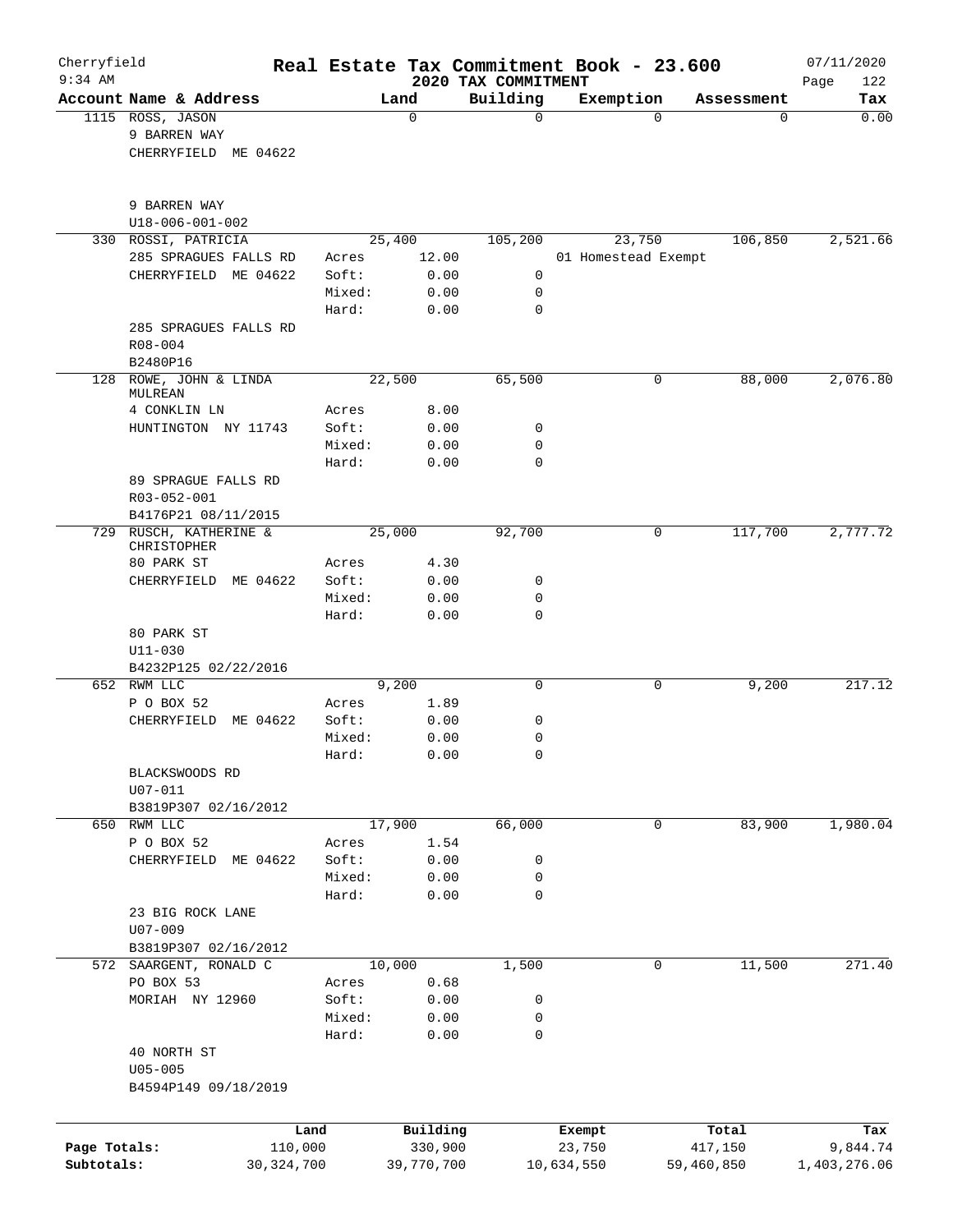| Cherryfield  |                             |            |        |        |            | Real Estate Tax Commitment Book - 23.600 |             |                     |            | 07/11/2020         |
|--------------|-----------------------------|------------|--------|--------|------------|------------------------------------------|-------------|---------------------|------------|--------------------|
| $9:34$ AM    | Account Name & Address      |            |        | Land   |            | 2020 TAX COMMITMENT<br>Building          |             | Exemption           | Assessment | 123<br>Page<br>Tax |
|              | 42 SAGAAS, GARY & DEBORAH   |            |        | 4,300  |            | $\Omega$                                 |             | $\Omega$            | 4,300      | 101.48             |
|              | С                           |            |        |        |            |                                          |             |                     |            |                    |
|              | P O BOX 284                 |            | Acres  |        | 2.72       |                                          |             |                     |            |                    |
|              | MILBRIDGE ME 04658          |            | Soft:  |        | 0.00       | 0                                        |             |                     |            |                    |
|              |                             |            | Mixed: |        | 0.00       | 0<br>0                                   |             |                     |            |                    |
|              | PARK ST                     |            | Hard:  |        | 0.00       |                                          |             |                     |            |                    |
|              | R01-030                     |            |        |        |            |                                          |             |                     |            |                    |
|              | B3701P44 12/21/2010         |            |        |        |            |                                          |             |                     |            |                    |
|              | 584 SAINT MICHAELS CATHOLIC |            |        | 10,200 |            | 101,200                                  |             | 111,400             | 0          | 0.00               |
|              | <b>CHURCH</b>               |            |        |        |            |                                          |             |                     |            |                    |
|              | 51 ELM ST                   |            | Acres  |        | 0.78       |                                          | 51 Churches |                     |            |                    |
|              | CHERRYFIELD ME 04622        |            | Soft:  |        | 0.00       | 0                                        |             |                     |            |                    |
|              |                             |            | Mixed: |        | 0.00       | 0                                        |             |                     |            |                    |
|              |                             |            | Hard:  |        | 0.00       | $\mathbf 0$                              |             |                     |            |                    |
|              | 51 ELM ST                   |            |        |        |            |                                          |             |                     |            |                    |
|              | $U05 - 016$                 |            |        |        |            |                                          |             |                     |            |                    |
|              | 881 SANTERRE, JAN M         |            |        | 18,500 |            | 42,600                                   |             | 0                   | 61,100     | 1,441.96           |
|              | 628 SPRAGUES FALLS RD       |            | Acres  |        | 2.00       |                                          |             |                     |            |                    |
|              | CHERRYFIELD ME 04622        |            | Soft:  |        | 0.00       | 0                                        |             |                     |            |                    |
|              |                             |            | Mixed: |        | 0.00       | 0                                        |             |                     |            |                    |
|              |                             |            | Hard:  |        | 0.00       | 0                                        |             |                     |            |                    |
|              | 628 SPRAGUES FALLS RD       |            |        |        |            |                                          |             |                     |            |                    |
|              | R08-025-002                 |            |        |        |            |                                          |             |                     |            |                    |
|              | B1790P325                   |            |        |        |            |                                          |             |                     |            |                    |
|              | 528 SANTERRE, JULI          |            |        | 20,600 |            | 61,400                                   |             | 23,750              | 58,250     | 1,374.70           |
|              | 105 MILBRIDGE RD            |            | Acres  |        | 0.73       |                                          |             | 01 Homestead Exempt |            |                    |
|              | CHERRYFIELD ME 04622        |            | Soft:  |        | 0.00       | $\mathbf 0$                              |             |                     |            |                    |
|              |                             |            | Mixed: |        | 0.00       | 0                                        |             |                     |            |                    |
|              |                             |            | Hard:  |        | 0.00       | 0                                        |             |                     |            |                    |
|              | 105 MILBRIDGE RD            |            |        |        |            |                                          |             |                     |            |                    |
|              | $U03 - 022$                 |            |        |        |            |                                          |             |                     |            |                    |
|              | B3454P269 09/24/2008        |            |        |        |            |                                          |             |                     |            |                    |
| 737          | SANTERRE, JULI L            |            |        | 34,300 |            | $\mathbf 0$                              |             | 0                   | 34,300     | 809.48             |
|              | 105 MILBRIDGE RD            |            | Acres  |        | 3.50       |                                          |             |                     |            |                    |
|              | CHERRYFIELD ME 04622        |            | Soft:  |        | 0.00       | 0                                        |             |                     |            |                    |
|              |                             |            | Mixed: |        | 0.00       | 0                                        |             |                     |            |                    |
|              |                             |            | Hard:  |        | 0.00       | 0                                        |             |                     |            |                    |
|              | PARK ST                     |            |        |        |            |                                          |             |                     |            |                    |
|              | $U11 - 038$                 |            |        |        |            |                                          |             |                     |            |                    |
|              | B3454P268 09/24/2008        |            |        |        |            |                                          |             |                     |            |                    |
| 1107         | SANTERRE, SHAWN             |            |        | 23,100 |            | $\mathbf 0$                              |             | 0                   | 23,100     | 545.16             |
|              | 25 UNIONVILLE RD            |            | Acres  |        | 26.00      |                                          |             |                     |            |                    |
|              | CHERRYFIELD ME 04622        |            | Soft:  |        | 0.00       | 0                                        |             |                     |            |                    |
|              |                             |            | Mixed: |        | 0.00       | 0                                        |             |                     |            |                    |
|              |                             |            | Hard:  |        | 0.00       | 0                                        |             |                     |            |                    |
|              |                             |            |        |        |            |                                          |             |                     |            |                    |
|              | $U18 - 006$                 |            |        |        |            |                                          |             |                     |            |                    |
|              | B3084P210 11/15/2005        |            |        |        |            |                                          |             |                     |            |                    |
| 1177         | SANTERRE, SHAWN             |            |        | 17,300 |            | 12,800                                   |             | 0                   | 30,100     | 710.36             |
|              | 25 UNIONVILLE RD            |            | Acres  |        | 1.00       |                                          |             |                     |            |                    |
|              | CHERRYFIELD ME 04622        |            | Soft:  |        | 0.00       | 0                                        |             |                     |            |                    |
|              |                             |            | Mixed: |        | 0.00       | 0                                        |             |                     |            |                    |
|              |                             |            | Hard:  |        | 0.00       | 0                                        |             |                     |            |                    |
|              | 335 WILLEY DISTRICT RD      |            |        |        |            |                                          |             |                     |            |                    |
|              | R05-043-001                 |            |        |        |            |                                          |             |                     |            |                    |
|              | B3244P276 02/01/2007        |            |        |        |            |                                          |             |                     |            |                    |
|              |                             |            |        |        |            |                                          |             |                     |            |                    |
|              |                             | Land       |        |        | Building   |                                          | Exempt      |                     | Total      | Tax                |
| Page Totals: |                             | 128,300    |        |        | 218,000    |                                          | 135,150     |                     | 211,150    | 4,983.14           |
| Subtotals:   |                             | 30,453,000 |        |        | 39,988,700 |                                          | 10,769,700  |                     | 59,672,000 | 1,408,259.20       |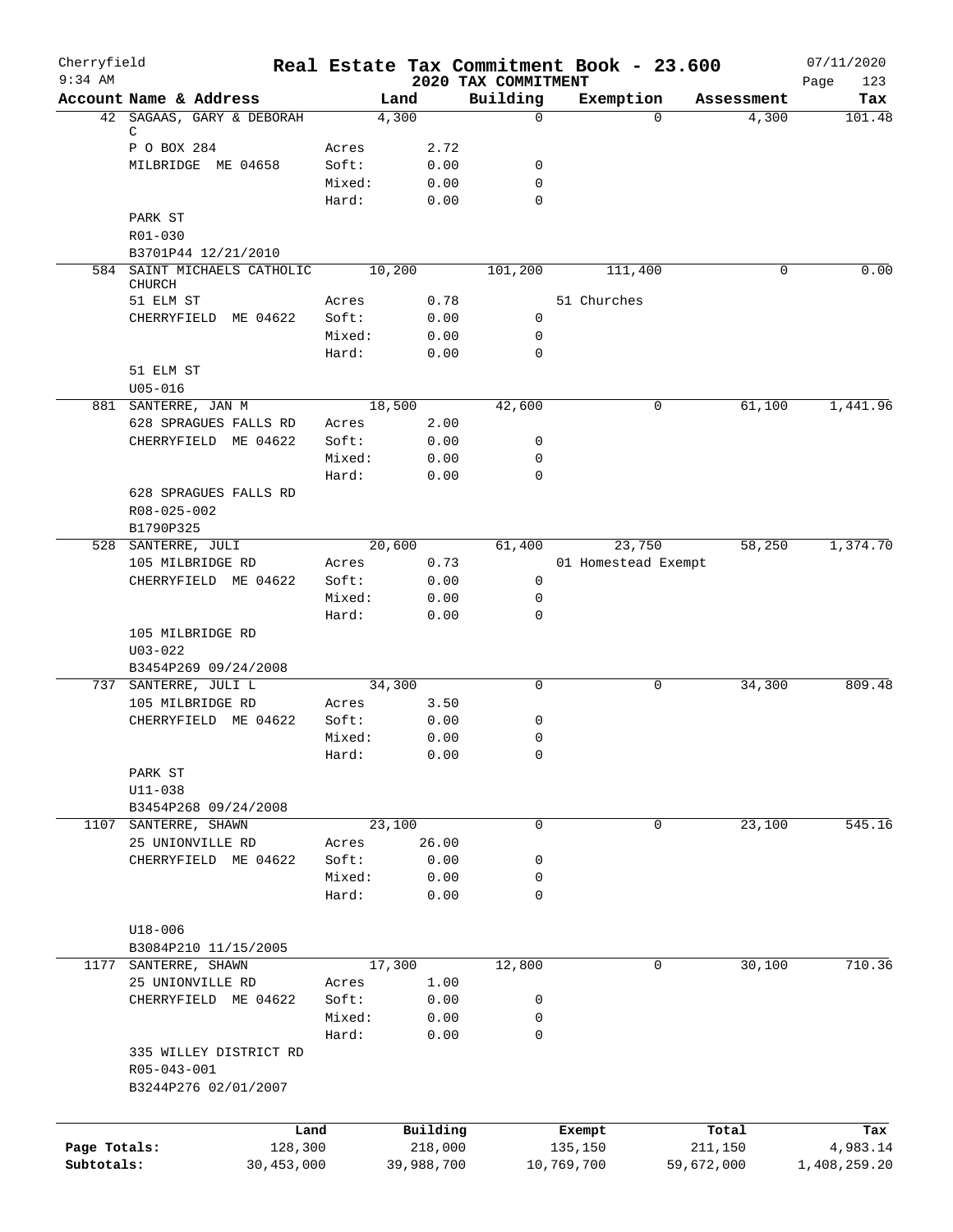| Cherryfield |                                               |                 |              |                     | Real Estate Tax Commitment Book - 23.600 |            | 07/11/2020  |
|-------------|-----------------------------------------------|-----------------|--------------|---------------------|------------------------------------------|------------|-------------|
| $9:34$ AM   |                                               |                 |              | 2020 TAX COMMITMENT |                                          |            | 124<br>Page |
|             | Account Name & Address                        | Land            |              | Building            | Exemption                                | Assessment | Tax         |
|             | 163 SANTERRE, SHAWN                           | 16,200          |              | 28,800              | 23,750                                   | 21,250     | 501.50      |
|             | 25 UNIONVILLE RD                              | Acres           | 4.00         |                     | 01 Homestead Exempt                      |            |             |
|             | CHERRYFIELD ME 04622                          | Soft:           | 0.00         | $\mathbf 0$         |                                          |            |             |
|             |                                               | Mixed:          | 0.00         | $\mathbf 0$         |                                          |            |             |
|             |                                               | Hard:           | 0.00         | $\mathbf 0$         |                                          |            |             |
|             | 25 UNIONVILLE RD                              |                 |              |                     |                                          |            |             |
|             | R03-017-001                                   |                 |              |                     |                                          |            |             |
|             | B2866P30                                      |                 |              |                     |                                          |            |             |
|             | 1146 SANTERRE, STEVEN                         | 18,000          |              | 135,000             | 23,750                                   | 129,250    | 3,050.30    |
|             | 620 SPRAGUES FALLS RD                         | Acres           | 2.20         |                     | 01 Homestead Exempt                      |            |             |
|             | CHERRYFIELD ME 04622                          | Soft:           | 0.00         | 0                   |                                          |            |             |
|             |                                               | Mixed:          | 0.00         | 0                   |                                          |            |             |
|             |                                               | Hard:           | 0.00         | 0                   |                                          |            |             |
|             | 620 SPRAGUES FALLS RD                         |                 |              |                     |                                          |            |             |
|             | R08-025-004                                   |                 |              |                     |                                          |            |             |
|             | B3915P143 12/24/2012 B2396P295                |                 |              |                     |                                          |            |             |
| 731         | SANTERRE, LOUIE A &<br>JESSIE                 | 19,500          |              | 62,300              | 23,750                                   | 58,050     | 1,369.98    |
|             | 96 PARK ST                                    | Acres           | 4.75         |                     | 01 Homestead Exempt                      |            |             |
|             | CHERRYFIELD ME 04622                          | Soft:           | 0.00         | 0                   |                                          |            |             |
|             |                                               | Mixed:          | 0.00         | 0                   |                                          |            |             |
|             |                                               | Hard:           | 0.00         | $\Omega$            |                                          |            |             |
|             | 96 PARK ST                                    |                 |              |                     |                                          |            |             |
|             | U11-032                                       |                 |              |                     |                                          |            |             |
|             | B3853P102 06/18/2012 B831P92                  |                 |              |                     |                                          |            |             |
|             | 707 SANTERRE, PATRICK E &                     | 20,900          |              | 85,000              | 29,450                                   | 76,450     | 1,804.22    |
|             | <b>ARLENE</b>                                 |                 |              |                     |                                          |            |             |
|             | PO BOX 205                                    | Acres           | 0.76         |                     | 01 Homestead Exempt                      |            |             |
|             | CHERRYFIELD ME 04622                          | Soft:           | 0.00         |                     | 0 12 WW2 Veteran Res                     |            |             |
|             |                                               | Mixed:          | 0.00         | 0                   |                                          |            |             |
|             |                                               | Hard:           | 0.00         | $\mathbf 0$         |                                          |            |             |
|             | 48 PARK ST                                    |                 |              |                     |                                          |            |             |
|             | U11-009                                       |                 |              |                     |                                          |            |             |
|             | B1176P241                                     |                 |              |                     |                                          |            |             |
| 341         | SANTERRE, SCOTT L. & ROSE                     | 14,900          |              | 35,700              | 23,750                                   | 26,850     | 633.66      |
|             | М.                                            |                 |              |                     |                                          |            |             |
|             | 410 SPRAGUES FALLS RD<br>CHERRYFIELD ME 04622 | Acres           | 1.80         |                     | 01 Homestead Exempt                      |            |             |
|             |                                               | Soft:           | 0.00         | 0                   |                                          |            |             |
|             |                                               | Mixed:<br>Hard: | 0.00<br>0.00 | 0<br>0              |                                          |            |             |
|             |                                               |                 |              |                     |                                          |            |             |
|             | 410 SPRAGUES FALLS RD<br>R08-014              |                 |              |                     |                                          |            |             |
|             |                                               |                 |              |                     |                                          |            |             |
|             | B1798P145<br>569 SARGENT, RONALD C            | 17,800          |              | 39,700              | 0                                        | 57,500     | 1,357.00    |
|             | PO BOX 53                                     |                 | 0.48         |                     |                                          |            |             |
|             |                                               | Acres           |              |                     |                                          |            |             |
|             | MORIAH NY 12960                               | Soft:           | 0.00         | 0                   |                                          |            |             |
|             |                                               | Mixed:          | 0.00         | 0                   |                                          |            |             |
|             |                                               | Hard:           | 0.00         | 0                   |                                          |            |             |
|             | 36 NORTH ST                                   |                 |              |                     |                                          |            |             |
|             | $U05 - 003$                                   |                 |              |                     |                                          |            |             |
|             | B2826P192                                     |                 |              |                     |                                          |            |             |
|             |                                               |                 |              |                     |                                          |            |             |

|              | Land       | Building   | Exempt     | Total      | Tax          |
|--------------|------------|------------|------------|------------|--------------|
| Page Totals: | 107,300    | 386,500    | 124,450    | 369,350    | 8,716.66     |
| Subtotals:   | 30,560,300 | 40,375,200 | 10,894,150 | 60,041,350 | 1,416,975.86 |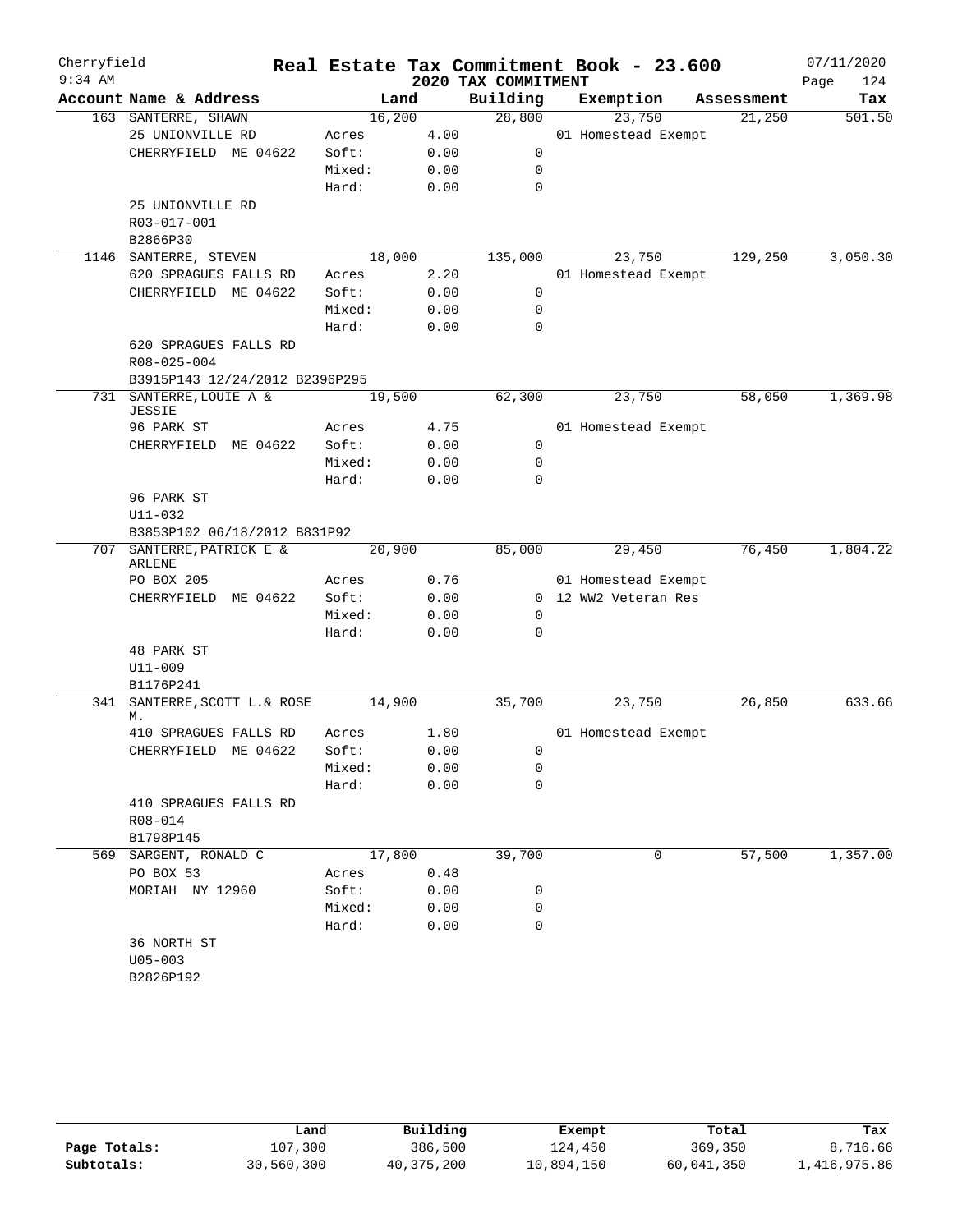| Cherryfield  |                            |                                                          |            |                                 | Real Estate Tax Commitment Book - 23.600 |            | 07/11/2020         |
|--------------|----------------------------|----------------------------------------------------------|------------|---------------------------------|------------------------------------------|------------|--------------------|
| $9:34$ AM    | Account Name & Address     |                                                          | Land       | 2020 TAX COMMITMENT<br>Building | Exemption                                | Assessment | Page<br>125<br>Tax |
|              | 884 SAWICKI, VINCENT J     |                                                          | 17,700     | 37,000                          | $\Omega$                                 | 54,700     | 1,290.92           |
|              | PO BOX 225                 | Acres                                                    | 1.72       |                                 |                                          |            |                    |
|              | HARRINGTON ME 04643        | Soft:                                                    | 0.00       | 0                               |                                          |            |                    |
|              |                            | Mixed:                                                   | 0.00       | 0                               |                                          |            |                    |
|              |                            | Hard:                                                    | 0.00       | 0                               |                                          |            |                    |
|              | 20 RIDGE RD                |                                                          |            |                                 |                                          |            |                    |
|              | U15-012                    |                                                          |            |                                 |                                          |            |                    |
|              |                            |                                                          |            |                                 |                                          |            |                    |
|              | B3845P160 05/21/2012       |                                                          |            |                                 |                                          |            |                    |
| 547          | SAWYER, MICHAEL & CARA     |                                                          | 23,300     | 38,800                          | 23,750                                   | 38,350     | 905.06             |
|              | 22 River Rd                | Acres                                                    | 1.37       |                                 | 01 Homestead Exempt                      |            |                    |
|              | CHERRYFIELD ME 04622       | Soft:                                                    | 0.00       | 0                               |                                          |            |                    |
|              |                            | Mixed:                                                   | 0.00       | 0                               |                                          |            |                    |
|              |                            | Hard:                                                    | 0.00       | 0                               |                                          |            |                    |
|              | 22 RIVER RD                |                                                          |            |                                 |                                          |            |                    |
|              | $U04 - 010$                |                                                          |            |                                 |                                          |            |                    |
|              | B2703P54                   |                                                          |            |                                 |                                          |            |                    |
|              | 41 SAWYER, PETER S         |                                                          | 58,000     | 134,000                         | 23,750                                   | 168,250    | 3,970.70           |
|              | JAMISON, NICHOLE S         | Acres                                                    | 15.00      |                                 | 01 Homestead Exempt                      |            |                    |
|              | PO BOX 173                 | Soft:                                                    | 0.00       | 0                               |                                          |            |                    |
|              | MILBRIDGE ME 04658         | Mixed:                                                   | 0.00       | 0                               |                                          |            |                    |
|              |                            | Hard:                                                    | 0.00       | 0                               |                                          |            |                    |
|              | 272 MILBRIDGE RD           |                                                          |            |                                 |                                          |            |                    |
|              |                            |                                                          |            |                                 |                                          |            |                    |
|              |                            | R02-013-003<br>B4247P153 04/19/2016 B3971P235 07/05/2013 |            |                                 |                                          |            |                    |
|              | 169 SCHAEFFER, THOMAS L    |                                                          | 21,800     | 20,500                          | 23,750                                   | 18,550     | 437.78             |
|              |                            |                                                          |            |                                 |                                          |            |                    |
|              | 30 BION LN                 | Acres                                                    | 15.00      |                                 | 01 Homestead Exempt                      |            |                    |
|              | CHERRYFIELD ME 04622       | Soft:                                                    | 0.00       | 0                               |                                          |            |                    |
|              |                            | Mixed:                                                   | 0.00       | 0                               |                                          |            |                    |
|              |                            | Hard:                                                    | 0.00       | 0                               |                                          |            |                    |
|              | 30 BION LANE               |                                                          |            |                                 |                                          |            |                    |
|              | $R04 - 019$                |                                                          |            |                                 |                                          |            |                    |
|              | B3884P228 09/18/2012       |                                                          |            |                                 |                                          |            |                    |
|              | 86 SCHAEJBE, D CHRISTOPHER |                                                          | 15,800     | 23,900                          | 0                                        | 39,700     | 936.92             |
|              | 353 WEST SHADOW CREEK      | Acres                                                    | 2.22       |                                 |                                          |            |                    |
|              | DR.                        |                                                          |            |                                 |                                          |            |                    |
|              | VERNON HILLS<br>IL 60061   | Soft:                                                    | 0.00       | 0                               |                                          |            |                    |
|              |                            | Mixed:                                                   | 0.00       | 0                               |                                          |            |                    |
|              |                            | Hard:                                                    | 0.00       | 0                               |                                          |            |                    |
|              | 156 UNIONVILLE RD          |                                                          |            |                                 |                                          |            |                    |
|              | R03-011                    |                                                          |            |                                 |                                          |            |                    |
|              | B3320P126 08/17/2007       |                                                          |            |                                 |                                          |            |                    |
| 633          | SCHNEIDER, ELLIOT B &      |                                                          | 34,700     | 79,300                          | $\mathbf 0$                              | 114,000    | 2,690.40           |
|              | JULIE A                    |                                                          |            |                                 |                                          |            |                    |
|              | 5704 ARCADIA CIR           | Acres                                                    | 26.00      |                                 |                                          |            |                    |
|              | DEL VALLEY TX 78607        | Soft:                                                    | 0.00       | 0                               |                                          |            |                    |
|              |                            | Mixed:                                                   | 0.00       | 0                               |                                          |            |                    |
|              |                            | Hard:                                                    | 0.00       | $\mathbf 0$                     |                                          |            |                    |
|              | 79 STILLWATER RD           |                                                          |            |                                 |                                          |            |                    |
|              | $U06 - 023 - 001$          |                                                          |            |                                 |                                          |            |                    |
|              | B2779P230                  |                                                          |            |                                 |                                          |            |                    |
|              | 489 SCHNEIDER, MATTHIAS J  |                                                          | 27,100     | 63,000                          | 0                                        | 90,100     | 2,126.36           |
|              | 160 CHURCH ST              | Acres                                                    | 7.00       |                                 |                                          |            |                    |
|              | HOLLISTON MA 01746         | Soft:                                                    | 0.00       | 0                               |                                          |            |                    |
|              |                            | Mixed:                                                   | 0.00       | 0                               |                                          |            |                    |
|              |                            | Hard:                                                    | 0.00       | 0                               |                                          |            |                    |
|              |                            |                                                          |            |                                 |                                          |            |                    |
|              | 201 MILBRIDGE RD           |                                                          |            |                                 |                                          |            |                    |
|              | $U02 - 005$                |                                                          |            |                                 |                                          |            |                    |
|              | B3304P266 07/06/2007       |                                                          |            |                                 |                                          |            |                    |
|              |                            | Land                                                     | Building   |                                 | Exempt                                   | Total      | Tax                |
| Page Totals: | 198,400                    |                                                          | 396,500    |                                 | 71,250                                   | 523,650    | 12,358.14          |
| Subtotals:   | 30,758,700                 |                                                          | 40,771,700 |                                 | 10,965,400                               | 60,565,000 | 1,429,334.00       |
|              |                            |                                                          |            |                                 |                                          |            |                    |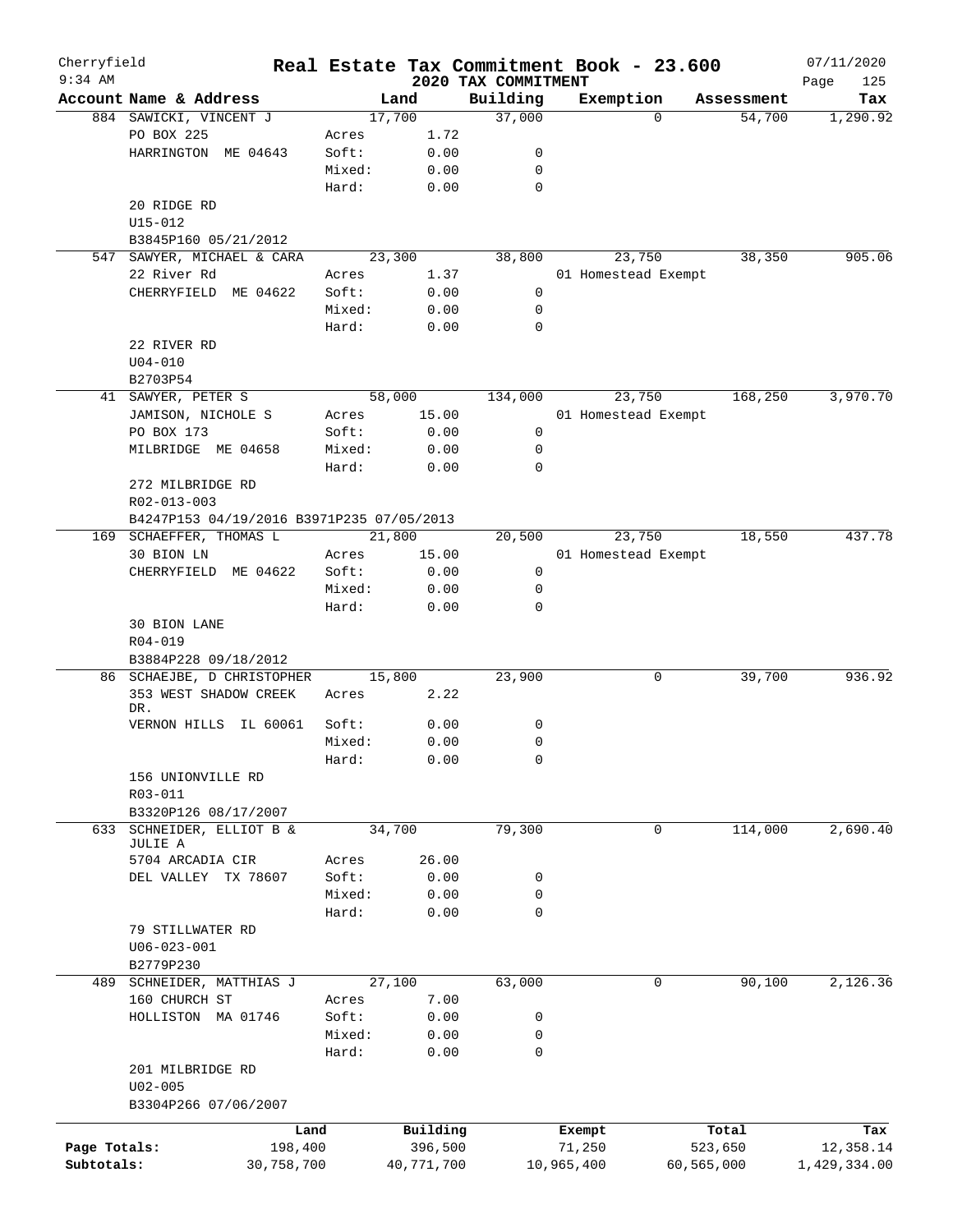| Cherryfield |                                                   |        |        |                     | Real Estate Tax Commitment Book - 23.600 |            | 07/11/2020  |
|-------------|---------------------------------------------------|--------|--------|---------------------|------------------------------------------|------------|-------------|
| $9:34$ AM   |                                                   |        |        | 2020 TAX COMMITMENT |                                          |            | Page<br>126 |
|             | Account Name & Address                            |        | Land   | Building            | Exemption                                | Assessment | Tax         |
|             | 889 SCHOPPEE, ERIC                                |        | 17,300 | 56,800              | 23,750                                   | 50, 350    | 1,188.26    |
|             | KNAPP, MARY &<br>SCHOPPEE, MARK                   | Acres  | 1.01   |                     | 01 Homestead Exempt                      |            |             |
|             | 21 RIDGE RD                                       | Soft:  | 0.00   | 0                   |                                          |            |             |
|             | CHERRYFIELD<br>ME 04622                           | Mixed: | 0.00   | 0                   |                                          |            |             |
|             |                                                   | Hard:  | 0.00   | 0                   |                                          |            |             |
|             | 21 RIDGE RD                                       |        |        |                     |                                          |            |             |
|             | U15-017                                           |        |        |                     |                                          |            |             |
|             | B2400P158                                         |        |        |                     |                                          |            |             |
|             | 893 SCHOPPEE, DEVIN A                             |        | 15,000 | 11,300              | 0                                        | 26,300     | 620.68      |
|             | 243 MAIN ST                                       | Acres  | 1.93   |                     |                                          |            |             |
|             | CHERRYFIELD ME 04622                              | Soft:  | 0.00   | 0                   |                                          |            |             |
|             |                                                   | Mixed: | 0.00   | 0                   |                                          |            |             |
|             |                                                   | Hard:  | 0.00   | $\mathbf 0$         |                                          |            |             |
|             | 253 MAIN ST                                       |        |        |                     |                                          |            |             |
|             | $U15 - 021$                                       |        |        |                     |                                          |            |             |
|             | B4504P51 10/05/2018                               |        |        |                     |                                          |            |             |
|             | 895 SCHOPPEE, DEVIN A                             |        | 32,500 | 58,700              | $\mathsf{O}$                             | 91,200     | 2,152.32    |
|             | 243 MAIN ST                                       | Acres  | 26.28  |                     |                                          |            |             |
|             | CHERRYFIELD ME 04622                              | Soft:  | 0.00   | 0                   |                                          |            |             |
|             |                                                   | Mixed: | 0.00   | 0                   |                                          |            |             |
|             |                                                   | Hard:  | 0.00   | 0                   |                                          |            |             |
|             | 243 MAIN ST                                       |        |        |                     |                                          |            |             |
|             | $U15 - 023$                                       |        |        |                     |                                          |            |             |
|             | B4481P118 07/30/2018                              |        |        |                     |                                          |            |             |
|             | 905 SCHOPPEE, MARK                                |        | 14,100 | 36,500              | 23,750                                   | 26,850     | 633.66      |
|             | CLEAVES, ERIKA M                                  | Acres  | 0.52   |                     | 01 Homestead Exempt                      |            |             |
|             | 138 RIDGE RD                                      | Soft:  | 0.00   | 0                   |                                          |            |             |
|             | CHERRYFIELD ME 04622                              | Mixed: | 0.00   | 0                   |                                          |            |             |
|             |                                                   | Hard:  | 0.00   | 0                   |                                          |            |             |
|             | 138 RIDGE RD                                      |        |        |                     |                                          |            |             |
|             | U16-007                                           |        |        |                     |                                          |            |             |
|             | B2394P271                                         |        |        |                     |                                          |            |             |
|             | 904 SCHOPPEE, MARK A                              |        | 21,900 | 43,800              | $\mathsf{O}$                             | 65,700     | 1,550.52    |
|             | 138 RIDGE RD                                      | Acres  | 6.00   |                     |                                          |            |             |
|             | CHERRYFIELD ME 04622                              | Soft:  | 0.00   | 0                   |                                          |            |             |
|             |                                                   | Mixed: | 0.00   | 0                   |                                          |            |             |
|             |                                                   | Hard:  | 0.00   | 0                   |                                          |            |             |
|             | 132 RIDGE RD                                      |        |        |                     |                                          |            |             |
|             | $U16 - 006$                                       |        |        |                     |                                          |            |             |
|             | B3543P31 06/26/2009                               |        |        |                     |                                          |            |             |
| 481         | SCHRADER, DUDLEY &<br>TAMMY                       |        | 23,100 | 68,100              | 23,750                                   | 67,450     | 1,591.82    |
|             | 217 MILBRIDGE RD                                  | Acres  | 1.08   |                     | 01 Homestead Exempt                      |            |             |
|             | CHERRYFIELD ME 04622                              | Soft:  | 0.00   | 0                   |                                          |            |             |
|             |                                                   | Mixed: | 0.00   | 0                   |                                          |            |             |
|             |                                                   | Hard:  | 0.00   | 0                   |                                          |            |             |
|             | 217 MILBRIDGE RD<br>$U01 - 011 - 001$<br>B2345P76 |        |        |                     |                                          |            |             |

|              | Land       | Building   | Exempt     | Total      | Tax          |
|--------------|------------|------------|------------|------------|--------------|
| Page Totals: | 123,900    | 275,200    | 71,250     | 327,850    | 7.737.26     |
| Subtotals:   | 30,882,600 | 41,046,900 | 11,036,650 | 60,892,850 | 1,437,071.26 |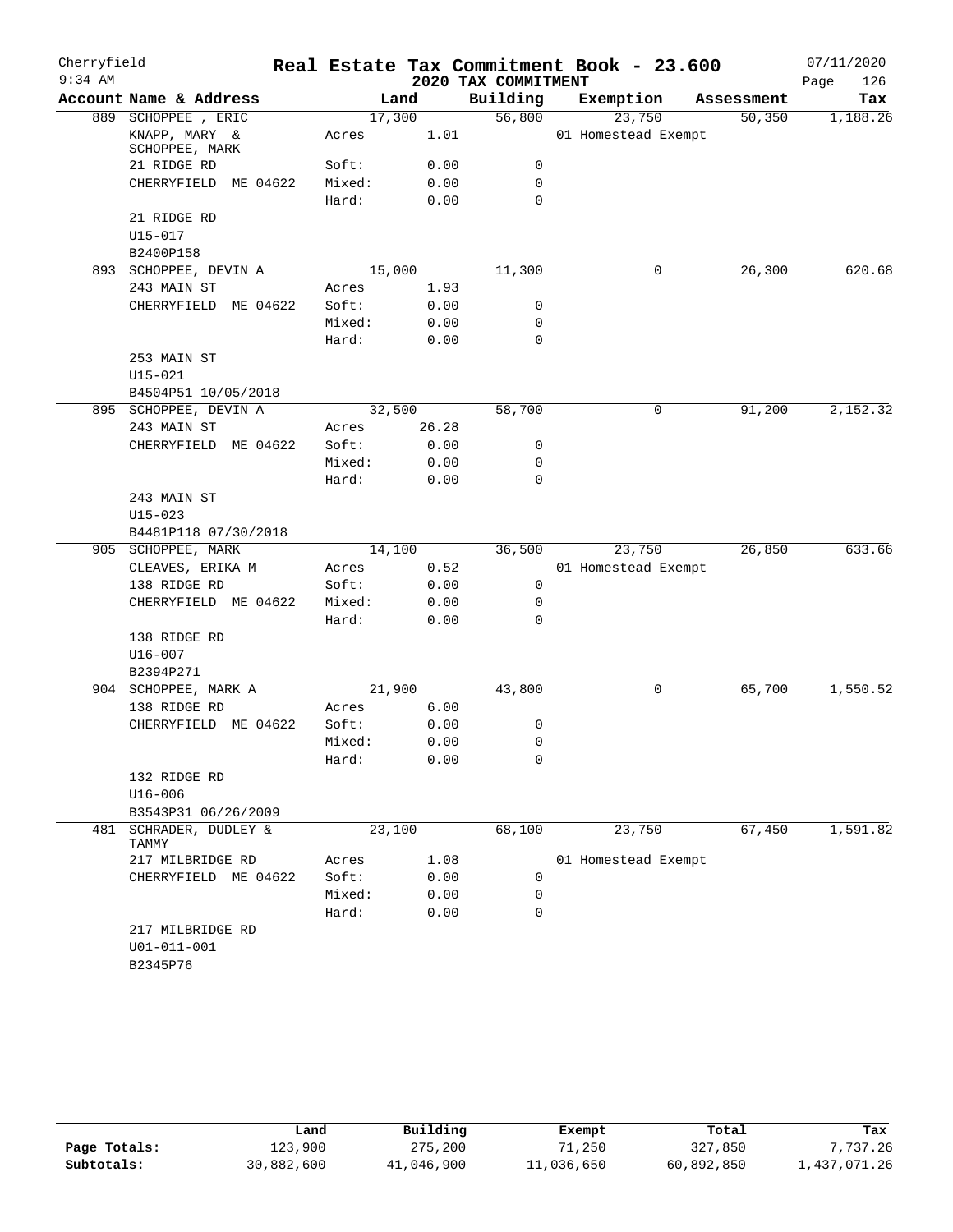| Cherryfield |                                         |        |        |                     | Real Estate Tax Commitment Book - 23.600 |            | 07/11/2020  |
|-------------|-----------------------------------------|--------|--------|---------------------|------------------------------------------|------------|-------------|
| $9:34$ AM   |                                         |        |        | 2020 TAX COMMITMENT |                                          |            | 127<br>Page |
|             | Account Name & Address                  |        | Land   | Building            | Exemption                                | Assessment | Tax         |
|             | 452 SCHULMEISTERS ET AL,<br>VIZBULITE I | 62,600 |        | $\mathbf 0$         | $\Omega$                                 | 62,600     | 1,477.36    |
|             | C/O ROBERT<br>SCHULMEISTERS             | Acres  | 149.80 |                     |                                          |            |             |
|             | 114 MANDYS ROAD                         | Soft:  | 0.00   | 0                   |                                          |            |             |
|             | WESTTOWN NY 10998-2519 Mixed:           |        | 0.00   | 0                   |                                          |            |             |
|             |                                         | Hard:  | 0.00   | $\mathbf 0$         |                                          |            |             |
|             | CROTCH                                  |        |        |                     |                                          |            |             |
|             | R10-006                                 |        |        |                     |                                          |            |             |
|             | B1462P127                               |        |        |                     |                                          |            |             |
|             | 111 SCHWARZ JR, DEBORAH L &<br>WALTER E | 21,700 |        | 80,400              | 0                                        | 102,100    | 2,409.56    |
|             | 661 BLACKSWOODS RD                      | Acres  | 6.66   |                     |                                          |            |             |
|             | CHERRYFIELD ME 04658                    | Soft:  | 0.00   | 0                   |                                          |            |             |
|             |                                         | Mixed: | 0.00   | 0                   |                                          |            |             |
|             |                                         | Hard:  | 0.00   | 0                   |                                          |            |             |
|             | 661 BLACKSWOODS RD                      |        |        |                     |                                          |            |             |
|             | $R03 - 035$                             |        |        |                     |                                          |            |             |
|             | B4628P182 01/17/2020                    |        |        |                     |                                          |            |             |
|             | 962 SEAVEY, MARY E                      | 19,200 |        | 43,700              | 23,750                                   | 39,150     | 923.94      |
|             | P.O. BOX 267                            | Acres  | 2.58   |                     | 01 Homestead Exempt                      |            |             |
|             | CHERRYFIELD ME 04622                    | Soft:  | 0.00   | 0                   |                                          |            |             |
|             |                                         | Mixed: | 0.00   | 0                   |                                          |            |             |
|             |                                         | Hard:  | 0.00   | 0                   |                                          |            |             |
|             | 237 RIDGE RD                            |        |        |                     |                                          |            |             |
|             | U19-007                                 |        |        |                     |                                          |            |             |
|             | B1405P332                               |        |        |                     |                                          |            |             |
| 30          | SEAVEY, MURRAY &                        | 31,700 |        | 0                   | 0                                        | 31,700     | 748.12      |
|             | FRANCES                                 | Acres  | 90.00  |                     |                                          |            |             |
|             | KILTON, SHAWN<br>237 MILBRIDGE RD       | Soft:  | 19.00  | 2,437               |                                          |            |             |
|             | CHERRYFIELD ME 04622                    | Mixed: | 64.00  | 9,667               |                                          |            |             |
|             |                                         | Hard:  | 0.00   | $\mathbf 0$         |                                          |            |             |
|             | MILBRIDGE RD                            |        |        |                     |                                          |            |             |
|             | R01-018                                 |        |        |                     |                                          |            |             |
|             | B2937P343                               |        |        |                     |                                          |            |             |
|             | 477 SEAVEY, FRANCES                     | 30,300 |        | 90,400              | 23,750                                   | 96,950     | 2,288.02    |
|             | SEAVEY, MURRAY B                        | Acres  | 2.51   |                     | 01 Homestead Exempt                      |            |             |
|             | 237 MILBRIDGE RD                        | Soft:  | 0.00   | 0                   |                                          |            |             |
|             | CHERRYFIELD ME 04622                    | Mixed: | 0.00   | 0                   |                                          |            |             |
|             |                                         | Hard:  | 0.00   | $\mathbf 0$         |                                          |            |             |
|             | 237 MILBRIDGE RD                        |        |        |                     |                                          |            |             |
|             | $U01 - 009$                             |        |        |                     |                                          |            |             |
|             | B3169P348 07/21/2006                    |        |        |                     |                                          |            |             |
|             | 144 SHAW, CALVIN D &<br>BARBARA M       | 18,100 |        | 57,000              | 23,750                                   | 51,350     | 1,211.86    |
|             | 221 SPRAGUE FALLS RD                    | Acres  | 2.40   |                     | 01 Homestead Exempt                      |            |             |
|             | CHERRYFIELD ME 04622                    | Soft:  | 0.00   | 0                   |                                          |            |             |
|             |                                         | Mixed: | 0.00   | 0                   |                                          |            |             |
|             |                                         | Hard:  | 0.00   | $\mathbf 0$         |                                          |            |             |
|             | 221 SPRAGUE FALLS RD                    |        |        |                     |                                          |            |             |
|             | R03-065                                 |        |        |                     |                                          |            |             |
|             | B3712P162 01/31/2011                    |        |        |                     |                                          |            |             |
|             |                                         |        |        |                     |                                          |            |             |

|              | Land       | Building   | Exempt     | Total      | Tax          |
|--------------|------------|------------|------------|------------|--------------|
| Page Totals: | 183,600    | 271,500    | 71,250     | 383,850    | 9,058.86     |
| Subtotals:   | 31,066,200 | 41,318,400 | 11,107,900 | 61,276,700 | 1,446,130.12 |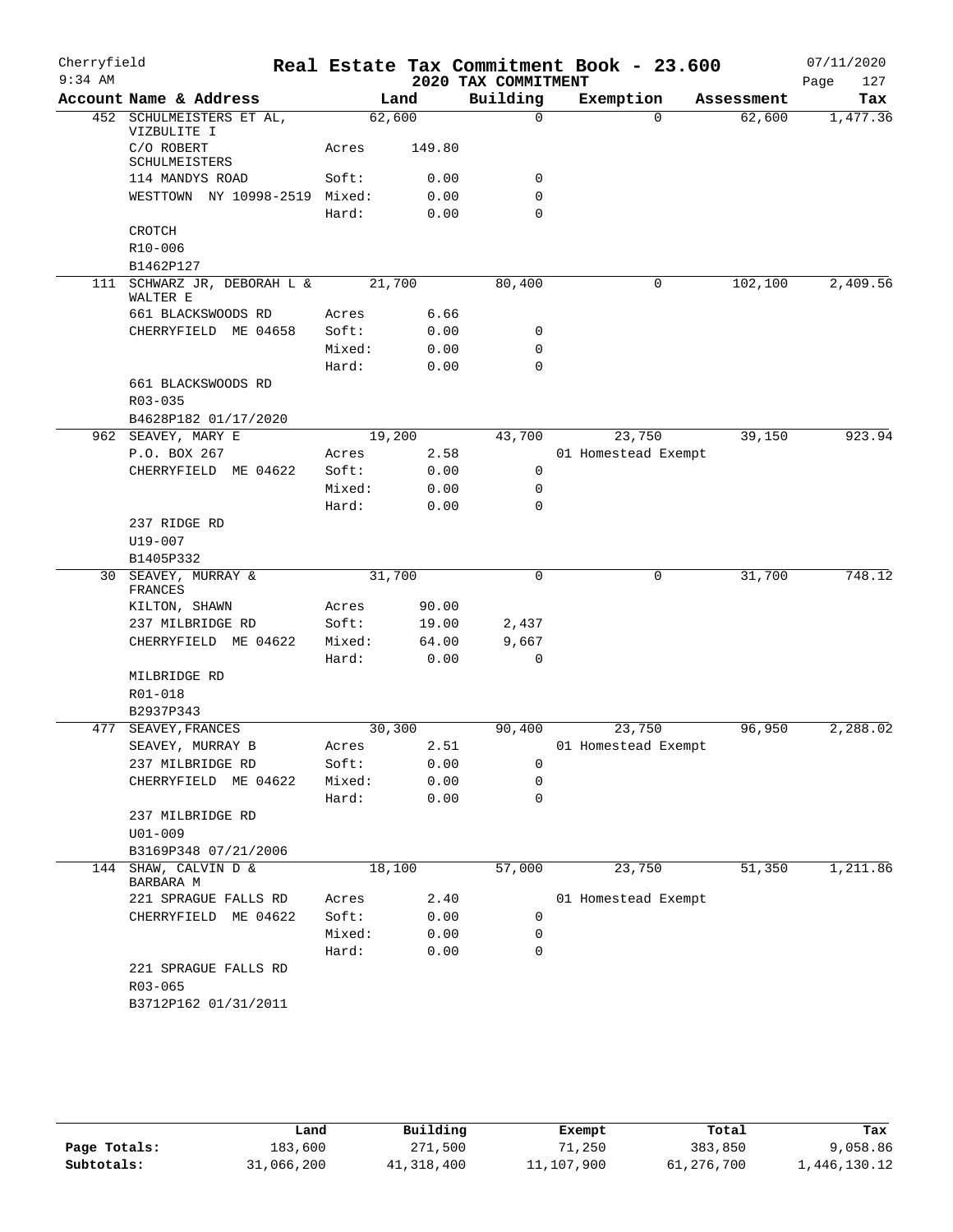| Cherryfield  |                         |        |            |                                 | Real Estate Tax Commitment Book - 23.600 |            | 07/11/2020         |
|--------------|-------------------------|--------|------------|---------------------------------|------------------------------------------|------------|--------------------|
| $9:34$ AM    | Account Name & Address  |        | Land       | 2020 TAX COMMITMENT<br>Building | Exemption                                | Assessment | Page<br>128<br>Tax |
|              | 422 SHAW, DWAYNE P      |        | 7,900      | $\mathbf 0$                     | $\Omega$                                 | 7,900      | 186.44             |
|              | & BAHIA YACKZAN         | Acres  | 3.50       |                                 |                                          |            |                    |
|              | P O BOX 83              | Soft:  | 0.00       | 0                               |                                          |            |                    |
|              | HARRINTON ME 04643      | Mixed: | 0.00       | 0                               |                                          |            |                    |
|              |                         | Hard:  | 0.00       | 0                               |                                          |            |                    |
|              |                         |        |            |                                 |                                          |            |                    |
|              | CROTCH                  |        |            |                                 |                                          |            |                    |
|              | R09-002                 |        |            |                                 |                                          |            |                    |
|              | B2678P135               |        |            |                                 |                                          |            |                    |
| 617          | SHAW, KEVIN A           |        | 24,200     | 98,200                          | 23,750                                   | 98,650     | 2,328.14           |
|              | SHAW, RYAN D            | Acres  | 1.97       |                                 | 01 Homestead Exempt                      |            |                    |
|              |                         | Soft:  | 0.00       | 0                               |                                          |            |                    |
|              | CHERRYFIELD ME 04622    | Mixed: | 0.00       | 0                               |                                          |            |                    |
|              |                         | Hard:  | 0.00       | 0                               |                                          |            |                    |
|              | 28 MILL RD              |        |            |                                 |                                          |            |                    |
|              | $U06 - 007$             |        |            |                                 |                                          |            |                    |
|              | B3985P164 08/16/2013    |        |            |                                 |                                          |            |                    |
|              | 34 SHAW, RAYMOND F &    |        | 9,200      | 0                               | 0                                        | 9,200      | 217.12             |
|              | NICOLE L                |        |            |                                 |                                          |            |                    |
|              | 378 NORTH MAIN ST       | Acres  | 6.87       |                                 |                                          |            |                    |
|              | MILBRIDGE ME 04658      | Soft:  | 0.00       | 0                               |                                          |            |                    |
|              |                         | Mixed: | 0.00       | 0                               |                                          |            |                    |
|              |                         | Hard:  | 0.00       | 0                               |                                          |            |                    |
|              | MILBRIDGE RD            |        |            |                                 |                                          |            |                    |
|              | R01-022                 |        |            |                                 |                                          |            |                    |
|              | B3679P34 10/14/2010     |        |            |                                 |                                          |            |                    |
|              | 143 SHAW, SCOTT & TRACY |        | 50,000     | 70,700                          | 23,750                                   | 96,950     | 2,288.02           |
|              | P O BOX 212             | Acres  | 22.60      |                                 | 01 Homestead Exempt                      |            |                    |
|              | CHERRYFIELD ME 04622    | Soft:  | 0.00       | $\mathsf{O}$                    |                                          |            |                    |
|              |                         | Mixed: | 0.00       | 0                               |                                          |            |                    |
|              |                         | Hard:  | 0.00       | $\mathbf 0$                     |                                          |            |                    |
|              | 274 SPRAGUE FALLS RD    |        |            |                                 |                                          |            |                    |
|              |                         |        |            |                                 |                                          |            |                    |
|              | R03-064                 |        |            |                                 |                                          |            |                    |
|              | B3468P301 11/07/2008    |        |            |                                 |                                          |            |                    |
|              | 64 SHEPHERD, PAUL T     |        | 23,100     | 40,500                          | 29,450                                   | 34,150     | 805.94             |
|              | SHEPHERD, ANNIE M       | Acres  | 1.00       |                                 | 14 WW2 Veteran Non                       |            |                    |
|              | 341 MILBRIDGE RD        | Soft:  | 0.00       |                                 | 0 01 Homestead Exempt                    |            |                    |
|              | CHERRYFIELD ME 04622    | Mixed: | 0.00       | 0                               |                                          |            |                    |
|              |                         | Hard:  | 0.00       | 0                               |                                          |            |                    |
|              | 341 MILBRIDGE RD        |        |            |                                 |                                          |            |                    |
|              | R02-017                 |        |            |                                 |                                          |            |                    |
|              | B3077P111 08/25/2005    |        |            |                                 |                                          |            |                    |
|              | 305 SHERIN, AARIS ANNA  |        | 28,300     | 12,200                          | 0                                        | 40,500     | 955.80             |
|              | KLINGER                 |        |            |                                 |                                          |            |                    |
|              | 56 WASHINGTON ST FL 2   | Acres  | 28.00      |                                 |                                          |            |                    |
|              | NYACK NY 10960          | Soft:  | 0.00       | 0                               |                                          |            |                    |
|              |                         | Mixed: | 0.00       | 0                               |                                          |            |                    |
|              |                         | Hard:  | 0.00       | $\mathbf 0$                     |                                          |            |                    |
|              | 320 NORTH MAIN ST       |        |            |                                 |                                          |            |                    |
|              | R07-003-001             |        |            |                                 |                                          |            |                    |
|              | B3085P54 11/22/2005     |        |            |                                 |                                          |            |                    |
|              | 107 SIDOTI, LAURA       |        | 5,200      | 0                               | 0                                        | 5,200      | 122.72             |
|              | 103 RIDGEWOOD ROAD      | Acres  | 1.72       |                                 |                                          |            |                    |
|              | CLIFTON NJ 07012        | Soft:  | 0.00       | 0                               |                                          |            |                    |
|              |                         | Mixed: | 0.00       | 0                               |                                          |            |                    |
|              |                         | Hard:  | 0.00       | 0                               |                                          |            |                    |
|              |                         |        |            |                                 |                                          |            |                    |
|              | ROUTE 182               |        |            |                                 |                                          |            |                    |
|              | R03-031                 |        |            |                                 |                                          |            |                    |
|              |                         |        |            |                                 |                                          |            |                    |
|              |                         | Land   | Building   |                                 | Exempt                                   | Total      | Tax                |
| Page Totals: | 147,900                 |        | 221,600    |                                 | 76,950                                   | 292,550    | 6,904.18           |
| Subtotals:   | 31, 214, 100            |        | 41,540,000 |                                 | 11,184,850                               | 61,569,250 | 1,453,034.30       |
|              |                         |        |            |                                 |                                          |            |                    |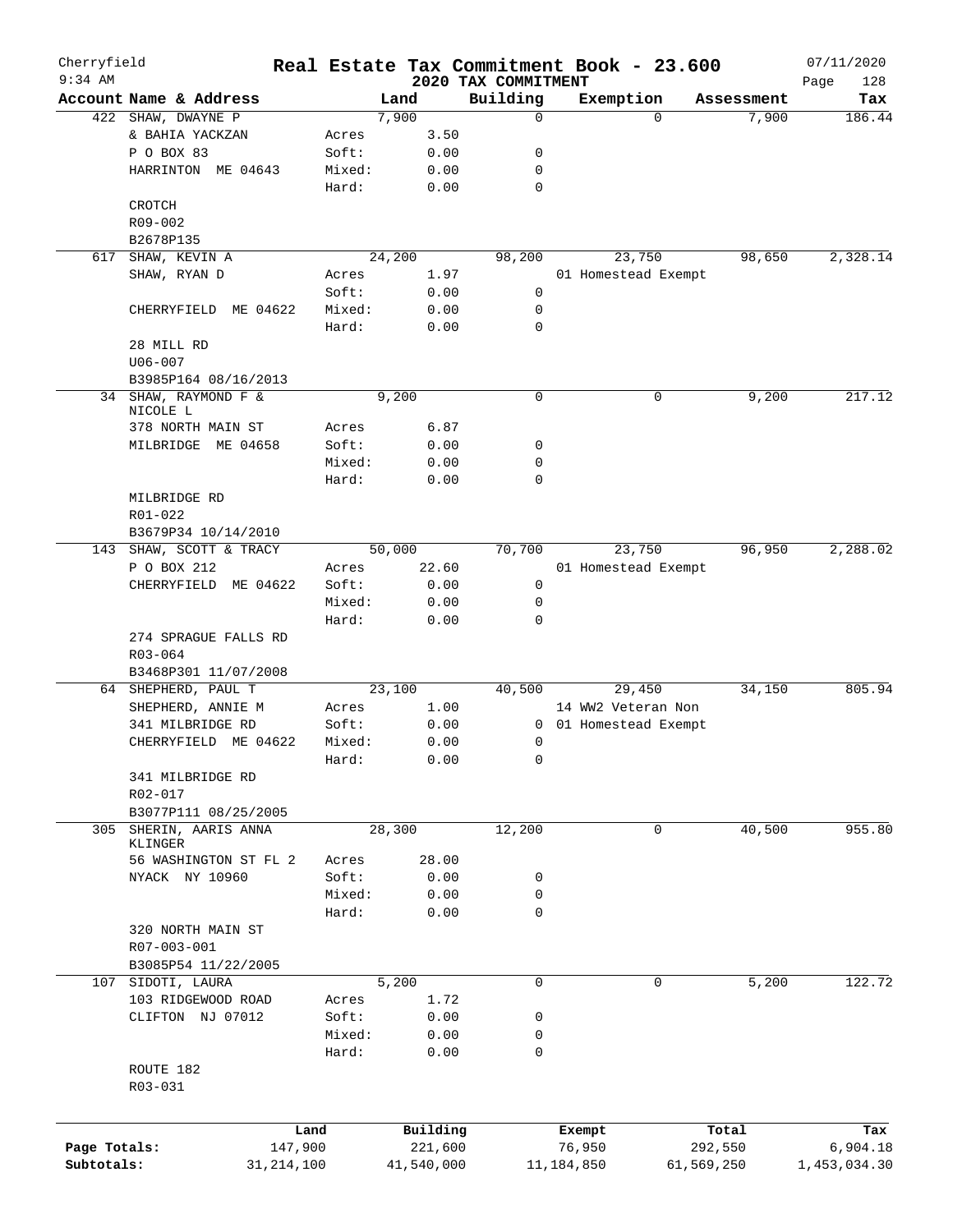| Cherryfield<br>$9:34$ AM |                          |        |        | 2020 TAX COMMITMENT | Real Estate Tax Commitment Book - 23.600 |            | 07/11/2020<br>129<br>Page |
|--------------------------|--------------------------|--------|--------|---------------------|------------------------------------------|------------|---------------------------|
|                          | Account Name & Address   |        | Land   | Building            | Exemption                                | Assessment | Tax                       |
|                          | 714 SIGLER, JILL JALYNN  |        | 14,900 | 87,200              | $\Omega$                                 | 102,100    | 2,409.56                  |
|                          | P O BOX 405              | Acres  | 0.28   |                     |                                          |            |                           |
|                          | CHERRYFIELD ME 04622     | Soft:  | 0.00   | 0                   |                                          |            |                           |
|                          |                          | Mixed: | 0.00   | 0                   |                                          |            |                           |
|                          |                          | Hard:  | 0.00   | $\mathbf 0$         |                                          |            |                           |
|                          | 11 CAMPBELL HILL         |        |        |                     |                                          |            |                           |
|                          | $U11 - 015$              |        |        |                     |                                          |            |                           |
|                          | B4639P303 03/04/2020     |        |        |                     |                                          |            |                           |
|                          | 476 SIGNORELLI, MARGARET |        | 26,000 | 0                   | 0                                        | 26,000     | 613.60                    |
|                          | 97 EAST PARK AVE         | Acres  | 28.00  |                     |                                          |            |                           |
|                          | LYNN MA 01902            | Soft:  | 0.00   | 0                   |                                          |            |                           |
|                          |                          | Mixed: | 0.00   | 0                   |                                          |            |                           |
|                          |                          | Hard:  | 0.00   | $\mathbf 0$         |                                          |            |                           |
|                          | ROUTE 1 (OFF)            |        |        |                     |                                          |            |                           |
|                          | $U01 - 008$              |        |        |                     |                                          |            |                           |
|                          | B1159P24                 |        |        |                     |                                          |            |                           |
|                          | 1175 SILVA JR, ABEL      |        | 2,100  | 0                   | 0                                        | 2,100      | 49.56                     |
|                          | 388 EAST OCEAN BLVD      | Acres  | 15.30  |                     |                                          |            |                           |
|                          | UNIT 804                 | Soft:  | 7.30   | 936                 |                                          |            |                           |
|                          | LONG BEACH CA 90802      | Mixed: | 8.00   | 1,208               |                                          |            |                           |
|                          |                          | Hard:  | 0.00   | 0                   |                                          |            |                           |
|                          | SHARON LANE              |        |        |                     |                                          |            |                           |
|                          | R09-001-049-7            |        |        |                     |                                          |            |                           |
|                          | B2730P135                |        |        |                     |                                          |            |                           |
|                          | 152 SINCLAIR JR, JAMES B |        | 20,800 | $\mathbf 0$         | 0                                        | 20,800     | 490.88                    |
|                          | 67 TENAN LN              | Acres  | 18.00  |                     |                                          |            |                           |
|                          | CHERRYFIELD ME 04622     | Soft:  | 0.00   | 0                   |                                          |            |                           |
|                          |                          | Mixed: | 0.00   | 0                   |                                          |            |                           |
|                          |                          | Hard:  | 0.00   | 0                   |                                          |            |                           |
|                          | WILLEY DISTRICT RD       |        |        |                     |                                          |            |                           |
|                          | $R04 - 006$              |        |        |                     |                                          |            |                           |
|                          | B3916P303 12/28/2012     |        |        |                     |                                          |            |                           |
|                          | 271 SINCLAIR JR, JAMES B |        | 76,800 | 103,700             | 23,750                                   | 156,750    | 3,699.30                  |
|                          | 67 TENAN LN              | Acres  | 110.00 |                     | 01 Homestead Exempt                      |            |                           |
|                          | ME 04622<br>CHERRYFIELD  | Soft:  | 0.00   | 0                   |                                          |            |                           |
|                          |                          | Mixed: | 0.00   | 0                   |                                          |            |                           |
|                          |                          | Hard:  | 0.00   | 0                   |                                          |            |                           |
|                          | 67 TENAN LANE            |        |        |                     |                                          |            |                           |
|                          | R05-061                  |        |        |                     |                                          |            |                           |
|                          | B4416P114 11/15/2017     |        |        |                     |                                          |            |                           |
|                          | 158 SINCLAIR, ALLISON    |        | 18,100 | 49,400              | 0                                        | 67,500     | 1,593.00                  |
|                          | 3 TENAN LN               | Acres  | 2.31   |                     |                                          |            |                           |
|                          | CHERRYFIELD ME 04622     | Soft:  | 0.00   | 0                   |                                          |            |                           |
|                          |                          | Mixed: | 0.00   | 0                   |                                          |            |                           |
|                          |                          | Hard:  | 0.00   | $\Omega$            |                                          |            |                           |
|                          | 109 WILLEY DISTRICT RD   |        |        |                     |                                          |            |                           |
|                          | R04-010-012              |        |        |                     |                                          |            |                           |
|                          | B4443P166 03/09/2018     |        |        |                     |                                          |            |                           |
|                          | 150 SINCLAIR, YVONNE     |        | 0      | 23,900              | 23,750                                   | 150        | 3.54                      |
|                          | 98 WILLEY DISTRICT RD    |        |        |                     | 01 Homestead Exempt                      |            |                           |
|                          | CHERRYFIELD ME 04622     |        |        |                     |                                          |            |                           |
|                          |                          |        |        |                     |                                          |            |                           |
|                          |                          |        |        |                     |                                          |            |                           |
|                          | 98 WILLEY DISTRICT RD    |        |        |                     |                                          |            |                           |
|                          | $R04 - 004 - T$          |        |        |                     |                                          |            |                           |
|                          |                          |        |        |                     |                                          |            |                           |

|              | Land         | Building   | Exempt     | Total      | Tax          |
|--------------|--------------|------------|------------|------------|--------------|
| Page Totals: | 158,700      | 264,200    | 47,500     | 375,400    | 8,859.44     |
| Subtotals:   | 31, 372, 800 | 41,804,200 | 11,232,350 | 61,944,650 | l,461,893.74 |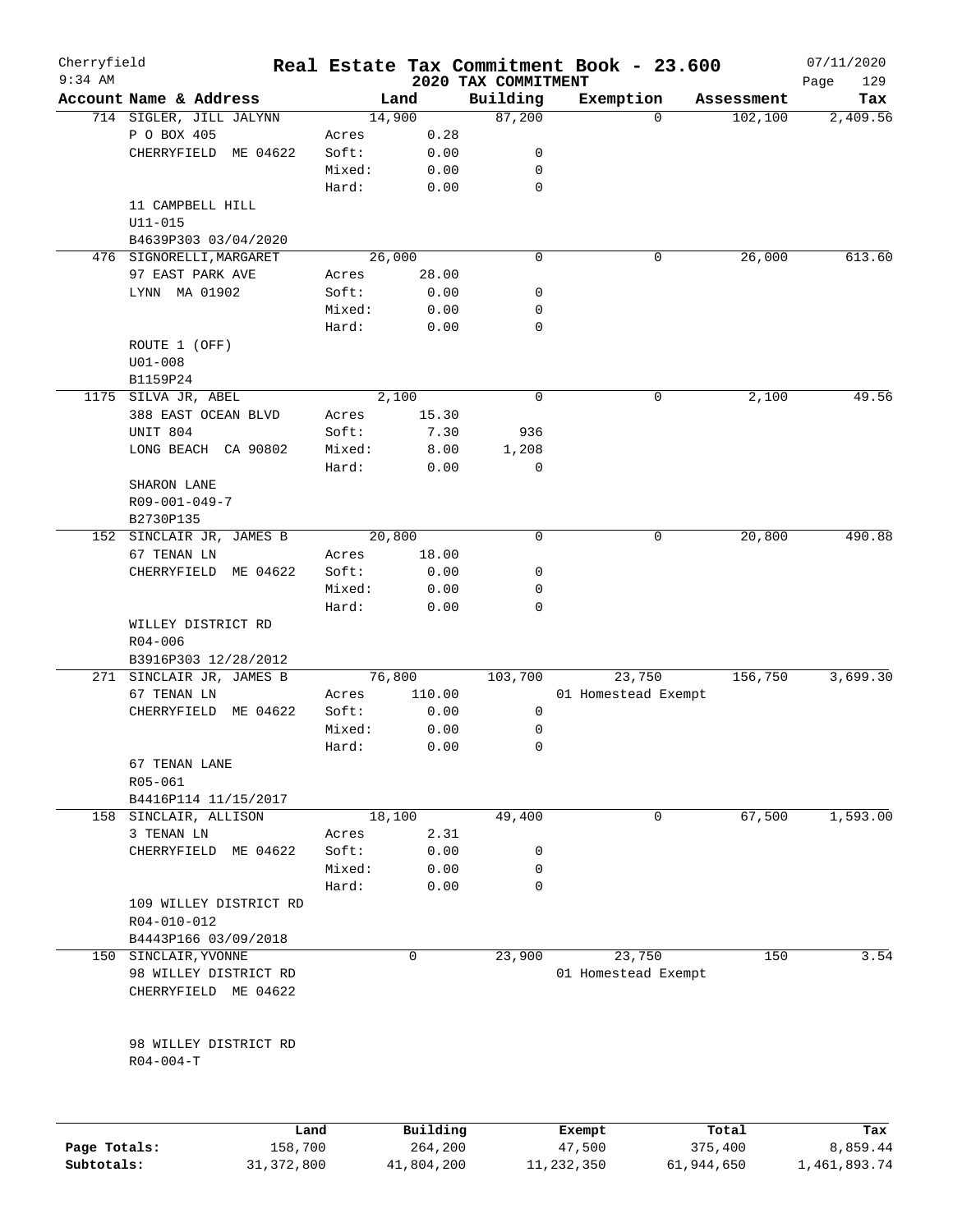| Cherryfield |                                                  |        |        |                     | Real Estate Tax Commitment Book - 23.600 |            | 07/11/2020  |
|-------------|--------------------------------------------------|--------|--------|---------------------|------------------------------------------|------------|-------------|
| $9:34$ AM   |                                                  |        |        | 2020 TAX COMMITMENT |                                          |            | 130<br>Page |
|             | Account Name & Address                           |        | Land   | Building            | Exemption                                | Assessment | Tax         |
|             | 760 SKERRITT CHRISTOPER M                        | 25,500 |        | 90, 300             | $\Omega$                                 | 115,800    | 2,732.88    |
|             | SKERRITT, MICHAEL J                              | Acres  | 5.20   |                     |                                          |            |             |
|             | 31 MAIN ST                                       | Soft:  | 0.00   | 0                   |                                          |            |             |
|             | CHERRYFIELD ME 04622                             | Mixed: | 0.00   | 0                   |                                          |            |             |
|             |                                                  | Hard:  | 0.00   | $\mathbf 0$         |                                          |            |             |
|             | 31 MAIN ST                                       |        |        |                     |                                          |            |             |
|             | $U12 - 014$<br>B4613P179 11/19/2019              |        |        |                     |                                          |            |             |
|             | 88 SKILLMAN III, SARAH &                         | 28,900 |        | 63,000              | 0                                        | 91,900     | 2,168.84    |
|             | <b>ROBERT</b>                                    |        |        |                     |                                          |            |             |
|             | 183 UNIONVILLE ROAD                              | Acres  | 19.00  |                     |                                          |            |             |
|             | CHERRYFIELD ME 04622                             | Soft:  | 0.00   | 0                   |                                          |            |             |
|             |                                                  | Mixed: | 0.00   | $\mathbf 0$         |                                          |            |             |
|             |                                                  | Hard:  | 0.00   | $\mathbf 0$         |                                          |            |             |
|             | 183 UNIONVILLE RD                                |        |        |                     |                                          |            |             |
|             | R03-013                                          |        |        |                     |                                          |            |             |
|             | B4451P146 04/06/2018<br>87 SKILLMAN III, SARAH & |        | 5,500  | 0                   | 0                                        | 5,500      | 129.80      |
|             | <b>ROBERT</b>                                    |        |        |                     |                                          |            |             |
|             | 183 UNIONVILLE RD                                | Acres  | 0.40   |                     |                                          |            |             |
|             | CHERRYFIELD ME 04622                             | Soft:  | 0.00   | 0                   |                                          |            |             |
|             |                                                  | Mixed: | 0.00   | 0                   |                                          |            |             |
|             |                                                  | Hard:  | 0.00   | $\mathbf 0$         |                                          |            |             |
|             | 183 UNIONVILLE RD                                |        |        |                     |                                          |            |             |
|             | R03-012                                          |        |        |                     |                                          |            |             |
|             | B4451P146 06/04/2018                             |        |        |                     |                                          |            |             |
|             | 52 SKINNER, WILLIAM T &<br>JANICE                |        | 6,200  | 0                   | 0                                        | 6,200      | 146.32      |
|             | 200 STATION RD                                   | Acres  | 13.50  |                     |                                          |            |             |
|             | COLUMBIA ME 04622                                | Soft:  | 0.00   | 0                   |                                          |            |             |
|             |                                                  | Mixed: | 0.00   | 0                   |                                          |            |             |
|             |                                                  | Hard:  | 0.00   | $\mathbf 0$         |                                          |            |             |
|             | MILBRIDGE RD (OFF)                               |        |        |                     |                                          |            |             |
|             | R02-006                                          |        |        |                     |                                          |            |             |
|             | B1411P262                                        |        |        |                     |                                          |            |             |
|             | 418 SLATTERY, KEVIN L                            |        | 30,600 | 36,200              | 0                                        | 66,800     | 1,576.48    |
|             | 45 OUAIL RUN                                     | Acres  | 56.46  |                     |                                          |            |             |
|             | KENNEBUNK ME 04043                               | Soft:  | 0.00   | 0                   |                                          |            |             |
|             |                                                  | Mixed: | 0.00   | 0                   |                                          |            |             |
|             |                                                  | Hard:  | 0.00   | 0                   |                                          |            |             |
|             | EAST FORK ROAD                                   |        |        |                     |                                          |            |             |
|             | R09-001-039                                      |        |        |                     |                                          |            |             |
| 721         | B1856P251<br>SMALL, MATHEW B                     | 19,600 |        | 68,500              | 23,750                                   | 64,350     | 1,518.66    |
|             | PO BOX 162                                       | Acres  | 0.64   |                     | 01 Homestead Exempt                      |            |             |
|             | CHERRYFIELD ME 04622                             | Soft:  | 0.00   | 0                   |                                          |            |             |
|             |                                                  | Mixed: | 0.00   | 0                   |                                          |            |             |
|             |                                                  | Hard:  | 0.00   | 0                   |                                          |            |             |
|             | 29 CAMPBELL HILL                                 |        |        |                     |                                          |            |             |
|             | $U11 - 022$                                      |        |        |                     |                                          |            |             |
|             | B4522P112 12/21/2018                             |        |        |                     |                                          |            |             |
|             |                                                  |        |        |                     |                                          |            |             |

|              | Land       | Building   | Exempt     | Total        | Tax          |
|--------------|------------|------------|------------|--------------|--------------|
| Page Totals: | 116,300    | 258,000    | 23,750     | 350,550      | 8,272.98     |
| Subtotals:   | 31,489,100 | 42,062,200 | 11,256,100 | 62, 295, 200 | 1,470,166.72 |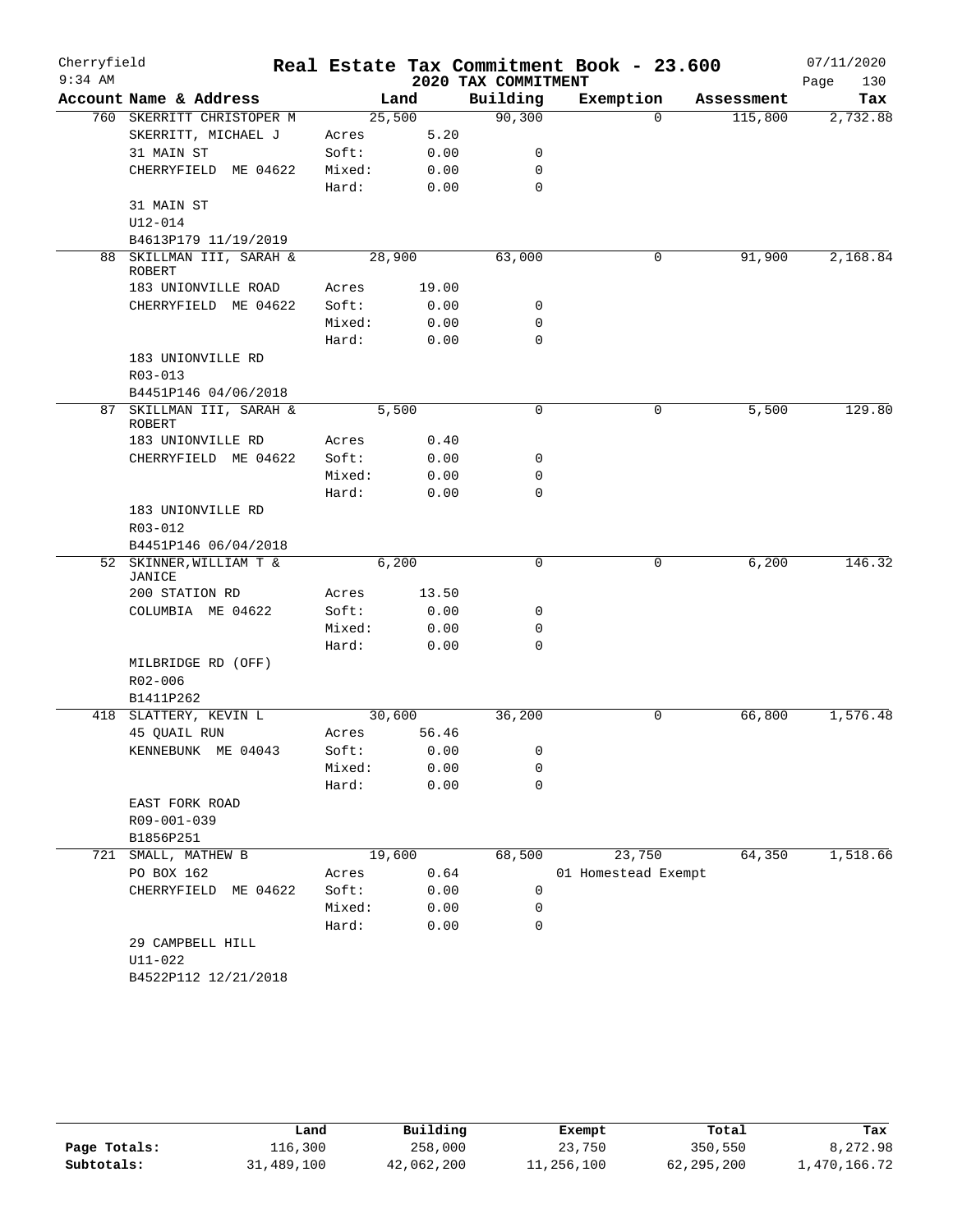| Cherryfield  |                                            |            |                |              |                                 | Real Estate Tax Commitment Book - 23.600 |                     | 07/11/2020    |
|--------------|--------------------------------------------|------------|----------------|--------------|---------------------------------|------------------------------------------|---------------------|---------------|
| $9:34$ AM    | Account Name & Address                     |            |                | Land         | 2020 TAX COMMITMENT<br>Building |                                          |                     | Page<br>131   |
|              | 204 SMALL, TARA                            |            |                | 18,000       | 11,700                          | Exemption<br>23,750                      | Assessment<br>5,950 | Tax<br>140.42 |
|              | DORR, AMARA                                |            | Acres          | 1.60         |                                 | 01 Homestead Exempt                      |                     |               |
|              | 511 CHERRYFIELD STRETCH Soft:              |            |                | 0.00         | 0                               |                                          |                     |               |
|              | CHERRYFIELD ME 04622                       |            | Mixed:         | 0.00         | 0                               |                                          |                     |               |
|              |                                            |            | Hard:          | 0.00         | $\mathbf 0$                     |                                          |                     |               |
|              | 511 CHERRYFIELD STRETCH                    |            |                |              |                                 |                                          |                     |               |
|              | R05-004                                    |            |                |              |                                 |                                          |                     |               |
|              | B2588P101                                  |            |                |              |                                 |                                          |                     |               |
| 797          | SMALL, ANTHONY                             |            |                | 3,000        | $\mathbf 0$                     | 0                                        | 3,000               | 70.80         |
|              | 19 COTTAGE ST                              |            | Acres          | 0.27         |                                 |                                          |                     |               |
|              | BANGOR ME 04401                            |            | Soft:          | 0.00         | 0                               |                                          |                     |               |
|              |                                            |            | Mixed:         | 0.00         | 0                               |                                          |                     |               |
|              |                                            |            | Hard:          | 0.00         | $\mathbf 0$                     |                                          |                     |               |
|              | MAIN ST                                    |            |                |              |                                 |                                          |                     |               |
|              | $U13 - 001$                                |            |                |              |                                 |                                          |                     |               |
| 1000         | SMITH JR, PAUL C                           |            |                | 9,000        | $\mathbf 0$                     | 0                                        | 9,000               | 212.40        |
|              | 45 WENDALL ST                              |            | Acres          | 1.55         |                                 |                                          |                     |               |
|              | PROVIDENCE RI 02909                        |            | Soft:          | 0.00         | 0                               |                                          |                     |               |
|              |                                            |            | Mixed:         | 0.00         | 0                               |                                          |                     |               |
|              |                                            |            | Hard:          | 0.00         | $\mathbf 0$                     |                                          |                     |               |
|              | NORTH MAIN ST                              |            |                |              |                                 |                                          |                     |               |
|              | R10-002-018-004                            |            |                |              |                                 |                                          |                     |               |
|              | B1615P91                                   |            |                |              |                                 |                                          |                     |               |
| 83           | SMITH, AMBER L                             |            |                | 21,900       | $\mathbf 0$                     | 0                                        | 21,900              | 516.84        |
|              | MORSE, LAURA M                             |            | Acres          | 24.00        |                                 |                                          |                     |               |
|              | 56 TENAN LN                                |            | Soft:          | 0.00         | 0                               |                                          |                     |               |
|              | CHERRYFIELD<br>ME 04622                    |            | Mixed:         | 0.00         | 0                               |                                          |                     |               |
|              |                                            |            | Hard:          | 0.00         | $\mathbf 0$                     |                                          |                     |               |
|              | TENAN LANE                                 |            |                |              |                                 |                                          |                     |               |
|              | R05-056-001                                |            |                |              |                                 |                                          |                     |               |
|              | B4001P79 10/03/2013                        |            |                |              |                                 |                                          | 0                   | 0.00          |
| 261          | SMITH, BARNEY I.<br>266 WILLEY DISTRICT RD |            |                | 13,500       | 9,700                           | 23,200                                   |                     |               |
|              | CHERRYFIELD ME 04622                       |            | Acres<br>Soft: | 0.45<br>0.00 | 0                               | 01 Homestead Exempt                      |                     |               |
|              |                                            |            | Mixed:         | 0.00         | 0                               |                                          |                     |               |
|              |                                            |            | Hard:          | 0.00         | 0                               |                                          |                     |               |
|              | 266 WILLEY DISTRICT RD                     |            |                |              |                                 |                                          |                     |               |
|              | R05-052                                    |            |                |              |                                 |                                          |                     |               |
|              | B944P260                                   |            |                |              |                                 |                                          |                     |               |
|              | 944 SMITH, BLAKE                           |            |                | 18,200       | 32,300                          | 0                                        | 50,500              | 1,191.80      |
|              | PO BOX 330                                 |            | Acres          | 7.50         |                                 |                                          |                     |               |
|              | CHERRYFIELD<br>ME 04622                    |            | Soft:          | 0.00         | 0                               |                                          |                     |               |
|              |                                            |            | Mixed:         | 0.00         | 0                               |                                          |                     |               |
|              |                                            |            | Hard:          | 0.00         | $\mathbf 0$                     |                                          |                     |               |
|              | NORTH MAIN ST                              |            |                |              |                                 |                                          |                     |               |
|              | R07-018-001                                |            |                |              |                                 |                                          |                     |               |
|              | B4568P20 07/01/2019                        |            |                |              |                                 |                                          |                     |               |
| 913          | SMITH, BLAKE A & SEAIRA                    |            |                | 26,000       | 86,600                          | 0                                        | 112,600             | 2,657.36      |
|              | L                                          |            |                |              |                                 |                                          |                     |               |
|              | PO BOX 330                                 |            | Acres          | 15.00        |                                 |                                          |                     |               |
|              | CHERRYFIELD<br>ME 04622                    |            | Soft:          | 0.00         | 0                               |                                          |                     |               |
|              |                                            |            | Mixed:         | 0.00         | $\mathbf 0$                     |                                          |                     |               |
|              |                                            |            | Hard:          | 0.00         | 0                               |                                          |                     |               |
|              | 17 SMITH LANE                              |            |                |              |                                 |                                          |                     |               |
|              | $U16 - 015$                                |            |                |              |                                 |                                          |                     |               |
|              | B4191P204 09/24/2015                       |            |                |              |                                 |                                          |                     |               |
|              |                                            |            |                |              |                                 |                                          |                     |               |
|              |                                            | Land       |                | Building     |                                 | Exempt                                   | Total               | Tax           |
| Page Totals: |                                            | 109,600    |                | 140,300      |                                 | 46,950                                   | 202,950             | 4,789.62      |
| Subtotals:   |                                            | 31,598,700 |                | 42, 202, 500 |                                 | 11,303,050                               | 62,498,150          | 1,474,956.34  |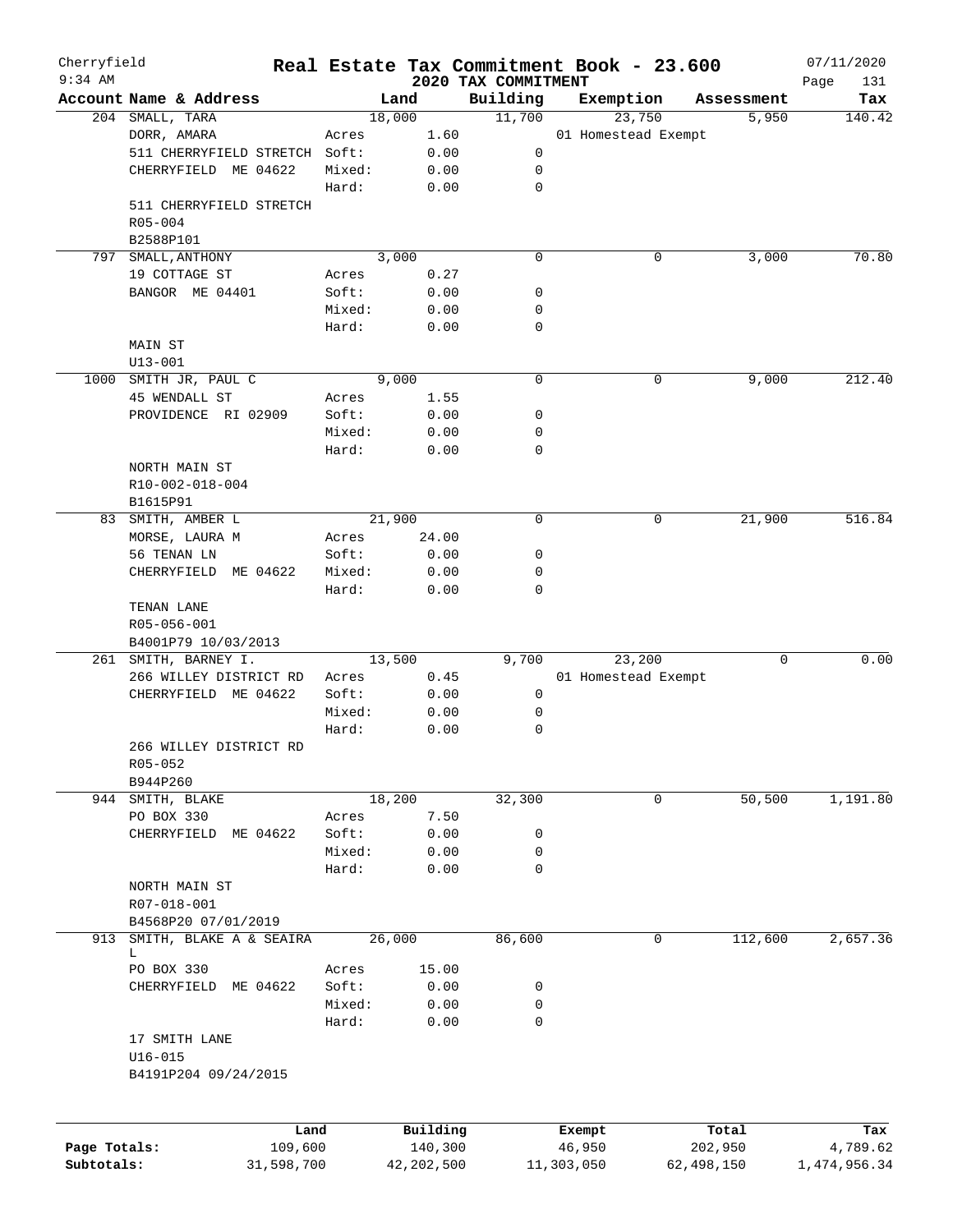| Cherryfield<br>$9:34$ AM |                                                  |                 |              | 2020 TAX COMMITMENT | Real Estate Tax Commitment Book - 23.600 |            | 07/11/2020<br>Page<br>132 |
|--------------------------|--------------------------------------------------|-----------------|--------------|---------------------|------------------------------------------|------------|---------------------------|
|                          | Account Name & Address                           |                 | Land         | Building            | Exemption                                | Assessment | Tax                       |
|                          | 267 SMITH, CAROLYN ANNE                          |                 | 12,600       | $\mathbf 0$         | $\Omega$                                 | 12,600     | 297.36                    |
|                          | PO BOX 162                                       | Acres           | 2.80         |                     |                                          |            |                           |
|                          | CHERRYFIELD ME 04622                             | Soft:           | 0.00         | 0                   |                                          |            |                           |
|                          |                                                  | Mixed:          | 0.00         | 0                   |                                          |            |                           |
|                          |                                                  | Hard:           | 0.00         | $\mathbf 0$         |                                          |            |                           |
|                          | TENAN LANE                                       |                 |              |                     |                                          |            |                           |
|                          | R05-057                                          |                 |              |                     |                                          |            |                           |
|                          | B3613P60 02/23/2010                              |                 |              |                     |                                          |            |                           |
| 454                      | SMITH, CHRISTOPHER P<br>$(1/3$ INT)              |                 | 3,400        | 1,000               | 0                                        | 4,400      | 103.84                    |
|                          | SMITH, COREY A (1/3<br>INT)                      | Acres           | 16.00        |                     |                                          |            |                           |
|                          | 6 MAD HUNTER RIDGE                               | Soft:           | 0.00         | 0                   |                                          |            |                           |
|                          | ORLAND ME 04951                                  | Mixed:          | 0.00         | 0                   |                                          |            |                           |
|                          |                                                  | Hard:           | 0.00         | $\mathbf 0$         |                                          |            |                           |
|                          | CROTCH                                           |                 |              |                     |                                          |            |                           |
|                          | R10-008                                          |                 |              |                     |                                          |            |                           |
|                          | B3562P179 08/24/2009                             |                 |              |                     |                                          |            |                           |
|                          | 899 SMITH, CINDY R                               |                 | 18,200       | 47,900              | 0                                        | 66,100     | 1,559.96                  |
|                          | 128 GAGNON RD                                    | Acres           | 8.90         |                     |                                          |            |                           |
|                          | FAIRFIELD ME 04937                               | Soft:           | 0.00         | 0                   |                                          |            |                           |
|                          |                                                  | Mixed:          | 0.00         | 0                   |                                          |            |                           |
|                          |                                                  | Hard:           | 0.00         | $\Omega$            |                                          |            |                           |
|                          | 50 RIDGE RD                                      |                 |              |                     |                                          |            |                           |
|                          | $U16 - 001$                                      |                 |              |                     |                                          |            |                           |
|                          | B4364P154 06/13/2017                             |                 |              |                     |                                          |            | 103.84                    |
|                          | 456 SMITH, COREY A (1/3<br>INT) (L/E)            | 3,400           |              | 1,000               | 0                                        | 4,400      |                           |
|                          | SMITH, CHRISTOPER P &<br>SMITH, PAUL A & CYNTHIA | Acres           | 16.00        |                     |                                          |            |                           |
|                          | 214 FISHER ROAD                                  | Soft:           | 0.00         | 0                   |                                          |            |                           |
|                          | MONROE ME 04921                                  | Mixed:          | 0.00         | 0                   |                                          |            |                           |
|                          |                                                  | Hard:           | 0.00         | $\mathbf 0$         |                                          |            |                           |
|                          | CROTCH                                           |                 |              |                     |                                          |            |                           |
|                          | R10-008                                          |                 |              |                     |                                          |            |                           |
|                          | B3562P179 08/24/2009                             |                 |              |                     |                                          |            |                           |
|                          | 53 SMITH, COREY L                                |                 | 24,100       | 0                   | $\mathsf{O}$                             | 24,100     | 568.76                    |
|                          | 115 PARK ST                                      | Acres           | 21.00        |                     |                                          |            |                           |
|                          | CHERRYFIELD ME 04622                             | Soft:<br>Mixed: | 0.00<br>3.00 | 0<br>453            |                                          |            |                           |
|                          |                                                  | Hard:           | 7.00         | 811                 |                                          |            |                           |
|                          | MILBRIDGE RD (OFF)                               |                 |              |                     |                                          |            |                           |
|                          | R02-007                                          |                 |              |                     |                                          |            |                           |
|                          | B4505P192 10/12/2018                             |                 |              |                     |                                          |            |                           |
|                          | 696 SMITH, COREY L                               |                 | 25,700       | 136,300             | 23,750                                   | 138,250    | 3,262.70                  |
|                          | SMITH, JORDAN S                                  | Acres           | 8.50         |                     | 01 Homestead Exempt                      |            |                           |
|                          | 115 PARK ST                                      | Soft:           | 0.00         | 0                   |                                          |            |                           |
|                          | CHERRYFIELD ME 04622                             | Mixed:          | 0.00         | 0                   |                                          |            |                           |
|                          |                                                  | Hard:           | 0.00         | 0                   |                                          |            |                           |
|                          | 115 PARK ST                                      |                 |              |                     |                                          |            |                           |
|                          | $U10-009-001$                                    |                 |              |                     |                                          |            |                           |
|                          | B4265P31 06/24/2016                              |                 |              |                     |                                          |            |                           |
|                          |                                                  |                 |              |                     |                                          |            |                           |

|              | Land       | Building   | Exempt     | Total      | Tax          |
|--------------|------------|------------|------------|------------|--------------|
| Page Totals: | 87,400     | 186,200    | 23,750     | 249,850    | 5,896.46     |
| Subtotals:   | 31,686,100 | 42,388,700 | 11,326,800 | 62,748,000 | 1,480,852.80 |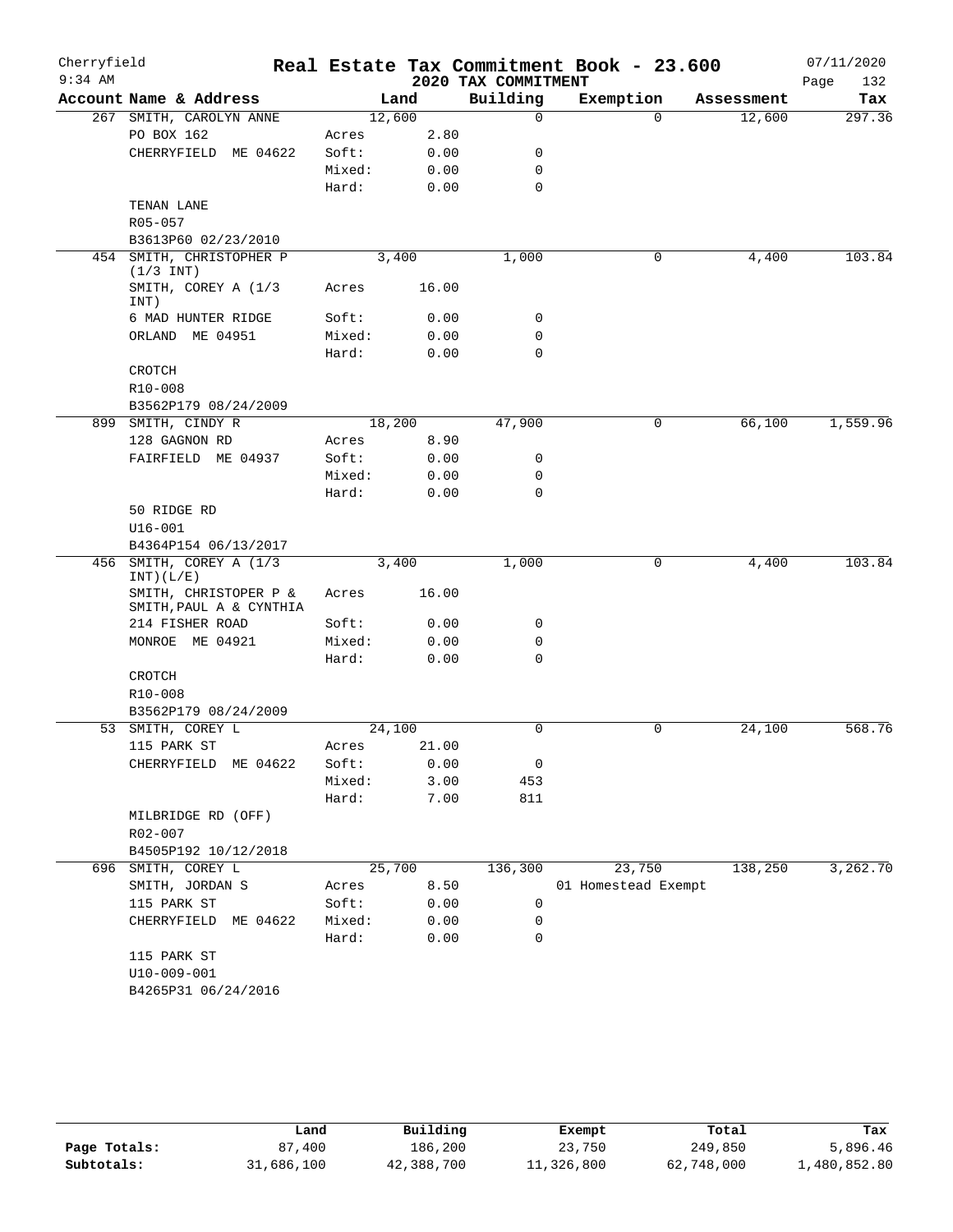| Cherryfield<br>$9:34$ AM |                                            |            |        |        |              |                                 | Real Estate Tax Commitment Book - 23.600 |        |            | 07/11/2020         |
|--------------------------|--------------------------------------------|------------|--------|--------|--------------|---------------------------------|------------------------------------------|--------|------------|--------------------|
|                          | Account Name & Address                     |            |        | Land   |              | 2020 TAX COMMITMENT<br>Building | Exemption                                |        | Assessment | Page<br>133<br>Tax |
|                          | 96 SMITH, ERIC H                           |            |        | 8,700  |              | 9,000                           |                                          | 0      | 17,700     | 417.72             |
|                          | 404 BLACKSWOODS RD                         |            | Acres  |        | 1.00         |                                 |                                          |        |            |                    |
|                          | CHERRYFIELD ME 04622                       |            | Soft:  |        | 0.00         | 0                               |                                          |        |            |                    |
|                          |                                            |            | Mixed: |        | 0.00         | 0                               |                                          |        |            |                    |
|                          |                                            |            | Hard:  |        | 0.00         | 0                               |                                          |        |            |                    |
|                          | 404 BLACKSWOODS RD                         |            |        |        |              |                                 |                                          |        |            |                    |
|                          | R03-021                                    |            |        |        |              |                                 |                                          |        |            |                    |
|                          | B2439P260                                  |            |        |        |              |                                 |                                          |        |            |                    |
| 95                       | SMITH, ERIC H                              |            |        | 20,800 |              | 17,500                          |                                          | 23,750 | 14,550     | 343.38             |
|                          | 400 BLACKSWOODS RD                         |            | Acres  |        | 12.00        |                                 | 01 Homestead Exempt                      |        |            |                    |
|                          | CHERRYFIELD ME 04622                       |            | Soft:  |        | 0.00         | 0                               |                                          |        |            |                    |
|                          |                                            |            | Mixed: |        | 0.00         | 0                               |                                          |        |            |                    |
|                          |                                            |            | Hard:  |        | 0.00         | 0                               |                                          |        |            |                    |
|                          | 400 BLACKSWOODS RD                         |            |        |        |              |                                 |                                          |        |            |                    |
|                          | R03-020                                    |            |        |        |              |                                 |                                          |        |            |                    |
|                          | B2368P189                                  |            |        |        |              |                                 |                                          |        |            |                    |
| 97                       | SMITH, ERIC H                              |            |        | 22,900 |              | $\mathbf 0$                     |                                          | 0      | 22,900     | 540.44             |
|                          | 400 BLACKSWOODS RD                         |            | Acres  |        | 19.60        |                                 |                                          |        |            |                    |
|                          | CHERRYFIELD ME 04622                       |            | Soft:  |        | 0.00         | 0                               |                                          |        |            |                    |
|                          |                                            |            | Mixed: |        | 0.00         | 0                               |                                          |        |            |                    |
|                          |                                            |            | Hard:  |        | 0.00         | 0                               |                                          |        |            |                    |
|                          | BLACKSWOODS RD                             |            |        |        |              |                                 |                                          |        |            |                    |
|                          | $R03 - 022$                                |            |        |        |              |                                 |                                          |        |            |                    |
|                          | B2750P289                                  |            |        |        |              |                                 |                                          |        |            |                    |
|                          | 109 SMITH, ERIC H                          |            |        | 19,200 |              | $\mathbf 0$                     |                                          | 0      | 19,200     | 453.12             |
|                          | 400 BLACKSWOODS RD                         |            | Acres  |        | 13.30        |                                 |                                          |        |            |                    |
|                          | CHERRYFIELD ME 04622                       |            | Soft:  |        | 0.00         | 0                               |                                          |        |            |                    |
|                          |                                            |            | Mixed: |        | 0.00         | 0                               |                                          |        |            |                    |
|                          |                                            |            | Hard:  |        | 0.00         | 0                               |                                          |        |            |                    |
|                          | BLACKSWOODS RD<br>R03-022-001<br>B2750P289 |            |        |        |              |                                 |                                          |        |            |                    |
| 43                       | SMITH, FRANCIS E                           |            |        | 15,600 |              | $\mathbf 0$                     |                                          | 0      | 15,600     | 368.16             |
|                          | SMITH, DORIS E                             |            | Acres  |        | 7.50         |                                 |                                          |        |            |                    |
|                          | PO BOX 212                                 |            | Soft:  |        | 0.00         | 0                               |                                          |        |            |                    |
|                          | MILBRIDGE<br>ME 04658                      |            | Mixed: |        | 0.00         | 0                               |                                          |        |            |                    |
|                          |                                            |            | Hard:  |        | 0.00         | $\mathbf 0$                     |                                          |        |            |                    |
|                          | PARK ST                                    |            |        |        |              |                                 |                                          |        |            |                    |
|                          | R01-031                                    |            |        |        |              |                                 |                                          |        |            |                    |
|                          | B3419P85 06/16/2008                        |            |        |        |              |                                 |                                          |        |            |                    |
| 366                      | SMITH, GEORGE; DOROTHY                     |            |        | 40,200 |              | 0                               |                                          | 0      | 40,200     | 948.72             |
|                          | SMITH                                      |            |        |        |              |                                 |                                          |        |            |                    |
|                          | C/O BAGLEY, HARVEY &                       |            | Acres  |        | 94.00        |                                 |                                          |        |            |                    |
|                          | DAVID & MARY SKAGGS                        |            |        |        |              |                                 |                                          |        |            |                    |
|                          | 296 FOREST AVE.                            |            | Soft:  |        | 0.00         | 0                               |                                          |        |            |                    |
|                          | ORONO ME 04473                             |            | Mixed: |        | 0.00         | 0                               |                                          |        |            |                    |
|                          |                                            |            | Hard:  |        | 0.00         | $\mathbf 0$                     |                                          |        |            |                    |
|                          | CROTCH                                     |            |        |        |              |                                 |                                          |        |            |                    |
|                          | R08-029                                    |            |        |        |              |                                 |                                          |        |            |                    |
|                          | B3312P116 07/20/2007                       |            |        |        |              |                                 |                                          |        |            |                    |
|                          | 442 SMITH, LINDA LEE                       |            |        | 8,700  |              | 0                               |                                          | 0      | 8,700      | 205.32             |
|                          | 234 TIDEWATER DR                           |            | Acres  |        | 1.00         |                                 |                                          |        |            |                    |
|                          | WARWICK RI 02889                           |            | Soft:  |        | 0.00         | 0                               |                                          |        |            |                    |
|                          |                                            |            | Mixed: |        | 0.00         | 0                               |                                          |        |            |                    |
|                          |                                            |            | Hard:  |        | 0.00         | $\mathbf 0$                     |                                          |        |            |                    |
|                          | NORTH MAIN ST                              |            |        |        |              |                                 |                                          |        |            |                    |
|                          | R10-002-018                                |            |        |        |              |                                 |                                          |        |            |                    |
|                          | B2269P5                                    |            |        |        |              |                                 |                                          |        |            |                    |
|                          |                                            | Land       |        |        | Building     |                                 | Exempt                                   |        | Total      | Tax                |
| Page Totals:             |                                            | 136,100    |        |        | 26,500       |                                 | 23,750                                   |        | 138,850    | 3,276.86           |
| Subtotals:               |                                            | 31,822,200 |        |        | 42, 415, 200 |                                 | 11,350,550                               |        | 62,886,850 | 1,484,129.66       |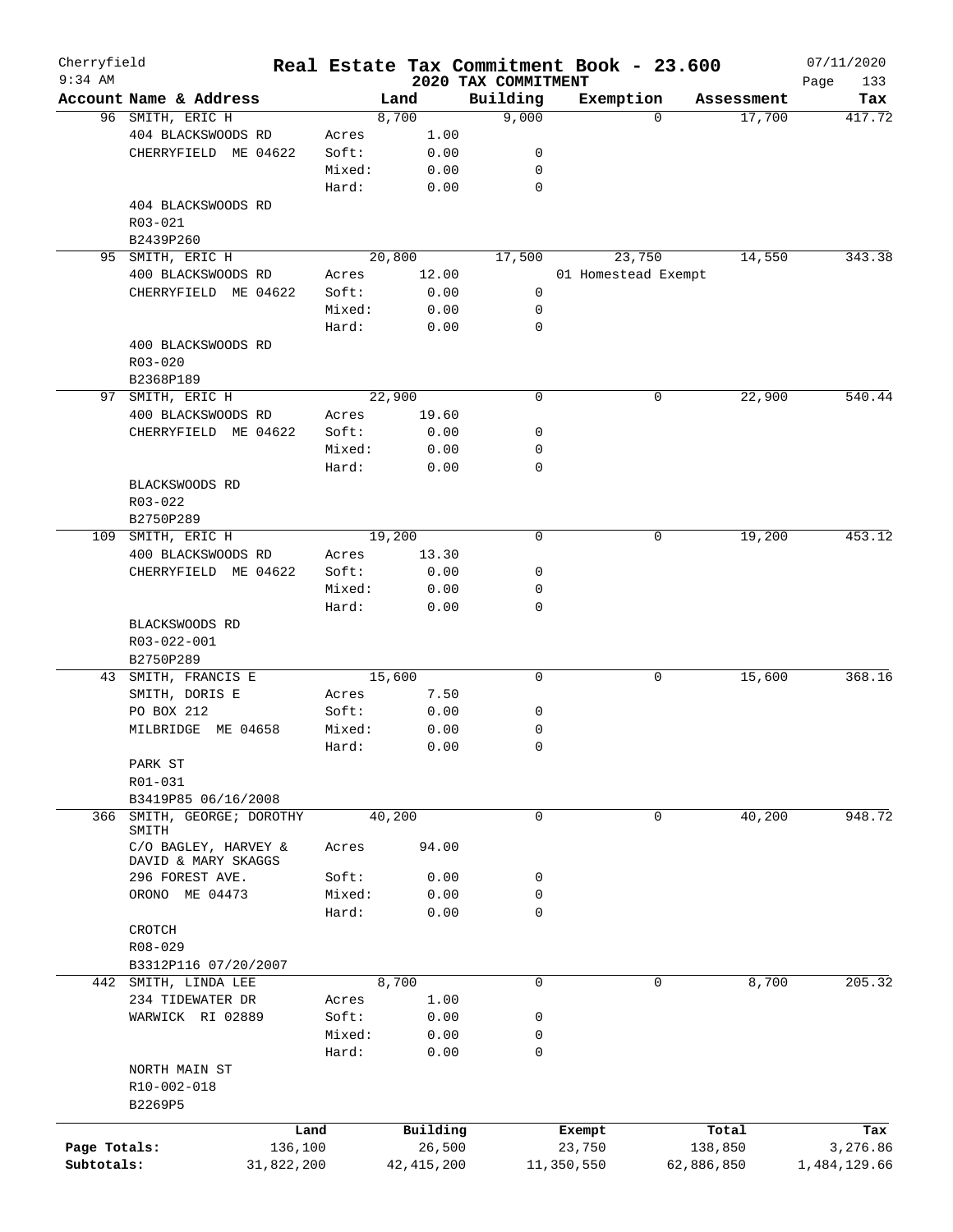| Cherryfield<br>$9:34$ AM |                                 |        |        | 2020 TAX COMMITMENT | Real Estate Tax Commitment Book - 23.600 |            | 07/11/2020<br>Page<br>134 |
|--------------------------|---------------------------------|--------|--------|---------------------|------------------------------------------|------------|---------------------------|
|                          | Account Name & Address          |        | Land   | Building            | Exemption                                | Assessment | Tax                       |
|                          | 627 SMITH, PAUL & CYNTHIA       |        | 14,000 | 77,800              | 29,450                                   | 62,350     | 1,471.46                  |
|                          | 97 STILLWATER RD                | Acres  | 0.51   |                     | 01 Homestead Exempt                      |            |                           |
|                          | CHERRYFIELD ME 04622            | Soft:  | 0.00   |                     | 0 12 WW2 Veteran Res                     |            |                           |
|                          |                                 | Mixed: | 0.00   | 0                   |                                          |            |                           |
|                          |                                 | Hard:  | 0.00   | $\mathbf 0$         |                                          |            |                           |
|                          | 97 STILLWATER RD                |        |        |                     |                                          |            |                           |
|                          | $U06 - 018$                     |        |        |                     |                                          |            |                           |
|                          | B777P218                        |        |        |                     |                                          |            |                           |
| 590                      | SMITH, ROBERT R                 |        | 10,600 | $\mathbf 0$         | 0                                        | 10,600     | 250.16                    |
|                          | SMITH, BRUCE E                  | Acres  | 3.40   |                     |                                          |            |                           |
|                          | PO BOX 38                       | Soft:  | 0.00   | 0                   |                                          |            |                           |
|                          | STERLING CT 06377               | Mixed: | 0.00   | 0                   |                                          |            |                           |
|                          |                                 | Hard:  | 0.00   | 0                   |                                          |            |                           |
|                          | NORTH MAIN ST                   |        |        |                     |                                          |            |                           |
|                          | R10-002-018-001                 |        |        |                     |                                          |            |                           |
|                          | B4457P23 05/03/2018 B1615P89    |        |        |                     |                                          |            |                           |
| 117                      | SMITH, TONY L &<br>KIMBERLY S   |        | 64,600 | 149,200             | 23,750                                   | 190,050    | 4,485.18                  |
|                          | P O BOX 310                     | Acres  | 54.00  |                     | 01 Homestead Exempt                      |            |                           |
|                          | CHERRYFIELD ME 04622            | Soft:  | 0.00   | 0                   |                                          |            |                           |
|                          |                                 | Mixed: | 0.00   | 0                   |                                          |            |                           |
|                          |                                 | Hard:  | 35.00  | 4,057               |                                          |            |                           |
|                          | 690 BLACKSWOODS RD              |        |        |                     |                                          |            |                           |
|                          | R03-041                         |        |        |                     |                                          |            |                           |
|                          | B3635P219 05/19/2010            |        |        |                     |                                          |            |                           |
|                          | 55 SMITH, TONY L &              |        | 12,500 | $\Omega$            | 0                                        | 12,500     | 295.00                    |
|                          | KIMBERLY S                      |        |        |                     |                                          |            |                           |
|                          | P O BOX 310                     | Acres  | 51.00  |                     |                                          |            |                           |
|                          | CHERRYFIELD ME 04622            | Soft:  | 5.00   | 641                 |                                          |            |                           |
|                          |                                 | Mixed: | 0.00   | 0                   |                                          |            |                           |
|                          |                                 | Hard:  | 27.00  | 3,129               |                                          |            |                           |
|                          | ROUTE 1 (OFF)                   |        |        |                     |                                          |            |                           |
|                          | R02-009                         |        |        |                     |                                          |            |                           |
|                          | B3678P152 10/12/2010            |        |        |                     |                                          |            |                           |
|                          | 51 SMITH, TONY LEE &            |        | 6,700  | 0                   | 0                                        | 6,700      | 158.12                    |
|                          | KIMBERLY S                      |        |        |                     |                                          |            |                           |
|                          | P O BOX 310                     | Acres  | 47.00  |                     |                                          |            |                           |
|                          | CHERRYFIELD ME 04622            | Soft:  | 17.00  | 2,180               |                                          |            |                           |
|                          |                                 | Mixed: | 30.00  | 4,532               |                                          |            |                           |
|                          |                                 | Hard:  | 0.00   | $\Omega$            |                                          |            |                           |
|                          | MILBRIDGE RD (OFF)              |        |        |                     |                                          |            |                           |
|                          | R02-005                         |        |        |                     |                                          |            |                           |
|                          | B2026P14                        |        |        |                     |                                          |            |                           |
| 999                      | SMITH, BRUCE E &<br>CATHERINE M |        | 11,600 | $\mathbf 0$         | 0                                        | 11,600     | 273.76                    |
|                          | 2 DEBORAH RD                    | Acres  | 6.00   |                     |                                          |            |                           |
|                          | COVENTRY RI 02816               | Soft:  | 0.00   | 0                   |                                          |            |                           |
|                          |                                 | Mixed: | 0.00   | 0                   |                                          |            |                           |
|                          |                                 | Hard:  | 0.00   | $\Omega$            |                                          |            |                           |
|                          | NORTH MAIN ST                   |        |        |                     |                                          |            |                           |
|                          | R10-002-018-002                 |        |        |                     |                                          |            |                           |
|                          | B1615P87                        |        |        |                     |                                          |            |                           |
|                          |                                 |        |        |                     |                                          |            |                           |

|              | Land       | Building   | Exempt     | Total      | Tax          |
|--------------|------------|------------|------------|------------|--------------|
| Page Totals: | 120,000    | 227,000    | 53,200     | 293,800    | 6,933.68     |
| Subtotals:   | 31,942,200 | 42,642,200 | 11,403,750 | 63,180,650 | 1,491,063.34 |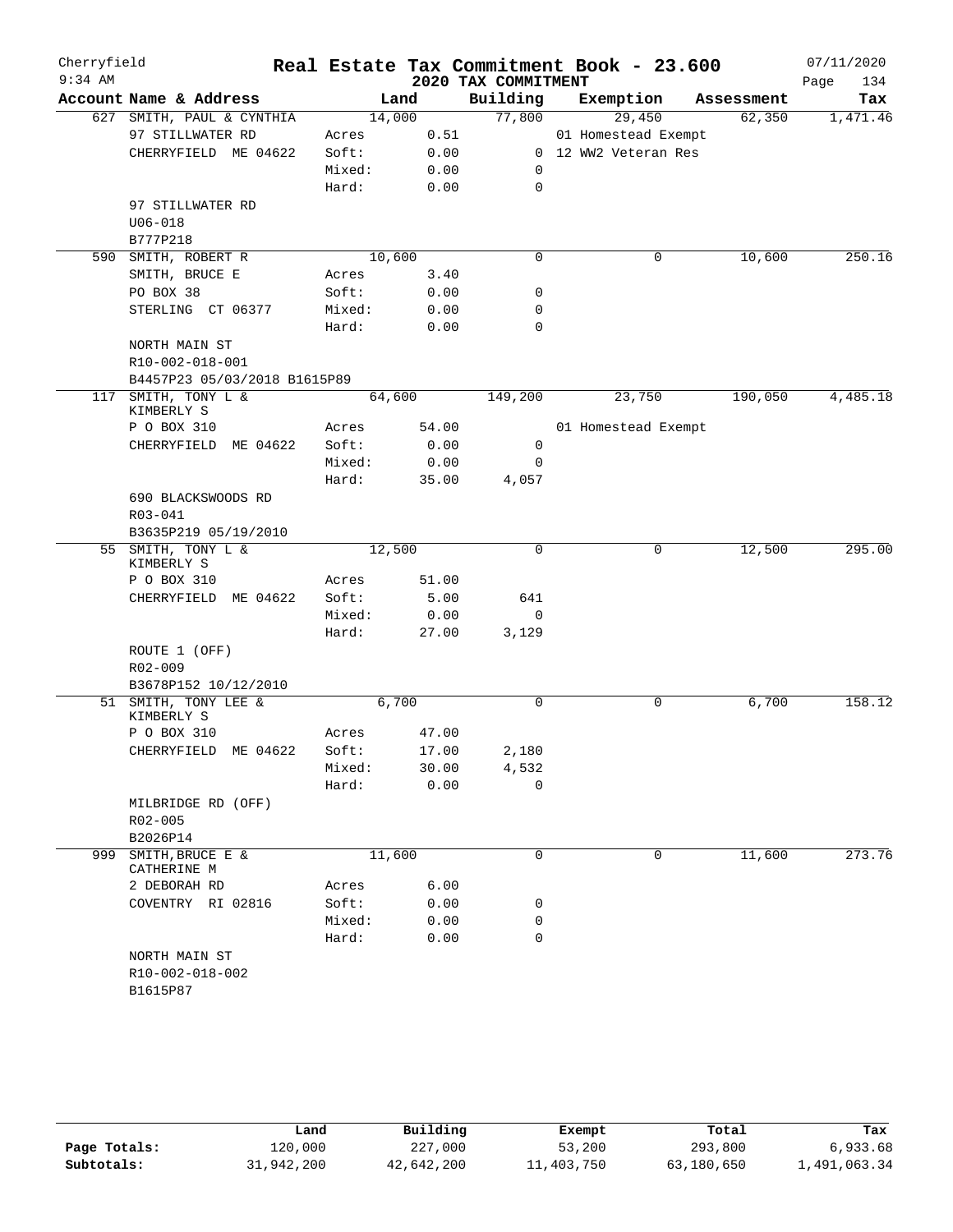| Cherryfield  |                             |        |            |                                 | Real Estate Tax Commitment Book - 23.600 |            | 07/11/2020         |
|--------------|-----------------------------|--------|------------|---------------------------------|------------------------------------------|------------|--------------------|
| $9:34$ AM    | Account Name & Address      | Land   |            | 2020 TAX COMMITMENT<br>Building | Exemption                                | Assessment | Page<br>135<br>Tax |
|              | 685 SMITH, CARL S & CARL A  | 47,400 |            | 47,300                          | $\Omega$                                 | 94,700     | 2,234.92           |
|              | 30 SWIFT ROAD               | Acres  | 18.00      |                                 |                                          |            |                    |
|              | FRAMINGHAM MA 01702         | Soft:  | 0.00       | 0                               |                                          |            |                    |
|              |                             | Mixed: | 0.00       | 0                               |                                          |            |                    |
|              |                             | Hard:  | 0.00       | 0                               |                                          |            |                    |
|              | 187 PARK ST                 |        |            |                                 |                                          |            |                    |
|              | $U09 - 006$                 |        |            |                                 |                                          |            |                    |
|              | B1594P179                   |        |            |                                 |                                          |            |                    |
|              | 901 SMITH, DOUGLAS & MARY   | 17,500 |            | 34,200                          | 23,750                                   | 27,950     | 659.62             |
|              | 72 RIDGE RD2                | Acres  | 1.46       |                                 | 01 Homestead Exempt                      |            |                    |
|              | CHERRYFIELD ME 04622        | Soft:  | 0.00       | 0                               |                                          |            |                    |
|              |                             | Mixed: | 0.00       | 0                               |                                          |            |                    |
|              |                             | Hard:  | 0.00       | 0                               |                                          |            |                    |
|              |                             |        |            |                                 |                                          |            |                    |
|              | 72 RIDGE RD                 |        |            |                                 |                                          |            |                    |
|              | $U16 - 003$                 |        |            |                                 |                                          |            |                    |
|              | B1789P4                     |        |            |                                 |                                          |            |                    |
| 738          | SOMES, SHELLEY LYNN &       | 17,100 |            | 96,000                          | 0                                        | 113,100    | 2,669.16           |
|              | ADAM D                      |        |            |                                 |                                          |            |                    |
|              | 55 PARK ST                  | Acres  | 0.43       |                                 |                                          |            |                    |
|              | CHERRYFIELD ME 04622        | Soft:  | 0.00       | 0                               |                                          |            |                    |
|              |                             | Mixed: | 0.00       | 0                               |                                          |            |                    |
|              |                             | Hard:  | 0.00       | 0                               |                                          |            |                    |
|              | 55 PARK ST                  |        |            |                                 |                                          |            |                    |
|              | U11-039                     |        |            |                                 |                                          |            |                    |
|              | B4157P123 06/10/2015        |        |            |                                 |                                          |            |                    |
|              | 415 SONG, TONG P & JUNG AE  | 21,100 |            | 0                               | 0                                        | 21,100     | 497.96             |
|              | 88 NEW ROAD                 | Acres  | 40.86      |                                 |                                          |            |                    |
|              | TOLLAND CT 06084            | Soft:  | 0.00       | 0                               |                                          |            |                    |
|              |                             | Mixed: | 0.00       | 0                               |                                          |            |                    |
|              |                             | Hard:  | 0.00       | 0                               |                                          |            |                    |
|              | 109 SALMON RUN              |        |            |                                 |                                          |            |                    |
|              | R09-001-035                 |        |            |                                 |                                          |            |                    |
|              | B1457P175                   |        |            |                                 |                                          |            |                    |
|              | 559 SOPER TRUST, JODY L     | 16,300 |            | 52,200                          | 0                                        | 68,500     | 1,616.60           |
|              | 890 HANCOCK ST              | Acres  | 0.37       |                                 |                                          |            |                    |
|              | ABINGTON MA 02351           | Soft:  | 0.00       | 0                               |                                          |            |                    |
|              |                             | Mixed: | 0.00       | 0                               |                                          |            |                    |
|              |                             | Hard:  | 0.00       | 0                               |                                          |            |                    |
|              | 8 PADDY LANE                |        |            |                                 |                                          |            |                    |
|              | $U04 - 020$                 |        |            |                                 |                                          |            |                    |
|              | B4281P172 08/09/2016        |        |            |                                 |                                          |            |                    |
|              | 378 SOUTHWORTH III, CHARLES | 22,500 |            | $\mathbf 0$                     | 0                                        | 22,500     | 531.00             |
|              | 84 CUTLER ST                | Acres  | 44.80      |                                 |                                          |            |                    |
|              | STONINGTON ME 04378         | Soft:  | 0.00       | 0                               |                                          |            |                    |
|              |                             | Mixed: | 0.00       | 0                               |                                          |            |                    |
|              |                             | Hard:  | 0.00       | 0                               |                                          |            |                    |
|              | CROTCH                      |        |            |                                 |                                          |            |                    |
|              | R08-040                     |        |            |                                 |                                          |            |                    |
|              | B4491P277 08/29/2018        |        |            |                                 |                                          |            |                    |
|              | 876 SPENCE, DONALD          | 10,100 |            | $\mathbf 0$                     | 0                                        | 10,100     | 238.36             |
|              | 101 MEADOW CREEK DRIVE      |        | 10.00      |                                 |                                          |            |                    |
|              |                             | Acres  |            |                                 |                                          |            |                    |
|              | DRACUT MA 01826             | Soft:  | 0.00       | 0                               |                                          |            |                    |
|              |                             | Mixed: | 0.00       | 0                               |                                          |            |                    |
|              |                             | Hard:  | 0.00       | 0                               |                                          |            |                    |
|              | NORTH MAIN ST               |        |            |                                 |                                          |            |                    |
|              | U15-006                     |        |            |                                 |                                          |            |                    |
|              | B1565P255                   |        |            |                                 |                                          |            |                    |
|              |                             |        |            |                                 |                                          |            |                    |
|              | Land                        |        | Building   |                                 | Exempt                                   | Total      | Tax                |
| Page Totals: | 152,000                     |        | 229,700    |                                 | 23,750                                   | 357,950    | 8,447.62           |
| Subtotals:   | 32,094,200                  |        | 42,871,900 |                                 | 11, 427, 500                             | 63,538,600 | 1,499,510.96       |
|              |                             |        |            |                                 |                                          |            |                    |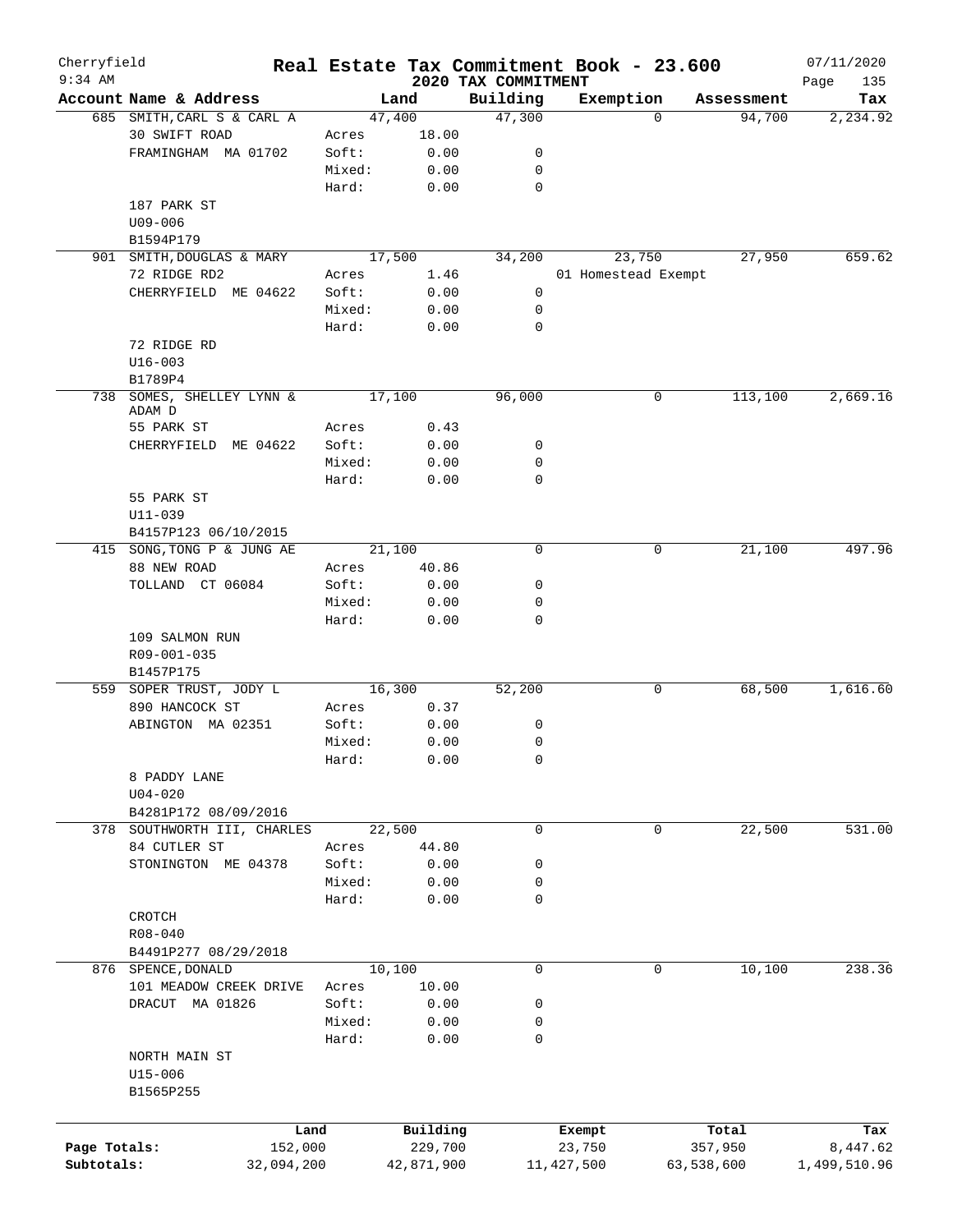| Cherryfield<br>$9:34$ AM |                               |        |              |                                 | Real Estate Tax Commitment Book - 23.600 |            |            | 07/11/2020         |
|--------------------------|-------------------------------|--------|--------------|---------------------------------|------------------------------------------|------------|------------|--------------------|
|                          | Account Name & Address        |        | Land         | 2020 TAX COMMITMENT<br>Building | Exemption                                |            | Assessment | Page<br>136<br>Tax |
|                          | 100 SPRAGUE, ANDREW           |        | 21,700       | 77,300                          | 23,750                                   |            | 75,250     | 1,775.90           |
|                          | 480 BLACKSWOODS RD            | Acres  | 6.60         |                                 | 01 Homestead Exempt                      |            |            |                    |
|                          | CHERRYFIELD ME 04622          | Soft:  | 0.00         | 0                               |                                          |            |            |                    |
|                          |                               | Mixed: | 0.00         | 0                               |                                          |            |            |                    |
|                          |                               | Hard:  | 0.00         | $\mathbf 0$                     |                                          |            |            |                    |
|                          | 480 BLACKSWOODS RD            |        |              |                                 |                                          |            |            |                    |
|                          | R03-025                       |        |              |                                 |                                          |            |            |                    |
|                          | B3276P155 04/20/2007          |        |              |                                 |                                          |            |            |                    |
| 291                      | SPRAGUE, TIMOTHY              |        | 11,900       | $\mathbf 0$                     |                                          | 0          | 11,900     | 280.84             |
|                          |                               |        |              |                                 |                                          |            |            |                    |
|                          | 46 EMERYS BRIDGE RD           | Acres  | 27.00        |                                 |                                          |            |            |                    |
|                          | SOUTH BERWICK ME 03908        | Soft:  | 0.00         | 0                               |                                          |            |            |                    |
|                          |                               | Mixed: | 0.00         | 0                               |                                          |            |            |                    |
|                          |                               | Hard:  | 23.00        | 2,666                           |                                          |            |            |                    |
|                          | RIDGE RD                      |        |              |                                 |                                          |            |            |                    |
|                          | R06-002                       |        |              |                                 |                                          |            |            |                    |
|                          | B3671P285 08/23/2010          |        |              |                                 |                                          |            |            |                    |
|                          | 293 SPRAGUE, TIMOTHY          |        | 27,200       | $\mathbf 0$                     |                                          | 0          | 27,200     | 641.92             |
|                          | 46 EMERYS BRIDGE RD           | Acres  | 121.00       |                                 |                                          |            |            |                    |
|                          | SOUTH BERWOCK ME 03908        | Soft:  | 0.00         | 0                               |                                          |            |            |                    |
|                          |                               | Mixed: | 0.00         | 0                               |                                          |            |            |                    |
|                          |                               | Hard:  | 115.00       | 13,329                          |                                          |            |            |                    |
|                          | RIDGE RD                      |        |              |                                 |                                          |            |            |                    |
|                          | $R06 - 004$                   |        |              |                                 |                                          |            |            |                    |
|                          | B3671P285 09/23/2010          |        |              |                                 |                                          |            |            |                    |
|                          | 1082 SPRAGUE, TIMOTHY H       |        | 22,600       | 102,700                         |                                          | 0          | 125,300    | 2,957.08           |
|                          | 46 EMERYS BRIDGE RD           | Acres  | 45.00        |                                 |                                          |            |            |                    |
|                          | SOUTH BERWICK ME 03908        | Soft:  | 3.00         | 385                             |                                          |            |            |                    |
|                          |                               | Mixed: | 3.00         | 453                             |                                          |            |            |                    |
|                          |                               | Hard:  | 38.00        | 4,404                           |                                          |            |            |                    |
|                          | 507 RIDGE ROAD                |        |              |                                 |                                          |            |            |                    |
|                          | R06-004-001                   |        |              |                                 |                                          |            |            |                    |
|                          | B2836P184                     |        |              |                                 |                                          |            |            |                    |
| 771                      | SPRAGUE, HAROLD H &           |        | 19,700       | 101,000                         | 29,450                                   |            | 91,250     | 2,153.50           |
|                          | JANET G (L/E)                 |        |              |                                 |                                          |            |            |                    |
|                          | PO BOX 93                     | Acres  | 0.65         |                                 | 12 WW2 Veteran Res                       |            |            |                    |
|                          | CHERRYFIELD ME 04622          | Soft:  | 0.00         |                                 | 0 01 Homestead Exempt                    |            |            |                    |
|                          |                               | Mixed: | 0.00         | 0                               |                                          |            |            |                    |
|                          |                               | Hard:  | 0.00         | 0                               |                                          |            |            |                    |
|                          | 18 CAMPBELL HILL              |        |              |                                 |                                          |            |            |                    |
|                          | U12-024                       |        |              |                                 |                                          |            |            |                    |
|                          | B2527P349                     |        |              |                                 |                                          |            |            |                    |
|                          | 613 SPROUL IV,<br>JOSEPH      |        | 23,100       | 80,600                          | 23,750                                   |            | 79,950     | 1,886.82           |
|                          | 71 NORTH ST                   | Acres  | 1.00         |                                 | 01 Homestead Exempt                      |            |            |                    |
|                          | CHERRYFIELD<br>ME 04622       | Soft:  | 0.00         | $\mathsf{O}$                    |                                          |            |            |                    |
|                          |                               | Mixed: | 0.00         | 0                               |                                          |            |            |                    |
|                          |                               | Hard:  | 0.00         | 0                               |                                          |            |            |                    |
|                          | 71 NORTH ST                   |        |              |                                 |                                          |            |            |                    |
|                          | $U06 - 003$                   |        |              |                                 |                                          |            |            |                    |
|                          | B4171P247 07/24/2015 B2451P15 |        |              |                                 |                                          |            |            |                    |
|                          | 573 SPROUL IV, JOSEPH         |        | 12,800       | 0                               |                                          | 0          | 12,800     | 302.08             |
|                          | 71 NORTH ST                   | Acres  | 3.20         |                                 |                                          |            |            |                    |
|                          | CHERRYFIELD ME 04622          | Soft:  | 0.00         | 0                               |                                          |            |            |                    |
|                          |                               | Mixed: | 0.00         | 0                               |                                          |            |            |                    |
|                          |                               | Hard:  | 0.00         | 0                               |                                          |            |            |                    |
|                          | NORTH ST                      |        |              |                                 |                                          |            |            |                    |
|                          | $U05 - 006 - 001$             |        |              |                                 |                                          |            |            |                    |
|                          | B4153P281 05/29/2015          |        |              |                                 |                                          |            |            |                    |
|                          |                               |        |              |                                 |                                          |            |            |                    |
|                          |                               |        |              |                                 |                                          |            |            |                    |
|                          | Land                          |        | Building     |                                 | Exempt                                   |            | Total      | Tax                |
| Page Totals:             | 139,000                       |        | 361,600      |                                 | 76,950                                   |            | 423,650    | 9,998.14           |
| Subtotals:               | 32, 233, 200                  |        | 43, 233, 500 |                                 | 11,504,450                               | 63,962,250 |            | 1,509,509.10       |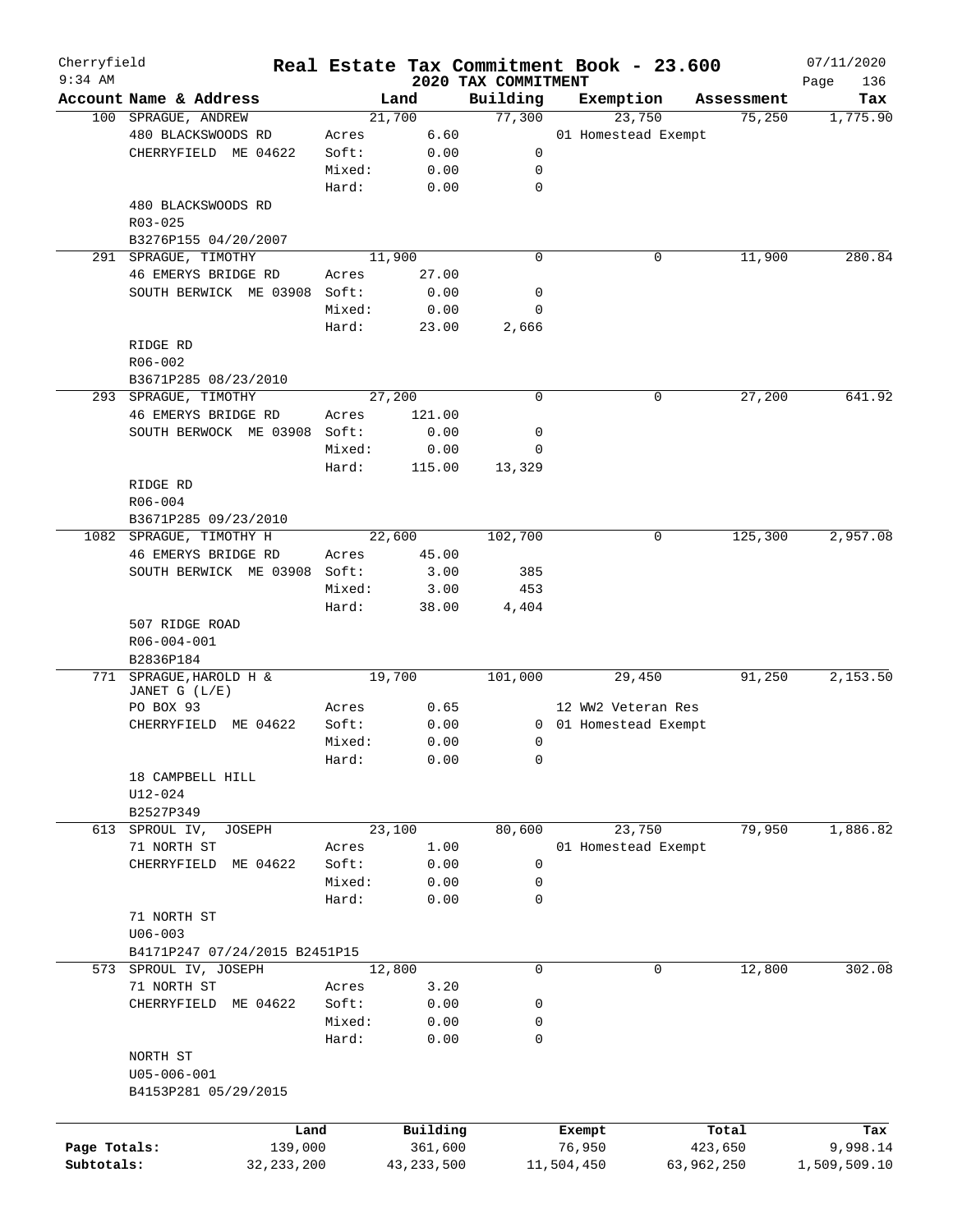| Cherryfield  |                                     |        |            |                                 |              | Real Estate Tax Commitment Book - 23.600 |            |            | 07/11/2020         |
|--------------|-------------------------------------|--------|------------|---------------------------------|--------------|------------------------------------------|------------|------------|--------------------|
| $9:34$ AM    | Account Name & Address              |        | Land       | 2020 TAX COMMITMENT<br>Building |              |                                          |            | Assessment | Page<br>137<br>Tax |
|              | 598 SPROUL, LESA L                  |        | 18,900     | 25,300                          |              | Exemption<br>23,750                      |            | 20,450     | 482.62             |
|              | 44 ELM STREET                       | Acres  | 0.57       |                                 |              | 01 Homestead Exempt                      |            |            |                    |
|              | CHERRYFIELD ME 04622                | Soft:  | 0.00       | 0                               |              |                                          |            |            |                    |
|              |                                     | Mixed: |            |                                 |              |                                          |            |            |                    |
|              |                                     |        | 0.00       | 0                               |              |                                          |            |            |                    |
|              |                                     | Hard:  | 0.00       | 0                               |              |                                          |            |            |                    |
|              | 44 ELM ST                           |        |            |                                 |              |                                          |            |            |                    |
|              | $U05 - 030$                         |        |            |                                 |              |                                          |            |            |                    |
|              | B2109P272                           |        |            |                                 |              |                                          |            |            |                    |
| 1149         | SPROUL, WILLIAM K                   |        | 17,800     | $\mathbf 0$                     |              | 0                                        |            | 17,800     | 420.08             |
|              | 44 ELM ST                           | Acres  | 1.80       |                                 |              |                                          |            |            |                    |
|              | CHERRYFIELD ME 04622                | Soft:  | 0.00       | 0                               |              |                                          |            |            |                    |
|              |                                     | Mixed: | 0.00       | 0                               |              |                                          |            |            |                    |
|              |                                     | Hard:  | 0.00       | 0                               |              |                                          |            |            |                    |
|              | NORTH ST                            |        |            |                                 |              |                                          |            |            |                    |
|              | $U06 - 003 - 001$                   |        |            |                                 |              |                                          |            |            |                    |
|              | B4171P247 07/24/2015 B2103P155      |        |            |                                 |              |                                          |            |            |                    |
|              | 525 SPROUL, JOSEPH JR &<br>PHYLIS   |        | 19,300     | 46,500                          |              | 29,450                                   |            | 36,350     | 857.86             |
|              | 64 WILSON HILL RD                   | Acres  | 0.61       |                                 |              | 12 WW2 Veteran Res                       |            |            |                    |
|              | CHERRYFIELD ME 04622                | Soft:  | 0.00       |                                 |              | 0 01 Homestead Exempt                    |            |            |                    |
|              |                                     | Mixed: | 0.00       | 0                               |              |                                          |            |            |                    |
|              |                                     | Hard:  | 0.00       | 0                               |              |                                          |            |            |                    |
|              | 64 WILSON HILL RD                   |        |            |                                 |              |                                          |            |            |                    |
|              | $U03 - 019$                         |        |            |                                 |              |                                          |            |            |                    |
|              | B595P75                             |        |            |                                 |              |                                          |            |            |                    |
|              | 945 STANWOOD, VICTOR                |        | 63,500     | $\Omega$                        |              | 0                                        |            | 63,500     | 1,498.60           |
|              |                                     |        |            |                                 |              |                                          |            |            |                    |
|              | 466 WYMAN RD                        | Acres  | 8.10       |                                 |              |                                          |            |            |                    |
|              | MILBRIDGE ME 04658                  | Soft:  | 0.00       | 0                               |              |                                          |            |            |                    |
|              |                                     | Mixed: | 0.00       | 0                               |              |                                          |            |            |                    |
|              |                                     | Hard:  | 0.00       | 0                               |              |                                          |            |            |                    |
|              | 24 PARKER HILL RD                   |        |            |                                 |              |                                          |            |            |                    |
|              | U18-006-001                         |        |            |                                 |              |                                          |            |            |                    |
|              | B4063P51 06/11/2014                 |        |            |                                 |              |                                          |            |            |                    |
|              | 326 STATE OF MAINE                  |        | 125,200    | 157,600                         |              | 282,800                                  |            | 0          | 0.00               |
|              | ATLANTIC SALMON<br>COMMISSION       | Acres  | 220.00     |                                 |              | 41 State of Maine                        |            |            |                    |
|              | 172 STATE HOUSE STATION Soft:       |        | 0.00       | 0                               |              |                                          |            |            |                    |
|              | AUGUSTA ME 04333-0172 Mixed:        |        | 0.00       | 0                               |              |                                          |            |            |                    |
|              |                                     | Hard:  | 0.00       | 0                               |              |                                          |            |            |                    |
|              | 636 NORTH MAIN ST                   |        |            |                                 |              |                                          |            |            |                    |
|              | R07-019                             |        |            |                                 |              |                                          |            |            |                    |
|              | B2471P240                           |        |            |                                 |              |                                          |            |            |                    |
|              | 374 STATE OF MAINE                  |        | 419,000    | 0                               |              | 419,000                                  |            | 0          | 0.00               |
|              | INLAND FISHERIES &                  | Acres  | 1150.00    |                                 |              | 41 State of Maine                        |            |            |                    |
|              | WILDLIFE DEPT                       |        |            |                                 |              |                                          |            |            |                    |
|              | 284 STATE ST                        | Soft:  | 0.00       | 0                               |              |                                          |            |            |                    |
|              | AUGUSTA ME 04330                    | Mixed: | 0.00       | 0                               |              |                                          |            |            |                    |
|              |                                     | Hard:  | 0.00       | 0                               |              |                                          |            |            |                    |
|              | CROTCH                              |        |            |                                 |              |                                          |            |            |                    |
|              | R08-036                             |        |            |                                 |              |                                          |            |            |                    |
| 657          | STATE OF MAINE                      |        | 30,000     | 66,000                          |              | 96,000                                   |            | 0          | 0.00               |
|              | TRANSPORTATION DEPT                 | Acres  | 27.00      |                                 |              | 41 State of Maine                        |            |            |                    |
|              | AUGUSTA ME 04330                    | Soft:  | 0.00       | 0                               |              |                                          |            |            |                    |
|              |                                     | Mixed: | 0.00       | 0                               |              |                                          |            |            |                    |
|              |                                     | Hard:  | 0.00       | 0                               |              |                                          |            |            |                    |
|              | 187 BLACKSWOODS ROAD<br>$U07 - 016$ |        |            |                                 |              |                                          |            |            |                    |
|              |                                     | Land   | Building   |                                 |              |                                          |            | Total      | Tax                |
| Page Totals: | 693,700                             |        | 295,400    |                                 | 851,000      | Exempt                                   |            | 138,100    | 3,259.16           |
|              |                                     |        |            |                                 |              |                                          |            |            |                    |
| Subtotals:   | 32,926,900                          |        | 43,528,900 |                                 | 12, 355, 450 |                                          | 64,100,350 |            | 1,512,768.26       |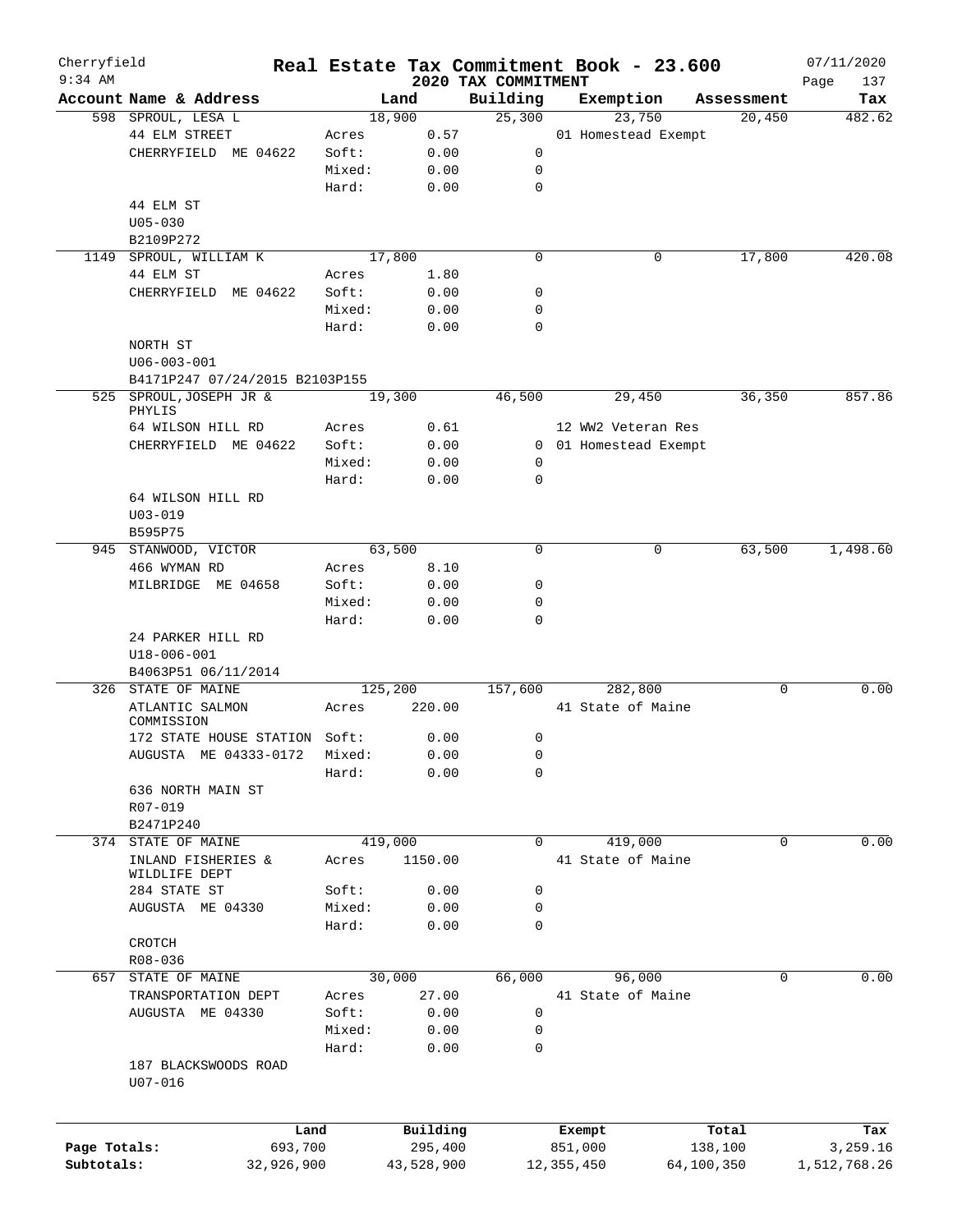| Cherryfield<br>$9:34$ AM |                                                    |                 |              |                                 | Real Estate Tax Commitment Book - 23.600 |              |            | 07/11/2020         |
|--------------------------|----------------------------------------------------|-----------------|--------------|---------------------------------|------------------------------------------|--------------|------------|--------------------|
|                          | Account Name & Address                             |                 | Land         | 2020 TAX COMMITMENT<br>Building | Exemption                                |              | Assessment | Page<br>138<br>Tax |
|                          | 126 STATE OF MAINE                                 |                 | 145,200      | $\mathbf 0$                     | 145,200                                  |              | 0          | 0.00               |
|                          | DEPT OF INLAND FISH &<br>WILDLIFE                  | Acres           | 349.00       |                                 | 41 State of Maine                        |              |            |                    |
|                          | 284 STATE ST                                       | Soft:           | 0.00         | 0                               |                                          |              |            |                    |
|                          | AUGUSTA ME 04330                                   | Mixed:<br>Hard: | 0.00<br>0.00 | 0<br>0                          |                                          |              |            |                    |
|                          | CROTCH                                             |                 |              |                                 |                                          |              |            |                    |
|                          | R03-050                                            |                 |              |                                 |                                          |              |            |                    |
|                          | B1484P146                                          |                 |              |                                 |                                          |              |            |                    |
|                          | 724 STEELE, KENNETH W &<br>PAMELA J                |                 | 22,300       | 83,400                          | 23,750                                   |              | 81,950     | 1,934.02           |
|                          | 271 SKYLINE DR                                     | Acres           | 0.91         |                                 | 01 Homestead Exempt                      |              |            |                    |
|                          | EDGEWOOD NM 87015                                  | Soft:           | 0.00         | 0                               |                                          |              |            |                    |
|                          |                                                    | Mixed:          | 0.00         | 0                               |                                          |              |            |                    |
|                          | 16 NEW ST<br>$U11 - 025$                           | Hard:           | 0.00         | 0                               |                                          |              |            |                    |
|                          | B4568P61 07/01/2019                                |                 |              |                                 |                                          |              |            |                    |
|                          | 649 STOCKARD, MARTHA A                             |                 | 17,100       | 53,600                          | 23,750                                   |              | 46,950     | 1,108.02           |
|                          | 31 BIG ROCK LN                                     | Acres           | 0.96         |                                 | 01 Homestead Exempt                      |              |            |                    |
|                          | CHERRYFIELD ME 04622                               | Soft:           | 0.00         | 0                               |                                          |              |            |                    |
|                          |                                                    | Mixed:          | 0.00         | 0                               |                                          |              |            |                    |
|                          |                                                    | Hard:           | 0.00         | 0                               |                                          |              |            |                    |
|                          | 31 BIG ROCK LANE<br>$U07 - 008 - 001$              |                 |              |                                 |                                          |              |            |                    |
|                          | B2778P160<br>961 STODDARD, CECILE A                |                 | 19,100       | 59,300                          | 23,750                                   |              | 54,650     | 1,289.74           |
|                          | 412 RIDGE RD                                       | Acres           | 4.12         |                                 | 01 Homestead Exempt                      |              |            |                    |
|                          | CHERRYFIELD ME 04622                               | Soft:           | 0.00         | 0                               |                                          |              |            |                    |
|                          |                                                    | Mixed:          | 0.00         | 0                               |                                          |              |            |                    |
|                          |                                                    | Hard:           | 0.00         | 0                               |                                          |              |            |                    |
|                          | 412 RIDGE RD<br>$U19 - 006$                        |                 |              |                                 |                                          |              |            |                    |
|                          | B2953P171                                          |                 |              |                                 |                                          |              |            |                    |
|                          | 383 STRACENER, BRETT                               |                 | 25,100       | 0                               |                                          | 0            | 25,100     | 592.36             |
|                          | 1087 LAND RD                                       | Acres           | 52.21        |                                 |                                          |              |            |                    |
|                          | CHERRYFIELD ME 04622                               | Soft:           | 0.00         | 0                               |                                          |              |            |                    |
|                          |                                                    | Mixed:          | 0.00         | 0                               |                                          |              |            |                    |
|                          |                                                    | Hard:           | 0.00         | 0                               |                                          |              |            |                    |
|                          | 1087 LANE RD<br>R09-001-003<br>B4580P37 08/08/2019 |                 |              |                                 |                                          |              |            |                    |
|                          | 401 STRACENER, BRETT                               |                 | 22,600       | 0                               |                                          | 0            | 22,600     | 533.36             |
|                          | 48 POND RD                                         | Acres           | 45.05        |                                 |                                          |              |            |                    |
|                          | BOWDOINHAM ME 04008                                | Soft:           | 0.00         | 0                               |                                          |              |            |                    |
|                          |                                                    | Mixed:          | 0.00         | 0                               |                                          |              |            |                    |
|                          |                                                    | Hard:           | 0.00         | 0                               |                                          |              |            |                    |
|                          | 1090 LANE RD<br>R09-001-021                        |                 |              |                                 |                                          |              |            |                    |
|                          | B4491P214 08/28/2018                               |                 |              |                                 |                                          |              |            |                    |
|                          | 810 STROUT, APRIL                                  |                 | 32,600       | 107,800                         |                                          | 0            | 140,400    | 3, 313.44          |
|                          | 31 WILLEY DISTRICT ROAD Acres                      |                 | 16.40        |                                 |                                          |              |            |                    |
|                          | CHERRYFIELD ME 04622                               | Soft:           | 0.00         | 0                               |                                          |              |            |                    |
|                          |                                                    | Mixed:<br>Hard: | 0.00         | 0<br>0                          |                                          |              |            |                    |
|                          | 31 WILLEY DISTRICT RD<br>$U13 - 014$               |                 | 0.00         |                                 |                                          |              |            |                    |
|                          | B4240P135 03/22/2016 B4240P132 03/22/2016          |                 |              |                                 |                                          |              |            |                    |
|                          | Land                                               |                 | Building     |                                 | Exempt                                   |              | Total      | Tax                |
| Page Totals:             | 284,000                                            |                 | 304,100      |                                 | 216,450                                  |              | 371,650    | 8,770.94           |
| Subtotals:               | 33, 210, 900                                       |                 | 43,833,000   |                                 | 12,571,900                               | 64, 472, 000 |            | 1,521,539.20       |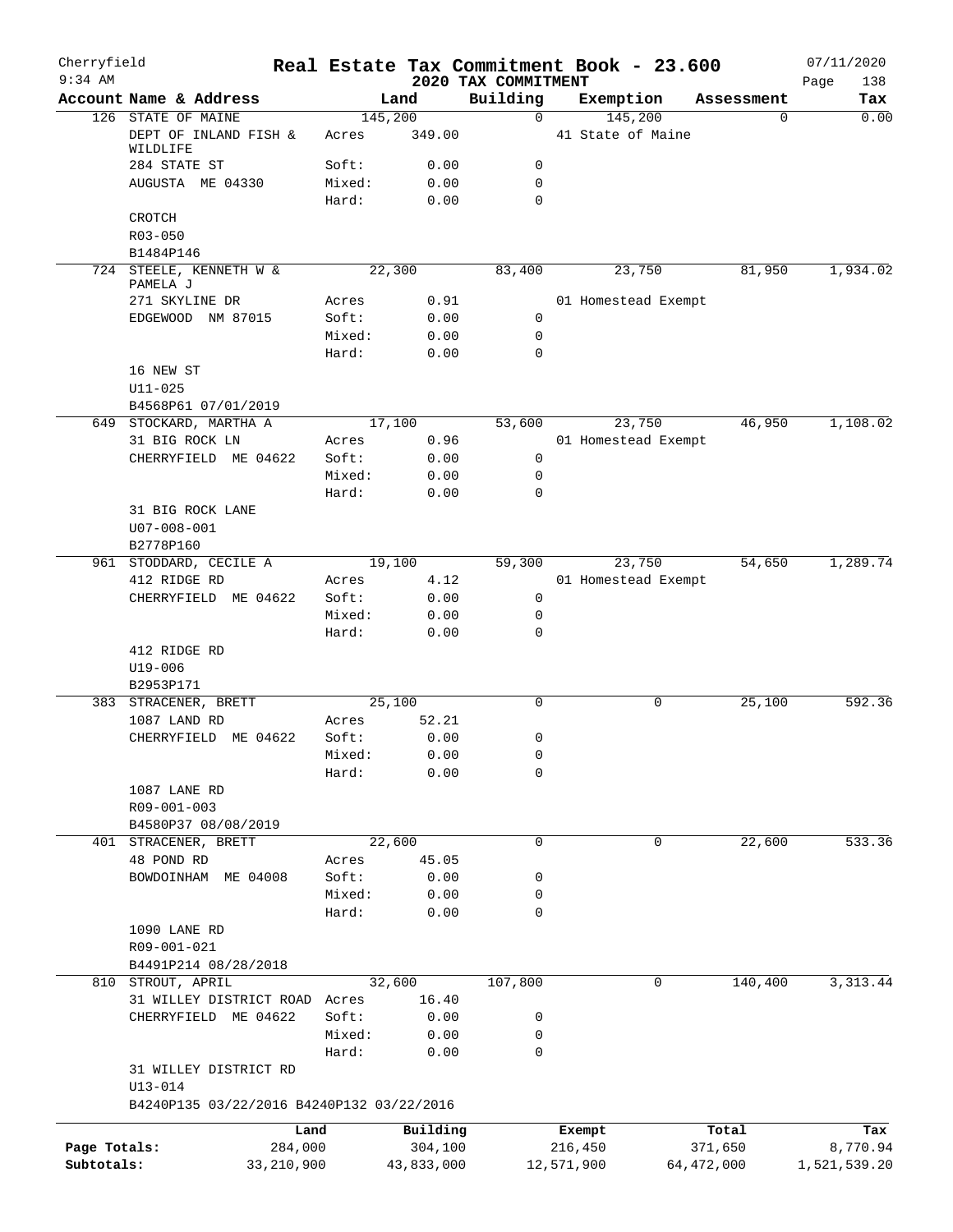| Cherryfield<br>$9:34$ AM |                                             |                 |              | 2020 TAX COMMITMENT | Real Estate Tax Commitment Book - 23.600 |            | 07/11/2020         |
|--------------------------|---------------------------------------------|-----------------|--------------|---------------------|------------------------------------------|------------|--------------------|
|                          | Account Name & Address                      |                 | Land         | Building            | Exemption                                | Assessment | Page<br>139<br>Tax |
|                          | 1037 STROUT, BRIAN R &                      |                 | 8,400        | $\mathbf 0$         | $\Omega$                                 | 8,400      | 198.24             |
|                          | SUNSHINE C                                  |                 |              |                     |                                          |            |                    |
|                          | PO BOX 582                                  | Acres           | 4.50         |                     |                                          |            |                    |
|                          | MILBRIDGE ME 04658                          | Soft:           | 0.00         | 0<br>$\mathbf 0$    |                                          |            |                    |
|                          |                                             | Mixed:<br>Hard: | 0.00<br>0.00 | $\mathbf 0$         |                                          |            |                    |
|                          | 576 MILBRIDGE RD                            |                 |              |                     |                                          |            |                    |
|                          | R01-012                                     |                 |              |                     |                                          |            |                    |
|                          | B4249P297 04/29/2016                        |                 |              |                     |                                          |            |                    |
|                          | 166 SWANSON, LISA T                         |                 | 2,100        | 0                   | 0                                        | 2,100      | 49.56              |
|                          | HEANSSLER, TRUDY T                          | Acres           | 0.43         |                     |                                          |            |                    |
|                          | 52 SURREY LANE                              | Soft:           | 0.00         | 0                   |                                          |            |                    |
|                          | HAMPDEN ME 04444                            | Mixed:          | 0.00         | 0                   |                                          |            |                    |
|                          |                                             | Hard:           | 0.00         | $\mathbf 0$         |                                          |            |                    |
|                          | STILLWATER RD                               |                 |              |                     |                                          |            |                    |
|                          | R04-017                                     |                 |              |                     |                                          |            |                    |
|                          | B3894P235 10/18/2012<br>165 SWANSON, LISA T |                 | 85,800       | $\mathbf 0$         | 0                                        | 85,800     | 2,024.88           |
|                          | HEANSSLER, TRUDY T                          | Acres           | 154.00       |                     |                                          |            |                    |
|                          | 52 SURREY LANE                              | Soft:           | 0.00         | 0                   |                                          |            |                    |
|                          | HAMPDEN ME 04444                            | Mixed:          | 0.00         | 0                   |                                          |            |                    |
|                          |                                             | Hard:           | 0.00         | $\mathbf 0$         |                                          |            |                    |
|                          | STILLWATER RD                               |                 |              |                     |                                          |            |                    |
|                          | R04-016                                     |                 |              |                     |                                          |            |                    |
|                          | B3894P235 10/18/2012                        |                 |              |                     |                                          |            |                    |
|                          | 849 SWANSON, LISA T                         |                 | 46,000       | 78,200              | 0                                        | 124,200    | 2,931.12           |
|                          | HEANSSLER, TRUDY T                          | Acres           | 55.00        |                     |                                          |            |                    |
|                          | 52 SURREY LANE                              | Soft:           | 0.00         | 0                   |                                          |            |                    |
|                          | HAMPDEN ME 04444                            | Mixed:          | 0.00         | 0                   |                                          |            |                    |
|                          |                                             | Hard:           | 0.00         | $\mathbf 0$         |                                          |            |                    |
|                          | 213 MAIN ST<br>$U14 - 021$                  |                 |              |                     |                                          |            |                    |
|                          | B3894P235 10/18/2012                        |                 |              |                     |                                          |            |                    |
|                          | 1181 TAMAS, SUSANNE F                       |                 | 11,100       | $\mathsf{O}$        | 0                                        | 11,100     | 261.96             |
|                          | 830 LENOX NEW LYME RD                       | Acres           | 5.25         |                     |                                          |            |                    |
|                          | JEFFERSON OH 44047                          | Soft:           | 0.00         | 0                   |                                          |            |                    |
|                          |                                             | Mixed:          | 0.00         | 0                   |                                          |            |                    |
|                          |                                             | Hard:           | 0.00         | 0                   |                                          |            |                    |
|                          | SPRAGUE FALLS RD                            |                 |              |                     |                                          |            |                    |
|                          | R03-054-002                                 |                 |              |                     |                                          |            |                    |
|                          | B3863P26 07/13/2012                         |                 |              |                     |                                          |            |                    |
| 352                      | TATANGELO, ARTHUR D &<br>SHEILA D           |                 | 51,400       | 45,300              | 23,750                                   | 72,950     | 1,721.62           |
|                          | 545 SPRAGUES FALLS RDD                      | Acres           | 47.00        |                     | 01 Homestead Exempt                      |            |                    |
|                          | CHERRYFIELD ME 04622                        | Soft:           | 0.00         | 0                   |                                          |            |                    |
|                          |                                             | Mixed:          | 0.00         | 0                   |                                          |            |                    |
|                          |                                             | Hard:           | 0.00         | $\mathbf 0$         |                                          |            |                    |
|                          | 545 SPRAGUES FALLS RD                       |                 |              |                     |                                          |            |                    |
|                          | R08-022                                     |                 |              |                     |                                          |            |                    |
|                          | B1106P188                                   |                 |              |                     |                                          |            |                    |
|                          | 353 TATANGELO, ARTHUR J                     |                 | 21,700       | 56,600              | 23,750                                   | 54,550     | 1,287.38           |
|                          | 532 SPRAGUES FALLS RD                       | Acres           | 8.50         |                     | 01 Homestead Exempt                      |            |                    |
|                          | CHERRYFIELD ME 04622                        | Soft:<br>Mixed: | 0.00         | 0<br>0              |                                          |            |                    |
|                          |                                             | Hard:           | 0.00<br>0.00 | $\mathbf 0$         |                                          |            |                    |
|                          | 532 SPRAGUE FALLS RD                        |                 |              |                     |                                          |            |                    |
|                          | $R08 - 023$                                 |                 |              |                     |                                          |            |                    |
|                          | B3305P94 06/28/2007 B2092P342               |                 |              |                     |                                          |            |                    |
|                          |                                             | Land            | Building     |                     | Exempt                                   | Total      | Tax                |
| Page Totals:             |                                             | 226,500         | 180,100      |                     | 47,500                                   | 359,100    | 8,474.76           |
| Subtotals:               | 33, 437, 400                                |                 | 44,013,100   |                     | 12,619,400                               | 64,831,100 | 1,530,013.96       |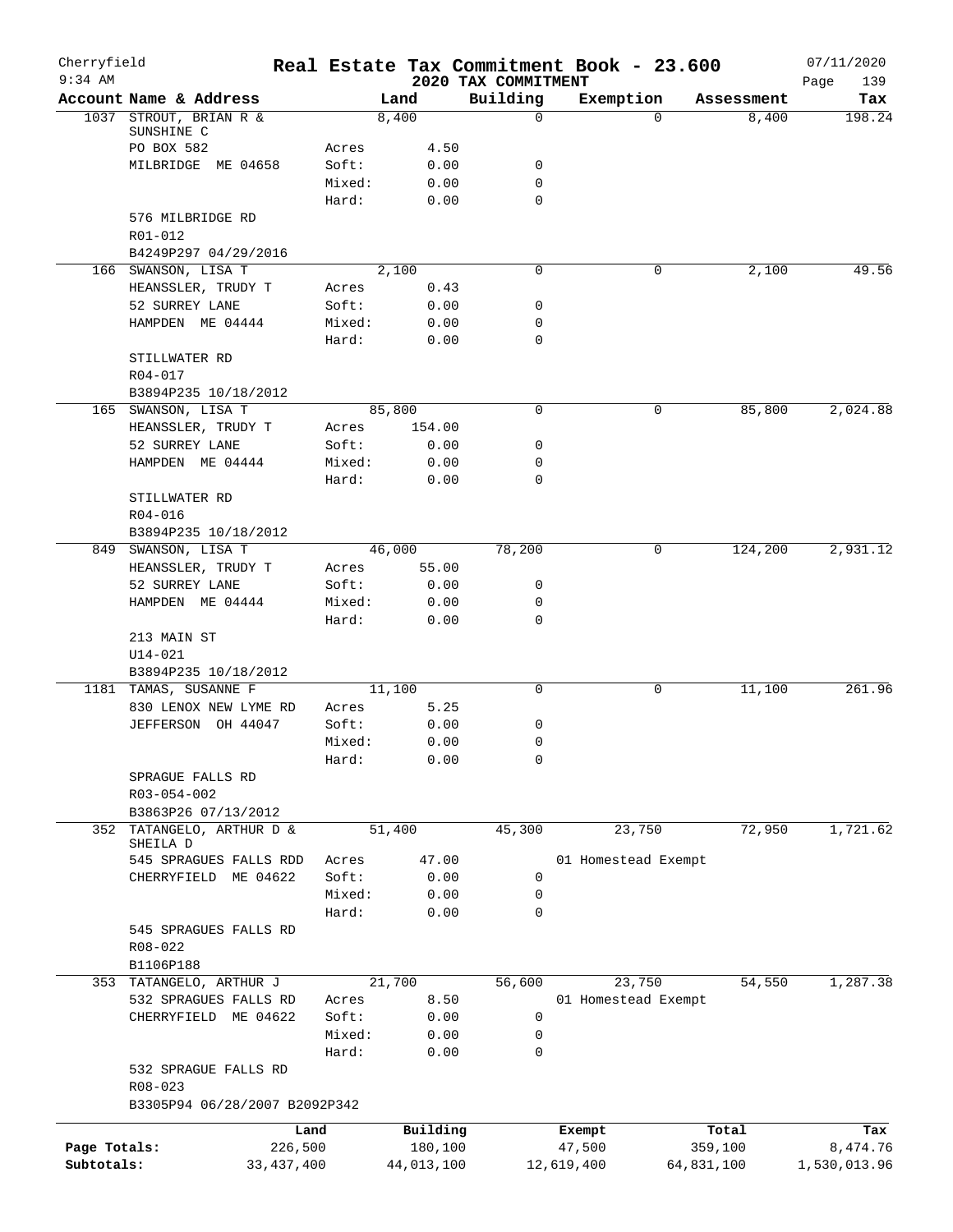| Cherryfield  |                                      |            |                 |              | Real Estate Tax Commitment Book - 23.600 |                  |                     |          |            | 07/11/2020         |
|--------------|--------------------------------------|------------|-----------------|--------------|------------------------------------------|------------------|---------------------|----------|------------|--------------------|
| $9:34$ AM    | Account Name & Address               |            |                 | Land         | 2020 TAX COMMITMENT<br>Building          |                  | Exemption           |          | Assessment | Page<br>140<br>Tax |
|              | 1032 TATANGELO, ARTHUR D &           |            |                 | 20,500       |                                          | $\mathbf 0$      |                     | $\Omega$ | 20,500     | 483.80             |
|              | SHEILA D                             |            |                 |              |                                          |                  |                     |          |            |                    |
|              | 545 SPRAGUES FALLS RD                |            | Acres           | 19.50        |                                          |                  |                     |          |            |                    |
|              | CHERRYFIELD ME 04622                 |            | Soft:<br>Mixed: | 0.00<br>0.00 |                                          | 0<br>$\mathbf 0$ |                     |          |            |                    |
|              |                                      |            | Hard:           | 0.00         |                                          | $\mathbf 0$      |                     |          |            |                    |
|              | SPRAGUE FALLS RD                     |            |                 |              |                                          |                  |                     |          |            |                    |
|              | R08-023-001                          |            |                 |              |                                          |                  |                     |          |            |                    |
|              | B2092P342                            |            |                 |              |                                          |                  |                     |          |            |                    |
|              | 308 TAYLOR, JEFFREY                  |            |                 | 22,500       | 58,200                                   |                  | 23,750              |          | 56,950     | 1,344.02           |
|              | TAYLOR, TRACY                        |            | Acres           | 7.92         |                                          |                  | 01 Homestead Exempt |          |            |                    |
|              | 314 N MAIN ST                        |            | Soft:           | 0.00         |                                          | 0                |                     |          |            |                    |
|              | CHERRYFIELD ME 04622                 |            | Mixed:          | 0.00         |                                          | $\mathbf 0$      |                     |          |            |                    |
|              | 314 NORTH MAIN ST                    |            | Hard:           | 0.00         |                                          | $\mathbf 0$      |                     |          |            |                    |
|              | R07-004-002                          |            |                 |              |                                          |                  |                     |          |            |                    |
|              | B3009P199 05/23/2005                 |            |                 |              |                                          |                  |                     |          |            |                    |
|              | 952 TENAN (L/E), MARITA              |            |                 | 16,000       | 43,700                                   |                  | 23,750              |          | 35,950     | 848.42             |
|              | PERRY, RHONDA J &                    |            | Acres           | 0.79         |                                          |                  | 01 Homestead Exempt |          |            |                    |
|              | HAMMOND, CHARLENE A                  |            |                 |              |                                          |                  |                     |          |            |                    |
|              | 277 TENAN LANE                       |            | Soft:           | 0.00         |                                          | 0                |                     |          |            |                    |
|              | CHERRYFIELD ME 04622                 |            | Mixed:          | 0.00         |                                          | $\mathbf 0$      |                     |          |            |                    |
|              |                                      |            | Hard:           | 0.00         |                                          | $\Omega$         |                     |          |            |                    |
|              | 277 TENAN LANE                       |            |                 |              |                                          |                  |                     |          |            |                    |
|              | $U18 - 012$<br>B3085P272 12/04/2005  |            |                 |              |                                          |                  |                     |          |            |                    |
|              | 826 TENAN LLC, A H                   |            |                 | 27,400       |                                          | $\mathbf 0$      |                     | 0        | 27,400     | 646.64             |
|              | 17 ADFER LANE                        |            | Acres           | 8.50         |                                          |                  |                     |          |            |                    |
|              | CHERRYFIELD ME 04622                 |            | Soft:           | 0.00         |                                          | 0                |                     |          |            |                    |
|              |                                      |            | Mixed:          | 0.00         |                                          | 0                |                     |          |            |                    |
|              |                                      |            | Hard:           | 0.00         |                                          | $\mathbf 0$      |                     |          |            |                    |
|              | 87 MAIN ST                           |            |                 |              |                                          |                  |                     |          |            |                    |
|              | $U13 - 028$                          |            |                 |              |                                          |                  |                     |          |            |                    |
|              | B3486P307 01/16/2009                 |            |                 |              |                                          |                  |                     |          |            |                    |
|              | 846 TENAN, SUSAN                     |            |                 | 17,600       | 96,900                                   |                  | 23,750              |          | 90,750     | 2,141.70           |
|              | 19 TUCKER LN<br>CHERRYFIELD ME 04622 |            | Acres<br>Soft:  | 1.52         |                                          |                  | 01 Homestead Exempt |          |            |                    |
|              |                                      |            | Mixed:          | 0.00<br>0.00 |                                          | 0<br>0           |                     |          |            |                    |
|              |                                      |            | Hard:           | 0.00         |                                          | 0                |                     |          |            |                    |
|              | 19 TUCKER LANE                       |            |                 |              |                                          |                  |                     |          |            |                    |
|              | $U14 - 018 - A$                      |            |                 |              |                                          |                  |                     |          |            |                    |
|              | B1225P269                            |            |                 |              |                                          |                  |                     |          |            |                    |
| 985          | TENAN, ARTHUR H                      |            |                 | 5,000        |                                          | 0                |                     | 0        | 5,000      | 118.00             |
|              | 756 BLACKSWOODS ROAD                 |            | Acres           | 0.76         |                                          |                  |                     |          |            |                    |
|              | CHERRYFIELD ME 04622                 |            | Soft:           | 0.00         |                                          | 0                |                     |          |            |                    |
|              |                                      |            | Mixed:          | 0.00         |                                          | 0                |                     |          |            |                    |
|              |                                      |            | Hard:           | 0.00         |                                          | 0                |                     |          |            |                    |
|              | MAIN ST (OFF)<br>$U13 - 026$         |            |                 |              |                                          |                  |                     |          |            |                    |
|              | B3453P129 09/25/2008                 |            |                 |              |                                          |                  |                     |          |            |                    |
| 907          | TENAN, BRUCE E                       |            |                 | 26,600       | 110,900                                  |                  | 23,750              |          | 113,750    | 2,684.50           |
|              | 120 RIDGE RD                         |            | Acres           | 18.00        |                                          |                  | 01 Homestead Exempt |          |            |                    |
|              | CHERRYFIELD ME 04622                 |            | Soft:           | 0.00         |                                          | $\mathsf 0$      |                     |          |            |                    |
|              |                                      |            | Mixed:          | 0.00         |                                          | 0                |                     |          |            |                    |
|              |                                      |            | Hard:           | 0.00         |                                          | 0                |                     |          |            |                    |
|              | 120 RIDGE RD                         |            |                 |              |                                          |                  |                     |          |            |                    |
|              | $U16 - 005$                          |            |                 |              |                                          |                  |                     |          |            |                    |
|              | B2995P38 04/07/2005                  |            |                 |              |                                          |                  |                     |          |            |                    |
|              |                                      | Land       |                 | Building     |                                          |                  | Exempt              |          | Total      | Tax                |
| Page Totals: |                                      | 135,600    |                 | 309,700      |                                          |                  | 95,000              |          | 350,300    | 8,267.08           |
| Subtotals:   |                                      | 33,573,000 |                 | 44, 322, 800 |                                          |                  | 12,714,400          |          | 65,181,400 | 1,538,281.04       |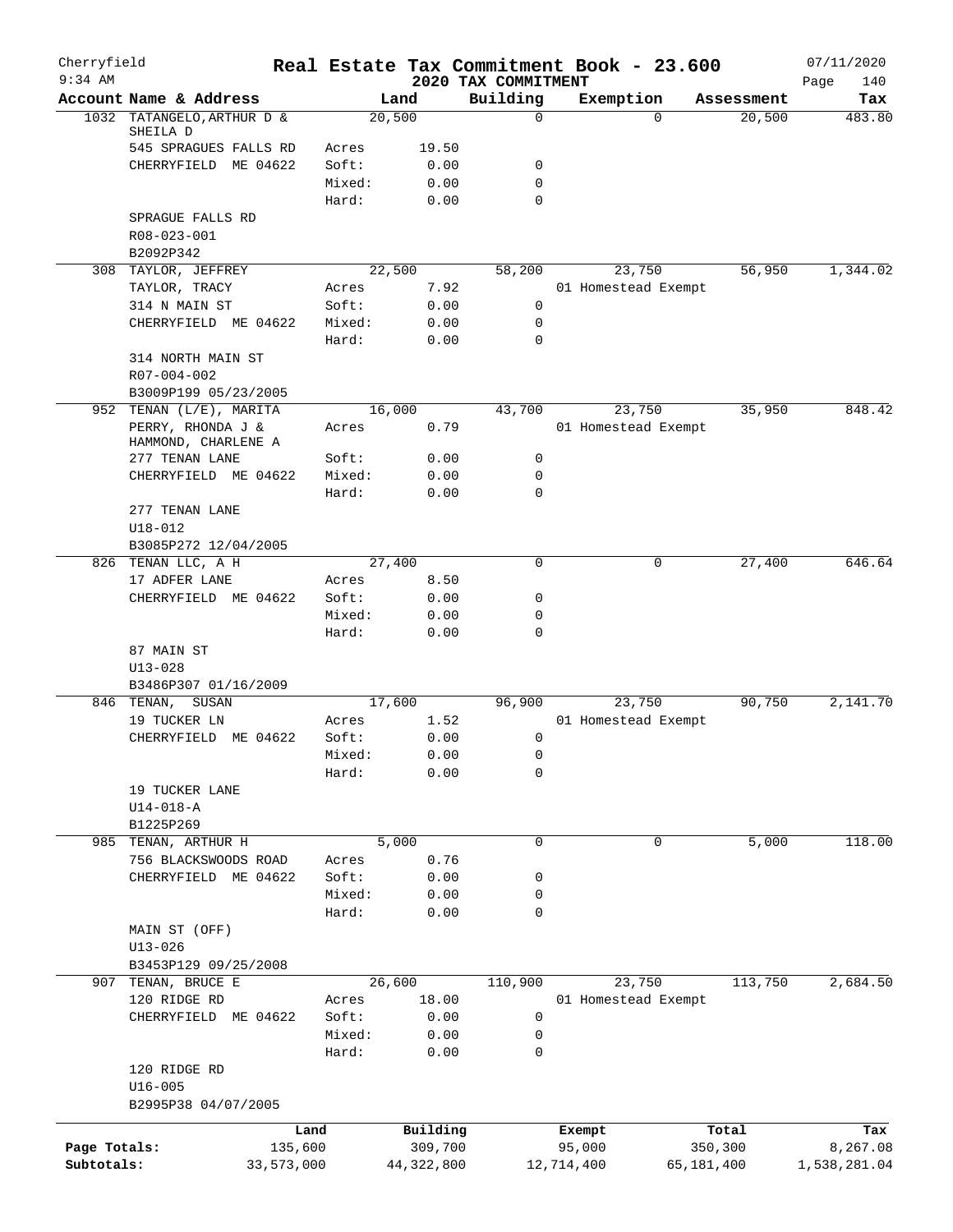| Cherryfield<br>$9:34$ AM |                          |            |        |            |                                 | Real Estate Tax Commitment Book - 23.600 |            |            | 07/11/2020         |
|--------------------------|--------------------------|------------|--------|------------|---------------------------------|------------------------------------------|------------|------------|--------------------|
|                          | Account Name & Address   |            |        | Land       | 2020 TAX COMMITMENT<br>Building | Exemption                                |            | Assessment | Page<br>141<br>Tax |
|                          | 903 TENAN, BRUCE E       |            |        | 12,800     | 4,400                           |                                          | $\Omega$   | 17,200     | 405.92             |
|                          | 120 RIDGE RD             |            | Acres  | 3.25       |                                 |                                          |            |            |                    |
|                          | CHERRYFIELD ME 04622     |            | Soft:  | 0.00       | 0                               |                                          |            |            |                    |
|                          |                          |            | Mixed: | 0.00       | 0                               |                                          |            |            |                    |
|                          |                          |            | Hard:  | 0.00       | 0                               |                                          |            |            |                    |
|                          | 143 RIDGE RD             |            |        |            |                                 |                                          |            |            |                    |
|                          | $U16 - 009$              |            |        |            |                                 |                                          |            |            |                    |
|                          | B2995P38 04/07/2005      |            |        |            |                                 |                                          |            |            |                    |
|                          | 955 TENAN, ELLEN M       |            |        | 17,700     | 101,000                         | 23,750                                   |            | 94,950     | 2,240.82           |
|                          | 298 TENAN LANE           |            | Acres  | 1.70       |                                 | 01 Homestead Exempt                      |            |            |                    |
|                          | CHERRYFIELD ME 04622     |            | Soft:  | 0.00       | 0                               |                                          |            |            |                    |
|                          |                          |            | Mixed: | 0.00       | 0                               |                                          |            |            |                    |
|                          |                          |            | Hard:  | 0.00       | 0                               |                                          |            |            |                    |
|                          | 298 TENAN LANE           |            |        |            |                                 |                                          |            |            |                    |
|                          | $U18 - 014$              |            |        |            |                                 |                                          |            |            |                    |
|                          |                          |            |        |            |                                 |                                          |            |            |                    |
|                          | B944P267                 |            |        |            |                                 |                                          |            | 51,750     |                    |
|                          | 285 TENAN, JUDITH        |            |        | 18,100     | 57,400                          | 23,750                                   |            |            | 1,221.30           |
|                          | 245 TENAN LANE           |            | Acres  | 2.40       |                                 | 01 Homestead Exempt                      |            |            |                    |
|                          | CHERRYFIELD ME 04622     |            | Soft:  | 0.00       | 0                               |                                          |            |            |                    |
|                          |                          |            | Mixed: | 0.00       | 0                               |                                          |            |            |                    |
|                          |                          |            | Hard:  | 0.00       | 0                               |                                          |            |            |                    |
|                          | 245 TENAN LANE           |            |        |            |                                 |                                          |            |            |                    |
|                          | R05-071-002              |            |        |            |                                 |                                          |            |            |                    |
|                          | B1675P112                |            |        |            |                                 |                                          |            |            |                    |
| 248                      | TENAN, MATTHEW R         |            |        | 21,400     | 75,300                          |                                          | 0          | 96,700     | 2,282.12           |
|                          | FICKETT, KATRINA I       |            | Acres  | 8.00       |                                 |                                          |            |            |                    |
|                          | 359 WILLEY DISTRICT RD   |            | Soft:  | 0.00       | 0                               |                                          |            |            |                    |
|                          | CHERRYFIELD ME 04622     |            | Mixed: | 0.00       | 0                               |                                          |            |            |                    |
|                          |                          |            | Hard:  | 0.00       | 0                               |                                          |            |            |                    |
|                          | 359 WILLEY DISTRICT RD   |            |        |            |                                 |                                          |            |            |                    |
|                          | R05-041-001              |            |        |            |                                 |                                          |            |            |                    |
|                          | B3743P228 06/03/2011     |            |        |            |                                 |                                          |            |            |                    |
| 20                       | TENNEY, MICHAEL &        |            |        | 23,100     | 58,000                          | 23,750                                   |            | 57,350     | 1,353.46           |
|                          | MELISSA                  |            |        |            |                                 |                                          |            |            |                    |
|                          | 509 MILBRIDGE RD         |            | Acres  | 1.00       |                                 | 01 Homestead Exempt                      |            |            |                    |
|                          | CHERRYFIELD ME 04622     |            | Soft:  | 0.00       | 0                               |                                          |            |            |                    |
|                          |                          |            | Mixed: | 0.00       | 0                               |                                          |            |            |                    |
|                          |                          |            | Hard:  | 0.00       | 0                               |                                          |            |            |                    |
|                          | 509 MILBRIDGE RD         |            |        |            |                                 |                                          |            |            |                    |
|                          | R01-008                  |            |        |            |                                 |                                          |            |            |                    |
|                          | B2843P193                |            |        |            |                                 |                                          |            |            |                    |
|                          | 811 THALHEIMER, PETER    |            |        | 17,900     | 42,100                          | 23,750                                   |            | 36,250     | 855.50             |
|                          | P.O. BOX 291             |            | Acres  | 11.00      |                                 | 01 Homestead Exempt                      |            |            |                    |
|                          | 302 SPRAGUES FALLS RD    |            | Soft:  | 0.00       | $\mathbf 0$                     |                                          |            |            |                    |
|                          | CHERRYFIELD ME 04622     |            | Mixed: | 0.00       | 0                               |                                          |            |            |                    |
|                          |                          |            | Hard:  | 0.00       | 0                               |                                          |            |            |                    |
|                          | 302 SPRAGUES FALLS RD    |            |        |            |                                 |                                          |            |            |                    |
|                          | $R08 - 008$              |            |        |            |                                 |                                          |            |            |                    |
|                          | B1871P83                 |            |        |            |                                 |                                          |            |            |                    |
|                          | 1079 THAXTER, DEREK D    |            |        | 12,300     | 0                               |                                          | 0          | 12,300     | 290.28             |
|                          | <b>36 CENTERVILLE RD</b> |            | Acres  | 7.33       |                                 |                                          |            |            |                    |
|                          | COLUMBIA FALLS ME        |            | Soft:  | 0.00       | 0                               |                                          |            |            |                    |
|                          | 04623                    |            |        |            |                                 |                                          |            |            |                    |
|                          |                          |            | Mixed: | 0.00       | 0                               |                                          |            |            |                    |
|                          |                          |            | Hard:  | 0.00       | $\mathbf 0$                     |                                          |            |            |                    |
|                          | 208 SPRAGUE FALLS RD     |            |        |            |                                 |                                          |            |            |                    |
|                          | R03-062-002              |            |        |            |                                 |                                          |            |            |                    |
|                          | B4485P247 08/13/2018     |            |        |            |                                 |                                          |            |            |                    |
|                          |                          |            |        |            |                                 |                                          |            |            |                    |
|                          |                          | Land       |        | Building   |                                 | Exempt                                   |            | Total      | Tax                |
| Page Totals:             |                          | 123,300    |        | 338,200    |                                 | 95,000                                   | 366,500    |            | 8,649.40           |
| Subtotals:               |                          | 33,696,300 |        | 44,661,000 |                                 | 12,809,400                               | 65,547,900 |            | 1,546,930.44       |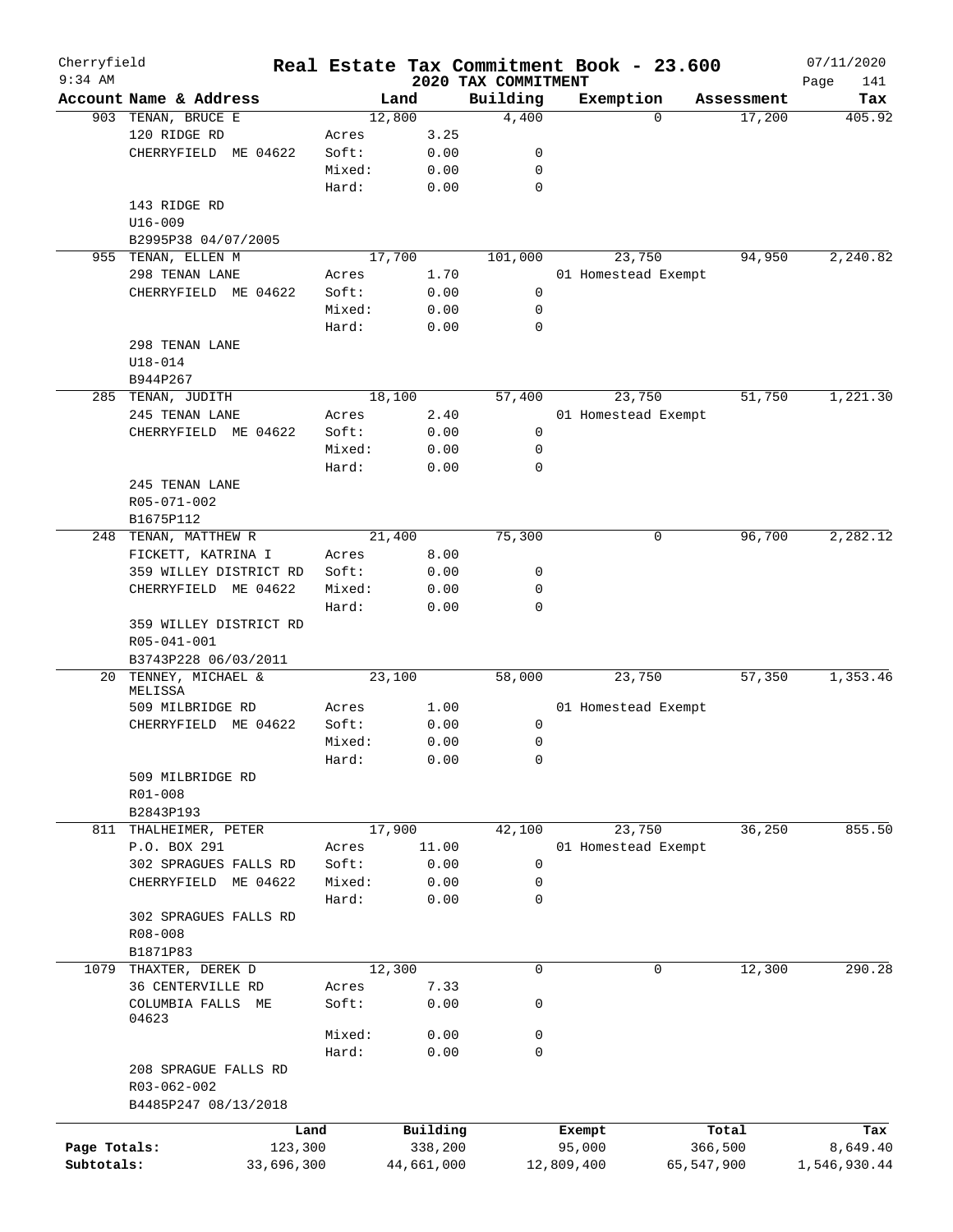| Cherryfield<br>$9:34$ AM  |                                  |         |            |                                 | Real Estate Tax Commitment Book - 23.600 |            | 07/11/2020         |
|---------------------------|----------------------------------|---------|------------|---------------------------------|------------------------------------------|------------|--------------------|
|                           | Account Name & Address           |         | Land       | 2020 TAX COMMITMENT<br>Building | Exemption                                | Assessment | Page<br>142<br>Tax |
| 57                        | THE ARK                          |         | 85,000     | 38,700                          | 123,700                                  | 0          | 0.00               |
|                           | P O BOX 276                      | Acres   | 72.00      |                                 | 47 Benevolent                            |            |                    |
|                           | 60 BARBER LANE                   | Soft:   | 0.00       | 0                               |                                          |            |                    |
|                           | CHERRYFIELD ME 04622             | Mixed:  | 0.00       | 0                               |                                          |            |                    |
|                           |                                  | Hard:   | 0.00       | 0                               |                                          |            |                    |
|                           | 60 BARBER LANE                   |         |            |                                 |                                          |            |                    |
|                           | R02-011                          |         |            |                                 |                                          |            |                    |
|                           |                                  |         |            |                                 |                                          |            |                    |
|                           | B2593P287                        |         |            |                                 |                                          |            | 0.00               |
| 545                       | THE LAMB HOUSE INC<br>PO BOX 355 |         | 16,600     | 62,800                          | 79,400                                   | 0          |                    |
|                           |                                  | Acres   | 0.39       |                                 | 47 Benevolent                            |            |                    |
|                           | CHERRYFIELD ME 04622             | Soft:   | 0.00       | 0                               |                                          |            |                    |
|                           |                                  | Mixed:  | 0.00       | 0                               |                                          |            |                    |
| 8 RIVER RD<br>$U04 - 008$ |                                  | Hard:   | 0.00       | 0                               |                                          |            |                    |
|                           |                                  |         |            |                                 |                                          |            |                    |
|                           |                                  |         |            |                                 |                                          |            |                    |
|                           | B4447P247 03/23/2018             |         |            |                                 |                                          |            |                    |
|                           | 140 THIEME, EMMA                 |         | 20,800     | 27,000                          | 0                                        | 47,800     | 1,128.08           |
|                           | 43 RIVERVIEW HEIGHTS             | Acres   | 14.00      |                                 |                                          |            |                    |
|                           | WINTERPORT ME 04496              | Soft:   | 0.00       | 0                               |                                          |            |                    |
|                           |                                  | Mixed:  | 0.00       | 0                               |                                          |            |                    |
|                           |                                  | Hard:   | 0.00       | 0                               |                                          |            |                    |
|                           | 205 SPRAGUE FALLS RD             |         |            |                                 |                                          |            |                    |
|                           | R03-061                          |         |            |                                 |                                          |            |                    |
|                           | B4253P136 05/11/2016             |         |            |                                 |                                          |            |                    |
|                           |                                  |         |            | 46,600                          |                                          | 61,500     | 1,451.40           |
|                           | 629 THISTLEWOOD, CODY J          |         | 14,900     |                                 | 0                                        |            |                    |
|                           | YEATON, DEANDRA D                | Acres   | 0.62       |                                 |                                          |            |                    |
|                           | 20 DOBBINS RD                    | Soft:   | 0.00       | 0                               |                                          |            |                    |
|                           | CHERRYFIELD ME 04622             | Mixed:  | 0.00       | 0                               |                                          |            |                    |
|                           |                                  | Hard:   | 0.00       | 0                               |                                          |            |                    |
|                           | 20 DOBBINS RD                    |         |            |                                 |                                          |            |                    |
|                           | $U06 - 020$                      |         |            |                                 |                                          |            |                    |
|                           | B4398P146 09/21/2017             |         |            |                                 |                                          |            |                    |
|                           | 661 THOMPSON, LEON               |         | 17,400     | 57,500                          | 0                                        | 74,900     | 1,767.64           |
|                           | DBA NORTH ST CAFE                | Acres   | 1.16       |                                 |                                          |            |                    |
|                           | 109 NORTH ST                     | Soft:   | 0.00       | 0                               |                                          |            |                    |
|                           | CHERRYFIELD<br>ME 04622          | Mixed:  | 0.00       | 0                               |                                          |            |                    |
|                           |                                  | Hard:   | 0.00       | 0                               |                                          |            |                    |
|                           | 109 NORTH ST                     |         |            |                                 |                                          |            |                    |
|                           | $U07 - 020$                      |         |            |                                 |                                          |            |                    |
|                           | B1699P269                        |         |            |                                 |                                          |            |                    |
|                           | 611 THOMPSON, LEON C             |         | 18,200     | 11,700                          | 0                                        | 29,900     | 705.64             |
|                           | 109 NORTH ST                     | Acres   | 1.72       |                                 |                                          |            |                    |
|                           | CHERRYFIELD ME 04622             | Soft:   |            |                                 |                                          |            |                    |
|                           |                                  |         | 0.00       | 0                               |                                          |            |                    |
|                           |                                  | Mixed:  | 0.00       | 0                               |                                          |            |                    |
|                           |                                  | Hard:   | 0.00       | $\mathbf 0$                     |                                          |            |                    |
|                           | NORTH ST                         |         |            |                                 |                                          |            |                    |
|                           | $U06 - 001$                      |         |            |                                 |                                          |            |                    |
|                           | B4258P123 05/31/2016             |         |            |                                 |                                          |            |                    |
|                           | 662 THOMPSON, LEON C             |         | 23,200     | 55,900                          | 23,750                                   | 55,350     | 1,306.26           |
|                           | 103 NORTH ST                     | Acres   | 1.25       |                                 | 01 Homestead Exempt                      |            |                    |
|                           | CHERRYFIELD ME 04622             | Soft:   | 0.00       | 0                               |                                          |            |                    |
|                           |                                  | Mixed:  | 0.00       | 0                               |                                          |            |                    |
|                           |                                  | Hard:   | 0.00       | 0                               |                                          |            |                    |
|                           | 109 NORTH ST                     |         |            |                                 |                                          |            |                    |
|                           | $U07 - 021$                      |         |            |                                 |                                          |            |                    |
|                           | B3609P36 02/09/2010 B2598P132    |         |            |                                 |                                          |            |                    |
|                           |                                  |         |            |                                 |                                          |            |                    |
|                           |                                  | Land    | Building   |                                 | Exempt                                   | Total      | Tax                |
| Page Totals:              |                                  | 196,100 | 300,200    |                                 | 226,850                                  | 269,450    | 6, 359.02          |
| Subtotals:                | 33,892,400                       |         | 44,961,200 |                                 | 13,036,250                               | 65,817,350 | 1,553,289.46       |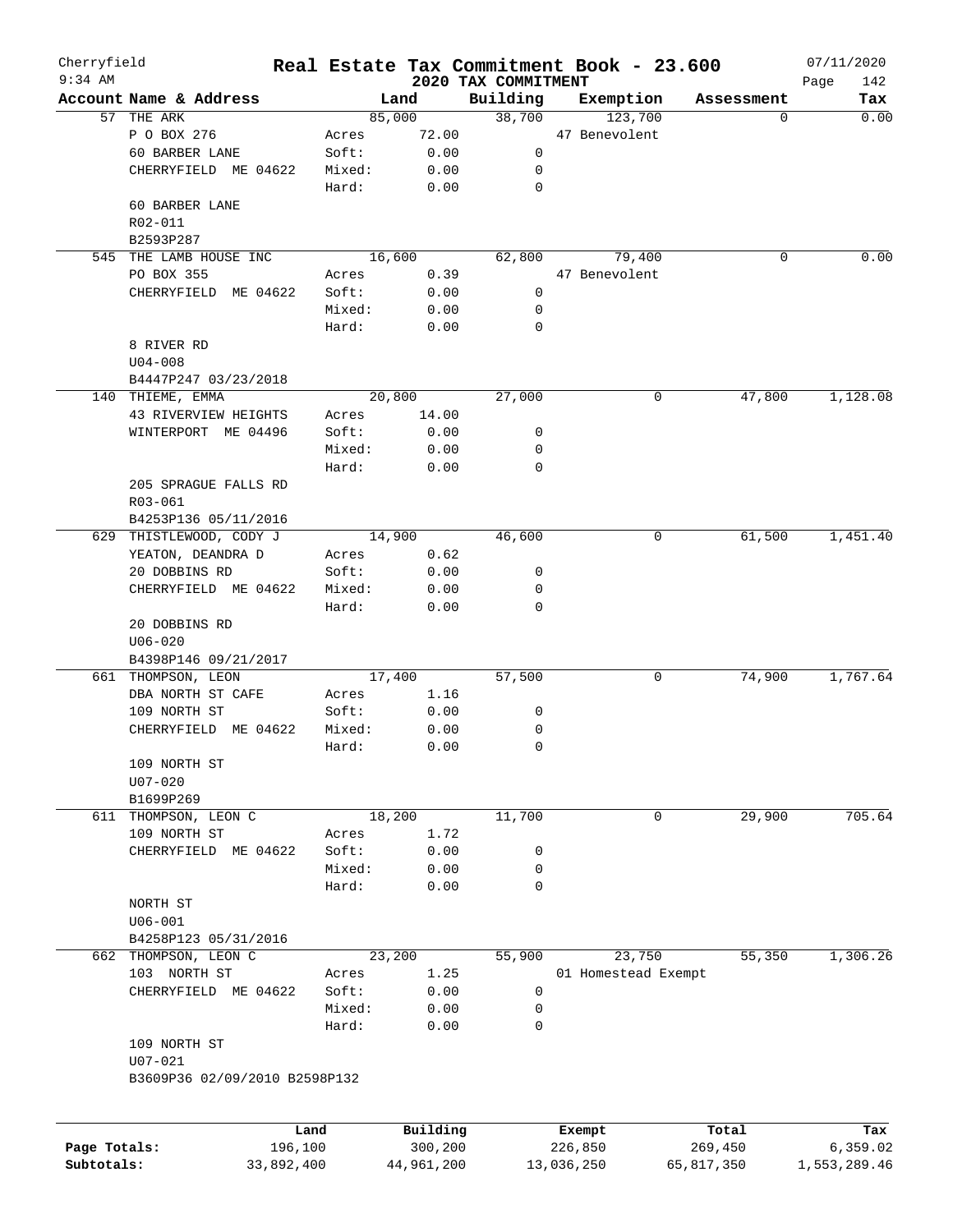| Cherryfield |                                                |         |                |                     | Real Estate Tax Commitment Book - 23.600 |            | 07/11/2020  |
|-------------|------------------------------------------------|---------|----------------|---------------------|------------------------------------------|------------|-------------|
| $9:34$ AM   |                                                |         |                | 2020 TAX COMMITMENT |                                          |            | Page<br>143 |
|             | Account Name & Address                         |         | Land           | Building            | Exemption                                | Assessment | Tax         |
|             | 642 THOMPSON, WILLIAM                          |         | 7,700          | $\mathbf 0$         | $\Omega$                                 | 7,700      | 181.72      |
|             | (HEIRS)<br>103 NORTH ST                        | Acres   | 4.35           |                     |                                          |            |             |
|             | CHERRYFIELD ME 04622                           | Soft:   | 0.00           | 0                   |                                          |            |             |
|             |                                                | Mixed:  | 0.00           | $\mathbf 0$         |                                          |            |             |
|             |                                                | Hard:   | 0.00           | $\mathbf 0$         |                                          |            |             |
|             | ROUTE 182 (OFF)<br>$U07 - 002$                 |         |                |                     |                                          |            |             |
|             | 473 THORNHEDGE INN LLC                         | 121,500 |                | 0                   | 0                                        | 121,500    | 2,867.40    |
|             | 47 MOUNT DESERT ST                             | Acres   | 119.00         |                     |                                          |            |             |
|             | BAR HARBOR ME 04609                            | Soft:   | 0.00           | 0                   |                                          |            |             |
|             |                                                | Mixed:  | 0.00           | $\mathbf 0$         |                                          |            |             |
|             |                                                | Hard:   | 0.00           | $\mathbf 0$         |                                          |            |             |
|             | ROUTE 1                                        |         |                |                     |                                          |            |             |
|             | $U01 - 005$                                    |         |                |                     |                                          |            |             |
|             | B3952P73 05/10/2013                            |         |                |                     |                                          |            |             |
|             | 324 TIERNEY, CHRISTOPHER                       |         | 52,700         | 0                   | 0                                        | 52,700     | 1,243.72    |
|             | 206 HOLIDAY BLVD                               | Acres   | 51.00          |                     |                                          |            |             |
|             | CENTER MORICHES NY<br>11934                    | Soft:   | 0.00           | 0                   |                                          |            |             |
|             |                                                | Mixed:  | 0.00           | $\mathbf 0$         |                                          |            |             |
|             |                                                | Hard:   | 0.00           | $\mathbf 0$         |                                          |            |             |
|             | 530 NORTH MAIN ST<br>R07-017                   |         |                |                     |                                          |            |             |
|             | B4212P107 12/04/2015                           |         |                |                     |                                          |            |             |
|             | 1063 TILLER, MARK J & LISA R                   |         | 16,100         | 21,900              | 0                                        | 38,000     | 896.80      |
|             | 6808 WOODHAVEN LN                              | Acres   | 11.80          |                     |                                          |            |             |
|             | DISPUTANTA VA 23842                            | Soft:   | 0.00           | 0                   |                                          |            |             |
|             |                                                | Mixed:  | 0.00           | 0                   |                                          |            |             |
|             |                                                | Hard:   | 0.00           | $\mathbf 0$         |                                          |            |             |
|             | NORTH MAIN ST                                  |         |                |                     |                                          |            |             |
|             | R10-002-022                                    |         |                |                     |                                          |            |             |
|             | B4603P188 10/16/2019                           |         |                |                     |                                          |            |             |
|             | 976 TODD, NYLE A & ALISA L<br>95 UNIONVILLE RD | Acres   | 17,300<br>1.00 | 52,800              | 23,750<br>01 Homestead Exempt            | 46,350     | 1,093.86    |
|             | CHERRYFIELD ME 04622                           | Soft:   | 0.00           | 0                   |                                          |            |             |
|             |                                                | Mixed:  | 0.00           | 0                   |                                          |            |             |
|             |                                                | Hard:   | 0.00           | 0                   |                                          |            |             |
|             | 95 UNIONVILLE RD                               |         |                |                     |                                          |            |             |
|             | R03-008                                        |         |                |                     |                                          |            |             |
|             | B3307P307 07/17/2007                           |         |                |                     |                                          |            |             |
|             | 395 TODD, MICHAEL M & MEGAN<br>$\circ$         |         | 22,500         | $\mathbf 0$         | 0                                        | 22,500     | 531.00      |
|             | 39 SANBORN HILL RD                             | Acres   | 44.77          |                     |                                          |            |             |
|             | EPSOM NH 03234                                 | Soft:   | 0.00           | 0                   |                                          |            |             |
|             |                                                | Mixed:  | 0.00           | 0                   |                                          |            |             |
|             |                                                | Hard:   | 0.00           | 0                   |                                          |            |             |
|             | 1435 LANE<br>R09-001-015<br>B1435P211          |         |                |                     |                                          |            |             |

|              | Land       | Building   | Exempt     | Total      | Tax          |
|--------------|------------|------------|------------|------------|--------------|
| Page Totals: | 237,800    | 74,700     | 23,750     | 288,750    | 6,814.50     |
| Subtotals:   | 34,130,200 | 45,035,900 | 13,060,000 | 66,106,100 | 1,560,103.96 |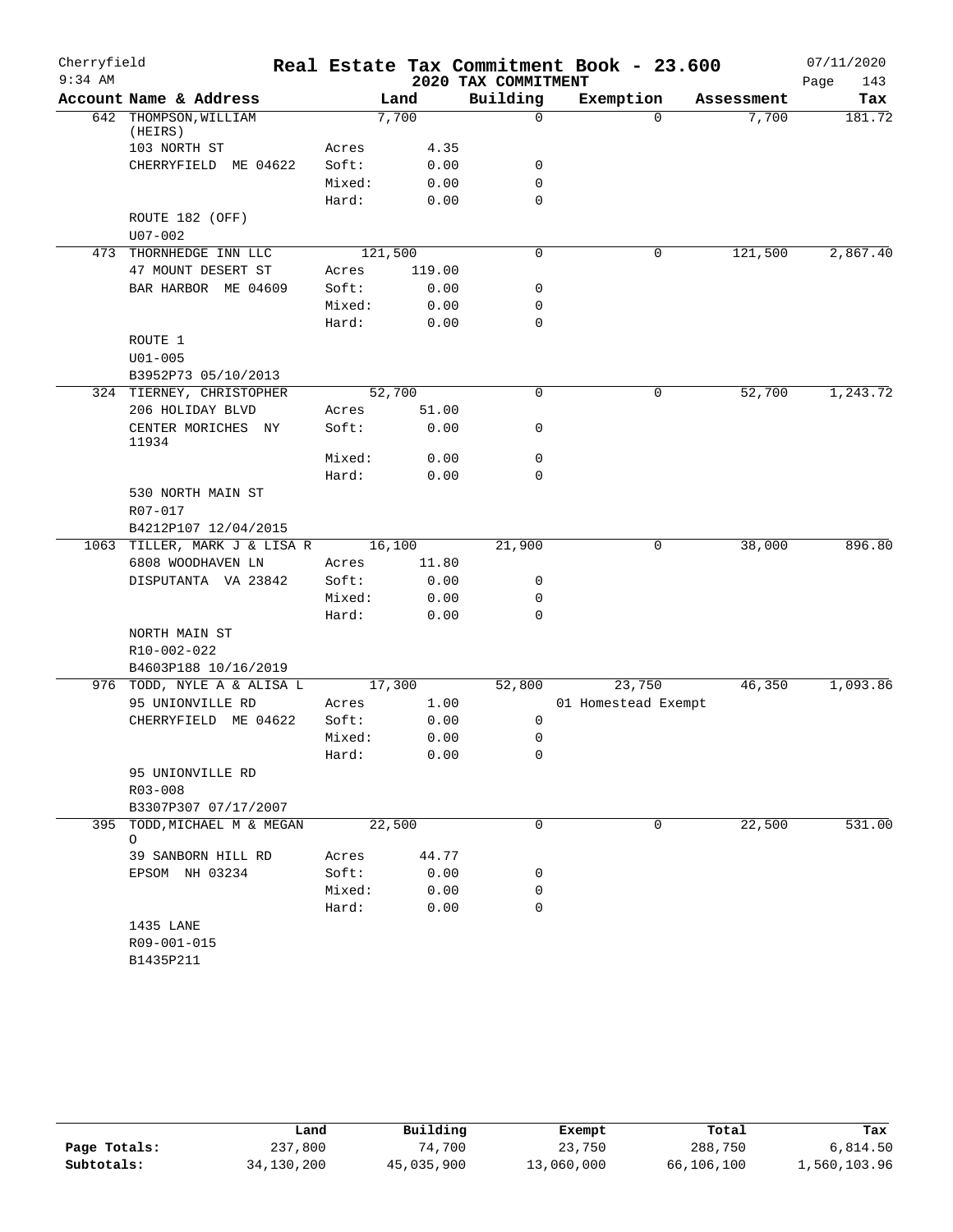| Cherryfield |                                          |                |              |                     | Real Estate Tax Commitment Book - 23.600 |            |        | 07/11/2020  |
|-------------|------------------------------------------|----------------|--------------|---------------------|------------------------------------------|------------|--------|-------------|
| $9:34$ AM   |                                          |                |              | 2020 TAX COMMITMENT |                                          |            |        | 144<br>Page |
|             | Account Name & Address                   |                | Land         | Building            | Exemption                                | Assessment |        | Tax         |
|             | 636 TORREY JR, CECIL W &<br><b>KAREN</b> |                | 17,400       | 61,200              | 23,750                                   |            | 54,850 | 1,294.46    |
|             | 67 STILLWATER RD                         | Acres          | 1.10         |                     | 01 Homestead Exempt                      |            |        |             |
|             | CHERRYFIELD ME 04622                     | Soft:          | 0.00         | 0                   |                                          |            |        |             |
|             |                                          | Mixed:         | 0.00         | $\mathbf 0$         |                                          |            |        |             |
|             |                                          | Hard:          | 0.00         | $\mathbf 0$         |                                          |            |        |             |
|             | 67 STILLWATER RD                         |                |              |                     |                                          |            |        |             |
|             | $U06 - 024 - 001$                        |                |              |                     |                                          |            |        |             |
|             | B1606P40                                 |                |              |                     |                                          |            |        |             |
|             | 46 TOWN OF CHERRYFIELD                   |                | 14,100       | $\Omega$            | 14,100                                   |            | 0      | 0.00        |
|             | WESTSIDE ADEQUATE<br>PROPERTY            | Acres          | 18.00        |                     | 43 Municipal                             |            |        |             |
|             | CHERRYFIELD ME 04622                     | Soft:          | 0.00         | 0                   |                                          |            |        |             |
|             |                                          | Mixed:         | 0.00         | 0                   |                                          |            |        |             |
|             |                                          | Hard:          | 0.00         | $\mathbf 0$         |                                          |            |        |             |
|             | ROUTE 182 (OFF)                          |                |              |                     |                                          |            |        |             |
|             | R02-001                                  |                |              |                     |                                          |            |        |             |
|             | 834 TOWN OF CHERRYFIELD                  |                | 4,100        | 0                   | 4,100                                    |            | 0      | 0.00        |
|             | RFD 1 BOX 3                              | Acres          | 0.50         |                     | 43 Municipal                             |            |        |             |
|             | CHERRYFIELD ME 04622                     | Soft:          | 0.00         | 0                   |                                          |            |        |             |
|             |                                          | Mixed:         | 0.00         | 0                   |                                          |            |        |             |
|             |                                          | Hard:          | 0.00         | $\mathbf 0$         |                                          |            |        |             |
|             | ISLAND                                   |                |              |                     |                                          |            |        |             |
|             | $U14 - 006$                              |                |              |                     |                                          |            |        |             |
| 830         | TOWN OF CHERRYFIELD                      |                | 6,000        | $\Omega$            | 6,000                                    |            | 0      | 0.00        |
|             | RFD 1 BOX 3                              | Acres          | 1.40         |                     | 43 Municipal                             |            |        |             |
|             | CHERRYFIELD ME 04622                     | Soft:          | 0.00         | $\mathbf 0$         |                                          |            |        |             |
|             |                                          | Mixed:         | 0.00         | 0                   |                                          |            |        |             |
|             |                                          | Hard:          | 0.00         | $\mathbf 0$         |                                          |            |        |             |
|             | ISLAND                                   |                |              |                     |                                          |            |        |             |
|             | $U14 - 002$<br>TOWN OF CHERRYFIELD       |                | 7,200        | 0                   | 7,200                                    |            | 0      | 0.00        |
| 147         | RFD 1 BOX 3                              |                |              |                     |                                          |            |        |             |
|             | CHERRYFIELD ME 04622                     | Acres<br>Soft: | 3.50<br>0.00 | 0                   | 43 Municipal                             |            |        |             |
|             |                                          | Mixed:         |              | 0                   |                                          |            |        |             |
|             |                                          | Hard:          | 0.00         | $\mathbf 0$         |                                          |            |        |             |
|             | ROUTE 182 (OFF)                          |                | 0.00         |                     |                                          |            |        |             |
|             | $R04 - 002$                              |                |              |                     |                                          |            |        |             |
|             | 621 TOWN OF CHERRYFIELD                  |                | 15,200       | 0                   | 15,200                                   |            | 0      | 0.00        |
|             | RFD 1 BOX 3                              | Acres          | 6.70         |                     | 43 Municipal                             |            |        |             |
|             | CHERRYFIELD ME 04622                     | Soft:          | 0.00         | $\mathbf 0$         |                                          |            |        |             |
|             |                                          | Mixed:         | 0.00         | 0                   |                                          |            |        |             |
|             |                                          | Hard:          | 0.00         | 0                   |                                          |            |        |             |
|             | DAM RD                                   |                |              |                     |                                          |            |        |             |
|             | $U06 - 012$<br>706 TOWN OF CHERRYFIELD   |                | 11,800       | 35,700              | 47,500                                   |            | 0      | 0.00        |
|             | RFD 1 BOX 3                              | Acres          | 1.05         |                     | 43 Municipal                             |            |        |             |
|             | CHERRYFIELD ME 04622                     | Soft:          | 0.00         | 0                   |                                          |            |        |             |
|             |                                          | Mixed:         | 0.00         | $\mathbf 0$         |                                          |            |        |             |
|             |                                          | Hard:          | 0.00         | $\mathbf 0$         |                                          |            |        |             |
|             | PARK ST                                  |                |              |                     |                                          |            |        |             |
|             | $U11 - 008$                              |                |              |                     |                                          |            |        |             |
|             |                                          |                |              |                     |                                          |            |        |             |

**Page Totals:** 75,800 96,900 117,850 54,850 1,294.46<br>**Subtotals:** 34,206,000 45,132,800 13,177,850 66,160,950 1,561,398.42 **Subtotals:** 34,206,000 45,132,800 13,177,850 66,160,950 1,561,398.42 **Land Building Exempt Total Tax**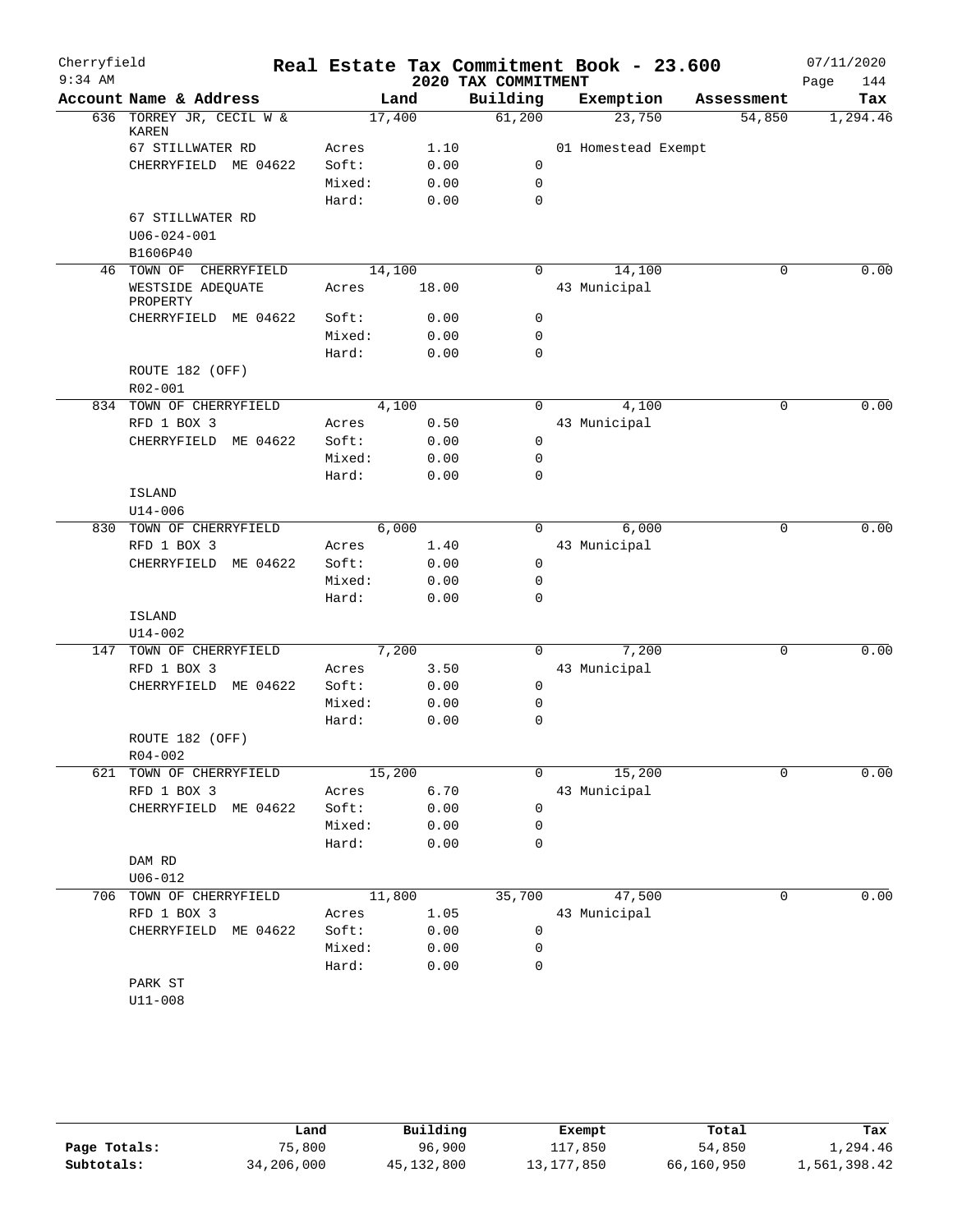| Cherryfield<br>$9:34$ AM |                         |              |        |              |      | Real Estate Tax Commitment Book - 23.600<br>2020 TAX COMMITMENT |              |            | 07/11/2020   | 145  |
|--------------------------|-------------------------|--------------|--------|--------------|------|-----------------------------------------------------------------|--------------|------------|--------------|------|
|                          | Account Name & Address  |              |        | Land         |      | Building                                                        | Exemption    | Assessment | Page         | Tax  |
|                          | 620 TOWN OF CHERRYFIELD |              |        | 2,700        |      | $\Omega$                                                        |              | 2,700      | 0            | 0.00 |
|                          | RFD 1 BOX 3             |              | Acres  |              | 0.40 |                                                                 | 43 Municipal |            |              |      |
|                          | CHERRYFIELD             | ME 04622     | Soft:  |              | 0.00 | 0                                                               |              |            |              |      |
|                          |                         |              | Mixed: |              | 0.00 | 0                                                               |              |            |              |      |
|                          |                         |              | Hard:  |              | 0.00 | $\mathbf 0$                                                     |              |            |              |      |
|                          | DAM RD                  |              |        |              |      |                                                                 |              |            |              |      |
|                          | $U06 - 011$             |              |        |              |      |                                                                 |              |            |              |      |
|                          | 741 TOWN OF CHERRYFIELD |              |        | 5,000        |      | $\Omega$                                                        |              | 5,000      | 0            | 0.00 |
|                          | RFD 1 BOX 3             |              | Acres  |              | 0.18 |                                                                 | 43 Municipal |            |              |      |
|                          | CHERRYFIELD             | ME 04622     | Soft:  |              |      | 0                                                               |              |            |              |      |
|                          |                         |              |        |              | 0.00 |                                                                 |              |            |              |      |
|                          |                         |              | Mixed: |              | 0.00 | 0                                                               |              |            |              |      |
|                          |                         |              | Hard:  |              | 0.00 | 0                                                               |              |            |              |      |
|                          | <b>MAIN ST</b>          |              |        |              |      |                                                                 |              |            |              |      |
|                          | $U11 - 042$             |              |        |              |      |                                                                 |              |            |              |      |
|                          | 742 TOWN OF CHERRYFIELD |              |        | 3,500        |      | $\Omega$                                                        |              | 3,500      | 0            | 0.00 |
|                          | RFD 1 BOX 3             |              | Acres  |              | 0.09 |                                                                 | 43 Municipal |            |              |      |
|                          | CHERRYFIELD             | ME 04622     | Soft:  |              | 0.00 | 0                                                               |              |            |              |      |
|                          |                         |              | Mixed: |              | 0.00 | 0                                                               |              |            |              |      |
|                          |                         |              | Hard:  |              | 0.00 | 0                                                               |              |            |              |      |
|                          | MAIN ST                 |              |        |              |      |                                                                 |              |            |              |      |
|                          | $U11 - 043$             |              |        |              |      |                                                                 |              |            |              |      |
|                          | 619 TOWN OF CHERRYFIELD |              |        | 16,400       |      | 0                                                               | 16,400       |            | 0            | 0.00 |
|                          | RFD 1 BOX 3             |              | Acres  |              | 5.20 |                                                                 | 43 Municipal |            |              |      |
|                          | CHERRYFIELD ME 04622    |              | Soft:  |              | 0.00 | 0                                                               |              |            |              |      |
|                          |                         |              | Mixed: |              | 0.00 | 0                                                               |              |            |              |      |
|                          |                         |              | Hard:  |              | 0.00 | 0                                                               |              |            |              |      |
|                          | MILL RD                 |              |        |              |      |                                                                 |              |            |              |      |
|                          | $U06 - 009$             |              |        |              |      |                                                                 |              |            |              |      |
|                          |                         |              |        | 8,100        |      | $\Omega$                                                        |              | 8,100      | 0            | 0.00 |
|                          | 614 TOWN OF CHERRYFIELD |              |        |              |      |                                                                 |              |            |              |      |
|                          | RFD 1 BOX 3             |              | Acres  |              | 3.00 |                                                                 | 43 Municipal |            |              |      |
|                          | CHERRYFIELD ME 04622    |              | Soft:  |              | 0.00 | 0                                                               |              |            |              |      |
|                          |                         |              | Mixed: |              | 0.00 | 0                                                               |              |            |              |      |
|                          |                         |              | Hard:  |              | 0.00 | 0                                                               |              |            |              |      |
|                          | NORTH ST (OFF)          |              |        |              |      |                                                                 |              |            |              |      |
|                          | $U06 - 004$             |              |        |              |      |                                                                 |              |            |              |      |
| 594                      | TOWN OF CHERRYFIELD     |              |        | 6,700        |      | 0                                                               |              | 6,700      | 0            | 0.00 |
|                          | RFD 1 BOX 3             |              | Acres  |              | 1.80 |                                                                 | 43 Municipal |            |              |      |
|                          | CHERRYFIELD             | ME 04622     | Soft:  |              | 0.00 | 0                                                               |              |            |              |      |
|                          |                         |              | Mixed: |              | 0.00 | 0                                                               |              |            |              |      |
|                          |                         |              | Hard:  |              | 0.00 | 0                                                               |              |            |              |      |
|                          | RIVER RD                |              |        |              |      |                                                                 |              |            |              |      |
|                          | $U05 - 026$             |              |        |              |      |                                                                 |              |            |              |      |
|                          | 66 TOWN OF CHERRYFIELD  |              |        | 5,800        |      | 0                                                               |              | 5,800      | 0            | 0.00 |
|                          | RFD 1 BOX 3             |              | Acres  |              | 2.07 |                                                                 | 43 Municipal |            |              |      |
|                          | CHERRYFIELD             | ME 04622     | Soft:  |              | 0.00 | 0                                                               |              |            |              |      |
|                          |                         |              | Mixed: |              | 0.00 | 0                                                               |              |            |              |      |
|                          |                         |              | Hard:  |              | 0.00 | 0                                                               |              |            |              |      |
|                          | ROUTE 1 (OFF)           |              |        |              |      |                                                                 |              |            |              |      |
|                          | R02-019                 |              |        |              |      |                                                                 |              |            |              |      |
|                          |                         |              |        |              |      |                                                                 |              |            |              |      |
| 593                      | TOWN OF CHERRYFIELD     |              |        | 2,600        |      | 0                                                               |              | 2,600      | 0            | 0.00 |
|                          | RFD 1 BOX 3             |              | Acres  |              | 0.20 |                                                                 | 43 Municipal |            |              |      |
|                          | CHERRYFIELD             | ME 04622     | Soft:  |              | 0.00 | 0                                                               |              |            |              |      |
|                          |                         |              | Mixed: |              | 0.00 | 0                                                               |              |            |              |      |
|                          |                         |              | Hard:  |              | 0.00 | 0                                                               |              |            |              |      |
|                          | RIVER RD                |              |        |              |      |                                                                 |              |            |              |      |
|                          | $U05 - 025$             |              |        |              |      |                                                                 |              |            |              |      |
|                          |                         |              |        |              |      |                                                                 |              |            |              |      |
|                          |                         |              |        |              |      |                                                                 |              |            |              |      |
|                          |                         | Land         |        | Building     |      |                                                                 | Exempt       | Total      |              | Tax  |
| Page Totals:             |                         | 50,800       |        |              |      | $\mathbf 0$                                                     | 50,800       | 0          |              | 0.00 |
| Subtotals:               |                         | 34, 256, 800 |        | 45, 132, 800 |      |                                                                 | 13, 228, 650 | 66,160,950 | 1,561,398.42 |      |
|                          |                         |              |        |              |      |                                                                 |              |            |              |      |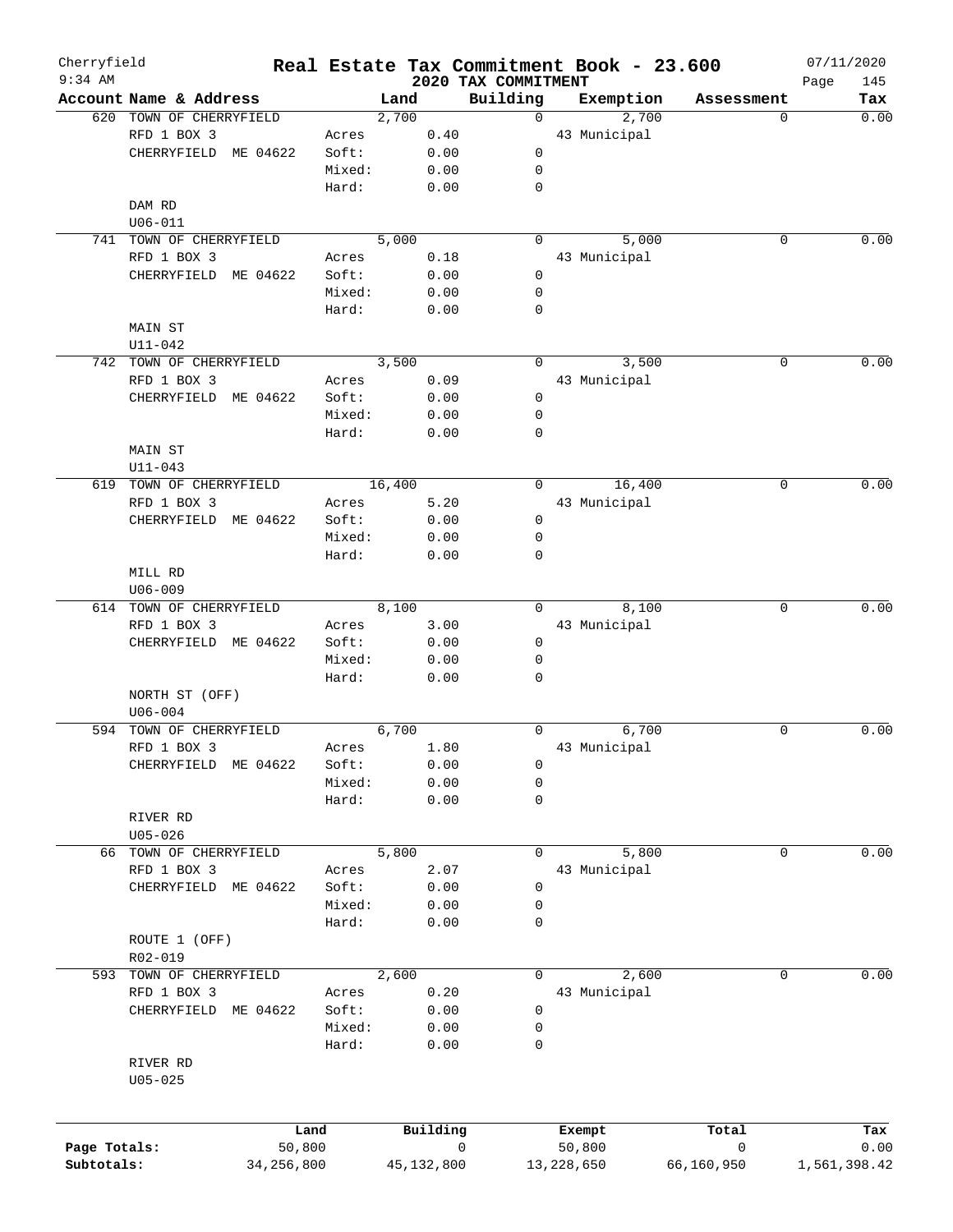| Cherryfield<br>$9:34$ AM |                         |        |      |                                 | Real Estate Tax Commitment Book - 23.600 |            | 07/11/2020  |
|--------------------------|-------------------------|--------|------|---------------------------------|------------------------------------------|------------|-------------|
|                          | Account Name & Address  |        |      | 2020 TAX COMMITMENT<br>Building | Exemption                                |            | 146<br>Page |
|                          |                         | Land   |      |                                 |                                          | Assessment | Tax         |
|                          | 563 TOWN OF CHERRYFIELD | 4,800  |      | $\Omega$                        | 4,800                                    | $\Omega$   | 0.00        |
|                          | RFD 1 BOX 3             | Acres  | 0.69 |                                 | 43 Municipal                             |            |             |
|                          | CHERRYFIELD ME 04622    | Soft:  | 0.00 | $\mathbf 0$                     |                                          |            |             |
|                          |                         | Mixed: | 0.00 | $\mathbf 0$                     |                                          |            |             |
|                          |                         | Hard:  | 0.00 | $\mathbf 0$                     |                                          |            |             |
|                          | DRISCOLL ISLAND         |        |      |                                 |                                          |            |             |
|                          | $U04 - 024$             |        |      |                                 |                                          |            |             |
|                          | 566 TOWN OF CHERRYFIELD | 3,000  |      | $\mathbf 0$                     | 3,000                                    | 0          | 0.00        |
|                          | RFD 1 BOX 3             | Acres  | 0.27 |                                 | 43 Municipal                             |            |             |
|                          | CHERRYFIELD ME 04622    | Soft:  | 0.00 | $\mathbf 0$                     |                                          |            |             |
|                          |                         | Mixed: | 0.00 | $\mathbf 0$                     |                                          |            |             |
|                          |                         | Hard:  | 0.00 | $\mathbf 0$                     |                                          |            |             |
|                          | RIVER RD                |        |      |                                 |                                          |            |             |
|                          | $U04 - 026$             |        |      |                                 |                                          |            |             |
|                          | 521 TOWN OF CHERRYFIELD | 19,300 |      | $\Omega$                        | 19,300                                   | 0          | 0.00        |
|                          | RFD 1 BOX 3             | Acres  | 0.67 |                                 | 43 Municipal                             |            |             |
|                          | CHERRYFIELD ME 04622    | Soft:  | 0.00 | 0                               |                                          |            |             |
|                          |                         | Mixed: | 0.00 | $\mathbf 0$                     |                                          |            |             |
|                          |                         | Hard:  | 0.00 | $\mathbf 0$                     |                                          |            |             |
|                          |                         |        |      |                                 |                                          |            |             |
|                          | RIVER RD                |        |      |                                 |                                          |            |             |
|                          | $U03 - 015$             |        |      |                                 |                                          |            |             |
|                          | 191 TOWN OF CHERRYFIELD | 9,100  |      | 0                               | 9,100                                    | 0          | 0.00        |
|                          | RFD 1 BOX 3             | Acres  | 1.80 |                                 | 43 Municipal                             |            |             |
|                          | CHERRYFIELD ME 04622    | Soft:  | 0.00 | $\mathbf 0$                     |                                          |            |             |
|                          |                         | Mixed: | 0.00 | 0                               |                                          |            |             |
|                          |                         | Hard:  | 0.00 | $\mathbf 0$                     |                                          |            |             |
|                          | ROUTE 193               |        |      |                                 |                                          |            |             |
|                          | R04-038                 |        |      |                                 |                                          |            |             |
|                          | 785 TOWN OF CHERRYFIELD | 4,900  |      | $\Omega$                        | 4,900                                    | 0          | 0.00        |
|                          | RFD 1 BOX 3             | Acres  | 0.18 |                                 | 43 Municipal                             |            |             |
|                          | CHERRYFIELD ME 04622    | Soft:  | 0.00 | 0                               |                                          |            |             |
|                          |                         | Mixed: | 0.00 | $\mathbf 0$                     |                                          |            |             |
|                          |                         | Hard:  | 0.00 | $\mathbf 0$                     |                                          |            |             |
|                          | MAIN ST                 |        |      |                                 |                                          |            |             |
|                          | $U12 - 037$             |        |      |                                 |                                          |            |             |
| 769                      | TSONIS SR, BARBARA M &  | 11,500 |      | 49,100                          | 0                                        | 60,600     | 1,430.16    |
|                          | WILLIAM M               |        |      |                                 |                                          |            |             |
|                          | 10884 W UTOPIA RD       | Acres  | 0.11 |                                 |                                          |            |             |
|                          | SUN CITY AZ 85373       | Soft:  | 0.00 | 0                               |                                          |            |             |
|                          |                         | Mixed: | 0.00 | $\mathbf 0$                     |                                          |            |             |
|                          |                         | Hard:  | 0.00 | $\mathbf 0$                     |                                          |            |             |
|                          | 10 CAMPBELL HILL        |        |      |                                 |                                          |            |             |
|                          | U12-022                 |        |      |                                 |                                          |            |             |
|                          |                         |        |      |                                 |                                          |            |             |
|                          | B4620P134 12/17/2019    |        |      |                                 |                                          |            |             |
| 560                      | TUCKER, ALICE M         | 21,900 |      | 83,000                          | 23,750                                   | 81,150     | 1,915.14    |
|                          | TUCKER, LEROY W         | Acres  | 0.87 |                                 | 01 Homestead Exempt                      |            |             |
|                          | 12 PADDY LANE           | Soft:  | 0.00 | 0                               |                                          |            |             |
|                          | CHERRYFIELD ME 04622    | Mixed: | 0.00 | 0                               |                                          |            |             |
|                          |                         | Hard:  | 0.00 | $\mathbf 0$                     |                                          |            |             |
|                          | 12 PADDY LANE           |        |      |                                 |                                          |            |             |
|                          | $U04 - 021$             |        |      |                                 |                                          |            |             |
|                          | B4619P244 12/13/2019    |        |      |                                 |                                          |            |             |
|                          |                         |        |      |                                 |                                          |            |             |

**Page Totals:** 74,500 132,100 64,850 141,750 3,345.30<br>**Subtotals:** 34,331,300 45,264,900 13,293,500 66,302,700 1,564,743.72 **Subtotals:** 34,331,300 45,264,900 13,293,500 66,302,700 1,564,743.72 **Land Building Exempt Total Tax**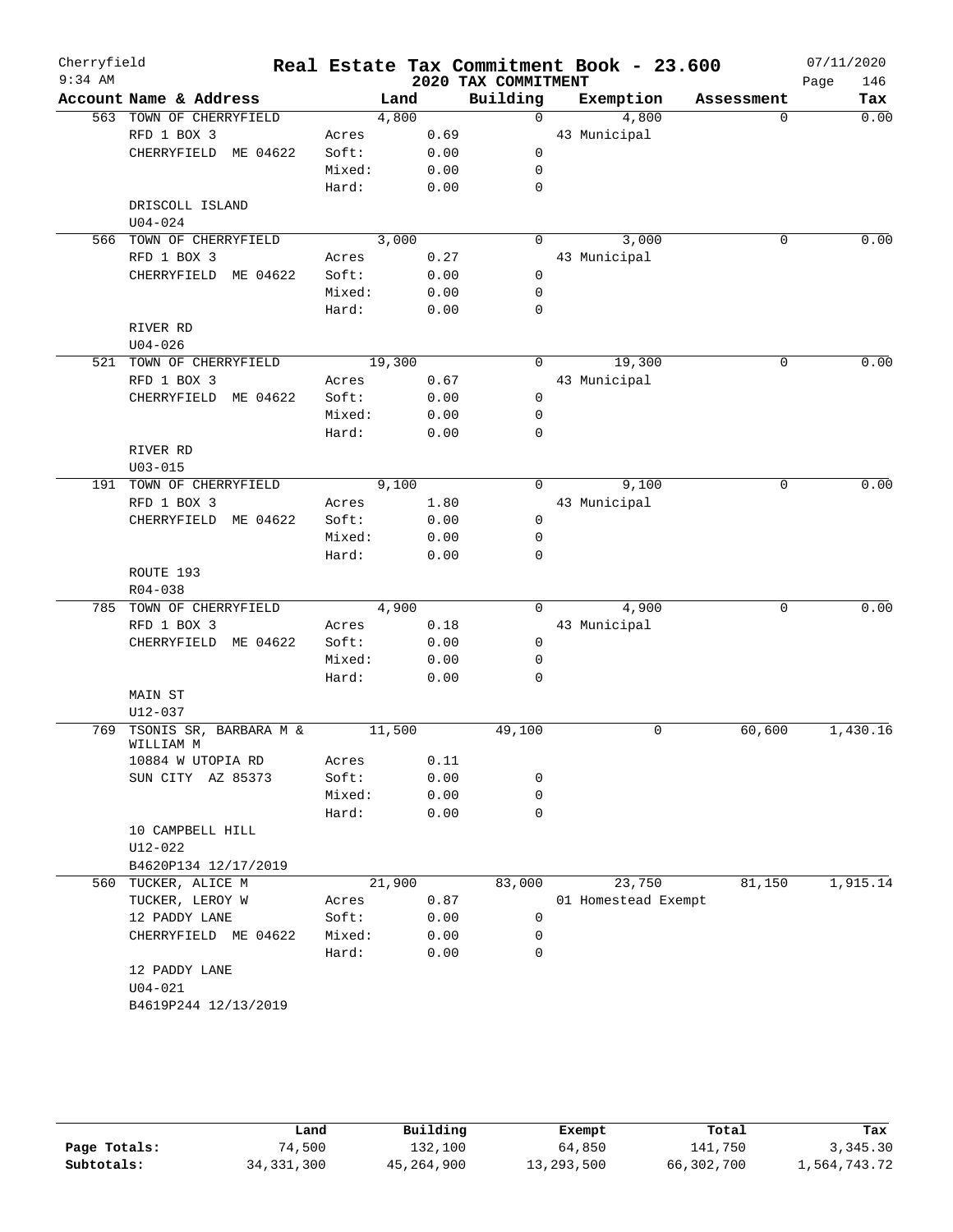| Cherryfield  |                                                 |                |               |                                 | Real Estate Tax Commitment Book - 23.600 |          |            | 07/11/2020         |
|--------------|-------------------------------------------------|----------------|---------------|---------------------------------|------------------------------------------|----------|------------|--------------------|
| $9:34$ AM    | Account Name & Address                          |                | Land          | 2020 TAX COMMITMENT<br>Building | Exemption                                |          | Assessment | 147<br>Page<br>Tax |
|              | 50 TUCKER, BLANCHE                              |                | 3,100         | $\Omega$                        |                                          | $\Omega$ | 3,100      | 73.16              |
|              | C/O NATHAN TUCKER                               | Acres          | 1.38          |                                 |                                          |          |            |                    |
|              | 30 CROSS RD                                     | Soft:          | 0.00          | 0                               |                                          |          |            |                    |
|              | MILBRIDGE ME 04658                              | Mixed:         | 0.00          | 0                               |                                          |          |            |                    |
|              |                                                 | Hard:          | 0.00          | 0                               |                                          |          |            |                    |
|              | R02-004                                         |                |               |                                 |                                          |          |            |                    |
|              | 99 TUCKER, CHRISTOPHER                          |                | 0             | 0                               |                                          | 0        | 0          | 0.00               |
|              | 159 MILBRIDGE RD UNIT 2<br>CHERRYFIELD ME 04662 |                |               |                                 |                                          |          |            |                    |
|              | $U01 - 015 - MBHM$                              |                |               |                                 |                                          |          |            |                    |
|              | 757 TUCKER, FRANCIS E                           |                | 16,000        | 0                               |                                          | 0        | 16,000     | 377.60             |
|              | P O BOX 639                                     | Acres          | 0.35          |                                 |                                          |          |            |                    |
|              | HIGHMORE SD 57345                               | Soft:          | 0.00          | 0                               |                                          |          |            |                    |
|              |                                                 | Mixed:         | 0.00          | 0                               |                                          |          |            |                    |
|              |                                                 | Hard:          | 0.00          | 0                               |                                          |          |            |                    |
|              | 21 CHURCH ST                                    |                |               |                                 |                                          |          |            |                    |
|              | U12-011                                         |                |               |                                 |                                          |          |            |                    |
|              | B2496P96                                        |                |               |                                 |                                          |          |            |                    |
|              | 862 TUCKER, HEIRS OF SARAH                      |                | 16,900        | 40,600                          |                                          | 0        | 57,500     | 1,357.00           |
|              | I.                                              |                |               |                                 |                                          |          |            |                    |
|              | C/O 433 PARK ST                                 | Acres          | 0.92          |                                 |                                          |          |            |                    |
|              | ROCKPORT ME 04856                               | Soft:          | 0.00          | 0                               |                                          |          |            |                    |
|              |                                                 | Mixed:         | 0.00          | 0                               |                                          |          |            |                    |
|              |                                                 | Hard:          | 0.00          | 0                               |                                          |          |            |                    |
|              | 16 WILLEY DISTRICT RD                           |                |               |                                 |                                          |          |            |                    |
|              | $U14 - 033$                                     |                |               |                                 |                                          |          |            |                    |
|              | B1973P278                                       |                |               | 0                               |                                          | 0        |            | 505.04             |
|              | 421 TURNER, DANIEL H<br>5 Oak Place<br>APT 2    |                | 21,400        |                                 |                                          |          | 21,400     |                    |
|              | Hyde Park MA 02136                              | Acres<br>Soft: | 41.70<br>0.00 | 0                               |                                          |          |            |                    |
|              |                                                 | Mixed:         | 0.00          | 0                               |                                          |          |            |                    |
|              |                                                 | Hard:          | 0.00          | 0                               |                                          |          |            |                    |
|              | CROTCH                                          |                |               |                                 |                                          |          |            |                    |
|              | R09-001-051<br>B1465P51                         |                |               |                                 |                                          |          |            |                    |
|              | 251 TUTTLE, TIMOTHY J                           |                | 8,700         | 16,000                          | 23,750                                   |          | 950        | 22.42              |
|              | 322 WILLEY DISTRICT RD                          | Acres          | 0.25          |                                 | 01 Homestead Exempt                      |          |            |                    |
|              | CHERRYFIELD ME 04622                            | Soft:          | 0.00          | 0                               |                                          |          |            |                    |
|              |                                                 | Mixed:         | 0.00          | 0                               |                                          |          |            |                    |
|              |                                                 | Hard:          | 0.00          | 0                               |                                          |          |            |                    |
|              | 322 WILLEY DISTRICT RD<br>R05-044               |                |               |                                 |                                          |          |            |                    |
|              | B2286P276                                       |                |               |                                 |                                          |          |            |                    |
|              | 373 TYLER, JAMES                                |                | 25,200        | $\mathbf 0$                     |                                          | 0        | 25,200     | 594.72             |
|              | TYLER, BENJAMIN M                               | Acres          | 54.00         |                                 |                                          |          |            |                    |
|              | 61 5th STREET                                   | Soft:          | 0.00          | 0                               |                                          |          |            |                    |
|              | BANGOR ME 04401-6023                            | Mixed:         | 0.00          | 0                               |                                          |          |            |                    |
|              |                                                 | Hard:          | 0.00          | 0                               |                                          |          |            |                    |
|              | CROTCH                                          |                |               |                                 |                                          |          |            |                    |
|              | R08-035                                         |                |               |                                 |                                          |          |            |                    |
|              | B3888P34 09/28/2012                             |                |               |                                 |                                          |          |            |                    |
|              |                                                 |                |               |                                 |                                          |          |            |                    |
|              | Land                                            |                | Building      |                                 | Exempt                                   | Total    |            | Tax                |
| Page Totals: | 91,300                                          |                | 56,600        |                                 | 23,750                                   | 124,150  |            | 2,929.94           |
|              |                                                 |                |               |                                 |                                          |          |            |                    |

**Subtotals:** 34,422,600 45,321,500 13,317,250 66,426,850 1,567,673.66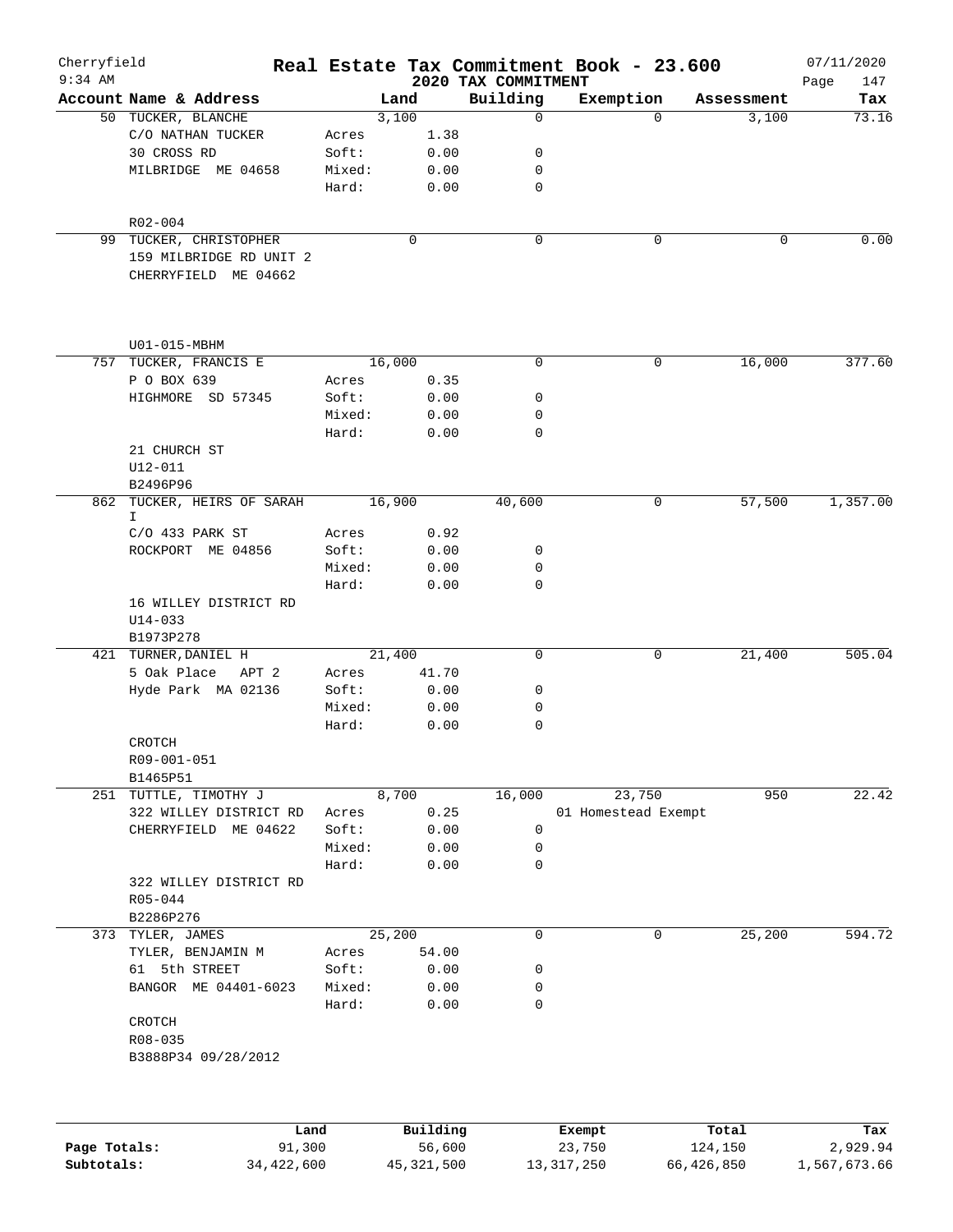| Cherryfield<br>$9:34$ AM |                                   |        |              | 2020 TAX COMMITMENT | Real Estate Tax Commitment Book - 23.600 |            | 07/11/2020<br>Page<br>148 |
|--------------------------|-----------------------------------|--------|--------------|---------------------|------------------------------------------|------------|---------------------------|
|                          | Account Name & Address            |        | Land         | Building            | Exemption                                | Assessment | Tax                       |
|                          | 809 UPTON, KATHY A                |        | 14,100       | 29,600              | 29,450                                   | 14,250     | 336.30                    |
|                          | P O BOX 122                       | Acres  | 0.52         |                     | 01 Homestead Exempt                      |            |                           |
|                          | CHERRYFIELD ME 04622              | Soft:  | 0.00         |                     | 0 12 WW2 Veteran Res                     |            |                           |
|                          |                                   | Mixed: | 0.00         | 0                   |                                          |            |                           |
|                          |                                   | Hard:  | 0.00         | 0                   |                                          |            |                           |
|                          | 39 WILLEY DISTRICT RD             |        |              |                     |                                          |            |                           |
|                          | $U13 - 013$                       |        |              |                     |                                          |            |                           |
|                          | B1637P11                          |        |              |                     |                                          |            |                           |
|                          | 517 VANSLUYS, HENRI A &<br>LILI V |        | 16,100       | 43,800              | 0                                        | 59,900     | 1,413.64                  |
|                          | PO BOX 94                         | Acres  | 0.12         |                     |                                          |            |                           |
|                          | SORRENTO ME 04677                 | Soft:  | 0.00         | 0                   |                                          |            |                           |
|                          |                                   | Mixed: | 0.00         | 0                   |                                          |            |                           |
|                          |                                   | Hard:  | 0.00         | 0                   |                                          |            |                           |
|                          | 2 WILSON HILL RD                  |        |              |                     |                                          |            |                           |
|                          | $U03 - 011$                       |        |              |                     |                                          |            |                           |
|                          | B4568P215 07/02/2019              |        |              |                     |                                          |            |                           |
|                          | 272 VARNEY, JENNIFER              |        | $\mathsf{O}$ | 17,900              | 17,900                                   | 0          | 0.00                      |
|                          | 457 MILBRIDGE RD                  |        |              |                     | 01 Homestead Exempt                      |            |                           |
|                          | CHERRYFIELD ME 04662              |        |              |                     |                                          |            |                           |
|                          |                                   |        |              |                     |                                          |            |                           |
|                          |                                   |        |              |                     |                                          |            |                           |
|                          | 457 MILBRIDGE RD                  |        |              |                     |                                          |            |                           |
|                          | R01-002-003-MBHM                  |        |              |                     |                                          |            |                           |
|                          | 203 VERSO CORPORATION             |        | 46,800       | 59,800              | 0                                        | 106,600    | 2,515.76                  |
|                          | 300 RILEY RD                      | Acres  | 14.00        |                     |                                          |            |                           |
|                          | JAY ME 04239                      | Soft:  | 0.00         | 0                   |                                          |            |                           |
|                          |                                   | Mixed: | 0.00         | 0                   |                                          |            |                           |
|                          |                                   | Hard:  | 0.00         | $\Omega$            |                                          |            |                           |
|                          | 55 WING SIDING RD                 |        |              |                     |                                          |            |                           |
|                          | R05-003                           |        |              |                     |                                          |            |                           |
|                          | B4126P198 01/29/2015              |        |              |                     |                                          |            |                           |
|                          | 750 VERWAY, ZACHERY &             |        | 16,600       | 37,900              | 0                                        | 54,500     | 1,286.20                  |
|                          | STEPHANIE                         |        |              |                     |                                          |            |                           |
|                          | 14 CHURCH ST                      | Acres  | 0.39         |                     |                                          |            |                           |
|                          | CHERRYFIELD ME 04622              | Soft:  | 0.00         | 0                   |                                          |            |                           |
|                          |                                   | Mixed: | 0.00         | 0                   |                                          |            |                           |
|                          |                                   | Hard:  | 0.00         | $\mathbf 0$         |                                          |            |                           |
|                          | 14 CHURCH ST                      |        |              |                     |                                          |            |                           |
|                          | $U12 - 005$                       |        |              |                     |                                          |            |                           |
|                          | B4610P721                         |        |              |                     |                                          |            |                           |
|                          | 768 W900 - A NH LIMITED           |        | 21,800       | 76,100              | 0                                        | 97,900     | 2,310.44                  |
|                          | PARTNERSHIP                       |        |              |                     |                                          |            |                           |
|                          | 286 SOUTH ST                      | Acres  | 0.48         |                     |                                          |            |                           |
|                          | CONCORD NH 03301                  | Soft:  | 0.00         | 0                   |                                          |            |                           |
|                          |                                   | Mixed: | 0.00         | 0                   |                                          |            |                           |
|                          |                                   | Hard:  | 0.00         | $\mathbf 0$         |                                          |            |                           |
|                          | 6 CAMPBELL HILL                   |        |              |                     |                                          |            |                           |
|                          | U12-021                           |        |              |                     |                                          |            |                           |
|                          | B2282P49 B2045P281                |        |              |                     |                                          |            |                           |

|              | Land       | Building   | Exempt     | Total      | Tax          |
|--------------|------------|------------|------------|------------|--------------|
| Page Totals: | 115,400    | 265,100    | 47,350     | 333,150    | 7.862.34     |
| Subtotals:   | 34,538,000 | 45,586,600 | 13,364,600 | 66,760,000 | 1,575,536.00 |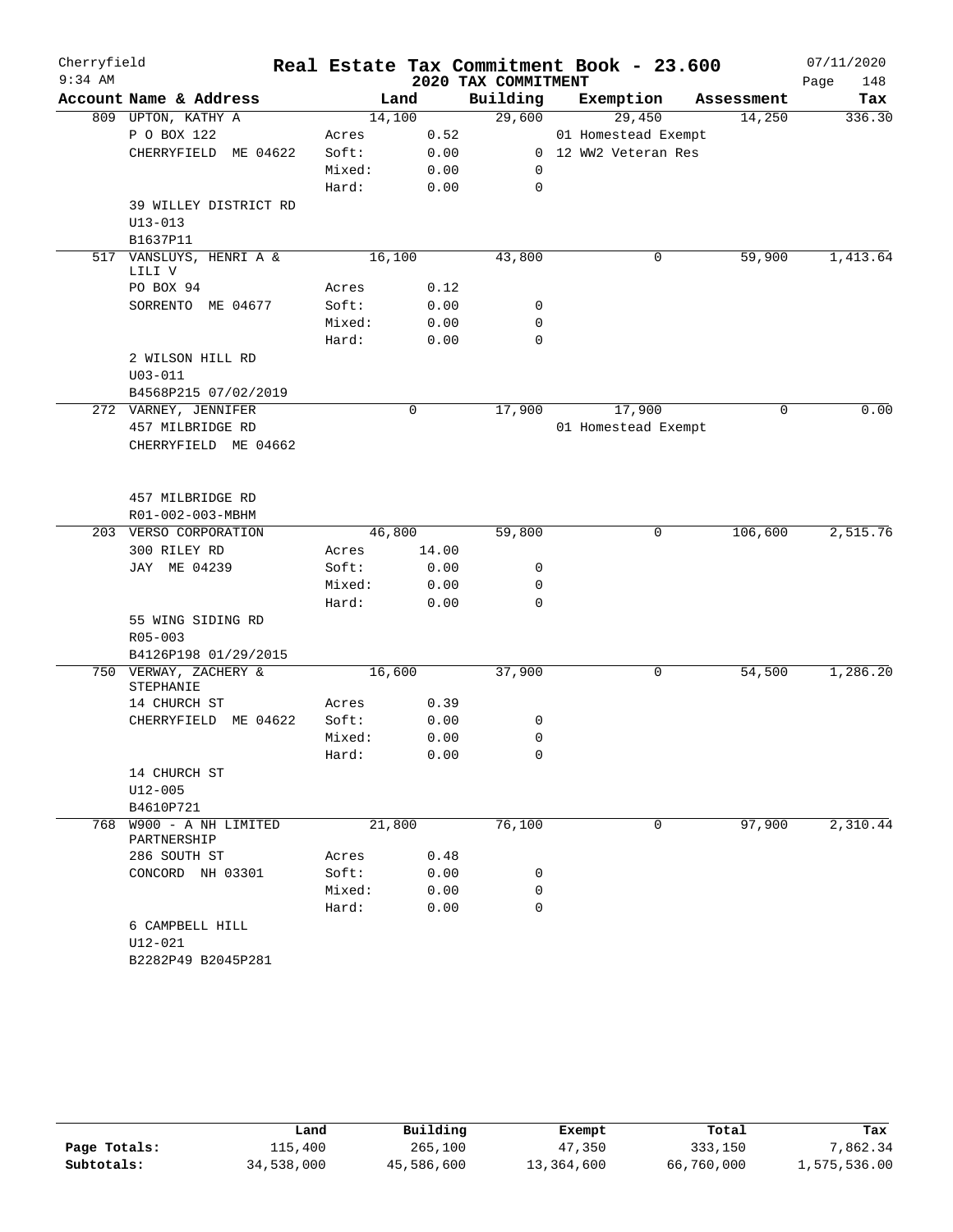| Cherryfield<br>$9:34$ AM |                                                 |                 |              | 2020 TAX COMMITMENT | Real Estate Tax Commitment Book - 23.600 |            | 07/11/2020<br>Page<br>149 |
|--------------------------|-------------------------------------------------|-----------------|--------------|---------------------|------------------------------------------|------------|---------------------------|
|                          | Account Name & Address                          |                 | Land         | Building            | Exemption                                | Assessment | Tax                       |
|                          | 939 WADE, JAMES L & MARION                      |                 | 18,200       | 91,500              | 23,750                                   | 85,950     | 2,028.42                  |
|                          | J                                               |                 |              |                     |                                          |            |                           |
|                          | 151 RIDGE RD                                    | Acres           | 1.03         |                     | 01 Homestead Exempt                      |            |                           |
|                          | CHERRYFIELD ME 04622                            | Soft:           | 0.00         | 0                   |                                          |            |                           |
|                          |                                                 | Mixed:          | 0.00         | 0                   |                                          |            |                           |
|                          |                                                 | Hard:           | 0.00         | 0                   |                                          |            |                           |
|                          | 151 RIDGE RD                                    |                 |              |                     |                                          |            |                           |
|                          | U17-020                                         |                 |              |                     |                                          |            |                           |
|                          | B3789P102 10/27/2011<br>242 WADE, STEPHEN M &   |                 | 75,100       | 107,700             | 23,750                                   | 159,050    | 3,753.58                  |
|                          | JENNIFER L                                      |                 |              |                     |                                          |            |                           |
|                          | 470 WILLEY DISTRICT RD                          | Acres           | 250.00       |                     | 01 Homestead Exempt                      |            |                           |
|                          | CHERRYFIELD ME 04622                            | Soft:           | 96.00        | 12,312              |                                          |            |                           |
|                          |                                                 | Mixed:          | 96.00        | 14,501              |                                          |            |                           |
|                          |                                                 | Hard:           | 0.00         | 0                   |                                          |            |                           |
|                          | 444 WILLEY DISTRICT RD                          |                 |              |                     |                                          |            |                           |
|                          | R05-037                                         |                 |              |                     |                                          |            |                           |
|                          | B3384P73 02/22/2008 B3375P57 01/24/2008         |                 |              |                     |                                          |            |                           |
|                          | 185 WAKEFIELD, PENNY L                          |                 | 18,900       | 68,000              | 23,750                                   | 63,150     | 1,490.34                  |
|                          | WAKEFIELD, RUSSELL D                            | Acres           | 2.32         |                     | 01 Homestead Exempt                      |            |                           |
|                          | 14 BUTLER RD                                    | Soft:           | 0.00         | 0                   |                                          |            |                           |
|                          | CHERRYFIELD ME 04622                            | Mixed:<br>Hard: | 0.00<br>0.00 | 0<br>0              |                                          |            |                           |
|                          | 14 BUTLER RD                                    |                 |              |                     |                                          |            |                           |
|                          | $R04 - 033$                                     |                 |              |                     |                                          |            |                           |
|                          | B3213P143 11/07/2006                            |                 |              |                     |                                          |            |                           |
|                          | 921 WAWRZYNAIK, ANDREW J &                      |                 | 19,100       |                     | 0                                        | 62,300     | 1,470.28                  |
|                          | APRIL K                                         |                 |              |                     |                                          |            |                           |
|                          | 178 RIDGE RD                                    | Acres           | 3.10         |                     |                                          |            |                           |
|                          | CHERRYFIELD ME 04622                            | Soft:           | 0.00         | 0                   |                                          |            |                           |
|                          |                                                 | Mixed:          | 0.00         | 0                   |                                          |            |                           |
|                          |                                                 | Hard:           | 0.00         | 0                   |                                          |            |                           |
|                          | 178 RIDGE RD<br>$U17 - 003$                     |                 |              |                     |                                          |            |                           |
|                          |                                                 |                 |              |                     |                                          |            |                           |
|                          | B3969P126 07/01/2013<br>523 WEST TOTMAN, JODI L |                 | 22,600       | 29,800              | 23,750                                   | 28,650     | 676.14                    |
|                          | 46 WILSON HILL RD                               | Acres           | 0.94         |                     | 01 Homestead Exempt                      |            |                           |
|                          | CHERRYFIELD ME 04622                            | Soft:           | 0.00         | $\Box$ 0            |                                          |            |                           |
|                          |                                                 | Mixed:          | 0.00         | 0                   |                                          |            |                           |
|                          |                                                 | Hard:           | 0.00         | 0                   |                                          |            |                           |
|                          | 56 WILSON HILL RD                               |                 |              |                     |                                          |            |                           |
|                          | $U03 - 017$                                     |                 |              |                     |                                          |            |                           |
|                          | B3846P55 05/23/2012 B3518P160 04/23/2009        |                 |              |                     |                                          |            |                           |
|                          | 349 WEST, JAMES T & DEANNA                      |                 | 21,600       | 46,300              | 23,750                                   | 44,150     | 1,041.94                  |
|                          | Е                                               |                 |              |                     |                                          |            |                           |
|                          | 40 LODGE WEST DR                                | Acres           | 7.38         |                     | 01 Homestead Exempt                      |            |                           |
|                          | CHERRYFIELD ME 04622                            | Soft:           | 0.00         | 0                   |                                          |            |                           |
|                          |                                                 | Mixed:          | 0.00         | 0                   |                                          |            |                           |
|                          |                                                 | Hard:           | 0.00         | 0                   |                                          |            |                           |
|                          | 40 LODGE WEST DRIVE<br>R08-019                  |                 |              |                     |                                          |            |                           |
|                          | B4393P35 09/07/2017 B1224P79                    |                 |              |                     |                                          |            |                           |
|                          |                                                 |                 |              |                     |                                          |            |                           |
|                          |                                                 |                 |              |                     |                                          |            |                           |

|              | úand       | Building   | Exempt     | Total        | Tax          |
|--------------|------------|------------|------------|--------------|--------------|
| Page Totals: | 175,500    | 386,500    | 118,750    | 443,250      | 10,460.70    |
| Subtotals:   | 34,713,500 | 45,973,100 | 13,483,350 | 67, 203, 250 | 1,585,996.70 |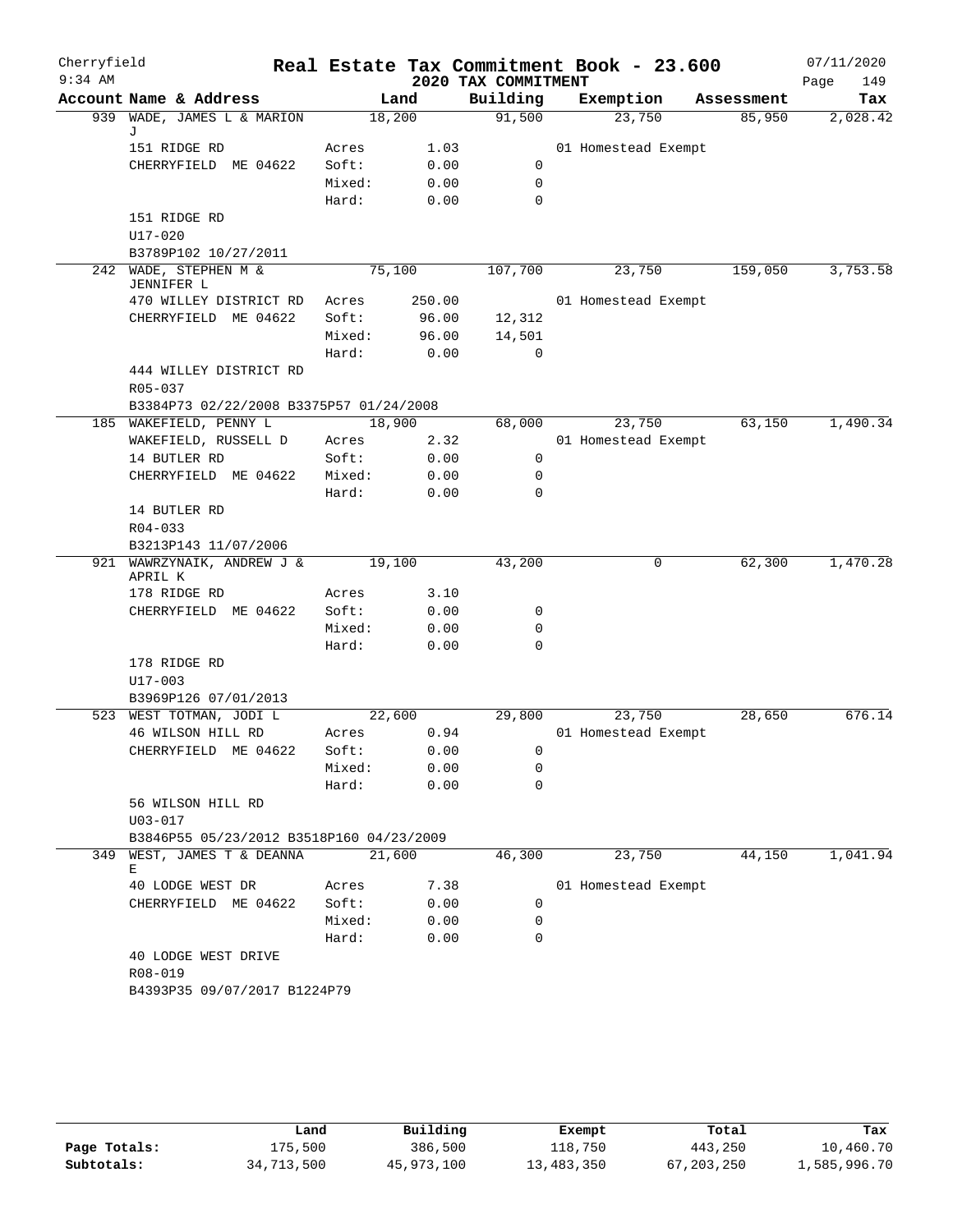| Cherryfield<br>$9:34$ AM |                                     |            |        |              |                                 | Real Estate Tax Commitment Book - 23.600 |            | 07/11/2020         |
|--------------------------|-------------------------------------|------------|--------|--------------|---------------------------------|------------------------------------------|------------|--------------------|
|                          | Account Name & Address              |            |        | Land         | 2020 TAX COMMITMENT<br>Building | Exemption                                | Assessment | Page<br>150<br>Tax |
|                          | 474 WEST, MONA J                    |            | 14,300 |              | 69,500                          | 29,450                                   | 54,350     | 1,282.66           |
|                          | PO BOX 251                          |            | Acres  | 0.96         |                                 | 01 Homestead Exempt                      |            |                    |
|                          | CHERRYFIELD ME 04622                |            | Soft:  | 0.00         |                                 | 0 12 WW2 Veteran Res                     |            |                    |
|                          |                                     |            | Mixed: | 0.00         | 0                               |                                          |            |                    |
|                          |                                     |            | Hard:  | 0.00         | 0                               |                                          |            |                    |
|                          | 265 MILBRIDGE RD                    |            |        |              |                                 |                                          |            |                    |
|                          | $U01 - 006$                         |            |        |              |                                 |                                          |            |                    |
|                          | 6 WHITE JR, KATHARINE K &           |            | 41,000 |              | 145,500                         | 23,750                                   | 162,750    | 3,840.90           |
|                          | JAMES L                             |            |        |              |                                 |                                          |            |                    |
|                          | 11 HANSON LN                        |            | Acres  | 8.00         |                                 | 01 Homestead Exempt                      |            |                    |
|                          | CHERRYFIELD ME 04622                |            | Soft:  | 0.00         | 0                               |                                          |            |                    |
|                          |                                     |            | Mixed: | 0.00         | 0                               |                                          |            |                    |
|                          |                                     |            | Hard:  | 0.00         | 0                               |                                          |            |                    |
|                          | 11 HANSON LN                        |            |        |              |                                 |                                          |            |                    |
|                          | R01-001-004                         |            |        |              |                                 |                                          |            |                    |
|                          | B4012P95 11/12/2013                 |            |        |              |                                 |                                          |            |                    |
|                          | 1171 WHITE, ANNE D                  |            |        | 4,300        | $\mathbf 0$                     | 0                                        | 4,300      | 101.48             |
|                          | 80 ROXBURY RD                       |            | Acres  | 35.20        |                                 |                                          |            |                    |
|                          | MEREDITH NH 03253                   |            | Soft:  | 0.00         | 0                               |                                          |            |                    |
|                          |                                     |            | Mixed: | 15.00        | 2,266                           |                                          |            |                    |
|                          |                                     |            | Hard:  | 16.60        | 1,924                           |                                          |            |                    |
|                          | SHARON ROAD                         |            |        |              |                                 |                                          |            |                    |
|                          | $R09 - 001 - 049 - 2$               |            |        |              |                                 |                                          |            |                    |
|                          | B2749P42                            |            |        |              |                                 |                                          |            |                    |
|                          | 471 WHITE, SANDRA L                 |            |        | 58,900       | 73,500                          | 23,750                                   | 108,650    | 2,564.14           |
|                          | P O BOX 153                         |            | Acres  | 16.10        |                                 | 01 Homestead Exempt                      |            |                    |
|                          | CHERRYFIELD ME 04622                |            | Soft:  | 0.00         | 0                               |                                          |            |                    |
|                          |                                     |            | Mixed: | 0.00         | 0                               |                                          |            |                    |
|                          |                                     |            | Hard:  | 0.00         | 0                               |                                          |            |                    |
|                          | 250 MILBRIDGE RD                    |            |        |              |                                 |                                          |            |                    |
|                          | $U01 - 003$                         |            |        |              |                                 |                                          |            |                    |
| 935                      | B1910P206<br>WHITTEN, TRUTH A (PERS |            |        | 9,100        | 0                               | 0                                        | 9,100      | 214.76             |
|                          | REP)                                |            |        |              |                                 |                                          |            |                    |
|                          | P O BOX 36                          |            | Acres  | 9.30         |                                 |                                          |            |                    |
|                          | WINTER HARBOR ME 04693 Soft:        |            |        | 0.00         | 0                               |                                          |            |                    |
|                          |                                     |            | Mixed: | 0.00         | 0                               |                                          |            |                    |
|                          |                                     |            | Hard:  | 0.00         | $\Omega$                        |                                          |            |                    |
|                          | MORSE LANE                          |            |        |              |                                 |                                          |            |                    |
|                          | $U17 - 016$                         |            |        |              |                                 |                                          |            |                    |
|                          | B1765P290                           |            |        |              |                                 |                                          |            |                    |
|                          | 954 WHITWORTH, PAUL                 |            | 14,600 |              | 7,700                           | 22,300                                   | 0          | 0.00               |
|                          | 262 TENAN LANE                      |            | Acres  | 1.20         |                                 | 01 Homestead Exempt                      |            |                    |
|                          | CHERRYFIELD ME 04622                |            | Soft:  | 0.00         | 0                               |                                          |            |                    |
|                          |                                     |            | Mixed: | 0.00         | 0                               |                                          |            |                    |
|                          |                                     |            | Hard:  | 0.00         | 0                               |                                          |            |                    |
|                          | 262 TENAN LANE                      |            |        |              |                                 |                                          |            |                    |
|                          | R05-072-001                         |            |        |              |                                 |                                          |            |                    |
|                          | B2449P232                           |            |        |              |                                 |                                          |            |                    |
| 555                      | WIENINGER, FREDERICK J              |            | 23,400 |              | 135,600                         | 23,750                                   | 135,250    | 3,191.90           |
|                          | & MARIE E                           |            |        |              |                                 |                                          |            |                    |
|                          | 52 SCHOOL ST                        |            | Acres  | 1.53         |                                 | 01 Homestead Exempt                      |            |                    |
|                          | CHERRYFIELD ME 04622                |            | Soft:  | 0.00         | 0                               |                                          |            |                    |
|                          |                                     |            | Mixed: | 0.00         | 0                               |                                          |            |                    |
|                          |                                     |            | Hard:  | 0.00         | 0                               |                                          |            |                    |
|                          | 52 SCHOOL ST                        |            |        |              |                                 |                                          |            |                    |
|                          | U04-016                             |            |        |              |                                 |                                          |            |                    |
|                          | B2399P96                            |            |        |              |                                 |                                          |            |                    |
|                          |                                     | Land       |        | Building     |                                 | Exempt                                   | Total      | Tax                |
| Page Totals:             |                                     | 165,600    |        | 431,800      |                                 | 123,000                                  | 474,400    | 11,195.84          |
| Subtotals:               |                                     | 34,879,100 |        | 46, 404, 900 |                                 | 13,606,350                               | 67,677,650 | 1,597,192.54       |
|                          |                                     |            |        |              |                                 |                                          |            |                    |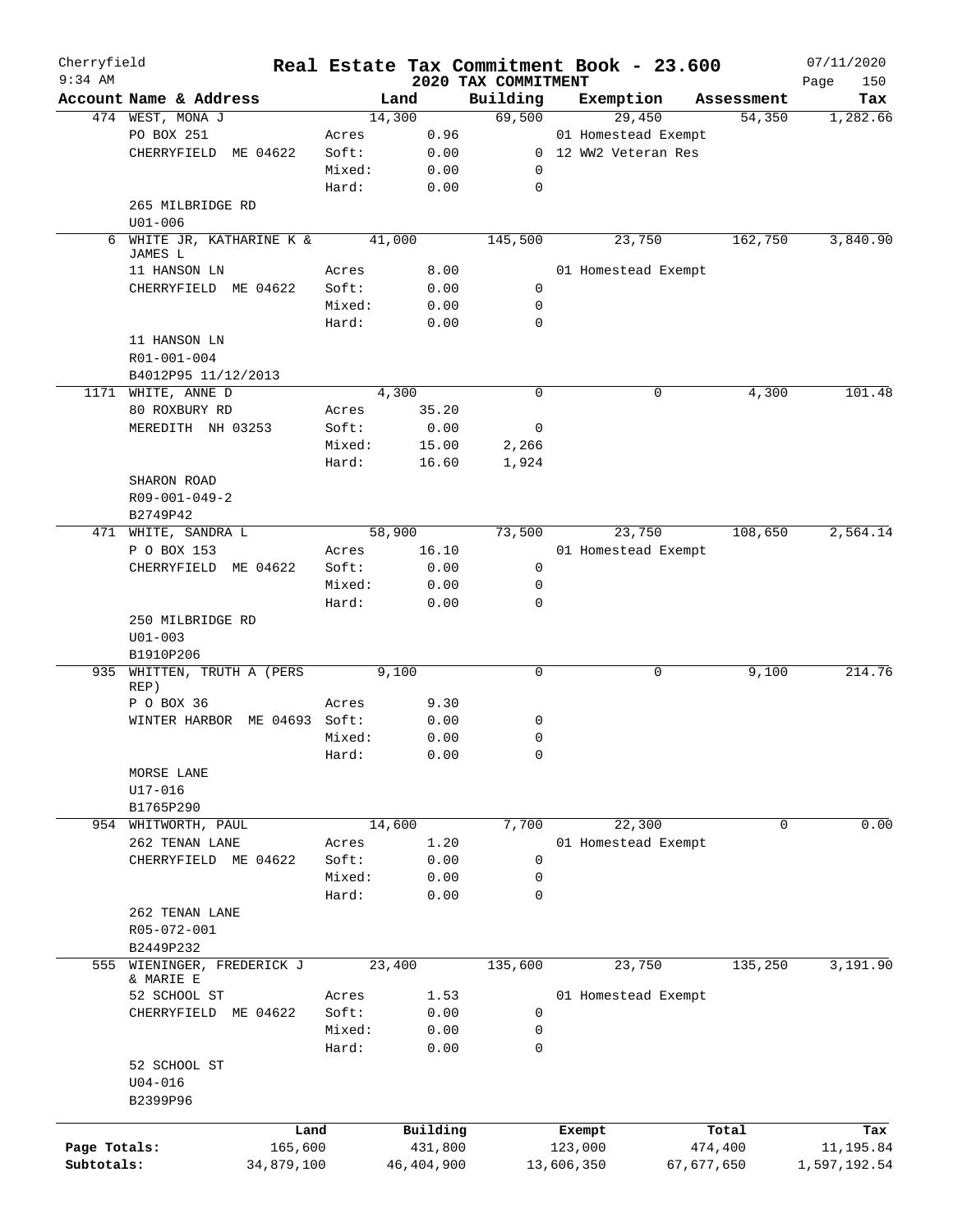| Cherryfield |                                         |                 |              |                     | Real Estate Tax Commitment Book - 23.600 |            | 07/11/2020  |
|-------------|-----------------------------------------|-----------------|--------------|---------------------|------------------------------------------|------------|-------------|
| $9:34$ AM   |                                         |                 |              | 2020 TAX COMMITMENT |                                          |            | Page<br>151 |
|             | Account Name & Address                  |                 | Land         | Building            | Exemption                                | Assessment | Tax         |
|             | 541 WIENINGER, MARIE E &<br>FREDERICK J |                 | 19,100       | $\mathbf 0$         | $\Omega$                                 | 19,100     | 450.76      |
|             | 52 SCHOOL ST                            | Acres           | 3.10         |                     |                                          |            |             |
|             | CHERRYFIELD ME 04622                    | Soft:           | 0.00         | 0                   |                                          |            |             |
|             |                                         | Mixed:          | 0.00         | $\mathbf 0$         |                                          |            |             |
|             |                                         | Hard:           | 0.00         | $\mathbf 0$         |                                          |            |             |
|             | 85 BLACKSWOODS RD                       |                 |              |                     |                                          |            |             |
|             | $U04 - 005$                             |                 |              |                     |                                          |            |             |
|             | B4094P252 09/17/2014                    |                 |              |                     |                                          |            |             |
|             | 608 WIENINGER, FREDERICK &<br>MARIE     |                 | 22,800       | 0                   | 0                                        | 22,800     | 538.08      |
|             | 52 SCHOOL ST                            | Acres           | 0.96         |                     |                                          |            |             |
|             | CHERRYFIELD ME 04622                    | Soft:           | 0.00         | 0                   |                                          |            |             |
|             |                                         | Mixed:          | 0.00         | 0                   |                                          |            |             |
|             |                                         | Hard:           | 0.00         | $\mathbf 0$         |                                          |            |             |
|             | 68 SCHOOL ST                            |                 |              |                     |                                          |            |             |
|             | $U05 - 039$                             |                 |              |                     |                                          |            |             |
|             | B1288P3                                 |                 |              |                     |                                          |            |             |
|             | 554 WILBUR, GLENDON &<br>PATRICIA       |                 | 24,000       | 90,300              | 23,750                                   | 90,550     | 2,136.98    |
|             | 40 SCHOOL ST                            | Acres           | 2.57         |                     | 01 Homestead Exempt                      |            |             |
|             | CHERRYFIELD ME 04622                    | Soft:           | 0.00         | $\mathbf 0$         |                                          |            |             |
|             |                                         | Mixed:          | 0.00         | 0                   |                                          |            |             |
|             |                                         | Hard:           | 0.00         | 0                   |                                          |            |             |
|             | 40 SCHOOL ST                            |                 |              |                     |                                          |            |             |
|             | $U04 - 015$                             |                 |              |                     |                                          |            |             |
|             | B1869P318<br>544 WILBUR, GLENDON C      |                 | 35,700       | 162,700             | 0                                        | 198,400    | 4,682.24    |
|             | 40 SCHOOL ST                            | Acres           | 2.74         |                     |                                          |            |             |
|             | CHERRYFIELD ME 04622                    | Soft:           | 0.00         | 0                   |                                          |            |             |
|             |                                         | Mixed:          | 0.00         | 0                   |                                          |            |             |
|             |                                         | Hard:           | 0.00         | 0                   |                                          |            |             |
|             | 17 MILBRIDGE RD                         |                 |              |                     |                                          |            |             |
|             | $U04 - 007$                             |                 |              |                     |                                          |            |             |
|             | B3991P256 09/05/2013                    |                 |              |                     |                                          |            |             |
|             | 606 WILBUR, NORMA                       |                 | 26,700       | 86,200              | 23,750                                   | 89,150     | 2,103.94    |
|             | 56 SCHOOL ST                            | Acres           | 5.20         |                     | 01 Homestead Exempt                      |            |             |
|             | CHERRYFIELD ME 04622                    | Soft:           | 0.00         | 0                   |                                          |            |             |
|             |                                         | Mixed:          | 0.00         | 0                   |                                          |            |             |
|             |                                         | Hard:           | 0.00         | 0                   |                                          |            |             |
|             | 56 SCHOOL ST                            |                 |              |                     |                                          |            |             |
|             | $U05 - 038 - 001$                       |                 |              |                     |                                          |            |             |
|             | 924 WILCOX, JOEL                        |                 | 17,800       | 56,400              | 0                                        | 74,200     | 1,751.12    |
|             | FAIRBANKS, SANDRA                       | Acres           | 1.86         |                     |                                          |            |             |
|             | 7102 NW 69TH AVE<br>TAMARAC FL 33321    | Soft:           | 0.00         | 0                   |                                          |            |             |
|             |                                         | Mixed:<br>Hard: | 0.00<br>0.00 | 0<br>0              |                                          |            |             |
|             | 228 RIDGE RD                            |                 |              |                     |                                          |            |             |
|             | U17-006                                 |                 |              |                     |                                          |            |             |
|             | B3028P26 07/06/2005                     |                 |              |                     |                                          |            |             |
|             |                                         |                 |              |                     |                                          |            |             |

|              | Land       | Building   | Exempt     | Total      | Tax          |
|--------------|------------|------------|------------|------------|--------------|
| Page Totals: | 146,100    | 395,600    | 47,500     | 494,200    | 11,663.12    |
| Subtotals:   | 35,025,200 | 46,800,500 | 13,653,850 | 68,171,850 | 1,608,855.66 |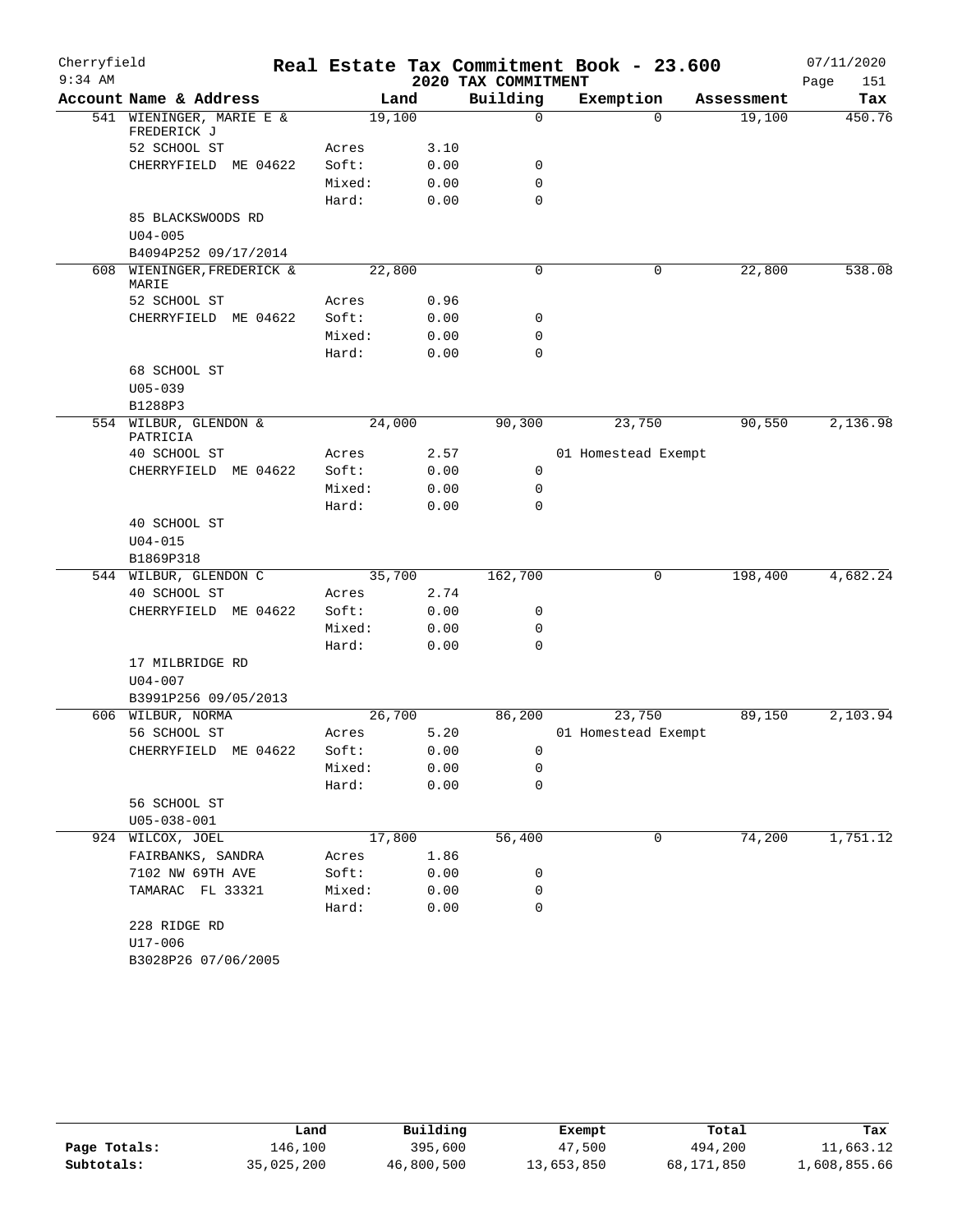| Cherryfield<br>$9:34$ AM |                                                |            |        |                |                                 | Real Estate Tax Commitment Book - 23.600  |            | 07/11/2020         |
|--------------------------|------------------------------------------------|------------|--------|----------------|---------------------------------|-------------------------------------------|------------|--------------------|
|                          | Account Name & Address                         |            |        | Land           | 2020 TAX COMMITMENT<br>Building | Exemption                                 | Assessment | Page<br>152<br>Tax |
|                          | 160 WILDERMAN, JON J                           |            |        | 51,200         | $\mathbf 0$                     | $\Omega$                                  | 51,200     | 1,208.32           |
|                          | WILDERMAN, GEOFFREY                            |            | Acres  | 92.00          |                                 |                                           |            |                    |
|                          | 4066 EPANOW AVE.                               |            | Soft:  | 0.00           | 0                               |                                           |            |                    |
|                          | SAN DIEGO CA 92117                             |            | Mixed: | 0.00           | 0                               |                                           |            |                    |
|                          |                                                |            | Hard:  | 0.00           | $\mathbf 0$                     |                                           |            |                    |
|                          | WILLEY DISTRICT RD                             |            |        |                |                                 |                                           |            |                    |
|                          | (OFF)                                          |            |        |                |                                 |                                           |            |                    |
|                          | R04-012                                        |            |        |                |                                 |                                           |            |                    |
|                          | B3200P150 10/05/2006                           |            |        |                |                                 |                                           |            |                    |
|                          | 923 WILLEY, ALLEGRA G                          |            |        | 38,100         | 21,600                          | 23,750                                    | 35,950     | 848.42             |
|                          | 218 RIDGE RD                                   |            | Acres  | 24.90          |                                 | 01 Homestead Exempt                       |            |                    |
|                          | CHERRYFIELD ME 04622                           |            | Soft:  | 0.00           | 0                               |                                           |            |                    |
|                          |                                                |            | Mixed: | 0.00           | $\mathbf 0$                     |                                           |            |                    |
|                          |                                                |            | Hard:  | 0.00           | $\mathbf 0$                     |                                           |            |                    |
|                          | 218 RIDGE RD                                   |            |        |                |                                 |                                           |            |                    |
|                          | U17-005<br>B1110P232                           |            |        |                |                                 |                                           |            |                    |
|                          | 1092 WILLEY, BRUCE                             |            |        | 0              | 10,700                          | 0                                         | 10,700     | 252.52             |
|                          | P O BOX 223                                    |            |        |                |                                 |                                           |            |                    |
|                          | 26 PARKER HILL RD                              |            |        |                |                                 |                                           |            |                    |
|                          | CHERRYFIELD ME 04622                           |            |        |                |                                 |                                           |            |                    |
|                          |                                                |            |        |                |                                 |                                           |            |                    |
|                          | 26 PARKER HILL RD                              |            |        |                |                                 |                                           |            |                    |
|                          | U18-006-001-007                                |            |        |                |                                 |                                           |            |                    |
|                          | 472 WILLEY, BRUCE                              |            |        | 10,600         | $\mathbf 0$                     | 0                                         | 10,600     | 250.16             |
|                          | PO BOX 223                                     |            | Acres  | 4.40           |                                 |                                           |            |                    |
|                          | CHERRYFIELD ME 04622                           |            | Soft:  | 0.00           | 0                               |                                           |            |                    |
|                          |                                                |            | Mixed: | 0.00           | $\mathbf 0$                     |                                           |            |                    |
|                          |                                                |            | Hard:  | 0.00           | $\mathbf 0$                     |                                           |            |                    |
|                          | RIDGE RD                                       |            |        |                |                                 |                                           |            |                    |
|                          | U17-005-002                                    |            |        |                |                                 |                                           |            |                    |
|                          | B4343P254 03/16/2017                           |            |        |                |                                 |                                           |            |                    |
|                          | 1187 WILLEY, BRUCE                             |            |        | 25,300         | 75,100                          | 29,450                                    | 70,950     | 1,674.42           |
|                          | PO BOX 223                                     |            | Acres  | 8.99           |                                 | 01 Homestead Exempt                       |            |                    |
|                          | CHERRYFIELD ME 04622                           |            | Soft:  | 0.00           |                                 | 0 12 WW2 Veteran Res                      |            |                    |
|                          |                                                |            | Mixed: | 0.00           | $\mathbf 0$                     |                                           |            |                    |
|                          |                                                |            | Hard:  | 0.00           | $\mathbf 0$                     |                                           |            |                    |
|                          | 244 RIDGE RD                                   |            |        |                |                                 |                                           |            |                    |
|                          | U17-006-001                                    |            |        |                |                                 |                                           |            |                    |
|                          | B4644P34 03/18/2020                            |            |        |                |                                 |                                           |            |                    |
|                          | 225 WILLEY, EUGENE H                           |            | Acres  | 17,900<br>2.00 | 52,400                          | 29,450                                    | 40,850     | 964.06             |
|                          | 621 WILLEY DISTRICT RD<br>CHERRYFIELD ME 04622 |            | Soft:  | 0.00           | $\mathbf{0}$                    | 12 WW2 Veteran Res<br>01 Homestead Exempt |            |                    |
|                          |                                                |            | Mixed: | 0.00           | 0                               |                                           |            |                    |
|                          |                                                |            | Hard:  | 0.00           | $\mathbf 0$                     |                                           |            |                    |
|                          | 621 WILLEY DISTRICT RD                         |            |        |                |                                 |                                           |            |                    |
|                          | R05-023                                        |            |        |                |                                 |                                           |            |                    |
|                          | B1148P146                                      |            |        |                |                                 |                                           |            |                    |
|                          | 328 WILLEY, JEFFREY & JOAN                     |            |        | 23,700         | 65,300                          | 0                                         | 89,000     | 2,100.40           |
|                          | 280 SPRAGUE FALLS RD                           |            | Acres  | 20.00          |                                 |                                           |            |                    |
|                          | CHERRYFIELD ME 04622                           |            | Soft:  | 0.00           | 0                               |                                           |            |                    |
|                          |                                                |            | Mixed: | 0.00           | 0                               |                                           |            |                    |
|                          |                                                |            | Hard:  | 0.00           | 0                               |                                           |            |                    |
|                          | 280 SPRAGUE FALLS RD                           |            |        |                |                                 |                                           |            |                    |
|                          | R08-002                                        |            |        |                |                                 |                                           |            |                    |
|                          | B3757P126 07/19/2011                           |            |        |                |                                 |                                           |            |                    |
|                          |                                                |            |        |                |                                 |                                           |            |                    |
|                          |                                                |            |        |                |                                 |                                           |            |                    |
|                          |                                                | Land       |        | Building       |                                 | Exempt                                    | Total      | Tax                |
| Page Totals:             |                                                | 166,800    |        | 225,100        |                                 | 82,650                                    | 309,250    | 7,298.30           |
| Subtotals:               |                                                | 35,192,000 |        | 47,025,600     |                                 | 13,736,500                                | 68,481,100 | 1,616,153.96       |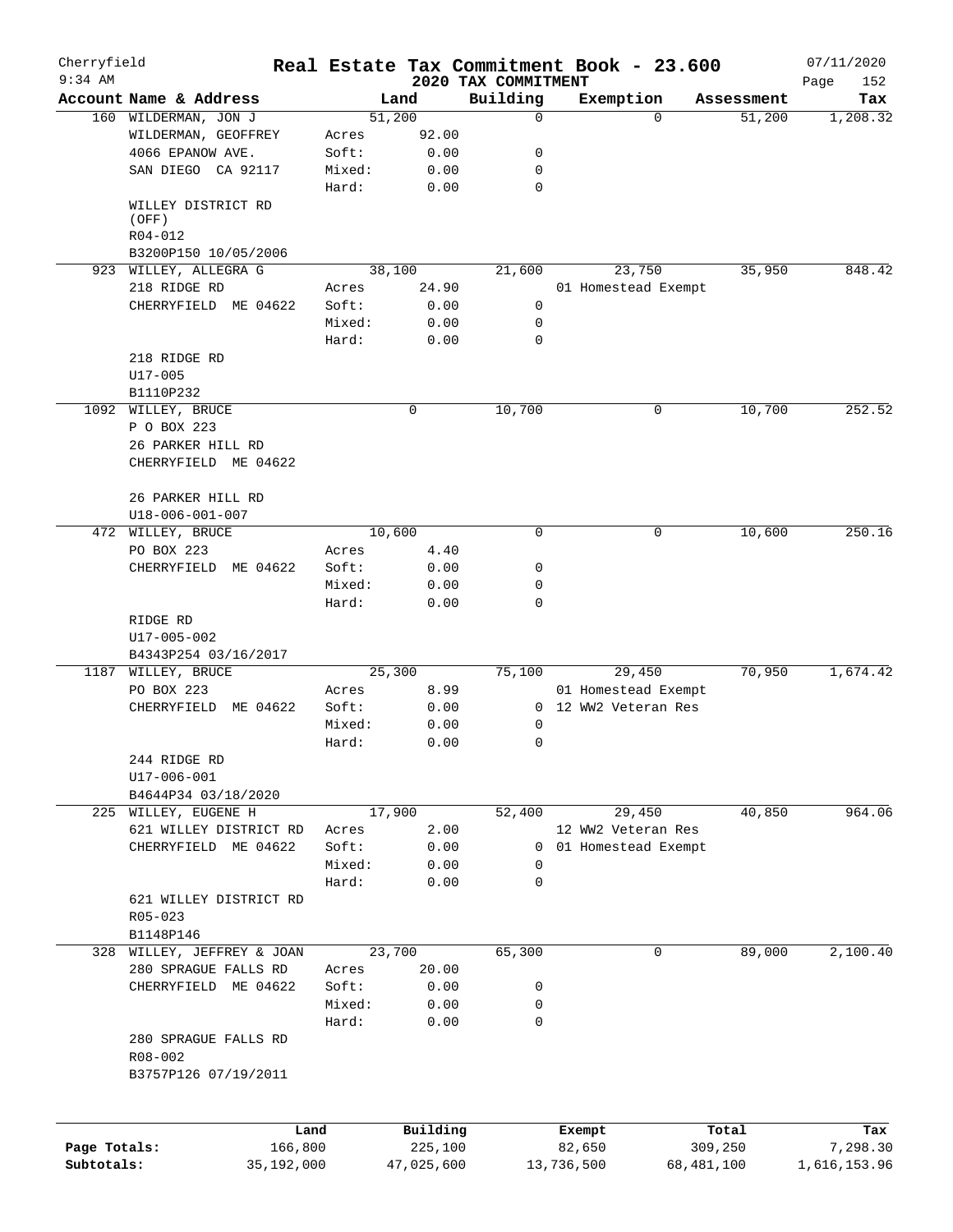| Cherryfield<br>$9:34$ AM |                         |              |        |              | 2020 TAX COMMITMENT | Real Estate Tax Commitment Book - 23.600 |            |            | 07/11/2020         |
|--------------------------|-------------------------|--------------|--------|--------------|---------------------|------------------------------------------|------------|------------|--------------------|
|                          | Account Name & Address  |              |        | Land         | Building            | Exemption                                |            | Assessment | Page<br>153<br>Tax |
|                          | 991 WILLEY, KEN         |              |        | 20,700       | 21,600              | 23,750                                   |            | 18,550     | 437.78             |
|                          | 202 RIDGE RD            |              | Acres  | 6.80         |                     | 01 Homestead Exempt                      |            |            |                    |
|                          | CHERRYFIELD ME 04622    |              | Soft:  | 0.00         | 0                   |                                          |            |            |                    |
|                          |                         |              | Mixed: | 0.00         | 0                   |                                          |            |            |                    |
|                          |                         |              | Hard:  | 0.00         | $\mathbf 0$         |                                          |            |            |                    |
|                          | 202 RIDGE ROAD          |              |        |              |                     |                                          |            |            |                    |
|                          | $U17 - 005 - 003$       |              |        |              |                     |                                          |            |            |                    |
|                          | B4346P189 03/29/2017    |              |        |              |                     |                                          |            |            |                    |
|                          | 966 WILLEY, LEONARD R & |              |        | 28,900       | 96,200              | 29,450                                   |            | 95,650     | 2,257.34           |
|                          | JOANNE N                |              |        |              |                     |                                          |            |            |                    |
|                          | 379 RIDGE RD            |              | Acres  | 21.00        |                     | 12 WW2 Veteran Res                       |            |            |                    |
|                          | ME 04622<br>CHERRYFIELD |              | Soft:  | 0.00         |                     | 0 01 Homestead Exempt                    |            |            |                    |
|                          |                         |              | Mixed: | 0.00         | 0                   |                                          |            |            |                    |
|                          |                         |              | Hard:  | 0.00         | 0                   |                                          |            |            |                    |
|                          | 379 RIDGE RD            |              |        |              |                     |                                          |            |            |                    |
|                          | $U19 - 010$             |              |        |              |                     |                                          |            |            |                    |
|                          | 950 WILLEY, LUCILLE A   |              |        | 19,000       | 90,800              | 23,750                                   |            | 86,050     | 2,030.78           |
|                          | 257 RIDGE RD            |              | Acres  | 3.93         |                     | 01 Homestead Exempt                      |            |            |                    |
|                          | CHERRYFIELD ME 04622    |              | Soft:  | 0.00         | 0                   |                                          |            |            |                    |
|                          |                         |              | Mixed: | 0.00         | 0                   |                                          |            |            |                    |
|                          |                         |              |        |              |                     |                                          |            |            |                    |
|                          |                         |              | Hard:  | 0.00         | 0                   |                                          |            |            |                    |
|                          | 257 RIDGE RD            |              |        |              |                     |                                          |            |            |                    |
|                          | $U18 - 010$             |              |        |              |                     |                                          |            |            |                    |
|                          | B1601P345               |              |        |              |                     |                                          |            |            |                    |
|                          | 556 WILLEY, NANCY A     |              |        | 21,400       | 68,500              | 23,750                                   |            | 66,150     | 1,561.14           |
|                          | 25 SCHOOL ST            |              | Acres  | 0.81         |                     | 01 Homestead Exempt                      |            |            |                    |
|                          | CHERRYFIELD ME 04622    |              | Soft:  | 0.00         | 0                   |                                          |            |            |                    |
|                          |                         |              | Mixed: | 0.00         | 0                   |                                          |            |            |                    |
|                          |                         |              | Hard:  | 0.00         | 0                   |                                          |            |            |                    |
|                          | 25 SCHOOL ST            |              |        |              |                     |                                          |            |            |                    |
|                          | $U04 - 017$             |              |        |              |                     |                                          |            |            |                    |
|                          | B2513P136               |              |        |              |                     |                                          |            |            |                    |
|                          | 282 WILLEY, RICHARD     |              |        | 2,800        | 0                   | 0                                        |            | 2,800      | 66.08              |
|                          | 33 GRANT RD             |              | Acres  | 24.00        |                     |                                          |            |            |                    |
|                          | CHERRYFIELD<br>ME 04622 |              | Soft:  | 21.00        | 2,693               |                                          |            |            |                    |
|                          |                         |              | Mixed: | 0.00         | 0                   |                                          |            |            |                    |
|                          |                         |              | Hard:  | 0.00         | $\mathbf 0$         |                                          |            |            |                    |
|                          | 33 GRANT RD NE (OFF)    |              |        |              |                     |                                          |            |            |                    |
|                          | R05-069                 |              |        |              |                     |                                          |            |            |                    |
|                          | 283 WILLEY, RICHARD P   |              |        | 30,400       | 0                   | 0                                        |            | 30,400     | 717.44             |
|                          | WILLEY, SUSAN           |              | Acres  | 209.00       |                     |                                          |            |            |                    |
|                          | 33 GRANT RD             |              |        |              |                     |                                          |            |            |                    |
|                          |                         |              | Soft:  | 0.00         | 0                   |                                          |            |            |                    |
|                          | CHERRYFIELD<br>ME 04622 |              | Mixed: | 134.00       | 20,241              |                                          |            |            |                    |
|                          |                         |              | Hard:  | 27.00        | 3,129               |                                          |            |            |                    |
|                          | GRANT RDNE (OFF)        |              |        |              |                     |                                          |            |            |                    |
|                          | R05-070                 |              |        |              |                     |                                          |            |            |                    |
|                          | B3577P241 10/06/2009    |              |        |              |                     |                                          |            |            |                    |
|                          | 281 WILLEY, RICHARD P & |              |        | 37,600       | 69,600              | 23,750                                   |            | 83,450     | 1,969.42           |
|                          | SUSAN B                 |              |        |              |                     |                                          |            |            |                    |
|                          | 33 GRANT RD             |              | Acres  | 97.00        |                     | 01 Homestead Exempt                      |            |            |                    |
|                          | ME 04622<br>CHERRYFIELD |              | Soft:  | 14.00        | 1,796               |                                          |            |            |                    |
|                          |                         |              | Mixed: | 80.00        | 12,084              |                                          |            |            |                    |
|                          |                         |              | Hard:  | 0.00         | 0                   |                                          |            |            |                    |
|                          | 33 GRANT RD             |              |        |              |                     |                                          |            |            |                    |
|                          | R05-068                 |              |        |              |                     |                                          |            |            |                    |
|                          | B1371P235               |              |        |              |                     |                                          |            |            |                    |
|                          |                         |              |        |              |                     |                                          |            |            |                    |
|                          |                         |              |        |              |                     |                                          |            |            |                    |
|                          |                         | Land         |        | Building     |                     | Exempt                                   | Total      |            | Tax                |
| Page Totals:             |                         | 160,800      |        | 346,700      |                     | 124,450                                  | 383,050    |            | 9,039.98           |
| Subtotals:               |                         | 35, 352, 800 |        | 47, 372, 300 |                     | 13,860,950                               | 68,864,150 |            | 1,625,193.94       |
|                          |                         |              |        |              |                     |                                          |            |            |                    |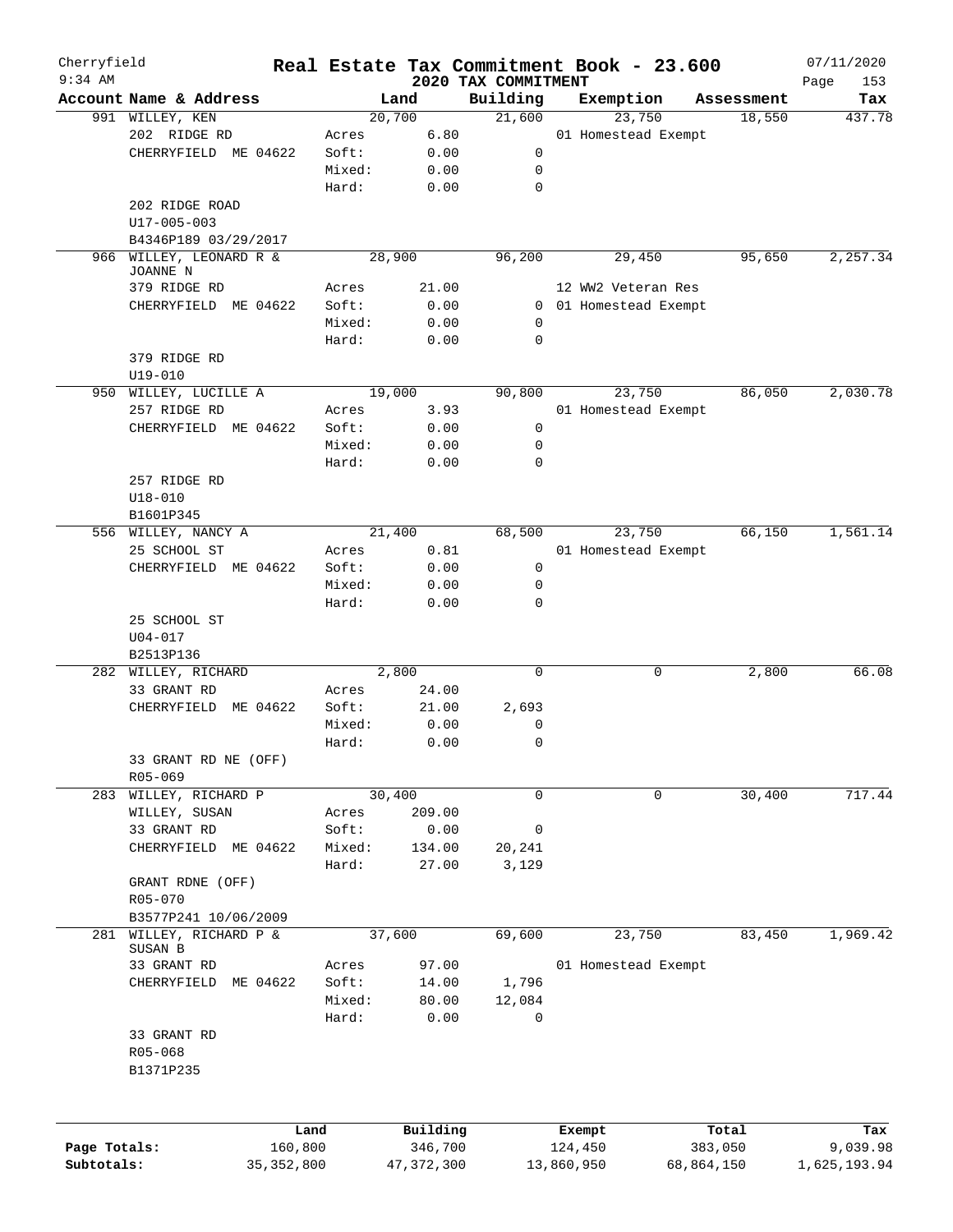| Cherryfield |                                          |        |        |                     | Real Estate Tax Commitment Book - 23.600 |            | 07/11/2020  |
|-------------|------------------------------------------|--------|--------|---------------------|------------------------------------------|------------|-------------|
| $9:34$ AM   |                                          |        |        | 2020 TAX COMMITMENT |                                          |            | Page<br>154 |
|             | Account Name & Address                   |        | Land   | Building            | Exemption                                | Assessment | Tax         |
|             | 803 WILLEY, SCOTT A                      |        | 19,200 | 84,000              | 29,450                                   | 73,750     | 1,740.50    |
|             | 130 MAIN ST                              | Acres  | 0.60   |                     | 01 Homestead Exempt                      |            |             |
|             | CHERRYFIELD ME 04680                     | Soft:  | 0.00   |                     | 0 12 WW2 Veteran Res                     |            |             |
|             |                                          | Mixed: | 0.00   | 0                   |                                          |            |             |
|             |                                          | Hard:  | 0.00   | $\mathbf 0$         |                                          |            |             |
|             | 130 MAIN ST                              |        |        |                     |                                          |            |             |
|             | $U13 - 007$                              |        |        |                     |                                          |            |             |
|             | B3981P288 08/05/2013                     |        |        |                     |                                          |            |             |
|             | 942 WILLIAMS, GIZELLE A                  |        | 28,900 | 39,800              | 0                                        | 68,700     | 1,621.32    |
|             | 183 LAFFIN RD                            | Acres  | 21.00  |                     |                                          |            |             |
|             | FRANKFORT ME 04438                       | Soft:  | 0.00   | 0                   |                                          |            |             |
|             |                                          | Mixed: | 0.00   | 0                   |                                          |            |             |
|             |                                          | Hard:  | 0.00   | 0                   |                                          |            |             |
|             | 292 RIDGE RD                             |        |        |                     |                                          |            |             |
|             | $U18 - 003$                              |        |        |                     |                                          |            |             |
|             | B3802P311 12/13/2011                     |        |        |                     |                                          |            |             |
|             | 1102 WILLIAMS, HARRY E                   |        | 28,900 | 131,900             | $\mathbf 0$                              | 160,800    | 3,794.88    |
|             | ACKROYD, ELIZABETH M                     | Acres  | 15.10  |                     |                                          |            |             |
|             | 136 CORNWALL DR                          | Soft:  | 0.00   | 0                   |                                          |            |             |
|             | HADDON TOWNSHIP NJ                       | Mixed: | 0.00   | 0                   |                                          |            |             |
|             | 08107                                    |        |        |                     |                                          |            |             |
|             |                                          | Hard:  | 0.00   | 0                   |                                          |            |             |
|             | 275 BLACKSWOODS RD                       |        |        |                     |                                          |            |             |
|             | $U08 - 008 - 001$<br>B2759P126 B2126P122 |        |        |                     |                                          |            |             |
|             | 173 WILLIAMS, ISAIAH JOHN                |        | 13,600 | 15,100              | 0                                        | 28,700     | 677.32      |
|             | & CAROLINE CASSIE-MARIE Acres            |        | 102.00 |                     |                                          |            |             |
|             | & ABRAHAM M                              |        |        |                     |                                          |            |             |
|             | PO BOX 734                               | Soft:  | 11.00  | 1,411               |                                          |            |             |
|             | MADISON WI 53701                         | Mixed: | 78.00  | 11,782              |                                          |            |             |
|             |                                          | Hard:  | 1.00   | 116                 |                                          |            |             |
|             | 84 BION LANE                             |        |        |                     |                                          |            |             |
|             | $R04 - 023$                              |        |        |                     |                                          |            |             |
|             | B2933P340 08/31/2004                     |        |        |                     |                                          |            |             |
|             | 354 WILLIAMS, SARA T                     |        | 23,600 | 21,700              | 23,750                                   | 21,550     | 508.58      |
|             | 577 SPRAGUE FALLS ROAD                   | Acres  | 17.80  |                     | 01 Homestead Exempt                      |            |             |
|             | CHERRYFIELD ME 04622                     | Soft:  | 0.00   | 0                   |                                          |            |             |
|             |                                          | Mixed: | 0.00   | 0                   |                                          |            |             |
|             |                                          | Hard:  | 0.00   | 0                   |                                          |            |             |
|             | 577 SPRAGUE FALLS RD                     |        |        |                     |                                          |            |             |
|             | R08-024-001                              |        |        |                     |                                          |            |             |
|             | B4113P201 12/01/2014                     |        |        |                     |                                          |            |             |
|             | 910 WOODWARD TRUST, DEBORAH              |        | 17,500 | 44,800              | 0                                        | 62,300     | 1,470.28    |
|             | & HOMER                                  |        |        |                     |                                          |            |             |
|             | WOODWARD JR, HOMER W                     | Acres  | 1.27   |                     |                                          |            |             |
|             | 9 SMITH LANE                             | Soft:  | 0.00   | 0                   |                                          |            |             |
|             | CHERRYFIELD ME 04622                     | Mixed: | 0.00   | 0                   |                                          |            |             |
|             |                                          | Hard:  | 0.00   | $\mathbf 0$         |                                          |            |             |
|             | 9 SMITH LANE                             |        |        |                     |                                          |            |             |
|             | $U16 - 012$                              |        |        |                     |                                          |            |             |
|             | B4492P117 08/30/2018                     |        |        |                     |                                          |            |             |

|              | Land       | Building   | Exempt     | Total      | Tax          |
|--------------|------------|------------|------------|------------|--------------|
| Page Totals: | 131,700    | 337,300    | 53,200     | 415,800    | 9,812.88     |
| Subtotals:   | 35,484,500 | 47,709,600 | 13,914,150 | 69,279,950 | 1,635,006.82 |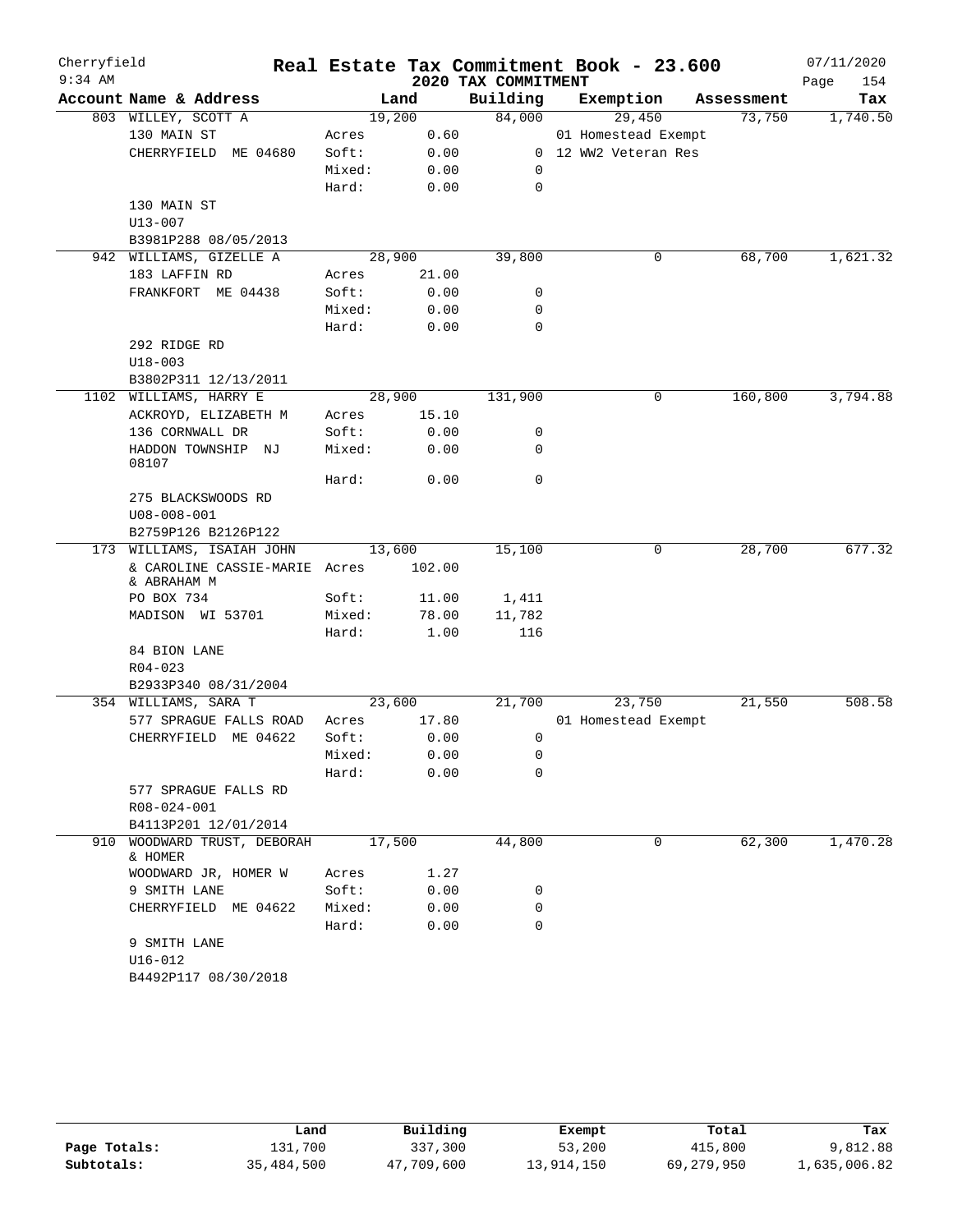| Cherryfield  |                              |         |            |                                 | Real Estate Tax Commitment Book - 23.600 |            | 07/11/2020         |
|--------------|------------------------------|---------|------------|---------------------------------|------------------------------------------|------------|--------------------|
| $9:34$ AM    | Account Name & Address       |         | Land       | 2020 TAX COMMITMENT<br>Building | Exemption                                | Assessment | Page<br>155<br>Tax |
|              | 316 WOODWARD, ANDREW L       |         | 46,500     | 1,000                           | $\Omega$                                 | 47,500     | 1,121.00           |
|              | 9 SMITH LN                   | Acres   | 71.00      |                                 |                                          |            |                    |
|              |                              | Soft:   |            | 0                               |                                          |            |                    |
|              | CHERRYFIELD ME 04622         |         | 0.00       |                                 |                                          |            |                    |
|              |                              | Mixed:  | 0.00       | 0                               |                                          |            |                    |
|              |                              | Hard:   | 0.00       | $\mathbf 0$                     |                                          |            |                    |
|              | NORTH MAIN ST                |         |            |                                 |                                          |            |                    |
|              | R07-010                      |         |            |                                 |                                          |            |                    |
|              | B3926P157 01/30/2013         |         |            |                                 |                                          |            |                    |
| 917          | WOODWARD, LLOYD & ALICE      |         | 17,700     | 26,100                          | 0                                        | 43,800     | 1,033.68           |
|              | P O BOX 454                  | Acres   | 1.61       |                                 |                                          |            |                    |
|              | CHERRYFIELD ME 04622         | Soft:   | 0.00       | 0                               |                                          |            |                    |
|              |                              | Mixed:  | 0.00       | 0                               |                                          |            |                    |
|              |                              | Hard:   | 0.00       | 0                               |                                          |            |                    |
|              | 34 NETTIE LN                 |         |            |                                 |                                          |            |                    |
|              | $U16 - 018$                  |         |            |                                 |                                          |            |                    |
|              | B4270P296 07/11/2016         |         |            |                                 |                                          |            |                    |
|              | 1100 WOODWARD, LLOYD & ALICE |         | 17,600     | 72,400                          | 29,450                                   | 60,550     | 1,428.98           |
|              | P.O. BOX 454                 | Acres   | 1.46       |                                 | 01 Homestead Exempt                      |            |                    |
|              | CHERRYFIELD ME 04622         | Soft:   | 0.00       |                                 | 0 12 WW2 Veteran Res                     |            |                    |
|              |                              | Mixed:  | 0.00       | 0                               |                                          |            |                    |
|              |                              | Hard:   | 0.00       | $\mathbf 0$                     |                                          |            |                    |
|              | 33 NETTIE LANE               |         |            |                                 |                                          |            |                    |
|              | $U16 - 017 - 005$            |         |            |                                 |                                          |            |                    |
|              |                              |         |            |                                 |                                          |            |                    |
|              | B3705P190 01/05/2011         |         |            |                                 |                                          |            |                    |
| 217          | WORCESTER HOLDINGS LLC       |         | 37,700     | 0                               | 0                                        | 37,700     | 889.72             |
|              | PO BOX 12                    | Acres   | 57.00      |                                 |                                          |            |                    |
|              | COLUMBIA FALLS ME            | Soft:   | 0.00       | 0                               |                                          |            |                    |
|              | 04623                        |         |            |                                 |                                          |            |                    |
|              |                              | Mixed:  | 0.00       | 0                               |                                          |            |                    |
|              |                              | Hard:   | 0.00       | 0                               |                                          |            |                    |
|              | WILLEY DISTRICT RD           |         |            |                                 |                                          |            |                    |
|              | (OFF)                        |         |            |                                 |                                          |            |                    |
|              | R05-017                      |         |            |                                 |                                          |            |                    |
|              | B4616P146 12/02/2019         |         |            |                                 |                                          |            |                    |
|              | 1042 WORCESTER HOLDINGS LLC  |         | 46,300     | $\Omega$                        | 0                                        | 46,300     | 1,092.68           |
|              | P O BOX 214                  | Acres   | 320.00     |                                 |                                          |            |                    |
|              | HARRINGTON ME 04643          | Soft:   | 38.00      | 4,874                           |                                          |            |                    |
|              |                              | Mixed:  | 253.00     | 38,216                          |                                          |            |                    |
|              |                              | Hard:   | 27.00      | 3,129                           |                                          |            |                    |
|              | ROUTE 1 (OFF)                |         |            |                                 |                                          |            |                    |
|              | R01-002-001                  |         |            |                                 |                                          |            |                    |
|              | B2557P252                    |         |            |                                 |                                          |            |                    |
|              | 178 WYMAN & SON, JASPER      |         | 8,700      | 12,000                          | 0                                        | 20,700     | 488.52             |
|              | P O BOX 100                  | Acres   | 1.03       |                                 |                                          |            |                    |
|              | MILBRIDGE ME 04658           | Soft:   | 0.00       | 0                               |                                          |            |                    |
|              |                              | Mixed:  | 0.00       | 0                               |                                          |            |                    |
|              |                              | Hard:   | 0.00       | 0                               |                                          |            |                    |
|              | 67 NORTH MAIN ST             |         |            |                                 |                                          |            |                    |
|              | $R04 - 026$                  |         |            |                                 |                                          |            |                    |
|              | 840 WYMAN & SON, JASPER      |         | 16,100     | 65,100                          | 0                                        | 81,200     | 1,916.32           |
|              |                              |         |            |                                 |                                          |            |                    |
|              | PO BOX 100                   | Acres   | 0.80       |                                 |                                          |            |                    |
|              | MILBRIDGE ME 04658           | Soft:   | 0.00       | 0                               |                                          |            |                    |
|              |                              | Mixed:  | 0.00       | 0                               |                                          |            |                    |
|              |                              | Hard:   | 0.00       | 0                               |                                          |            |                    |
|              | 170 MAIN ST                  |         |            |                                 |                                          |            |                    |
|              | $U14 - 013$                  |         |            |                                 |                                          |            |                    |
|              | B3996P42 09/18/2013          |         |            |                                 |                                          |            |                    |
|              |                              |         |            |                                 |                                          |            |                    |
|              |                              | Land    | Building   |                                 | Exempt                                   | Total      | Tax                |
| Page Totals: |                              | 190,600 | 176,600    |                                 | 29,450                                   | 337,750    | 7,970.90           |
| Subtotals:   | 35,675,100                   |         | 47,886,200 |                                 | 13,943,600                               | 69,617,700 | 1,642,977.72       |
|              |                              |         |            |                                 |                                          |            |                    |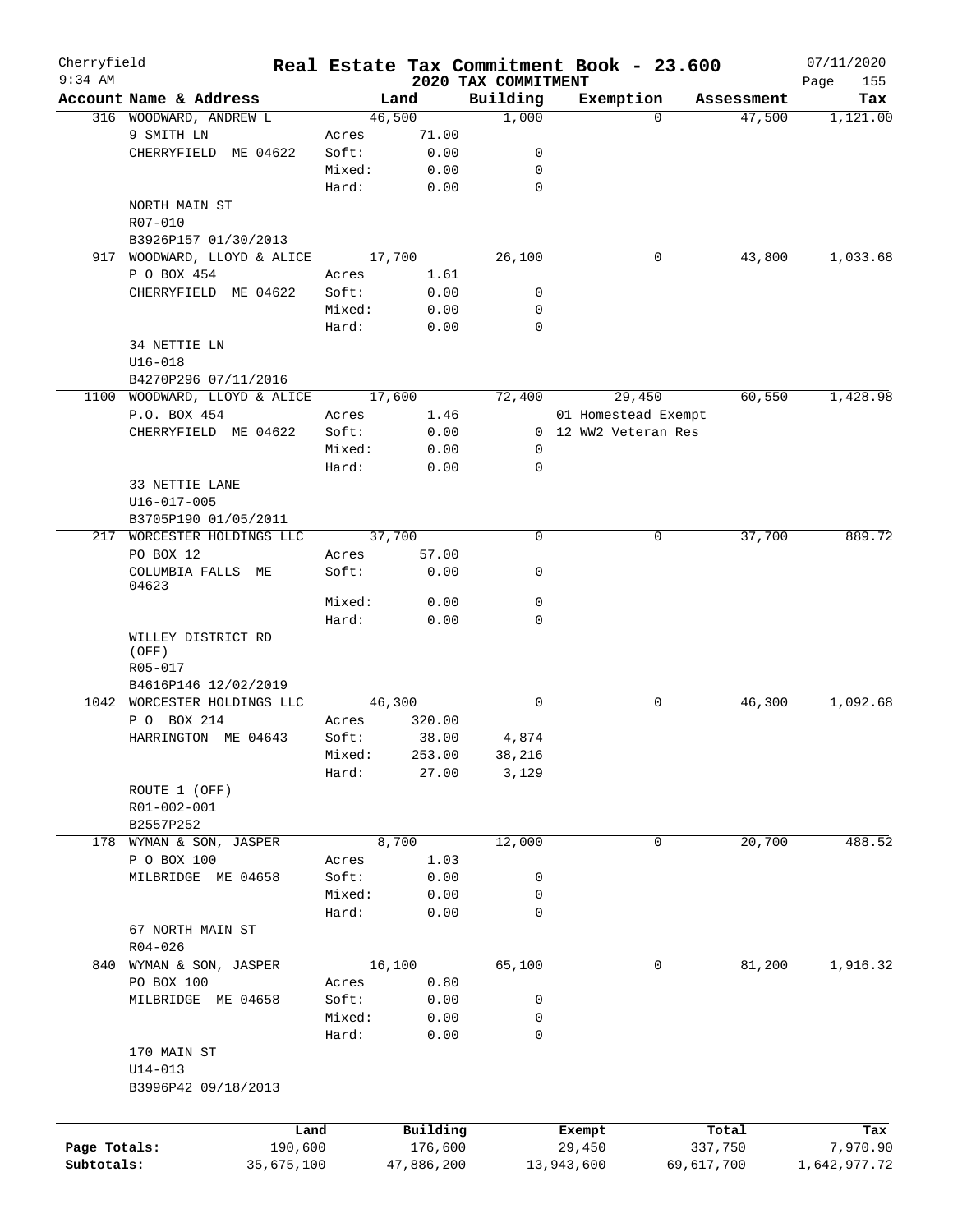| Cherryfield<br>$9:34$ AM |                           |                 |                |              | 2020 TAX COMMITMENT | Real Estate Tax Commitment Book - 23.600 |            | 07/11/2020<br>156<br>Page |
|--------------------------|---------------------------|-----------------|----------------|--------------|---------------------|------------------------------------------|------------|---------------------------|
|                          | Account Name & Address    |                 | Land           |              | Building            | Exemption                                | Assessment | Tax                       |
|                          | 832 WYMAN & SON, JASPER   |                 | 7,300          |              | 700                 | $\Omega$                                 | 8,000      | 188.80                    |
|                          | P O BOX 100               | Acres           |                | 0.10         |                     |                                          |            |                           |
|                          | MILBRIDGE ME 04658        | Soft:           |                | 0.00         | 0                   |                                          |            |                           |
|                          |                           | Mixed:          |                | 0.00         | 0                   |                                          |            |                           |
|                          |                           | Hard:           |                | 0.00         | 0                   |                                          |            |                           |
|                          | STILLWATER RD             |                 |                |              |                     |                                          |            |                           |
|                          | $U14 - 004$               |                 |                |              |                     |                                          |            |                           |
|                          | 290 WYMAN & SON, JASPER   |                 | 14,200         |              | $\mathbf 0$         | 0                                        | 14,200     | 335.12                    |
|                          | P O BOX 100               | Acres           |                | 20.00        |                     |                                          |            |                           |
|                          | MILBRIDGE ME 04658        | Soft:           |                | 0.00         | 0                   |                                          |            |                           |
|                          |                           | Mixed:          |                | 0.00         | 0                   |                                          |            |                           |
|                          |                           | Hard:           |                | 0.00         | 0                   |                                          |            |                           |
|                          | PARKER HILL RD            |                 |                |              |                     |                                          |            |                           |
|                          | $R06 - 001$               |                 |                |              |                     |                                          |            |                           |
|                          | 837 WYMAN & SON, JASPER   |                 | $\overline{0}$ |              | 700                 | $\mathbf 0$                              | 700        | 16.52                     |
|                          | P O BOX 100               | Acres           |                | 0.43         |                     |                                          |            |                           |
|                          | MILBRIDGE ME 04658        | Soft:           |                | 0.00         | 0                   |                                          |            |                           |
|                          |                           | Mixed:          |                | 0.00         | 0                   |                                          |            |                           |
|                          |                           | Hard:           |                | 0.00         | 0                   |                                          |            |                           |
|                          | STILLWATER RD             |                 |                |              |                     |                                          |            |                           |
|                          | U14-009&010               |                 |                |              |                     |                                          |            |                           |
|                          | 841 WYMAN & SON, JASPER   |                 | 135,700        |              | 1,785,800           | 0                                        | 1,921,500  | 45, 347.40                |
|                          | P O BOX 100               | Acres           |                | 5.00         |                     |                                          |            |                           |
|                          | MILBRIDGE ME 04658        | Soft:           |                | 0.00         | 0<br>0              |                                          |            |                           |
|                          |                           | Mixed:<br>Hard: |                | 0.00<br>0.00 | 0                   |                                          |            |                           |
|                          | 178 MAIN ST               |                 |                |              |                     |                                          |            |                           |
|                          | $U14 - 014$               |                 |                |              |                     |                                          |            |                           |
|                          | 844 WYMAN AND SON INC,    |                 | 27,000         |              | 80,200              | 0                                        | 107,200    | 2,529.92                  |
|                          | JASPER                    |                 |                |              |                     |                                          |            |                           |
|                          | PO BOX 100                | Acres           |                | 17.80        |                     |                                          |            |                           |
|                          | MILBRIDGE ME 04658        | Soft:           |                | 0.00         | 0                   |                                          |            |                           |
|                          |                           | Mixed:          |                | 0.00         | 0                   |                                          |            |                           |
|                          |                           | Hard:           |                | 0.00         | 0                   |                                          |            |                           |
|                          | 28 TUCKER LANE            |                 |                |              |                     |                                          |            |                           |
|                          | U14-017                   |                 |                |              |                     |                                          |            |                           |
|                          | B3910P169 12/12/2012      |                 |                |              |                     |                                          |            |                           |
|                          | 852 WYMAN, JASPER & SONS  |                 | 6,500          |              | 0                   | 0                                        | 6,500      | 153.40                    |
|                          | P O BOX 100               | Acres           |                | 0.32         |                     |                                          |            |                           |
|                          | MILBRIDGE ME 04658        | Soft:           |                | 0.00         | 0                   |                                          |            |                           |
|                          |                           | Mixed:          |                | 0.00         | 0                   |                                          |            |                           |
|                          |                           | Hard:           |                | 0.00         | 0                   |                                          |            |                           |
|                          | MAIN ST                   |                 |                |              |                     |                                          |            |                           |
|                          | U14-024                   |                 |                |              |                     |                                          |            |                           |
|                          | B2056P42 B1939P344        |                 |                |              |                     |                                          |            |                           |
|                          | 843 WYMAN, JASPER AND SON |                 | 12,700         |              | $\mathbf 0$         | $\mathbf 0$                              | 12,700     | 299.72                    |
|                          | P O BOX 100               | Acres           |                | 1.96         |                     |                                          |            |                           |
|                          | MILBRIDGE ME 04658        | Soft:           |                | 0.00         | 0                   |                                          |            |                           |
|                          |                           | Mixed:          |                | 0.00         | 0                   |                                          |            |                           |
|                          |                           | Hard:           |                | 0.00         | $\mathbf 0$         |                                          |            |                           |
|                          | 192 MAIN ST               |                 |                |              |                     |                                          |            |                           |
|                          | $U14 - 016$<br>B2180P292  |                 |                |              |                     |                                          |            |                           |
|                          |                           |                 |                |              |                     |                                          |            |                           |

|              | Land       | Building   | Exempt     | Total      | Tax          |
|--------------|------------|------------|------------|------------|--------------|
| Page Totals: | 203,400    | 1,867,400  |            | 2,070,800  | 48,870.88    |
| Subtotals:   | 35,878,500 | 49,753,600 | 13,943,600 | 71,688,500 | 1,691,848.60 |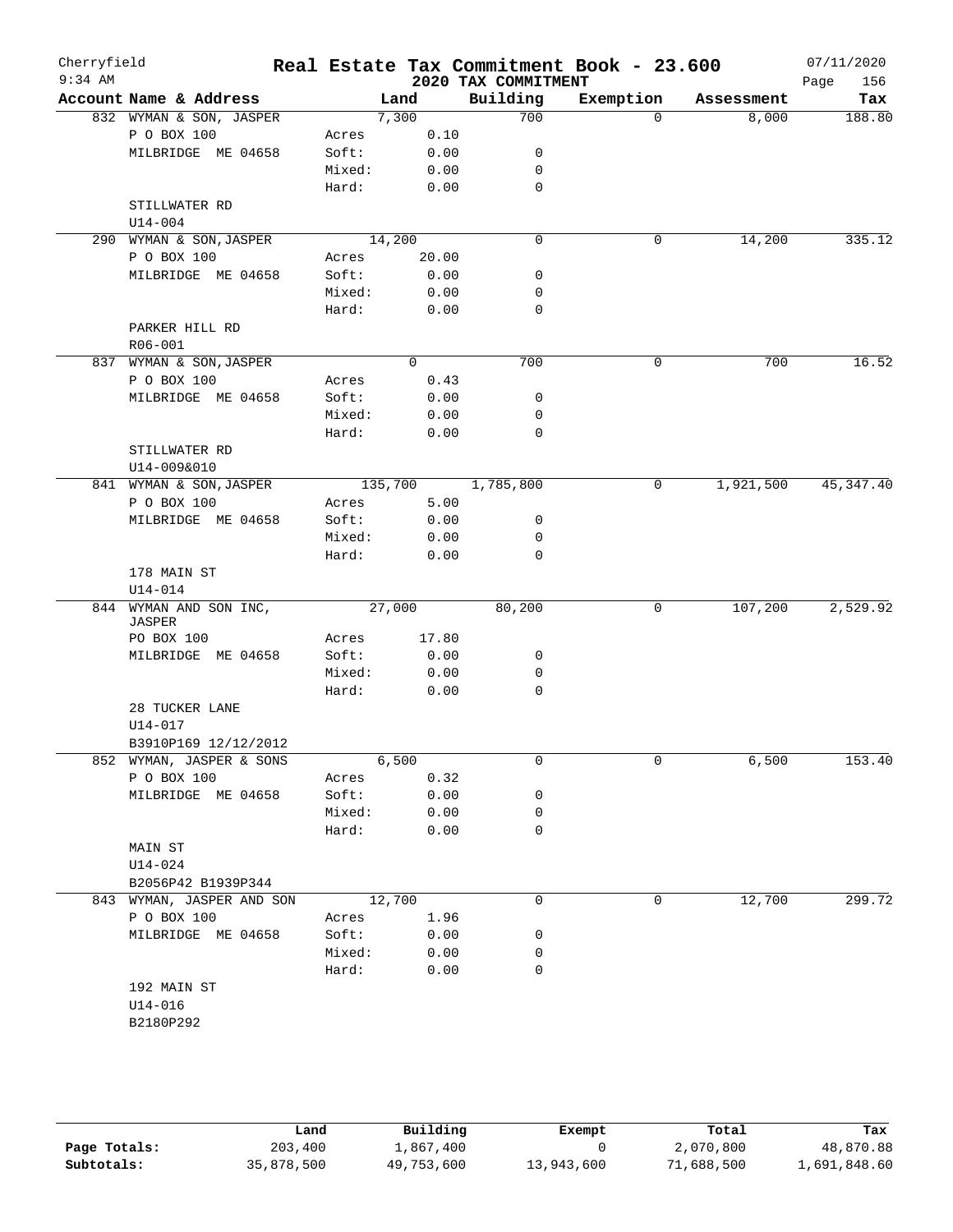| Cherryfield  |                                    |         |            |                                 | Real Estate Tax Commitment Book - 23.600 |                      | 07/11/2020         |
|--------------|------------------------------------|---------|------------|---------------------------------|------------------------------------------|----------------------|--------------------|
| $9:34$ AM    | Account Name & Address             |         | Land       | 2020 TAX COMMITMENT<br>Building |                                          |                      | Page<br>157<br>Tax |
|              | 867 YATES, ERIKA R                 |         | 17,300     | 46,400                          | Exemption<br>23,750                      | Assessment<br>39,950 | 942.82             |
|              | P O BOX 334                        | Acres   | 1.00       |                                 | 01 Homestead Exempt                      |                      |                    |
|              | CHERRYFIELD ME 04662               | Soft:   | 0.00       | 0                               |                                          |                      |                    |
|              |                                    | Mixed:  |            | 0                               |                                          |                      |                    |
|              |                                    |         | 0.00       | $\mathbf 0$                     |                                          |                      |                    |
|              |                                    | Hard:   | 0.00       |                                 |                                          |                      |                    |
|              | 46 WILLEY DISTRICT RD              |         |            |                                 |                                          |                      |                    |
|              | $U14 - 038 - 001$                  |         |            |                                 |                                          |                      |                    |
|              | B3527P149 05/15/2009               |         |            |                                 |                                          |                      |                    |
|              | 344 YATES, PETER M                 |         | 52,600     | $\mathbf 0$                     | 0                                        | 52,600               | 1,241.36           |
|              | 174 Mandela Rd                     | Acres   | 108.00     |                                 |                                          |                      |                    |
|              | Shepherdtown WV 25443              | Soft:   | 0.00       | 0                               |                                          |                      |                    |
|              |                                    | Mixed:  | 0.00       | 0                               |                                          |                      |                    |
|              |                                    | Hard:   | 0.00       | $\mathbf 0$                     |                                          |                      |                    |
|              | SPRAGUE FALLS RD                   |         |            |                                 |                                          |                      |                    |
|              | R08-015-003                        |         |            |                                 |                                          |                      |                    |
|              | B2728P333                          |         |            |                                 |                                          |                      |                    |
|              | 85 YEAGER, ROBERT J &<br>MARGRET   |         | 3,600      | $\mathbf 0$                     | 0                                        | 3,600                | 84.96              |
|              | 273 KYSERIKE RD                    | Acres   | 1.60       |                                 |                                          |                      |                    |
|              | HIGH FALLS NY 12440                | Soft:   | 0.00       | 0                               |                                          |                      |                    |
|              |                                    | Mixed:  |            | 0                               |                                          |                      |                    |
|              |                                    | Hard:   | 0.00       | 0                               |                                          |                      |                    |
|              |                                    |         | 0.00       |                                 |                                          |                      |                    |
|              | UNIONVILLE RD                      |         |            |                                 |                                          |                      |                    |
|              | R03-010                            |         |            |                                 |                                          |                      |                    |
|              | B716P54<br>YEATON, STARR E & KELCY |         |            | 0                               | 0                                        | 11,600               | 273.76             |
| 979          | Е                                  |         | 11,600     |                                 |                                          |                      |                    |
|              | 14 CANTRELL LN                     | Acres   | 1.00       |                                 |                                          |                      |                    |
|              | CHERRYFIELD ME 04622               | Soft:   | 0.00       | 0                               |                                          |                      |                    |
|              |                                    | Mixed:  | 0.00       | 0                               |                                          |                      |                    |
|              |                                    | Hard:   | 0.00       | $\mathbf 0$                     |                                          |                      |                    |
|              | 432 RIDGE RD                       |         |            |                                 |                                          |                      |                    |
|              | R05-074                            |         |            |                                 |                                          |                      |                    |
|              | B4638P110 02/28/2020               |         |            |                                 |                                          |                      |                    |
|              | 1045 YORK, BENJAMIN & JOAN         |         | 8,700      | $\mathbf 0$                     | 0                                        | 8,700                | 205.32             |
|              | P. O. BOX 335                      | Acres   | 1.00       |                                 |                                          |                      |                    |
|              | CHERRYFIELD ME 04622               | Soft:   | 0.00       | 0                               |                                          |                      |                    |
|              |                                    | Mixed:  | 0.00       | 0                               |                                          |                      |                    |
|              |                                    | Hard:   | 0.00       | 0                               |                                          |                      |                    |
|              | BLACKSWOODS RD                     |         |            |                                 |                                          |                      |                    |
|              | R03-034-001                        |         |            |                                 |                                          |                      |                    |
|              | B3464P2 10/23/2008                 |         |            |                                 |                                          |                      |                    |
|              | 112 YORK, BENJAMIN & JOAN          |         | 18,300     | 62,300                          | 23,750                                   | 56,850               | 1,341.66           |
|              | P.O. BOX 335                       | Acres   | 2.73       |                                 | 01 Homestead Exempt                      |                      |                    |
|              | CHERRYFIELD ME 04622               | Soft:   | 0.00       | 0                               |                                          |                      |                    |
|              |                                    | Mixed:  | 0.00       | 0                               |                                          |                      |                    |
|              |                                    | Hard:   | 0.00       | 0                               |                                          |                      |                    |
|              | 675 BLACKSWOODS RD                 |         |            |                                 |                                          |                      |                    |
|              | R03-036                            |         |            |                                 |                                          |                      |                    |
|              | 182 YOST, ERIN E                   |         | 57,200     | 0                               | 0                                        | 57,200               | 1,349.92           |
|              | 124 SOUTH PETTIGREW                | Acres   | 26.00      |                                 |                                          |                      |                    |
|              | STREET                             |         |            |                                 |                                          |                      |                    |
|              | RALEIGH NC 27605                   | Soft:   | 0.00       | 0                               |                                          |                      |                    |
|              |                                    | Mixed:  | 0.00       | 0                               |                                          |                      |                    |
|              |                                    | Hard:   | 0.00       | 0                               |                                          |                      |                    |
|              | NORTH MAIN ST                      |         |            |                                 |                                          |                      |                    |
|              | $R04 - 030$                        |         |            |                                 |                                          |                      |                    |
|              | B4083P146 08/13/2014               |         |            |                                 |                                          |                      |                    |
|              |                                    |         |            |                                 |                                          |                      |                    |
|              |                                    | Land    | Building   |                                 | Exempt                                   | Total                | Tax                |
| Page Totals: |                                    | 169,300 | 108,700    |                                 | 47,500                                   | 230,500              | 5,439.80           |
| Subtotals:   | 36,047,800                         |         | 49,862,300 |                                 | 13,991,100                               | 71,919,000           | 1,697,288.40       |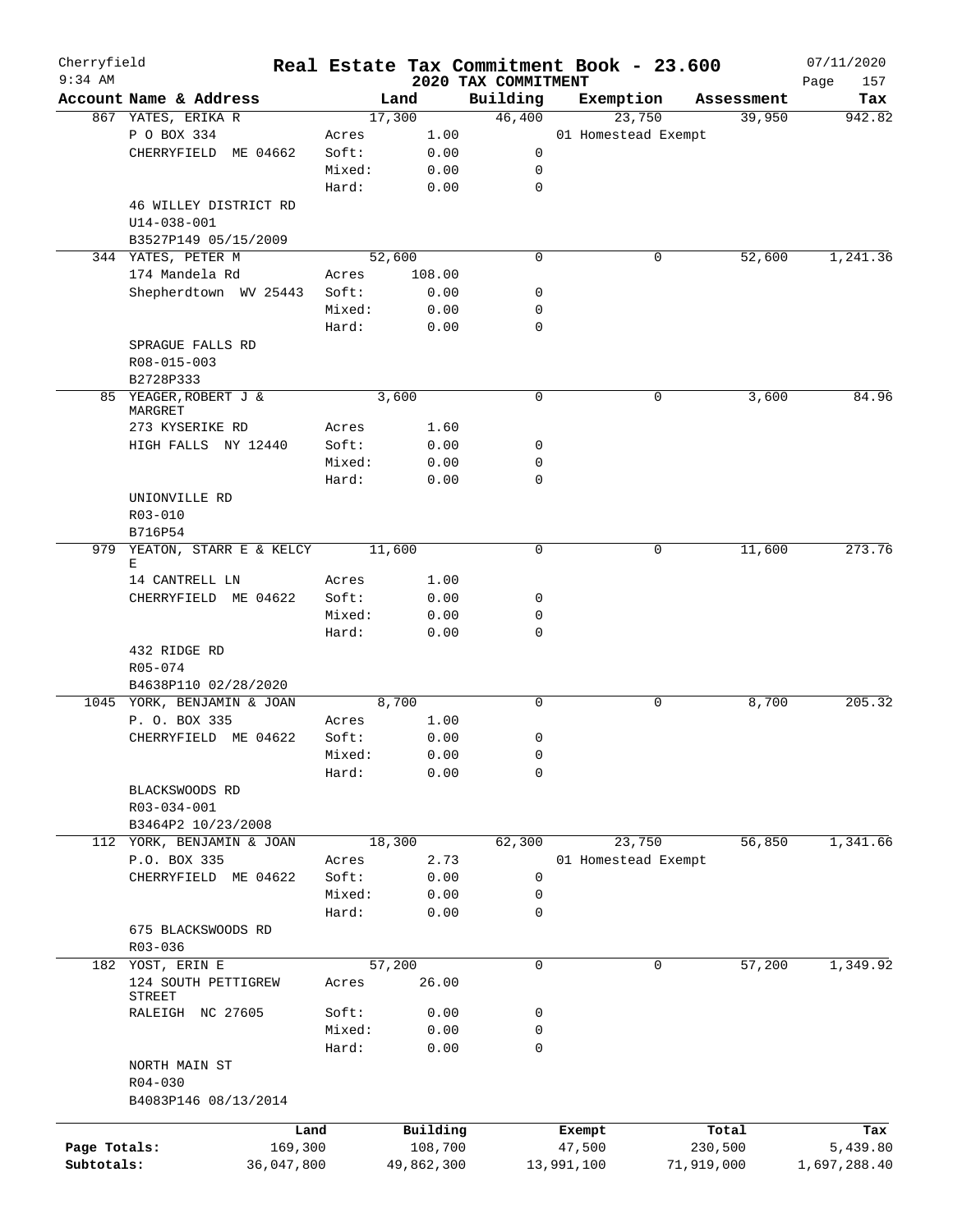| Cherryfield<br>$9:34$ AM |                              |        |            |                                 | Real Estate Tax Commitment Book - 23.600 |                     | 07/11/2020         |
|--------------------------|------------------------------|--------|------------|---------------------------------|------------------------------------------|---------------------|--------------------|
|                          | Account Name & Address       |        | Land       | 2020 TAX COMMITMENT<br>Building | Exemption                                | Assessment          | Page<br>158<br>Tax |
|                          | 700 YOUNG JR, RAY A          |        | 14,700     | 118,800                         |                                          | 133,500<br>$\Omega$ | 3,150.60           |
|                          | 26 PARK ST                   | Acres  | 0.15       |                                 |                                          |                     |                    |
|                          | CHERRYFIELD ME 04622         | Soft:  | 0.00       | 0                               |                                          |                     |                    |
|                          |                              | Mixed: | 0.00       | 0                               |                                          |                     |                    |
|                          |                              | Hard:  | 0.00       | 0                               |                                          |                     |                    |
|                          | 4 PARK ST                    |        |            |                                 |                                          |                     |                    |
|                          | U11-002                      |        |            |                                 |                                          |                     |                    |
|                          | B4278P127 08/02/2016         |        |            |                                 |                                          |                     |                    |
|                          | 743 YOUNG JR, RAY A          |        | 3,300      | $\mathbf 0$                     | 0                                        | 3,300               | 77.88              |
|                          | 26 PARK ST                   | Acres  | 0.08       |                                 |                                          |                     |                    |
|                          | CHERRYFIELD ME 04622         | Soft:  | 0.00       | 0                               |                                          |                     |                    |
|                          |                              | Mixed: | 0.00       | 0                               |                                          |                     |                    |
|                          |                              | Hard:  | 0.00       | 0                               |                                          |                     |                    |
|                          | MAIN ST                      |        |            |                                 |                                          |                     |                    |
|                          | $U11 - 044$                  |        |            |                                 |                                          |                     |                    |
|                          | B4278P127 08/02/2016         |        |            |                                 |                                          |                     |                    |
|                          | 195 YOUNG, DEAN              |        | 17,600     | 54,100                          | 0                                        | 71,700              | 1,692.12           |
|                          | 364 EASTBROOK RD             | Acres  | 1.51       |                                 |                                          |                     |                    |
|                          | FRANKLIN ME 04634            | Soft:  | 0.00       | 0                               |                                          |                     |                    |
|                          |                              | Mixed: | 0.00       | 0                               |                                          |                     |                    |
|                          |                              | Hard:  | 0.00       | 0                               |                                          |                     |                    |
|                          | 225 NORTH MAIN ST            |        |            |                                 |                                          |                     |                    |
|                          | R04-041                      |        |            |                                 |                                          |                     |                    |
|                          | B3581P16 10/21/2009          |        |            |                                 |                                          |                     |                    |
|                          | 159 YOUNG, KEITH             |        | 34,500     | 29,100                          | 23,750                                   | 39,850              | 940.46             |
|                          | 164 WILLEY DISTRICT RD.      | Acres  | 32.00      |                                 | 01 Homestead Exempt                      |                     |                    |
|                          | CHERRYFIELD ME 04622         | Soft:  | 0.00       | 0                               |                                          |                     |                    |
|                          |                              | Mixed: | 0.00       | 0                               |                                          |                     |                    |
|                          |                              | Hard:  | 0.00       | 0                               |                                          |                     |                    |
|                          | 164 WILLEY DISTRICT RD       |        |            |                                 |                                          |                     |                    |
|                          | R04-011                      |        |            |                                 |                                          |                     |                    |
|                          | B2680P90                     |        |            |                                 |                                          |                     |                    |
|                          | 259 YOUNG, KEITH & AMANDA    |        | 32,300     | 0                               | 0                                        | 32,300              | 762.28             |
|                          | 164 WILLEY DISTRICT RD       | Acres  | 38.00      |                                 |                                          |                     |                    |
|                          | CHERRYFIELD ME 04622         | Soft:  | 0.00       | 0                               |                                          |                     |                    |
|                          |                              | Mixed: | 0.00       | 0                               |                                          |                     |                    |
|                          |                              | Hard:  | 0.00       | 0                               |                                          |                     |                    |
|                          | 164 WILLEY DISTRICT RD       |        |            |                                 |                                          |                     |                    |
|                          | R05-050                      |        |            |                                 |                                          |                     |                    |
|                          | B2386P276                    |        |            |                                 |                                          |                     |                    |
|                          | 292 YOUNG, MICHAEL W &       |        | 25,400     | 0                               | 0                                        | 25,400              | 599.44             |
|                          | MELINDA S                    |        |            |                                 |                                          |                     |                    |
|                          | 203 Savannas Drive           | Acres  | 39.37      |                                 |                                          |                     |                    |
|                          | Prospect Hill NC 27314 Soft: |        | 0.00       | 0                               |                                          |                     |                    |
|                          |                              | Mixed: | 0.00       | 0                               |                                          |                     |                    |
|                          |                              | Hard:  | 0.00       | 0                               |                                          |                     |                    |
|                          | PEAKED HILL CIRCLE           |        |            |                                 |                                          |                     |                    |
|                          | $R06 - 003$                  |        |            |                                 |                                          |                     |                    |
|                          | B2734P157                    |        |            |                                 |                                          |                     |                    |
|                          | 245 YOUNG, ROBERT L &        |        | 42,300     | 69,900                          | 29,450                                   | 82,750              | 1,952.90           |
|                          | PAMELA S                     |        |            |                                 |                                          |                     |                    |
|                          | 415 WILLEY DISTRICT RD       | Acres  | 42.00      |                                 | 01 Homestead Exempt                      |                     |                    |
|                          | CHERRYFIELD me 04622         | Soft:  | 0.00       |                                 | 0 12 WW2 Veteran Res                     |                     |                    |
|                          |                              | Mixed: | 0.00       | 0                               |                                          |                     |                    |
|                          |                              | Hard:  | 0.00       | 0                               |                                          |                     |                    |
|                          | 415 WILLEY DISTRICT RD       |        |            |                                 |                                          |                     |                    |
|                          | R05-039                      |        |            |                                 |                                          |                     |                    |
|                          | B3475P262 12/03/2008         |        |            |                                 |                                          |                     |                    |
|                          | Land                         |        | Building   |                                 | Exempt                                   | Total               | Tax                |
| Page Totals:             | 170,100                      |        | 271,900    |                                 | 53,200                                   | 388,800             | 9,175.68           |
| Subtotals:               | 36, 217, 900                 |        | 50,134,200 |                                 | 14,044,300                               | 72,307,800          | 1,706,464.08       |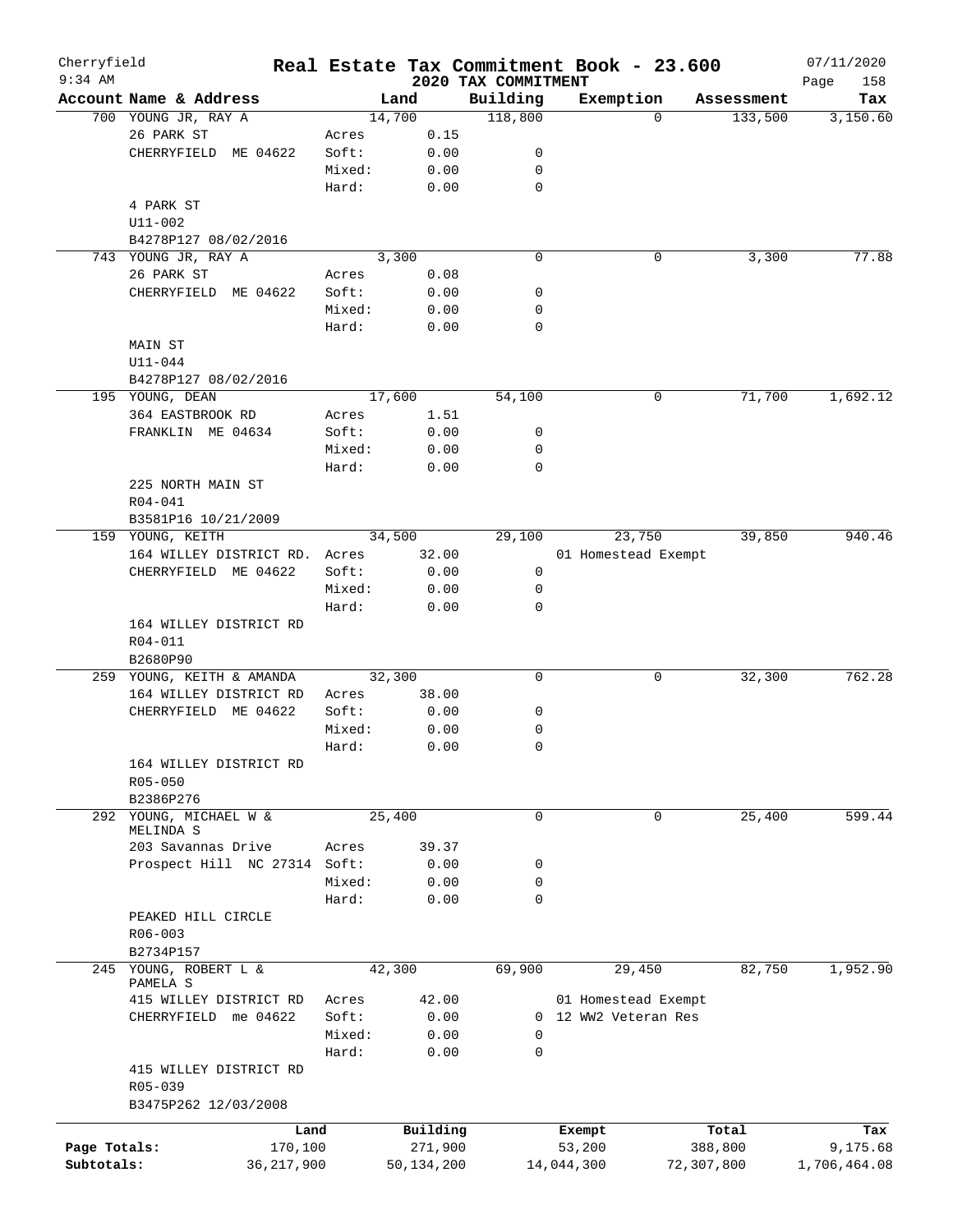| Cherryfield |                                 |        |        |                     | Real Estate Tax Commitment Book - 23.600 |            | 07/11/2020  |
|-------------|---------------------------------|--------|--------|---------------------|------------------------------------------|------------|-------------|
| $9:34$ AM   |                                 |        |        | 2020 TAX COMMITMENT |                                          |            | 159<br>Page |
|             | Account Name & Address          |        | Land   | Building            | Exemption                                | Assessment | Tax         |
|             | 898 YOUNG, THOMAS R & VERA      | 15,000 |        | $\mathbf 0$         | $\Omega$                                 | 15,000     | 354.00      |
|             | Α<br>237 MAIN ST                | Acres  | 12.00  |                     |                                          |            |             |
|             | CHERRYFIELD ME 04622            | Soft:  | 0.00   | 0                   |                                          |            |             |
|             |                                 | Mixed: | 0.00   | 0                   |                                          |            |             |
|             |                                 | Hard:  | 0.00   | 0                   |                                          |            |             |
|             | MAIN ST                         |        |        |                     |                                          |            |             |
|             | U15-026                         |        |        |                     |                                          |            |             |
|             | B4614P313 11/25/2019            |        |        |                     |                                          |            |             |
|             | 896 YOUNG, THOMAS R & VERA      | 16,700 |        | 0                   | 0                                        | 16,700     | 394.12      |
|             | Α                               |        |        |                     |                                          |            |             |
|             | 237 MAIN ST                     | Acres  | 14.83  |                     |                                          |            |             |
|             | CHERRYFIELD ME 04622            | Soft:  | 0.00   | 0                   |                                          |            |             |
|             |                                 | Mixed: | 0.00   | 0                   |                                          |            |             |
|             |                                 | Hard:  | 0.00   | $\mathbf 0$         |                                          |            |             |
|             | MAIN ST                         |        |        |                     |                                          |            |             |
|             | $U15 - 024$                     |        |        |                     |                                          |            |             |
|             | B4614P313 11/25/2019            |        |        |                     |                                          |            |             |
|             | 897 YOUNG, THOMAS R & VERA<br>Α | 10,900 |        | 95,500              | 0                                        | 106,400    | 2,511.04    |
|             | 237 MAIN ST                     | Acres  | 0.20   |                     |                                          |            |             |
|             | CHERRYFIELD ME 04622            | Soft:  | 0.00   | 0                   |                                          |            |             |
|             |                                 | Mixed: | 0.00   | 0                   |                                          |            |             |
|             |                                 | Hard:  | 0.00   | 0                   |                                          |            |             |
|             | 237 MAIN ST                     |        |        |                     |                                          |            |             |
|             | $U15 - 025$                     |        |        |                     |                                          |            |             |
|             | B4614P313 11/25/2019            |        |        |                     |                                          |            |             |
|             | 695 YOUNG, CORRINE W            | 13,200 |        | 62,400              | 0                                        | 75,600     | 1,784.16    |
|             | YOUNG, RICHARD E                | Acres  | 0.41   |                     |                                          |            |             |
|             | PO BOX 254                      | Soft:  | 0.00   | 0                   |                                          |            |             |
|             | STEUBEN ME 04680                | Mixed: | 0.00   | 0                   |                                          |            |             |
|             |                                 | Hard:  | 0.00   | 0                   |                                          |            |             |
|             | 121 PARK ST                     |        |        |                     |                                          |            |             |
|             | $U10-008$                       |        |        |                     |                                          |            |             |
|             | B3622P250 04/05/2010            |        |        |                     |                                          |            |             |
|             | 689 YOUNG, CORRINE W            |        | 9,800  | $\Omega$            | 0                                        | 9,800      | 231.28      |
|             | YOUNG, RICHARD E                | Acres  | 2.98   |                     |                                          |            |             |
|             | P.O. Box 254                    | Soft:  | 0.00   | 0                   |                                          |            |             |
|             | Steuben ME 04680                | Mixed: | 0.00   | 0                   |                                          |            |             |
|             |                                 | Hard:  | 0.00   | 0                   |                                          |            |             |
|             | PARK ST                         |        |        |                     |                                          |            |             |
|             | $U10-003$                       |        |        |                     |                                          |            |             |
|             | B3622P247 04/05/2010            |        |        |                     |                                          |            |             |
| 1050        | ZABBOTTS LLC                    |        | 18,000 | 45,600              | 0                                        | 63,600     | 1,500.96    |
|             | 5 STONEY HILL RD                | Acres  | 23.60  |                     |                                          |            |             |
|             | ROCKPORT ME 04856               | Soft:  | 0.00   | 0                   |                                          |            |             |
|             |                                 | Mixed: | 0.00   | 0                   |                                          |            |             |
|             |                                 | Hard:  | 0.00   | 0                   |                                          |            |             |
|             | CROTCH                          |        |        |                     |                                          |            |             |
|             | R08-030-001                     |        |        |                     |                                          |            |             |
|             | B4512P169 11/09/2018            |        |        |                     |                                          |            |             |

|              | Land       | Building     | Exempt     | Total      | Tax          |
|--------------|------------|--------------|------------|------------|--------------|
| Page Totals: | 83,600     | 203,500      |            | 287,100    | 6,775.56     |
| Subtotals:   | 36,301,500 | 50, 337, 700 | 14,044,300 | 72,594,900 | 1,713,239.64 |